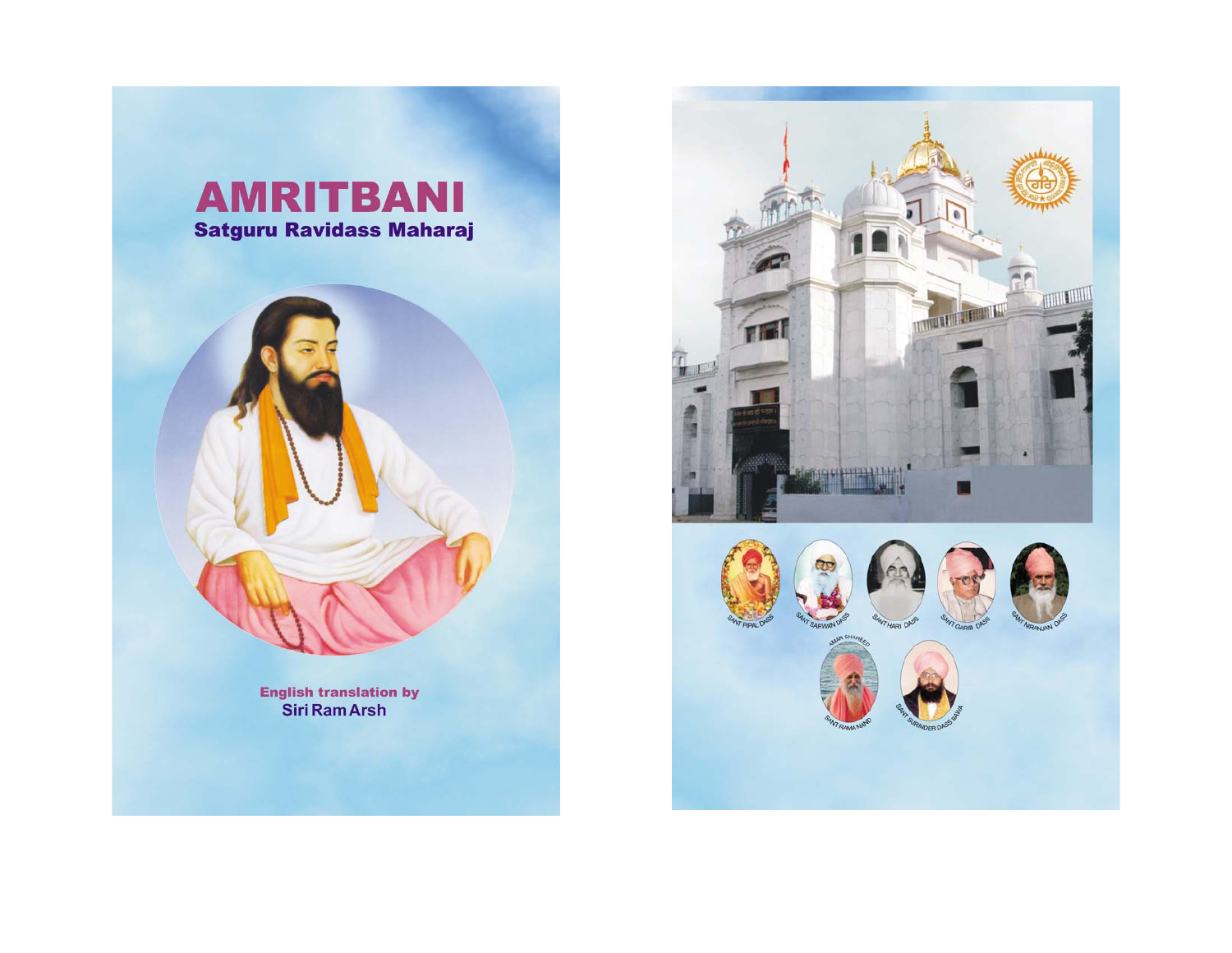*Amritbani*

(Satguru Ravidass Maharaj) English translation

#### **Other books by Siri Ram Arsh**

 1. Agnaar (Poems) - 1975 2. Rabaab (Ghazals) - 1978 3. Purslaat (Ghazals) - 1981 4. Sankh te Sippian (Ghazals) - 1984 5. Sparsh (Poems) - 1985 6. Sarghian te Samundar (Ghazals) - 1987 7. Ghazal Samundar (Ghazals) - 1989 8. Kirana Di Bukkal (Ghazals) - 1993 9. Sandli Paun (Novel) - 1989 10. Alokaari Shakti Guru Ravidass (Biography) - 1994 11. Agammi Noor (Epic) - 1996 12. Panth Sajaiyo Khalsa (Epic) - 1999 13. Samundar Sanjam (Ghazals) - 2001 14. Tum Chandan (Epic) - 2002 15. Guru Mileo Ravidass (Epic) - 2005 16. Sagal Bhawan De Nayak (Biography of Guru Ravidass) - 2005 17. Adutti Aad Kavi (Biography of Maharishi Valmik) - 2005 18. Tan Tapan Tandoori (Poems) - 2005 19. Harfan di Sanwedna (Ghazals) - 2009 20. Ravidassia Religion and Dera Sachkhand, Ballan - 2011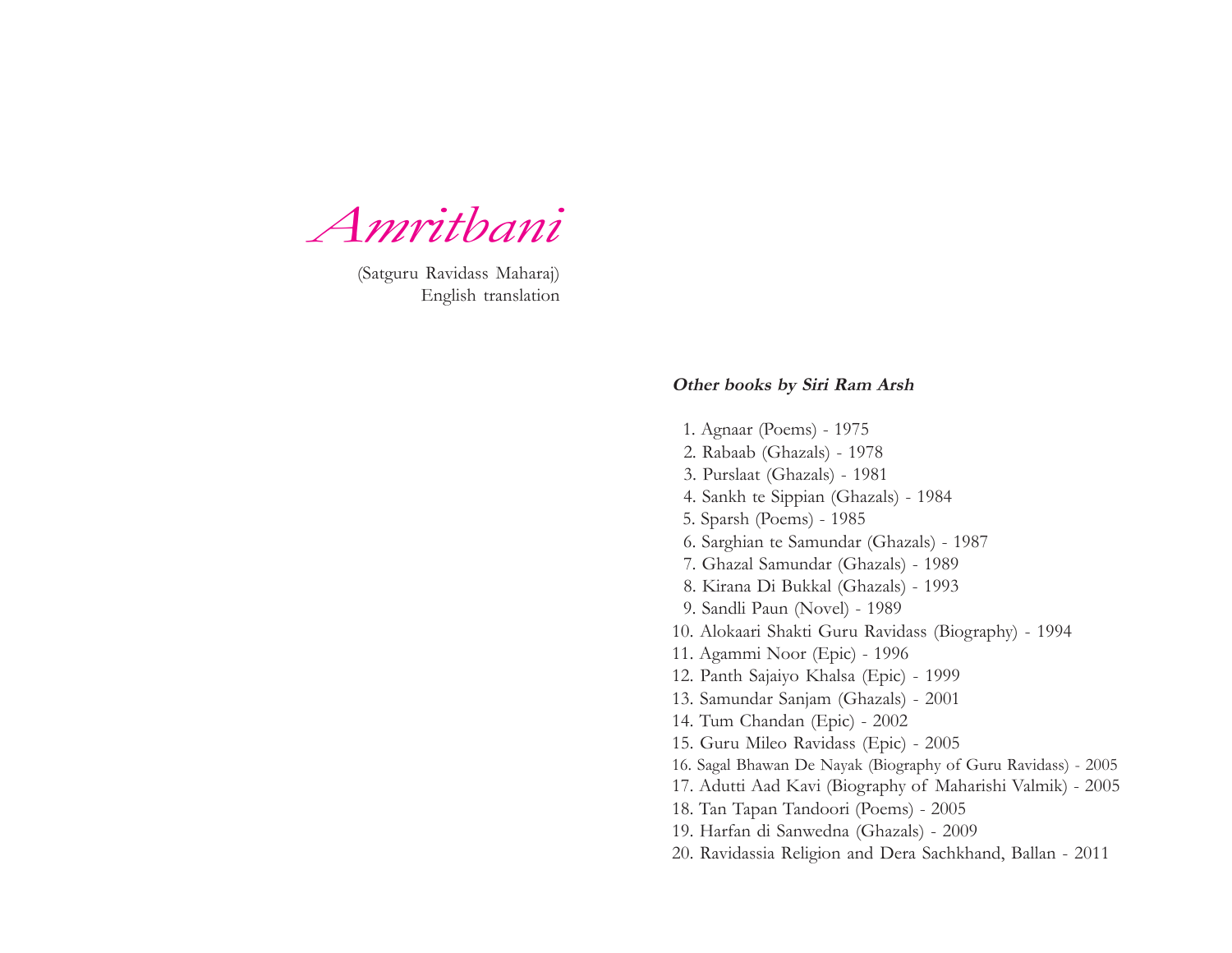# Amritbani Amritbani

**(Satguru Ravidass Maharaj)**

*Amritbani* (Satguru Ravidass Maharaj)

*English Translation by :*

**Siri Ram Arsh** # 204 Sector 65 Mohali (Punjab)- India-160062 Cell Ph. ++9888452204 email: siriramarsh204@gmail.com

First Published : 2012 © All rights reserved with the Publisher.

**Published by:** Shri Guru Ravidass Janam Asthan Public Charitable Trust, Seer Goverdhanpur, Varanasi (U.P.)

**Type-setting by** Kafla Intercontinental 3437 Sector 46-C, Chandigarh Phone : +9872823437

**Printed at :** Mona Enterprises Naveen Shahdara, Delhi

**Price** : Rs. 200

**Shri Guru Ravidass Janam Asthan Public Charitable Trust, Seer Goverdhanpur, Varanasi (U.P.)**

**Title design**: Raman Bhardwaj **Last title picture** : Satguru Ravidass Janam AsthanMandir, Seer Goverdhanpur, Varanasi (U.P.)-India

**English translation by**

**Siri Ram Arsh**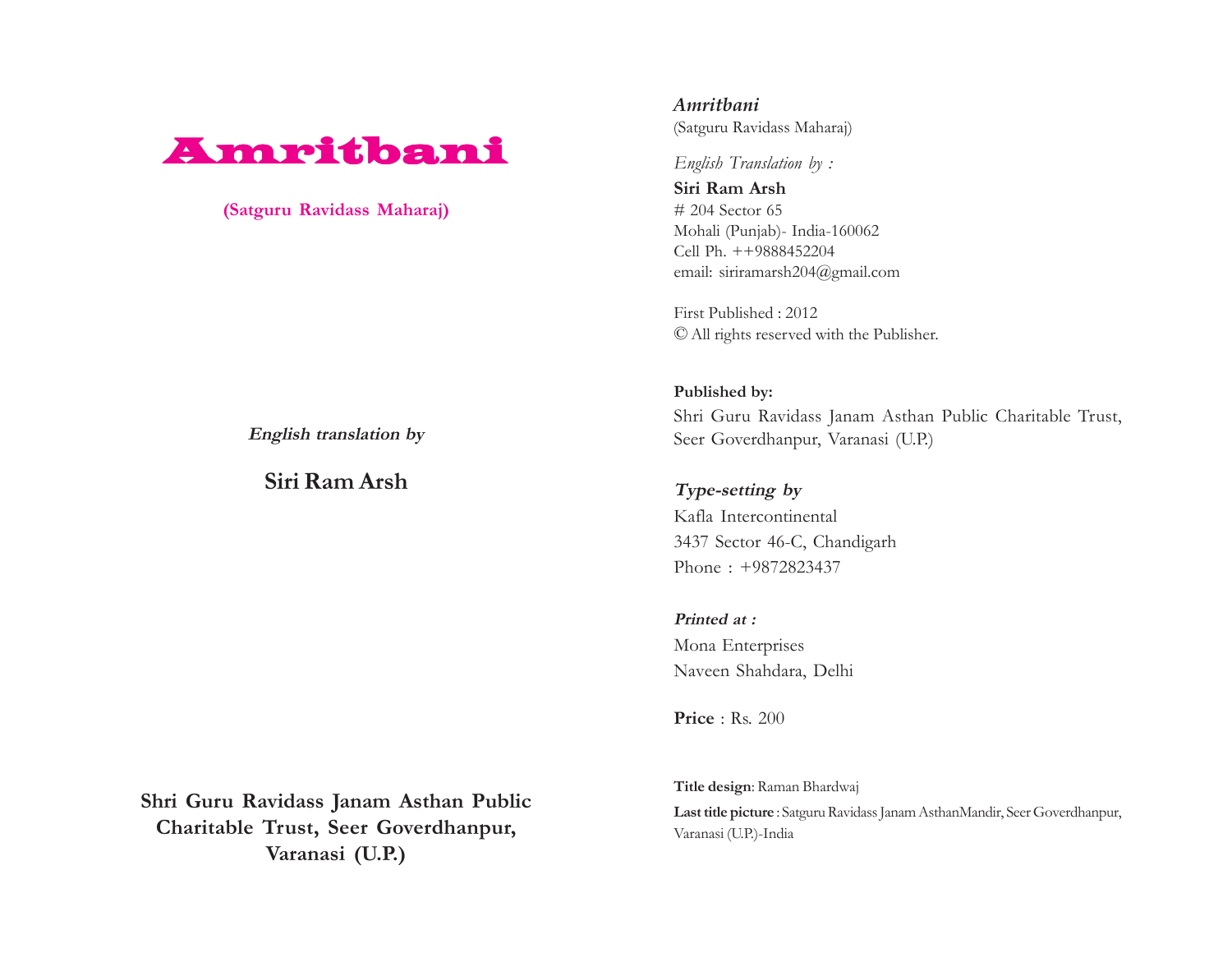## *CONTENTS*

| <b>BLESSINGS</b>                                                         | 11 |
|--------------------------------------------------------------------------|----|
| <b>BENDICTION</b>                                                        | 12 |
| SOME IMPORTANT FACTS RELATING TO THE LIFE OF<br>SATGURU RAVIDASS MAHARAJ | 14 |
| PRINCIPLES OF RAVIDASSIA RELIGION                                        | 15 |
| <b>PREFACE</b>                                                           | 16 |
| <b>AARTI</b>                                                             | 26 |
|                                                                          |    |

#### **SHABADS**

| 1. TOHI MOHI MOHI TOHI ANTAR KAISA          | 27 |
|---------------------------------------------|----|
| 2. MERI SANGAT POCH SOCH DIN RATI           | 27 |
| 3. BEGAM PURA SAHAR KO NAAO                 | 28 |
| 4. SADHO! KA SASHTRAN SUN KEENO             | 29 |
| 5. TERA JAN KAHAI KO BOLAI                  | 30 |
| 6. AISI BHAGAT NA HOYE RE BHAI              | 31 |
| 7. HAI SABH ATAM SUKH PARKAS SAANCHO        | 32 |
| 8. KOYO SUMRAN DEKHON YAI SABH UPLI CHOBHA  | 32 |
| 9. PEHLAI PEHRAI RAIN DAI BANJARYA          | 33 |
| 10. YA RAMA FIK TU DAANA TFRA AADH BHFKH NA | 35 |
| 11. GHAT AVGHAT DUGAR GHANA                 | 35 |
| 12. SATJUG SAT TETA JAGI DUAAPAR PUJA CHAR  | 36 |
| 13. KUP BHARIO JAISE DADIRA                 | 37 |
| 14. MARIG MEEN BHARING PATANG               | 38 |
| 15. SANT TUJHI TAN SANGAT PARAAN            | 39 |
| 16. TUM CHANDAN HAM IRAND BAPURE            | 39 |
| 17. KAHA BHAIOO JAO TAN BHAIOO CHHIN CHHIN  | 40 |
|                                             |    |

| <b>CONTENTS</b>                              |    | 18. HAR HAR HAR HAR HAR HAR HARE                | 40        |
|----------------------------------------------|----|-------------------------------------------------|-----------|
|                                              |    | 19. MATI KO PUTRA KAISE NACHAT HAI              | 41        |
| <b>BLESSINGS</b>                             | 11 | 20. DUDH TA BACHHRAI THANHU BITARIO             | 41        |
| BENDICTION                                   | 12 | 21. JAB HAM HOTE TAB TU NAAHI AB TUHI MAI NAAHI | 42        |
| SOME IMPORTANT FACTS RELATING TO THE LIFE OF | 14 | 22. JAO HAM BANDHE MOH FAAS                     | 43        |
| SATGURU RAVIDASS MAHARAJ                     |    | 23. DULABH JANAM PUNN PHAL PAIO BIRTHA          | 44        |
| PRINCIPLES OF RAVIDASSIA RELIGION            | 15 | 24. SUKH SAGAR SURTAR CHINTAMAN                 | 44        |
| PREFACE                                      | 16 | 25. JAO TUM GIRIVAR TAO HAM MORA                | 45        |
| AARTI                                        | 26 | 26. JAL KI BHIT PAVAN KA THAMBHA                | 46        |
|                                              |    | 27. CHAMRATA GANTH NA JANIE                     | 46        |
| SHABADS                                      |    | 28. RE MANN! CHET MEECH DIN AAYA                | 47        |
| 1. TOHI MOHI MOHI TOHI ANTAR KAISA           | 27 | 29. HAM SAR DIN DIYAL NA TUM SAR                | 48        |
| 2. MERI SANGAT POCH SOCH DIN RATI            | 27 | 30. CHIT SIMRAN KARAO NAIN AVILOKANO            | 48        |
| 3. BEGAM PURA SAHAR KO NAAO                  | 28 | 31. NAAM TERO ARTI MAJAN MURARE                 | 49        |
| 4. SADHO! KA SASHTRAN SUN KEENO              | 29 | 32. MERI PREET GOPAL SOUN JAN GHATAI HO         | 50        |
| 5. TERA JAN KAHAI KO BOLAI                   | 30 | 33. TRAHAI TRAHAI TRIBHUVANPAT PAAWAN           | 50        |
| 6. AISI BHAGAT NA HOYE RE BHAI               | 31 | 34. DARSHAN DEEJHAI RAM DARSHAN DEEJHAI         | 51        |
| 7. HAI SABH ATAM SUKH PARKAS SAANCHO         | 32 | 35. JAN KO TAR TAR NAATH RAMIYA                 | 51        |
| 8. KOYO SUMRAN DEKHON YAI SABH UPLI CHOBHA   | 32 | 36. JO TUM GOPALEAH NEH GAIHO                   | 52        |
| 9. PEHLAI PEHRAI RAIN DAI BANJARYA           | 33 | 37. PRABHU JI SANGAT SARAN TIHARI               | 53        |
| 10. YA RAMA EIK TU DAANA TERA AADH BHEKH NA  | 35 | 38. PANDE KAISI PUJ RACHI RE                    | 53        |
| 11. GHAT AVGHAT DUGAR GHANA                  | 35 | 39. NATH KACHHUA NA JANO                        | 54        |
| 12. SATJUG SAT TETA JAGI DUAAPAR PUJA CHAR   | 36 | 40. SAH KI SAR SUHAGAN JANAI                    | 55        |
| 13. KUP BHARIO JAISE DADIRA                  | 37 | 41. JO DIN AVAHI SO DIN JAHI                    | 56        |
| 14. MARIG MEEN BHARING PATANG                | 38 | 42. UCHE MANDAR SAAL RASOL                      | 56        |
| 15. SANT TUJHI TAN SANGAT PARAAN             | 39 |                                                 | 57        |
| 16. TUM CHANDAN HAM IRAND BAPURE             | 39 | 43. DUKHIARI DUKHARA JAG MEH                    |           |
| 17. KAHA BHAIOO JAO TAN BHAIOO CHHIN CHHIN   | 40 | 44. DARID DEKH SABH KO HASAI AISI DASA HAMARI   | 57        |
|                                              |    | 45. JIH KUL SADH BAISNOU HOE                    | 58        |
| Amritbani                                    | 5  | 6                                               | Amritbani |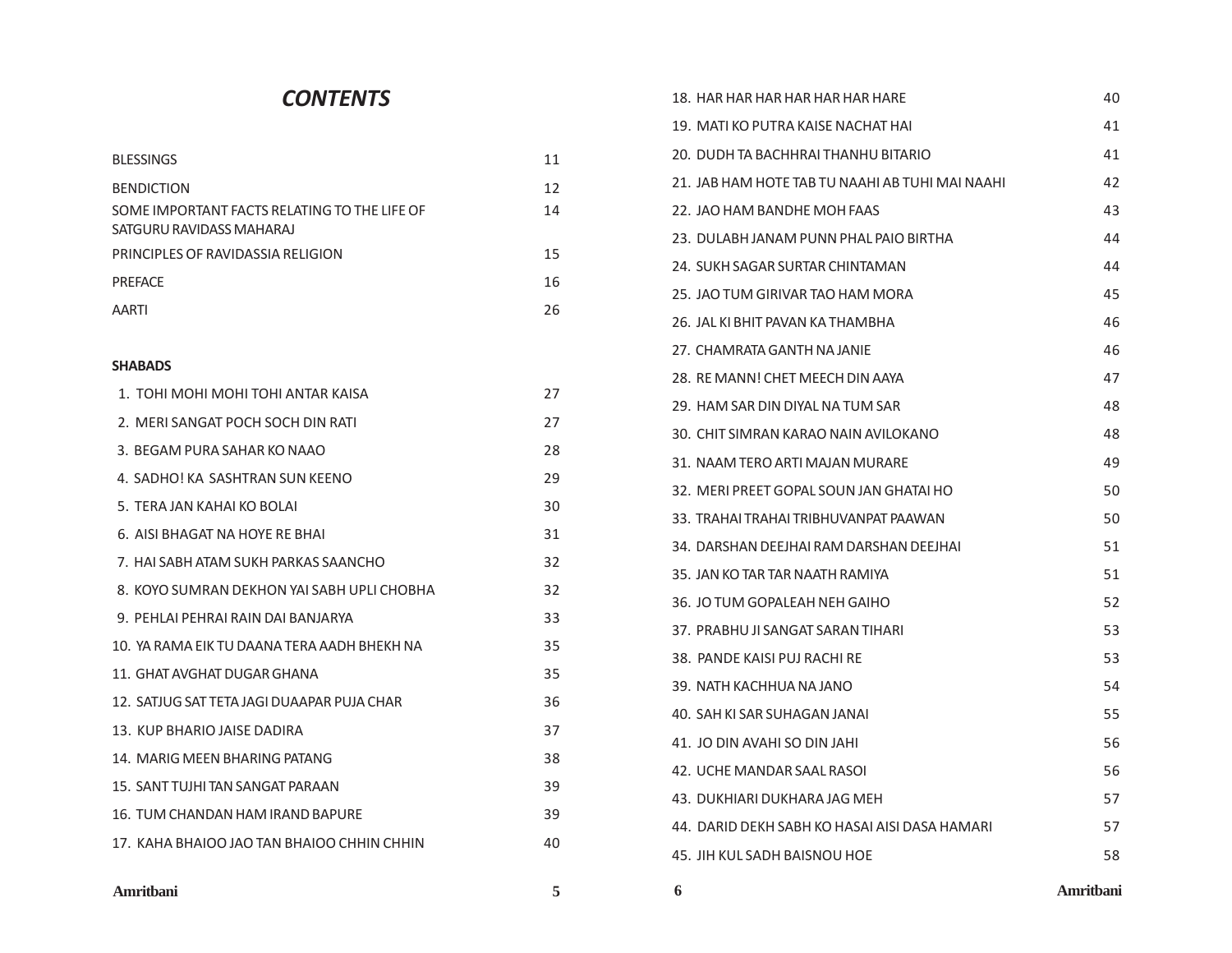| 46. KA TU SOVE JAAG DIWANA                        | 59 | 74. PANDAT! AKHIL KHILAI NAHI KA KEH GAAYUN  | 81        |
|---------------------------------------------------|----|----------------------------------------------|-----------|
| 47. KHALIK SIKSATA MAIN TERA                      | 60 | 75. NARHAR CHANCHAL HAI MAT MORI             | 82        |
| 48. JO MOH BAIDAN KAASAN AAKHUN                   | 60 | 76. TAB RAM NAAM KEH GAVAIGA                 | 83        |
| 49. TA THAIN PATIT NAHI KO PAWAN                  | 61 | 77. SANTO ANIN BHAGAT YEH NAHI               | 84        |
| 50. AISA HI HAR KIYO PYIVO                        | 62 | 78. BHAGTI AISI SUNHU RE BHAI                | 84        |
| 51. KAA GAYOUN KACHHU GAYE NA HOL                 | 63 | 79. AB KUCH MARAM BICHARA HO HAR             | 85        |
| 52. AB KA KEH KAUN BATAUN                         | 63 | 80. NARHAR PRAGTAS NA HO PRAGTAS NA HO       | 86        |
| 53. KHOJAT KITHU FIRAY, TERE GHAT MAIN SIRJANHAR  | 64 | 81. JIYO TUM KARAN KESWAI LALACH JIV LAGA    | 87        |
| 54. SANTO KUL PAKHI BHAGAT HAIVSI KALYUG MAIN     | 65 | 82. GOVINDAI BHOJAL BIADH APARA              | 88        |
| 55. PAANDE! HAR VICH ANTAR DADHA                  | 66 | 83. AAGAY MANDA HAVAI RAHYA PARKIRAT NA JAYI | 88        |
| 56. MANN MERO THIRU NA RAHAYI                     | 67 | 84. DHRIG DHRIG JEEVAN RAJAI RAM BINA        | 89        |
| 57. HUM GHAR AAYEO RAM BHATAR                     | 67 | 85. AISI LAL TUJH BIN KAUN KARAI             | 90        |
| 58. KALHU NAYI TAH PAD SEES                       | 68 | 86. SUKH SAGAR SURITAR CHINTAMAN             | 90        |
| 59. MUKAND MUKAND JAPAHU SANSAR                   | 68 | 87. PIYA RAM RAS PIYA RE                     | 91        |
| 60. JE OH ATHSATH TIRATH NHAVAI                   | 69 | 88. MANN MORA MAYA MAIN LAPTANO              | 91        |
| 61. AAJ DIVAS LAIUN BALIHARA                      | 70 | 89. BEET AAYU BHAJAN NAHI KINA               | 92        |
| 62. AISE JAAN JAPO RE JEEV                        | 71 | 90. PRABHU JI TUM AUGUN BAKHASHANHAR         | 93        |
| 63. PARIAI GUNIAI NAAM SABH SUNIAI                | 72 | 91. KHAT KARAM KUL SANJUGAT HAI              | 93        |
| 64. PARCHAI RAM RAMAI JO KOI                      | 72 | 92. RE MANN RAM NAM SAMBHAR                  | 94        |
| 65. AB MAIN HARYO RAI BHAI                        | 74 | 93. HOU BANJARYO RAM KO                      | 95        |
| 66. GAYAI GAYAI AB KA KEH GAAYUN                  | 75 | 94. PREET SUDHAMANN AAV                      | 96        |
| 67. RAM JAN HOYUN NA BHAGAT KAHAYUN               | 76 | 95. BIN DEKHE UPJAI NAHI AASA                | 96        |
| 68. AB MERI BURRI RE BHAI TATAI CHARRI LOK BARRAI | 77 | 96. AISA DHIYAN DHARO BANWARI                | 97        |
| 69. BAHI RE! BHRAM BHAGAT SUJAN                   | 78 | 97. ABGAT NATH NIRANJAN DEVA                 | 98        |
| 70. JAYO TUM KAARAN KAISVAI ANTAR LIV LAAGI       | 79 | 98. BHAISH LIYO PAI BHED NA JANIYO           | 99        |
| 71. AAYO HO AAYO DEV TUM SARNA                    | 79 | 99. GURU SABH REHAS AGMAIN JAANAI            | 100       |
| 72. BHAI RE RAM KAHAN HAI MOH BATAVO              | 80 | 100. TUJHEH SUJHANTA KACHHU NAHI             | 100       |
| 73. AISO KUCHU ANUBHAO KEHAT NA AAVAI             | 81 | 101. NAGAR JANAN MERI JAT BIKHIAT CHAMARAN   | 101       |
| Amritbani                                         | 7  | 8                                            | Amritbani |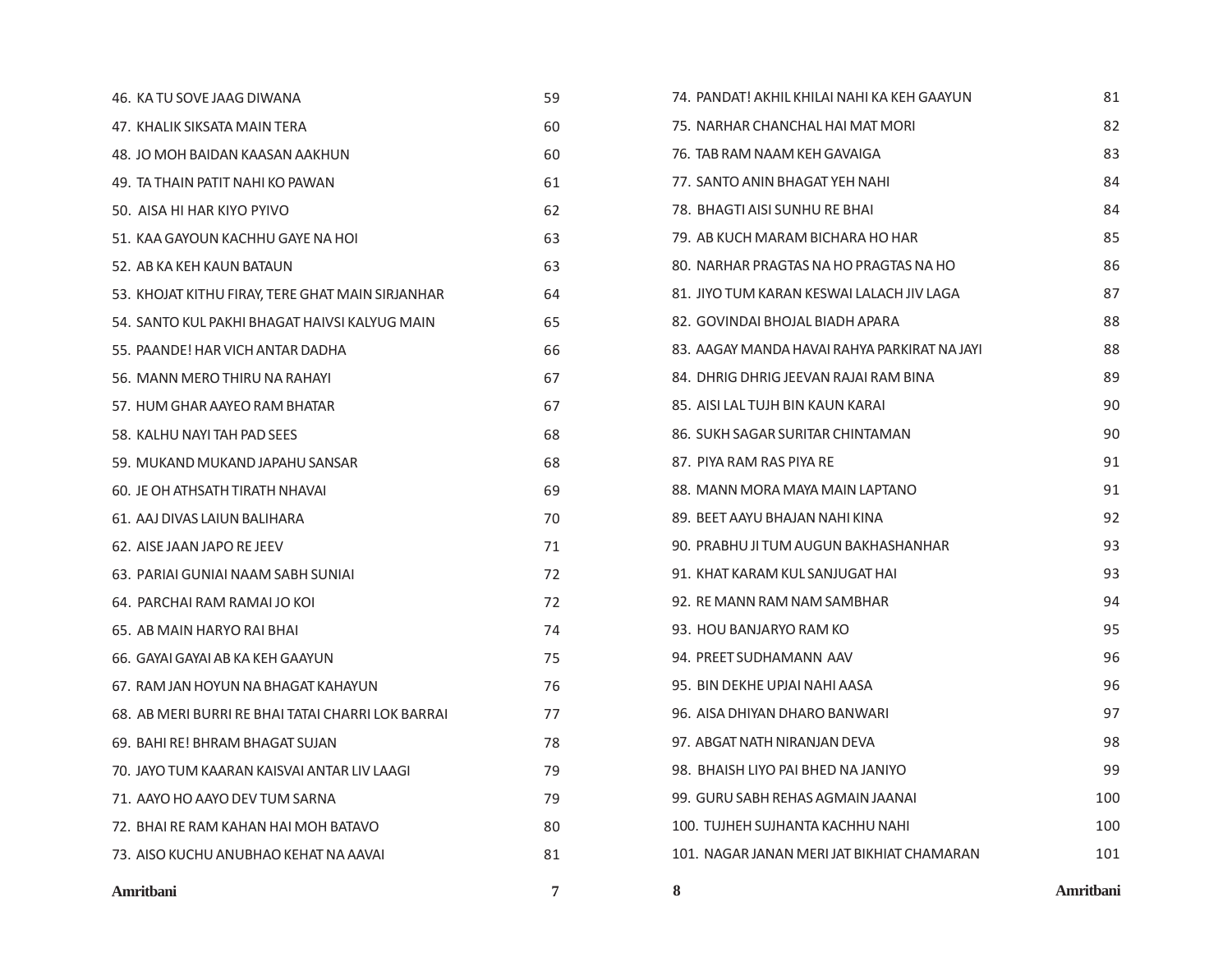| 102. HAR JAPAT TEU JANA PADAM KAVLAS PAT         | 102 |
|--------------------------------------------------|-----|
| 103. MILAT PIARO PARAN NATH KAVAN BHAGAT TE      | 102 |
| 104. KESVAYEH VIKAT MAYA TOR TATAI BIKAL GAT MOR | 103 |
| 105. RAMAH PUJA KAHAN CHARRAU                    | 104 |
| 106. BARAJ HO BARAJ BITHULAI MAYA JAG KHAYA      | 104 |
| 107. TUJHI CHARAN ARBIND BHAWAN MANN             | 105 |
| 108. BANDAI JAAN SAHIB GANI                      | 106 |
| 109. SO KACHU VICHARIO TATHAI MERO MANN          | 107 |
| 110. BHAI RE SEHAJ BANDO SOI                     | 107 |
| 111. DEHU KALALI EK PIALA                        | 108 |
| 112. AISI MERI JAAT VIKHIAT CHAMAR               | 108 |
| 113. PAAR GAYA CHAHAI SAB KOI                    | 109 |
| 114. SATGUR HUMHU LAKAHI BAAT                    | 110 |
| 115. BAPURAO SAT RAVIDASS KAHAI RE               | 110 |
| 116. EH ANDES SOCH YIH MERE                      | 111 |
| 117. BORI KARILAI RAM SANEHA                     | 112 |
| 118. RE MANN MANCHALA SANSAR SAMUNDAI            | 112 |
| 119. RATH KO CHATUR CHLAWANHARO                  | 113 |
| 120. JO TUM TORO RAM MAI NAHI TORON              | 114 |
| 121. KAIH BIDHI AB SUMIRO RE                     | 114 |
| 122. AB KAISE CHUTAI NAM RAT LAAGI               | 115 |
| 123. MADHO BHRAM KAISE NA BILAYI                 | 116 |
| 124. MANN MERO SAT SAROOP BICHAR                 | 117 |
| 125. THOTHO JAN SOYI PACHORO RE KOI              | 118 |
| 126. MADHO! MOH EIKU SAHARA TORA                 | 118 |
| 127. PAWAN JAS MADHO TORA                        | 119 |
| 128. JAG MAIN VED BAID MANNIJAI                  | 120 |
| 129. TUM KARHU KIRPA MOH SAI                     | 120 |
|                                                  |     |

| 130. CHAL MANN HAR CHATSAL PARRAOUN             | 121     |
|-------------------------------------------------|---------|
| 131. HAR SIMRAI SOI SANT BICHARO                | 122     |
| 132. SAB KUCH KARAT NA KAHOUN KUCH KAISE        | 122     |
| 133. JA KAI RAM JI DHANI TA KAI KAH KI KAMI HAI | 123     |
| 134. BHAGAT NA HOYI RE NA HOYI                  | 124     |
| 135. RE PAYEO RE RAM AAMI RAS                   | 125     |
| 136. DEKH MURKHTA TEHU MANN KI                  | 125     |
| 137. AARTI KAHAN LAIN KAR JOVAI                 | 126     |
| 138. SANT UTRAI AARTI DEV SIROMNIYEH            | 127     |
| 139. GAGAN MANDAL MAIN AARTI KIJAI              | 127     |
| 140. AARTI KARAT HARSHAI MANN MERO              | 128     |
|                                                 |         |
| <b>PADAIS</b>                                   | 130-151 |
| <b>PAINTI AKHRI</b>                             | 152-158 |

| <b>BANI HAFTAWAAR</b>          | 159-161 |
|--------------------------------|---------|
| <b>BANI PANDRA TITHI</b>       | 162-169 |
| <b>BARA MAAS UPDESH</b>        | 170-182 |
| <b>DOHRA</b>                   | 183     |
| <b>SAAND BANI</b>              | 184-185 |
| ANMOL VACHAN (MILNI DE SAMAIN) | 186     |
| <b>SHADI UPDESH</b>            | 187-189 |
| <b>SUHAG USTAT</b>             | 190     |
| <b>MANGLACHAAR</b>             | 191-194 |
| ANMOL VACHAN                   | 195     |
| <b>SHALOK</b>                  | 196-240 |

**Amritbani 9 10 Amritbani**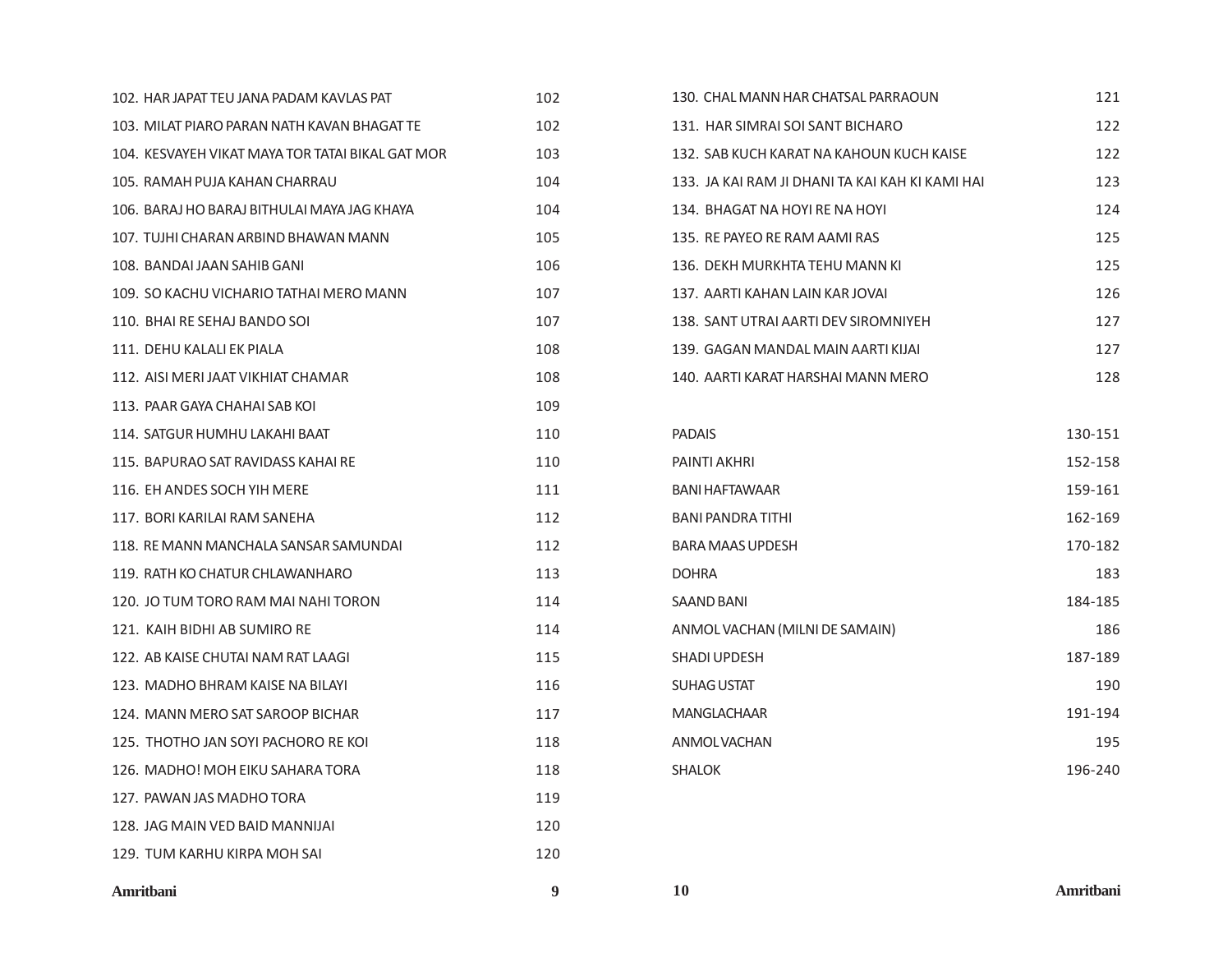## **BLESSINGS**

**The** most distinguished Guru of the *Bhakti* movement, Satguru Ravidass had provided a novel concept of equality, liberty and Universal brotherhood during the medieval period of the Indian history. He exhorted human beings to shun superstitions and orthodox rituals.

Dera Sach Khand, Ballan is actively engaged in disseminating the holy philosophy and message of Guru Ravidass. For this purpose, the Dera has been publishing books, other relevant material, producing documentary films and CDs., sponsoring T.V. programmes on Bani and teachings of Guru Ravidass. The sphere of the weekly magazine 'Begumpura Shaher, the voice of the Dera and Ravidassia Religion has been widened by making it a trilingual weekly.

 The religious Granth of the newly formed Ravidassia Religion *Amritbani* is already available in Devnagri and Gurmukhi scripts. Mr. Siri ram Arsh, a noted writer, has translated *Amritbani* into English language for the benefit of devotees settled India & abroad.

I am hopeful that this English Version of the holy Amritbani , will be helpful in disseminating the unique concept of socialism and equality put forth by Guru Ravidass about six centuries ago. This book will also provide enlightenment to its readers about the pious thoughts of Guru Ravidass.

I feel immense pleasure in presenting this valuable book to the readers with my sincere blessings.

#### **Sant Niranjan Dass**

*Gaddi-Nashin* Dera Sachkhand, Ballan, District Jalandhar Punjab, India.

## **BENEDICTION**

**The** formation of new Ravidassia Religion was announced at a mammoth gathering held on the auspicious occasion of the 633rd anniversary of Satguru Ravidass, at Seer Goverdhanpur, Varanasi. In this congregation, the Amritbani of Guru Ravidass was declared the religious Granth of the newly formed Ravidassia Religion. I have been receiving requests from so many quarters to get the holy Amritbani translated into English language. I entrusted this job to a staunch devotee of Dera, Mr. Siri Ram Arsh, a celebrated writer.

Siri Ram Arsh has so far authored 20 books including two epics on the life and teachings of Guru Ravidass viz. Guru Mileo Ravidass in Hindi language and Tum Chandan in Punjabi language. Tum Chandan epic was recited by Sant Rama Nand, ( Amar Shaheed of Ravidassia Nation. ). The VCDs and DVDs of the recitation are available with the Dera. He has also written two prose books namely *Sagal Bhawan Ke Naiyak* and *Alokari Shakti- Guru Ravidass*, depicting the the life of Guru Ravidass. An other important book of the author is Ravidassia Religion and Dera Sach Khand, Ballan in addition to a biography of Maha Rishi Valmik, Aadi Aad Kavi. Punjab Government has declared his epic *Agammi Noor* (in Punjabi) as the best book of the year 1997-98 and honoured the author with cash prize. Similarly another book of poetry composed by Arsh, Harfan se Sanvaidnan, has been declared the best book of the year 2010. He was honoured with a cash prize, a plaque and a shawl at a special function held at Jalandhar Cantt On November 1, 2o11. He was earlier awarded a gold medal by the Dera on February 18,2011, on the occasion of the 634th anniversary of Guru Ravidass at Seer Goverdhanpur, Varanasi.

He is the first writer who has written articles on Ravidassia Religion and its Religious Granth *Amritbani.* In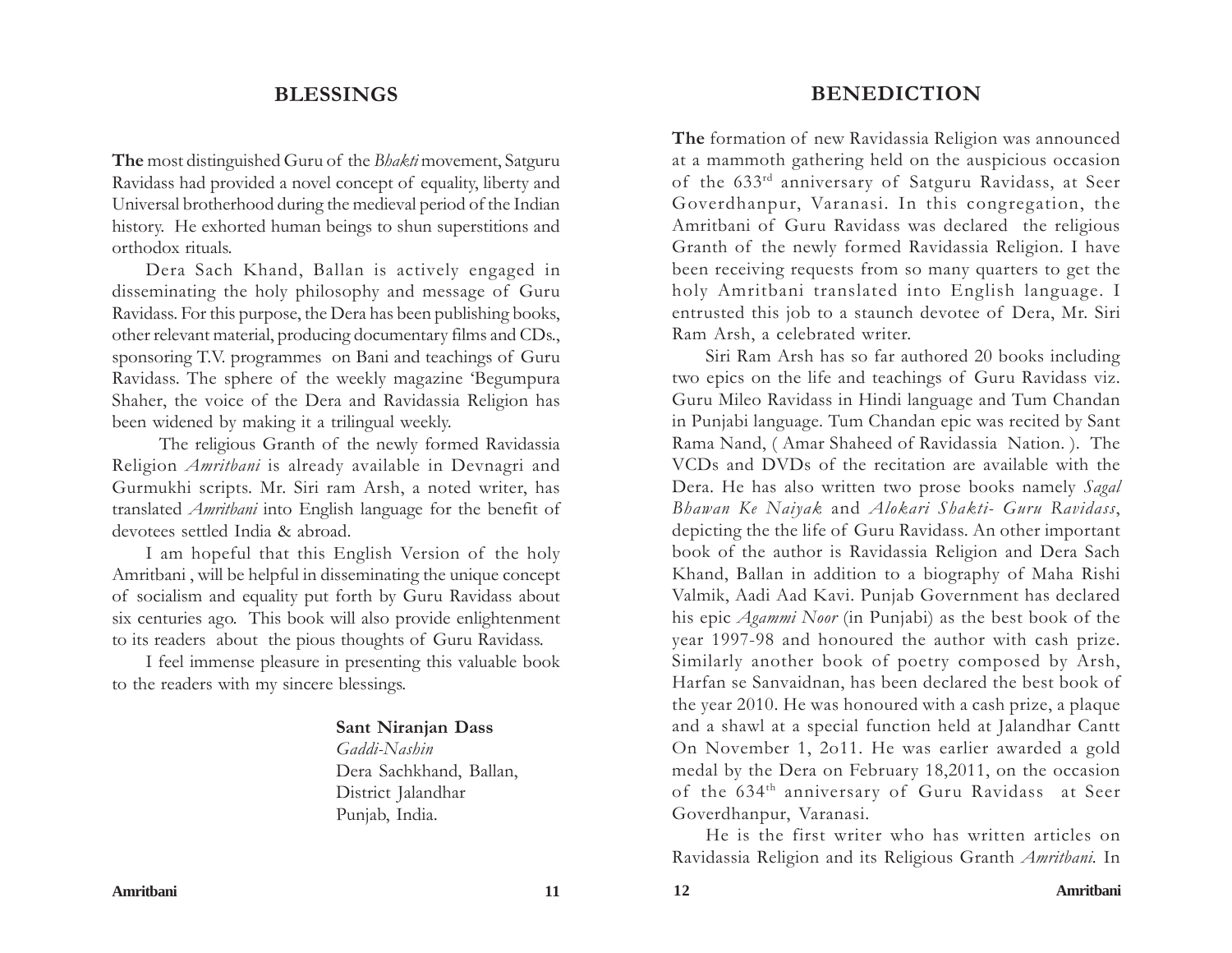my opinion, the translation of Amritbani into English language was an Herculean task, which Siri Ram Arsh has completed successfully with the kind blessings of Guru Ravidass and Saints of Dera Ballan.

I am feeling immense pleasure in presenting this important volume to the readers. I am sure Mr. Arsh will write more books in the line in order to spread the holy message of Satguru Ravidass*.*

Jai Gurdev.

# **Sant Surinder Dass Bawa** Dera Sachkhand, Ballan District Jalandhar Punjab, India.



## **Some important facts relating to the life of Satguru Ravidass Maharaj**

| Date of Birth:                     | Year 1377 A.D. (Magh Sudi 15,<br>Bikrami Samvat 1433)                        |
|------------------------------------|------------------------------------------------------------------------------|
| Birth place :                      | Seer Goverdhanpur, Banaras<br>(Varanasi), U. P. – India                      |
| Name of father:                    | Shri Santokh Dass                                                            |
| Name of mother:                    | Shrimati Kalsi Devi                                                          |
| Name of grandfather :              | Shri Kalu Ram                                                                |
| Name of grandmother :              | Shrimati Lakhpati                                                            |
| Name of wife:                      | Shrimati Lona                                                                |
| Name of son:                       | Shri Vijay Dass                                                              |
| Date of Brahmleen<br>(Salvation):  | Sangrand of month of Harh,<br>Bikrami Samvat 1584,<br>$(1528 \text{ A. D.})$ |
| Place of Brahmleen<br>(Salvation): | Banaras (Varanasi)                                                           |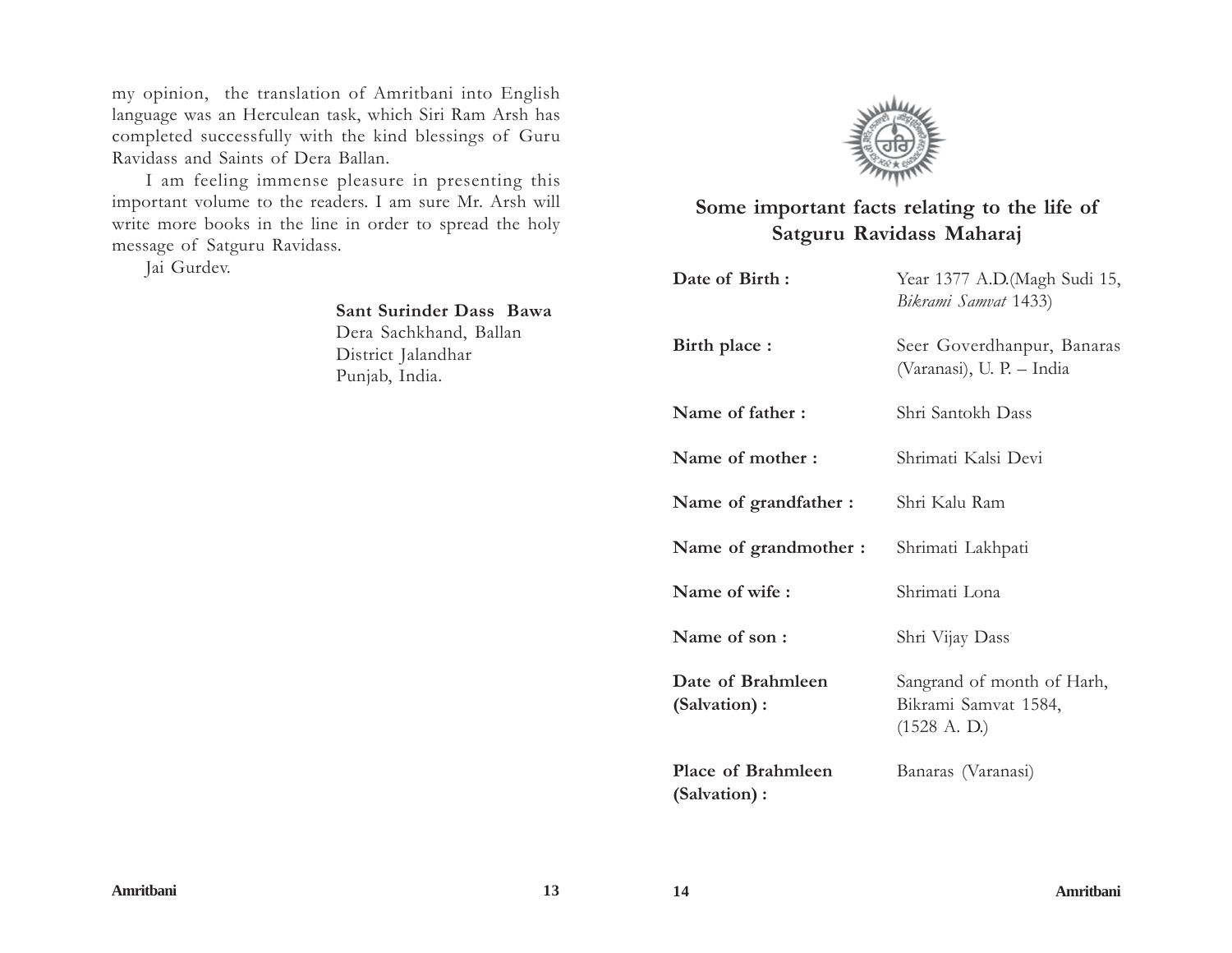## **Principles of Ravidassia Religion**

- **1. Our Guru :** Satguru Ravidass Maharaj
- 2. Our Religion : Ravidassia
- **3. Our Religious Granth :** Amritbani Satguru Ravidass Maharaj
- **4. Our Religious Symbol :**



**5. Our Salutation :** Jai Gurudev

**6. Our ultimate place** Sri Guru Ravidass Janam  **of Pilgrimage :** Asthan Mandir, Seer Goverdhanpur, Varanasi (U.P.)- India

**7. Our objects :** To propagate the Bani and teachings of Satguru Ravidass. Besides the teachings and thoughts of Maharishi Bhagwan Balmik, Satguru Namdev, Satguru Kabir, Satguru Trilochan, Satguru Sain and Satguru Sadna would also be propagated.

To respect all religions, love the mankind and lead virtuous life.

## **PREFACE**

**The** doyen of Indian *Bhakti* movement, eminent saint of medieval period and founder of the Ravidassia religion, Guru Ravidass, was born on the full moon night of the month of *Maagh, Bikrami Samvat* 1433, which coincides with the year 1377 A.D., at Seer Goverdhanpur near Varanasi (Banaras), U.P.- India. This period is called the darkest period in the history of India because during this age a large section of the Indian society was deprived of the basic human rights including equality, fraternity and sovereignty. Those depressed people were not allowed to receive education, to change their profession, to worship God, in addition to other numerous restrictions imposed on them. Therefore, Guru Ravidass had to wage a relentless crusade against such social evils. Through his hymns he urged the deprived and downtrodden people to shun ignorance & illiteracy and work hard in order to ameliorate their lot because poverty, illiteracy and ignorance are the cruelest enemies of mankind. While showing innocent people the right path of meditation, he had to strive hard to win back the snatched rights of the poor, depressed and oppressed people. He made strenuous efforts at many levels for the social emancipation of the downtrodden people. With a view to achieving this target, Guru Ravidass faced so many difficulties throughout his life.

From the very beginning of his life, the child Ravidass had inclination towards devotion and started worshipping God. For this reason, he faced severe resistance from the orthodox members of the so called upper caste society. The Brahmans of Banaras were putting obstacles in the way of his devotion because according to their ancient traditions, prevailing in the medieval period, no man born in the so called low caste was allowed to perform worship of God. But when they failed to prevent Ravidass from meditation, they conspired to eliminate Ravidass from the scene for ever. According to this conspiracy, deadly attacks were planned to kill Ravidass. But these attacks on his life could not deter Guru Ravidass from performing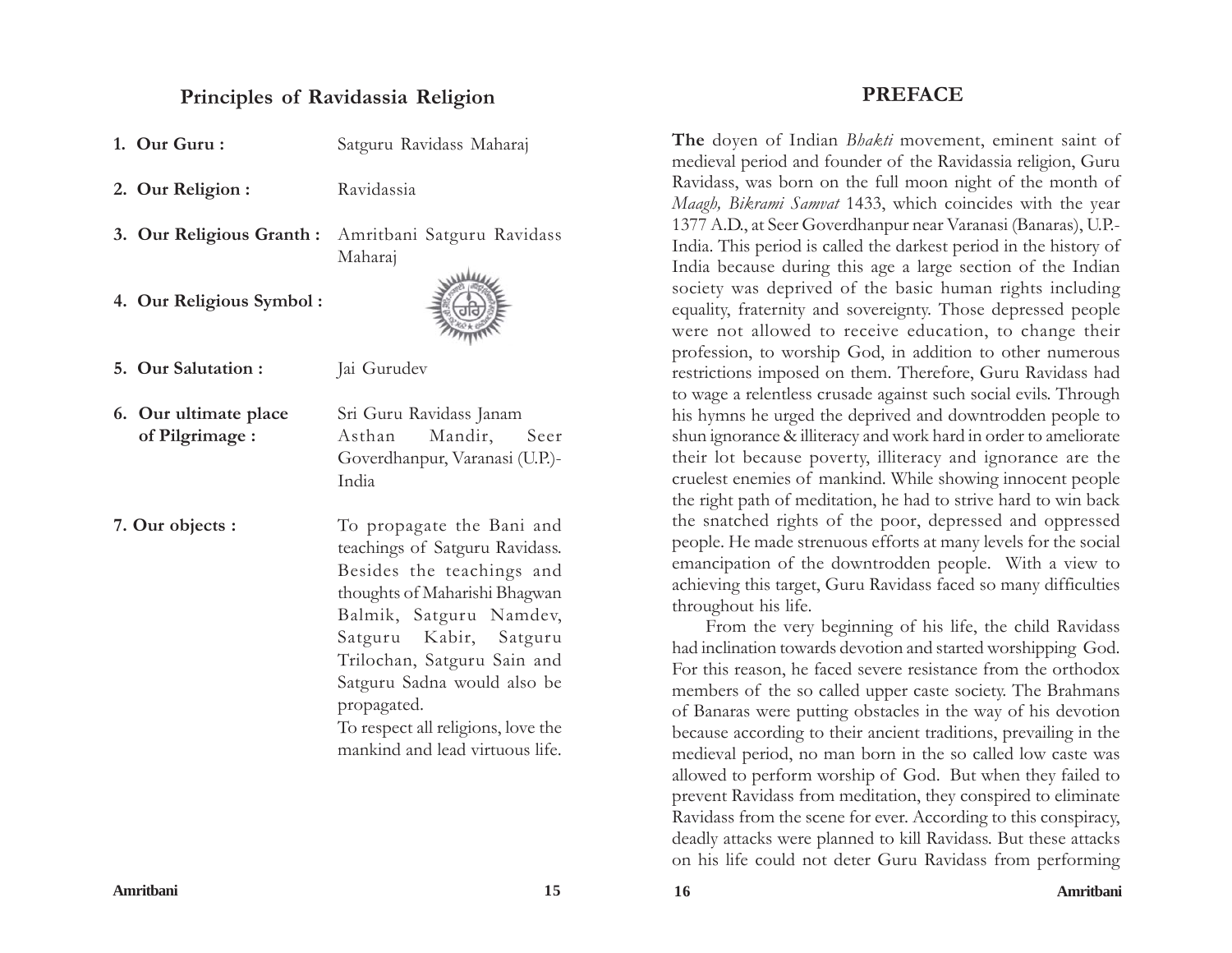meditation of his *Madhav,* the God. A unique thing about Guru Ravidass is that he did not renounce worldly life and his profession in order to worship God. Outwardly he kept himself busy in his profession and inwardly he remained immersed in devotion of Almighty. By worshipping God in a true manner, he acquired oneness with God. Due to his honest, upright and truthful devotion to God, Guru Ravidass was regarded as the great and eminent religious thinker and prominent Guru of his time. Keeping in view his true devotion towards God, some of his contemporary sages like saint Kabir, saint Sain proclaimed him in their hymns as an excellent saint - Guru of the medieval period *bhakti* movement.

During his childhood, Guru Ravidass used to serve the holy saints. According to him, the real learning comes in the company of pious men. This method of learning is elaborately discussed in his hymns. The small amount that he could save out of his meagre income, he used to spend to serve food to the holy persons. He provided pairs of shoes to the saints whenever he saw them bare-footed. His mother Mata Kalsi Devi used to prepare and serve food to the holy persons who visited their house. Later on Mata Lona, the wife of Guru Ravidass joined her mother-in-law in this noble cause.

Guru Ravidass gave to the entire world a unique concept of socialism, equality and dignity of human beings through his holy hymns. In his devotional hymns, he preached for one and only one God, who is the Creator of the whole universe including human beings, and all 84 lakh species. He further exhorted his followers to worship the True and omnipresent God, to whom he called by the name of *Satnam, Hari, Madhav, Niranjan, Lall, Keshav* etc. At the same time he urged the people to establish a casteless and classless society in the world. Guru Ravidass put forth this philosophy during his prime life time i.e. from the last decade of the fourteenth century to the first half of the fifteenth century A.D. This new concept of equality, universal brotherhood and socialism was preached by Guru Ravidass in his sacred hymns for the first time on the Indian soil. This humanitarian philosophy was presented before

the world by Guru Ravidass, almost half a century before the birth of Guru Nanak Dev, four centuries before the birth of the Great Karl Marx and more than four hundred years before the French Revolution. Guru Ravidass gave this unique concept concerning the welfare of the humanity years before the advent of other prominent Gurus and Supreme Thinkers. It will be worthwhile to mention here that Guru Nanak Dev was born in the year 1469 A.D. and Karl Marx was born in the year 1818 A.D. and French Revolution happened between 1789 to 1799, whereas Guru Ravidass, as mentioned earlier, was born in the year 1377 A.D. It is clear from the years mentioned here and from the history of medieval period of this country, that Guru Nanak Dev was 92 years younger than Guru Ravidass. Sri Manohar Dass Meharban, populalrly known as Sodhi Meharban (1581 to 1640 A.D.), grandson of Guru Ram Dass and the nephew of Guru Arjan Dev has mentioned in the *Pothi Sach Khand* (1601 to 1618 A.D.) that Guru Nanak Dev used to listen the hymns of Guru Ravidass from Bhai Mardana, the rebeck player and his life-long companion. Like this Karl Marx was 441 years younger than Guru Ravidass. Karl Marx is regarded in the modern era as a great thinker and philosopher who gave the theory of socialism to the entire world.

Guru Ravidass, due to his unique meditation, attained a very high spiritual position during his life. People from far and near started coming to listen his sermons in the congregations being held near his thatched hut. The high status Brahmans, who earlier used to oppose his worship to God, slowly started coming forward to accept him as their Guru. They not only bowed their heads before Guru Ravidass but also used to perform obeisance by lying prostrate on the ground before Guru Ravidass. Seeing such great Brahmans prostrating before a low caste Ravidass, people from other walks of life also joined them and accepted Guru Ravidass as their Guru.

The fragrance of his pious name and stories relating to his nearness to God spread in the country like golden rays of the dawn. After listening to his praise from the people, the Queen of Chittaurgarh, Rajputana, Queen Rattan Kunwari Jhali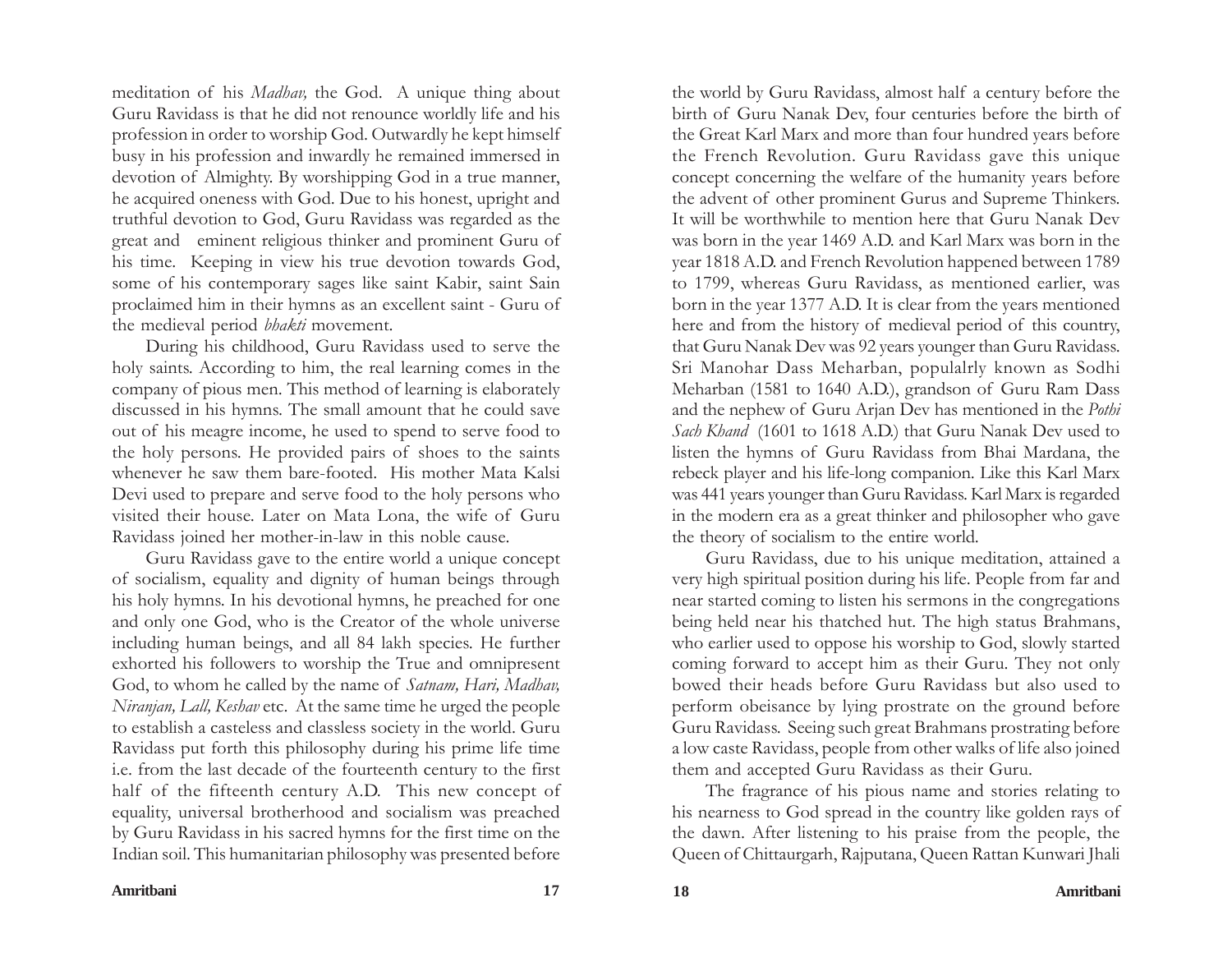visited Banaras and became the disciple of Guru Ravidass. Later her husband Rana Sangram Singh, popularly known in the history of medieval period, as Rana Sanga, accepted Guru Ravidass as his Guru. A few other rulers of this country too became disciples of Guru Ravidass.

The prominent female saint of the royal family of Chittaurgarh, Mirabai accepted Guru Ravidass as her Guru. This fact was repeatedly affirmed by saint Mirabai in her lyrics that she was initiated into the spiritual life by Guru Ravidass. Guru Ravidass was the first Guru of the era who accepted women folk as his disciples. It is said about Guru Ravidass that he was not the Guru of ordinary people only, but he was also the Guru of saints, kings and queens. Therefore, he was called Raj Guru by his contemporary saints.

Like other medieval period saints connected with *Bhakti* movement, Guru Ravidass also composed hymns, lyrical verses, in order to express pangs of separation from God and intense feeling of love for Him. The hymns of Guru Ravidass are overflowing with devotional fervour and deep desire to meet God. His intense devotion bore fruit and he tasted the supreme bliss of Divine union. As a true devotee of God, he achieved a free access to Him. He could meet God whenever he liked and talked to Him. The hymns of Guru Ravidass are revealing this secret to the world. Guru Ravidass was a prominent saint, guide and preceptor of his time. On one side, he composed the hymns of mysticism in order to inspire the devotees to worship the God and obtain the spiritual power to swim across the ocean of existence, whereas on the other side he composed lyrics in order to inspire and motivate poor and deprived people to strive hard for their economic and social uplift. Guru Ravidass in his holy hymns urged the downtrodden people to liberate themselves from the deadly social evils such as caste system, illiteracy, ignorance, poverty, inequality, bonded labour, etc. In order to reform the society, the approach of Guru Ravidass was unique. Instead of hitting the powerful lobby of his time like Saint Kabir, Guru Ravidass undertook the work to raise the dignity of the people belonging

to so called low castes. Guru Ravidass declared with full authority that God is not the monopoly of the self styled high caste people only. The approach of Guru Ravidass in order to deal with this problem was based on reality and truth. He put forth the example of dignity of labour before his followers. He did not give up his profession in order to worship God but used to recite the name of God while doing his work. Guru Ravidass had been performing his ancestral occupation of preparing leather shoes and at the same time he remained occupied in reciting the name of God. He placed before the world this significant example of the dignity of labour that every profession is honourable, if performed whole-heartedly. As there is no upper caste or lower caste in the world, like this, there is no defiled profession or a holy profession. This was the excellent example of performing meditation and at the same time doing job for his livelihood. This unique combination of devotion and duty was placed before the world by Guru Ravidass about six centuries ago. With his hands he was performing his duty to provide livelihood to the members of his family and with his tongue he was reciting the name of God, from whom he had been separated for so many births and struggling hard in this birth to attain reunion with Him.

So many Kings, Queens and other noble, rich and prominent persons of the country became disciples of Guru Ravidass. They had been offering huge donations and ample money. With this money, a *Sarai* (a rest house) was constructed, wherein Guru Ravidass entertained holy men. M.A. Maculiffe, the author of the Sikh Religion in its sixth volume had written that after the construction of *Sarai*, a beautiful temple was also built. In the last phase, a two –storied house for the residence of the Guru was constructed on the site of the hut. The devotees and other pious men who came from far and near places to listen the sermons of their Guru stayed in the *Sarai* for the night. For all the devotees, food was got prepared under the personal supervision of Mata Lona, the wife of the Guru. Food was served to all persons without any discrimination. All the devotees took food while sitting on the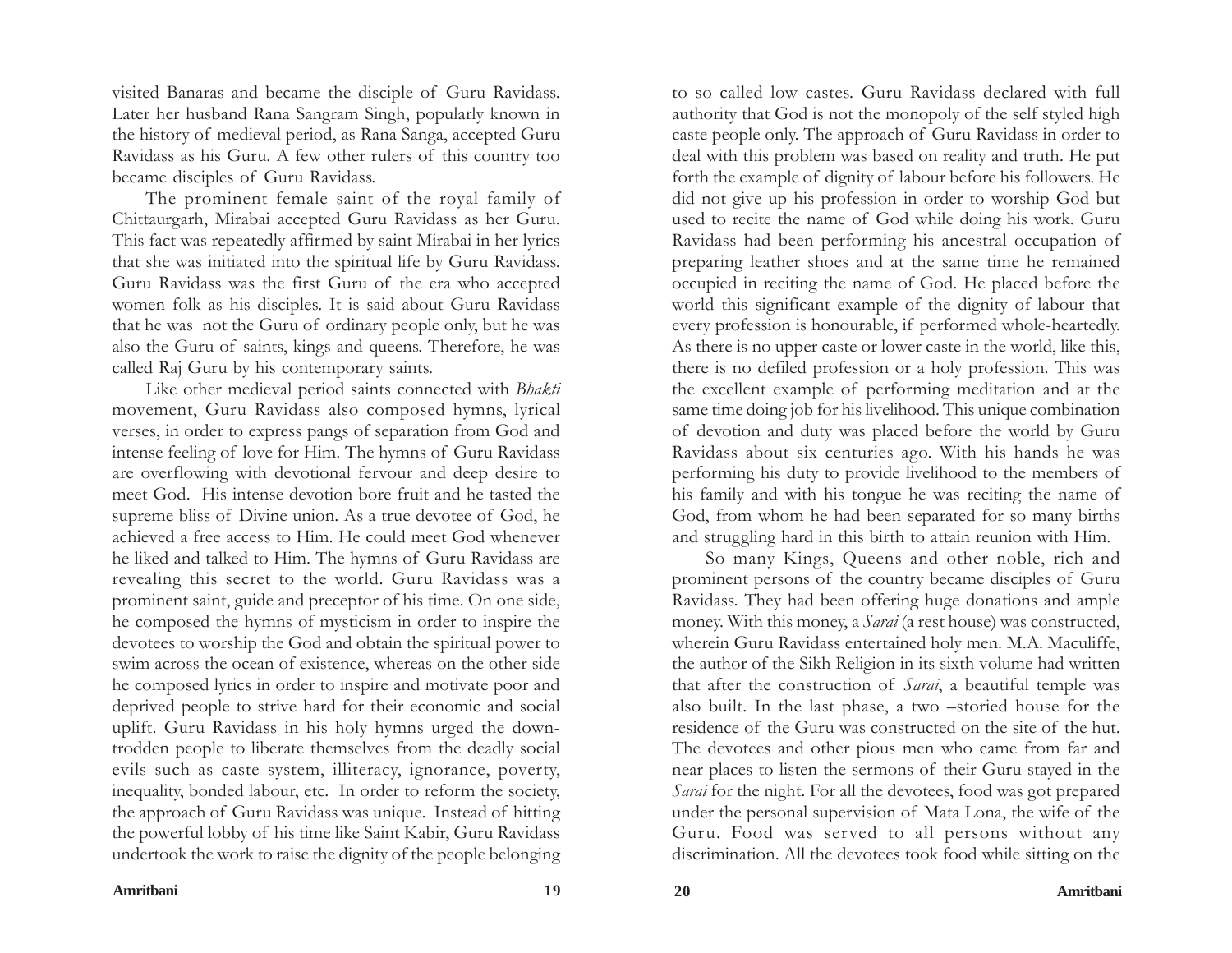ground in one row. The Kings and Queens also took food while sitting in the same line with other devotees. This unique gathering of people, hailing from different walks of life, was presenting an extraordinary and novel scene on the earth by the grace of Guru Ravidass, because he himself sat in the row with them and took food. The demi-gods and other celestial angels had seen such a distinctive gathering for the first time. Therefore, they reached there to have a glimpse of this marvellous scene. For the first time in India, community kitchen (*Bhandara, Langar*) for the devotees was started in Seer Goverdhan Pur, Banaras by Guru Ravidass. It was also the need of the hour. As mentioned earlier prominent Brahmans became the disciples of Guru Ravidass but the orthodox families of Banaras were still opposing Guru Ravidass and the Brahmans and other members of the upper castes families were not ready to give a glass of water to a thirsty devotee of Guru Ravidass, then what to talk of food? Therefore under these circumstances, the community kitchen which was running earlier at the residence of Guru Ravidass, was started at a bigger scale.

Guru Ravidass was a very important saint of the *Bhakti* movement, which flourished in India during medieval period. So many Kings and Queens became his followers. Even then the history of that period is silent about relevant facts relating to his life. The history has nothing in its fold to tell the new generation about his last days. The history and other literature produced in this country after Guru Ravidass had attained salvation, has assumed a conspicuous silence. Any information about his temporal seat of spiritual authority is shrouded in obscurity. The history and other sources are unable to reveal any secret as to who occupied his temporal seat after him. What happened to the temple, *Sarai* and his two storied residential building, mentioned by M.A. Maculiffe? Similarly it is not known who was declared the custodian of his hymns.

In the twentieth century, the name of Guru Ravidass was excavated by saints and scholars from the debris of darkness. The scholars collected the hymns of Guru Ravidass from different sources. The sagacious and far-sighted sants of Dera Sach Khand, Ballan, District Jalandhar, Punjab, India took the lead to preserve the manuscripts of Guru Ravidass Bani in the Dera. This historic work was completed by Sant Rama Nand, under the spiritual guidance of Sant Niranjan Dass, *Gaddi-Nashin* of the *Dera*, with the help of Sant Surinder Dass Bawa.

A great sant Pipal Dass, along with his five year old son Sarwan Dass came to village Ballan, District Jalandhar, from Gill Patti, Bhatinda. The picturesque surroundings of the village tempted the saint to make this area, the sphere of his activities. He established a *Dera* there. After Sant Pipal Dass left for his heavenly abode in 1928, his son Sant Sarwan Dass (1895- 1972) was installed *Gaddi-Nashin* of the temporal seat of the *Dera*. He urged his followers to renounce illiteracy and ignorance and work hard in order to ameliorate their social and economic conditions. Due to his efforts the birth place of Guru Ravidass in Banaras was located. He sent Sant Hari Dass for laying the foundation stone for the construction of a *Mandir* at this site. The foundation stone was laid on 4th. June 1965.

Sant Sarwan Dass left for his heavenly abode on June 11, 1972. On completion of first phase of the *Mandir, Murtis* (statues) of Guru Ravidass & Sant Sarwan Dass were installed in *Mandir* on 22nd. February, 1974.

Sant Hari Dass, the third *Gaddi-Nashin* of the *Dera* started the construction of a temple in the *Dera* premises in the memory of Sant Sarwan Dass and installed his statue. Sant Hari Dass left for his heavenly abode on February, 6, 1982. As the fourth *Gaddi-Nashin* of the Dera, Sant Garib Dass made strenuous efforts to involve the younger generation in his mission to spread the teachings of Guru Ravidass. For this purpose, he visited the U.K., America, and Canada. He set up Sant Sarwan Dass Charitable Hospital at Kathar, District Jalandhar (Punjab). With a view to propagating the philosophy of Guru Ravidass, he started a weekly "Begumpura Shaher". Sant Garib Dass attained salvation on July 23, 1994 and Sant Niranjan Dass was installed as *Gaddi-Nashin* of the *Dera* on August 9, 1994. After taking over the temporal seat, Sant Niranjan Dass took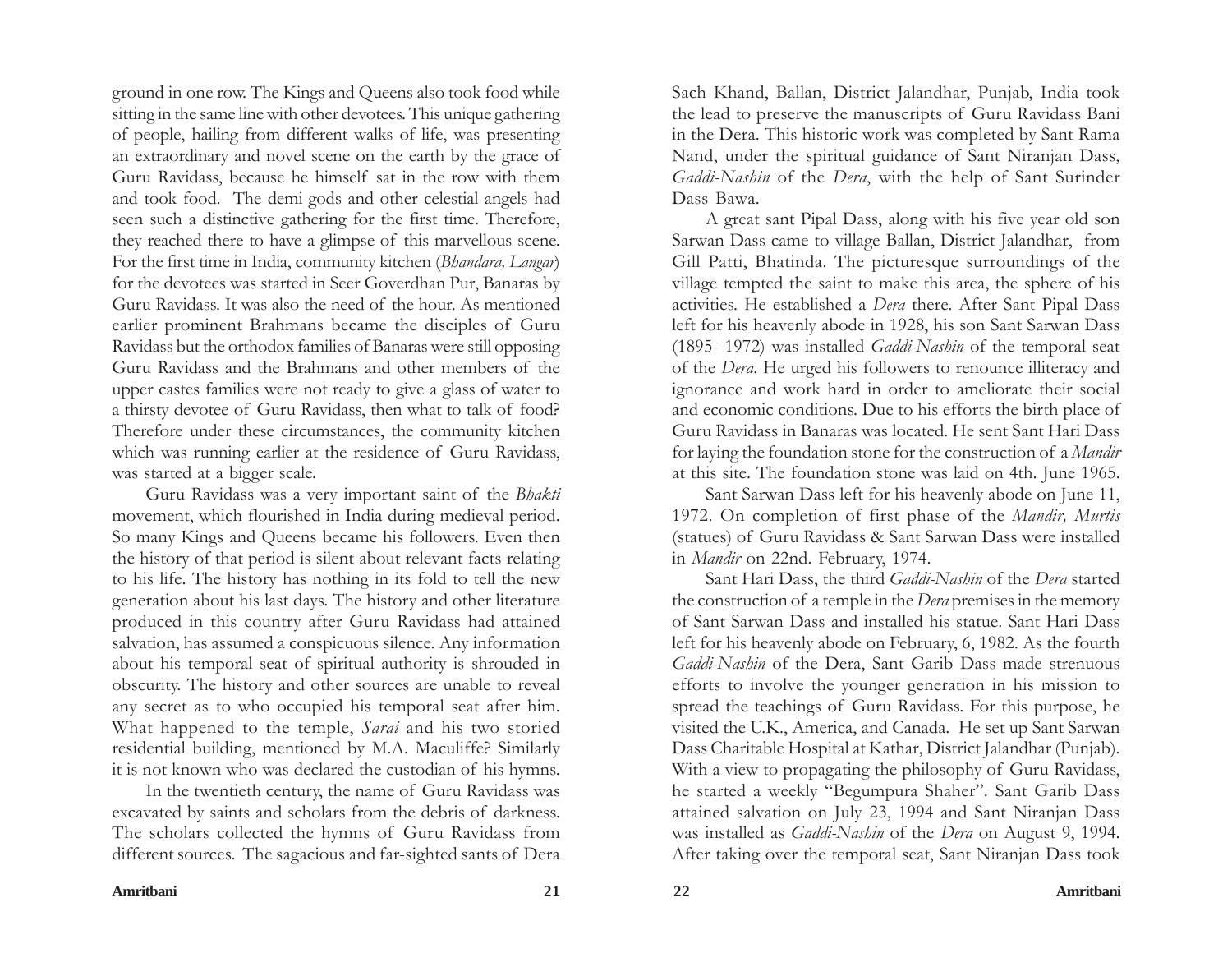keen interest to provide quality education to the poor students. To attain this goal Sant Sarwan Dass Model School was established at Phagwara in Kapurthala District. A charitable Eye Hospital, Guru Ravidass Satsang Bhawan, at Ballan, Guru Ravidass Mandir at Sirsgarh, Haryana, Guru Ravidass Temple at Pune were also set up. He took keen interest in the further development of Birh Place Temple of Guru Ravidass, at Seer Goverdhanpur, Varanasi and got constructed a four storey building and purchased land for the convenience of the pilgrims. The devotees of Europe offered a golden palanquin at the temple. Gold plating of the main dome of the temple was completed in January, 2010.

In order to propagate the pious teachings of Guru Ravidass, Sant Niranjan Dass visited the U.K., U.S.A., Canada, Spain, Holland, Italy, France, Germany, Dubai, Greece and a few other countries. Along with Sant Rama Nand, a prominent preacher of the *Dera*, he laid foundation stones of Guru Ravi Dass *Dhams* at these places. Sant Rama Nand was a missionary sant bestowed with unique qualities. He was a good preacher of Guru Ravidass Hymns, writer and orator in addition to other qualities. He was actively engaged in propagating the teachings of his Guru based on equality of human beings.

From time immemorial, the fight between light and darkness has been continuing in the universe. The worshippers of darkness do not like that the light of virtuous actions may spread in the world. Sant Rama Nand was not simply a light but was more than a light house. Spiritual light had been oozing out from the every part of his body. He was spreading the light of the pious sayings of Guru Ravidass. But the agents of darkness could not tolerate that the sphere of darkness may decrease because they were engaged in extending the area of darkness. During a tour to Austria, when Sant Niranjan Dass and Sant Rama Nand reached the Guru Ravidass Temple, Vienna, on the morning of 24th. may 2009, they were attacked by forces of darkness, who are against the universal and pious teachings of Guru Ravidass. Both Sants were wounded seriously. Sant Rama Nand attained martyrdom on May 25,

2009. The enlightened people of the world immediately rose to the occasion and they launched powerful protests against this inhuman and ghastly killing of the holy Sant. The intellectuals started thinking seriously about this hideous and heinous crime. They reached the conclusion that a separate identity for the followers of Guru Ravidass is the need of the hour. The whole world was looking towards *Dera* Ballan, whose great spiritual visionary had acquired martyrdom in the gruesome tragedy. When *Gaddi-Nashin* of *Dera*, Saint Niranjan Dass recovered from the wounds of bullets and regained sound health, under his guidance, Sant Surinder Dass Bawa and other learned dignitaries of the world, especially linked with *Dera* began brain storming sessions about this situation in order to provide a separate identity to the disciples of Guru Ravidass and other peace loving people. It took almost seven months to reach the conclusion.

A unique congregation to celebrate the 633rd. anniversary of Guru Ravidass was organised at Birth Place Temple, Seer Goverdhanpur Varanasi, India, on 30th. January 2010. Lakhs of devotees from India and abroad were present on the auspicious occasion. In the presence of *Sant Samaj*, an historic decision was taken unanimously to form Ravidassia Religion. This decision was welcomed by all. The mammoth gathering adopted the new religion immediately. The principals of newly formed Ravidassia religion were accepted. *Amritbani*, containing the hymns of Guru Ravidass was declared the religious *Granth* of the newly formed Ravidassia religion. This holy *Granth* contains 140 *Shabads*, 40 *Pade*, *Paintee Akhari, Bani Haftawaar, Bara Maas Updesh, Saand Bani, Shadi Updesh, Manglachar* and 231 *Shaloks* of Satguru Ravidass. This *Granth* is available at present in two languages i.e. Devnagri and Gurmukhi scripts.

Now I have rendered the *Amritbani* into English language for the benefit of those people who do not know Hindi or Punjabi. For the convenience of those readers, I have added the original hymns in Roman script, so that they could acquaint themselves with the original hymns. I am personally of the view that it is very difficult to translate the holy Hymns of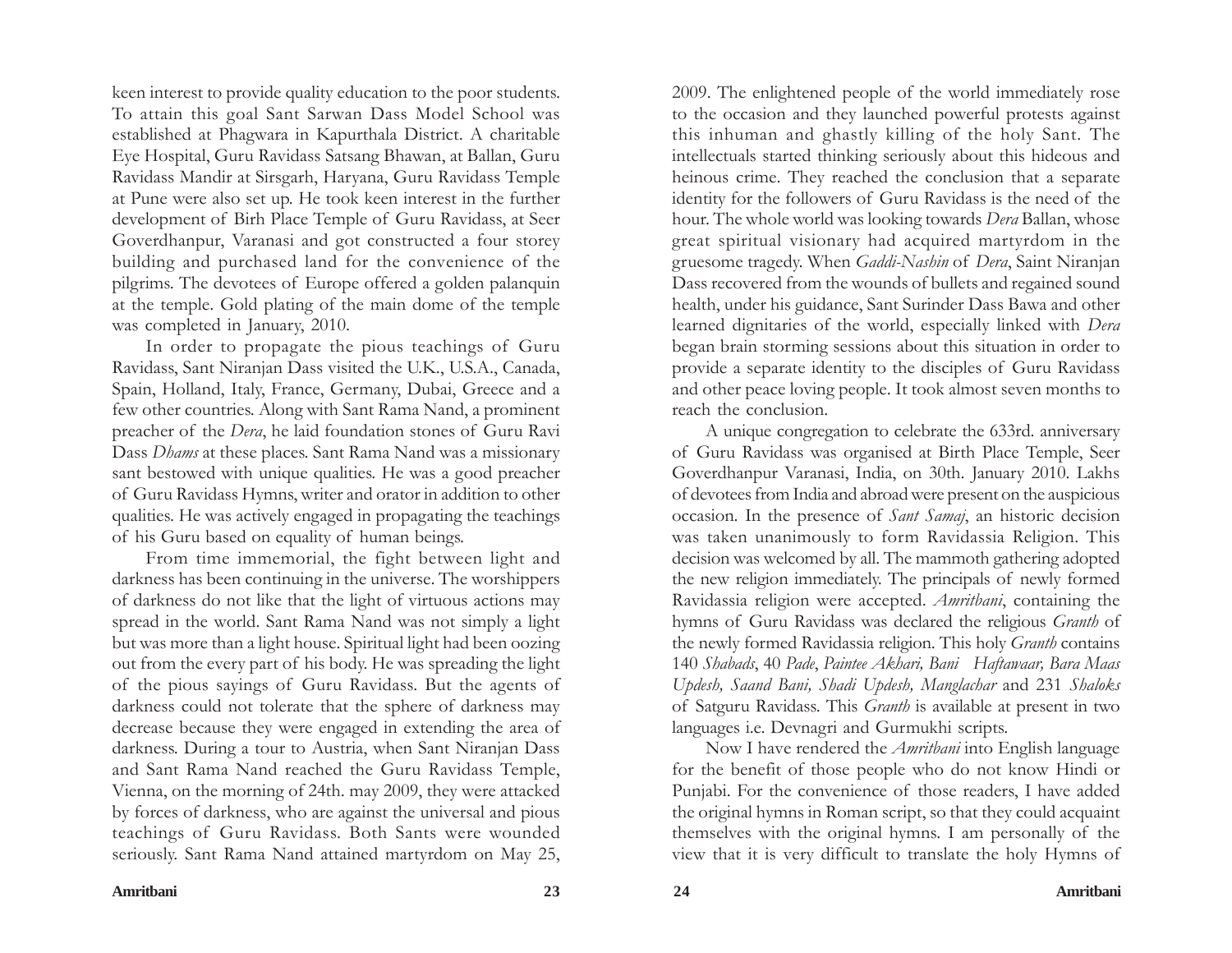Guru Ravidass. I have taken benefit from the work of M. A. Maculiffe in this regard.

Guru Ravidass in his hymns says it is very difficult to explain the Eternal Light, even after seeing the same. It is not possible for a devotee to describe the bliss after meeting the God. Like this it is very difficult to interpret the meanings of holy hymns because it has so many layers. This is a fathomless sea. More over there are so many pearls and jewels lying in its bed. Even then I have tried to adopt the middle path so that this version could be of some help to the readers. It took me almost one and a half years to complete this job. Mrs. Sandeep Kaler wife of Mr. Ravi Kaler of the U. K. and Ms. Trisha of British Co-Ed.Patiala, India have transliterated the hymns of *Amritbani* into Roman.

Sant Niranjan Dass, the *Gaddi-Nashin* of the *Dera* and his Deputy Sant Surinder Dass Bawa provided me enlightened guidance in completing this job which was entrusted to me by the latter.

I am also thankful to Ch. Jagjit Singh, former Punjab Cabinet Minister, who has provided financial support of Rs. One lakh through Sant Niranjan Dass, *Gaddi-Nashin* of *Dera* Ballan for the publication of this book,

By the grace of Guru Ravidass, Sant Niranjan Dass, Sant Surinder Dass Bawa and other enlightened persons, I have been able to complete this firstever English rendering of *Amritbani.* I am also thankful to Mr. Dev Bhardwaj for lending a helping hand in reading the text, proof-reading and bringing out this book.

I do hope that the readers will definitely take benefit of this English translation of holy *Amritbani* of Guru Ravidass. I look forward for your valuable suggestions for the making improvements in the next edition.

| <b>January 1, 2012</b> | Siri Ram Arsh      |
|------------------------|--------------------|
|                        | $# 204$ Sector 65, |

 $\sec$  65, Mohali (Punjab)- India Cell Ph. ++9888452204

NAAM TERO AARTI MAJAN MURARE HAR KE NAAM BIN JHUTHE SAGAL PASARE ||RAHAAO|| NAAM TERO AASNO NAAM TERO URSA NAAM TERA KESRO LE CHHITKARE NAAM TERA AMBHULA NAAM TERO CHANDNO GHAS JAPE NAM LE TUJHEH KAO CHARE NAAM TERA DIVA NAAM TERO BATI NAAM TERO TEL LE MAHI PASARE NAAM TERE KI JOT LAGAI BHAIO UJIARO BHAVAN SAGLARE NAAM TERO TAGA NAAM PHOOL MALA BHAR ATHARAH SAGAL JUTHARE TERO KIA TUJHEH KIA ARPAO NAAM TERA TUHI CHAVAR DHOLARE DAS ATHA ATHSATHE CHARE KHANI IHAI VARTAN HAI SAGAL SANSARE KAHAI RAVIDASS NAAM TERO AARTI SAT NAAM HAI HAR BHOG TUHARE ||

qzps#t|ur#DautI#props#pxuau|#

klu#n|#opp#1eopx#MW|#vjo#szvzu|#`4`#ukzdx#` cqox#t|ur#Dexop#cqox#t|ur#dxuz#cqox#t|uz#n|vur#o|#1Evrau|#' qqx#U|u#DEXoz#qqx#U|u#EBgq#J1v#ns|#gqx#b|#xM1k#rdx#fzu|#^4` qqx#t[uz#giyz#qqx#t[ur#eztI#qqx#t[ur#t[ox#o|#pz1k#svzu|#' ozo#t|u|#nL#mr1t#ojzhL#E1hF#dx1mDzur#Eyo#vjozu|#`5` ogox#t|ur#tzjz#ogox#SXo#pzoz#Ezu#DWzuk#vjo#nWzu|#' t | ur#nIDz#txM1k#1nDz#Dusck#cgpx#t | uz#txkI#fyu#Irozu | # '6' gv#DWz#DWW|#fzu|#Nz{L#1hk\#yut1{#k\#vjo#vPvzu|#' nk\#ulygzvx#gqox#t|ur#DzutI#v1t#gqox#k\#klu#Erj#txkzu|#`7`6`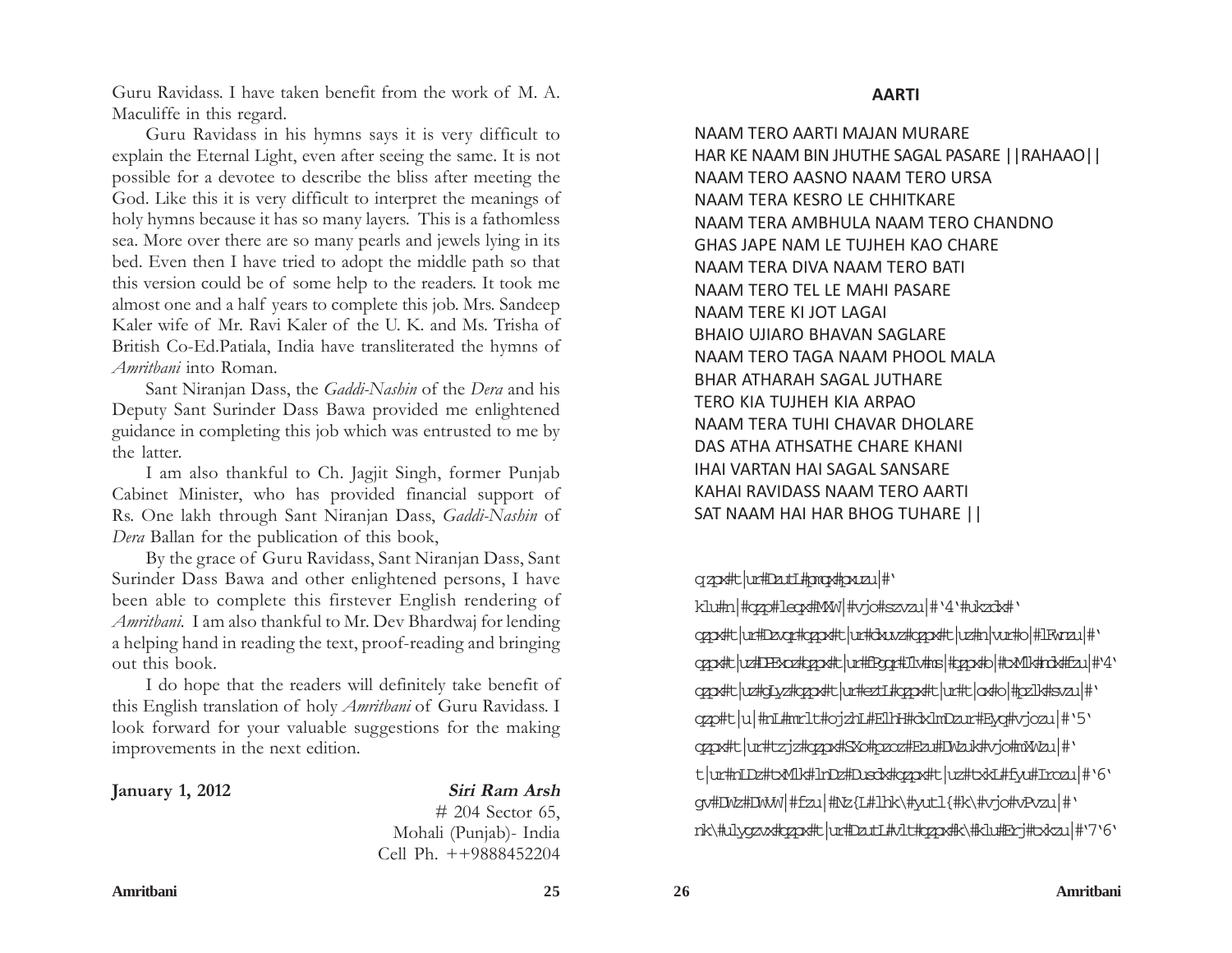#### (Raag Sree)

TOHI MOHI MOHI TOHI ANTAR KAISA. KANAK KATIK JAL TARANG JAISA. JAO PAI HAM NA PAP KARANTA AHE ANANTA.PATIT PAVAN NAM KAISE HUNTA. ||RAHAAO|| TUMH JO NAIYAK ACHHAHU ANTARJAMI. PARABH TE JAN JANIJAI JAN TE SUAAMI. SARIR ARADHAI MO KAO BICHAR DEHU. RAVIDASS SAM DAL SAMJHAVAI KOU ||

Between You and me, between me and You, what difference is there?

The same as between gold and the bracelet made from gold, between water and its ripples.

If I do not commit sin, O Eternal One, then how You should have gained the name of Purifier of sinners?

You are the Lord, who possesses the faculty of knowing others' thoughts.

The servant is known from his Master, and the Master from his servant.

Grant me the wisdom to worship You with full concentration of mind and body. Some rare saints may explain to me about the unity in diversity, says Ravidass.  $\bullet$ 

#### **SHABAD -2**

#### (Raag Gauri)

MERI SANGAT POCH SOCH DIN RATI. MERA KARAM KUTILTA JANAM KUBHANTI. RAM GUSAIYA JEEA KE JIVNA. MOHI NA BISARAHU MAI JAN TERA. || RAHAAO|| MERI HARAHU BIPAT JAN KARAHU SUBHAI. CHARAN NA CHHADAO SARIR KAL JAI. KAHO RAVIDASS PAROO TERI SABHA. BEG MILHU JAN KAR NA BILANBA ||

My associations are low; I think of it day and night. My birth is mean, my acts are crooked.

O God! Lord of the Earth!! Giver of life to men, do not forget me. I am Your slave.

Remove my troubles, make Your servant full of love for You.

I will not forsake Your feet even though my body perishes tomorrow.

Ravidass says, I seek Your protection, O God. Quickly come to meet Your servant. Do not delay.  $\bullet$ 

#### **SHABAD-3**

(Raag Gauri)

BEGAM PURA SAHAR KO NAAO. DUKH ANDOHU NAHI TIHI THAAO. NAN TASVIS KHIRAJ NA MAL. KHAUF NA KHATA NA TARAS JAVAL. AB MOHI KHUB VATAN GAH PAIE. UHAN KHAIR SADA MERE BHAIE. ||RAHAAO|| KAYAM DAYAM SADA PATISAHI. DOM NA SEM EK SO AHI. ABADAN SADA MASHUR. UHAN GANI BASEH MAMUR. TEO TEO SAIL KARAHI JEO BHAVAI. MAHRAM MAHAL NA KO ATKAVAI. KAHI RAVIDASS KHALAS CHAMARA. JO HAM SAHRI SO MEET HAMARA ||

There is a city named *Begampura*. Where there is no place for pain and sorrow.

There is no fear of imposing taxes or of tribute *(Kharaj)*. There is no care nor sin, nor dread nor death.

Now I have found an excellent abode, where ceaseless happiness does reign and the sovereignty of God is firm and ever existing.

There is no second or third rate citizen. Every body is equal there.

Inhabited and ever famous is that city.

Its citizens are full dowered with wealth.

They wander there as they please. Nobody restrains them from going hither and thither.

Ravidass, an emancipated tanner says, O my friend! Come and become my fellow citizens of the *Begampura*.  $\bullet$ 

#### **Amritbani 27 28 Amritbani**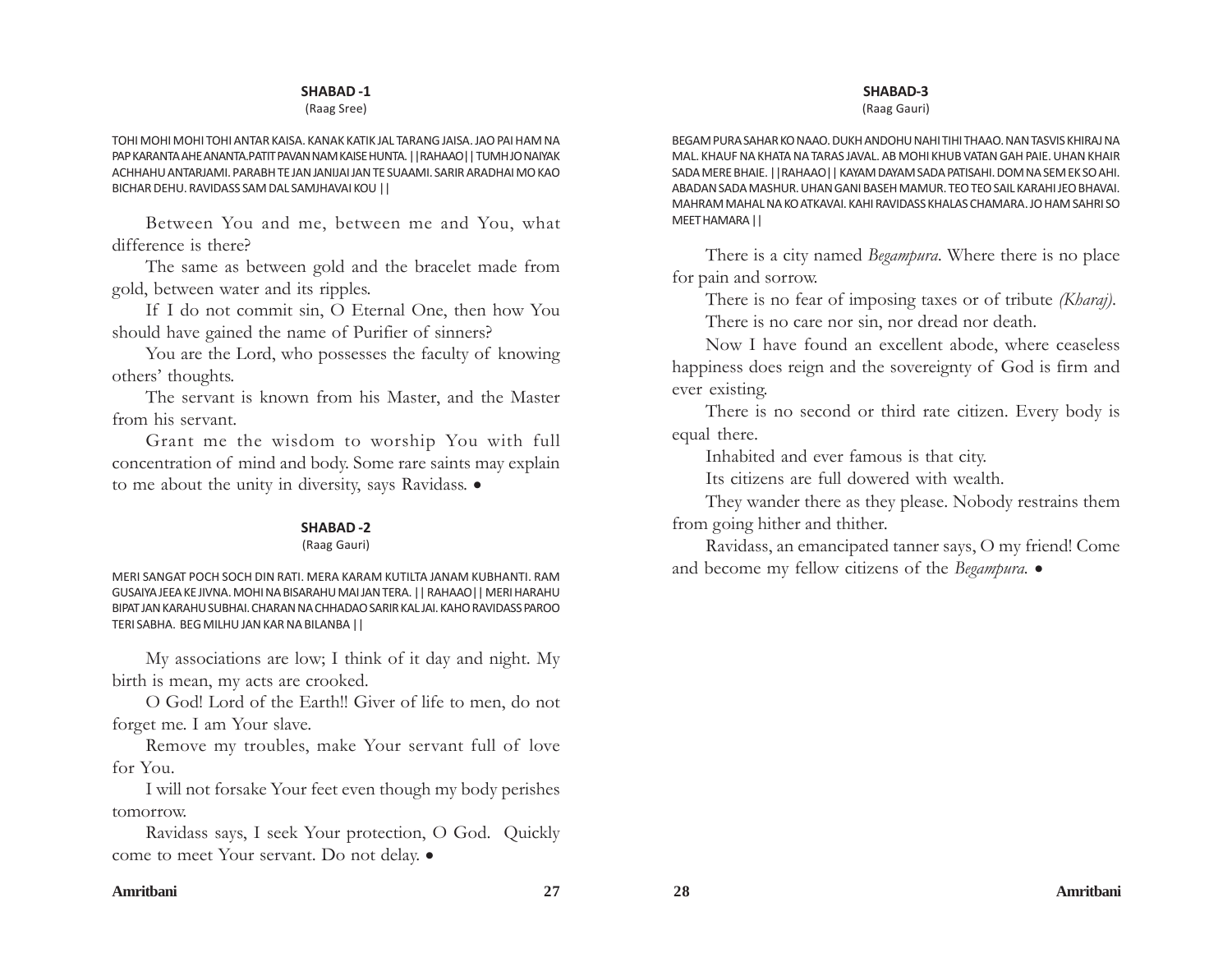#### (Raag Gauri)

SADHO! KA SASHTRAN SUN KEENO, ANPAWANI BHAGAT NAHIN SADHI, BHUKHAI ANN NA DEENO ||TEK|| KAAM NA VISREO DIYAMBH NA TIYAGAO, LOBH NA BISAREO DEVA . PAR NINDA MUKH TAI NEH CHAADH, NIPHAL BHAYE SABH SEWA. BAAT PARRAH GHAR MUS PRAYO, UDHAR BHRIO APRADHI . HOVAI APRADHI KESO NA SIMRIYO, AHU AVIDIYA SADHI. HAR ARPAN KAR BHOJ NA KINO, KATHA KIRAT NAHI JANI. RAM BHAGAT BIN MUKAT NA PAWAI, AMAR JEEV GRABAI PRANI. CHARAN KANWAL ANRAG NA UPJAYO, BHOOT DAYA NAHI PALI . RAVIDASS PAL SADH SANGAT MIL, PURAN BRAHAM SADA PRITPALI ||

O saints! What is the use of listening to *Shastars*, if you have not worshipped the God or recited His name and not given alms to a hungry person?

You have not renounced the desires, greed and show of wealth. You have not given up back-biting. Therefore, service performed by you has become fruitless.

You have discarded the noble way of meeting the God and have taken refuge in the world which is not your house.

You commit crime in order to feed your stomach. You have not recited the name of God. As such you have acquired ignorance.

You have not dedicated your life to God and thus do not know the greatness of God. It is a fact that you cannot achieve salvation without worship.

You have not yet felt the pang of separation from God's lotus feet and have not adopted mercy. Ravidass says, if a man spends few moments in the pious company of holy saints with true devotion, then he can achieve the God, who is the Creator.  $\bullet$ 

#### **SHABAD-5**

(Raag Gauri)

TERA JAN KAHAI KO BOLAI. BOL BOL APNI BHAGAT KYOUN KHOLAI ||TEK|| BOLAT BOLAT BARRAI BIADHI BOL ABOLAI JAYI. BOLE BOL ABOL KO PAKRAI BOL BOL KON KHAYI. BOLAI GIAN AUR BOL DHIAN BOLAI BED BRRAYI. UR MAIN DHAR DHAR JAB HI BOLAI TAB HI MOOL GAWAYI. BOL BOL AUREH SAMJAVAI TAB LAG SAMAJ NAHI RAI BHAI. BOL BOL SAMAJ JAB BHUJHI TAB KAAL SAHIT SAB KHAYI. BOLE GURU AUR BOLE CHELA BOL BOL PARTIT JAYI. KAHAI RAVIDASS THAKIT BHAYO JAB HI TABHI PARAMNIDH PAYI ||

What is the necessity for your devotee to tell about his devotion? Why he should reveal the secret of his worship after indulging in discussion with others?

Aimless words, sometimes create bickering and become cause of suffering and pain. An aimless speaker expresses wrath on the devotee of God who speaks less. The devotee of God only speaks at the time of necessity because he remains busy in meditation. The words of worthless speaker create controversy.

When a person talks about knowledge, meditation and important writings of *Veds*, arrogantly, then he departs from the main truth.

When a speaker after discussing these points in loud voice makes other to understand then no one understands these points. But when after understanding the substance of these points, one adopts these points then the man conquers the death and other immoral and evil acts.

When the teacher and disciple discuss the point about the spiritual knowledge, then the Guru becomes more reliable for the disciple.

Ravidass says, when a devotee attains stable and firm position only then he can achieve the treasure of supreme wealth.  $\bullet$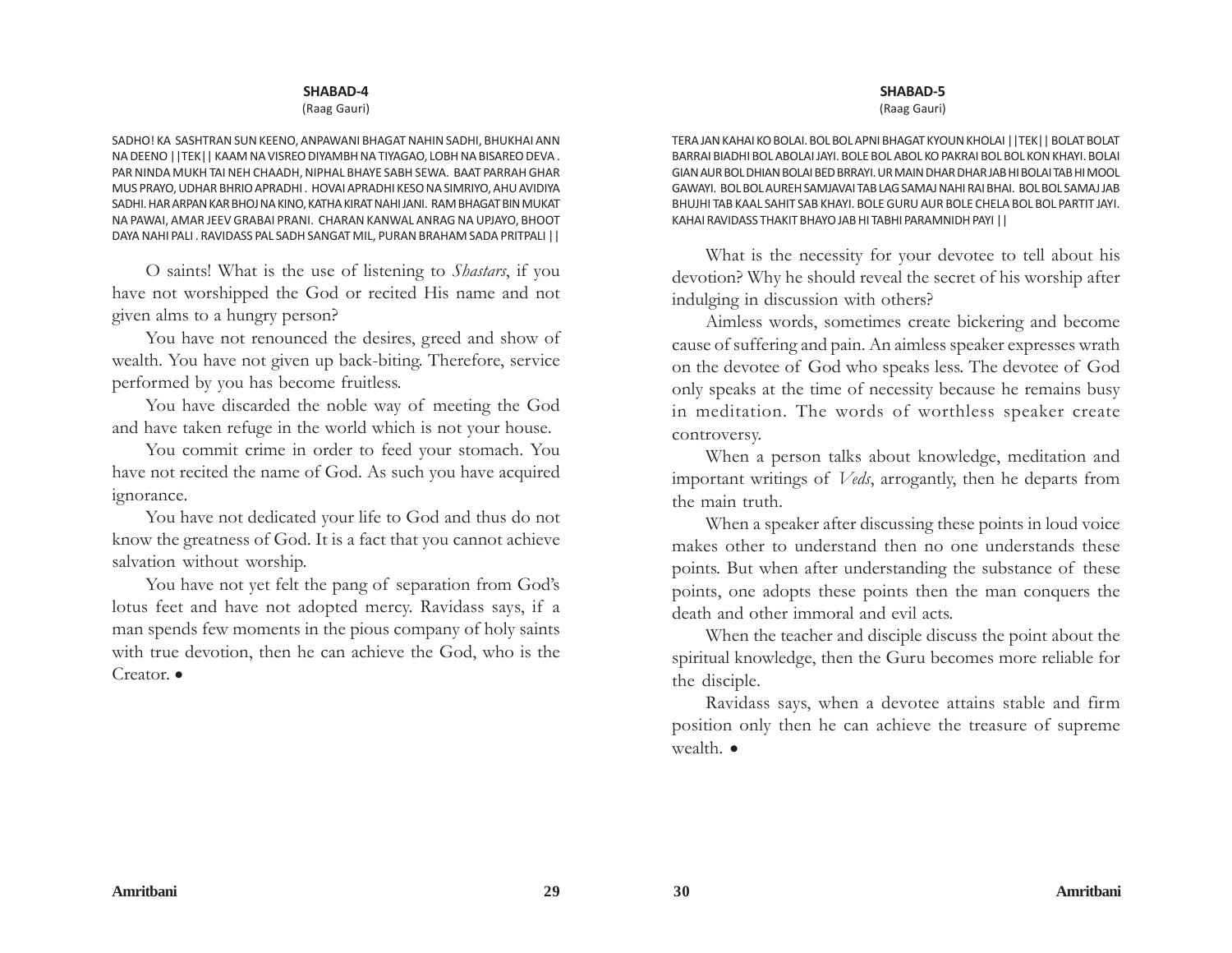(Raag Gauri)

AISI BHAGAT NA HOYE RE BHAI . RAM NAM BIN JO KUCH KARIAI SO SABH BHARAM KAHAYI ||TEK|| BHAGAT NA RAS DAAN BHAGAT NA KATHAI GIAN. BHAGAT NA BAN MAIN GUFA KHUDAYI. BHAGAT NA AISE HAANSI BHAGAT NA AASSA PAASI. BHAGAT NA KUL KAAN GAWAYI. BHAGAT NA INDRI BANDHAI BHAGAT NA JOG SAHDAI. BHAGAT NA AHAAR GHTAYI YE SABH KARAM KAHAYI. BHAGAT NA NINDRA SADHAI BHAGAT NA BAIRAG BANDHAI. BHAGAT NA YAI SABH BED BRRAHI. BHAGAT NA MOODH MUDHAI BHAGAT NA MALA DIKHAYE. BHAGAT NA CHARAN DHUAYE YAI SABH GUNI JAN GAYI. BHAGAT NA TOH LOH JAANI JOU LOUN AAP KO AAP BAKHANI. JOYI JOYI KARAI SO SO KARAM BARRAYE. APAA GAYO TAB BHAGAT PAYI AISI HAI BHAGAT BHAI. RAM MILIYO APNE GUN KHOYIO RIDH SIDH SABHAI JO GAWAYI. KEH RAVIDASS CHUTI SABH AAS TAB HAR TAHI KE PASS. AATMA THIR BHAYI TABHI NIDH PAAI ||

O brother! Performing rituals is not the worship of God. Everything, without the Name of God is illusion.

Neither singing a tasteful and sweet song nor describing and elaborating knowledge is worship. Going to forest and staying in the caves of mountains is not worship.

Neither worship is a joke nor is it a game of dice. Worship is not to forget the traditional customs of dynasty.

To control your senses to practise ascetic exercises or observe fast cannot be called worship. All these are false rituals. Like this worship is not to control your sleep. To renounce the worldly affairs is not worship. Worship is not to explain the important writings of *Veds*.

The recitation by counting the beads of rosary or become a clean shaven is not worship.

The intellectuals make you understand that worship is also not to wash the feet of an idol. A man cannot understand worship, till he speaks proudly, because under the influence of pride, he sings his own praise.

The true worship can only be achieved by renouncing arrogance. When a man achieves true worship then all his immoral deeds come to an end. His state of affluence and spiritual power also come to an end. Ravidass says a man after renouncing his desires can absorb in the God.  $\bullet$ 

### **SHABAD-7**

(Raag Gauri)

HAI SABH ATAM SUKH PARKAS SAANCHO. NIRANTAR NIRAHAR KALPIT EAI PAANCHO ||TEK|| AADH MADHAYE AUSAAN EIK RAS TAR TUMBH NA TAYI. THAVER JHANGAM KEET PATANGA POOR RAHIO HAR RAYI. SARBESVER SARBANGI SARBGAT KARTA HARTA SOYI. SIV NA ASIV NA SADH AUR SEWAK UNEH BHAV NEH HOYI. DHARAM ADHARAM MOCH NEH BANDHAN JARAA MARAN BHAV NASAA. DRISTH ADRISTH GEYAH AUR GIANA EIK MEK RAVIDASS ||

All souls are part and parcel of the God, who is True and self-illuminated. He is self-existent, continuous and sustains without food. The man, creation of five elements remains busy in the imagination of God.

He is the beginning, middle and end of this world. He is eternal authority and constant. He is independent. He remains present in the elements of earth, insects, moths etc. He is absorbed in every thing.

He is the Lord of every one and is complete in all respect. He is the Creator.

He is neither auspicious nor inauspicious. He Himself is the Master and Himself is the servant. He is above duality.

In the abode of God, there is neither religion nor irreligion, neither freedom nor enslavement, neither old age nor death.

Ravidass says the God is present in all visible and invisible objects. He is the only One on this earth, who is to be known. He is only self-illuminated.  $\bullet$ 

## **SHABAD-8**

(Raag Gauri)

KOYO SUMRAN DEKHON YAI SABH UPLI CHOBHA . JA KAI JAISI SUMIRAN TA KO TAISI SOBHA ||TEK|| HAMRI HI SEEKH SUNAI SOUN HI MANDAI RAI. THORAI HI ITRAYI CHALAI PATSHAH CHADAI RE. ATTHI AATUR HAIV KANCHA HI TOLAI RE. UDAI JAL PAISAI NAHI PANDH RAKHO RE. THORE HI THORAI MUSIAT PRAYO DHANA. KAHAI RAVIDASS SUNO SANT JANA ||

If you see carefully, you will find that the people are reciting the name of God superficially only to show and to gain cheap praise. A man will get the praise according to his meditation upon God's name.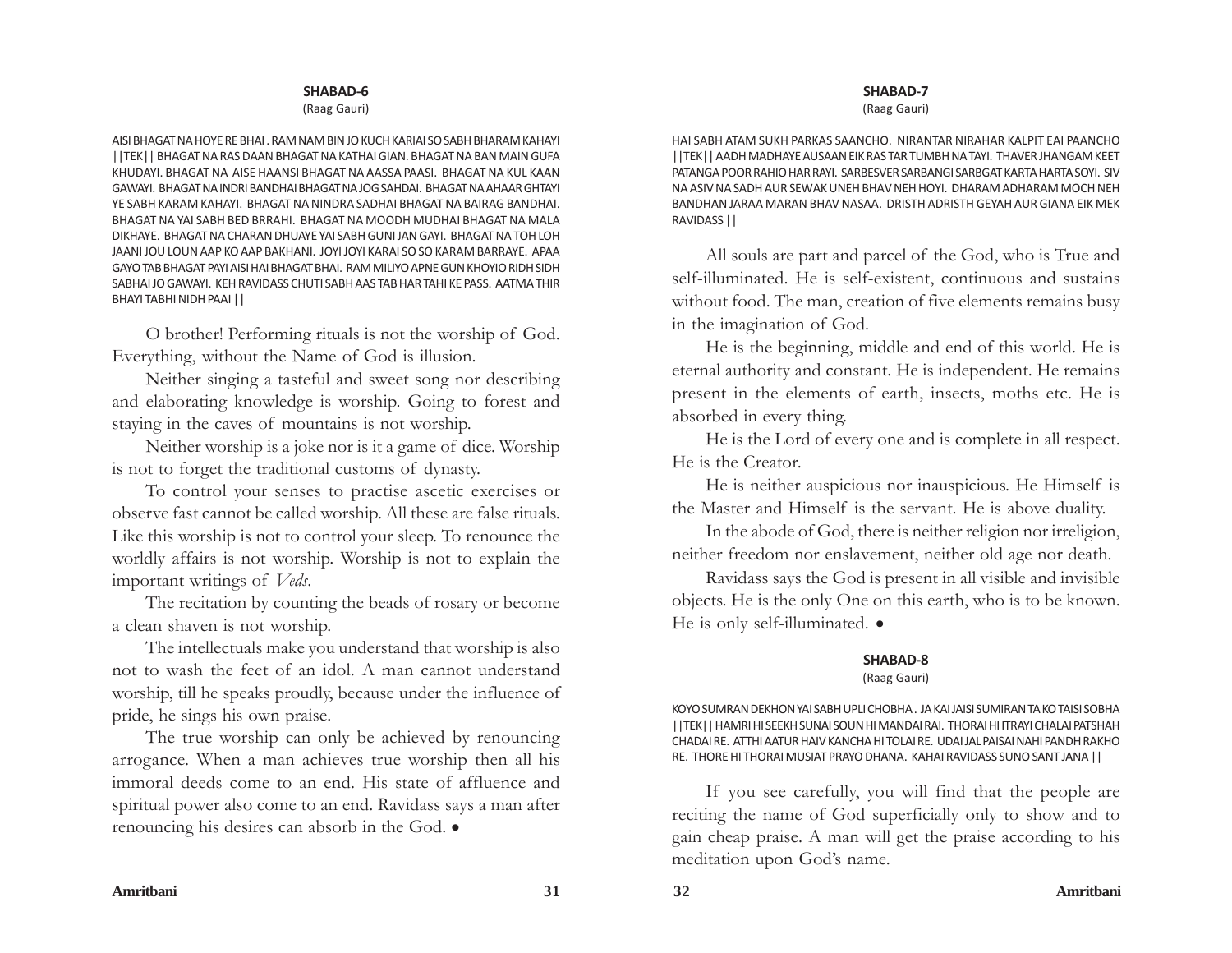See the hypocrites, they receive education from me and later start quarrelling with me. Those silly persons by ignoring the vast kingdom of God feel proud in little what they have achieved. Such disturbed people strike a false bargain. But the pretenders involved in the false deeds forget the truth. Water flows to down stream and not upstream. Keep your bundle of knowledge with you.

Those people are looting the wealth belonging to others, in small parts. Ravidass says, O saints! Listen to me and perform true worship.  $\bullet$ 

#### **SHABAD 9**

#### (Raag Gauri)

PEHLAI PEHRAI RAIN DAI BANJARYA TAIN JANAM LIYA SANSAR VAI. SEWA CHUKO RAM KI BANJARYA TERI BAALAK BUDH GANWAR VAI. BAALAK BUDH GANWAR BA CHIATAYO BHOOLA MAYA JAAL VAI. KAHAN HOYE PACHAI PACHITAI JAL PEHILAI NA BANDHI PAAL VAI. BEES BARAS KA BHAYA AYANA DHAAM NA SAKA BHAV VAI. JAN RAVIDASS KAHAI BANJARAYA JANAM LIYA SANSAR VAI. DUJAI PEHRAI RAIN DAI BANJARYA TU NIRKHAT CHALEYO CHAAH VAI. HAR NA DAMODAR DHIAYA BANJARAYA TAIN LEHI NA SKA NAAV VAI. NAAV NA LEEYA AUGUN KEEYA IS JOBAN KAI TAAN VE. APNI PRAAI GINI NA KAYII MANND KARAM KMAAN VE. SAHIB LEKHA LAISI TU BHAR DESI BHEER PARAI TUJH TANH VE. JAN RAVIDASS KAHAI BANJARYA TU NIRKHAT CHAALAA CHANAH VE. TEEJAI PEHRAI RAAIN DE BANJARYA TERE DHILRAAI PARRAI PRAN VE. KAAYAA RWANI NA KARAI BANJARYA GHAT BHITAR BASAI KUJAN VE. EIK BASAI KUJAN KAYAGARR BHITAR PEHLA JANAM GAVAYE VAI. AB KI BER NA SUKIRIT KEEYO BAHUR A YEH GARRH PAAYEH VE. KAMPI DEH KAYAGARH CHEENA FIR LAGA PACHTAN VE. JAN RAVIDASS KAHAI BANJARYA TERE DHILRRAI PRRAI PRAN VE. CHOUTHAI PEHRAI RAIN DAI BANJARYA TERI KAMPAN LAGI DEH VAI. SAHIB LEKHA MANNGAYA BANJAYRA TU CHAADH PURANI DEH VAI. CHAD PURANI JIND AYANA BALAD LADH SABERIYA VE. JAM KAI AAYE BAANDH CHALAI BAARI PUGI TERIYA VAI. PANTH CHLAI AKELA HOYAI DUHELA KIS KO DEH SNEH VAI. JAN RAVIDASS KAHAI BANJARYA TERI KAMPAN LAGI DEH VAI ||

O merchant! You have taken birth in this world in the first quarter of night. After coming to this world, due to your immature mind, you were not able to serve the God.

O stupid man! Due to your childish brain, you could not remember God; rather you trapped yourself in the false net of *Maya*. What is the use of repenting later when you have not girded up your loins earlier?

After attaining the age of twenty years, you behaved like a foolish child and could not stand on your feet. Ravidass says,

O trader! You have taken birth in this world in order to recite the name of God.

When you entered the second phase of life, you kept on going in the shadow of ignorance but you did not recite the name of God. You have not even uttered the name of God once, O merchant.

You committed sin by not uttering the name of God and rather you committed more sins due to your young age: you did not know, who is your own and who is not. You go on committing evil deeds.

When the Master will ask for account, then how will you respond? Ravidass says, O trader! You have been marching towards ignorance.

O trader, in the third phase of your life, the laziness and tardiness have overpowered you. In this state neither your body nor your power of speaking were working properly. But even then you did not try to know the God.

O merchant! You forget what happened till now? After losing the first phase of life, still there is a chance for you to recite the name of God.

Now when your body started shivering and the fort of body is being annexed, then you have started repenting. Ravidass says, O friend merchant! I still warn you.

In the fourth stage of life, O merchant! Your body started shivering badly. Now the Master has asked for the account. You have already received the message of the Master to leave this body.

O ignorant man! You have to leave your old body. After loading the bullock, start your journey in the morning. The messengers of the god of death, have arrived and will take you. Now you have completed your turn. The soul has to go alone. The path is too difficult which you have to travel alone. Your dear ones will also not accompany you.

Ravidass says O merchant! Your body has started shivering. Now it is time to remember the God.  $\bullet$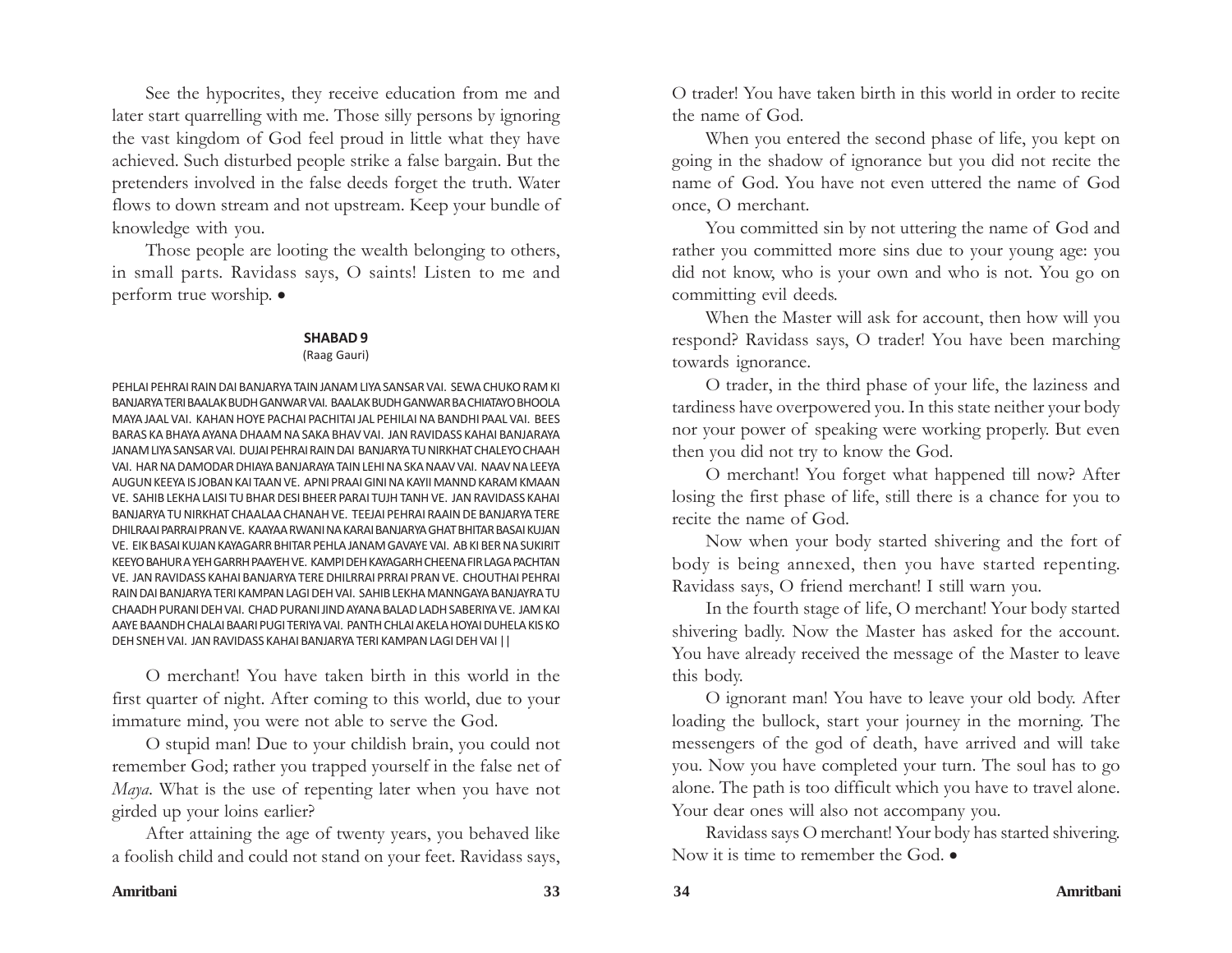#### (Raag Gauri)

YA RAMA EIK TU DAANA TERA AADH BHEKH NA. TU SULTAN SULTANA BANDA SAKISTA AJANAA ||TEK|| MAIN BEDAYANAT BADNAJJAR DARMANND BARKHURDAR. BEADAB BADBAKHAT BEERA BEAKAL BADKAR. MAIN GUNHGAR GUMRAH GAFIL KAMDILA KARTAR. TU DARKADAR DREAAN DIL MAIN HIRSIYA HUSHIYAR. YEH TAN HASAT KHASAT KHRAAB KHATIR ANDESA BISIYAR. RAVIDASS DASYEH BOL SAHIB DEHU AB DIDAR ||

O God! You are the only wise man on this earth. You are the beginning of this universe.

You are the Emperor of Emperors whereas I am a distressed man.

I am dishonest, having evil sight, a sufferer, a foolish and a characterless man. I am a sinner, guilty, misled and a stupid person.

O God! You are Creator whereas I am a coward man. O God! You are generous, merciful, whereas I am a cunning and greedy man.

My body is in a very miserable condition. Apprehension of doubt is also here.

Ravidass, the servant of God, prays, for His glimpse.  $\bullet$ 

#### **SHABAD-11**

#### (Raag Gauri Bairagni)

GHAT AVGHAT DUGAR GHANA IK NIRGUN BAIL HAMAR. RAMAIAE SIO IK BENTI MERI PUNJI RAKH MURAR. KO BANJARO RAM KO MERA TANDA LADIA JAIE RE. ||RAHAAO|| HAO BANJARO RAM KO SAHJ KAROO BAAPAR. MAI RAM NAM DHAN LADIA BIKH LADI SANSAR. URVAR PAR KE DANIA LIKH LEHO AL PATAL. MOHI JAM DAND NA LAGEE TAJILE SARAB JANJAL. JAISA RANG KASUMBH KA TAISA IH SANSAR. MERE RAMAIYE RANG MAJITH KA KAHO RAVIDASS CHAMAR ||

The road to God is very difficult and steep, and I have one useless ox.

My one prayer to God is: Preserve my assets, O God.

Is there any merchant of God who will join me? My goods are laden and I am about to leave.

I am a merchant of God and deal in divine knowledge.

The wealth I have loaded is God's name, whereas the world has loaded poison.

Your recording angels, who know this world and the next, they may write whatever nonsense they feel about me. I do not care.

The god of death will not touch me since I have cast away all entanglements.

This world is like the fleeting colour of safflower. But the colour of my God is the permanent dye of madder, says Ravidass, the tanner.  $\bullet$ 

#### **SHABAD 12**

#### (Raag Gauri Bairagni)

SATJUG SAT TETA JAGI DUAAPAR PUJA CHAR. TINOU JUG TINOU DIRE KAL KEVAL NAAM ADHAR. PAR KAISE PAIBO RE. MO SAO KOOU NA KAHAI SAMJHAIE. JAA TE AAVA GAVAN BILAIE ||RAHAAO|| BAHO BIDH DHARAM NIRUPEEAI KARTA DISAI SABH LOIE. KAVAN KARAM TE CHUTTAIE JIH SADHE SABH SIDH HOIE. KARAM AKRAM BICHAREEAI SANKAA SUN BED PURAN. SANSAA SAD HIRDAI BASAI KAUN HIRAI ABHIMAN. BAHAR UDAK PAKHAREEAI GHAT BHITAR BIBIDH BIKAAR. SUDH KAVAN PAR HOIEBO SUCH KUNCHAR BIDH BIUHAAR. RAV PARGAS RAJNI JATHA GAT JAANAT SABH SANSAAR. PAARAS MANO TABO CHHUAE KANAK HOT NAHI BAAR. PARAM PARAS GUR BHAITEEIA PURAB LIKHAT LILAT. UNMAN MAN MAN HI MILE CHHUTKAT BAJAR KAPAAT. BHAGAT JUGAT MAT SAT KARI BHARAM BANDHAN KAT BIKAAR. SOIE BAS RAS MAN MILE GUN NIRGUN EK BICHAAR. ANIK JATAN NIGREH KIYE TAARI NA TARAI BHARAM FAAS. PREM BHAGAT NAHI UPJAI TA TE RAVIDASS UDAAS ||

In the *Satyug,* there was truth, in *Treta* sacrifice, and in the *Dwapar* age the performance of worship.

In the three ages these three observations were established, but in *Kalyug* the name of God is the only support. How shall I be saved? No one explains to me. How my transmigration may cease.

There are many forms of religion described but every one appears to adopt his own.

What are those acts by which I may be saved and by the performance of which I may obtain all things?

If merits and demerits are to be decided by listening to the *Veds* and *Purans*, doubt shall result.

Doubt shall thus ever dwell in the heart, who shall dispel pride?

#### **Amritbani 35 36 Amritbani**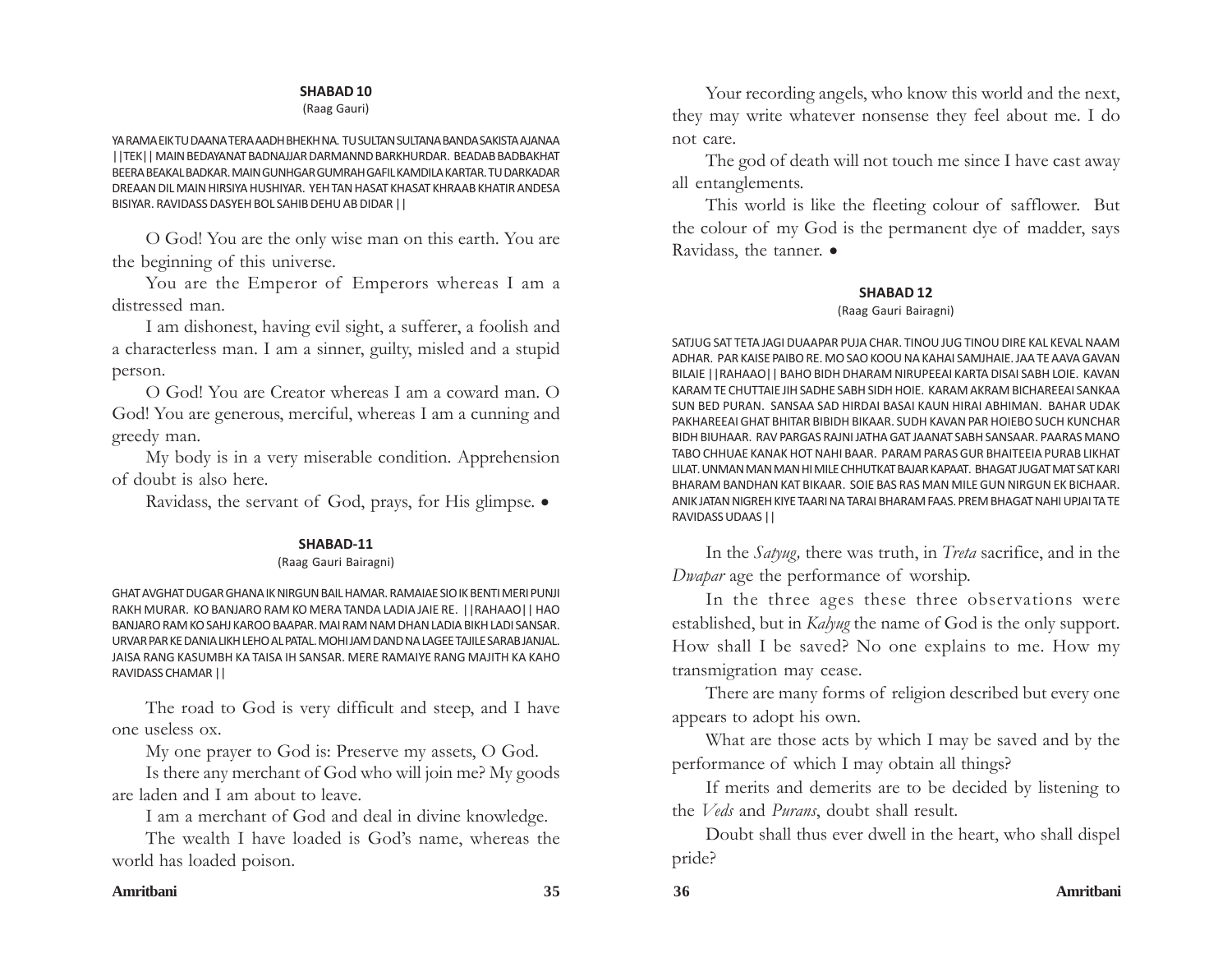Man washes his body with water, but in his heart there is evil of every description.

How shall purity result? My purity is such as the elephant practises. As by the sun's light night departs, the entire world knows. As copper when touched by philosopher's stone becomes gold at once.

So if the supreme philosopher's stone, the Guru, be found by destiny, the perturbed mind shall meet God, who is in the heart, and doors of adamant mind shall be opened.

The doubts, the entanglements, and the sins of him who makes the way of devotion firm in his heart shall be cut away. He shall restrain his mind, obtain happiness, and meditate on Him alone who possesses all qualities and yet possesses none.

I have made many efforts to ward off the noose of doubt, but I did not succeed.

Love and devotion have not sprung up in me, therefore, Ravidass is sad.  $\bullet$ 

#### **SHABAD 13**

#### (Raag Purbi)

KUP BHARIO JAISE DADIRA KACHH DES BIDES NA BUJH. AISE MERA MAN BIKHIAA BIMOHIAA KACHH ARA PAR NA SUJH. SAGAL BHAVAN KE NAIYAKA IK CHHIN DARAS DEKHAE JI. ||RAHAAO|| MALIN BHIE MAT MADHVA TERI GAT LAKHI NA JAIE. KARAHU KIRPA BHARAM CHUKEE MAI SUMAT DEH SAMJHAIE. JOGISAR PAVAHI NAHI TUA GUN KATHAN APAR. PREM BHAGAT KAI KARNAI KAHO RAVIDASS CHAMAR ||

A well is full of frogs. The frogs know nothing of different countries.

Like this my mind infatuated with evil passions, takes no thought of this world or the next.

O Lord of the entire world! Grant me a sight of your spiritual power for a moment so that I may have a glimpse of your face.

My mind is not clear, O God! Therefore, I cannot understand your condition.

Take pity on me so that my doubts may be dispelled and teach me the lesson of right understanding.

Even supreme *Jogis* cannot explain Your attributes which are beyond expression. Ravidass, the tanner prays for your love and service.  $\bullet$ 

## **SHABAD 14**

(Raag Aasa)

MARIG MEEN BHARING PATANG KUNCHAR EK DOKH BINAAS. PANCH DOKH ASAADH JAA MEH TA KI KETAK AAS. MADHO ABIDIA HIT KEEN. BIBEK DIP MALEEN. RAHAAO. TARIGAD JON ACHET SAMBHAV PUNN PAAP ASOCH. MAANUKHA AVTAAR DULABH TIHI SANGAT POCH. JEEA JANT JAHA JAHA LAG KARAM KE BAS JAIE. KAAL FAAS ABADH LAAGE KACHH NA CHALAI UPAIE. RAVIDASS DASS UDAS TAJ BHARAM TAPAN TAP GUR GYAN. BHAGAT JAN BHAI HARAN PARMAANAND KARAHU NIDAN||

The deer, the fish, the bumble-bee, the moth and the elephant perish each for one sense.

So what hope is there for a man who has five implacable enemies?

O God! Man loves ignorance. The lamp of his knowledge has become dim.

The thoughtless are born again as creeping things; they cannot distinguish between good and evil. They have now obtained human birth so difficult to obtain, and yet in it they associate with the base.

Men and lower animals, wherever they are, are born subject to their previous acts.

The noose of death which hangs over them can by no means be warded off.

Ravidass says, you renounce worldly love, dispel doubt, and make the Guru's divine knowledge your religious fervour.

O God! You are the dispeller of fear from the minds of your devotees. Now You grant me supreme bliss at last.  $\bullet$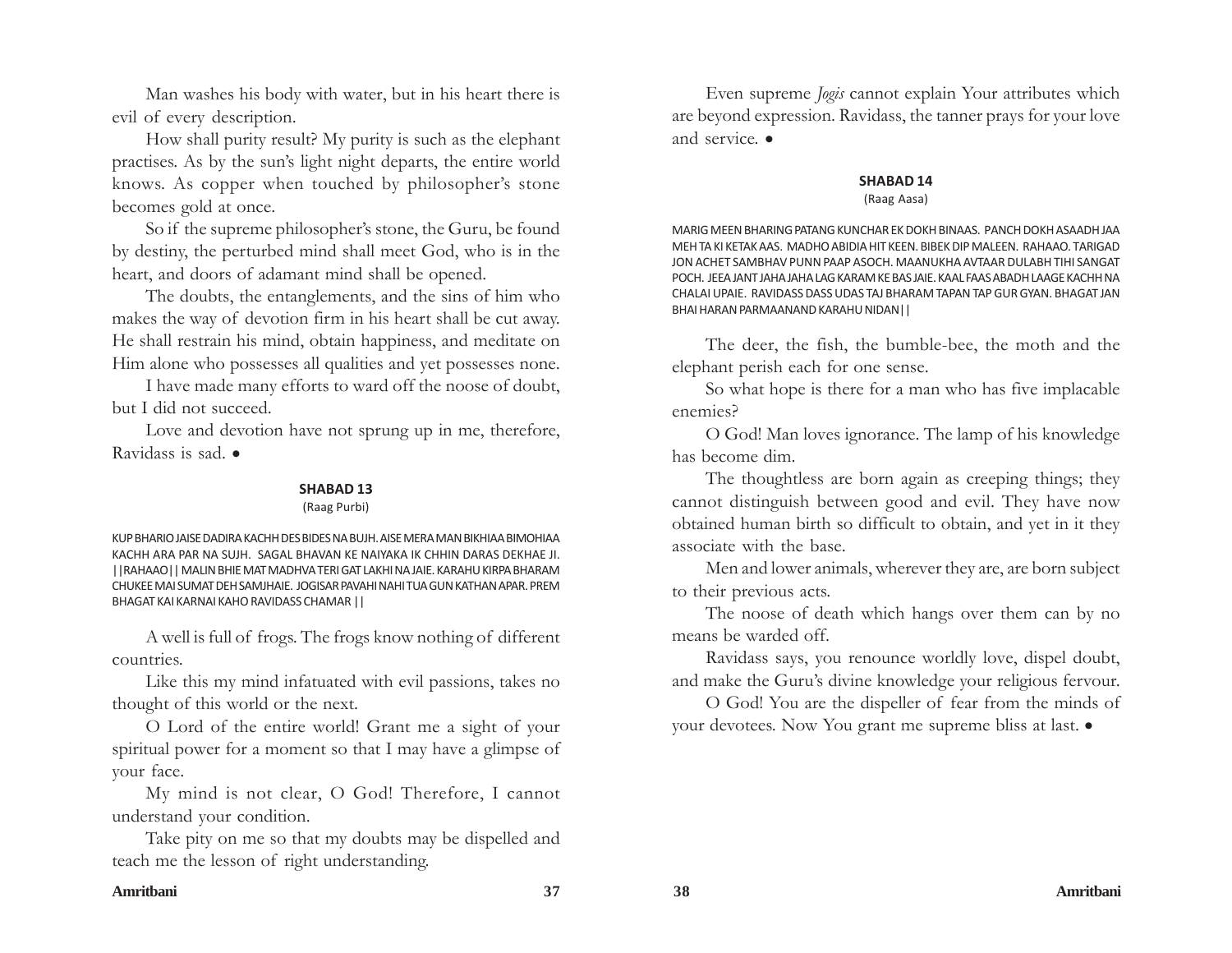(Raag Aasa)

SANT TUJHI TAN SANGAT PARAAN. SATGUR GYAN JAANAI SANT DEVAA DEV. SANT CHI SANGAT SANT KATHAA RAS. SANT PREM MAAJHAI DIJAI DEVAA DEV ||RAHAAO|| SANT AACHRAN SANT CHO MARAG SANT CHA OLAHG OLAHGNI. AUR IK MAGAOO BHAGAT CHINTAMAN. JANI LIKHAVAHU ASANT PAPI SAN. RAVIDASS BHANAI JO JANAI SO JAAN. SANT ANANTEH ANTAR NAHI ||

O God! The saints, who are your body, in the company of such saints is my life.

Through the divine knowledge of Guru, I have recognised such saints, as God of the demi gods.

O God of the gods! Grant me the company of such saints so that I may listen to their sermons. Also grant me their love.

The saints' good works, and the saint's way, that I may become attached to what they are attached. I may become slave of their slaves.

I pray for one thing more, the miraculous gem of devotion.

Show me not the wicked and the sinner. Between the saints and the Infinite there is no difference. The man who knows this truth is a wise persons, says Ravidass.  $\bullet$ 

#### **SHABAD-16**

#### (Raag Aasa)

TUM CHANDAN HAM IRAND BAPURE SANG TUMARE BAASA. NEECH RUKH TE UCH BHAIE HAI GANDH SUGANDH NIVAASA. MADHOO SATSANGAT SARAN TUMHARI. HAM AUGAN TUMH UPKARI ||RAHAAO|| TUM MAKHTOOL SUPED SAPEEAL HAM BAPURE JAS KIRA. SATSANGAT MIL RAHEEAI MADHAOO JAISE MADHUP MAKHIRA. JAATI OCHHA PAATI OCHHA OCHHA JANAM HAMARA. RAJA RAM KI SEV NA KINI KAHI RAVIDASS CHAMARA ||

You are *sandal*, I am a poor castor-oil plant. I dwell near You.

From a humble shrub I have become a lofty tree. Your excellent perfume abides in me.

O God! I have sought the protection of Your true congregation.

I am without virtues, You are beneficent.

You are white and yellow twisted silk. We are the poor worms who toil and make it.

#### **Amritbani 39 40 Amritbani**

O God! May I continue to associate with You as the honey bee with the bee-hive?

My caste is low, my lineage is low and my birth is low. I have not served my sovereign God, says Ravidass, a tanner.  $\bullet$ 

#### **SHABAD-17**

#### (Raag Aasa)

KAHA BHAIOO JAO TAN BHAIOO CHHIN CHHIN. PREM JAIE TAO DARPAI TERO JAN. TUJHEH CHARAN ARBIND BHAVAN MAN. PAN KARAT PAIOO PAIOO RAMAIYA DHAN. ||RAHAAO|| SAMPAT BIPAT PATAL MAYA DHAN. TA MEH MAGAN HOT NA TERO JAN. PREM KI JEVRI BADHIO TERO JAN. KAHI RAVIDASS CHUTIBO KAVAN GUN ||

It does not matter if my body is seriously wounded or cut into pieces.

O God! Your slave only fears that Your love may depart. Your lotus feet are the home of my heart.

By drinking the nectar of God's name, I have found God, who is my wealth.

Prosperity, adversity, worldly love and wealth screen God from man.

In them Your servant is not absorbed.

Your slave is bound by the rope of Your love. Ravidass says, what is the advantage to escape from this rope of Your love?  $\bullet$ 

## **SHABAD-18**

#### (Raag Aasa)

HAR HAR HAR HAR HAR HAR HARE. HAR SIMRAT JAN GAIE NISTAR TARE. RAHAAO. HAR KE NAAM KABIR UJAGAR. JANAM JANAM KE KATE KAGAR. NIMAT NAMDEO DUDH PEEAIYA. TAO JAG JANAM SANKAT NAHI AIYA. JAN RAVIDASS RAM RANG RATA. AEO GUR PARSAD NARAK NAHI JATA ||

God, God, God, God, God, God, God.

By remembering God, saints and sinners are saved.

By reciting the name of God, Kabir became renowned and the accounts of his sins of many births were written off. Namdev gave milk to God to drink.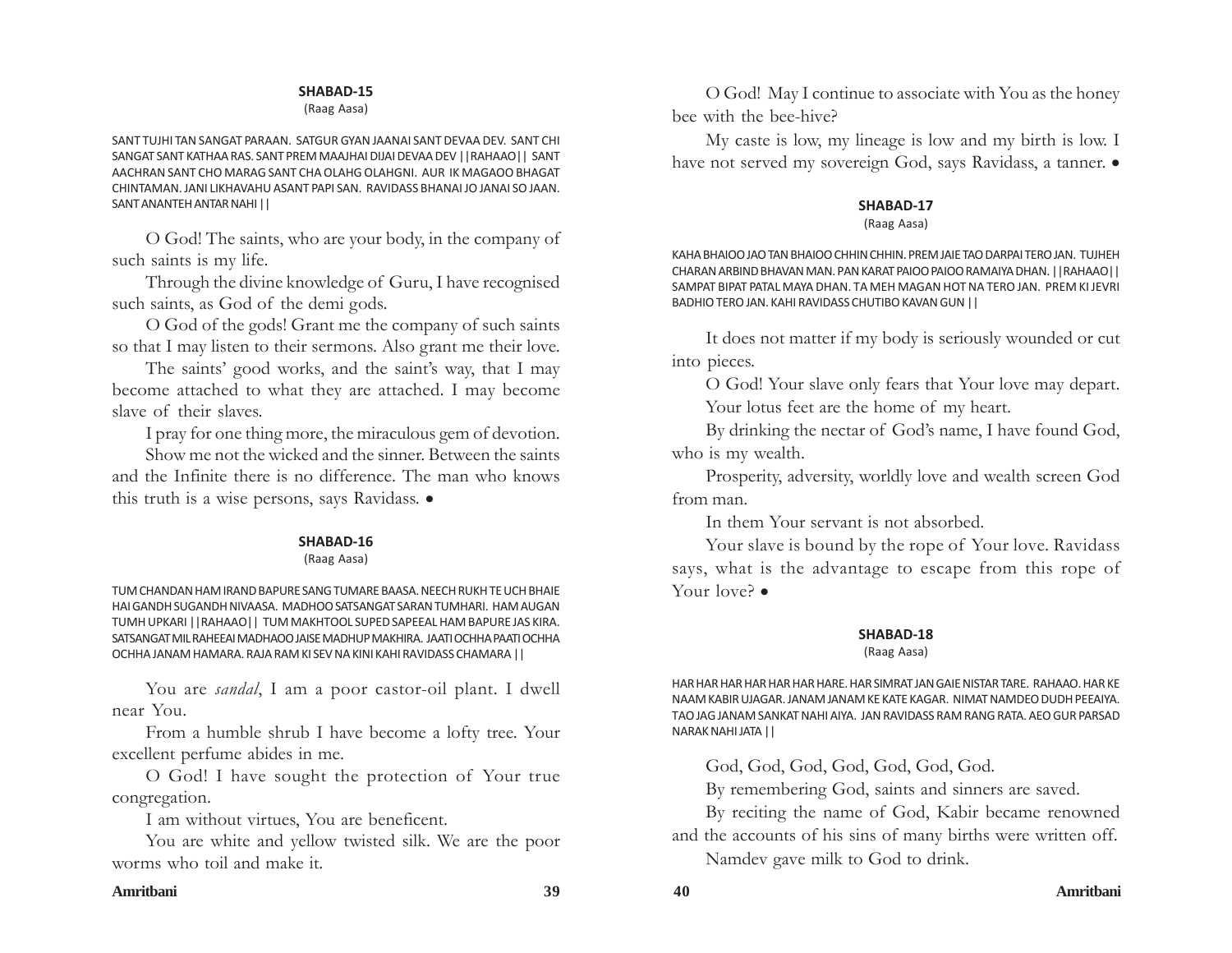Due to this he got freedom from the cycle of birth, death and rebirth.

The slave Ravidass is dyed with God's love. And so, through the favour of the Guru, he shall not go to hell.  $\bullet$ 

#### **SHABAD-19**

#### (Raag Aasa)

MATI KO PUTRA KAISE NACHAT HAI. DEKHAI DEKHAI SUNAI BOLAI DAURIO FIRAT HAI. RAHAAO. JAB KACHH PAVAI TAB GARAB KARAT HAI. MAYA GAI TAB ROVAN LAGAT HAI. MAN BACH KARAM RAS KASEH LUBHANA. BINAS GAIYA JAYE KAHUAN SAMANA. KAHI RAVIDASS BAAJI JAG BHAAIE. BAJIGAR SAOO MOHI PAREET BAN AIYE ||

Man, a puppet of clay, how he dances? See, how he looks hither and thither. How he speaks and runs about?

When he acquires anything, he is proud of it but when his wealth is gone then he begins to weep.

In thought, word and deed, he is fascinated by pleasures.

So when he perishes he is contained somewhere else.

Ravidass says, the world is a play, my brothers: I have established loving relations with the True Actor i.e. The God.

#### **SHABAD-20**

#### (Raag Gujri)

DUDH TA BACHHRAI THANHU BITARIO. PHOOL BHAVAR JAL MEEN BIGARIO. MAIE GOBIND PUJA KAHA LAI CHARAVAO. AVAR NA PHOOL ANUP NA PAVAO. ||RAHAAO|| MAILAGAR BERHE HAI BHUIENGA. BIKH AMRIT BASEH IK SANGA. DHUP DIP NAIBEDEH BAASA. KAISE PUJ KARAHI TERI DAASA. TAN MAN ARPAO PUJ CHARAVAO. TAN MAN ARPAO PUJ CHARAVAO. PUJA ARCHA AHI NA TORI. KAHI RAVIDASS KAVAN GAT MORI ||

The calf has defiled the milk in the cow's udder by tasting it.

The bumble-bee has spoiled the flowers and the fish the water.

My mother, where shall I find something pure to offer in worship to God?

I cannot find other flowers superior to these.

Serpents twine round the *sandal* tree.

Poison and ambrosia dwell together.

Incense, lamps and consecrated bread are polluted.

How shall Your slave perform Your worship? Let me dedicate and offer my body and soul as my worship. Thus, by the Guru's favour, I shall find the Pure One.

I have nothing except my body and mind to offer you in worship. Ravidass says, I do not know what will happen to me? $\bullet$ 

#### **SHABAD-21**

#### (Raag Sorath)

JAB HAM HOTE TAB TU NAAHI AB TUHI MAI NAAHI. ANAL AGAM JAISE LAHAR MAIOODADH JAL KEVAL JAL MAANHI. MADHVE KIA KAHEEAI BHARAM AISA. JAISA MANEEAI HOIE NA TAISA.||RAHAAO|| NARPAT EK SINGHASAN SOIYA SUPNE BHAIA BHIKHARI. ACHHAT RAJ BICHHURAT DUKH PAAIYA SO GAT BHAI HAMAARI. RAJ BHUIANG PARSANG JAISE HEH AB KACHH MARAM JANAAIA. ANIK KATAK JAISE BHUL PARE AB KAHTE KAHAN NA AAIA. SARBE EK ANEKAI SUAMI SABH GHAT BHOGVAI SOIEE. KAHI RAVIDASS HATH PAI NERAI SEHJE HOIE SO HOIEE ||

When there was ego in me, at that time You were not with me, now You are with me, there is no ego in me.

Strong waves are raised by the wind in the ocean, but they are only water in water.

O God! What shall I say? Through illusion things are not as they are supposed to be.

A king sleeps on his throne, in a dream he becomes a beggar.

He suffers pain at losing his empire, though it is intact. Such has been my condition.

Like the story of the rope and the serpent, I have now had the secret explained to me.

On seeing several bracelets I erroneously supposed that they were distinct from the gold, but what I said then, I now say no longer.

In all things, the one God assumes various shapes. God resides in all hearts. Ravidass says, God is nearer to us than our hands and feet. Every thing takes place according to His will.  $\bullet$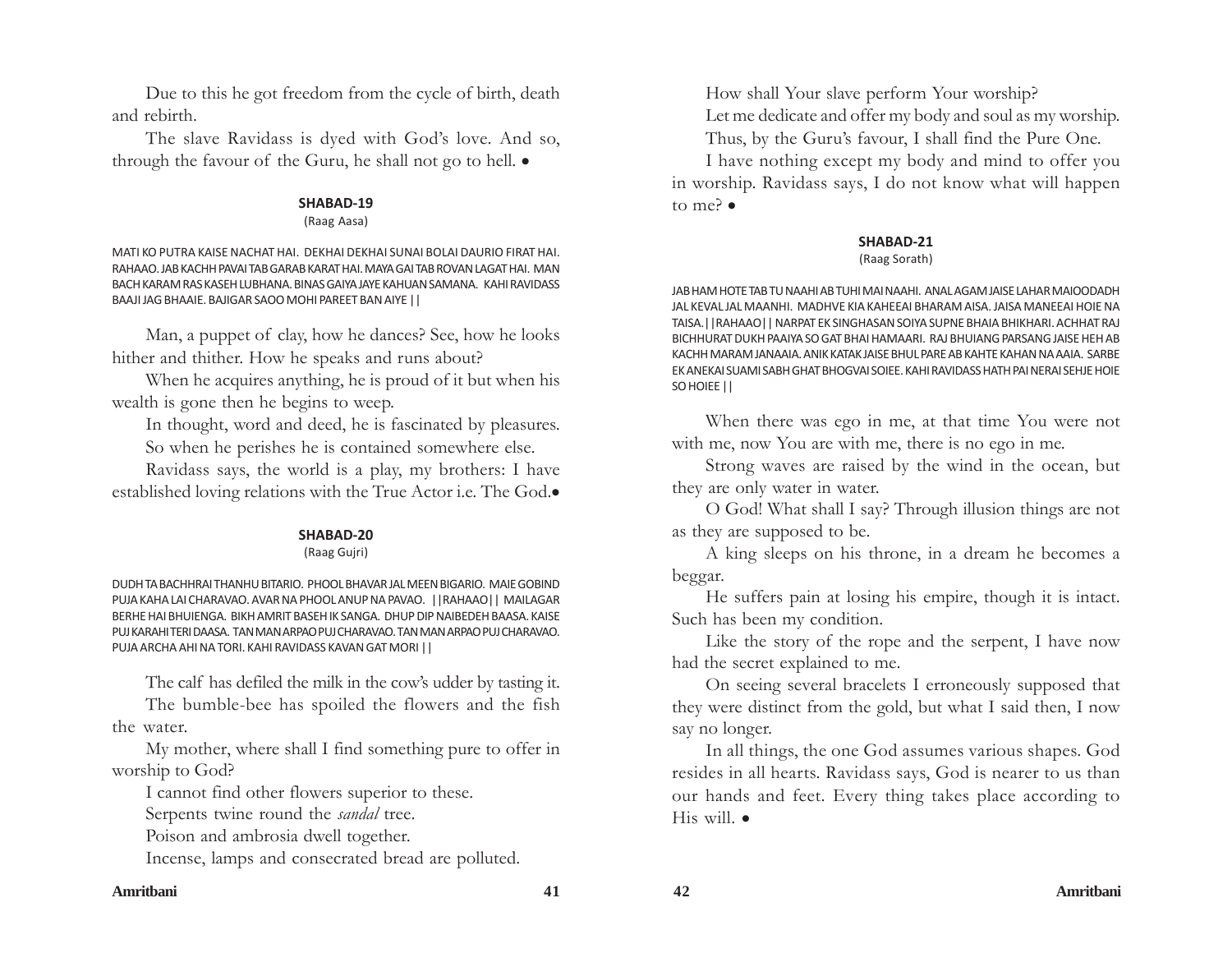#### (Raag Sorath)

JAO HAM BANDHE MOH FAAS HAM PREM BADHAN TUM BADHE. APNE CHHUTAN KO JATAN KARAHU HAM CHHUTE TUM ARADHE. MADHVE JANAT HAHU JAISI TAISI. AB KAHA KARHUGE AISI. ||RAHAAO|| MEEN PAKAR FANKIO AR KATIO RANDH KIO BAHO BANI. KHAND KHAND KAR BHOJAN KINO TAU NA BISRIO PAANI. APAN BAPAI NAHI KISI KO BHAVAN KO HAR RAJA. MOH PATAL SABH JAGAT BIAPIO BHAGAT NAHI SANTAPA. KAHI RAVIDASS BHAGAT IK BADHI AB IH KA SIO KAHEEIA. JA KARAN HAM TUM ARADHE SO DUKH AJHU SAHEEIA ||

O God! You have bound us with the noose of illusion; we have bound you with the bond of love.

We have been released by adoring You, now You try to release Yourself. O God! You know how we feel towards You?

Now what will You do with us, keeping in view our love for You?

Man catches a fish, slices it, cuts it up and cooks it in various ways.

He bites it and eats it, still it has not forgotten the water.

The supreme Ruler is no man's heritage. God is not a feudal estate of any one. The God belongs to him who loves Him.

Though the screen of illusion has spread all over the world, yet is does not trouble the saints.

Ravidass says, my devotion to the one God has increased, but to whom I shall tell this now? I still suffer misery for the removal of which I worship You, O God.  $\bullet$ 

#### **SHABAD-23**

(Raag Sorath)

DULABH JANAM PUNN PHAL PAIO BIRTHA JAT ABIBEKAI. RAJE INDAR SAMSAR GARIH ASAN BIN HAR BHAGAT KAHHU KIH LEKHAI. NA BICHARIO RAJA RAM KO RAS. JIH RAS ANRAS BEESAR JAHI ||RAHAAO|| JAAN AJAAN BHAE HAM BAVAR SOCH ASOCH DIVAS JAHI. INDRI SABAL NIBAL BIBEK BUDH PARMARATH PARVES NAHI. KAHIAT AAN ACHRIAT AN KACHH SAMAJH NA PARAI APAR MAYA. KAHI RAVIDASS UDAS DAS MAT PARHAR KOP KARAHU JIA DAIA ||\

I obtained this rare birth of attainment in lieu of virtuous deeds, but it is passing away in vain.

The beautiful palace and a throne of king, like *Indar's* without devotion to God, will be of no use.

I have not thought of the pleasure in the supreme God's name, a pleasure in which all other pleasures are forgotten.

What we ought to have known? We didn't know. We have become mad, and not considered what we ought to have considered, and so our days have passed away.

Our passions are strong and our discrimination is weak. Our understanding cannot enter into God's designs.

We say one thing, and do another. Worldly love hinders us from understanding.

Ravidass says, O God! I am Your slave but I am sad at heart. After giving up Your anger, have mercy on my soul.  $\bullet$ 

#### **SHABAD-24**

(Raag Sorath)

SUKH SAGAR SURTAR CHINTAMAN KAMDHEN BAS JAA KE. CHAR PADARATH ASAT DASA SIDH NAV NIDH KAR TAL TAA KE. HAR HAR HAR NA JAPEH RASNA. AVAR SABH TIAG BACHAN RACHNA ||RAHAAO|| NANA KHIAN PURAN BED BIDH CHAUTIS AKKHAR MANHI. BIAS BICHAR KAHIO PARMARATH RAM NAAM SAR NAHI. SAHJ SAMADH UPADH RAHAT FUN BADAI BHAG LIV LAGI. KAHI RAVIDASS PARGAS RIDAI DHAR JANAM MARAN BHAI BHAGI||

God is the ocean of pleasure. In His possession are the miraculous tree, the gem and the cow.

The four advantages, the eighteen miraculous powers and nine treasures are in the palm of His hand.

Why do not you repeat 'God! God!! God!!! with your tongue and abandon all other device of words?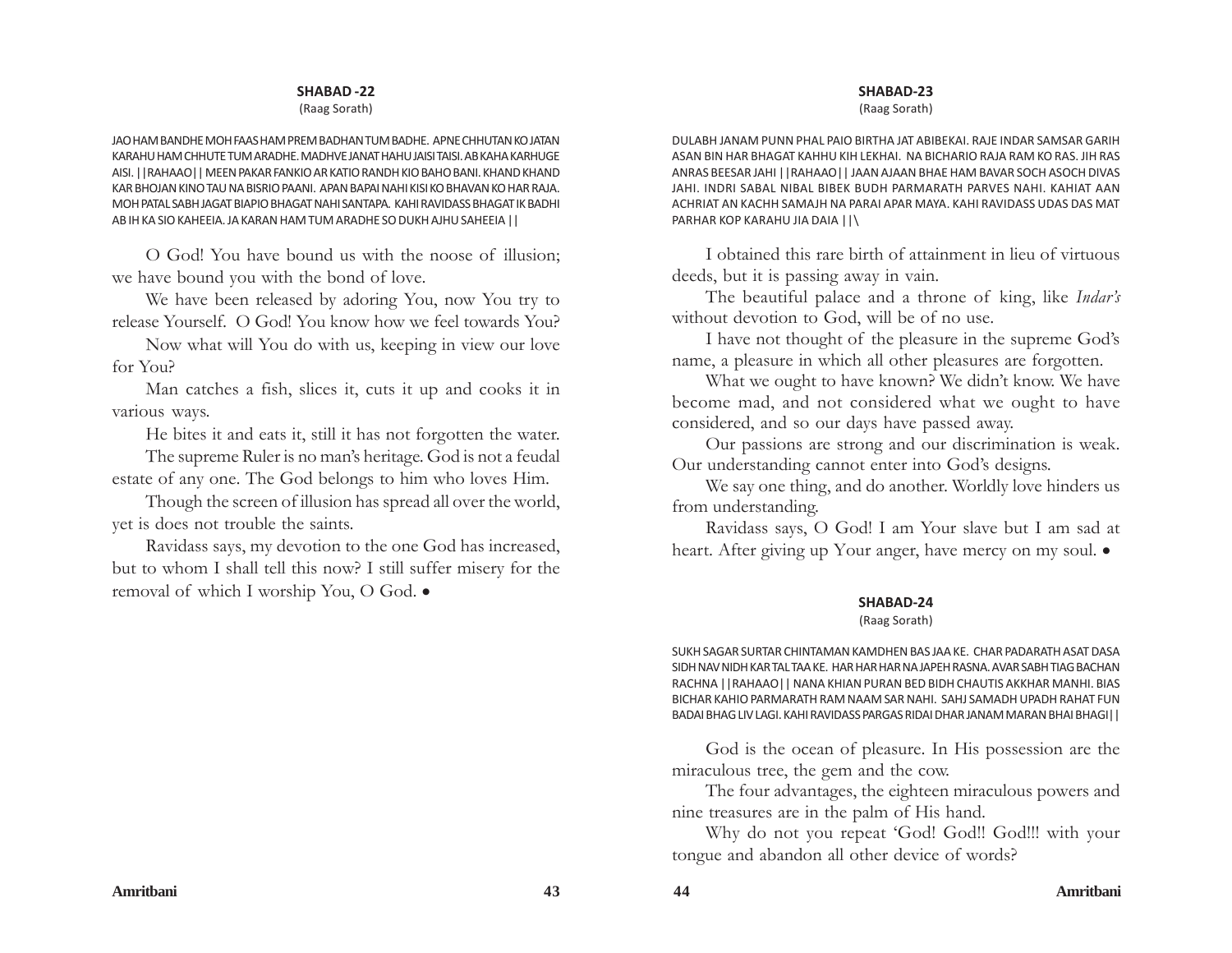The epic poems, the *Purans* and *Veds* of *Brahma* all are composed out of thirty four letters.

The sage Ved Vyas expressed his conviction that there is nothing equal to the name of God.

They are very fortunate who perform meditation and fix their attention upon God. They shall be freed from their troubles afterwards.

Ravidass says, the fear of death and birth flees from him who has put the light of divine knowledge into his heart.  $\bullet$ 

#### **SHABAD-25**

#### (Raag Sorath)

JAO TUM GIRIVAR TAO HAM MORA. JAO TUM CHAND TAO HAM BHAIE HAI CHAKORA. MADHVE TUM NA TORAHU TAO HAM NAHI TOREH. TUM SIO TOR KAVAN SIO JOREH. RAHAAO. JAO TUM DIVRA TAO HAM BAATI. JAO TUM TIRATH TAO HAM JAATI. SACHI PRIT HAM TUM SIO JORI. TUM SIO JOR AVAR SANG TORI. JAH JAH JAO TAHA TERI SEVA. TUM SO THAKUR AOR NA DEVA. TUMRE BHAJAN KATEH JAM PHASA. BHAGAT HET GAVAI RAVIDASSA||

If You are a hill then I am Your peacock. If You are the moon, then I am Your '*chakor*'. O God! If You will not break Your relations with me then I will not break with You. If I break with You, then with whom I shall join?

If You are a lamp, then I am Your wick. If You are a place of pilgrimage, then I am Your pilgrim.

I have joined true love with You. After joining You I have broken relations with all others.

Wherever I go I perform Your service.

There is no other Lord like You, O God!

By worshipping Your name the noose of death is cut away. Ravidass sings to obtain Your service.  $\bullet$ 

#### **SHABAD--26**

#### (Raag Sorath)

JAL KI BHIT PAVAN KA THAMBHA RAKAT BUND KA GAARA. HAD MAS NADRI KO PINJAR PANKHI BASAI BICHAARA. PARANI KIA MERA KIA TERA. JAISE TARVAR PANKH BASERA. ||RAHAAO|| RAKHO KANDH USARAHU NIVAN. SADHE TEEN HATH TERI SIVAN. BANKE BAL PAG SIR DERI. IH TAN HOIGO BHASAM KI DHERI. UCHE MANDAR SUNDAR NARI. RAM NAAM BIN BAJI HARI. MERI JAT KAMINI PANT KAMINI OCHHA JANAM HAMARA. TUM SARNAGAT RAJA RAM CHAND KAHI RAVIDASS CHAMARA ||

The body is a wall of water supported by a pillar of air. Blood and semen are its mortar.

The poor soul dwells in a skeleton of bones, flesh and veins.

O mortal man! What is mine and what is yours?

As a bird sits on a tree, so is the soul in the body.

You are busy in laying foundation and building walls of your house, but you do not know that at last you need only three and a half cubits land.

You set right your hair and wear your turban on the side of your head. But your body shall become a heap of dust. Even then you possess lofty palaces and beautiful women.

Without the name of God, your game is lost. My caste is low, my lineage is low and my birth is also low.

I have sought Your shelter, O God! Says Ravidass, the tanner.  $\bullet$ 

#### **SHABAD-27**

#### (Raag Sorath)

CHAMRATA GANTH NA JANIE. LOG GATHAVAI PANHI ||RAHAAO|| AR NAHI JIH TOPAO. NAHI RAANBI THAO ROPAO. LOG GANTH GANTH KHARA BIGUCHA. HAO BIN GAANTHE JAIE PAHUCHA. RAVIDASS JAPAI RAM NAAMA. MOHI JAM SIO NAHI KAAMA||

I am a cobbler but I do not know how to mend shoes. Yet people want me to mend their shoes.

I have no awl to stitch with. I have no scraper to patch with.

People have been ruined thoroughly by mending shoes. I have attained my object without mending shoes. As I repeat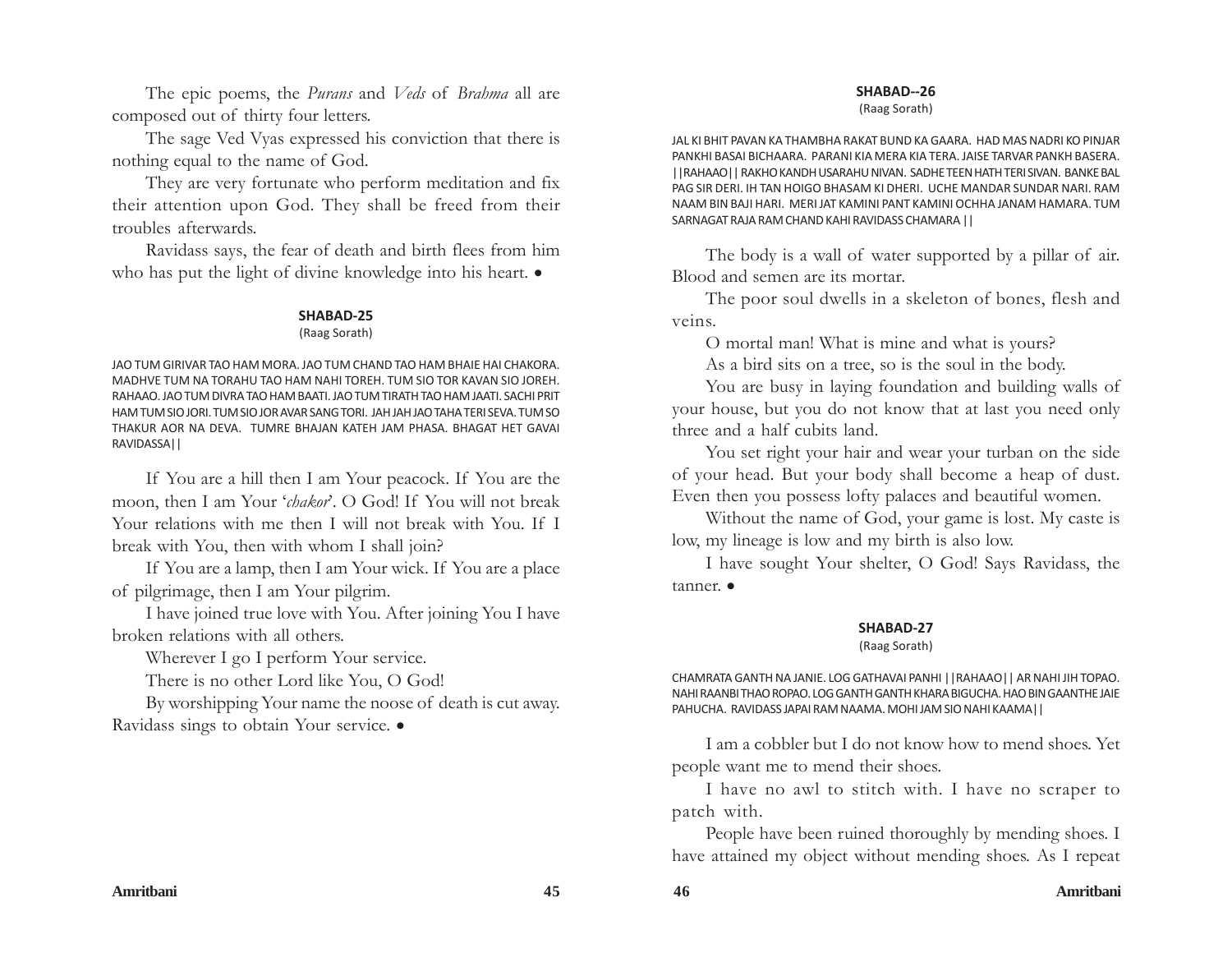God's name, therefore I have no concern with *Yamraj*, the god of death, says Ravidass. .

#### **SHABAD-28**

#### (Raag Sorath)

RE MANN! CHET MEECH DIN AAYA, TO JAG JAAL NA BHAYA PRAAYA ||TEK|| KAAN SUNAY NA NAJAR DEESAI, JEEH THIR NA RHAI. MUNDH RU TAN THAR THAR KAMPAY, ANTHU BIRIYAN PUHOTO AAYI. KESO SETAH PIKU BHAI SABH, TAN MANN BAL BILMAYA. MADYAN GAYO TURA CHAL AAYI, AJHU JAG RAHEYO BHARMAYA. PANI GAYIYO PAL CHEEJAY KAYA, YEH TAN JRA JRANA. PAANCHO THAKAI JARA JAR SAANAY, TO RAMAI MARAM NA JANA. HANS PANKHERU CHANCHAL BHAI, SAMUJ PEKH MANN MAANHI. PRAT PALU MEECH GRASAI DEHI, FUN RAVIDASS CHETEHU NAAHI ||

O mind, be alert, the day of death has arrived but you are still engaged in worldly affairs.

Your ears do not listen, your eyes do not see and your tongue is unable to speak. Your head and body began to shiver.

It seems that your last time has arrived.

Your hair have turned white. Due to weakness your body has become pale. The power of your mind and body has gone. Your middle age has gone only then the old age has come.

Even then you are being lured by the worldly charms.

The water in your body has decreased. The old age has arrived. Your body has decayed. The five organs of your body have tired. Even then you have not tried to know the secret of God.

O brother! The swan of soul of your body is a very playful bird. You try to think about it and to understand it.

O man! The noose of death is overpowering your body slowly. Ravidass warns the man to be cautious and recite the name of God.  $\bullet$ 

#### **SHABAD-29**

(Raag Dhanasari)

HAM SAR DIN DIYAL NA TUM SAR AB PATIAR KIA KEEJAI. BACHNI TOR MOR MAN MANAI JAN KAO PURAN DEEJAI. HAO BAL BAL JAO RAMAIYA KARNE. KARAN KAVAN ABOL ||RAHAAO||BAHUT JANAM BICHHURE THE MADHAO IH JANAM TUMHARE LEKHE. KAHI RAVIDASS AS LAG JIVAO CHIR BHAIO DARSAN DEKHE ||

There is no one as poor as me. None as compassionate as You, for this what further test is necessary now?

May my heart obey Your words! Give me power to do so.

I express deep devotion to You, O God. Why are you silent?

For many births I have been separated from You. Now I dedicate this birth to You. Ravidass says, O God! Putting my hopes in You, I live. It is long since I have seen You.  $\bullet$ 

#### **SHABAD-30**

#### (Raag Dhanasari)

CHIT SIMRAN KARAO NAIN AVILOKANO SARVAN BANI SUJAS PUR RAKHAO. MAN SO MADHUKAR KARAO CHARAN HIRDE DHARAO RASAN AMRIT RAM NAAM BHAKHAO.| MERI PARIT GOBIND SIO JIN GHATAI. MAI TAO MOL MAHGI LAI JEEIA SATAI ||RAHAAO|| SADHSANGAT BINA BHAO NAHI UPJAI BHAV BIN BHAGAT NAHI HOE TERI. KAHAI RAVIDASS IK BENTI HAR SIO PAIJ RAKHO RAJA RAM MERI ||

I remember You, O God, in my heart, I behold You with my eyes; I fill my ears with Your hymns and songs in Your praise.

I make my mind the honey bee, I put Your lotus feet into my heart and with tongue I utter Your ambrosial name.

My love for God may not decrease! I have bought it dear in exchange for my soul.

Without the companionship of the saints, no love is produced and without love no service is performed for You.

Ravidass, says, You preserve my honour, O my sovereign Lord! .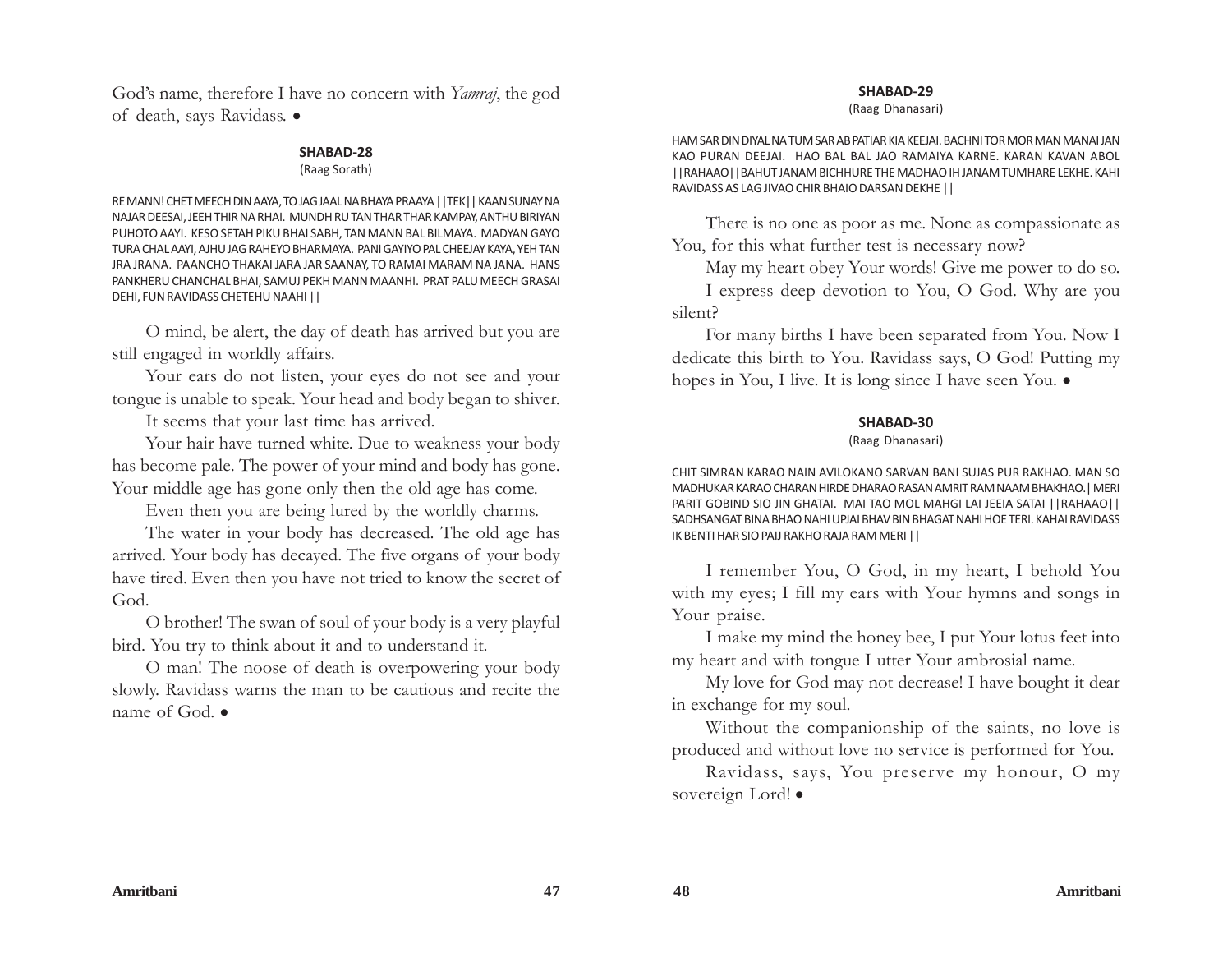#### (Raag Dhanasari)

NAAM TERO ARTI MAJAN MURARE. HAR KE NAAM BIN JHUTHE SAGAL PASARE. ||RAHAAO|| NAAM TERO AASNO NAAM TERO URSA NAAM TERA KESRO LE CHHITKARE. NAAM TERA AMBHULA NAAM TERO CHANDNO GHAS JAPE NAM LE TUJHEH KAO CHARE. NAAM TERA DIVA NAAM TERO BATI NAAM TERO TEL LE MAHI PASARE. NAAM TERE KI JOT LAGAI BHAIO UJIARO BHAVAN SAGLARE. NAAM TERO TAGA NAAM PHOOL MALA BHAR ATHARAH SAGAL JUTHARE. TERO KIA TUJHEH KIA ARPAO NAAM TERA TUHI CHAVAR DHOLARE. DAS ATHA ATHSATHE CHARE KHANI IHAI VARTAN HAI SAGAL SANSARE. KAHAI RAVIDASS NAAM TERO ARTI SAT NAAM HAI HAR BHOG TUHARE ||

O God! Your name is my *Aarti* and my ablutions.

Without the name of God, all display is in vain.

Your name is my prayer-mat. Your name is my saffron grater.

Your name is the saffron which I sprinkle.

Your name is the water and Your name is *sandal*, after rubbing, I offer it to You.

Your name is the lamp, Your name is its wick, your name is the oil, I pour therein.

I light the lamp of Your name, which has enlightened the whole world.

Your name is the string, Your name is the garland of flowers, and all the eighteen loads of vegetables are too impure to offer You.

Why should I offer You those things which You have produced? Your name is the whisk which I whisk over you.

The whole world is engrossed in the eighteen *Purans*, the sixty eight places of pilgrimage and the four sources of life.

Ravidass says, Your name is the *Aarti,* I offer You, Your True name,  $\bigcirc$  God.  $\bullet$ 

#### **SHABAD-32**

(Raag Dhanasari)

MERI PREET GOPAL SOUN JAN GHATAI HO. MAIN MOL MAHINGE LAYI TAN SATAI HO ||TEK|| RIDAI SUMIRAN KARAHUN NAIN AVLOKNO SARVANA HAR KATHA POORN RAKHUN . MANN MADHUKAR KARUN CHARNA CHIT DHARON. RAM RASAYAN RASAN CHANKHU. SADH SANGAT BINA BHAV NEH UPJAY BHAV BIN BHAGAT KYOU HOYAI TERI. BANDAT RAVIDASS RAJ RAM SUNU BINITI GUR PARSAD KIRPA KARO NA DERI ||

My love for God may not decrease. I have bought it in exchange of my soul.

I remember You, O God, in my heart. I behold You with my eyes.

I fill my ears with Your hymns and songs in Your praise. I make my mind the basement. I put Your lotus feet into

my heart, and with my tongue I utter your ambrosial name.

Without the company of the saints, no love is produced, and without love no service is performed for You, O God!

Ravidass offers one prayer– give me one chance to have a glimpse of Your enlightened face. Please do not delay.  $\bullet$ 

#### **SHABAD-33**

#### (Raag Dhanasari)

TRAHAI TRAHAI TRIBHUVANPAT PAAWAN. ATISHAYA SOOL SAKAL BAL JAWAN ||TEK|| KAM KRODH LAMPAT MANN MORA. KAISE BHAJAN KARU MAIN TORA. BISHAM BISHAD BIHANDANKARI . ASRAN SARAN BHOHARI. DEV DEV DARBAR DUAARE. RAM RAM RAVIDASS PUKAARE ||

O Lord of the three worlds, i.e. the entire universe, You are also the Purifier of sinners, please protect me.

In order to remember You, I am ready to bear worst torture and undergo sufferings. I can sacrifice my life for You.

My mind is engaged in the sinful acts of anger and sexual desire.

Therefore how can I recite Your holy name?

O God! After forgetting your name, the human being is entrapped in the worldly agony.

But when the man takes refuge in You, then all his sufferings will come to an end.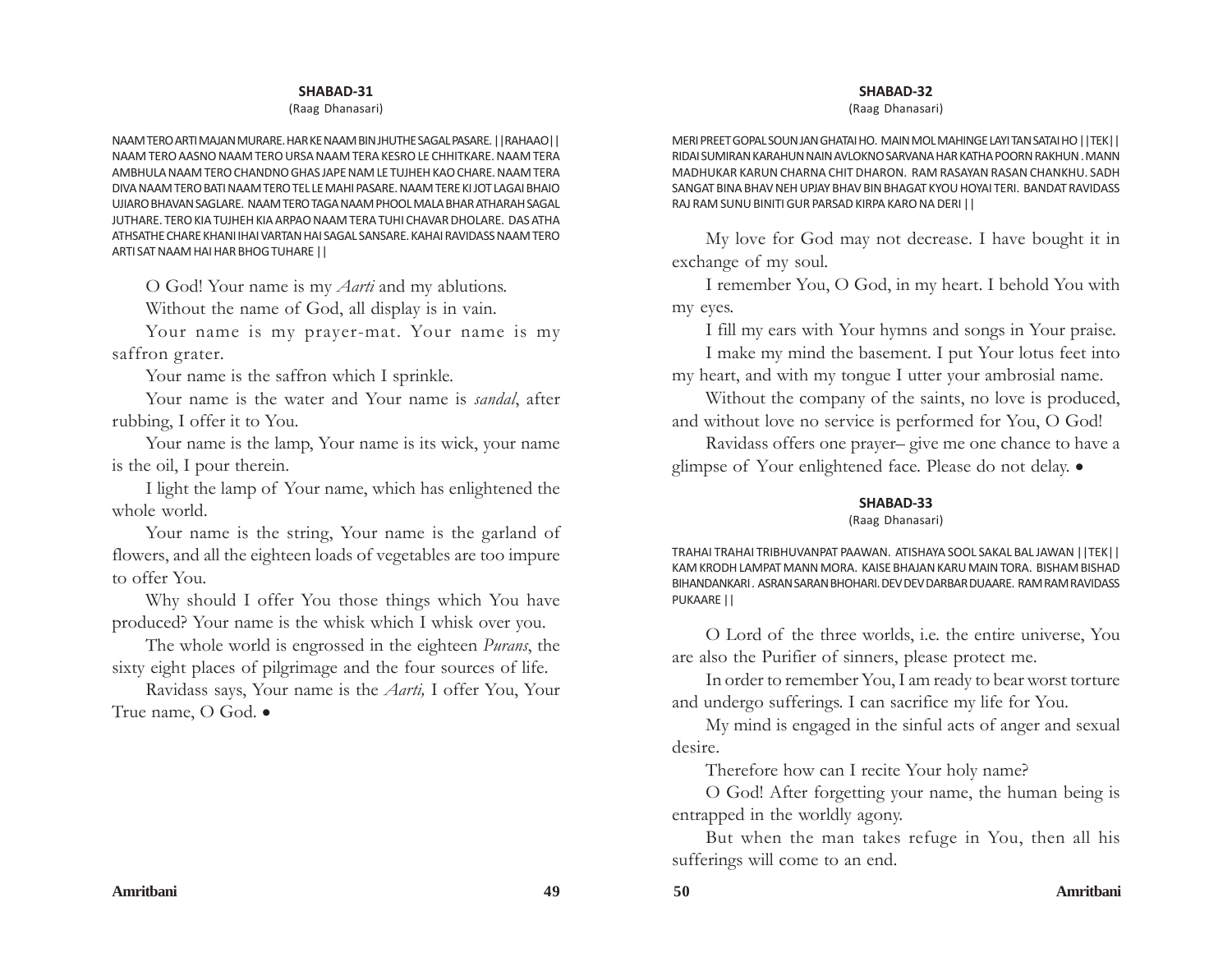O God, of all the demi gods and deities, while standing at the entrance of your court I pray to you that you please allow me to see your holy face because every coming and going breath of mine recites your holy name.  $\bullet$ 

#### **SHABAD-34**

#### (Raag Dhanasari)

DARSHAN DEEJHAI RAM DARSHAN DEEJHAI. DARSHAN DEEJAI BILAMBH NA KEEJAI ||TEK|| DARSHAN TORA JEEVAN MORA. BIN DARSHAN KYO JEEVAY CHAKORA. MADHO SATGUR SABH JAG CHELA. AB KE BICHURAY MILAN DUHELA. DHAN JOBAN KI JUTHI AASAA. SAT SAT BHAKHAI JAN RAVIDASSA ||

O God! Please do not delay. Let me see Your fascinating face. Show Your holy glimpse immediately.

Your glimpse is my life. How can a *chakor* live without seeing the moon, O God!

You are the true preceptor of the whole human race; whole world is Your disciple. After taking birth, if a man remains departed from You, then it is very difficult to get reunion with You, O God!

A man, after forgetting God, remains occupied with the false expectations of wealth and youth. Ravidass tells the truth that a true lover of God remains always emotionally perturbed in order to see the holy glimpse of the God.  $\bullet$ 

#### **SHABAD-35**

#### (Raag Dhanasari)

JAN KO TAR TAR NAATH RAMIYA. KATHIN FAND PARYO PANCH JAMYIA ||TEK|| TUM BIN SAKAL DEV MUN DHUNDHU. KAHU NA PAAYO JAM PASS CHUDDEYA. HAM SAI DEEN DAYAL NA TUM SAR. CHARAN SARAN RAVIDASS CHAMIYA ||

O God! I am your disciple; help me to swim across the sea of existence. I am fully engrossed in the five evils such as lust, anger, greed, attachment and pride.

I have carefully explored the spiritual power of the saints and sages and arrived at the conclusion that there is no one else except You who could save me from the odious clutches of *Yamraj.*

O God! There is no one as poor as I, and there is no one as compassionate as You are.

Ravidass tanner has taken shelter in Your lotus feet,  $o$  God!  $\bullet$ 

#### **SHABAD-36**

#### (Raag Dhanasari)

JO TUM GOPALEAH NEH GAIHO. TO TUM KO SUKH MAIN DUKH UPJAY SUKH KAHAN TAI PAINHO ||TEK|| MALA NAAM SABHAI JAG DEHKO JHOOTHO BEKH BANAIHO. JHOOTHAI TE SAANCH TAB HOIHO HAR KI SARAN JAB EH HO. KAN RAS BAT RAS AUR SABHAI RAS JOOTHAI MURRH MANNDAIHO. JAB LAG TAIL DIYA MAIN BATI DEKHAT HI BUJ JAIHO. JO JAN RAM NAM RANG RAATAI AUR RANG NA SUHAIHO. KAHAI RAVIDASS BHAJO RE KIRPA NIDHI PRAN GAYA PACHITAIHO ||

O man! If you will not take refuge in the feet of God, then you will have to experience agony and grief during the time of happiness. Then how will you get comfort?

People are engaged in counting the beads, misguiding the masses. The impersonators are also deceiving the people by wearing robes.

The untrue will become true, when you will come under the shelter of God.

The extract of false sayings can give pleasure to ears. But all such extracts are false.

To get your head shaved is also false.

The life is just like oil in the lamp. The life will come to an end before your eyes.

The people who have dyed themselves in the permanent colour of God, then no other colour can be dyed on this fast colour.

Ravidass says, recite the true name of God, who is treasure of kindness, gracious and merciful, otherwise you will repent after death.  $\bullet$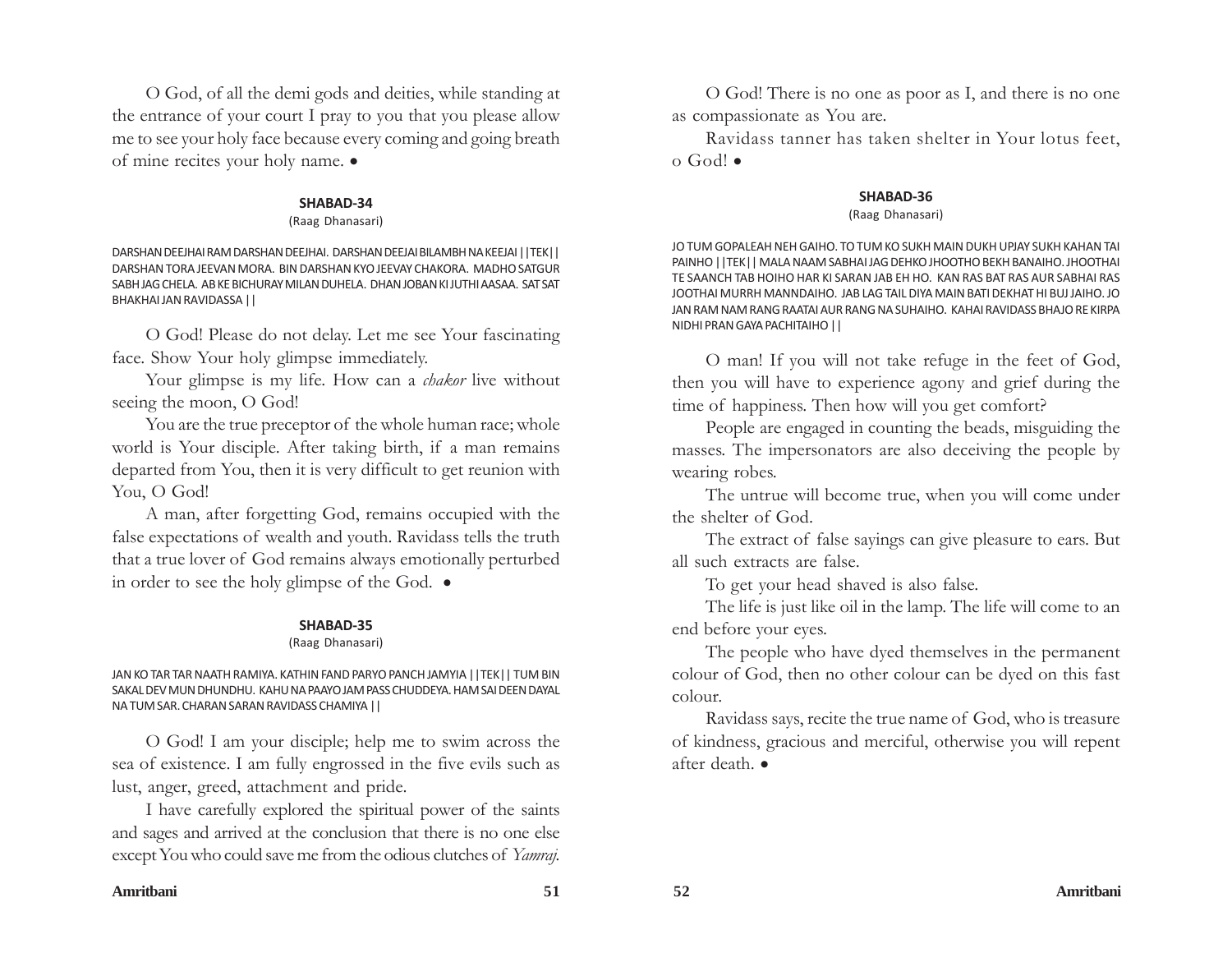#### (Raag Dhanasari)

PRABHU JI SANGAT SARAN TIHARI. JAG JEEVAN RAM MURARI ||TEK|| GALLI GALLI KO JAL BEH AAYO SURSAR JAYI SAMAYO. SANGAT KAI PARTAP MAHATAM NAAM GANGODAK PAYO. SVAANT BOOND BARSAY FANN UPAR SEES BISHAY BISH HOYE. BAHI BUNDH KAI MOTI NIPJAY SANGAT KI ADKAYI. TUM CHANDAN HUM IRINDH BAPURAI NIKAT TUMHARAI BASA. NEECH BRIKH TE UNCH BHAYE HAI TUMHARI BAS SHUBASA. JAAT BHI OCHI PAT BHI OCHA UCHAA KASAB HAMARA. TUMHARI KIRPA TE UUNCH BHAYE HAI KAHAI RAVIDASS CHAMARA ||

O God! I have sought the protection of your true congregation. You are the giver of life to the whole world.

When the waste water coming out from the streets mingles with the pure water of the Ganges, then it becomes the holy water of the Ganges. It shows the greatness of pious congregation because this waste water adopts the name of the Ganges.

When the mythical rain drop falls on the hood of a snake then it becomes poison. But when the same drop of rain falls into an open sea-shell then it transforms into a pearl.

This is the result of company. O God! You are *sandal*, I am a poor castor-oil plant. I dwell near you. Therefore, a humble shrub has become a lofty tree. Your excellent perfume abides in me.

O God! My caste is low, my lineage is low, and low is my profession. But due to your benevolence, I have occupied a supreme place, says Ravidass, the tanner.  $\bullet$ 

#### **SHABAD-38**

(Raag Dhanasari)

PANDE KAISI PUJ RACHI RE. SAT BOLAI SOI SATWADI JHUTHI BAAT BADI RE ||TEK|| JO ABINASI SABKA KARTA VIAAP REHIYO SAB THOR RE. PANCH TAT JIN KIYA PASARA SO YO HI KUCH AUR RE. TU JO KHAIT HO YO HI KARTA YANKU MANNIKH KARAI RE. TARAN SAKAT SAHI YEH YA MAIN TON APAN KIYOO NA TIRRAI RE. ANHI BHROSAI SABH JAG BOODA SUN PANDAT KI BAAT RE. YAA KAI DARAS KOON GUNAA CHUTAA SABH JAG AAYA JAT RE. YAA KI SEV SOOL NEH BHAJAI KATAE NA SANSAI PAAS RE. SOCH VICHAR DEKH YAA MURAT YUN CHAADI RAVIDASS RE ||

O ritual performing *pandit!* In the name of God's worship, you are spreading superstitions.

The man, who has the courage to speak the truth, is the only truthful and righteous person, other things are false.

The eternal God is the creator of the universe, who is also omnipresent. The Transcendent-one has created water, air, fire, sky and earth, i.e. the five elements.

O *pandit*, you say that the statue, you worship, is the Creator of the whole creation. But this statue is prepared by a man. If we accept that this statue has the miraculous power to take the man across the ocean of existence, then why not this idol swims in the water itself?

By listening and accepting such superstitious talks of the pandit, the whole world is sinking. Tell me, who has attained salvation by seeing the idol?

The whole world is entangled in the process of transmigration of soul. The idol worship, without true meditation, can neither drive away suffering nor the superstition and misconception.

Ravidass says, after giving full thought to this point, I have given up idol worship.  $\bullet$ 

#### **SHABAD-39**

#### (Raag Jaitsari)

NATH KACHHUA NA JANO. MAN MAYA KAI HATH BIKANAO. || RAHAAO|| TUM KAHIAT HOU JAGAT GUR SUAMI. HAM KAHIAT KALIJUG KE KAMI. IN PANCHAN MERO MAN JO BIGARIO. PAL PAL HAR JI TE ANTAR PARIO. JAT DEKHAU TAT DUKH KI RASI. AJOUN NA PATYAE NIGAM BHAE SAKHI. GOTAM NAR UMAPAT SAWAMI. SIS DHARAN SAHAS BHAG GAMI. IN DUTAN KHAL BADH KAR MARIO. BADO NILAJ AJHU NAHI HARIO. KAHI RAVIDASS KAHA KAISE KIJAI. BIN RAGHUNATH SARAN KA KI LIJAI ||

O lord! I know nothing; I have sold my soul to *Maya.*

You are the great Lord of the world and we are sensualists of the *Kalyug.*

The five evil passions have corrupted my heart and have raised a barrier between You and me.

Wherever I see, there is a stock of trouble. Although, the *Veds* bear witness to this even then I am not satisfied.

As for his sin, on the body of *Indar*, a thousand vagina were formed.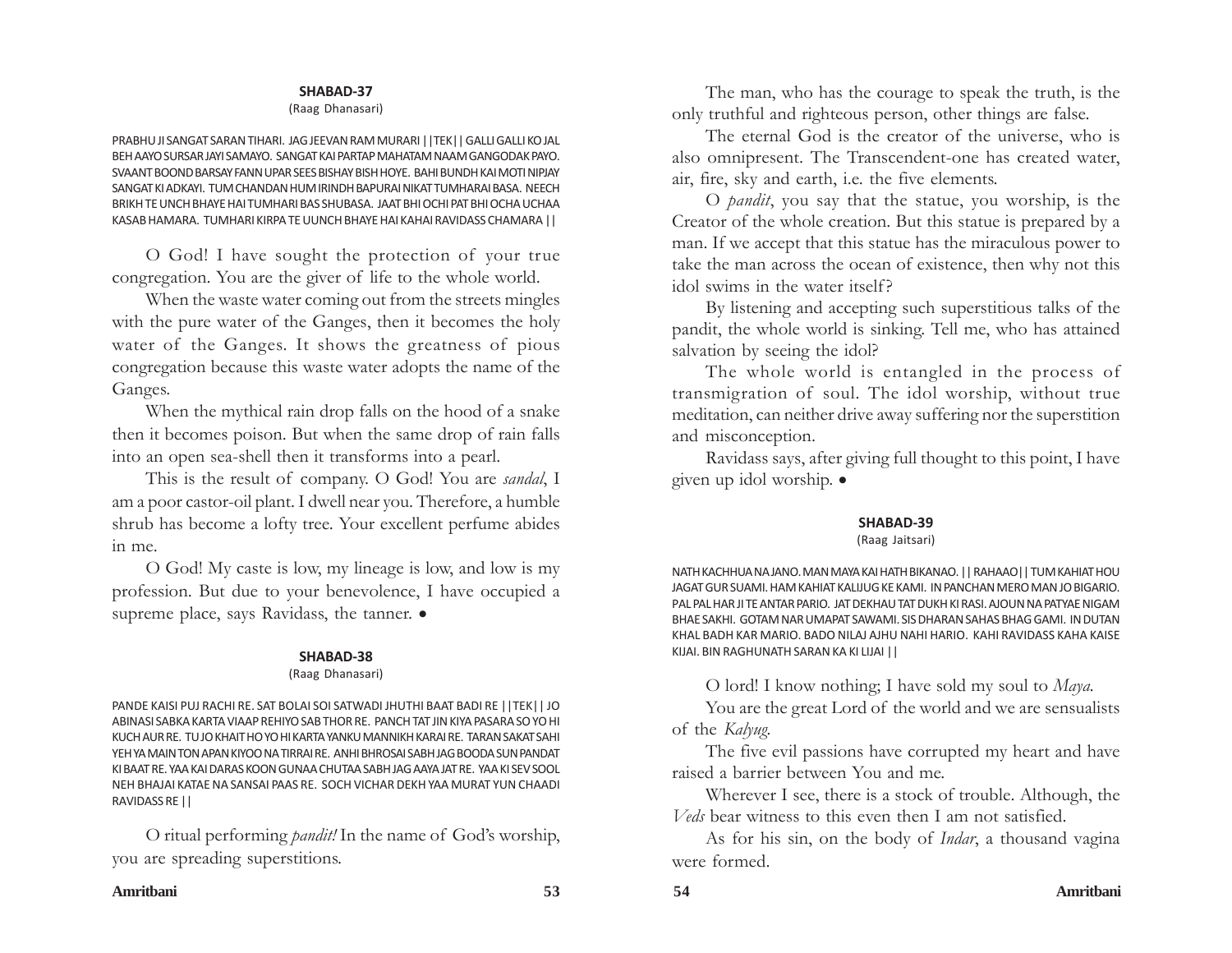As the head of *Brahma* adhered to the hand of *Shiv*, the Lord of *Uma*, due to a sin committed by *Brahma*, so these wicked enemies have bound and beaten my mind. I am very shameless and have not yet grown weary of their company.

Ravidass says, now where I shall go? What shall I do? I shall seek whose protection except God?  $\bullet$ 

#### **SHABAD-40**

(Raag Suhi)

SAH KI SAR SUHAGAN JANAI. TAJ ABHIMAN SUKH RALIA MANAI. TAN MAN DAIE NA ANTAR RAKHAI. AVRA DEKH NA SUINAI ABHAKHAI. SO KAT JANAI PIR PARAI. JA KAI ANTAR DARAD NA PAI ||RAHAAO|| DUKHI DUHAGAN DUE PAKH HINI. JIN NAH NIRANTAR BHAGAT NA KINI. PUR SALAT KA PANTH DUHELA. SANG NA SATHI GAVAN IKELA. DUKHIA DARADVAND DAR AAIA. BAHUT PIAS JABAB NA PAIA. KAHI RAVIDASS SARAN PARABH TERI. JIO JANHU TIO KAR GAT MERI ||

The good wife knows her spouse's worth. She renounces pride and enjoys conjugal happiness.

She gives her husband her body and soul, and makes no distinction between him and herself. She sees no one else, hears no one else and speaks to no one else.

Who has not tolerated the pang of sufferings, himself, he cannot understand the woes of others?

The bad wife who has not served her spouse continuously, she is unhappy and loses both worlds.

It is very difficult to cross the bridge of '*Pursilat'*. She has to cross it alone because there shall be no companion of the soul.

In grief and in pain, I have come to your door, O God. I am very thirsty, but I have received no answer from you.

Ravidass says, O God! I have come to seek refuge in You, now as you think better provide me salvation.  $\bullet$ 

#### **SHABAD-41**

(Raag Suhi)

JO DIN AVAHI SO DIN JAHI. KARNA KUCH RAHAN THIR NAHI. SANG CHALAT HAI HAM BHI CHALNA. DOOR GAVAN SIR UPAR MARNA. KIA TU SOIA JAG IANA. TAI JIVAN JAG SACH KAR JANA. || RAHAAO|| JIN JIO DIA SO RIJAK AMBRAVAI. SABH GHAT BHITAR HAT CHALAVAI. KAR BANDIGI CHHAD MAI MERA. HIRDAI NAM SAMHAR SAVERA. JANAM SIRANO PANTH NA SAVARA. SANJH PARI DAH DIS ANDHIARA. KAHI RAVIDASS NIDAN DIVANE. CHETAS NAHI DUNIA FAN KHANE ||

The days which come, pass away again. We must march on, nothing is stable.

Our companions are going. We too must have to go. The journey is long. Death stands over us.

Why are you sleeping? Awake for God's service, O silly man. You think that life is a real thing in this world.

He, who gives you life, provides you sustenance. He has opened a shop in every heart.

You renounce egoism and worship God. You preserve the name of God in your heart in the morning and remember His name.

Your life has come to an end. Yet you have not prepared your way. It is evening time and the darkness has spread out its wings on all sides.

Ravidass says, O fool and mad man! Why do you not think that the world is a transitory abode?  $\bullet$ 

#### **SHABAD-42**

#### (Raag Suhi)

UCHE MANDAR SAAL RASOI. EK GHARI FUN RAHAN NA HOI. IH TAN AISA JAISE GHAS KI TAATI. JAL GAIO GHAS RAL GAIO MAATI. || RAHAAO|| BHAI BANDH KUTAMB SAHERA. OE BHI LAGE KADH SAVERA. GHAR KI NAR UREH TAN LAGI. UH TAO BHUT BHUT KAR BHAGI. KAHI RAVIDASS SABHAI JAG LUTIA. HAM TAO EK RAM KAHI CHHUTIA ||

Man builds lofty mansions with halls and kitchens. But after his death he cannot stay in them for a moment.

This body is like a hut of grass. When the grass is burnt, it is blended with the dust.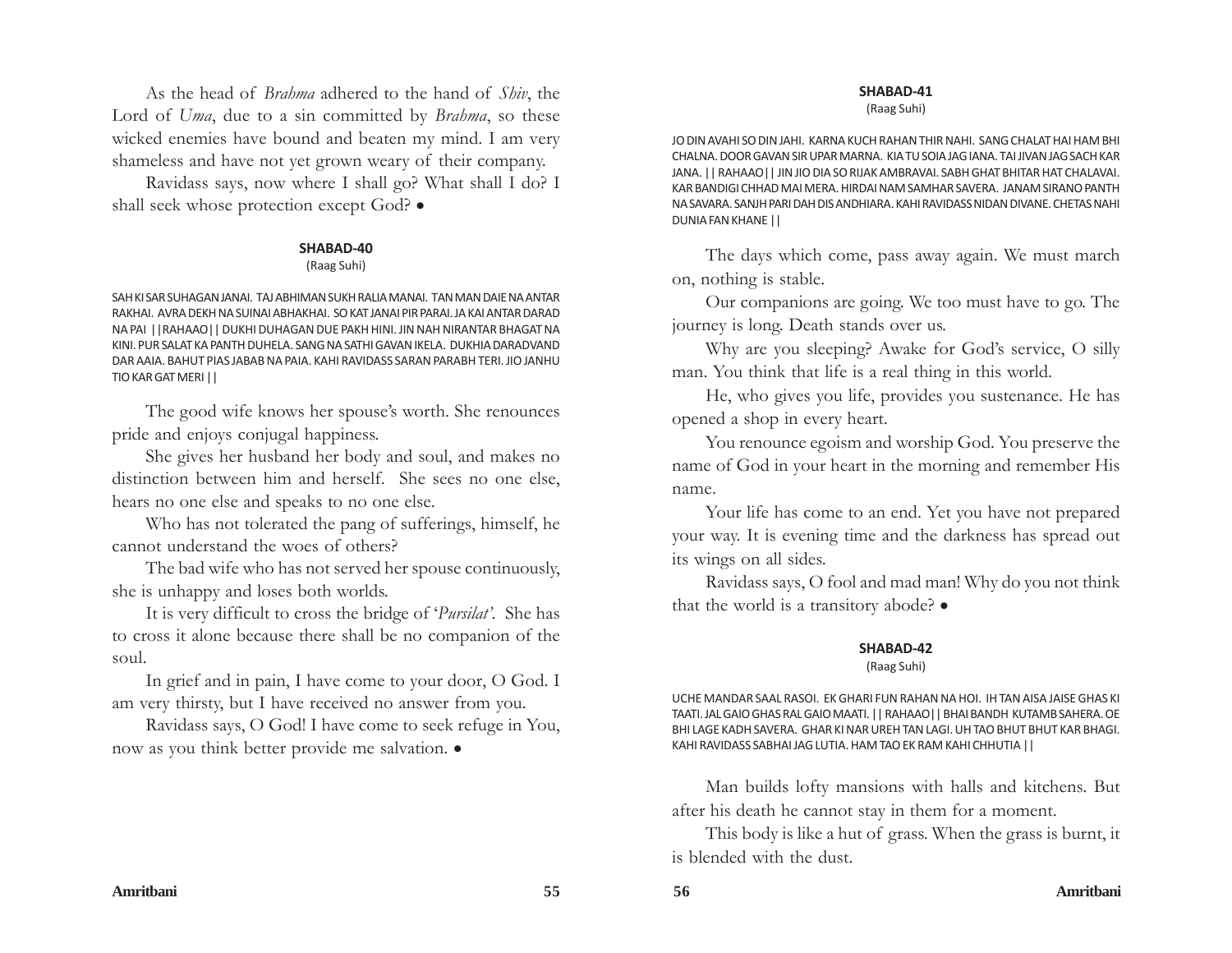Even his relations, his family and his companions start saying, "Take him out quickly."

A wife, who used to embrace her husband, cries out after his death, "Ghost! Ghost!," and runs away from him.

Ravidass says, death has plundered the whole world but I have escaped by repeating the name of one God.  $\bullet$ 

#### **SHABAD-43**

(Raag Suhi)

DUKHIARI DUKHARA JAG MEH, MANN JAP LAI RAM PIARA RE ||TEK|| GARRH KANCHA TASKAR TIH LAGA, TU KAHE NA JAAG ABHAGA RE. NAIN UGHAAR NA PEKHYO TUNAI, MANNUSH JANAM KEH LEKHA RE . PAYOU PASAAR KIM SOI PAREYO, TAI JANAM AKARATH KOHYA RE. JAN RAVIDASS RAM NIT BHENTHI, REH SANJAM JAGIT PEHRA RE ||

The whole world is full of sufferings. O mind, you recite the name of God.

Your body is perishable. More over five thieves of immoral and sinful deeds are bent upon to destroy your body. On realising this fact, O unfortunate man! Why do you not awake?

You do not see the reality with your own eyes. What is the use of this birth?

You have wasted this birth without any gain. You have lost this birth by sleeping and sitting with sprawling limbs.

Ravidass says, O foolish man! Yet there is time to gain something in this birth. You remember the holy name of God. By reciting His name create nearness to Him. Restraint and save yourself from evil deeds. Control yourself. Only then you can achieve God and make this birth fruitful.  $\bullet$ 

#### **SHABAD-44**

#### (Raag Bilawal)

DARID DEKH SABH KO HASAI AISI DASA HAMARI. ASAT DASA SIDH KAR TALAI SABH KIRPA TUMARI. TU JANAT MAI KICHH NAHI BHAV KHANDAN RAM. SAGAL JIA SARNAGATI PARABH PURAN KAAM. || RAHAAO|| JO TERI SARNAGATA TIN NAHI BHAR. UCH NICH TUM TE TARE AALAJ SANSAAR. KAHI RAVIDASS AKATH KATHA BAHO KAE KAREEJAI. JAISA TU TAISA TUHI KIA UPMA DEEJAI ||

Every body used to laugh at me on seeing my poverty, such was my condition. But I hold the all eighteen

supernatural powers in the palm of my hand through your favour, O God.

You know I am nothing, O God- destroyer of fear.

All men have sought your protection. O God, You are the fulfiller of desires.

They, who have sought Your protection, no longer bear the load of sin. The high and low have been delivered from the shameless world only due to your kindness.

Why say more regarding the Ineffable? O God! You are your own parallel. To whom I can compare you, says Ravidass.

#### **SHABAD-45**

#### (Raag Bilawal)

JIH KUL SADH BAISNOU HOE. BARAN ABRAN RANK NAHI ISUR BIMAL BAS JANIAI JAG SOE. ||RAHAAO|| BARAHMAN BAIS SUD AR KHATRI DOM CHANDAR MALECHH MAN SOE. HOE PUNIT BHAGVANT BHAJAN TE AP TAR TARE KUL DOE. DHAN SO GAO DHAN SO THAO DHAN PUNIT KUTAMB SABH LOE. JIN PIA SAR RAS TAJE AN RAS HOE RAS MAGAN DARE BIKH KHOE. PANDIT SUR CHHATARPAT RAJA BHAGAT BARABAR AOR NA KOE. JAISE PURAIN PAT RAHAI JAL SAMEEP BHAN RAVIDASS JANME JAG OE ||

The family in which a saint of God is born, whether it be of high or low caste, poor or rich, shall have its unalloyed fame blazoned through the world.

Whether man be a *Brahman*, a *Vaish*, a *Shudar*, a *Khatri*, a *Dom*, a *Chandal* or a *Maleechh*, he becomes pure by worshipping God. He liberates himself and the families of both his paternal and maternal parents.

That village is blessed, the birth place is blessed, and his pious family is blessed in the worlds. He has drunk the elixir of God's name, the supreme essence, abandoning all others; he has become intoxicated with the nectar and thus renounced sin.

Among *pandits*, heroes and emperors, there is none equal to the saint. As the leaves of water-lily flourish near the water, remain dry in the water, like this the saints, while living in the world remain uncontaminated by it. Ravidass says the birth of such a saint is auspicious and blessed one.  $\bullet$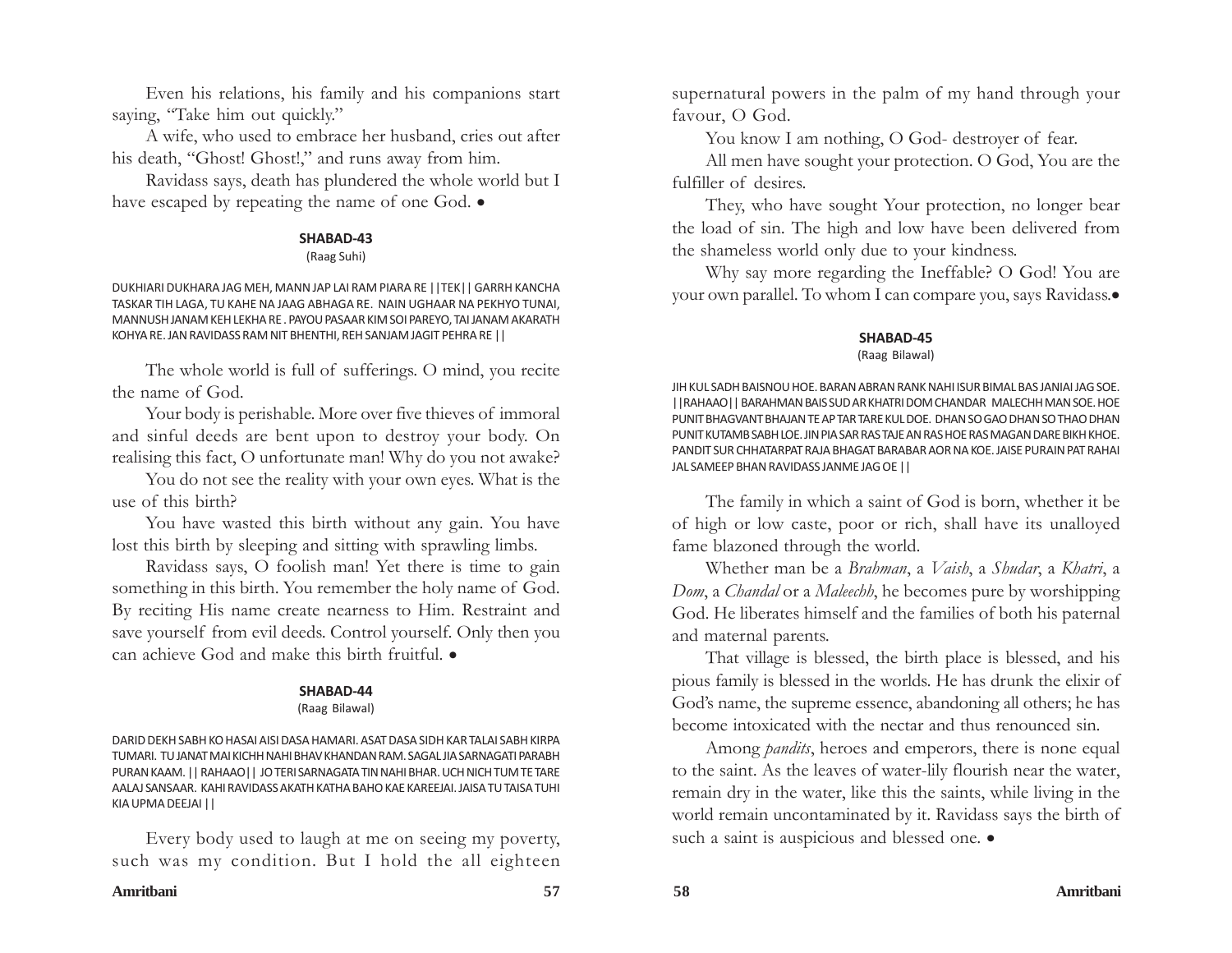(Raag Bilawal)

KA TU SOVE JAAG DIWANA. JHUTHA JIVAN SANCH KAR JAANA ||TEK|| JO DIN AAWE SO DUKH MAIN JAHI. KIJAI KOOCH RAHEYO SACH NAHI. SANG CHALIYO HAI HUM BHI CHALNA. DUR GWAN SIR UPAR MARNA. JO KACHU BOYA LUNAYE SOI. TA MAI FER FAAR NAHI HOYI. CHADIYE KOOR BHAJO HAR CHARNA. TA KO MITE JANAM AUR MARNA. JIN JIYO DIYA SO RIJAK AMRRAVAI. GHAT-GHAT BHITAR REHAT CHALAVAI. KAR BANDGI CHAD MAIN MERA. HIRDAI KARIM SAMBHAR SAVERA. AAGAI PANTH KHARA HAI JHINA. KHANDE TAAR JAISA HAI PAINA. JIS UPAR MARAG HAI TERA. PANTHI PANTH SWAAR SWERA. KIYA TEH KHARCHA KIYA HAI KHAYA. CHAL DARHAL DIBAAN BULAYA. SAHIB TOH PAI LAIKHAN LAISI. BIR PARIYA TU BHAR BHAR DESI. JANAM SIRANA KIYA PSARA SAMVARA. SANJH PARI CHAHU DIS ANDHARA. KEH RAVIDASS NIDAAN DIVANA. AJHU NA CHETE DUNI FANDKHANA ||

O mad-man! Why are you sleeping? Awake from the sleep of ignorance. You think that the false life is true and eternal. In reality this world is perishable. The day which comes, passes away again. We have too march on, nothing remains stable. Our companions are going; we too must have to go; the journey is long. Death stands over us.

What you have sown, you will have to harvest the same. Therefore, you worship God, lay aside falsehood. Only then your cycle of birth and death will come to an end.

He, who has given you life, will provide sustenance. In every heart, he has opened a shop. You worship God by giving up egoism.

The way after death is difficult and like double-edged sword. Therefore, you should reform this way by remembering the name of God in the morning.

The god of death i.e. *Yam* will enquire from you, what you have spent and what you have taken? Then God will ask for account of noble deeds. When you will be in trouble, then you will be provided relief from the account of virtuous deeds.

Your life has gone; even then, you are sitting with sprawling limbs. The evening time has come and the darkness has spread its wings in all directions.

Ravidass says, O silly man! You have forgotten that the world is perishable.  $\bullet$ 

#### **SHABAD-47**

(Raag Bilawal)

KHALIK SIKSATA MAIN TERA. DE DIDAR UMEDGAAR BAIKARAR JEEYO MERA ||TEK|| AVAL AAKHIR EILAH AADIM MOJ FARISTA BANDA. JIS KI PANAH PEER PAINGAMBAR MAIN GARIB KIYA GANDA. TU HAJARAA HAJOOR JOG EIK AWAR NAHI DUJA. JISKE EISAK AASRA NAHI KIYA NIWAAJ KIYA PUJA. NALIDOJJ HANOJ BEBAKHAT KUM KHIDAMATIGAR TUMAARA. DARMANNDA DAR JAVAB NA PAVAI KEH RAVIDASS BICHARA ||

O Creator! In spite of the fact that I am a broken man, even then, I am Your servant. My heart is anxious to have a glimpse of Your glittering face.

O God! You are the beginning and the end of this world. Angels and men are reciting Your name happily. The holy men and prophets have taken refuge in You, then why should not I poor man sought Your protection?

O God! You are omnipresent. There is no one parallel to You in the world. The man, who has not taken protection of Your love, he may perform prayer, but all useless.

A man, who is ignorant about You, is suffering like a worm of drain. He is selfish but he is Your attendant,

Ravidass, after careful thought says, O God, a fully tired man has requested You to reveal Your identity but so far he has not received any positive answer, therefore he is suffering.  $\bullet$ 

#### **SHABAD-48**

#### (Raag Bilawal)

JO MOH BAIDAN KAASAN AAKHUN HAR BIN JEEVAN KAISE KAR RAKHO ||TEK|| JIV TARSAI EIK DANG BASERA KARHO SAMBHAL TUM SIRJAN MERA. BIRAH TAPAI TANN ADHIK JARAVAI NEEND NA AAVAI BHOJAN NA BHAVAI. SAKHI SAHALI GARABH GAHELI PEEYU KI BAAT NA SUNUH SAHALI. MAIN RE DUHAGAN ADIKAR JAANI GAYO SO JOBAN SAADH NA MAANI. TU DANA SAYIN SAHIB MERA KHIDMATGAAR BANDA MAIN TERA. KAHAI RAVIDASS ANDESA YEHI BIN DARSAN KIYON JEEVEH SNEHI | |

O brother! I am feeling pang of the separation from God, but I cannot explain the same in words. How shall I spend my life without God?

O God! I am longing for your kind grace. You, kindly provide me protection and take care of me. Without seeing Your face my soul is suffering pang of separation. Due to the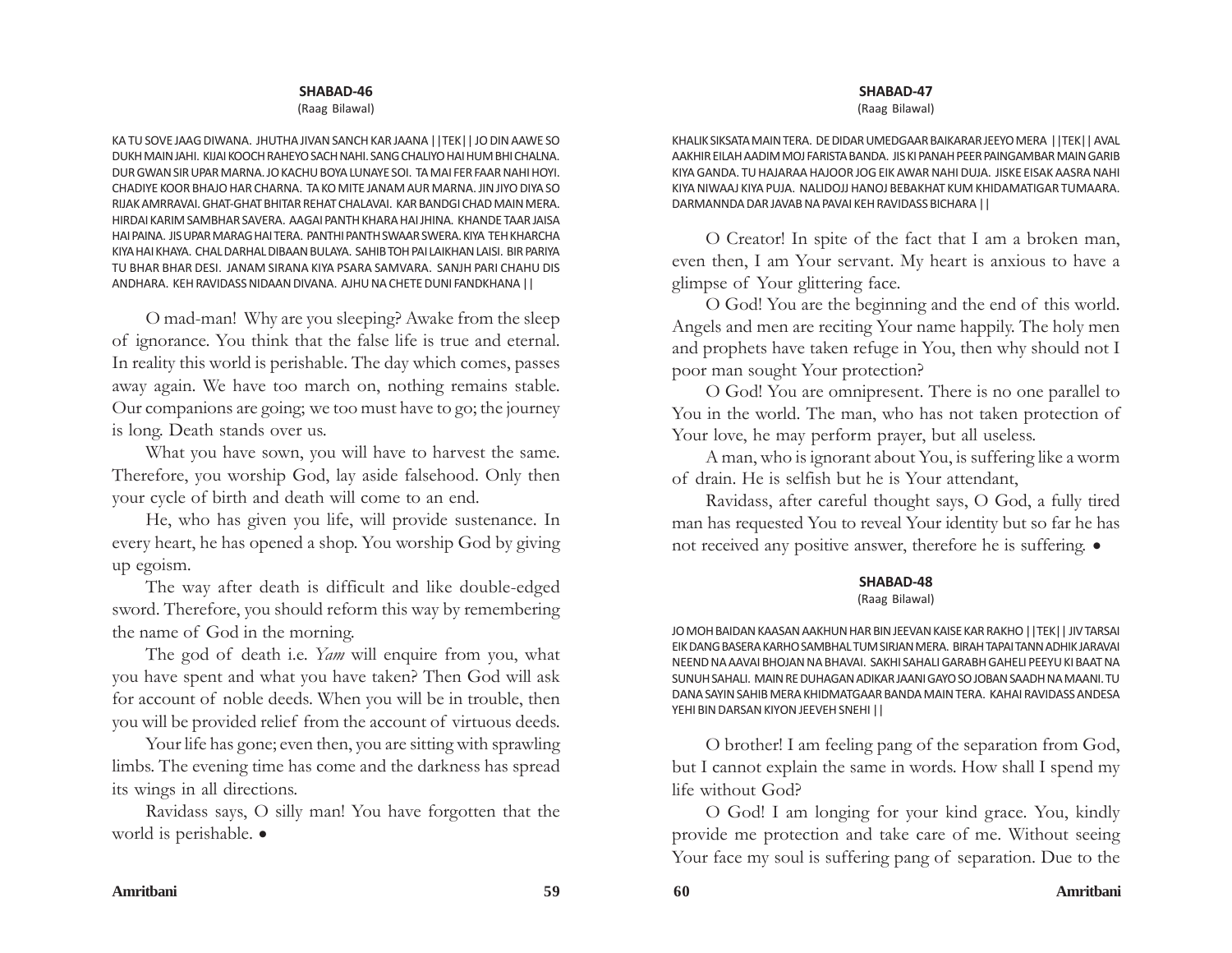heat of disunion my body is burning. Neither I can take food nor can I sleep.

My companions such as organs of action and sense organs are under influence of pride and do not obey my wishes. I am just like a deserted woman. Till now I have committed sins only. Though my youthfulness has passed away even then I could not follow the right path.

O God! You the only wise and intellectual Master of mine and I am Your servant. Ravidass says O God! I have only one apprehension in my mind, O beloved God, how can I live without seeing Your holy face? •

#### **SHABAD-49**

#### (Raag Bilawal)

TA THAIN PATIT NAHI KO PAWAN HAR TAJJ AAN NA DHIYAYA RE. HUM APUJ PUJ BHAYE HAR THAI NAAM ANUPAM GAAYA RE ||TEK|| ASTADAS BUYAKARAN BAKHANAI RE TEEN KAAL KHAT JEETA RE. PREM BHAGAT ANTAR GAT NAHI TA TE DHANUK NEEKA RE. TA THAI BHALO SWAN KO SATAR HAR CHARAN NA CHIT LAYA RE. MUAYA MUKAT BAINKUTH BASA JEEVAT EIHA JAS PAAYA RE. HUM APRADHI NEECH GHAR JANMAIN KUTAMBH LOK KARAI HAANSI RE. KAHAI RAVIDASS RAM JAP RASNA KAATAI JANAM KI PAASI RE ||

O Purifier of sinners, none is superior to you. Therefore, why we should remember any demi-god? We were not worthy or respectable but due to the meditation of God, we have become sacred and respectable.

Eighteen *Purans* and grammar books told that a pious devotee is considered victorious of the three ages and six actions. A man whose heart is not inclined towards worship is considered to be a low man.

That man is supreme, who has conquered the dog of greed and dedicated himself to the feet of God. He attains salvation after death, glory and fame while living in the world.

I am a criminal and sinner, who have taken birth in a low family. The people of my caste laugh at me.

Ravidass says, the man who will recite the name of God with his tongue, can save himself from the noose of god of death. Therefore, O man, remember the name of God.  $\bullet$ 

#### **SHABAD-50**

(Raag Bilawal)

AISA HI HAR KIYO PYIVO, MANN CHANCHAL RE BHAI. CHAPAL BHAYO CHOUDIS DHAVIE, RAKHIEO RAHAI ||TEK|| MAIN MERI CHUTYE NEH KABHUN, MAIN MAMTA MADHU BIDHIO. LOBH MOH MEH REHYO RUJHANO, NIT VISHIYA RAS RIJHIYO. DAM KOH MOH MAYA BASS, KAPAT KURR HOON BANDHIYO. KAAM LUBDHU KAU BAS PARIYO, KULKAAN CHHARH BIKAYO. CHHAPA TILAK CHHAPAU NAHI SOBHIYE, JAU LAU KESAU NEIH GAYEO.SANJAM REHYO NA HAR HUN SIMRIO, BIRTHA BHARMIO ROO BHARMAIYO. ANIK KOTAK KALA KACHHAI KACHHE, BUHAR SAANG DIKHAVO. MURAKH AAPAN AAP SAMUJ NEH, AURAN KA SAMJHAVO. AAS KARAI BAIKUNTH GAVAN KOU, CHAL MANN KABHU NA THIRAIO. JAU LAU MANN VAS NEH HUNTAU, TAU LAGH SABH JUTHARIO. KAPAT KIYA RIJHAE NEH KAISAU, JAGG KARTA NEH KAANCHA. KEH RAVIDASS BHAJAO HAR MADHO, SEWAG HOVAI MANN SAANCHA ||

O brother! So far your mind is not stable, you cannot achieve God. It is the habit of the mind to roam in all the four directions. The mind cannot be controlled by making efforts.

You do not renounce the desire of pride and belongings. O man! You get involved in evils of greed and affection. You remain occupied in enjoying the false happiness of sexual desires.

You are fully trapped in the evils of pride, anger, false hood and treachery. The sense of sexual desire and greed has entrapped you thus you are causing severe dent on the conventional rules of your family.

O *Vaishnavite*! If you do not sing songs in praise of God from your heart, then it will be of no use to apply saffron mark on your forehead. You do not spend your life in self-control, and you do not recite the name of God, rather you misled the people by preaching erroneous beliefs.

You exhibit miracles but you know nothing about yourself rather advise others. You aspire for heaven but cannot control your mind. If you do not control the mind till then everything is false.

The God does not become happy with the person who commits fraud because he is the Creator and experienced one. Ravidass says, O man! O *Vaishnavite*!! Recite the true and pure name of God in your mind.  $\bullet$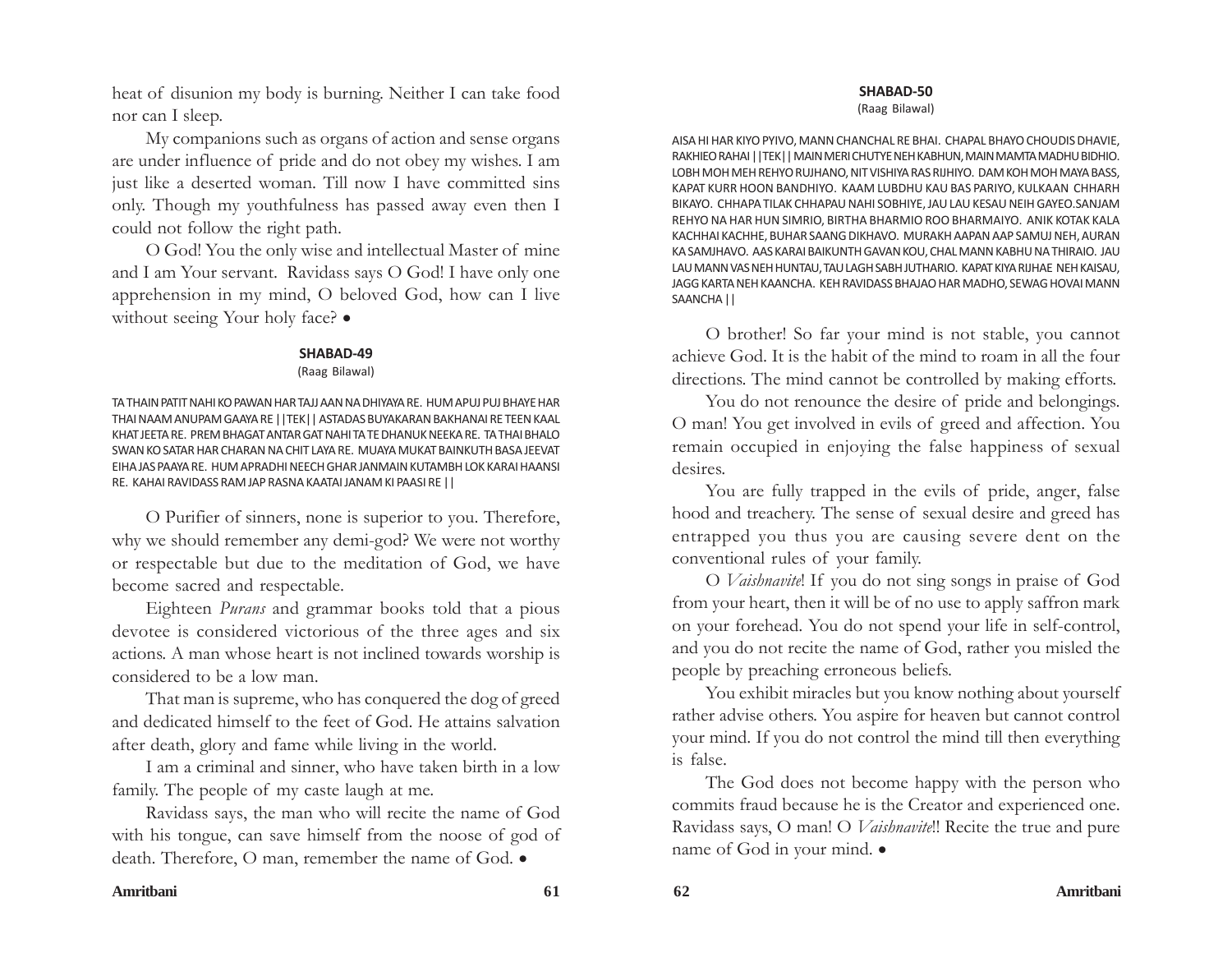#### (Raag Bilawal)

KAA GAYOUN KACHHU GAYE NA HOI, GAYOUN ROOP SEHJAI SOYE ||TEK|| NEH AKAAS NEH DHAR DHARNI, PAWAN PUR GHAT CHANDA. NEH AB RAM KISAN GUN BHAI, BOLAT HAI SUCHH CHHANDA. NEH AB BED KATEB PURANAN, SUN SEHAJ RE BHAI. NEH AB MAIN TAIN, TAIN MAIN NAHI, KA SEYU KAHO BATAYE. BHANAI RAVIDASS KA KEH GAYOUN, GAAIN GAYE HARAANA. SAMUJH BICHAR BOL KAHAN GHOU, AAPHI AAP SAMANNA ||

What shall I sing? I am unable to sing a song in the praise of God because by singing such songs I have attained the state of spiritual calm.

After achieving the state of ecstasy, there is neither any sky for me nor the earth. I do not feel the blowing wind or see the moon in the sky or any city on the earth. I have forgotten the splendour of *Ram* and *Krishan*. I am telling you the truth.

I do not rejoice to listen to the *Veds* and *Purans* in this state of spiritual ecstasy. Between me and You and between You and me, all differences have gone. To whom should I reveal this secret?

While singing the songs in praise of God, I have fully absorbed in Him. Now how shall I sing and for whom I shall sing? All my songs have finished, says Ravidass. As I have absorbed in the God.  $\bullet$ 

#### **SHABAD-52**

#### (Raag Bilawal)

AB KA KEH KAUN BATAUN. AB KA KEH DEBAL DEV SAMAYU ||TEK|| KA SIYOUN RAM KAHO SUN BHAI, KA SIYOUN KISAN KAREEMA. KA SIYOUN BAID KATEB KAHUN AB, KA SIYOUN KAHUN LAIYO LEENA. KA SIYOUN TIRATH BHARAT PUJA, KA SIYOUN NAO KAHAO. KA SIYOUN BHISIT DOJIG NA SAT KAR, KA SIYOUN KAHUN KAHAYE. KA SIYOUN JEEV SEEV KAHAU SADHAU, SUNN SEHAJ GHAR BHAI. KA SIYOUN GUNI NA GHUN KAHUN MADHO, KA SIYOUN KAHUN BATAAI. JAL KE TRANG JAL MAH SAMAYI, KEH KA KAU NAAV DHARIYE. AISE EK ROOP MAIN MADHO, APPAN HI NIRVARIYE. BHANAI RAVIDASS AB KA KEH GAAYU, JAYO KOI AURHAI HOI. JA SIYO GAEAYE GAYAI KAHAT HAI, PARAM ROOP HUM SOI ||

O man! What shall I tell you about God? How he looks? Under which name I shall worship Him in the temple?

To whom I shall address by the holy name of *Ram*, *Krishan* or *Karim*. After renouncing the name of God, which *Ved* or

*Puran* shall I study? Both religious sacred scriptures have achieved equal status in my eyes.

Which place, I shall call a place of pilgrimage or meditation? How shall I define fast and worship? Which is the true name to remember? Which places I shall call by the name of heaven and hell?

To whom I shall call the benefactor except God, who has acquired a perfect state of mental tranquility?

I shall call Him without attributes or endowed with qualities of attributes. The God possesses which merit of these two?

You tell me when a wave, which takes birth from the water and gets absorbed in the same water then with which name we shall call it. Like this O God! There is no difference between You and me, between the soul and God. Both are integral part of each other. O God! Please elevate me from such situation.

Ravidass says, in whose praise I shall sing songs, because there is none else except God. To whom shall I ask to sing in His praise, because I have already absorbed in the God and adopted His form? •

#### **SHABAD-53**

#### (Raag Bilawal)

KHOJAT KITHU FIRAY, TERE GHAT MAIN SIRJANHAR|| TEK || KASTURI MRIG PASS HAI RE, DHUDHAT GHAS FIRAY.|PACHHAY LAGGO KAL PARTHI, CHIN MEH PRAN HARAY. EIRRA PINGLA SUKHMANNA NARRI, JA MAIN CHIT NA DHRAY SEHASTAR MEH BHAVAR GUFA HAI, BHAVRA GUNJ KARAY. DIL DARYAV HEERA LAL HAI, GURMAKH SAMAJ PARE. MARJI VA KI SAIN VICHARAY, TAYO HEERA HATH PARAY. KEH RAVIDASS SAMUJH RE SANTO, EHU PADH HAI NIRVAN. EHU REHAS KOYOU KHOJAI BUJHAY SOU HAI SANT SUJAN ||

O man! You are searching the God outside, whereas, the Creator lives in your inner-self. As musk is in the deer itself but the deer searches the musk in the forest.

The god of death is after you and he will pull out your soul in a moment. According to *yoga*, you do not concentrate on the three wind passages and recite the name of God.

You should realise that the cave, in which the flower sucking bee resounds is situated in your body itself.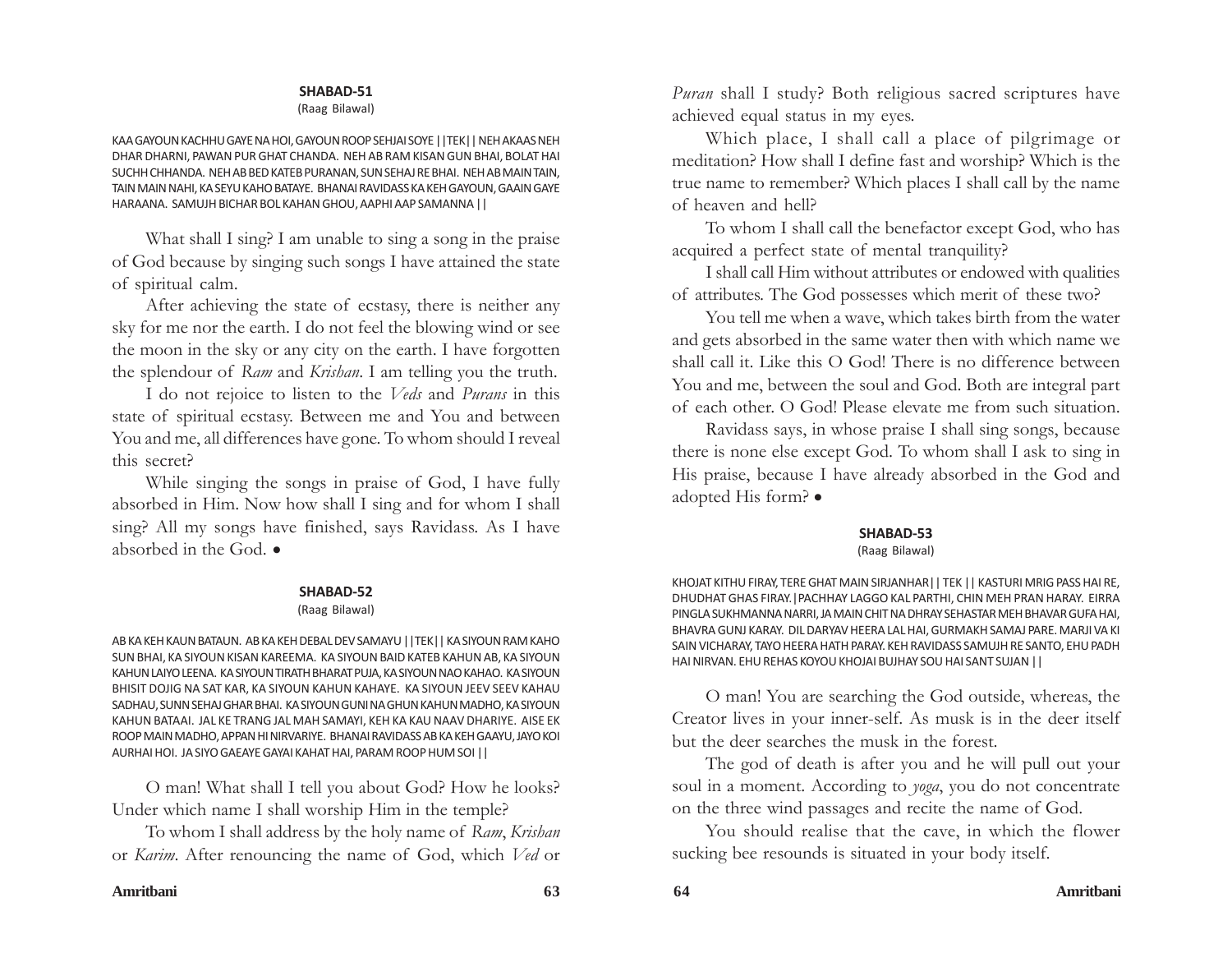The precious diamond of God's name is lying in the river of heart. But only a Guru oriented devout can realise this fact. If a devotee, after taking a lesson from that person, who is trifling his life in order to dig out diamond and pearls from the deep sea, dives in his heart, he will definitely be successful in locating the diamond of God's name.

Ravidass says, O man! This state of mind is called salvation. The man, who discovers this truth, will be the pious saint in real sense.  $\bullet$ 

#### **SHABAD-54**

#### (Raag Bilawal)

SANTO KUL PAKHI BHAGAT HAIVSI KALYUG MAIN, NIPAKH BIRLA NIVHAISI. JAAN PACHHAN HARISH MANNN HULSAI, BIN PICHAAN MILAT MURJHASI. APSVARATH PARMADH, DAYADHAY, PARMARATH NA DIRRASI. BIN BISVAS BAANJH SUT JAYESAI, HAR KAARAN KIYUN RASI. BHAV BHAGAT HIRDAI NEH AASI, VISHAI LAAGI SUKH PASSI. KEH RAVIDASS POORA GUR PAVAY, SWANG KI SWANG DUKHASI ||

O saints! The worship is partial in the *Kalyug*. Therefore, there will hardly be anyone, who remains neutral or unprejudiced in this age.

A man remains happy in the partial meditation, to which he belongs but gets perturbed to see the other type of worship to whom he does not like and hence feels dejected.

The self-interested topics are luring men in the sea of fire. People do not know the best object of religious pursuit and they do not stick to it.

A barren woman does not believe that she can give birth to a child, like this the man cannot acquire faith to swim the ocean of existence, without reciting the name of God.

In the mind of a renegade person, the desire to remember the name of God does not appear as he gives preference to the worldly desires.

Ravidass says that a person shall take refuge in a true Guru otherwise he has to suffer while indulging in partial meditation.  $\bullet$ 

#### **SHABAD-55**

(Raag Bilawal)

PAANDE! HAR VICH ANTAR DADHA. MUND MUNDAVAI SEWA PUJA BHRAM KA BANDHAN GAADHA || TEK|| MALA TILAK MANNOHAR BANNO LAGGO JAMM KI PASSI. JO HAR SAITI JORRYO CHAHO TO JAG SO RAHO UDASI. BHUKH NA BHAJAI TRISNA NA JAYI KAHO KAUN KAVAN GUN HOI. JO DADH MAI KAANJI KO JAVAN TO GHRIT NA KADHAI KOI. KARNI KATHNI GYAN ACHARA BHAGAT INHU SO NYARI. DOI GHORA CHAD KOYO NA PHUNCHO SATGURU KAHAY PUKARI. JO DASA TANN KIYO CHAHO AAS BHAGAT KI HOYI. TOH NIRMAL SANGH MAGAN HAVAY NACHO LAAJ SARAM SABH KOI. KOI DADHO KOI SEEDHO SAACHO KURR NIT MARYAA. KAHAI RAVIDASS HAU NA KAHAT HAU YOKADASHAI PUKARIYA ||

O *pandit !* There is a great difference in the rituals you are performing and the true worship of God. During your religious discourse, you preach people to worship God after getting their heads shaved.

After wearing string of beads, applying saffron mark on your forehead and looking beautiful, you cannot save yourself from the clutches of the messenger of death i.e. *Yam*. If you like to cultivate your relationship with God, then you should reside in this world with full detachment.

But you have not so far renounced the lust. You tell me which virtuous merit you possess? A woman has to coagulate milk with curd and not with any other sour substance to make *ghee.*

Neither your sayings and deeds, nor your knowledge and behaviour are suitable for worship. The worship is some thing else and peculiar. My Guru is advising in loud voice that no one can reach his destination while riding on two horses.

If you want to get your name added in the list of God's servants and want to worship God with full devotion then you have to dance in the open by leaving aside your modesty and shyness.

But you have been cheating the people by telling them right or wrong. Ravidass says, I alone do not say this but other holy saints have also preached this truth loudly that true meditation destroys ignorance.  $\bullet$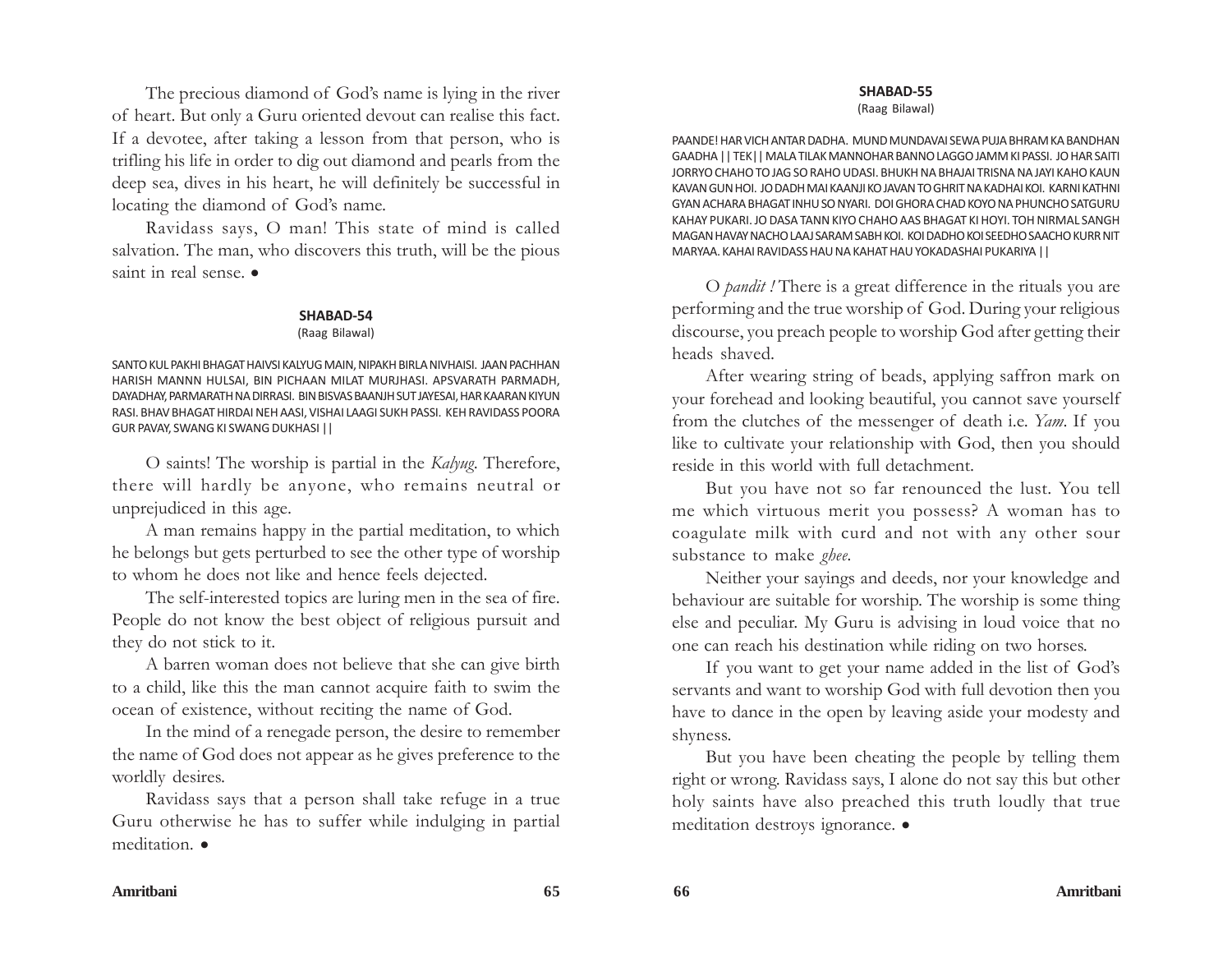(Raag Bilawal)

MANN MERO THIRU NA RAHAYI, KOT KOTAK KAR DIKHRAVAI, EIT UTT JAGG MAIN DHAYI ||TEK|| MAYA MAMTA MOH LAPTANO, DIN DIN URJAT JAAYI. SUAAN PUCH KABHU HOYE NA SUDHO, KEEJHU LAKH UPAYI. GURU KO GIAN PREM KI SAANTI, KUBUDH KUKARAM CHURRAYI. KEH RAVIDASS MANN THIRU HAISVI, CHAL SABH CHADH GURSARNAYI ||

My mind is not stable; it is performing numerous worldly activities and wandering hither and thither in the world.

It is said that after making numerous efforts the tail of a dog does not become straight. Such is the state of my mind.

O mind! Now the time has come to acquire the Guru's divine knowledge and with the help of baton of love you dispel all sinful deeds. Ravidass says, O mind! You should now take refuge in the name of Guru by giving up all evil deeds.  $\bullet$ 

#### **SHABAD-57**

#### (Raag Bilawal)

HUM GHAR AAYEO RAM BHATAR, GAVAHU SAKH MIL MANNGLACHAR. TANN MANN RATT KARHIN AAPNO, TAU KAHUN PAIEHIN PIV PIAR. PRITAM KO JO DARSHAN PAAYI, MANN MANDHAR MEHIN BHEYO UJIAR. HAUN MARRAI TAI NAU NIDHI PAYI, KIRPA KEENHI RAM KARTAR. BAHUT JANAM BICHURAI PIV PAIEYO, JANAM JANAM TAI BILIE RAR. KEH RAVIDASS HAU KACHHU NEH JANAU, CHARAN KAWANAL MEH TUV MURAR ||

O generous one! The saints of God have arrived at my house today. Therefore, on this occasion of happiness, come and join me to sing the invocatory songs in their praise.

When a devotee dedicates his mind, body and soul to the Guru, only then he gets the love of God in return.

After having a glimpse of my beloved God, the divine light has spread in the temple of my mind. By the grace of God, I have achieved nine treasures of *Kuber*.

I have been separated from God for the past so many births. Now I have achieved Him. Thus all my disputes of births have come to an end.

Ravidass says, I do not know too much about the wonderful act of the Transcendent one. But it is true that I have taken refuge in the holy lotus feet of God.  $\bullet$ 

#### **SHABAD-58**

(Raag Bilawal)

KALHU NAYI TAH PAD SEES, NEH BISRAYOUN KHIN EIKHU EESH ||TEK|| JANAM MARAN ARU JAGG JALA, NAAM PARTAP NA BIAPEH BYALA. AGAT VIGAT ANADH ANOOPA, VISHAV VIAPAK BRHAM AROOPA. GHAT GHAT TEH PAIKHIYAT AIESAI, JAL MEH LEHAR, LEHAR JAL JAYESAI. KEH RAVIDASS HAR SARAB VIAPAK, SARABH CHINTAMAN SARABH PRITPALAK ||

In the Holy feet of God, the god of death, *Yam*, himself bows his head. I do not forget this God even for a moment.

The man is occupied in the cycle of birth and death, and other worldly affairs. The glory of the name of God is so great that the snake of worldly charms cannot bite the devotee.

The God is inapproachable, inaccessible and boundaryless. The God has no beginning. The God has no comparison. The God is eternal, unique and universal. The Creator is formless and invisible.

He is fully absorbed in every particle of the universe like waves in the water. Ravidass says, the God is omnipresent. He cares for every one and eradicates worries of His devotees. He is nourishing and protecting the whole world.  $\bullet$ 

#### **SHABAD-59**

#### (Raag Gaund)

MUKAND MUKAND JAPAHU SANSAR. BIN MUKAND TAN HOE AUHAR. SOI MUKAND MUKAT KA DATA. SOI MUKAND HAMRA PIT MATA. JIVAT MUKANDE MARAT MUKANDE. TA KE SEVAK KAO SADA ANANDE. ||RAHAAO|| MUKAND MUKAND HAMARE PARANAN. JAP MUKAND MASTAK NISANAN. SEV MUKAND KARAI BAIRAGI. SOI MUKAND DURBAL DHAN LADHI. EK MUKAND KARAI UPKAR. HAMRA KAHA KARAI SANSAR. METI JAT HUE DARBAR. TUHI MUKAND JOG JUG TAR. UPJIO GYAN HUA PARGAS. KAR KIRPA LEENE KEET DAS. KAHO RAVIDASS AB TARISNA CHUKI. JAP MUKAND SEVA TAHU KI ||

O worldly man! You repeat the name of God, the Dispenser of salvation. Without the Dispenser of salvation, the body is going waste.

The Dispenser of salvation is the giver of deliverance. The Dispenser of salvation is our father and mother.

Living persons repeat His name. The man while dying also repeats His name. His worshipper is ever happy.

#### **Amritbani 67 68 Amritbani**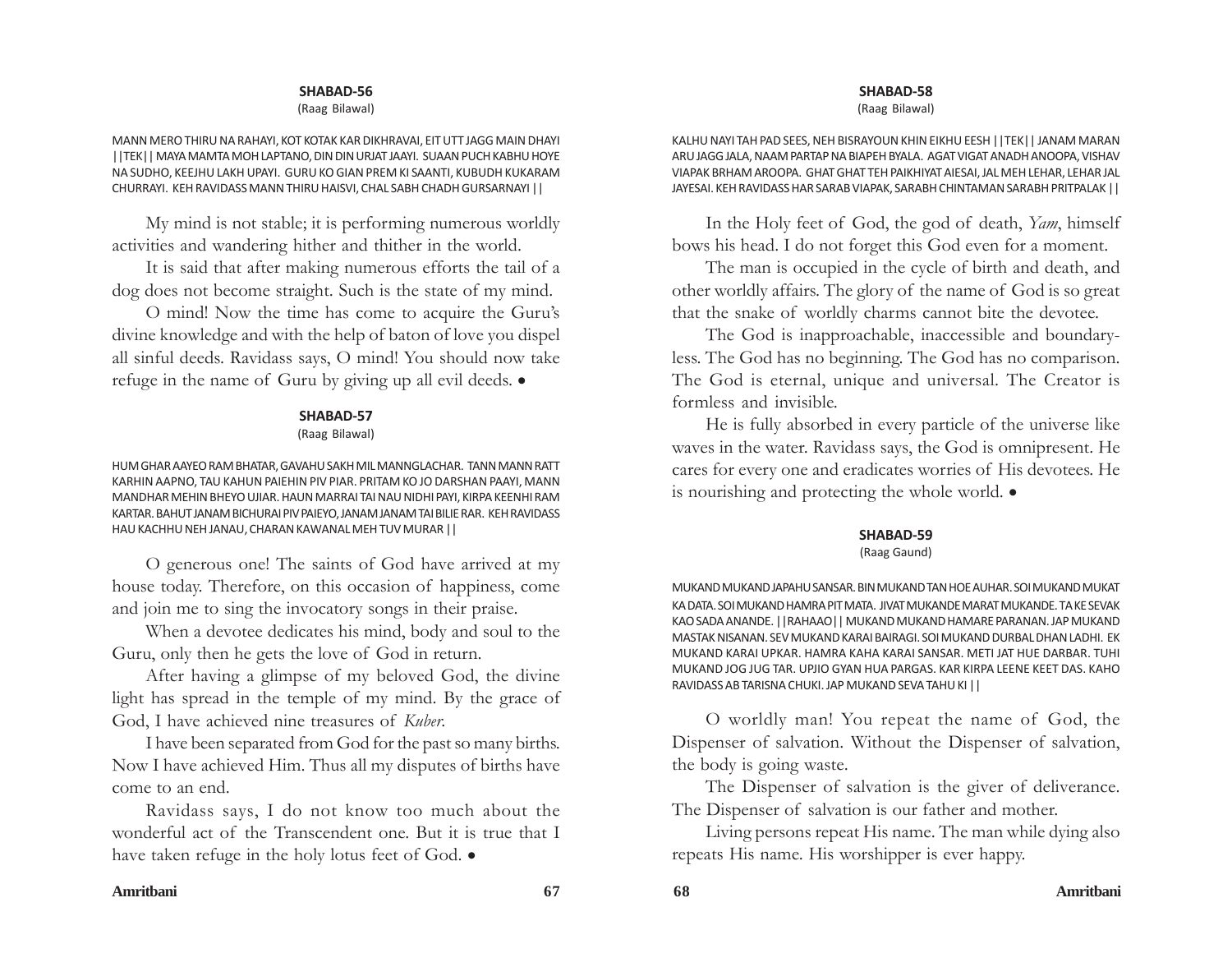The Dispenser of salvation is my life. When I repeat the name of the Dispenser of salvation, then it has been recorded on my forehead.

Only he who has ceased to love the world can serve the God. I am a weak man but still I have obtained the Dispenser of salvation as my wealth.

If the Dispenser of salvation do me a favour, then what can the world do to me? When the supreme God has been showering His eternal blessings on me, then no one can harm me.

Having effaced my caste, I have become a courtier of God. You are able to save the world, O God.

Divine knowledge has sprung up and I have become enlightened. God has, graciously accepted this worm as His slave.

Ravidass says, my thirst has now ceased. I repeat the name of God and perform His service.  $\bullet$ 

#### **SHABAD-60**

#### (Raag Gaund)

JE OH ATHSATH TIRATH NHAVAI. JE OH DUADAS SILA PUJAVAI. JE OH KUP TATA DEVAVAI. KARAI NIND SABH BIRTHA JAVAI. SADH KA NINDAK KAISE TARAI. SARPAR JANHU NARAK HI PARAI. ||RAHAAO|| JE OH GARAHAN KARAI KULKHET. ARPAI NAR SIGAR SAMET. SAGLI SIMRIT SARVANI SUNAI. KARAI NIND KAVNAI NAHI GUNAI. JE OH ANIK PARSAD KARAVAI. BHUM DAAN SOBHA MANDAP PAVAI. APNA BIGAR BIRANNA SANDHAI. KARAI NIND BAHO JONI HANDHAI. NINDA KAHA KARAHU SANSARA. NINDAK KA PARGAT PAHARA. NINDAK SODH SADH BICHARIA. KAHO RAVIDASS PAAPI NARAK SIDHARIA ||

If a man bathe at the sixty-eight places of pilgrimage, if he worship the twelve *Lingam* stones, if he dedicate a well but practise slander then all shall be in vain.

How shall the slanderer of a saint be saved? He knows that he shall fall into hell, surely.

If a man observe eclipses at Kurukshetar, offer his wife with her decorations of ornaments to a Brahman and hear all the *Simritis* with ears, yet if he practise slander, then all shall be in vain.

If he prepares many feasts to *Brahmans*, make then gift of land and build for them splendid public mansions. If, neglecting his own business, he perform that of others, and yet practice slander, he shall wander in many births. Why do you slander, O people?

The character of a slander is well known.

Holy men have considered and decided regarding the slanderer. Ravidass says, he is sinner, and shall go to hell.  $\bullet$ 

#### **SHABAD-61**

#### (Raag Gaund)

AAJ DIVAS LAIUN BALIHARA. MERE GREH AAYA RAJA RAM KA PYARA ||TEK|| AANGAN BAGARR BHAWAN BHAYO PAWAN. HARIJAN BAITHAI HARJAS GAVAN. KARUN DANDOT CHARAN PAKHARUN. TANN MANN DHANN SANTAN PAR WARUN. KATHA KAHAYE AUR ARTH BICHAREH. AAP TARAI AURAN KO TARAY. KEH RAVIDASS MILAY NIJ DASS. JANAM JANAM KAI KAATAI PASS ||

I express deep devotion for the day, because to-day a supreme saint, who is dear to Almighty, has come to my house.

My entire house including its courtyard, where the holy persons gather to sing songs in praise of God, has become pure with the coming of this saint.

I salute the saint by lying prostrate on the ground. I wash his feet and offer my mind, body and wealth to him.

The saint preaches and analyses the message of God. He has the spiritual power to swim himself and help his devotees to swim across the ocean of existence.

Ravidass prays to God, "I wish to meet such holy saints daily, who have the power to liberate their devotees from the bondage of birth, death and rebirth."  $\bullet$ 

#### **Amritbani 69 70 Amritbani**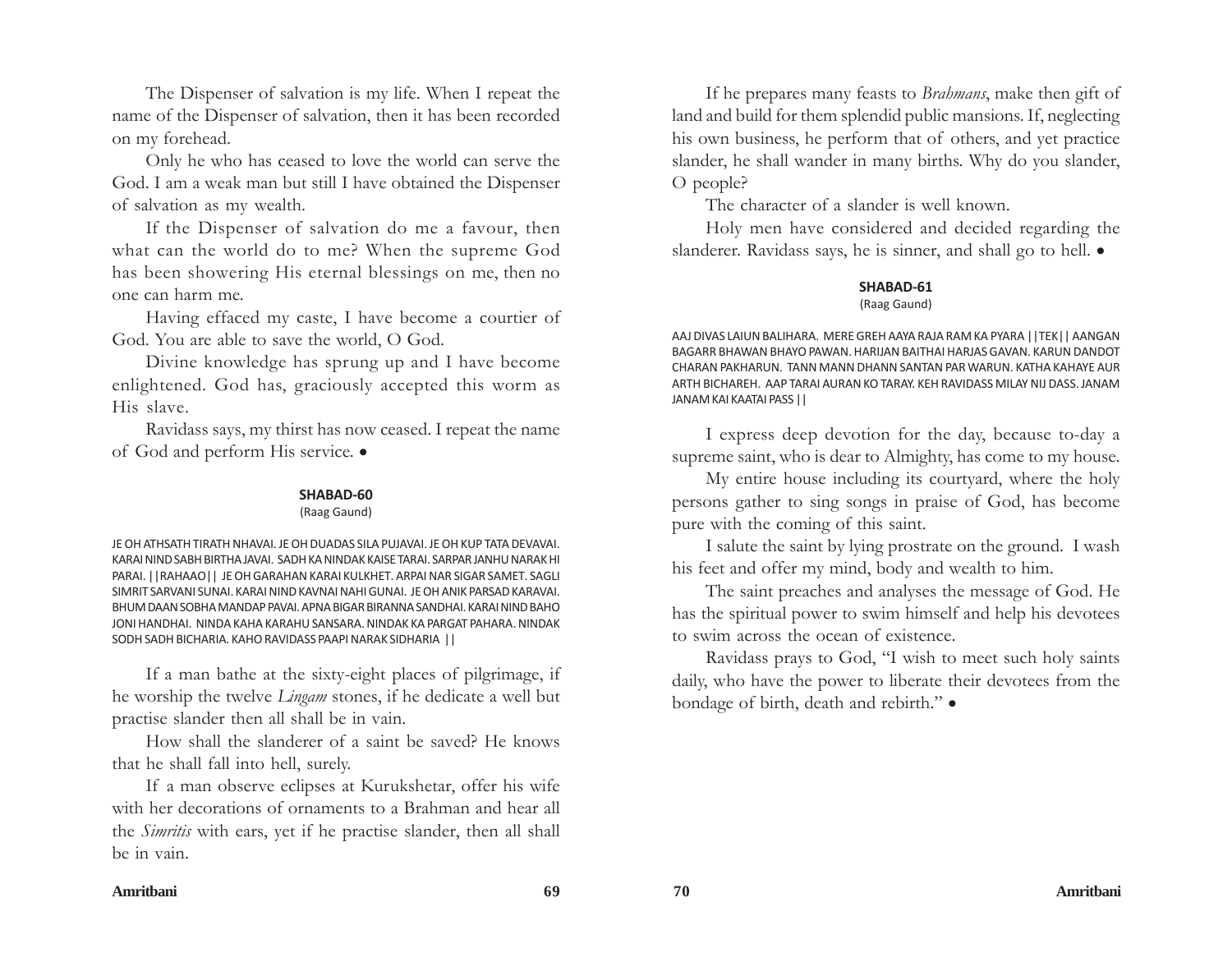#### (Raag Gaund)

AISE JAAN JAPO RE JEEV. JAP LIYO RAM NA BHARMO JEEV || TEK|| GANIKA THI KIS KARMA JOG. PAR PURSAN SO RAMTI BHOG. NISI BASAR DUSKARAM KAMAYI. RAM KEHAT BAIKUNTHAI JAYI. NAMDEV KAHIYEAY JAAT KAI OCHH. JA KO JASS GAEAI TIRLOK. BHAGAT HAIT BHAGTA KAI CHALAI. ANKMAAL KAI BEETHAL MILAY. KOT YAG JO KOYU KARE. RAM NAM SUM TAU NA NISTARAI. NIRGUN KA DUKH DEKHO AAYI. DEHI SAHIT KABIR SIDHAEI. MORI KUCHIL JAT KUCHIL MAIN BAAS. BHAGAT CHARAN HARICHARAN NIWAS. CHARYO BED KIYA KHANDOT. JAN RAVIDASS KARAI DANDOT ||

O man! You endeavour to know the omnipresent God and remember His name. If you will recite His name then all your mental unrest will come to an end.

Do you know *Ganika* was a prostitute, who does immoral acts throughout the day and night? But due to the company of saints she took solemn pledge to refrain from undesirable acts and as a result of reciting the name of God, she achieved heaven, the abode of God.

People consider that saint Namdev, belonged to a low caste but now his praise is being sung in all the three worlds. The God, keeping in view the worship of a man, meets him. A man, who recites the name of God, attains *Bethel* - the God.

A man may perform *crores* of *yags*, but without remembering the holy name of God, he cannot swim the ocean of existence.

This was the miracle of the God that saint Kabir, as a result of reciting the name of transcendent God, entered heaven with his mortal frame.

O God! People know me as a cobbler hailing from a low caste but due to the company of saints I have attained a place in your feet.

Ravidass says, I refute the sayings of four *Veds*, which have divided the humanity into four castes. I only bow before God and pay obeisance by lying prostrate on the ground in front of  $Him$ .

## **SHABAD-63**

(Raag Ramkali)

PARIAI GUNIAI NAAM SABH SUNIAI ANBHAO BHAO NA DARSAI. LOHA KANCHAN HIRAN HOE KAISE JAO PARSEH NA PARSAI. DEV ! SANSAI GANTH NA CHHUTAI. KAM KRODH MAYA MAD MATSAR IN PANCHAHU MIL LUTE. || RAHAAO|| HAM BAD KAB KULIN HAM PANDIT HAM JOGI SANIASI. GIANI GUNI SUR HAM DATE IH BUDH KABEH NA NASI. KAHO RAVIDASS SABHAI NAHI SAMJHAS BHUL PARE JAISE BAURE. MOHI ADHAR NAAM NARAIN JIVAN PARAN DHAN MORE ||

O men! You study and hear all the names of God, yet God's designs are unknown.

How shall iron become pure gold unless it is touched by the philosopher's stone?

O God! The knots of doubt are unsolved. Lust, wrath, worldly love, pride and jealously – these five combined sins are plundering the world.

We are great poets of high family, we are *Pandits*, we are *Jogis*, *Sanyasis*, *Gianis*, virtuous heroes, we are generous – these ideas shall never perish.

Ravidass says, all these men do not understand God. They go astray like madmen. God's name is my support, my life, my soul and my wealth.  $\bullet$ 

## **SHABAD-64**

#### (Raag Ramkali)

PARCHAI RAM RAMAI JO KOI PARAS PARSAI DUBIDA NA HOI || TEK|| JO DISAI SO SAKAL BINAS ANDITHAI NAAHI VISWAS. BARAN SAHIT KAHAI JO RAM SO BHAGTA KEWAL NIHKAM. PHAL KAARAN PHULE BANRAYI UPJAI PHAL TAB PUHUP BILAYI. GIANEH KAARAN KARAM KARAYI UPJAI GIAN TAB KARAM NISAYI. BATIK BEEJ JAISA AAKAR PASREYO TEEN LOK PASAR. JAHA KA UPJA TAHA SAMAYI SEHAJ SHUNAY MAIN REHYO LUKAYI. JO MANN BINDAI SOI BIND AMAVAS MAINJAISE DEESAI CHAND. JAL MAIN JAISE TUMBA TIRAI PARCHAI PIND JEEVAI NEH MARAI. SO MUN KAUN JU MANN KO KHAI BIN DWARE TIRLOK SAMAI. MANN KI MEHMA SAB KOAI KAHAI KARTA SO JO ANBHAI RAHAI. KAHAI RAVIDASS YAHU PARAM BAIRAAG RAM NAMU KEEN JAPHU SUBHAG. GHARIT KARAN DADH MADHAI SAYAN JEEVAN MUKAT SADAA NIRBAN ||

Any one, who worships God, will definitely achieve Him. As iron when touched by the 'philosopher's stone' at once becomes gold, like this when God, the philosopher's stone touch a man then his duality shall no longer remain.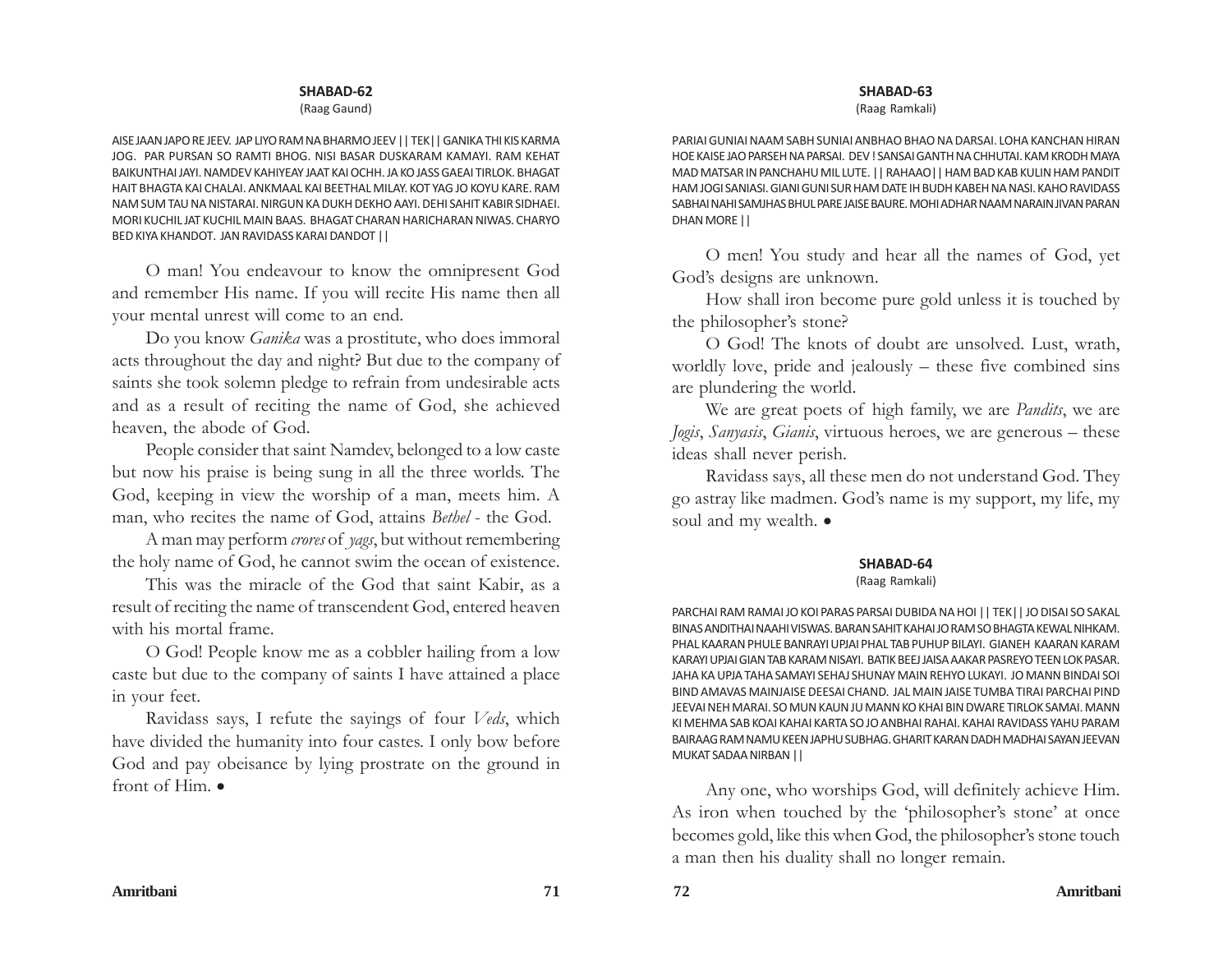Every thing that we see in the world is perishable. We do not trust without seeing Him. He who repeats the name of God with every alphabet is the only devotee free from desires.

Vegetables blossom to produce fruit. When the fruit appears, the blossoms decay.

For the sake of divine knowledge, a man practises religious ceremonies. When divine knowledge is obtained, then religious ceremonies are not performed.

The vast universe, spread over three worlds, is just like a small seed of banyan tree. Every one takes birth from God and ultimately, will take refuge in Him. The Creator is concealing Himself in the state of spiritual calm and absolute silence.

The mind is part and parcel of God, but the mind cannot see the God without reciting His name. Like this the moon is there in the sky on moonless night but we cannot see it. Similarly God is omnipresent, but due to our ignorance we could not visualise Him.

A man who does not take interest in realising the God, but spends his time in realising his body, he is just like a dead man and his body like a hollowed shell, floats in the water. He who destroys the duality of his mind, is really a *Muni*. He will be absorbed in God. Three worlds are the abode of that God.

Every body acts according to his natural inclinations. It is only the Creator who abides without fear.

Ravidass says, having embraced supreme renunciation, why do not you repeat the name of God, O unlucky man?

The wise women churn coagulated milk in order to make butter. Only those people, who strive for divine knowledge, will obtain salvation.  $\bullet$ 

(Raag Ramkali)

AB MAIN HARYO RAI BHAI. THAKIT BHAYO SABH HAAL CHAAL TAI LOKAN BED BARRAI ||TEK|| THAKIT BHAYO GAYAN AUR NACHAN THAKI SEWA PUJA KAAM KRODH TE DEH THAKIT BHAI KAHU KAHA LAU DUJA. RAM JAN HOYU NA BHAGAT KAHAYUN CHARAN PAKHARU NA DEVA. JOI JOI KARUN ULAT MOH BANDHAI TA TE NIKAT NA BHAIVA. PEHLAI GIAN KA KIYA CHANDNA PEECHAI DIYA BUJHAYI. SHUN SEHAJ MAIN DOU TIAGAI RAM KAHUN NA KHUDAYI. DUR BASAI KHAT KARAM SAKAL AR DUREU KEENEH SAIU. GIAN-DHAYAN DOYU DOOR KINAIH DURIU CHHADAI TAIU. PANCHO THAKIT BHAYO HAI JAHAN TAHAN JAHAN TAHAN THIT PAAYI. JA KAARAN MAIN DOREYON FIRTO SO ABH GHAT MAIN PAYI. PANCHO MERI SAKHI SAHELI TIN NIDH DAYI DIKHAYI. AB MANN PHOOL BHAYO JAG MEHIYA ULAT AAP MAI SAMAI. CHALAT CHALAT MERO NIJ MANN THAKYO AB MO SE CHALAO NA JAAYI. SAAYI SEHAJ MILYO SOI SANMUKH KEHAI RAVIDASS BARRAI ||

O fellow brothers! Now I am defeated. People are giving importance to the *Veds* and *Shastars* in place of God. After seeing this attitude of the people, I feel exhausted.

Without true devotion to God, the singing, dancing, performing rituals, doing service, are all fruitless. My body has exhausted due to passion, anger and other immoral deeds. In these circumstances how a man can attain God with the help of false rituals?

I am a servant of God. Neither I worship a deity nor I wash the feet of a deity, but without reciting the name of God, what so ever I do, it entangles me in the illusion. Therefore, I do not indulge in false rituals.

I lit the lamp of knowledge which has eradicated the darkness of ignorance. After reaching the state of spiritual calm and absolute silence, I have renounced the both. Now neither I worship *Ram,* thinking Him the supreme God nor *Rahim.*

I have given up the six acts, enshrined in the *Veds* and *Shastars*. Now I also have no concern with the worship of *Shiv*. After attaining the state of spiritual calm and bliss, I feel liberated from such knowledge and devotion.

After overcoming the five immoral deeds, I have attained a firm position. In order to achieve God, I was running hither and thither, I have achieved that God from within.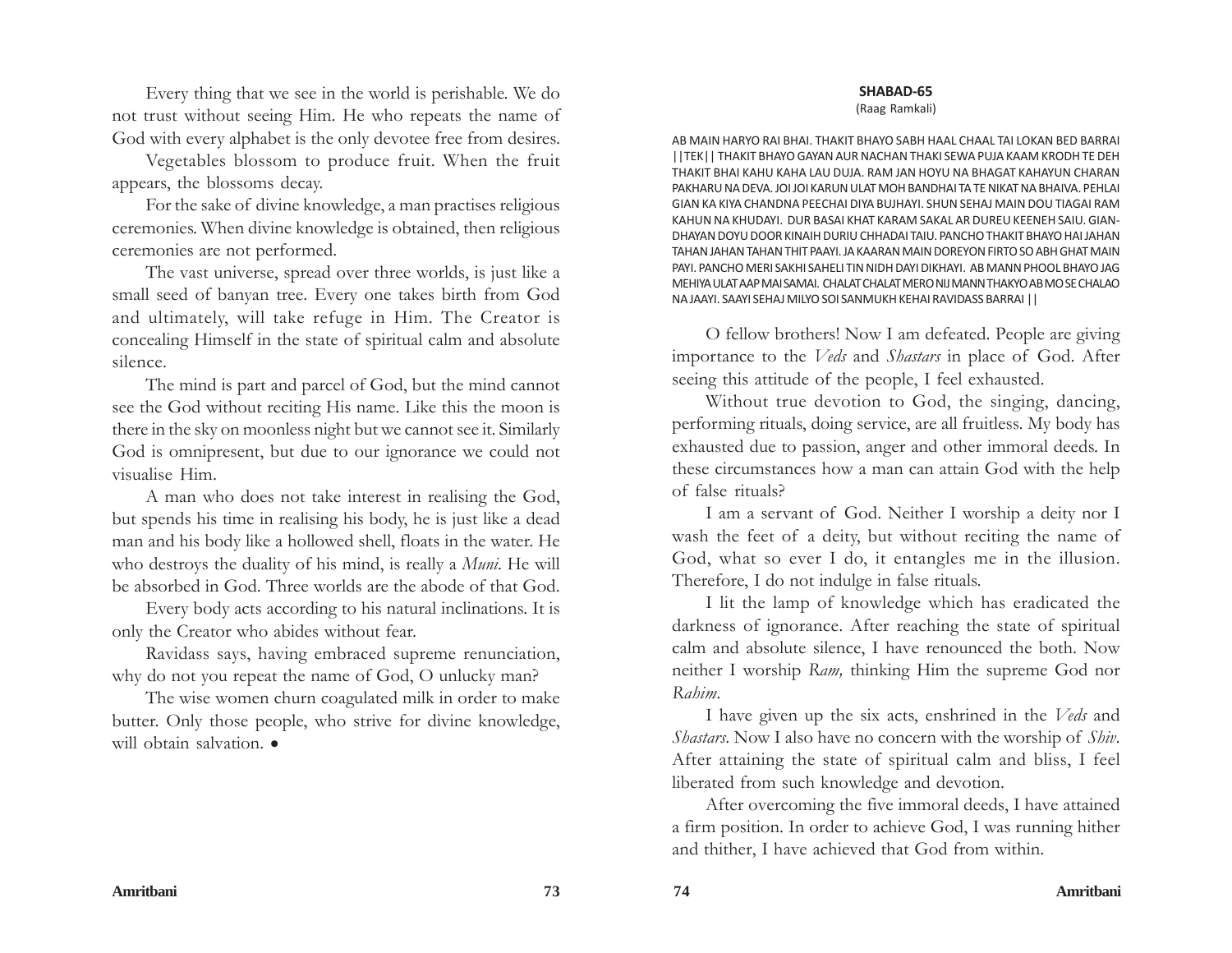Now the immoral five senses have become my friends. By controlling these five senses, I have attained God. The mind, who was feeling pride in singing the praise of world, has now absorbed in the God.

While travelling, my mind has become fully exhausted. I cannot walk further. Ravidass says that renouncing false rituals, I have attained the state of spiritual calm and bliss, where I have directly come into contact with God.  $\bullet$ 

## **SHABAD-66**

## (Raag Ramkali)

GAYAI GAYAI AB KA KEH GAAYUN. GAWANHAAR TU NIKAT BATAYU ||TEK|| JAB LAG HAI YA TANN KI AASAA TABH LAG KARAI PUKARA. JAB MANN MILIYO AAS NEH TANN KI TABHKO GAWANHARA. JAB LAG NADI NA SAMUND SMAVAI TAB LAG BADAI HUNKARA . JAB MANN MILIYO RAM SAGAR SO TAB YEH MITI PUKARA. JAB LAG BHAGAT MUKAT KI AASAA PARAM TATT SUN GAVAI. JAHAN JAHAN AAS DHARAT HAI YEH MANN TAHAN TAHAN KACHU NA PAVAI. CHADAI AAS NIRAAS PARAM PADH TAB SUKH SAT KAR HOYI. KAHE RAVIDASS JA SUU AUR KEHAT HAI PARAM TATT AB SOYI ||

I have been singing in praise of God. Now I have achieved Him, therefore, He is too close to me. How shall I sing His praise and by which name I shall remember Him because He is known by numerous names?

So far there is desire in the body, the man goes on recalling Him. But when he absorbs in Him, the man becomes unconscious and gets freedom from desires. Then there left no body to sing.

The river makes noise till it falls into the sea. Like wise, when the soul absorbs in the sea of God, all his hue and cry ends.

So far a man has the desire of salvation; he sings in the praise of God and listens to sermons. Wherever the greedy man goes while keeping desires in his mind, he gets nothing. But when a man, after giving up desires completely, meditates, then he attains salvation.

If a man after renouncing all worldly desires meditates on God only then he obtains the eternal bliss.

Ravidass says that the people of the world have been describing the Almighty in different ways. But to achieve God, is the ultimate truth only.  $\bullet$ 

## **SHABAD-67**

## (Raag Ramkali)

RAM JAN HOYUN NA BHAGAT KAHAYUN SEWA KARUN NA DASA. GUNI JOG JAGAY KACHU NA JANNU TA THAI RAHUN UDASA || TEK|| BHAGAT HUYA TO CHARRAI BARRAHI JOG KARUN JAG MAANAI. GUN HUYA TO GUNI JAN KAHAI GUNI AAP KO TAANAI. NA MAI MAMTA MOH NA MOHIA YE SABH JAAHI BILAEI. DOJAKH BHISAT DOYU SUM KAR JANAI DOHUN TARAK HAI BHAI. MAIN TAIN TAIN MAIN DEKH SAKAL JAG MAIN TAIN MOOL GAWAYI. JAB MANN SAMTA IK IK MANN TABHI IK HAI BHAI. KRISAN KAREEM RAM HAR RAGHAV JAB LAG IK NA PEKHA. BED KATEB KURAN PURANAN SAHAJ IK NEH DEKHA. JOI JOI KAR PUJAY SOI SOI KAANCHI SEHAJ BHAV SAT HOYI. KEH RAVIDASS MAIN TAHAI KO PUJUN JAKAI GAAV THAAV NEH KOI ||

O God, I am neither Your disciple nor Your worshipper. Therefore, I have not served You. I have not become Your servant.

I do not possess versatile qualities and knowledge of *yoga*. Therefore, I am sad and dejected. If a man becomes Your worshipper, then he will achieve fame being your worshipper. If a man has talent, then people will call him a talented man. The talented man will think that he has achieved excellence.

False affection and attachment have attracted me. Both have gone far away from me. I consider hell and heaven equal. Therefore, I have discarded both.

The human beings have forgotten God, due to pride, arrogance and false affection. When the man after giving up the false worldly affection, falls in true love with God only then he attains oneness with Him.

*Krishan, Karim, Ram, Hari, Raghav* etc., are the different names of the omnipresent God. A man cannot realise this fact till he accepts that all human beings are equal. He may read the *Veds* and *Purans* but he will attain spiritual calm only by reciting the name of God.

The worship of any body, except God is untrue. A man by performing true worship while sitting in ecstasy can achieve

## **Amritbani 75 76 Amritbani**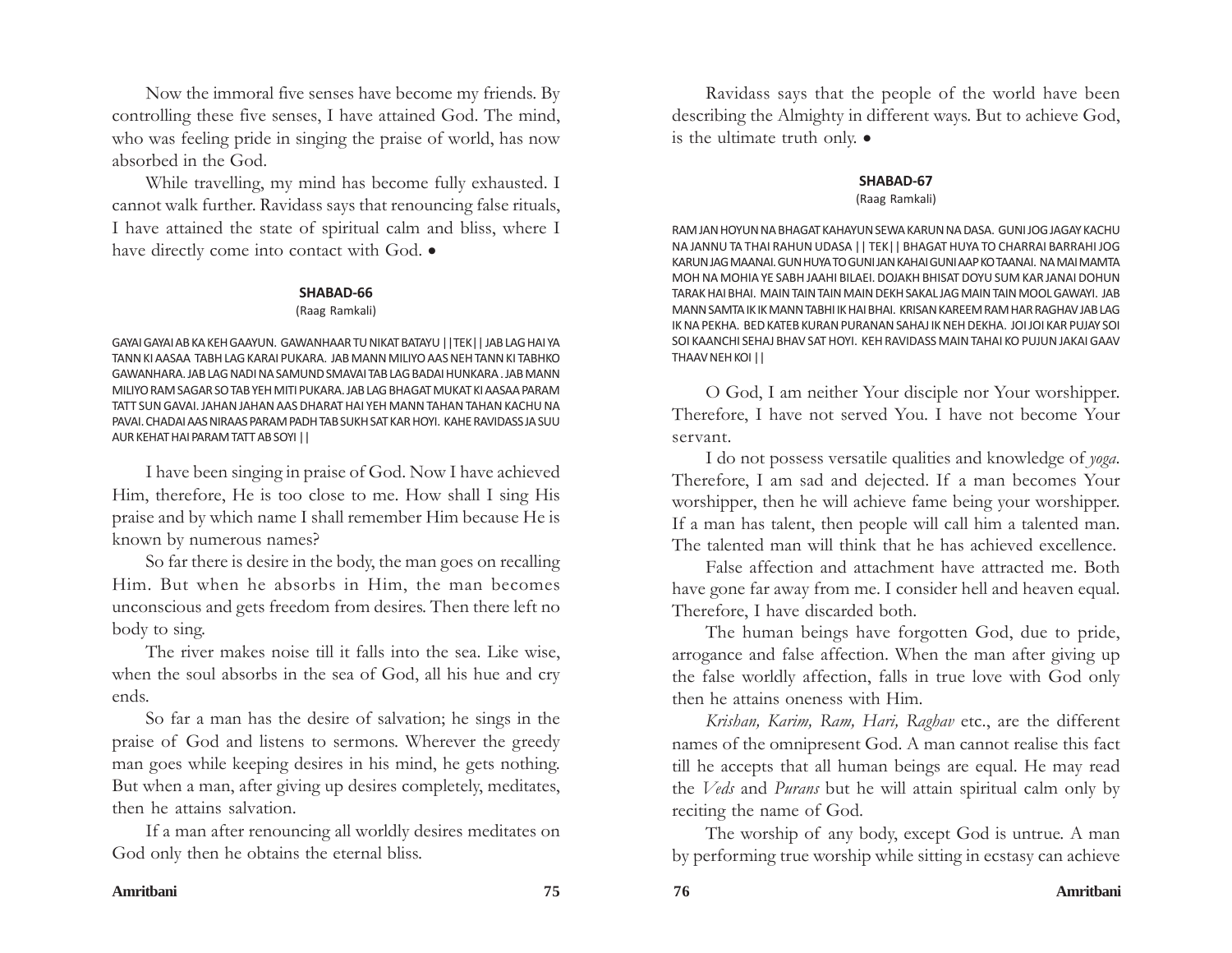the true God. Ravidass says that I worship only that God who is not having a definite abode and name.  $\bullet$ 

#### **SHABAD-68**

(Raag Ramkali)

AB MERI BURRI RE BHAI TATAI CHARRI LOK BARRAI ||TEK|| ATT AHANKAR UR MEH SAT– RAJJ-TAM TA MAIN REHAYO URJAYI. KARAM BAS PARYO KACHHU NA SUJHAI SWAMI NAM BHULAI. HUM MANNO GUNI JOG SUN JUGTA HUM MAHA PURAKH RE BHAI. HUM MANNO SOOR SAKAL BIDHI TIYAGI YEH MAMTA NAHI MITAI. HUM MANNAI AKHIL SHUN MANN SODHYO SAB CHETAN SUDH PAYI. GAYAN DHAYAN SAB HI HUM JANYO BUJAI KAAUN SO JAYI. HUM MANNAI PARAM PREM RAS JANYO NAU-BIDH BHAGAT KARAYI. SWANG DEKH SABHI JAG DAIHKYO FIR AAPAN POR BANDHAYI. SAANG DHAI SAANCH NA JANYO LOGAN YEH BHARMAYI. SYANG ROOP MAISHI JAB PAHRI BOLI TABH SUDH PAYI. AISYI BHAGAT HAMARI SANTO PRABHUTA EH BARRAI. APAN ANAN AUR NEH MANAT TATAI MOOL GAWAYI. BHANAI RAVIDASS UDAS TAHI TAI AB KUCH MOPAI KARYO NA JAYI. AAPO KHOYA BHAGAT HOT HAI TAB RAHAI ANTAR URJAYI ||

When the pride of a man comes to an end, only then people start admiring him. The man due to his ego gets involved in the three characteristics of *Maya*, i.e. virtuous trait, passion and evil. The man engaged in rituals cannot realise God. He has forgotten the boat of God's name which has to ferry him across the sea of existence.

A man under the influence of pride thinks himself a learned, talented, skillful *yogi* and superman. Due to pride, a man considers himself brave, courageous and ascetic. His mother's affection does not cease.

A man thinks himself great and his inner-self pure. He thinks that he has attained the self realisation. Due to pride he thinks himself the most learned person. He does not understand the God.

He is of the view that he knows about the ecstasy of love and he has performed worship of nine types. This is all imitation. People do not know the Ultimate Reality. They are engaged in self-praise.

If a sheep adopts the appearance of a lion, then the sheep will be recognised from her voice only.

O saints, such is your meditation. You consider others

inferior. By adopting this attitude, you have moved away from the God, who is your base.

Ravidass says, after seeing such behaviour of the people, I become sad. If a man after renouncing evil deeds, meditates upon God, only then he can see the glimpse of God in his  $inner$ -self.  $\bullet$ 

## **SHABAD-69**

## (Raag Ramkali)

BAHI RE! BHRAM BHAGAT SUJAN. JO LO SAANCH NAHI PECHAAN ||TEK|| BHRAM NACHAN BHRAM GAAYAN BHRAM JAP TAP DAAN. BHRAM SEWA BHRAM PUJA BHRAM SO PECHAAN. BHRAM KHAT KARAM SAKAL SAHINTA BHRAM GREH BAN JAAN. BHRAM KAR KAR KARAM KIYO BHRAM KI YEH BAAN. BHRAM INDRI NIGRAH KIYA BHRAM GUFA MAIN BAAS. BHRAM TAU LAU JANIYE KRE SUN KI AAS. BHRAM SHUDH SAREER JAU LAU BHRAM NAAV BINAAV. BHRAM BHAN RAVIDASS TAU LAU JAU LAU CHAHAI THAV ||

O Brother! The world is an illusion. You can know this fact only through meditation. Only truth can pierce the illusion.

Dancing is illusion, singing is illusion. Recitation, meditation and to give alms, all are illusion. To perform service and worship are illusion. Therefore, O brother, you should identify the illusion.

To perform six types of rituals, all the methods and rules described in the *Veds* and *Shastars*, and to go to forest after abandoning the home, all these are illusion. All rituals performed in the name of illusion are illusory and false.

To control or overcome the senses and take shelter in a cave is illusion. When a man, while attaining the state of spiritual calm, desires to reach the God only then he understands the definition of illusion.

Without the true worship of God, to keep body pure is also illusion. So far a man does not achieve the God till then the illusion cannot be eradicated, says Ravidass, he may visit all the places of worship.  $\bullet$ 

## **Amritbani 77 78 Amritbani**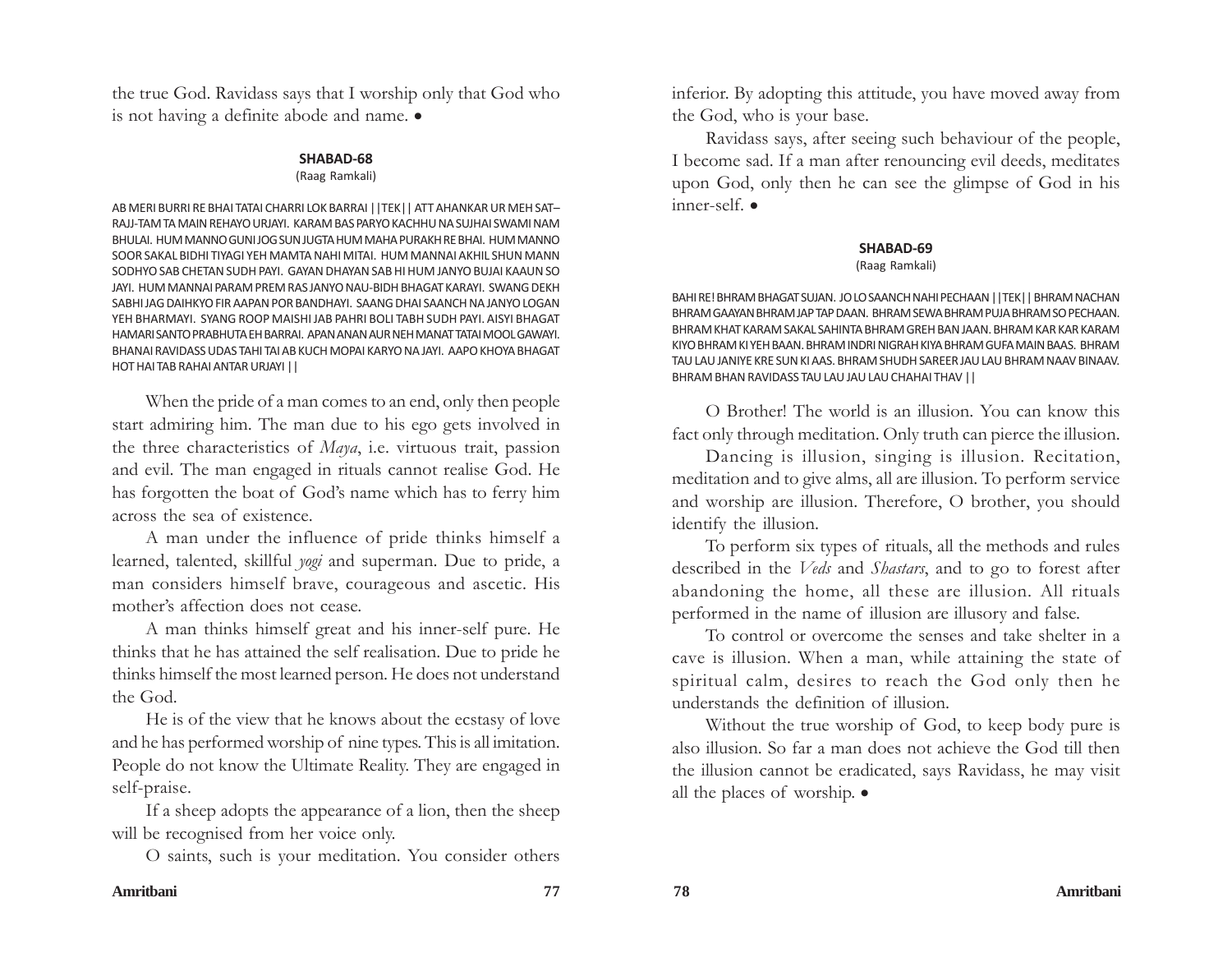#### (Raag Ramkali)

JAYO TUM KAARAN KAISVAI ANTAR LIV LAAGI. EIK ANUPAM ANUBHAVI KIM HOYI BIBHAGI ||TEK|| EIK ABHIMANI CHATRIGA BICHRAT JAG MAAHI. JADAP JAL PURAN MAHI KAHUN WA RUCH NAHI. JAISE KAAMI DEKH KAMINI HIRDAI SOOL UPJAYI. KOT VED BIDHI UCHRAI BAAKI BITHA NA JAYI. JO JEH CHAHAI SO MILAI AARAT GAT HOYI. KAHAI RAVIDASS YEH GOP NAHI JANAI SAB KOI ||

O God! I am totally absorbed in you. The experience of your true devotion is unique which cannot be shared or explained.

A sea bird- *papiha*, arrogant in love travels the whole world in search of an extraordinary mythical rain drop, though the whole world is full of water. But his inclination does not shift to other drop of water. Like this the aptitude of your worshipper, constantly, sticks to Your name, O God.

After seeing a woman, a lustful man feels thorn like pain. *Crores* of physicians treat him with different methods but his aptitude does not heal.

He, who loves God sincerely, can achieve Him. The requirement is only that he should take refuge in Him. Ravidass says that this is not a secret. Every one knows this truth.  $\bullet$ 

#### **SHABAD-71**

#### (Raag Ramkali)

AAYO HO AAYO DEV TUM SARNA. JAAN KIRPA KIJAI AAPNO JANA || TEK|| TRIBIDH JON BAS, JAM DI AGAM TRAS TUMHRE BHAJAN BIN BHRAMAT FIRYO. MAMITA EH BIKHAI MADH MAATO EH SUKH KABHU NA DUTUR TIRO. TUMHRAI NAAV BISAS CHADI HAI AAN KI AAS SANSAR DHRAM MERE MANN NA DHEEJAI. RAVIDASS DASS KI SEWA MAAN HO DEVADHIDEV PATIT PAWAN NAAM PRAGAT KIJAI ||

I have come to take refuge in You, O God of the deities. Kindly shower your blessings on me.

O God! Without reciting Your name, the man is suffering in the cycle of birth and death. The man is engrossed in pride, sexual desires and affection because he does not worship You. Therefore, he cannot control the five sins. I have renounced all the desires except reciting Your name, because I am not happy in performing worldly deeds.

Ravidass humbly prays to the divine power to accept him in His service and manifest His Godhood attribute, the 'Redeemer of sinners'.  $\bullet$ 

## **SHABAD-72** (Raag Ramkali)

BHAI RE RAM KAHAN HAI MOH BATAVO. SAT RAM TA KAI NIKAT NA AAVO ||TEK|| RAM KEHAT SAB JAGAT BHULANA. SO YAHU RAM NA HOYI. KARAM AKARAM KARUNAMAI KESO. KARTA NAAV SU KOYI. JA RAMHAI SAB JAG JANAI. BHRAM BHULAU RE BHAI. AAP AAP THAI KOI NA JANAI. KAHAI KAUN SO JAYI. SAT TAN LOBH PARAS JEEA TAN MANN. GUN PARSAT NAHI JAAYI. ALIKH NAAM JA KAO THOR NA KATHU. KAYO NA KAHOU SAMUJAYI. BHANAI RAVIDASS UDAAS TAHI TAI. KARTA KAU HAI BHAI. KEWAL KARTA EIK SAHI KAR. SAT RAM TIHI THAHI ||

O brother! Tell me where is God? Whose name you all recite! You do not come nearer to that true God, whose abode is the whole universe.

You are reciting *Ram*... *Ram*... but you have forgotten the true and omnipresent God. The name of *Ram* you recite is not the omnipresent God. The omnipresent God is the Creator. He is kind also.

The whole world knows that God but O brother, as you have engaged yourself in illusion and false rituals, therefore, you have forgotten that God. No body could himself know that Almighty but who will tell you this truth.

That God is free from the three characteristics of *Maya*. He does not involve himself in virtuous trait, emotions and evils. He is not greedy also. None can explain His qualities. He is omnipresent and the whole universe is His abode. Why do you not understand this, O brother?

Ravidass says while seeing this condition of the world I become sad. O brother! We should think over it who is our Creator. Our creator is only one and He is omnipresent.  $\bullet$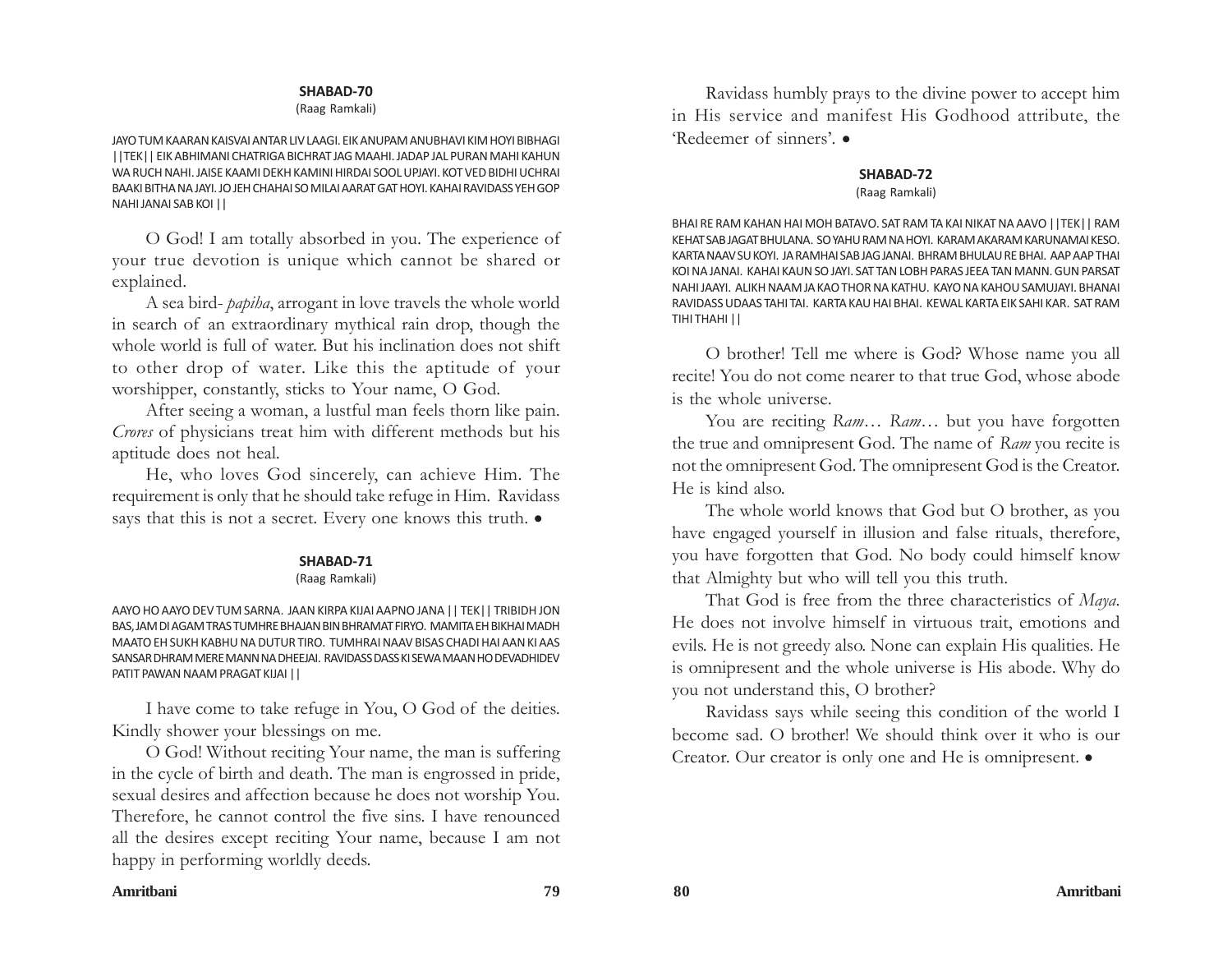#### (Raag Ramkali)

AISO KUCHU ANUBHAO KEHAT NA AAVAI. SAHIB MILAI TO KO BIGRAVAI ||TEK|| SAB MAIN HAR HAI HAR MAIN SABH HAI HAR AAPNO JIN JANA. SAAKHI NAHI AUR KOI DUSAR JANANHAR SAYANA. BAJIGAR SO RACH RAHIYE BAAJI KA MARAM NA JANA. BAAJI JHOOTH SANCH BAJIGAR JANA MANN PATIYANA. MANN THIR HOYI TO KOI NA SUJAI JANAI JANANHARA. KAHAI RAVIDASS BIMAL VIVEK SUKH SEHAJ SARUP SABHARA ||

The experience of supreme-bliss cannot be explained. When a man achieves God, then no body can separate him from the Almighty.

Every soul is the abode of God and the abode of every soul is God. Only that person knows this secret, who has realised the God. There is no one parallel to God. Who knows the God, is supreme in the world.

On watching the acrobatic skill, performed by an acrobat, a man gets absorbed in it, but he does not know the secret of acrobatic skill. Like this, the God using His acrobatic skill has created this world which is untrue but the God is true. The man, who realises that the world is illusion and only God is true, only that man absorbs in God.

The man, whose mind acquires firmness in God, and then he does not think about other things. Ravidass says that I have adopted the God which is pure, knowledgeable and ocean of happiness. I worship such a God.  $\bullet$ 

#### **SHABAD-74**

#### (Raag Ramkali)

PANDAT! AKHIL KHILAI NAHI KA KEH GAAYUN KOI NA KAHAI SAMUJHAYI. ABRAN BARAN ROOP NAHI JA KAI SO KAHAN LAYO LAYI SAMAYI ||TEK|| CHAND SOOR NEH RAAT DIVAS NEH DHARAN AAKAS NA BHAI. KARAM AKARAM NHAI SUBH ASUBH NAHI KA KEH DEHU BADAYI. SEET NA USAN VAAYU NAHI SARVAT KAAM KUTIL NAHI HOYI. JOG NA BHOG ROG NAHI JA KAI KAHO NAAV SAT SOYI. NIRANJAN NIRAKAR NIRLAIPAI NIRBIKAR NIRASI. KAAM KUTILTA TA HI KEH GAVAI HAR HAR AAVAI HAANSI. GAGAN DHOOR DHOOP NEH JA KAI PAWAN POOR NAHI PANI. GUN BIGUN KAHIYAT NAHI JA KAI KAHO TUM BAAT SAYANI. YAHI SAUN TUM JOG KEHAT HAU JAB LAG AAS KI PASSI. CHHUTAI TABHI JAB MILAI EIK HI BHNAI RAVIDASS UDASI ||

O *Pandit*! No body reveals to me the mystery of God. You tell me, under which name, I shall worship Him, who is casteless, colourless & formless. The abode of omnipresent God is the whole universe.

The God is neither the moon and the sun nor day and night. He is neither earth nor sky. He is neither auspicious nor inauspicious, neither good nor bad. Let me know by which word I shall praise Him.

In the inaccessible land, there is neither winter nor summer, neither wind nor water and nor evil deeds. Who is above *yog*, enjoyment and diseases? His name is true.

It is difficult to prepare a sketch of his holy face. But He is pure. He is shapeless, unattached, faultless, and sinless, without any support and self existent. The lusty and deceitful persons sing His praise by saying Him lusty, sexy and deceitful. I laugh at the ignorance of those people.

He cannot be called sky, land, sunshine, wind or water. The God is with attributes and also without attributes. Ravidass says, O *Pandit*, you are surrounded by desires completely. You have given the name of yoga to your false rituals. Therefore, you cannot conceive the appearance of God. A man, after getting himself liberated from false rituals shall recite the name of one God.  $\bullet$ 

# **SHABAD-75**

## (Raag Ramkali)

NARHAR CHANCHAL HAI MAT MORI KAISE BHAGAT KARU MAIN TORI ||TEK|| TU MOHAI DEKHAI MAIN TOHAI DEKHU PREET PARASPAR HOYI. TU MOHAI DEKHAI HAYO TOH NA DEKHU EHU MATT SABH BUDH KHOYI. SAB GHAT ANTAR RAMAS NIRANTAR MAIN DEKHAT HOON NAHI JANA. GUN SAB TOR MOR AB AUGUN KRIT UPKAR NA MAANA. MAIN TO TOR MORI ASAMJHIS KAISE KAR NISTARA. KEH RAVIDASS MADHO KARUNAMAY JAI JAI JAGAT ADHARA ||

O God! My mind is not stable, therefore, how can I worship you?

Now, I have discarded the enthusiastic mood, therefore, I am feeling that You have been watching and blessing me. I am also having glimpses of Your bright and glowing face. Now we are really tied in a reciprocal attachment.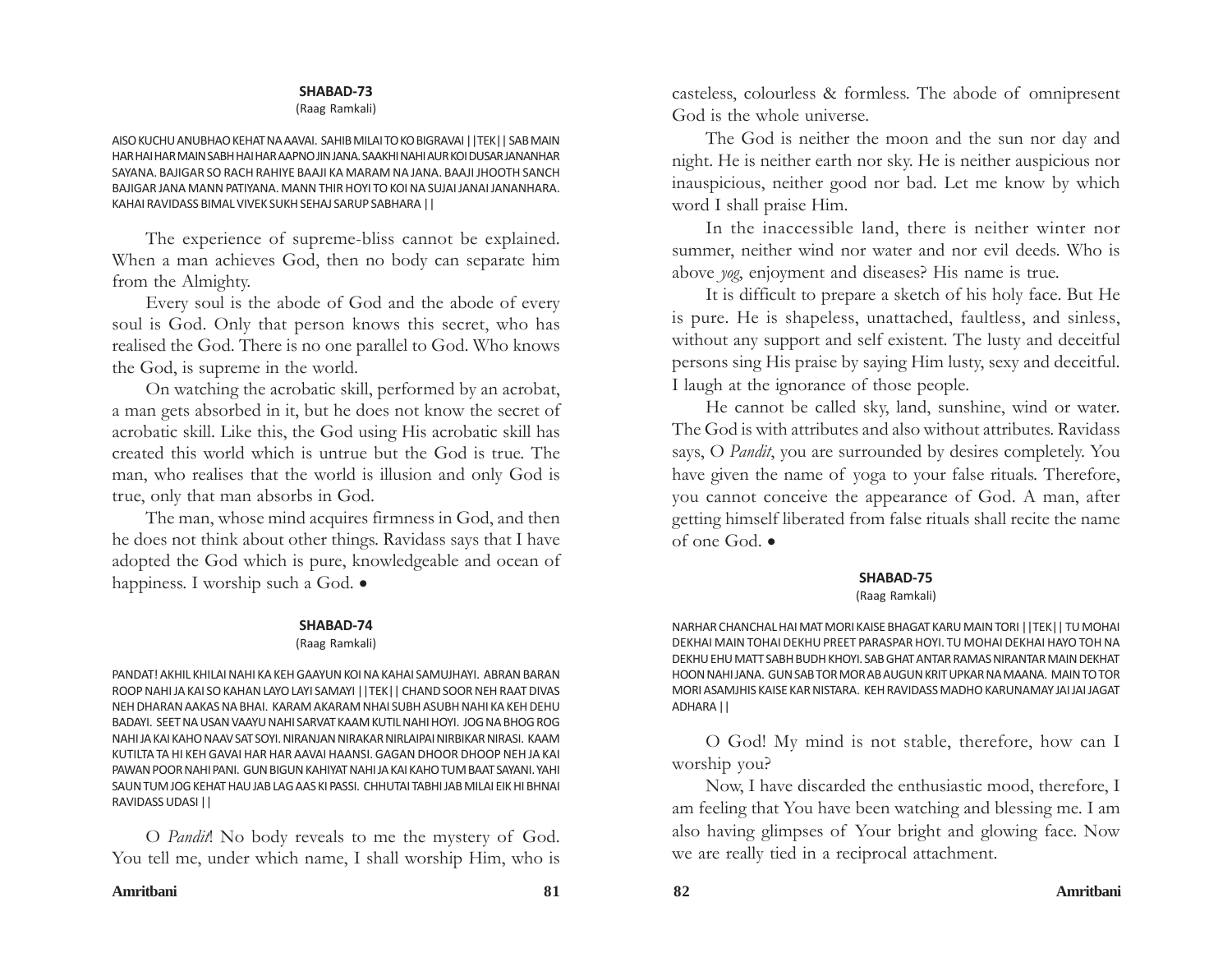I have given up this feeling that You are seeing me and I cannot see Your face.

O God, You have been residing in each and every person continuously. I cannot understand this truth though I know this fact. O God! You are possessor of all virtues where as I am full of faults because I cannot know Your benefaction.

O God! I am unable to understand Your qualities, therefore, how can I get salvation?

Ravidass says, O God! You are omnipresent, kind-hearted, benefactor of the world. Only by singing songs in your praise, people can achieve salvation.  $\bullet$ 

## **SHABAD-76**

(Raag Ramkali)

TAB RAM NAAM KEH GAVAIGA. RARANKAR RAHIT SABHHIN MAIN ANTAR MEL MILAVAIGA || TEK|| LOHA KANCHAN SUM KAR DAIKHAI BHAID ABHAID SAMAVAIGA. JO SUKH HOVAI PARAS KAI PARSAI SO SUKH VA KO AVAIGA. GUR PARSAD BHYI ANUBHY MATT BISH AMRIT SUM DHYAVAIGA. KAHAI RAVIDASS MAIT AAPA PAR TAB VA THAUREH PAVAIGA ||

When a worshipper will sing the praise of God with full concentration of mind, then he will find the omnipresent God in him.

When a man does not see any difference between iron and gold only then he will be absorbed in the God after knowing the mystery.

The comfort which the iron realise after getting a touch of the philosopher's stone, i.e. of becoming gold like this the man gets the supreme bliss after absorbing in the God, which cannot be explained.

By the grace of Guru the mind of the man becomes fearless. The poison and nectar become equal for him.

Ravidass says when a man gets liberated after relinquishing his ego only then he gets a place in the court of God.  $\bullet$ 

## **SHABAD-77**

(Raag Ramkali)

SANTO ANIN BHAGAT YEH NAHI. JAB LAG SAT- RAJ-TAM TEENO GUN BIAPAT HAI YA MAHI ||TEK|| SOYI AAN ANTAR KARAI HAR SO APMARAG KO AANAI. KAAM KRODH MADH LOBH MOH KI PAL PAL PUJA THANAI. SAKIT SANEH EISHT ANG LAAVAI ASTHAL ASTHAL KHELAI. JO KUCH MILAI AAN AKHAT JIYO SUT DARA SIR MELAI. HARIJAN HAR BINU AUR NA JANAI TAJAI AAN SABH TYAGI. KEH RAVIDASS SOYI JAN NIRMAL NISDIN NIJ ANURAGI ||

O saints! This is not a unique meditation. So far the three characteristics of *Maya* that determine the nature of beings and things such as passion, virtuous trait and evil of possessing undesirable property, are flourishing in your bodies till then you cannot perform unique meditation.

The *Maya* has been pushing the man away from God and misleading him from the right path. Therefore the man is engaged in worshipping emotional pleasure, anger, pride, greed and attachment.

The *Maya* has been misguiding the man from right path and urging him to go astray and wander hither and thither. The worldly wealth, which a man earns, except the name of God, will be utilised by his sons and wife. Only the name of God will accompany him during his last journey.

A devotee does not absorb himself in the worldly wealth except the name of God. Ravidass says, only that person is pure and pious who has been reciting the name of God, day and night.  $\bullet$ 

## **SHABAD-78**

BHAGTI AISI SUNHU RE BHAI. AAYI BHAGAT TAYO GAYI BARRAYI || TEK|| KAHAN BHAYO NAACHAI AUR GAAYAI KAHAN BHAIYO TAP KEENAI. KAHAN BHAYO JO CHARAN PAKHARAI JAU LO TAT NAHI CHEENAIN. KAHAN BHAYO JAI MUNDH MUNDAYO BAHU TIRATH BRAT KINAI. SWAMI DAS BHAGAT AUR SEWAK KAHU PARAM TAT NAHI CHEENAIN. KAHAI 'RAVIDASS' TERI BHAGAT DOOR HAI BHAG BARRAI SO PAVAI. TAJJ ABHIMAAN MAIT AAPA PAR PIPLAK HAIV CHUN KHAVAI ||

O brother! The meditation of God is such a pious achievement, which destroys the arrogance.

You will not gain anything by holding ostentation, dancing,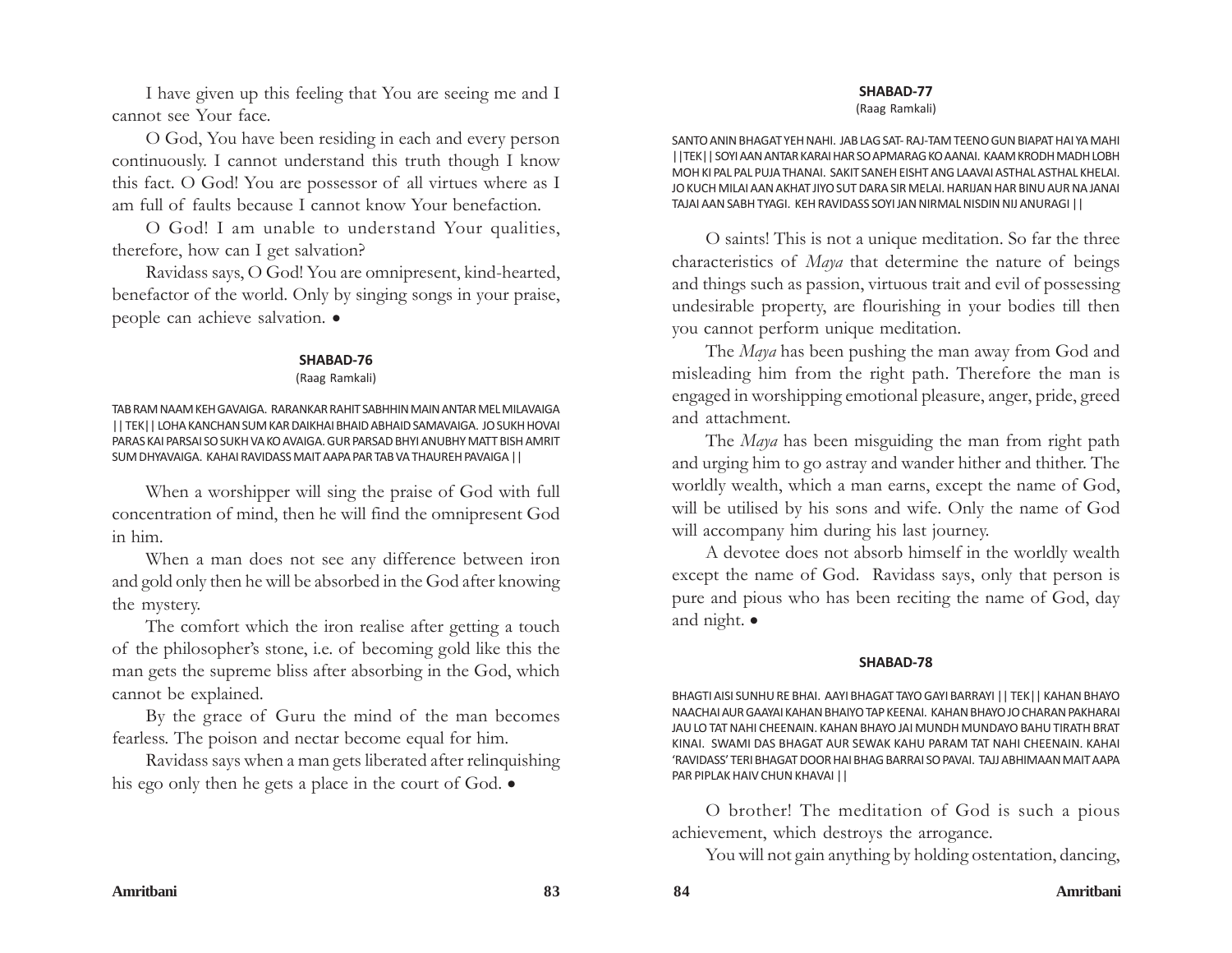singing performing austerities, or washing the feet of deities. All such actions are useless because you do not know the supreme Truth.

After shaving off his head's hair, a person may visit all the holy places as a pilgrim and observe fast there, but he cannot achieve the God by doing this. It is fruitless to perform Master-servant and Guru-disciple worship till a man does not realise the supreme Truth.

Ravidass says, O God! Your worship is too difficult and too far. Only that man, on whom You shower good luck and blessings, can meditate upon You. As an ant picks up sugar pieces from the sand by giving up her false pride, like this the man who meditates on God by surrendering his ego, attains the eternal bliss  $\bullet$ 

## **SHABAD-79**

#### (Raag Ramkali)

AB KUCH MARAM BICHARA HO HAR. AAD AUNT AUSAAN RAM BIN KOI NA KARAI NISTARA HO HAR ||TEK|| JAL TAI PANK PANK TAI AMRIT JAL JALHAI SUDH HOYE JAISAI. AISAI BHARAM KARAM JEEA BANDHIO CHHUTAI TUM BIN KAISE HO HAR. JAP TAP BIDHI NISHAID NAAM KARUNAMAI PAP PUN DOYUO MAYA. AISE MOHIT MANN GAT BIMUKH DHAN JANAM JANAM DAHKAYA HO HAR. TARRAN CHHAIDAN TRACHAN KHAIDAN BAHU BIDH KAR LE UPAI. LUNKHARRI SANJOG BINA JAISAI KANIK KALANK NA JAYI HO HAR. KEH RAVIDASS UDAS TAHI TAIN KAHA UPAAI AB KEEJAI. BHAI BURRAT BHAIBHEET BHAGAT JAN KAR AVALLBAN DEEJAI HO HAR ||

O God! Now I have, up to some extent, understood the reality. God Himself pervades all the ages. He was in the beginning of the universe. He was present in the medieval age and will remain present in the end also. There is no one else to grant salvation to the human beings.

There is mud in the water and the lotus flower, which contains nectar, blossoms in the mud. The soul is tightly tied to the deed and illusion theory. Therefore, without Your kind blessings, O God, the soul cannot attain liberation.

Recitation, meditation, forbidden sin-deed and virtue, O God, are different names of *Maya.* Due to these false rituals, the soul remains engaged in transmigration.

As the black substance in gold cannot be removed by putting it into the furnace or by hammering it, but it can only be removed with the help of ammonium chloride. Like this the soul does not get salvation by performing various types of ascetic methods, but he can attain salvation with the blessing of the Almighty.

Ravidass says I am sad, therefore, I request you O God to do some remedial action for my emancipation. The frightened soul is drowning in the ocean of existence. O God, You please help the soul to swim across the ocean of existence.  $\bullet$ 

## **SHABAD-80**

#### (Raag Ramkali)

NARHAR PRAGTAS NA HO PRAGTAS NA HO. DEENA NATH DAYAL || TEK|| JANMAT HI TE HO BIGRAN. AB KACHHU BUHAT BOHAR SIYAN. PARIWAR BIMUKH MOH LAAG. KACHU SAMUJ PARAT NEH JAN. YEH BHAU BIDES KAL KAAL. HUM AAN PARYO JAMJAL. KABHUK TOR BHROS. JO MAIN NA KAHUN TO MOR DOS. AS KAHIYAT HOON MAIN AAJAN. AHO PARBHU TUM SARVGAY SAYAN. SUT SEWAK SADA ASOCH. THAKUR PITHI SAB SOCH. RAVIDASS BINVAI KAR JOR. AHO SUAMI TUM MOH NA CHOR. SUTO PURBALA AKRAM MOR. BAL JAOUN KAROU NIJ KOR ||

O God! Why do not you manifest? Why do not You reveal Your identity and behold? O God! Every soul departs from the God, after taking birth in this world. So am I.

I am totally spoiled and do not know what to do? The members of my family have become estranged.

Due to this reason, I have become a foreigner who is residing in the age of *Kalyug.* Therefore, I feel trapped in the net of *Yam,* the god of death. I have full faith in you, but I do not recite your holy name, that is my fault.

I am doing all this due to ignorance. O God, you know every thing. As a father takes care of his son and the Guru of his disciple, like this the God takes care of His devotee.

With folding hands Ravidass prays, O God! Do not take into account my faults and by ignoring my improper actions, please bless me. Due to my evil sins committed in the previous birth, I am enduring the pang of separation. O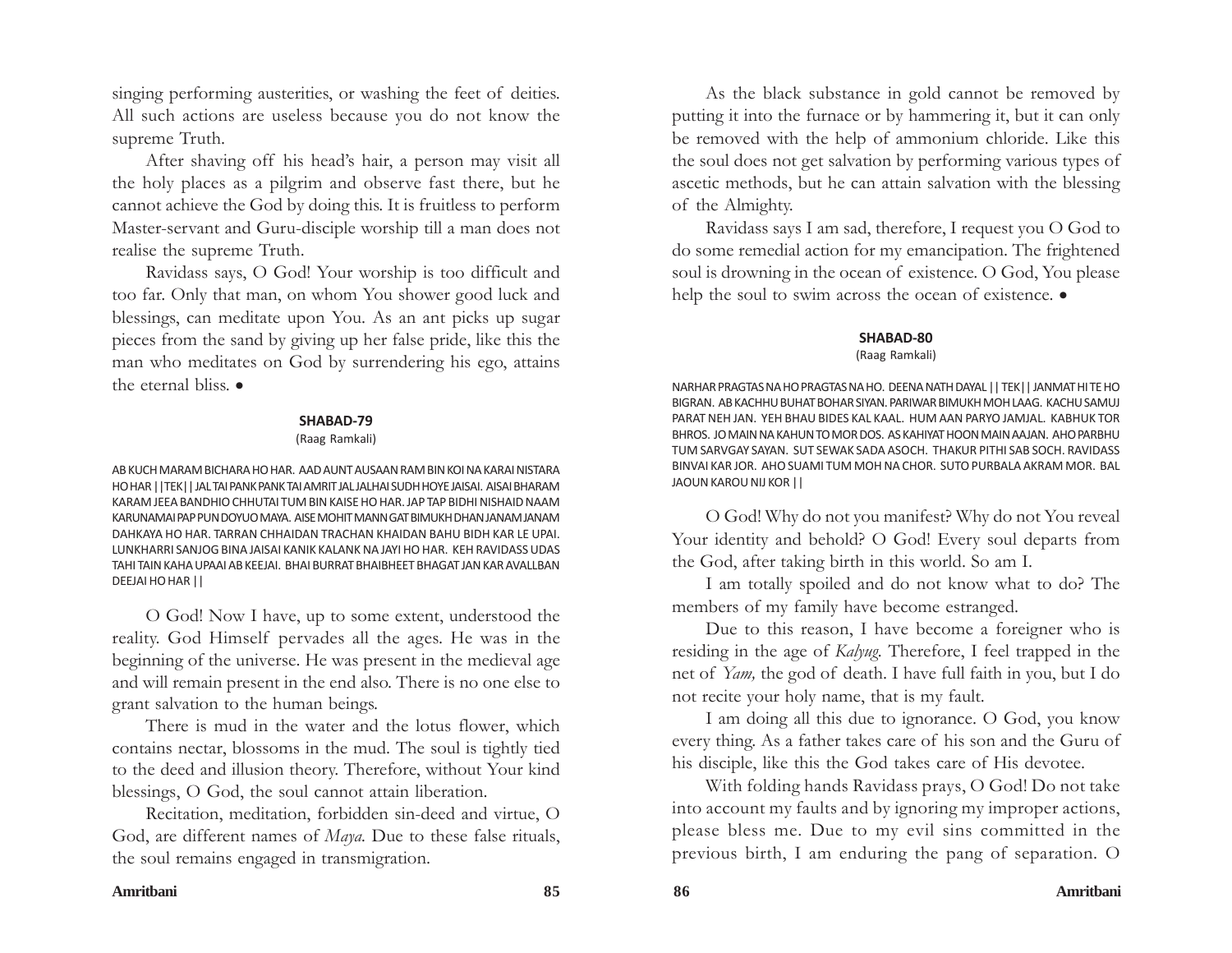God, please do not pay attention towards my faults but shower Your pious blessings on me so that I may repeat Your name and worship You.  $\bullet$ 

#### **SHABAD-81**

#### (Raag Ramkali)

JIYO TUM KARAN KESWAI LALACH JIV LAGA. NIKAT NATH PRAPAT NAHI MAT MANNDH ABHAGA ||TEK|| SAGAR SALIL SARODIKA JAL THAL ADHIKAYE. SWATI BUNDH KI AAS HAI PIYO PIYAS NA JAYI. JO RE SANEHI CHAHIYEH CHITWAT HO DOORI. PANGUL PHAL NA PAHUNCHHI KACHU SADH NA PURI. KAHAI RAVIDASS AKATH KATHA UPNISHAD SUNIJAI. JAS TU TAS TU HI KAS UPMA DIJAI ||

The man gets precious birth in order to achieve the God, but he has implicated himself in the false temptation of wealth. Due to this reason, the unlucky man cannot achieve the God, who is residing in him.

There are many sources of water such as, the ocean, lakes, tanks etc. but the rain-bird, *papiha*, remains occupied in search of the mythical rain drop; because no other drop of water can quench the thirst of that bird.

O God! If you want I may see you by maintaining some distance, then let me know, how a crippled man can achieve the fruit in order to materialise his hope.

A man may listen to so many *Upnishads* but the story of the God will remain unexplained.

Therefore, why shall I say more regarding ineffable? Ravidass says, O God! You are your own parallel. There is no one else with whom I can compare you.  $\bullet$ 

## **SHABAD 82**

(Raag Ramkali)

GOVINDAI BHOJAL BIADH APARA. TA TAI KACHU SUJHAT WAR NA PARA ||TEK|| AGAM GREAH DOOR DURANTAR BOL BHROS DEJAI. TERI BHAGAT PROHAN SANT AROHAN MOH CHARRAI KIN LEEJAI. LOH KI NAAV PAKHANAN BOJHI SUKIRIT BHAV BIHINA. LOBH TARANG MOH BHYO GALAU MANN MEEN BAYO JAN LINA. TUM DINA NATH DAYAL DAMODAR KENAI HET BILAMB KEJAI. RAVIDASS DAS SANT CHARAN KI MOH AVLABHAN DEEJAI ||

O God! The ocean of world is full of sufferings. I do not know how to swim across it. Your abode is too far. It is very difficult to reach there. O God! Say few words to me so that I may get solace.

Your worship is the only boat which can take a man across the sea of existence. But only saints can board this boat. O God! Why do you not allow me to board the boat of your worship?

My boat is made of iron and greed. Therefore, it is very heavy. More over I have loaded it with the idols of stone.

The boat of my body has, already been decayed by the high tides of greediness and affection. The fish of my mind has already been entrapped in the angle of greed.

O Compassionate of the poor! O Cherisher of the meek!! Why are you delaying? Please listen to my request. Ravidass says, I have taken refuge in the feet of saints, now O god! Help me.  $\bullet$ 

# **SHABAD 83**

## (Raag Ramkali)

AAGAY MANDA HAVAI RAHYA PARKIRAT NA JAYI. KUKAR CHOKI CHODIYEH PHIRI BAHAI SU BHAI ||TEK|| SURSRI MAIN JU SURA PARYO KO KARAI NA BICHAR. RAM NAM HIRDAI BASAI SAB SUKH NIDH SAR. KAHAI RAVIDASS SUN KESVAI ANTHAI KARAN BICHAR. TOOMHARI BHAGAT KAI KAARANAI PHIR HAVAI HO CHAMAR ||

Ravidass says, before starting the recitation of God's name, I have already earned evils, thus suffered a lot. But the habitual behaviour of man does not change.

After giving a bath, if a dog made to sit in a seat, but according to its natural habit, the dog will come down and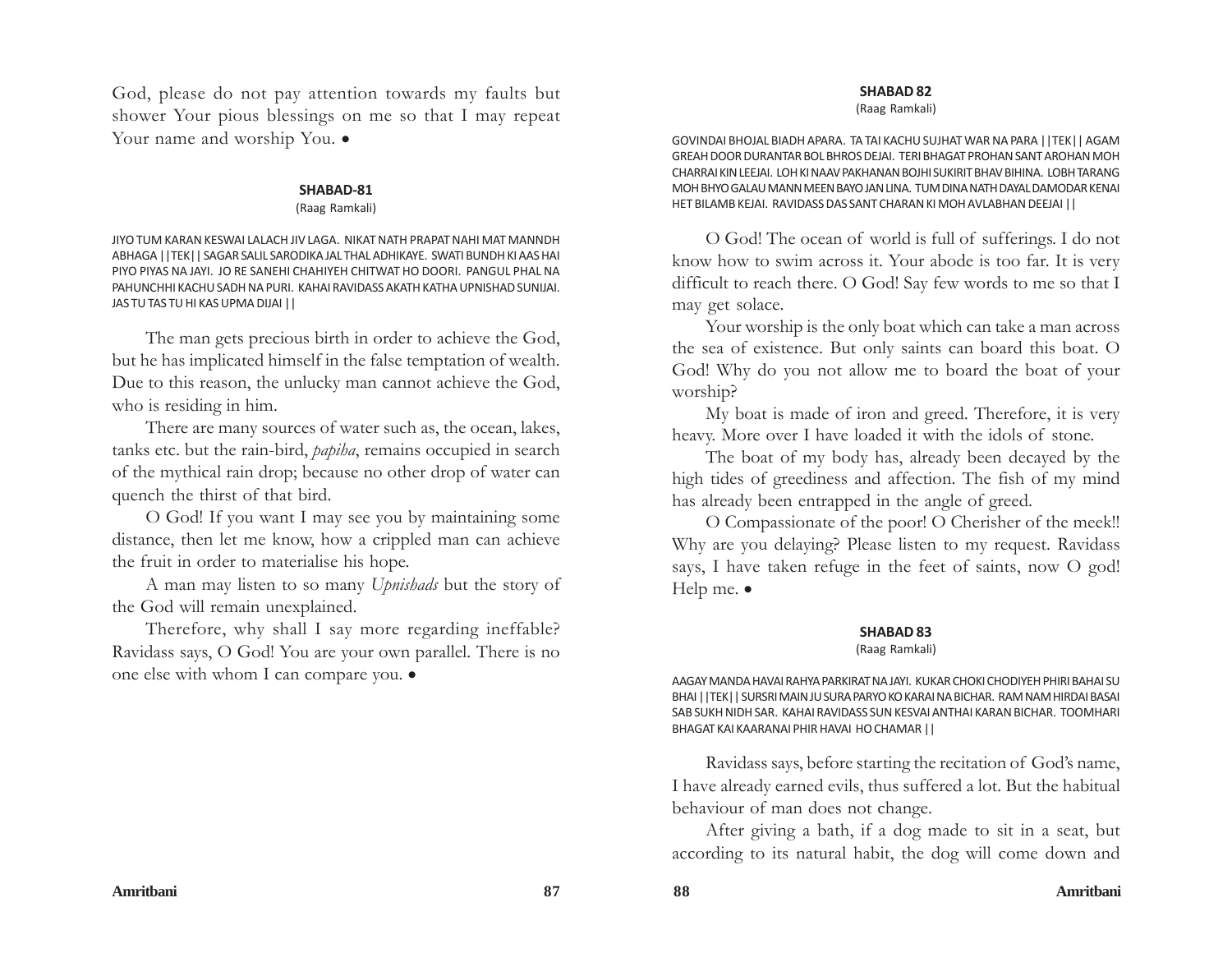prefer to sit on the ground. Such is the character of the man.

If some alcohol is poured in the water of the river Ganges, it will not affect the purity of the water and becomes the inseparable part of the water of the Ganges. No one will think that the pure water of the Ganges has become impure.

If the heart of the man becomes the abode of the holy name of God, then the treasure of happiness and wealth will become part of that man.

 Ravidass prays to God, listen to my request and think over it wholeheartedly and consciously.

Allow me to take birth in the cobbler's family again and again so that after taking birth in the so-called low-caste, I may meditate on you in every birth, says Ravidass.  $\bullet$ 

## **SHABAD-84**

#### (Raag Ramkali-Choupada)

DHRIG DHRIG JEEVAN RAJAI RAM BINA ||TEK|| DEH NAIN BINU, CHAND RAIN BIN, JIOUN MEENA GAHAR JALAI BINA. HASTI SUND BINU, PANKHI PANKH BINU, JAISOYI MANDIR DEEP BINA. JAISAI BRAHMANN VED VIHUNA, TAISO PRANI TUJH NAAM BINA. BAISWA, KUN SUT KAKAU KAHIYE, TAISO BHAGAT JAN RAM BINA. MANNTAR SURAT BINU, NARI KANT BINU, JAISO DHARATI INDER BINA. JIOUN BRISHA FALAH VIHUNA, TIYO PRANI TUJH PREM BINA. KAM KRODH HANKAR NIBARYO, TRISHNA TIAGU SANT JANA. KEH RAVIDASS BHAI SITAL KAYAN, JIYON HAUN LAGO GUR CHARNA ||

The life of a human being is a curse without reciting the name of God.

The body without eyes, the moon without night, fish without deepwater, elephant without trunk, bird without wings, temple without lamp of eternal light, are useless.

As a *Brahman* without the knowledge of *Veds*, is useless like this the birth of a person is meaningless without worshipping the name of God.

As the son of a prostitute cannot be given the name of his father, likewise a devotee cannot be given any name without God's devotion.

As the mystic formula or holy hymns are futile without consciousness and awareness, a woman without husband, earth

without rain, tree without fruit are incomplete like this man is incomplete without the love of God.

Ravidass advises the saints and brothers to renounce passion, anger, pride and desires.

Ravidass says, as soon as a man touches the feet of true Guru, his body becomes pure and pious.  $\bullet$ 

## **SHABAD-85**

(Raag Maru)

AISI LAL TUJH BIN KAUN KARAI. GARIB NIVAJ GUSIA MERA MATHAI CHHATAR DHARAI. ||RAHAAO|| JA KI CHHOT JAGAT KAO LAGAI TA PAR TUHI DHARAI. NICHAH UCH KARAI MERA GOBIND KAHU TE NA DARAI. NAMDEV KABIR TILOCHAN SADHNA SAIN TARAI. KAHI RAVIDASS SUNHU RE SANTAHU HAR JIO TE SABHAI SARAI ||

O God! O my Jewel God!! Without you, who can do such a favour to me.

Cherisher of the poor, Lord of the earth, you have put over my forehead a canopy of spiritual sovereignty.

You do favour to him, whose touch defiles the world. My fearless God has raised my status from low to high caste.

Namdev, Kabir, Trilochan, Sadhna and Sain were emancipated. Ravidass says, listen to me, O Saints! The God is powerful to do anything.  $\bullet$ 

## **SHABAD-86**

#### (Raag Maru)

SUKH SAGAR SURITAR CHINTAMAN KAMDHEN BAS JA KE RE. CHAR PADARATH ASAT MAHA SIDH NAV NIDH KAR TAL TA KAI. HAR HAR HAR NA JAPAS RASNA. AVAR SABH CHHAD BACHAN RACHNA || RAHAAO || NANA KHIAN PURAN BED BIDH CHAUTIS ACHHAR MAHI. BIAS BICHAR KAHIO PARMARATH RAM NAAM SAR NAHI. SAHJ SAMADH UPADH RAHAT HOE BADE BHAG LIV LAGI. KAHI RAVIDASS UDAS DAS MAT JANAM MARAN BHAI BHAGI ||

God is an ocean of pleasure. In His possession are the miraculous tree, gem and cow.

The four advantages, eighteen miraculous powers and nine treasures are in the palm of His hand.

Why do you not repeat the name of God with your tongue and abandon all other device of words?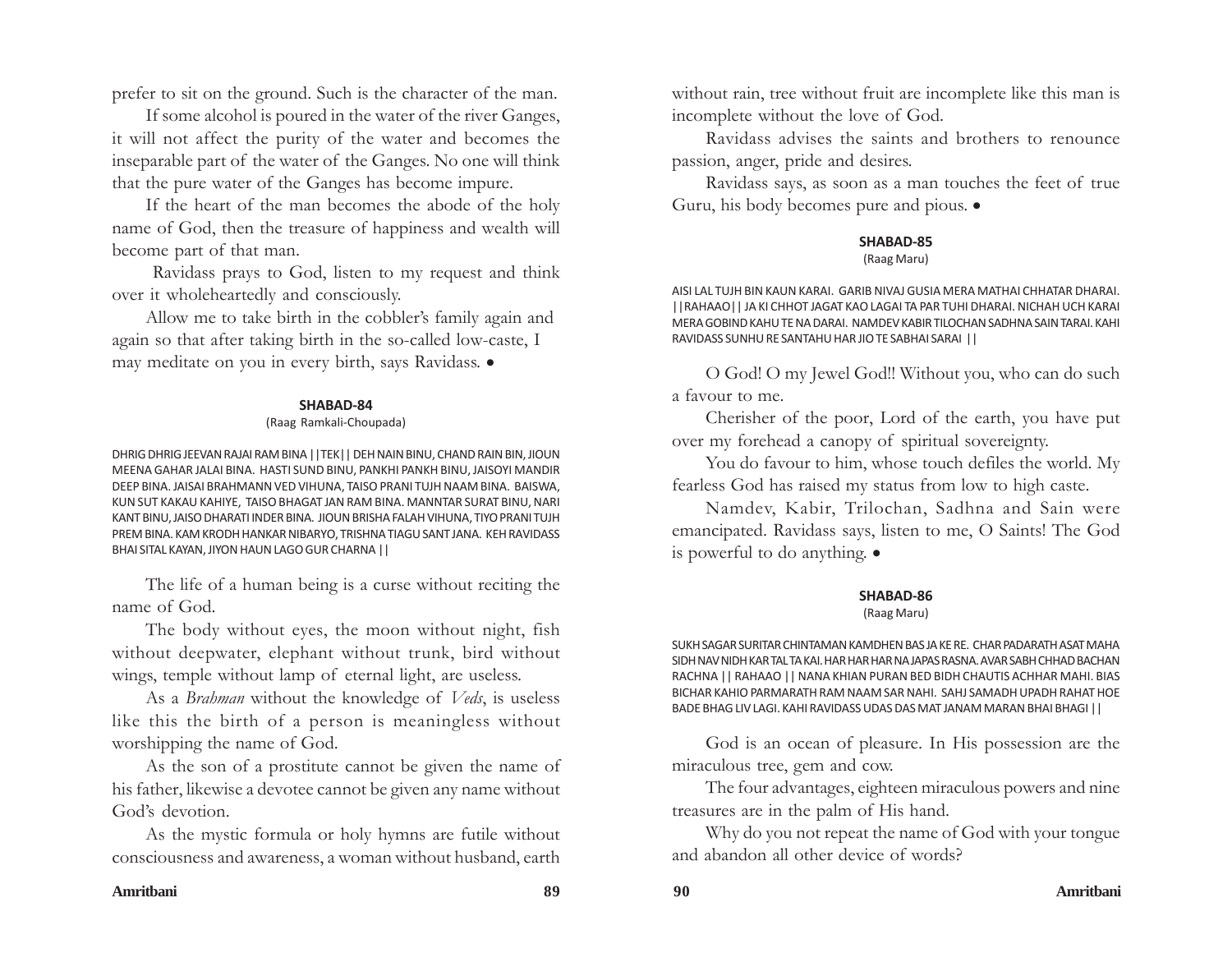The epic poems, the *Purans* and *Veds* of *Brahma*, all are composed out of thirty-four letters.

The sage Ved Vyas has expressed his conviction that there is no parallel to the name of God.

Those are very fortunate who perform meditation and fix their attention upon God. They shall be freed from their troubles afterwards.

The fear of death and birth flees from him. Ravidass says my mind has adopted indifferent attitude towards the worldly affairs.

#### **SHABAD-87**

#### (Raag Maru - Choupada)

PIYA RAM RAS PIYA RE ||TEK|| BHAR BHAR DEVAI SURAT KALALI, DARYA DARYA PINA RE. PIWATT PIWATU AAPA JAG BHULA, HAR RAS MAH BORANA RE. DAR GHAR VISAR GAYO RAVIDASSA, UNMANN SADH MATWARI RE. PAL PAL PREM PIALA CHALAI, CHUTAI NAHI KHUMARI RE ||

I have taken the elixir of God's name. The Distiller is offering me the cups of this nectar and I am drinking the full flowing river of elixir.

By consuming such nectar, I am absorbed in myself and forgotten the world. After consuming such elixir, a man engages himself fully in reciting the name of God.

Ravidass says, after drinking such nectar, I became so absorbed in the name of God that I lost the way to my home.

Such pegs are being served continuously. As a result of this, the cups of ecstasy do not come to an end.  $\bullet$ 

## **SHABAD-88**

(Raag Maru - Choupada)

MANN MORA MAYA MAIN LAPTANO ||TEK|| BISASAKAT RAHYO NISVISAR, AJ HOON NEH AGHANO. KAAMI KUTIL LABAAR KUCHALI, SAMJHAI NAHI SAMUJANO. SAT SANGAT PAL NAHI KINAHI, MANN MURAKH BHU GARVANO. SOT KHAT DIN RAIN BITAI, TAH MAIN RASANA SUKH MANNO. MAYA MEH HIL MIL RAHYO, PHOKAT SATAI JANAM GAWANO. KEH RAVIDASS KACHU CHAIT BABRAI RAM NAM BIN NEH UBRANO ||

My mind is fully engrossed in the evil deeds. Though, the mind remains absorbed in sinful thoughts, day and night, even

then it has not yet tired.

The lustful mind has deviated from the right path. I try to make it understand, but the mind does not accept my advice. The mind does not stick to congregation, rather feel proud by abstaining. The mind is spending day and night in eating and sleeping and feels comfort in such things.

As the mind remains engrossed in evil deeds, therefore, the mind is wasting its life.

Ravidass asks his mind to think seriously over it because doing this the mind cannot cross the ocean of existence.  $\bullet$ 

## **SHABAD-89**

## (Raag Maru - Choupada)

BEET AAYU BHAJAN NAHI KINA ||TEK|| SAIT BHIYO TAN THAR THAR KAMPAI, HAR SIMRAN NAHI KINA. SAT SANGAT NEH GUR PADH SAIYU,PRABH KIRAT NEH GAAYI. NEH MANN RAMYO PRABH CHARNAN MEH, TAN SIYUN PIRIT DRRAYI. KEH RAVIDASS CHALAN KI BARIYA, KOU NA HOAI SAHAII ||

O man! Your life-span is reducing day by day but you have not, so far, started to sing songs in the praise of God. Your hair have turned grey and your body started trembling, it shows that the old age has approached you. But you have neither meditated upon God's name nor derived any benefit from the company of saints.

You have not so far sung the songs in praise of Almighty. During your life-span you have been spending time in pleasures and to look after your body. Your mind has not absorbed in the feet of God so far.

Ravidass says when your last time will come, then no other divine power, except God, will provide you support.  $\bullet$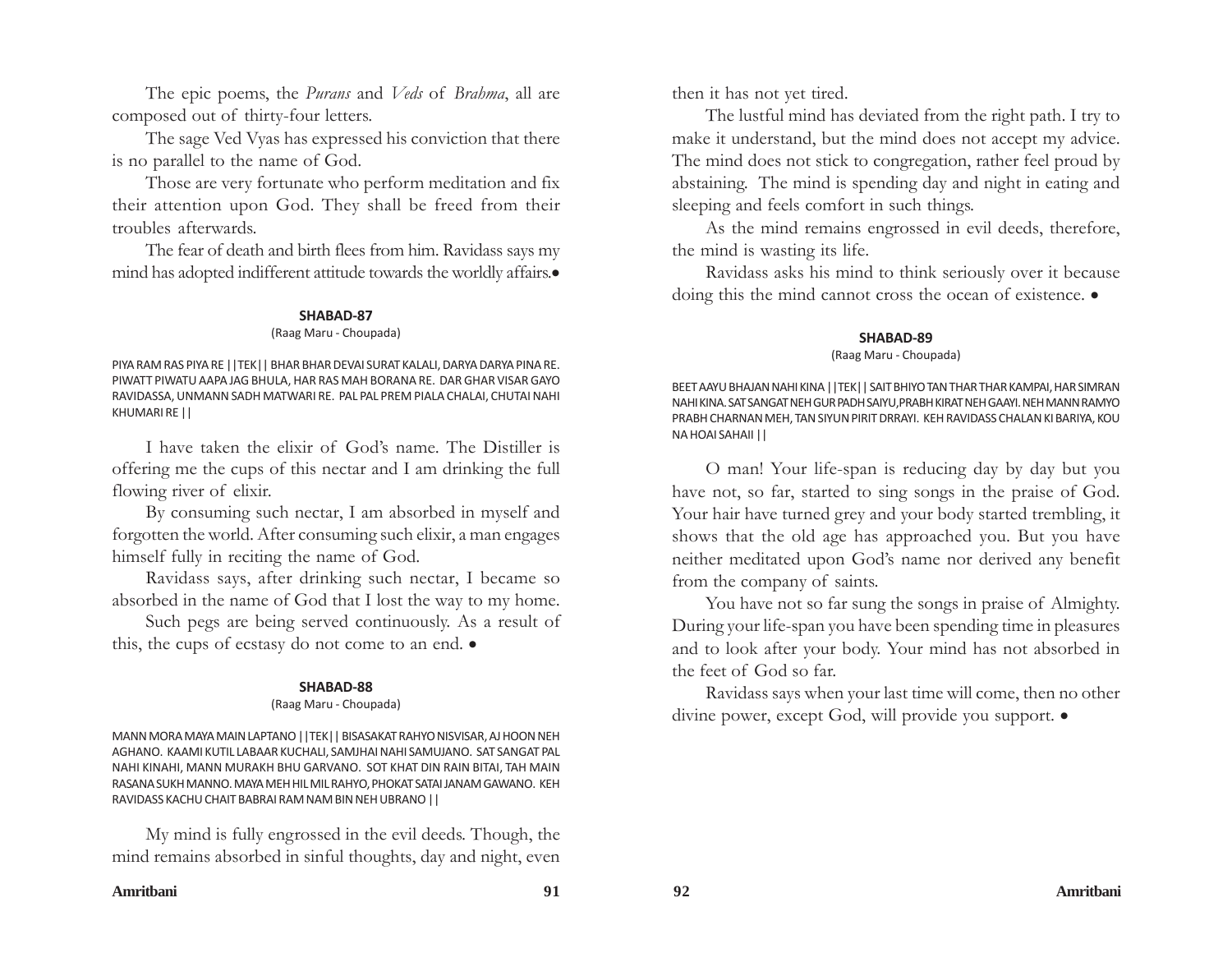#### (Raag Maru - Choupada)

PRABHU JI TUM AUGUN BAKHASHANHAR. HOUN BAHU NEECH UDHRO PATKI, MURAKH NIPAT GAWANR ||TEK|| MO SUM PATIT ADHAM NAHI KOYUN, KHEEN DUKHI VISIAR. NAM SUNHI NARAK BHAJAI HAIV, TUM BIN KAWAN HAMAR. PATIT PAWAN BIRRAD TIHARO, AAYE PAROU TOHE DWAR. KEH RAVIDASS EHU MANN AASA, NIJ KAR LEHU UBHAR ||

O God! You are the pardoner of demerits and faults. I am a mean, known sinner, foolish and hypocrite.

There is no other sinner or lowly born. I have become very feeble, weak and sufferer. Therefore, I remain in offended mood like a poisonous snake.

Your holy name is pious and powerful. After listening to Your name the hell goes far away from the man. O God! Who is our own in this world than Your holy name?

You are called Redeemer of sinners; therefore, I have come at Your doorsteps.

Ravidass says, O God! I have come to You with the hope, that You will liberate me from all types of bondages and provide me salvation.  $\bullet$ 

#### **SHABAD-91**

(Raag Kedara)

KHAT KARAM KUL SANJUGAT HAI HAR BHAGAT HIRDAI NAHI. CHARNARBIND NA KATHA BHAVAI SUPACH TUL SAMAN. RE CHIT CHET CHET ACHET. KAHE NA BALMIKAHI DEKH. KIS JAT TE KIH PADEH AMRIO RAM BHAGAT BISEKH. || RAHAAO || SUAN SATAR AJAT SABH TE KRISAN LAVAI HET. LOG BAPURA KIA SARAHAI TIN LOK PARVES. AJAMAL PINGULA LUBHAT KUNCHAR GAE HAR KAI PAS. AISE DURMAT NISTARE TU KIO NA TAREH RAVIDASS ||

A man performs the six good acts and he belongs to a high caste family, if he does not worship God and he does not love the lotus feet of the Master, then he is equal to a *Chandaal.*

O thoughtless man, think upon God in your heart. Why do not you look at Balmik? From a low caste, what a high position he has attained by his special devotion to God. Though Balmik belongs to the lowest caste but due to his devotion to God, he was loved by the God.

How can poor mortals praise God? His praise extends to the three worlds.

*Ajamal*, the courtesan, *Lodiya*, the huntsman and the elephant were accepted in the God's court as a result of their remembering the God's name. If such degraded beings were saved, then why you should not be saved, O Ravidass!  $\bullet$ 

## **SHABAD-92**

#### (Raag Kedara)

RE MANN RAM NAM SAMBHAR. MAYA KAI BHRAM KAHA BHULAYON JAHIGAI KAR JHAR ||TEK|| DEKH DHAU EHA KAUN TERO SAGA SUT NEH SAR. TOR TANG SABH DOOR KARIHAI DAIHINGAI TAN JAR. PRAN GAYE KAHO KAUN TERA DEKH SOCH BICHAR. BOHAR YEH KAL KAAL MAHI JEET BHAVAI HAAR. YEH MAYA SAB THOTHARI RE BHAGAT KO PRITPAR. KEH RAVIDASS SAT BACHAN GUR KAI SO NA JIA TAI BISAR ||

O my mind! You do not recite the name of God, because you have been entrapped by *Maya,* the worldly attachment, in its dragnet. One day you have to leave this world and you will go empty-handed.

You observe carefully, who is your in this world. Your own son will not care for you. After breaking all relations with you, all your relatives and friends, will set your body on fire.

You think who will be your after death? During this age of *Kalyug,* your soul will remain busy in the cycle of birth, death and rebirth i.e. transmigration of soul. Now the game is in your hand. By accepting my advice you can win the game and by not accepting it you can lose the game.

Ravidass says the materialistic world is illusion which is hollow and absurd. Therefore, according to the true sermon of my Guru, you start reciting the name of God. This is the prime wealth which will accompany you during your last journey.  $\bullet$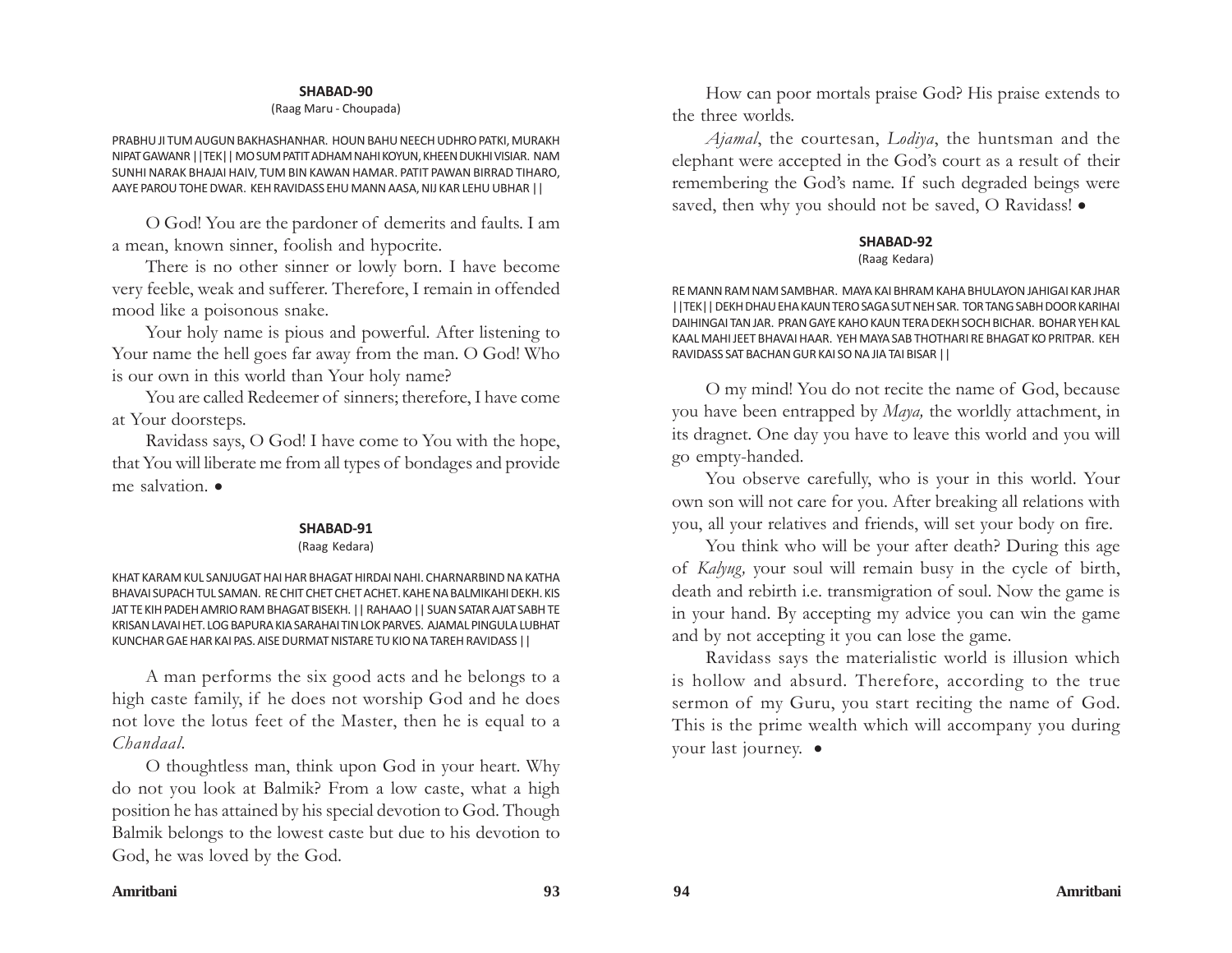#### (Raag Kedara)

HOU BANJARYO RAM KO HAR JU KO TANDO LADHO JAYE RE. RAM NAM DHAN PAYEO TA TE SEHAJ KAR BIYOPAR RE ||TEK|| AOUGHAT GHAT GHANO GHANA RE NIRGUN BAIL HAMAR RE. RAMNAM HUM LADIYO TATHAI VISH LADIYO SANSAR RE. ANTEH DHAN DHARIYO RE ANTEH DHUDHAN JAYE RE. ANAT KO DHARYO NA PAYIAH TATHAI CHALIYEA MOOL GAMAYI RE. RAIN GAVAYI SOYI KAR DIVAS GAVAYO KHAYE RE. HIRA YEH TAN PAYE KAR KORRI BADLAI JAYE RE. SADHU SANGAT PUNJI BHAYI RE BASUT LAYI NIRMOL RE. SEHJAI BALDIYA LAD KAR CHAHU DIS TANDO MAIL RE. JAISA RANG KUSAMBH KA TAISA YAHU SANSAR RE. RAMIYA RANG MAJITH KA BHANAI RAVIDASS BICHAR RE ||

I am a merchant of God's name. My vehicle is fully loaded with the name of God and I am ready to move. I have discovered the wealth of God's name and calmly engaged in the trade of God's name.

The ascent of the world is very steep and thus very difficult and my ox is very feeble. But I have loaded my cart with the precious wealth of God's name whereas the people of the world have loaded their carts with poison.

The people of this world have stocked their wealth somewhere else and searching the same at some other place. It is true that the wealth placed at one particular place cannot be located at another place. Such men cannot earn a single penny from such investment but will also lose their principle capital too. The man has acquired a gem like body and it is going waste like a small sea-shell.

O brother! The company of saints is a very valuable asset. After loading the body like an ox, with the God's name, a man can engage himself in the business of God's name and setup centres in all directions.

You recording angels, who know this world and the next, write whatever nonsense you can write about me, I care not for your writings. *Yamraj,* the god of death will not dare to touch me, since I have cast away all entanglements of worldly affairs.

This world is like a fleeting colour of safflower. But the colour of my God is the permanent dye of madder, says the tanner Ravidass. •

#### **SHABAD-94**

(Raag Kedara)

PREET SUDHAMANN AAV. TEJ SAROOPI SAKAL SIROMANN ALAKH NIRANJAN RAV ||TEK|| PEEV SANG PREM KABHUN NEH PAYO KARNI KAVAN BISARI. CHAK KO DHIAN DADH SUT SOUN HOT HAI YO TUM TAI MAIN NIARI. BHOR BHAYON MOH EIK TAK JOWAT TALPHAL RAJNI JAYI. PEEV BIN SAIJAYI KA SUKH SOU BIRAH BITHA TAN KHAYI. MET DUHAG SUHAGIN KEEJAI APNAI ANG LAGAYI. KAHAI RAVIDASS PRABHU TUMRAI BICHOHAI EIK PALAK JUG JAYI ||

O God! You are the nectar of love. You are welcome. Your face is the most glittering one. You are premier and supreme of all. Your appearance is invisible. You are flawless, and pure. I am so ill fated that I cannot love the God. O God! You have discarded me for which reason? As the *Chakor* constantly loves moon, like this I am in love with you.

O God! I am spending the whole life while suffering pang of separation from you.

How can I take a sound sleep on the rosy bed without my beloved that is the God? I am under going pain due to His separation.

I am an ignored and deserted woman. O God! Provide me the status of a married woman with your miraculous touch.

Ravidass says, O God! While enduring your separation, one moment of my life is being spent like an age.  $\bullet$ 

## **SHABAD-95**

#### (Raag Bhairo)

BIN DEKHE UPJAI NAHI AASA. JO DISAI SO HOE BINAASA. BARAN SAHIT JO JAPAI NAAM. SO JOGI KEVAL NIHKAAM. PARCHAI RAM RAVAI JAO KOI. PARAS PARSAI DUBIDHA NA HOI. ||RAHAAO|| SO MUN MAN KI DUBIDHA KHAE. BIN DUARE TARAI LOK SAMAE. MAN KA SUBHAO SABH KOI KARAI KARTA HOE SO ANBHAI RAHAI. PHAL KARAN PHULI BANRAE. PHAL LAGA TAB PHOOL BILAE. GYANAI KARAN KARAM ABHIAAS. GYAN BHAIA TAH KARMAH NAAS. GHARIT KARAN DADH MATHAI SAIAN. JIVAT MUKAT SADA NIRBAN. KAHI RAVIDASS PARAM BAIRAG. RIDAI RAM KI NA JAPAS ABHAG ||

Without beholding God, there is no hope. Every thing that we see is perishable.

He who repeats God's name with due praise, he is the only *Yogi* free from desires.

If anyone engages himself in repeating the God's name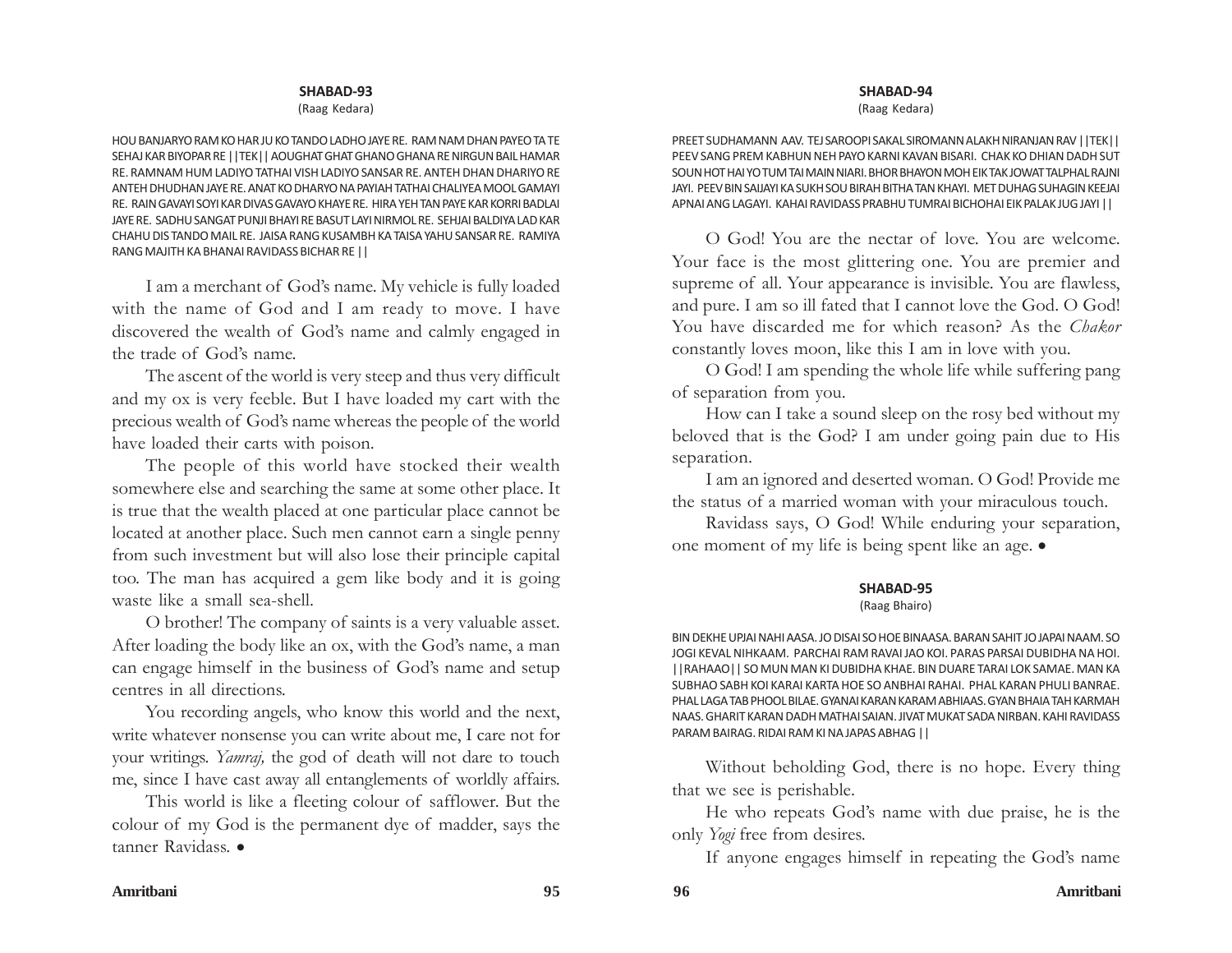and God, the philosopher's stone touches him; his duality shall no longer remain.

He who destroys the duality of his mind is a *Muni.* He shall be absorbed in God, who resides in the three worlds.

Everybody acts according to his natural inclinations. It is only, the creator. Who abides without fear?

Vegetables blossom to produce fruit. When the fruit appears, the blossoms decay.

For the sake of the divine knowledge men practise religious ceremonies. When divine knowledge is obtained, then religious ceremonies are not performed.

To make butter the knowing women churn curd. But those who strive for divine knowledge obtain deliverance while alive and are ever at rest.

Ravidass says, having embraced supreme contempt for the world, why you do not repeat the name of God, O unlucky man?  $\bullet$ 

## **SHABAD-96**

(Raag Bhairo)

AISA DHIYAN DHARO BANWARI. MANN PAWAN DHIRRI SUKHMANN NARRI ||TEK|| SOI JAP JAPO JO BAHUR NA JAPNA. SOI TAP TAPO JO BOHUR NA TAPNA. SOI GURU KAROUN JO BOHAR NA KARNA. AISI MAROUN JO BOHAR NA MARNA. ULTI GANG JAMUN MAI LAYAVO. BINHI JAL MAJAN HAIV AAVO. LOCHAN BHAR BHAR BIYAMB NIHARO. JOT BICHAR NA AUR BICHARO. PIND PRAI JEEV JIS GHAR JATA. SHABAD ATEET ANAHAD RATA. JA PAR KIRPA SOI BHAL JANAI. GANGO SAAKAR KAHAN BAKHANAI. SUN MANDAL MAIN TERA BASA. TATHAI JAAV MAI RAHO UDASA. KEH RAVIDASS NIRANJAN DHIYON. JIS GHAR JAYO HON BOHAR NA AAYO ||

O man! You meditate upon God in such a way that your every breath, while passing through the confluence of three wind passages, recites the name of God.

The knowledge provided by the Guru eradicates the darkness of ignorance. When a man after reciting the name of God attains salvation then he is not to die again and again.

In deep meditation the soul of devotee gets a blissful bath in the confluence of three wind passages of the human body which is called the tenth gate.

Then the devotee sees the delightful glimpse of God's face with the eyes of his inner-self and he gets absorbed in the eternal flame of God.

The soul reaches the abode of God. The mystical sweet sound of celestial conch resounds there continuously. Only that devotee can experience and understand who has been blessed by the God. Just like a dumb man, he cannot explain the experience to any other person.

Your abode is situated in the absolute silence zone. This is the reason, why a soul becomes sad? Because the soul fails to establish relationship with You, O God!

Ravidass says, I meditate upon the flawless God. By reciting his name I have absorbed in Him and attained emancipation from the cycle of birth – death and rebirth.  $\bullet$ 

## **SHABAD-97**

## (Raag Bhairo)

ABGAT NATH NIRANJAN DEVA. MAIN KA JAANU TUMHARI SEWA ||TEK|| BANDHU NA BANDHAN CHAYUN NA CHAYA. TUMHI SEYUN NIRANJAN RAYA. CHARAN PATAAL SEES ASMANNA. SO THAKUR KAISE SAPUT SAMANNA. SIV SINKADIK ANNT NA PAYA. BRHAMA KHOJAT JANAM GAWAYA. TORRU NA PAATI PUJUN NA DEVA. SEHAJ SAMADH KARUN HAR SEWA. NAKH PARSED JA KAI SURSAR DHARA. ROMAVALI ATHARAH BHARA. CHARO BED JA KAI SUMIRAT SANSA. BHAGAT HAIT GAWAYE RAVIDASSA ||

O Flawless! O Eternal!! O pure God!!! I do not know how to serve you.

I shall not indulge in worldly affairs. I shall not become slave of *Maya.* O pure God! I want to serve you only, O flawless God.

The God, whose feet are in the nether world and head in the heaven, he cannot be confined to a limited space, time or place. Rather He is Omnipresent.

Lord *Shiv* and sons of *Brahma* could not trace the beginning and end of the God. *Brahma* has also spent his whole life in search of the God.

O God! I do not worship you by plucking petals and offering in your feet. I meditate upon you with full

## **Amritbani 97 98 Amritbani**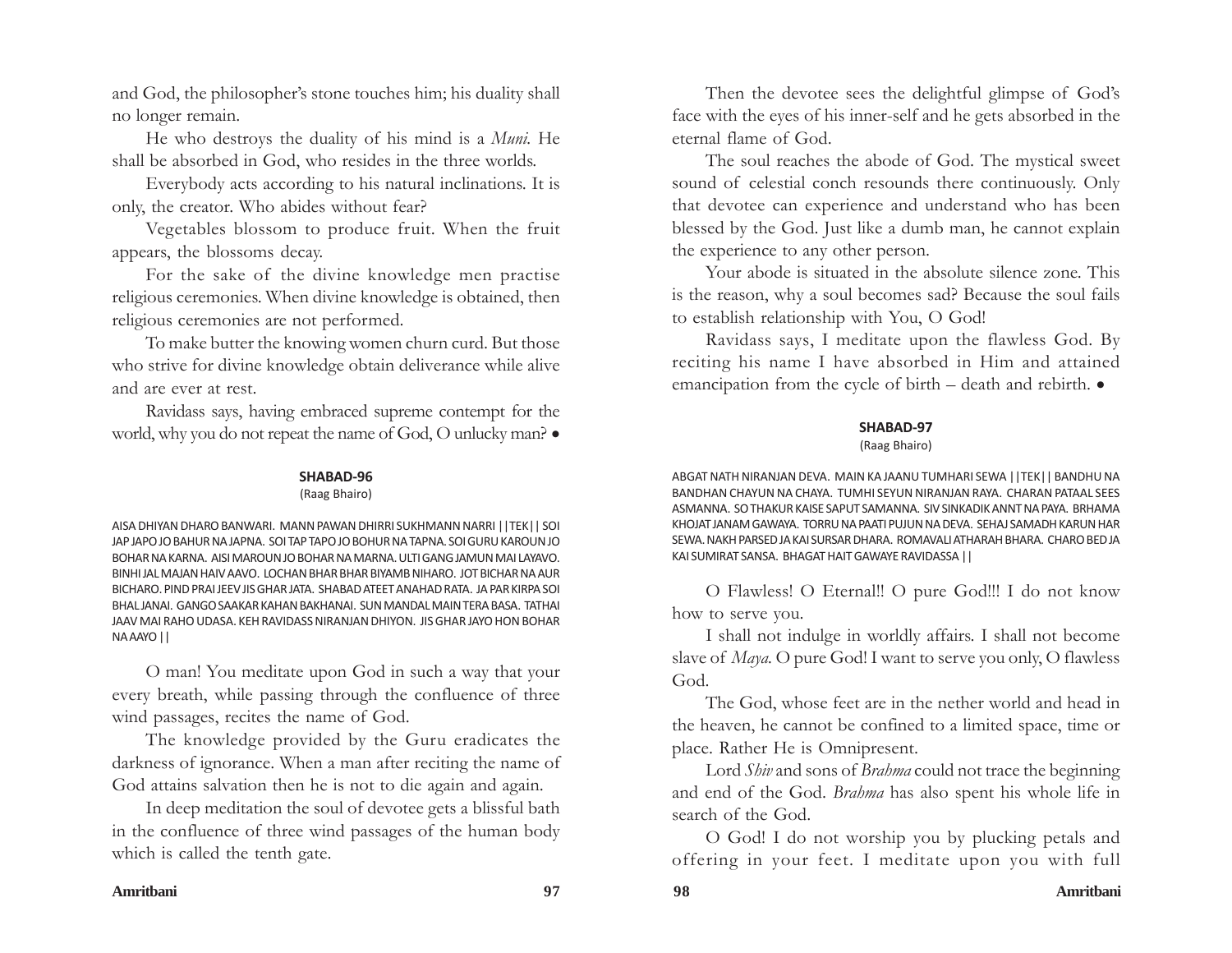concentration, while sitting in meditation posture I am here to serve you only, O God.

O God! The Ganges flows from your holy feet. The entire universe is just like a small hair of your body.

*Brahma*, the composer of four *Veds,* recites the name of God repeatedly. Ravidass says, I sing in the praise of God in order to obtain His blessings.  $\bullet$ 

## **SHABAD-98**

## (Raag Bhairo)

BHAISH LIYO PAI BHED NA JANIYO. AMRIT LEH BISHAI SO MANIYO ||TEK|| KAM KRODH MEH JANAM GANVAYO. SADHU SANGAT MIL RAM NA GAYON. TILAK DIYON PE TAPAN NA JAYI. MALA PEHAR GHANERI LAAYI. KEH RAVIDASS MARAM JO PAAYON. DEV NIRNAJAN SAT KAT DHIYON ||

O Pompous man! You have adopted the out-worldly appearance of a *sadhu,* but you do not know the secret of God. You are like that man who after drinking nectar is running after poison.

O man, you are losing your life in sinful and sexual deeds, by forgetting God. Even in the company of saints and other holy persons, you have not sung the songs in praise of God's name.

By making a saffron mark on the forehead, the heat of evil deeds will not become cool. Like this O man, by wearing rosary, you cannot achieve peace of mind.

Ravidass says, the man who by renouncing worldly rituals makes efforts to realise the true knowledge, only that man can worship the flawless God in his true heart.  $\bullet$ 

## **SHABAD-99**

(Raag Bhairo)

GURU SABH REHAS AGMAIN JAANAI. DHUNDHAI KOYUN CHAT SASTRAN MEH, KIDHU KO VED VISHANAI ||TEK|| SAANS USAANS CHARAVAI BAHU BIDH, BAITHI SUN SAMADHI. FANTYON KAN BHABHUT TAN LAAYI, ANIK BHARMAT VAIRAGI. TIRATH BARAT KARIYEH BAHUTERE, KATHA BASAT BAHU SANAI. KEH RAVIDASS MILIYON GUR PURAY, JIH ANTAR HAR MILANAY ||

Guru knows the secret of inaccessible God, whereas some one tries to locate him in the six *Shastars* and four *Veds.*

In order to achieve God, someone occupies himself in the ascetic activities of taking and releasing long breath.

Someone has got his ears torn and has rubbed ash on his body. Someone after becoming ascetic has been wondering hither and thither.

Many devotees go to the places of pilgrimage to achieve the God. Others observe fast. Few think that the abode of God is in the congregation where people sing songs in His praise.

Ravidass says, I have achieved the God in my inner self by the grace of true Guru.  $\bullet$ 

## **SHABAD-100**

## (Raag Basant)

TUJHEH SUJHANTA KACHHU NAHI. PAHIRAVA DEKHE UBH JAHI. GARABVATI KA NAHI THAAO. TERI GARDAN UPAR LAVAI KAAO. TU KANIE GARBEH BAVLI. JAISE BHADAO KHUMBRAJ TU TIS TE KHARI UTAVALI. || RAHAAO || JAISE KURANKI NAHI PAIO BHED. TAN SUGANDH DHUDHAI PARDES. AP TAN KA JO KARE BICHAR. TIS NAHI JAMKANKAR KARE KHUAAR. PUTAR KALTAR KA KARAHI AHANKAAR. THAKUR LEKHA MAGANHAAR. FERE KA DUKH SAHAI JIO. PACHHE KISEH PUKAREH PIO PIO. SADHU KI JAO LEHI OT. TERE MITEH PAP SABH KOT KOT. KAHI RAVIDASS JO JAPAI NAAM. TIS JAT NA JANAM NA JON KAAM ||

You know nothing, O my body! Seeing good clothes you become so proud of yourself. The proud bride shall not find a place with the Lord. Above your head the crow of death is cawing.

Why are you so proud? O silly girl! Even the life of a mushroom, flourished during the month of *Bhadon* is longer than you.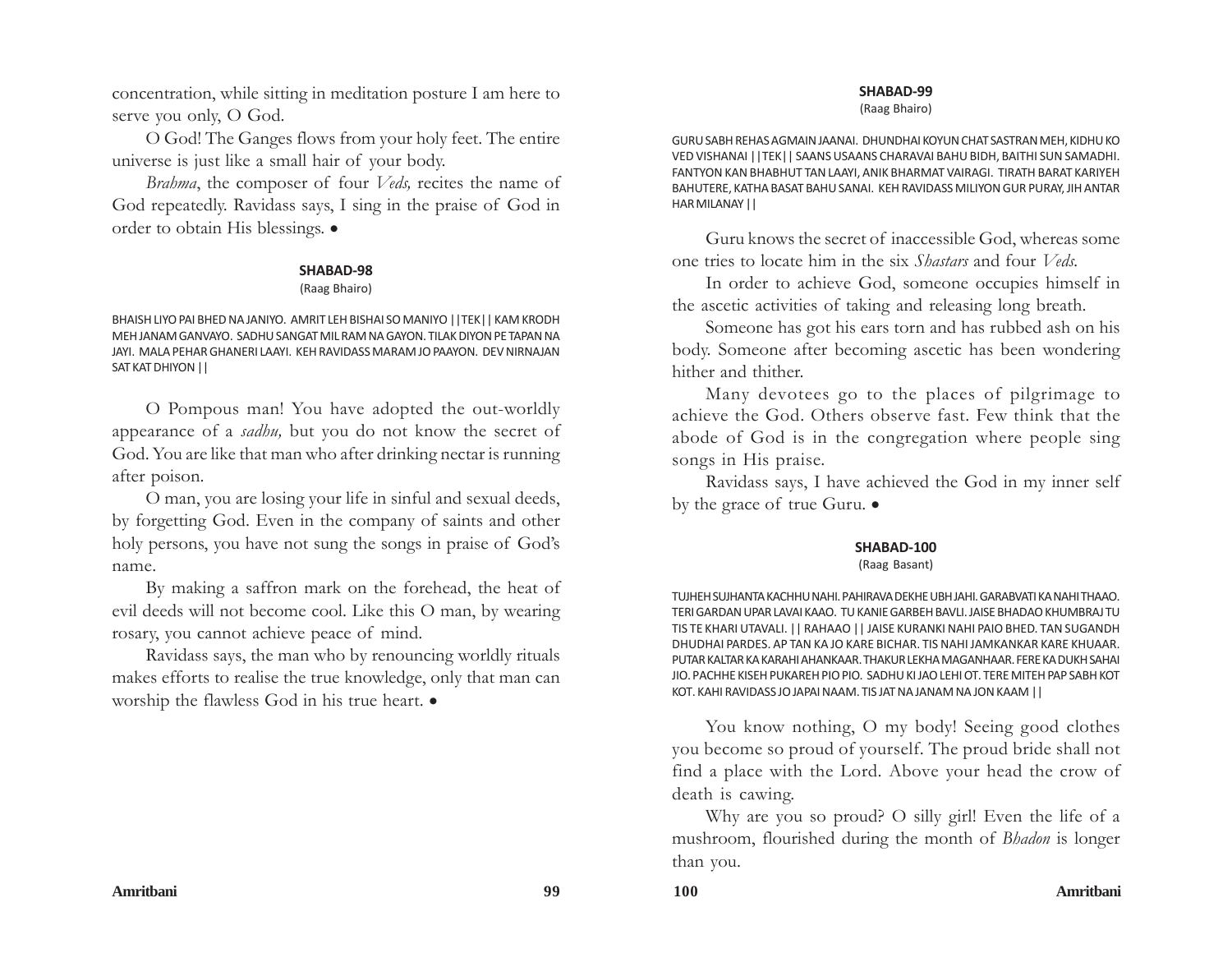The deer does not know the secret of musk. The musk is within its own body, but the deer searches the musk outside.

He who understands his own fleeting body, the messenger of death does not abuse him.

The man is so proud of his son and his wife. But the God will take an account from him only. O soul! You have to suffer pain for the actions, you have committed. Afterwards, whom shall you call dear! dear!!

If you seek the protection of holy saints , then millions upon millions of your sins shall be erased .

Ravidass says, who chant the name of God, he is not concerned with the caste, or birth, or transmigration.  $\bullet$ 

## **SHABAD-101**

(Raag Malar)

NAGAR JANAN MERI JAT BIKHIAT CHAMARAN. RIDAI RAM GOBIND GUN SARAN. ||RAHAAO|| SURSARI SALAL KIRAT BARUNI RE SANT JAN KARAT NAHI PANAN. SURA APVITAR NAT AVAR JAL RE SURSARI MILAT NEH HOE ANAN. TAR TAAR APVITAR KAR MANIAI RE JAISE KAGRA KARAT BICHARAN. BHAGAT BHAGUT LIKIAI TIH UPRE PUJIAI KAR NAMASKARAN. MERI JAT KUT BANDHLA DHOR DHOVANTA NITEH BANARSI AAS PASA. AB BIPAR PARDHAN TIHI KARAHI DANDUT TERE NAAM SARNAE RAVIDASS DASA ||

O city men! I am a tanner by caste, but in my heart I meditate on God.

If wine is made from water of the Ganges, the holy men will not drink it. If anybody puts wine, which is impure or any other liquid into water of the Ganges, then these liquids after absorbing in the Ganges, will become the water of the Ganges. Like this, while remembering the name of God, I am fully absorbed in Him.

The palm-tree is admittedly impure. If God's words are written on a leaf of a palm-tree, then men will worship it and bow before it.

My trade is dressing and cutting leather and daily remove dead cattle from the city of Banaras.

Yet prominent *Brahmans* now prostrate themselves before me, since I, the slave Ravidass have acquired the shelter of your name, O, God.  $\bullet$ 

## **SHABAD-102**

(Raag Malar)

HAR JAPAT TEU JANA PADAM KAVLAS PAT TAS SAM TUL NAHI AN KOU. EK HI EK ANEK HOE BISATHRIO AN RE AN BHARPUR SOOU || RAIHAAO || JA KAI BHAGVAT LEKHIAI AVAR NAHI PEKHIAI TAS KI JAT ACHHOP CHHIPA. BIAS MEH LEKHIAI SANAK MEH PEKHIAI NAAM KI NAMNA SAPAT DIPA. JA KAI ID BAKRID KUL GAU RE BADH KARAHI MANIAH SEKH SAHID PIRA. JA KAI BAP VAISI KARI PUT AISI SARI TIHU RE LOK PARSIDH KABIRA. JA KE KUTAMB KE DHEDH SABH DHOR DHOVANT PHIREH AJAHU BANNARSI AAS PASA. AACHAR SAHIT BIPAR KARAHI DANDUT TIN TANAI RAVIDASS DASAAN DASA ||

Neither the Lord of *Lakshmi*, nor the Lord of *Kailash*, not anyone else is equal to those who recite the name of God. He is One alone though diffused in many ways. Therefore, you repeat the name of God.

In whose house there was nothing except devotion to God, he was by caste an untouchable *Chhimba-*calico-printer-Saint Namdev. The greatness of God's name can be known in the writings of Rishi Ved Vyas. It can also be observed in the sons of *Brahma*. It is also famous through the seven islands of the earth.

Whose family used to sacrifice cows at the Eid and Bakr Eid, and who worshipped *Shaikhs* and martyrs including *Pirs*? Whose father used to observe such rituals, his son Kabir, became a celebrated saint in the three worlds.

All the tanners of my family even still today are engaged in removing dead cattle from the city of Banaras, yet the noted *Brahmans* prostrate themselves before me, says Ravidass, the slave of God's slaves.  $\bullet$ 

## **SHABAD-103**

## (Raag Malar)

MILAT PIARO PARAN NATH KAVAN BHAGAT TE. SADHSANGAT PAI PARAM GATE. RAHAAO. MAILE KAPRE KAHA LAO DHOVAO. AVAIGI NID KAHA LAG SOVAO. JOI JOI JORIO SOI SOI PHATIO. JHUTHAI BANAJ UTH HI GAI HATIO. KAHO RAVIDASS BHAIOO JAB LEKHO. JOI JOI KINO SOI SOI DEKHIO ||

By what devotions shall I meet my beloved, the Lord of souls? The supreme state is obtained by association with saints.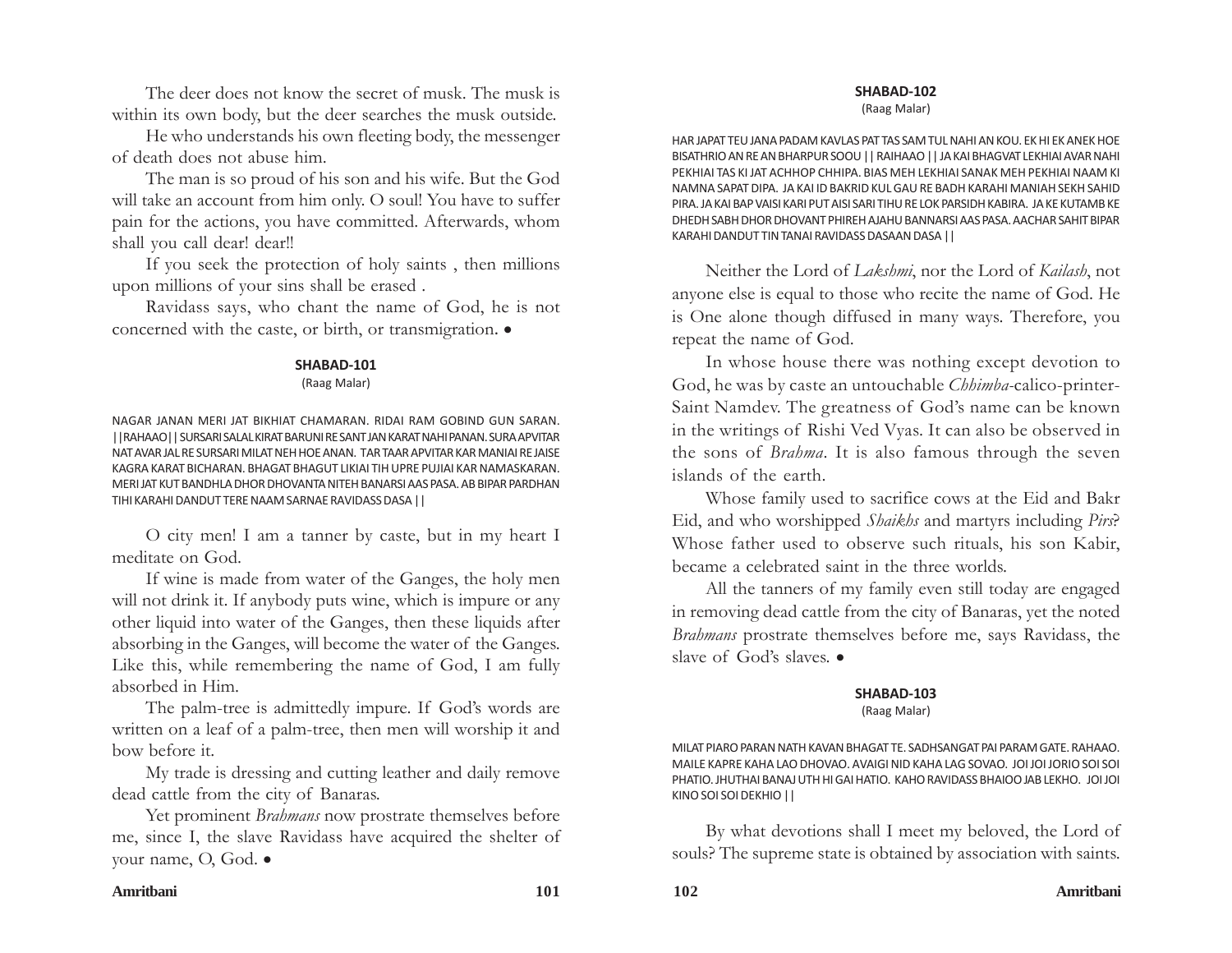My dress has become dirty. How long shall I wash it?

How long shall I remain in this sleep, which has come upon me?

All the things, which I had collected, have been perished. The shop of spurious business is closed.

Ravidass says, when my account will be taken, and then I shall see whatever I have done and recorded to my credit.  $\bullet$ 

## **SHABAD 104**

## (Raag Aasawari)

KESVAYEH VIKAT MAYA TOR TATAI BIKAL GAT MOR ||TEK|| SUBISH DASSAN KARAAL EHMUKH GRASAT SUDRIRR SU MESH. NIRUKH MAKHI BAKHAT BIAKUL LOBH KAAL NA DEKH. INDRIYADIK DUKH DARAN ASANKHYADIK PAP. TOH BHAGAT RAGHUNATH ANTAR TAH TRAS NA TAAP. PRATIGYA PARITPAL CHOUN JUG BHAGAT PURWAN KAAM. AAS MOH BHROS HAI RAVIDASS JAI JAI RAM ||

O God! Without your holy name, the *Maya* causes dreadful sufferings; therefore, the man remains disturbed. *Maya* bites the man with her serpent like dangerous sting. *Maya* swallows the strong and sturdy man.

As a fly cannot resist temptation after seeing sweet commodity item, like this the greedy man is wasting his precious time.

The man is committing numerous sins because he is entrapped in sensuous desires. O God! The man after reciting your name can only be able to save himself from sufferings.

O God! Due to Your solemn pledge, You have been nourishing the people during four ages; You have been fulfilling the desires of Your devotees.

Ravidass says, O God I have full faith in You. O Omnipresent! I hail You. .

## **SHABAD-105**

(Raag Aasawari)

RAMAH PUJA KAHAN CHARRAU.|PHAL AUR PHOOL ANUPAM NA PAYO||TEK||THANHAR DOODH JO BACHRU JOOTHARO. PUHUP BHAWAR JAL MEEN BITARIYON. MALIAGIR BERRIYON BHUANGA. BISH AMRIT DOUO EIKAI SANGA. DHOOP DEEP NAIBEDHI BASA| KAISAI PUJ KARHAYAN TERI DASA. MANNHI PUJA MANNHI DHOOP. MANNHI SAIYUN SEHAJ SARUP. PUJA ARCHA NA JAANU TERI. KAHAY RAVIDASS KAVAN GATT MERI ||

Where shall I find anything to offer to you in worship, O God! I cannot find other flowers superior to these.

The calf has defiled the milk in the cow's udder by tasting it. The bumble-bee has spoiled the flowers and the fish the

water. Serpents twine round the *sandal*-tree. Poison and ambrosia dwell together.

Incense, lamps and consecrated bread are polluted. How shall your slave O God, perform your worship?

My mind is worship and my mind is incense. During the calm state of mind, I can have a glimpse of your bright face.

I do not know how to perform your worship. Ravidass says, in what condition, I am? How shall I attain salvation?  $\bullet$ 

## **SHABAD-106**

## (Raag Aasawari)

BARAJ HO BARAJ BITHULAI MAYA JAG KHAYA. MAHAPRABHAL SABH HI BAS KIYE, SUR NAR MUNN BHARMAYA||TEK|| BALAK BIRDH TARUN ATI SUNDER, NANA BHAIS BANAVAI. JOGI JATI TAPI SANASI, PANDIT REHAN NA PAVAI. BAJIGAR KI BAAJI KAARAN, SAB KO KOTIG AVAI. JO DEKHAI SO BHOOL RAHAI,WAKA CHELA MARAM JO PAVAI. KHAND BRAHMANND LOK SAB JITAI, EH BIDHI TEJ JANAVAI. SIAMBHU KA CHIT CHOR LIYO HAI, WAKAI PACHAI LAGA DHAVAI. EIN BATAN SUKHCHAIN MARIAT HAI, SAB KO RAHAI UJHARI. NEK DRISHAT KIN RAKHO KAISO, MAITO BIPAT HUMARI. KAHAI 'RAVIDASS' UDAAS BHAYON MANN, BHAAJ KAHAN AB JAIYEH. EIT UTH TUM GOBIND GUSAIN, TUMHI MAH SAMYEAH ||

O God! Please control *Maya,* because you are the liberator. *Maya* has engulfed the whole world and lured the deities, saints and people.

*Maya* has captivated the children, old, young and intellectual persons with her various charming and beautiful faces. The ascetics, hermits, monks and learned men cannot face her.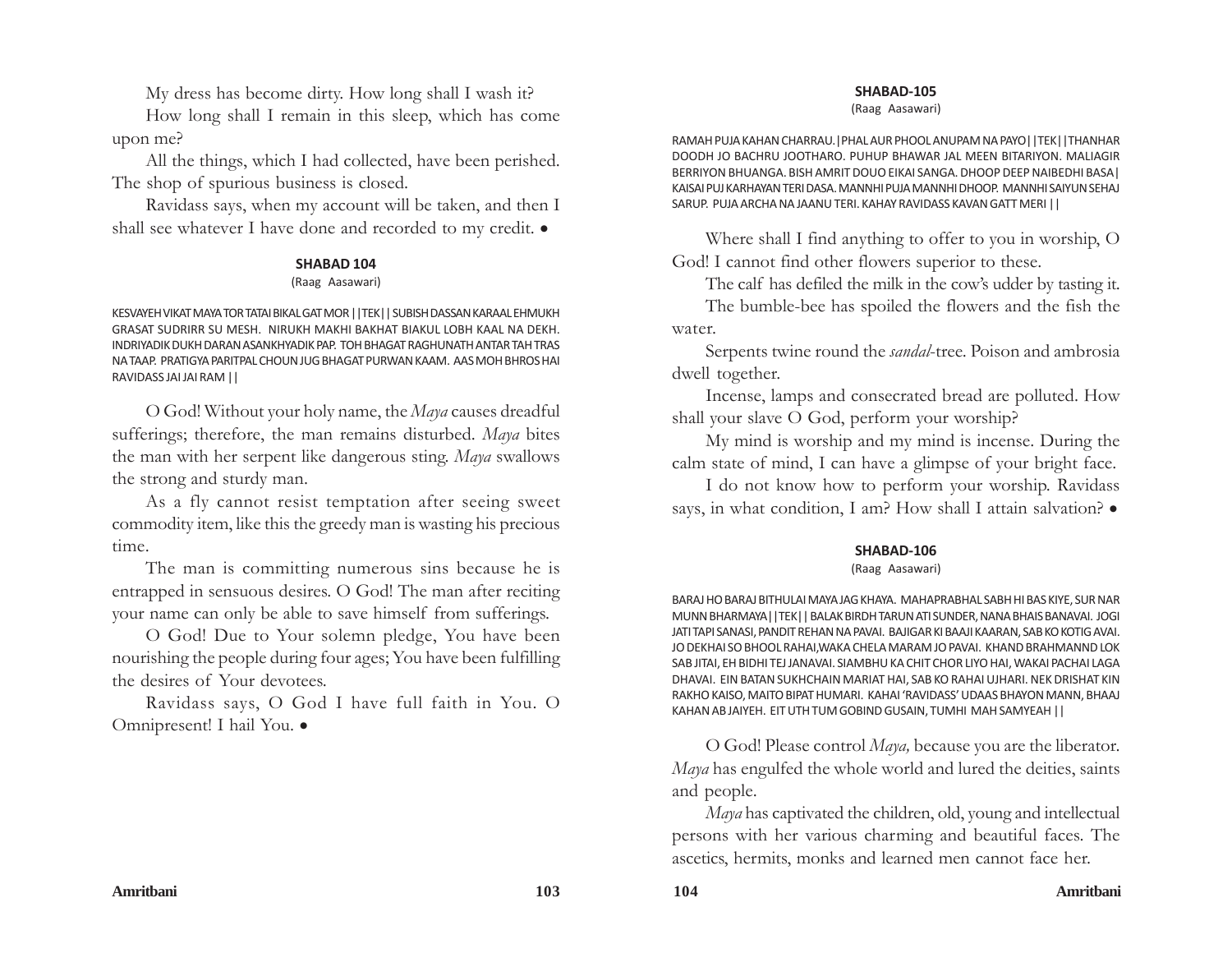Due to strange performance of the wonderful God, every body on the earth is engaged in performing miracles, and neglecting the God under the influence of *Maya. Maya* has overpowered the people living in the whole universe. By this way, she depicts her power. *Maya* has gained control over every body. *Maya* chases every person and conquers him. After following *Maya,* the man dies in worries. *Maya* says to every body that she is with him. O God! You please save us from the clutches of *Maya.*

Ravidass says O God! By singing songs in Your praise, I have dejected *Maya.* Where shall we go after renouncing Your name? You are omnipresent. After reciting Your name, the man absorbs in You.  $\bullet$ 

#### **SHABAD-107**

#### (Raag Aasawari)

TUJHI CHARAN ARBIND BHAWAN MANN, PAAN KARAT PAIYO PAIYO RAMIYA DHAN|| TEK|| SAMPAT VIPAT PATAL MAYA DHAN, TA MEH MAGAN NA HOT TERO JAN. KAHAN BHIYON JAI GAT TAN CHIN CHIN. PREM JAYE TO DARPAI TERO NIJ JAN. PREM RAJ LAI RAKHO RIDHAI DHAR, KAHAI RAVIDASS CHUTIBO KAWAN PAR ||

O God! Your lotus-feet are the home of my heart. By drinking the nectar of Your name, I have found the God, who is my wealth.

Prosperity, adversity, worldly love, and wealth screen God from man. In them Your servant is not absorbed.

What will it matter if my body is cut into pieces? O God! Your slave only fears that your love may not depart.

O God! Your servant has absorbed You in his heart with love. Ravidass says, now how will you escape? How shall I get emancipation? •

#### **SHABAD-108**

(Raag Aasawari)

BANDAI JAAN SAHIB GANI. SAMAJH BED KATAIB BOLAI KABAI MAIN KIYA MANI. JAWANI DUNI JAMAL SURAT DEKHIYE THIR NAHIN VAI. DAM CHA SAI SEHANS EIKKIS HAR DIN KHAJANAI THAIN JAH VAI. MANI MARE GARAB 'GAFIL' BAIMIHIR BAIPEER VAI. DARI KHANAI PARAT CHOBA HOT NAHI TAKSEER VAI. SIAPI SAPEDI TURANGI NANA RANG BISAL VAI. NAPAID TAIN PAIDA KIYA PAIMAAL KARAT NA BAR VAI. KUCHU GAANTH KHARCHI MIHIR TOSA KHAIR KHOOBI HAATH VAI. DHANI KA FURMAN AAYA TAB KIYA CHALAI SATH VAI. TAJH BADJAWA BENAJAR KAMDILAN KAR KHASAM KI KAN VAI. RAVIDASS KI ARDASS SUN KACHU HAK HALAL PACHAN VAI ||

O man! It is definite that the God is generous one. All the religious books such as *Veds* and *Quran* are explaining that there is no jewel in the wholly *Kaaba,* except God.

The excitement of youth and glamour of beauty are instable. Every day your twenty one thousand and six hundred valuable breath are going waste.

O merciless, stupid and teacher-less man, you are being ruined by pride. You have achieved the body consisting of ten gates. The drum of death is continuously beating in your body. You adopt the way of righteousness so that you cannot be trapped by the god of death.

The supreme God has created numerous colours such as black, white, yellow etc. The self-illuminated God has created the universe which He can destroy within no time.

O man! You take my advice seriously and catch hold the blessing of God and merit of your good deeds. These will provide you help to cross the ocean of this world. By this way you will achieve the eternal bliss. When you will get the orders of the Almighty, at that time only the wealth of the name of God will accompany you.

O blind and weak-hearted man! Divorce your bad words and take refuge in the name of God. Ravidass says, O man, you adopt honest means and recognise the true God.  $\bullet$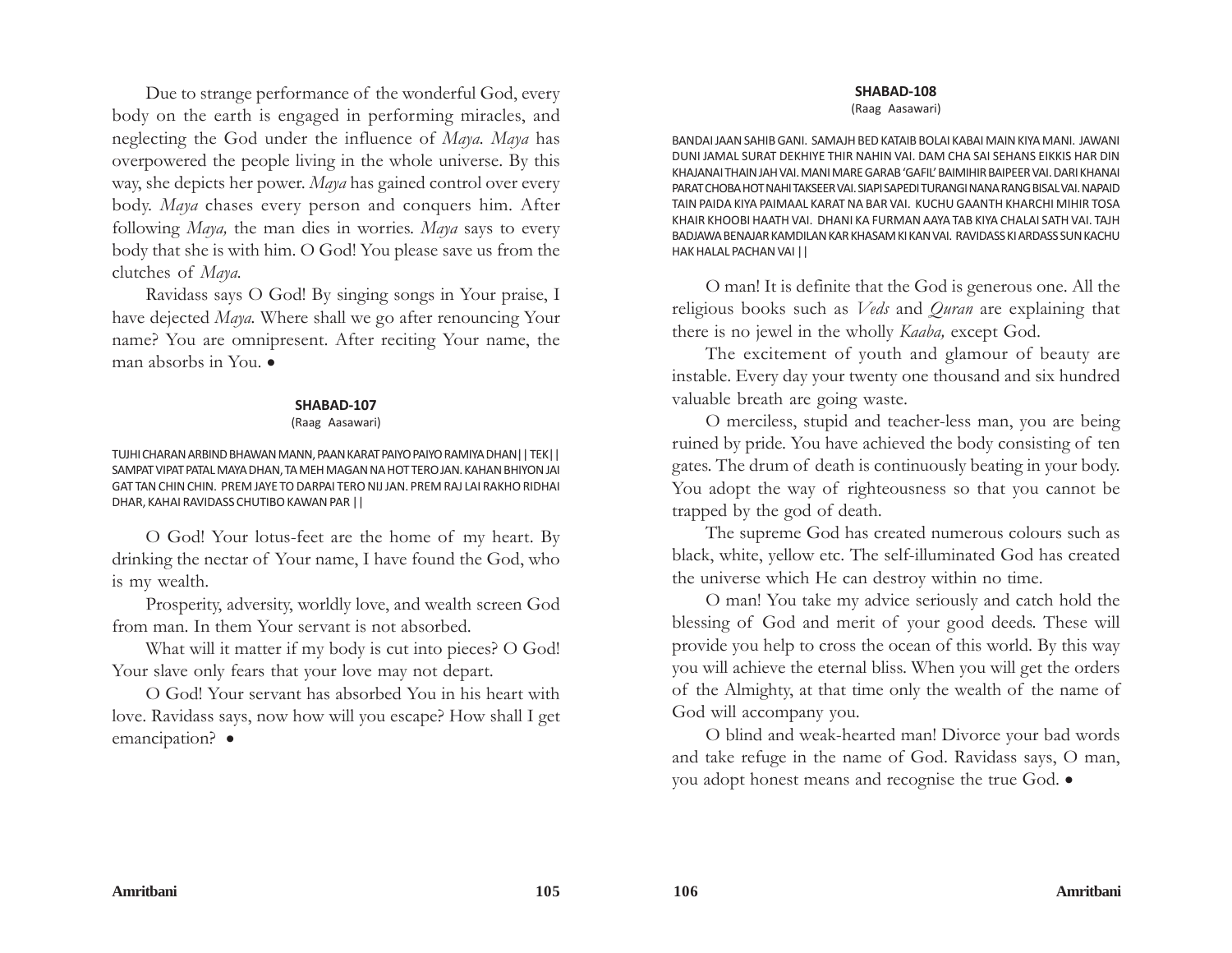(Raag Aasawari)

SO KACHU VICHARIO TATHAI MERO MANN THIRU HAIV RAHIYO. HAR RANG LAGO TATHAI MERO BARAN PATAL BHAYON || TEK || DHAN SO PANTHI PANTH CHALAWA. AGAM GAWAN MAI GAM DIKHLAWAN. ABRAN BARAN KATHAI JIN KOI. GHAT GHAT BIAAP RAHIYON HAR SOI. JIHI PAD SUNNAR PREM PIASA. SO PAD RUM RAHIYON RAVIDASSA ||

When I think a little about God, then my mind becomes stable. When I dye my inner-self in the fast colour of God's name, then the fake colour fades away. Blessed is that Guru, who has started the religious order of worship and telling the people how to absorb in the sorrow-less God.

Do not practise caste-system because all human beings are equal and God is residing in every particle.

After taking refuge in the lotus feet of God, the deities and men experience different kind of thirst. Ravidass says, I have absorbed myself in the lotus feet of God.  $\bullet$ 

## **SHABAD-110**

(Raag Aasawari)

BHAI RE SEHAJ BANDO SOI BIN SEHAJ SIDHI NA HOI. NAYOLEEN MANN JO JANIYEH JAB KEET BHIRINGI HOYI ||TEK|| AAPA PER CHINAYE NAHI RE AUR KO UPDESH. KAHAN TE TUM AAYON RE BHAI JAHUNGAI KITH DES. KEHIYEH TO KEHIYEH KA KEH KAHIYEH KAHAN NA KO PATIAYEH. RAVIDASS DAS AJAAN HAIV KAR RAHIYON SEHAJ SAMAIE ||

O brother! Pray to God in order to achieve the spiritual calm, because before reaching the stage of ecstasy, you could not get salvation.

If you will not involve yourself in the work like an ant till then you cannot achieve anything. Slowly and slowly, you absorb yourself in God.

O brother, you have not so far understood, who is your own and who is not. You are giving sermons to others. You should explore this point from where you have come and where you have to go?

If you want to say something, then what will you say? If you say something then who will trust you?

Ravidass says by renouncing ostentation, I have acquired a state of spiritual calm and I have absorbed in you, O God.  $\bullet$ 

## **SHABAD-111**

(Raag Aasawari)

DEHU KALALI EK PIALA | AISA AWDHU HOI MATWALA ||TEK|| KAHAI KALALI PIALA DEAUO. PIVANHARE KA SIR LEAUO. EARI KALALI TAIN KIYA KIYA. SIR KE SATAI PIALA DIYAN. SIR KAI SATAI MEHANGA BHARI. PIVAIGA APNA SIR DARI. CHAND SOOR DOYOUN SANMUKH HOYI. PEEVAI PIALA MARAI NA KOI. SEHAJ SUNH MEIN BHATHI SRAVAI. PEEVAI RAVIDASS GURMUKH DRAVAI ||

O true saints, give me one cup of elixir of God's name. After drinking such nectar I want to acquire the state of ecstasy.

Saints say, we can give you a cup of elixir provided you sacrifice your head.

In exchange for his head, one gets this very costly cup of elixir to drink. Only by offering his head one can drink a cup of such nectar.

After reaching the confluence of three wind passages in the human body, one can drink such elixir only then he can become immortal.

Ravidass says, after attaining such state of ecstasy, the holy men drink such nectar of the name of God.  $\bullet$ 

## **SHABAD-112**

(Raag Aasawari)

AISI MERI JAAT VIKHIAT CHAMAR. HIRDAI RAM GOBIND GUN SAR ||TEK|| SURSAR JAL LIYAN KIRIT BARUNI RE JAISE SANT JAN NAH KARAT PAN. SURA APVITAR NIT GANGJAL MANIYEH SURSAR MILAT NEH HOT AAN. TAR TAAR APVITAR KAR MANIYEH JAISE KAAGRA KARAT BICHARN. BHAGWAT BHAGWANT JAB UPARAI LIKHIYEAH TAB PUJIYEAH KAR NAMASKARAN. ANEK ADHAM JIB NAAM SUN UDHRAI PATIT PAWAN BHAYEH PARAS SARAN. BHANAT RAVIDASS RARANKAR GUN GABANT SANT SADHU BHAYEH SEHAJ PAAR ||

O God! I am a known tanner. But in my heart, I sing songs in praise of Your virtuous qualities.

If alcohol is added in the holy water of the Ganges, then the water becomes impure and saints do not drink that impure water.

## **Amritbani 107 108 Amritbani**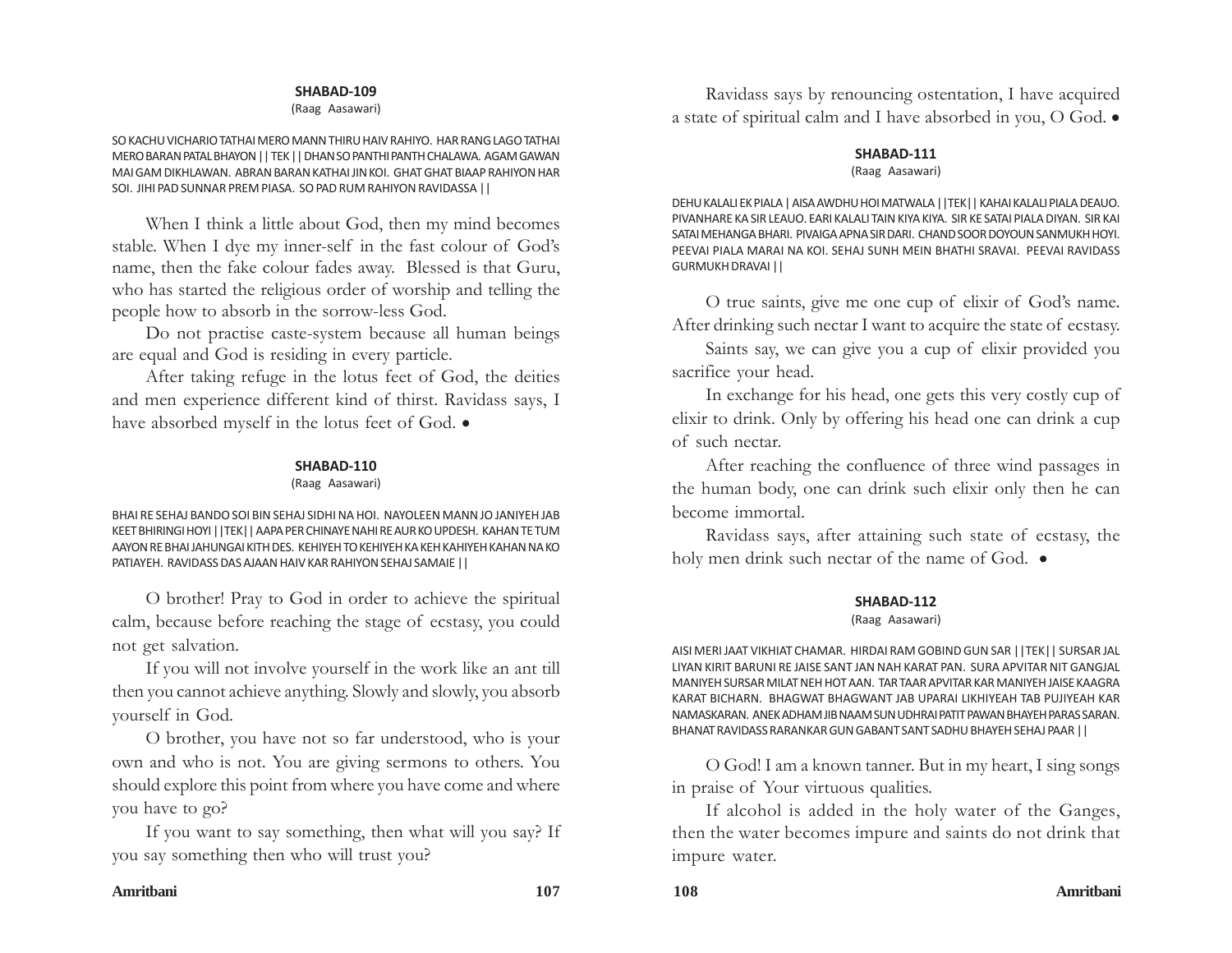Such water of the Ganges is impure in which liquor is added. You should also think such water impure because the crow does not drink such water. But when the wine and impure water of drains dissolve in the water of Ganges, then it becomes the water of Ganges.

The tree of palm is believed impure. When the name of God and hymns in His praise were got written on the leaves of the palm trees, then people bow their heads before these leaves.

So called low-caste people, have attained emancipation by reciting the name of God, who is redeemer of sinners.

Ravidass says, by singing songs in praise of the colourless and formless God, saints and sages have attained salvation.  $\bullet$ 

#### **SHABAD-113**

#### (Raag Aasawari)

PAAR GAYA CHAHAI SAB KOI DOHU URWAAR PAR NEH HOYI. || TEK||PAR KAHAI URWAAR SO PARA BIN PAD PARCHAI BHRAMAIN GAMWARA. PAR PARAMPAD MAANJH MURARI TA MAIN AAP RAMAI BANWARI. PURAN BARHAM BASAI SABH THAYI KAHAI RAVIDASS MILAI SUKH SAYI ||

Everybody in this world wants to get salvation, but without reciting the name of God, the man cannot swim across the ocean of existence.

Salvation means to get rid of from the cycle of transmigration of soul. But without knowing the absolute truth, the man remains entrapped in illusion.

The state of supreme meditation helps the man to swim across the ocean of existence. The God himself resides in that state.

After reaching the state of ecstasy, a man realises that the perfect God is omnipresent. Ravidass says, the attainment of God is a supreme bliss.  $\bullet$ 

(Raag Aasawari)

SATGUR HUMHU LAKAHI BAAT. JANAM PACHLAI PAP NASANAI, MITOGO SABH SANTAP ||TEK|| BAHAR KHOJAT JANAM GAMWAI, UNMANN DHIYAN RAHAI GHAT AAP. SHABAD ANAHAD BAAJAT GHAT MEH, AGAM GIAN BHO GUR PARTAP. DHAN DARA MEH RAHIYON MAGAN NIT, GUNIYON NA MICHU KO CHAP. KEH RAVIDASS GUR RAH DIKHAWAI, TRICHA BUJH MITI MANN SANTAP ||

The true Guru shows the real path to the man by adopting which one can swim across the sea of existence. By traversing on this path, the sins of previous birth and all other sufferings and agonies come to an end.

A man endeavours hard in order to find the God in the world and loses his life. But sitting in meditation, by reciting his name, the man attains the state of spiritual calm. Only then he discovers the God. The mystic sound starts to resound in the body. Such divine knowledge can only be achieved through the Guru.

The man remains busy in wealth and wife, and does not think about the qualities of God.

Ravidass says, the Guru shows the real way, by adopting which all desires and anxieties of the man will desert him.  $\bullet$ 

#### **SHABAD-115**

#### (Raag Aasawari)

BAPURAO SAT RAVIDASS KAHAI RE. GIAN BICHAR CHARAN CHIT LAVAI HAR KI SARAN RAHAI RE || TEK|| PAATI TORRAI PUJ RACHAVAI TARAN TIRAN KAHAIN RE. MURAT MAH PARMESHWAR TOU PANI MEH TIRAI RE. TRIBIDH SANSAR KAWAN BIDHI TIRBOU JE DRRIRH NAAV NA GAHAI RE. NAM CHADIJAI DANDAI BAISE TOU DUNA DUKH SAHAI RE. GURU KO SABAD AUR SURAT KUDALI KHODAT KOI LAHAI RE. RAM KAHHU KE BATAI NA AAYO SO NEKU LABHAI RE. JHOTHI MAYA JAG DAHKAYA TO TIN TAP DAHAI RE. KAHAI RAVIDASS RAM JAP RASNA MAYA KAHUN KE SANG NA RAHAI RE ||

Ravidass says the truth that all human beings should think about the spiritual knowledge of the God and take refuge in His holy feet.

The man after plucking flower-petals offer these to the idol of God because he thinks that the God is the liberator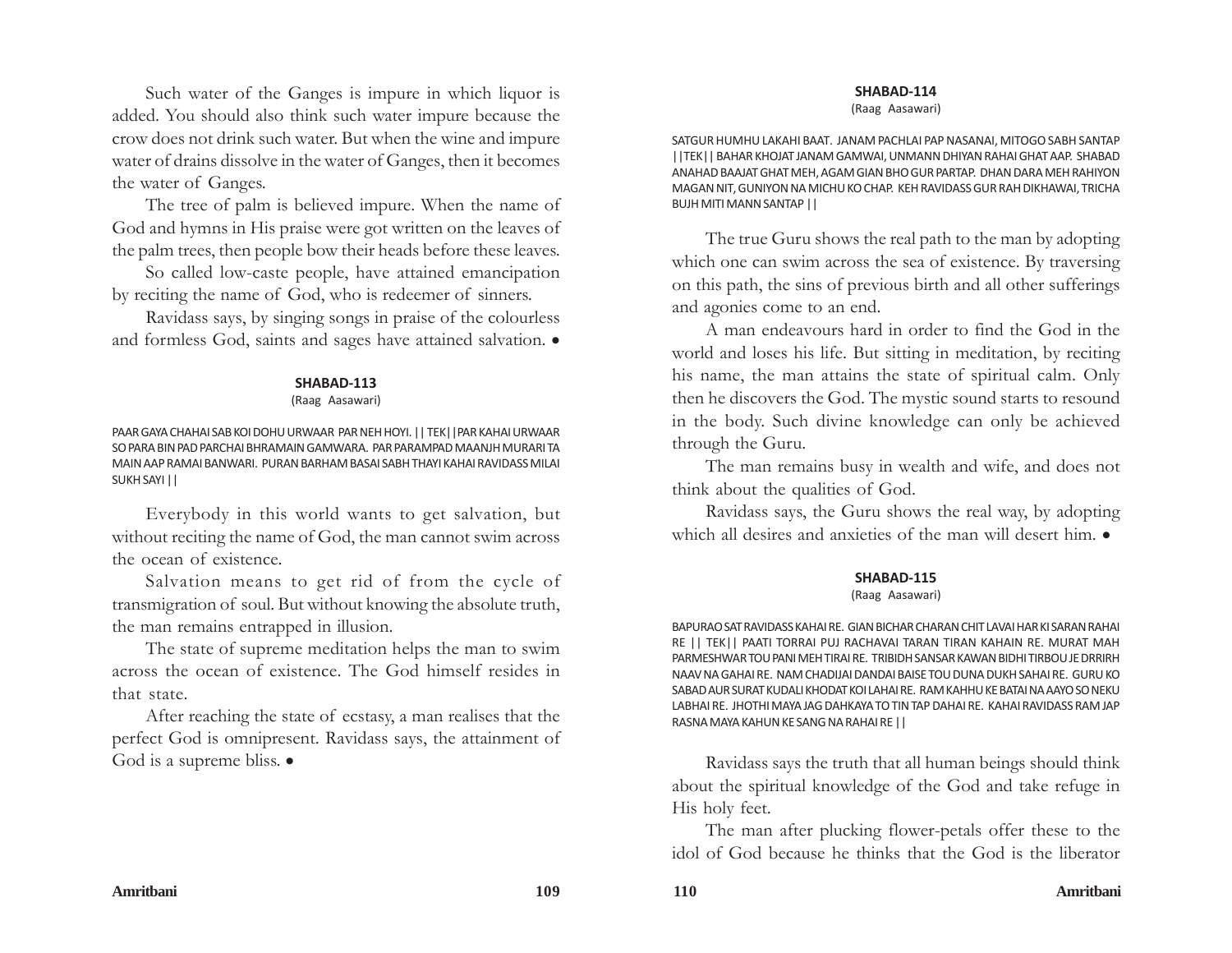and he can help him to swim across the sea of existence. Ravidass says, if the God has taken refuge in that idol then why the statue of God does not float in the water?

So far a man does not acquire the strong boat consisting of God's name by divorcing the three characteristics of *Maya,* till then he cannot swim across the sea of existence. If, by ignoring the boat of God's name he catches only oar, then he has to suffer.

According to the pious teachings of the Guru if we apply the spade of knowledge only then we will achieve our goal.

The Supreme God is not allocated to a special one. A man, who searches the God in his inner-heart, achieves Him.

The false *Maya* is misleading the world. The three characteristics of sorrow are causing grave damage to the body of man.

Ravidass advises the man to renounce *Maya* and recite the name of God.  $\bullet$ 

## **SHABAD-116**

#### (Raag Aasawari)

EH ANDES SOCH YIH MERE. NISIWASAR GUN GAYO TERE || TEK|| TUM CHINTIT MERI CHINTHU JAYI. TUM CHINTAMAN HOIE KI NAHI. BHAGAT HAIT TUM KAHAN KAHAN NEH KEENA. HAMRI BER BHAYAI BALHINA. KAHAI RAVIDASS DAS APRADHI. JAIH TUM DRAVO MAIN BHAGAT NA SADHI ||

O God! There is only one apprehension in my mind that I sing songs in Your praise day and night.

O God! By remembering Your holy name, all my worries have disappeared. Only Your name grants the desired fruit.

O God! What You have not done for Your devotees? But when I need Your blessings at that time, You become powerless. Why do not You help me?

Ravidass says, the slave is a defaulter, who even after becoming Your devotee is not worshipping You.  $\bullet$ 

#### **SHABAD-117**

(Raag Aasawari)

BORI KARILAI RAM SANEHA. SANG SAHELI VIAH CHALI SAB, CHAADH NAIHAR RA GEHA ||TEK|| KHEL KHILAR BAIS SABH BITI, MANN CHIT BHAJ NA PIYON PARTITI. MAIN MAIN JO LO GARABH BORANI, TOUN LOUN PIARA MANN NEH AANI. AAPA MAIT MAIN MERI KHOHI, GARAB TIAGI ARPIHI NIJ DEHI. PIYO KO NARI UHI MANN AAYI, JIHI ABH ANTAR AVAR NEH KAYI. JO LOUN PIARA MANN NEH AAYI, KA SOREH SHINGAR BANAYI. SOI SATI RAVIDASS BAKHANI, TAN MANN SIYOUN PIYO RANG SAMANI ||

O insane woman! You love God. Your fellow friends have got married. Therefore, after leaving the house of their parents they have gone to the houses of their bride-grooms.

You have wasted your life while playing and jumping. You have not, so far, won the faith of your dear one. As far as you are proud of your beauty till then your lover, the God, will not love you.

By renouncing pride and ego, you sacrifice yourself and offer your everything to your lover, the God. The inaccessible Lord loves only that woman who has renounced ego and pride.

What is the use to decorate the face with false make-up if the bride is not liked by her bride-groom?

That woman will be called the virtuous who surrenders her mind, body and heart to her husband and absorbs in Him completely, says Ravidass. •

#### **SHABAD-118**

#### (Raag Aasawari)

RE MANN MANCHALA SANSAR SAMUNDAI, TU CHITAR BACHITAR BICHAR RE. JIH GALAI GALIAHI MARIYEA, SO SANG DOOR NIWAR RE ||TEK|| YAM HAI DIGHAN DOR HAI KANKAN, PAR TIYA GALO JAAN RE. HAVAI RAS LUBUDH RAMAI YO MURAKH, MANN PACHITAVAI NIAAN RE. PAP GUNIO CHAI DHARAM NIBOLI, TU DEKH DEKH PHAL CHAKH RE. PARTIRIYAN SANG BHALO JO HOVAI, TO RANO RAVAN DEKH RE. KAHAI RAVIDASS RATAN PHAL KAARAN, GOBIND KAI GUN GAAYE RE. KAANCHO KUMBH BHRIYO HAL JAISE, DIN DIN GHATO JAYE RE ||

O mind! You are like a fish whereas the world is like a sea full of various colours. You think about it. You are entrapped in the false attachment, therefore, your body is decaying and you are dying. You liberate yourself from such bonds.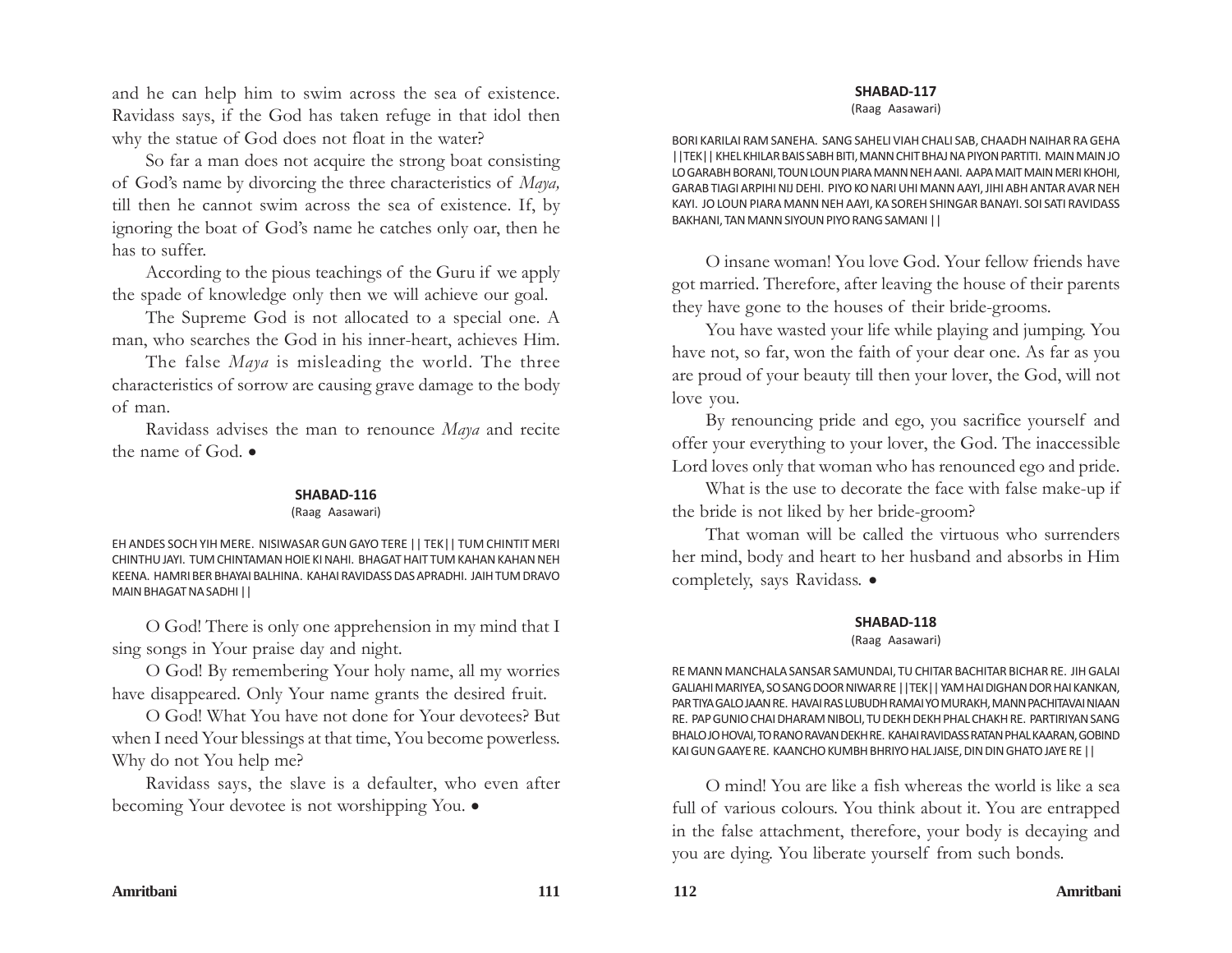The god of death i.e. *Yamraj* is knocking at your door. But you are engrossed in evil deeds. The company of other's wife will certainly destroy you, O silly man! You are engaged in the enjoyment and pleasure. But you have to repent like an ignorant man later on.

Six religious principles are like the fruits of *margosa* tree for a sinner. Even then you taste such bitter fruit of sinful deeds.

If you think that the company of another's wife is a moral act, see the end of king Ravan.

Ravidass says, O man! In order to achieve the precious gem of God's name you have to sing songs in the praise of God. As water in the unbaked earthen pitcher goes on leaking, like this you are wasting your life without reciting the name of God.

## **SHABAD-119**

#### (Raag Aasawari)

RATH KO CHATUR CHLAWANHARO. KHIN HAANKAI KHIN UBHO RAKHAI NAHI AAN KO SARO ||TEK|| JAB RATH RAHAI SARTHI THAKAI TABKO RATH CHALAWAI. NAD BIND SABHAI HI THAKAI MANN MANNGAL NEH GAWAI. PANCH TAT KO YAHU RATH SAAJIYO ARDHAI URDH NIWASA. CHARAN KAMAL LIYON LAYE RAHIYON HAI GUN GAVAI RAVIDASSA ||

The charioteer, who drives the chariot of body is very intelligent and cunning. In a moment he starts driving the chariot too fast and saves the chariot from going off the track. No body knows about this game.

When the charioteer becomes tired then who drives the chariot of body? At this time mind cannot sing auspicious songs. It means that the man cannot perceive the joy of eternal bliss by forgetting God. The mind of the man cannot sing the song continuously in God's praise.

The God has created the chariot of man's body with five elements. The God resides in the universe. While reciting the song in praise of God, I have absorbed in Him by worshipping His lotus feet, says Ravidass.  $\bullet$ 

#### **SHABAD-120**

(Raag Aasawari)

JO TUM TORO RAM MAI NAHI TORON. TUM SOUN TOR KAWAN SOUN JORO ||TEK|| TIRATH BARAT NA KARO ANDESA. TUMRAI CHARAN KAMAL KA BHROSA. JENH JENH JAYOUN TUMHARI PUJA. TUM SA DEV AWAR NEH DUJA. MAI APNO MANN HAR SO JORIYON. HAR SO JOR SABAN SE TORIYO. SAB PAR HAR TUMHARI AASA. MANN KRAM BACHAN KAHA RAVIDASSA ||

O God! My love and devotion is true. If You break relationship with me, even then, I shall not break relationship with You. Because after breaking relationship with You, O God with whom I shall join?

I am not worried about taking bath at pilgrim-centres or observing fast because I have full faith in Your lotus feet.

O God! Wherever I go, I only worship You. There is no other great or pious Lord on the earth except You.

O God! I have connected my mind with You. While doing this, I have snapped relationship with all others.

Ravidass says, O God! All my hopes are focussed on you. I want to see Your holy face. I am demanding this due to my devotion and pious deeds.  $\bullet$ 

## **SHABAD-121**

## (Raag Aasawari)

KAIH BIDHI AB SUMIRO RE ATH DULABH DEEN DAYAL. MAIN MAHA BISHYI ADHIK AATUR KAMNA KI JHAL ||TEK|| KAHAN DIMB BAHAR KIYE HAR KANAK KASOTI HAAR. BAHAR BHITAR SAAKH TU HOU KIYON SU SOU ADHIAAR. KAHAN BHAYON BHUT PAKHAND KIYE HAR HIRDAI SAPNAI NA JAN. JO DARA BIBHICHARNI MUKH PATIBARTA JIYA AAN. MAI HIRDAI HAR BAITHYON HAR MOU PAI SARYON NA EIKO KAAJ. BHAV BHAGAT RAVIDASS DAI PRITPAL KARO MOH AAJ ||

O Cherisher of the poor! It is very difficult to recite Your name because the man is engrossed in the flames of sensual desires due to his lustful, salacious and immoral acts.

The man organises false pomp and show to achieve the God. But only that man qualifies the test who has successfully passed the critical scrutiny of the expert judge and proves himself the pure gold. O God! You know everything which is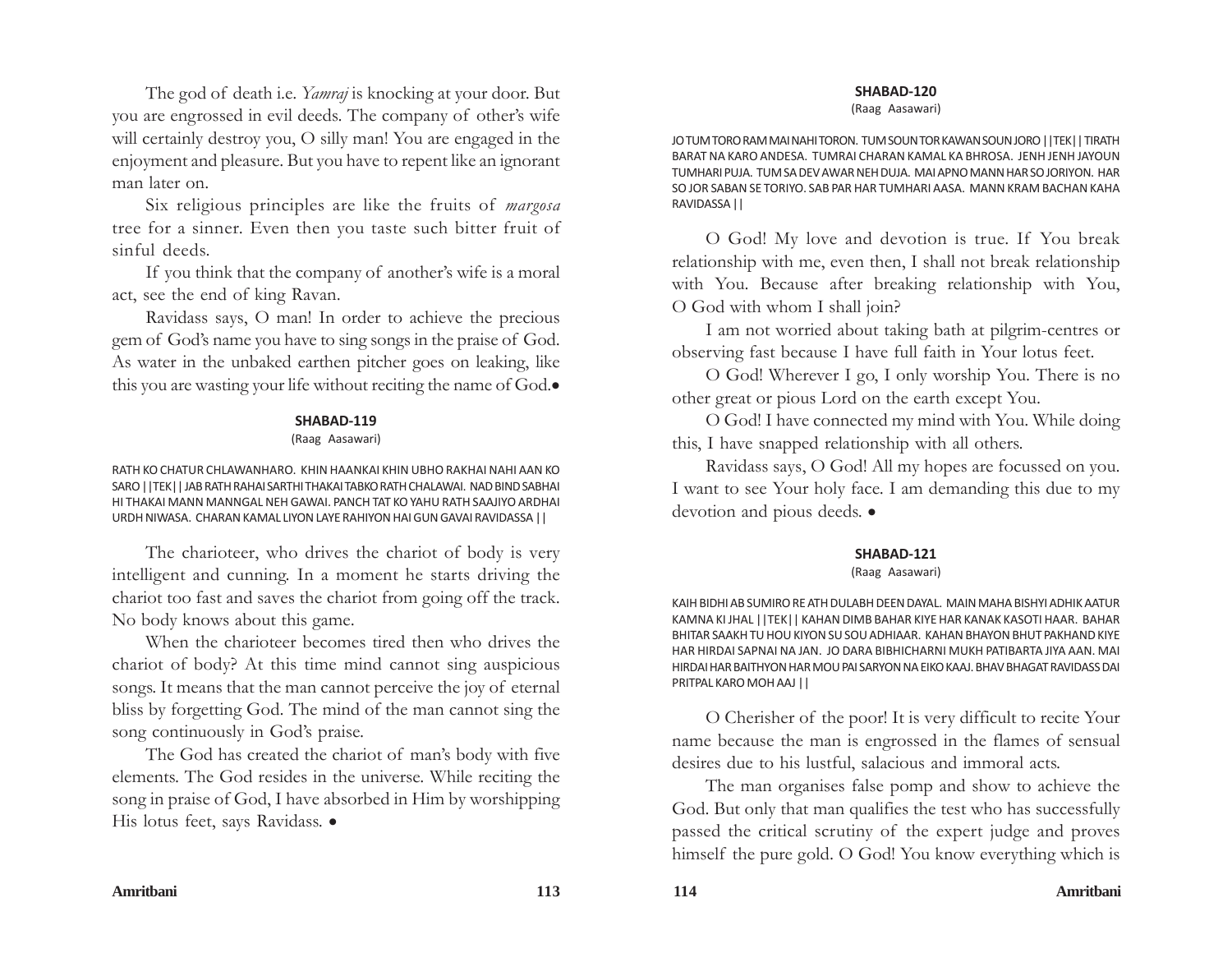happening inside and outside. The man, due to his ignorance, is entrapped in the darkness.

Then what is the use of organising such pomp and show if he does not remember the God even in his dreams. It is just like a characterless woman who talks about her faithfulness towards her husband but in her mind she has been thinking about another person.

O God! I have lost the game of the world without Your name. I cannot complete a single work. Ravidass says, O God! You are nourishing and protecting me, that is why I am performing Your worship with Your blessings.  $\bullet$ 

## **SHABAD-122**

#### (Raag Aasawari)

AB KAISE CHUTAI NAM RAT LAAGI ||TEK|| PRABHU JI TUM CHANDAN HUM PANI. JAKI ANG ANG BAS SAMANNI. PRABHU JI TUM GHAN BAN HUM MORA. JAISAI CHITWAT CHAND CHAKORA. PRABHU JI TUM DEEPAK HUM BATI. JA KI JOT BARAI DIN RATI. PRABHU JI TUM MOTI HUM DHAGA. JAISAI SONHI MILAT SUHAGA. PRABHU JI TUM SWAMI HUM DASA. AISI BHAGAT KARAI RAVIDASSA ||

How can I give up the holy act of repeating Your pious name? O God! As a result of repeating Your name continuously, I have attained Your worship. Now You please tell me, how I can move back from such pious action.

O God! You are like *sandal*-wood and I am just like water. As after absorbing in *sandal*, the water becomes *sandal*, like this absorbing in you, every part of my body has become fragrant.

O God! You are cloud and I am Your peacock, as You are the moon, I am Your *Chakor*.

O God! If You are a lamp, then I am the wick of the lamp. The light of this lamp is illuminating the whole universe day and night.

You are a pearl and I am a thread. In Your pious company I have become blessed one and auspicious. I have become like that gold which after rubbing the borax shines brightly.

O God! You are Master whereas I am Your servant. Ravidass says, O God! I remain busy in Your worship.  $\bullet$ 

## **SHABAD-123**

(Raag Aasawari)

MADHO BHRAM KAISE NA BILAYI. TATHAIN DUTI DARSAI AAYI ||TEK|| KANAK KUTAK SUIT PAT JUDA RAJ BHUANG BHRAM JAISA. JAL TARANG PAHAN PRATIMA JIAON, BHRAM JEEV DUT AISA. BIMAL EIK RAS UPJAI NA BINSAI, UDAI ASAT DOYOUN NAHI. BIGTA BIGAT GHATAI NEH KABHU, BASAT BASAI SAB MAHI. NISCHAL NIRAKAR AJ ANUPAM, NIRBHAY GAT GOBINDA. AGAM AGOCHAR ACHHAR ATRAK, NIRGUN ANT ANANDA. SADA ATIT GIAN GHAN BARJIT, NIRBIKAR ABINASI. KAHAI RAVIDASS SEHAJ SUN SAT, JEEVAN MUKAT NIDHI KAASI ||

O Lord *Madho*! Illusion does not vanish from the mind of a man because there is duality in his mind.

Due to illusion, the gold and ornaments made from gold, yarn and fabric knitted from yarn, look different, like this due to ignorance the rope looks like a snake in the dark. Due to illusion, the water and its tides, the stone and sculpture made from stone look different, like this due to duality the man looks separate from God.

The pure and holy God resides in the world. That God neither takes birth nor dies; neither rises nor sets like the sun. He neither decreases nor increases. The God is omnipresent.

The God is immovable, shapeless, unborn and unique. He is devoid of fear, immortal, illogical, without attributes and delightful.

The God is immortal. He cannot be known without knowledge. God is flawless and imperishable.

Ravidass says the state of spiritual calm and bliss is true. Such calmness and blissfulness provides salvation to the people, which is a unique treasure.  $\bullet$ 

## **Amritbani 115 116 Amritbani**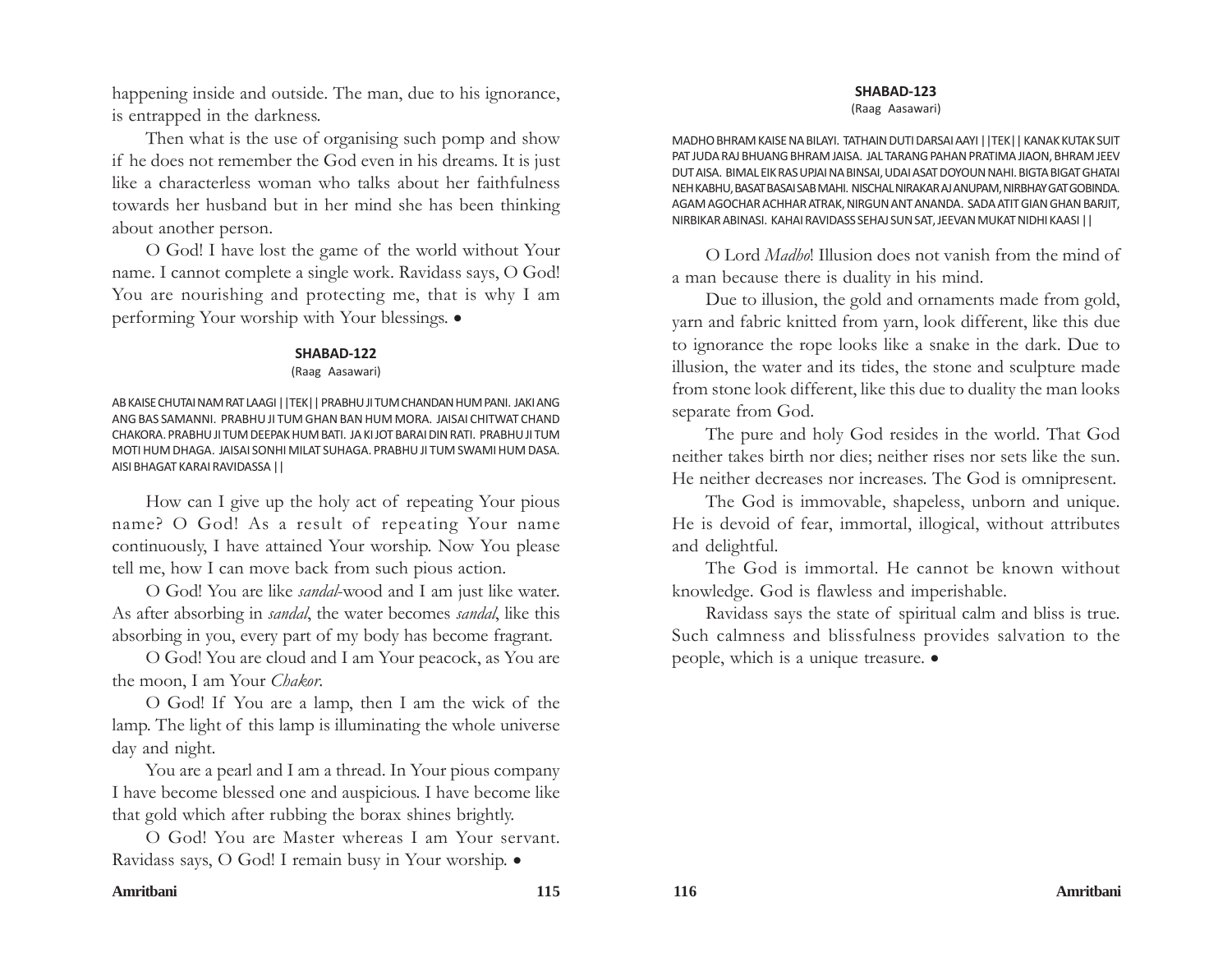#### (Raag Aasawari)

MANN MERO SAT SAROOP BICHAR. AAD ANT ANANT PARAM PAD SANSA SAKAL NIWAR ||TEK|| JAS HAR KAHIYE TAS HAR NAHI HAI ASS JAS KACHU TAISA. JANAT JANAT JAAN RAHEYON MANN KARAM KAHO NIH KAISA. KAHIAT AAN ANUBHAVAT AAN RAS MILAI NA BIGAR HOI. BAHAR BHITAR PRAGAT GUPAT GHAT-GHAT PRAT AVAR NA KOI. AADHU EIK ANT PHUN SOYI MADHYA UPADH SU KAISAI. AHAI EIK PAI BHRAM SAI DUJO KANAK ALKRIT JAISE. KAHAI RAVIDASS PARKASH PARAM PAD KA JAP TAP BARAT PUJA. EIK ANEK ANEK EIK HAR KAHO KAUN BIDHI DUJA ||

O my mind! Think about the true form of God. This immortal God has to live from the beginning to the end of this world. He is bestowing the supreme ranks to the human beings. By reciting the name of God, the illusion vanishes.

The God is not like this, as people say. No one can say anything about the form of the God. People want to know the real form of the God because nobody can know His secret.

A man says about God something else but to perceive Him is a different experience. After taking the elixir of God's name, the man does not indulge in immoral acts.

The God is residing in each particle of the world. God lives in everyman. There is nothing on the earth without God.

The one God was present in the beginning of the universe and the same one God is present today and will remain present in the future also. Due to illusion, the man thinks differently about Him as he thinks gold and ornaments made from the gold are different. The man looks separate from the God as a result of illusion. But the illusion disappears when he absorbs in the God.

Ravidass says when the eternal light of God illuminates the heart of a person, only then he obtains the supreme place in the court of God. Then he does not need to perform meditation, recitation and worship. The God is residing in the whole universe after adopting various shapes i.e. unity in diversity. There is no one like the God in the world as He is unique.  $\bullet$ 

#### **SHABAD-125**

(Raag Aasawari)

THOTHO JAN SOYI PACHORO RE KOI. PACHORO JA MAI NIJ KAN HOYI ||TEK|| THOTHI HAR BIN JANAM GAMWAYA. THOTHA PANDIT THOTHI BANI. THOTHI HAR BIN SABAI KAHANI. THOTHA MANDIR BHOG BILASA. THOTHI AAN DEV KI ASAA. SACHA SUMIRAN NAAM BISASA. MANN BACH KARAM KAHAIN RAVIDASSA ||

O man! The name of God is true. Do not forget Him because He is not false. The essence of His bliss is absorbed in the whole world. The body of a man is false and *maya* is also false. O man! You are wasting your life without reciting the name of God.

*Pandit* is useless without knowledge. His teachings are baseless and useless without knowledge. All stories are false without remembering the name of God. The temple without the name of God will be just like an empty place. The sensual pleasures are also useless and false. It is also fruitless to worship any demi-god, except the God.

True is only the name of God. His meditation is also true, says Ravidass, whose mind is pure, sayings are true and actions are also true  $\bullet$ 

#### **SHABAD-126**

#### (Raag Aasawari)

MADHO! MOH EIKU SAHARA TORA ||TEK|| TUMHI MAT PITA PRABH MERO, HOUN MASKEEN AAT BHORA. TUM JAO TAJO KAVAN MOH RAKHAI, SAHIHAI KAUNU NIHORA. BAHADAMBAR HOUN KABHUN NA JANIYO, TUM CHARNAN CHIT MORA. AGUN SAGUN DOU SAMKAR AANIYO, CHOUN DIS DARSAN TORA. PARAS MANN MUH RATU NAH, JAG JANJAR NA THORA. KEH RAVIDASS TAJ SAB TRISHNA, EIKU RAM CHARAN CHIT MORA ||

O God! You are the only supporter of mine. You are my mother and father, I am humble, meek and flower sucking bumble-bee.

O God! If You have given me up then who will provide help to me? To whom I shall put up my grievances in your absence?

I do not know to perform pomp and show, as my mind always resides in Your lotus feet. You please see my good and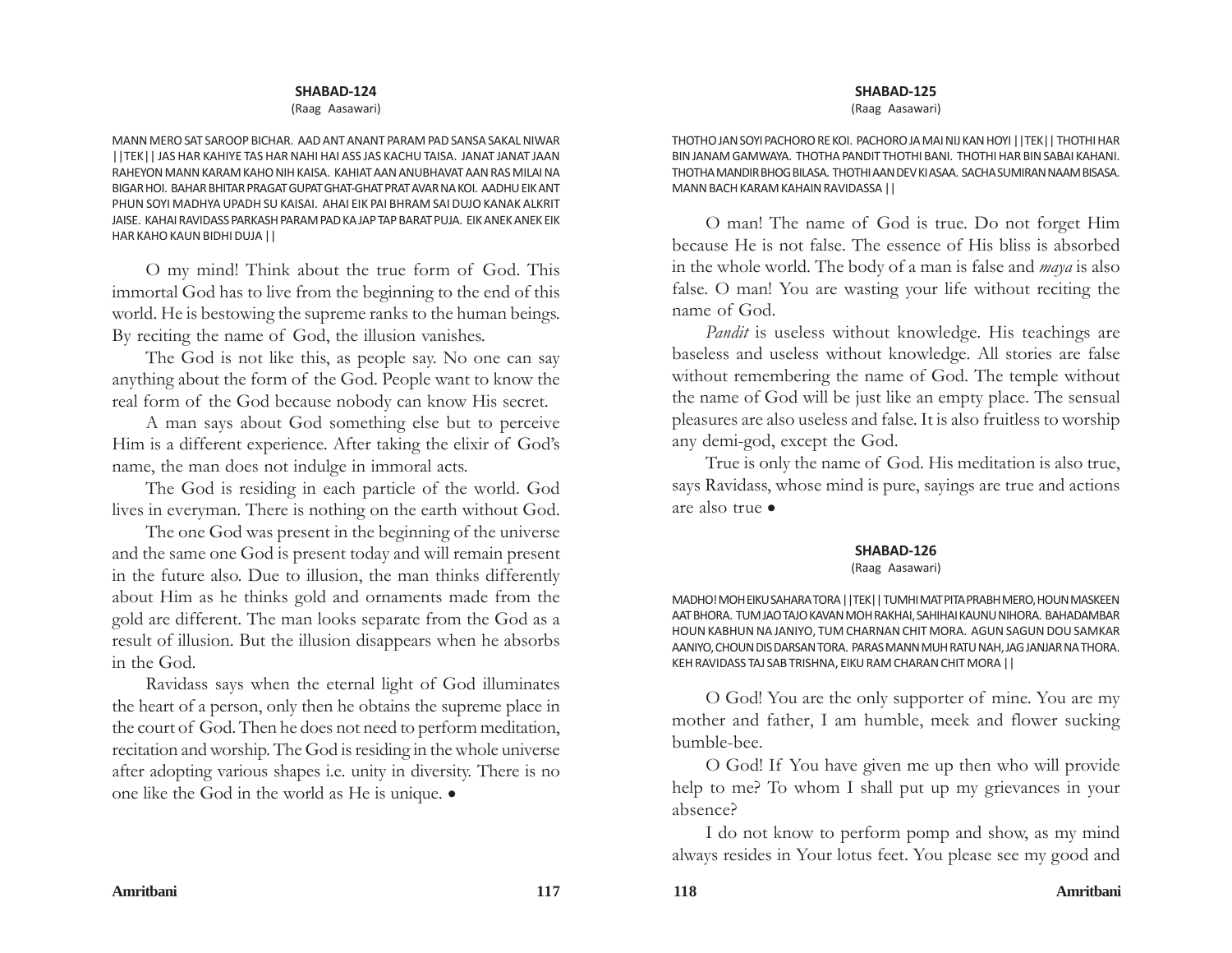bad deeds equally. I am seeing Your holy appearance in all directions, in both forms, endowed with attributes and without attributes.

I do not need the philosopher's stone at all. All entanglements of life are useless. Ravidass says, by renouncing all desires, the man devotes his mind and self to worship the lotus feet of God.  $\bullet$ 

#### **SHABAD-127**

#### (Raag Todi)

PAWAN JAS MADHO TORA TUM DARUN AGHMOCHAN MORA | | TEK | | KIRAT TERI PAP BINASAI LOK BED YON GAWAI. JOUN HUM PAP KARAT NEH BHUDHAR TOUN TU KAHAN NASAVAI. JAB LAG ANG PANK NEH PARSAI TOUN JAL KAHAN PAKHALAI. MANN MALEEN VISHIYA RAS ANG PANK NEH PARSAI TOUN JAL KAHAN PAKHALAI. MANN MALEEN VISHIYAN RAS LAPAT TOUN HAR NAAM SAMBHALAI. JO HUM BIMAL HIRDAI CHIT ANTAR DOS KAUN PAR DHARIHO . KEH RAVIDASS PRABHU TUM DAYAL HOU ABANDH MUKAT KA KARIHO ||

O God! To sing songs in Your praise is so pious that it has annihilated my terrible sins. The whole humanity and the *Veds* say that your glory and praise can eradicate all sins.

If we, the people of the world do not commit sins, as big as the mountain, O Eternal one, then how should You have gained the name of Purifier of sinners?

If the body has not been polluted by the mud of sins, then it will be of no use to wash the parts of body with water. Now the mind has become impure under the influence of sexual desires, therefore, the time has come to purify the mind by reciting the name of God.

Ravidass says, if one's mind, body and soul are pure, then there is no need to blame anyone. O God! You are the ocean of mercy, what I shall do after getting salvation. O God! Allow me to sing songs in Your praise while living in Your holy feet.  $\bullet$ 

## **SHABAD-128**

(Raag Sarang)

JAG MAIN VED BAID MANNIJAI. EIN MAIN AVAR AGAM KACHU AURAI KAHO KAWAN PAR KIJAI ||TEK|| BHOJAL BIADH ASADH PRABAL ATT PARAM PANTH NA GAHIJAI. PARRAI SUNAI KACHU SAMUJH NA PARYI ANUBHAI PAD NA LAHIJAI. CHAKH BIHUN KATAAR CHALAT HAIN TINHU ANNS BHUJ DIJAI. KAHAI RAVIDASS BAMEK TAT BINU SAB MILI GARAT PARIJAI ||

*Veds* are considered the doctors who treat the diseases of the patients. *Veds* tell something else about the God but facts about the inaccessible God are different. To whom one should believe?

The unfathomable ocean of existence has become a strong house of human diseases.

People read and listen to *Veds* but they did not understand them properly. Then how will they acquire the status of fearless which is necessary to know the Creator.

People follow the teachings of *Veds* blindly but they do not use the knowledge. Therefore, they have adopted the wrong path.

Ravidass says, without attaining the divine knowledge and without using their wisdom, people cannot know about the Ultimate Reality. Therefore, they are going towards hell.  $\bullet$ 

## **SHABAD-129**

#### (Raag Sarang)

TUM KARHU KIRPA MOH SAI ||TEK|| SAWAS SAWAS TUJH NAAM SAMBHARUN, TUMHI BHAINT MAMU MANN HARSAYI. TUMHU DAYAL KIRPAL KARUNANIDH TUMHEH DEENBANDH RAGHURAYI. TUMHARI SARAN RAHO NISWASAR, BHARMAT FIROUN NA HOUN HAR RAYI. TUMHARI ANUKAMP MAAN MADU CHHUTAI, RAM RASAYAN AMRIT PAYI. AISO BUDH JACHIHU KARUNAMAIN, TUJH CHARAN TAJJ KITHU NA JAYI. CHARAN–SARAN RAVIDASS RABARI, APNO JAAN LEHU UR LAYI ||

O God! You bless me. I recite Your holy name with my every incoming and outgoing breath. After seeing Your pious face, I feel extremely happy. O God! You are extremely sympathetic, kind, compassionate and nurturer of the poor.

O God! As I have taken refuge in You, therefore, I have not left the right path. I recite Your name; therefore, my pride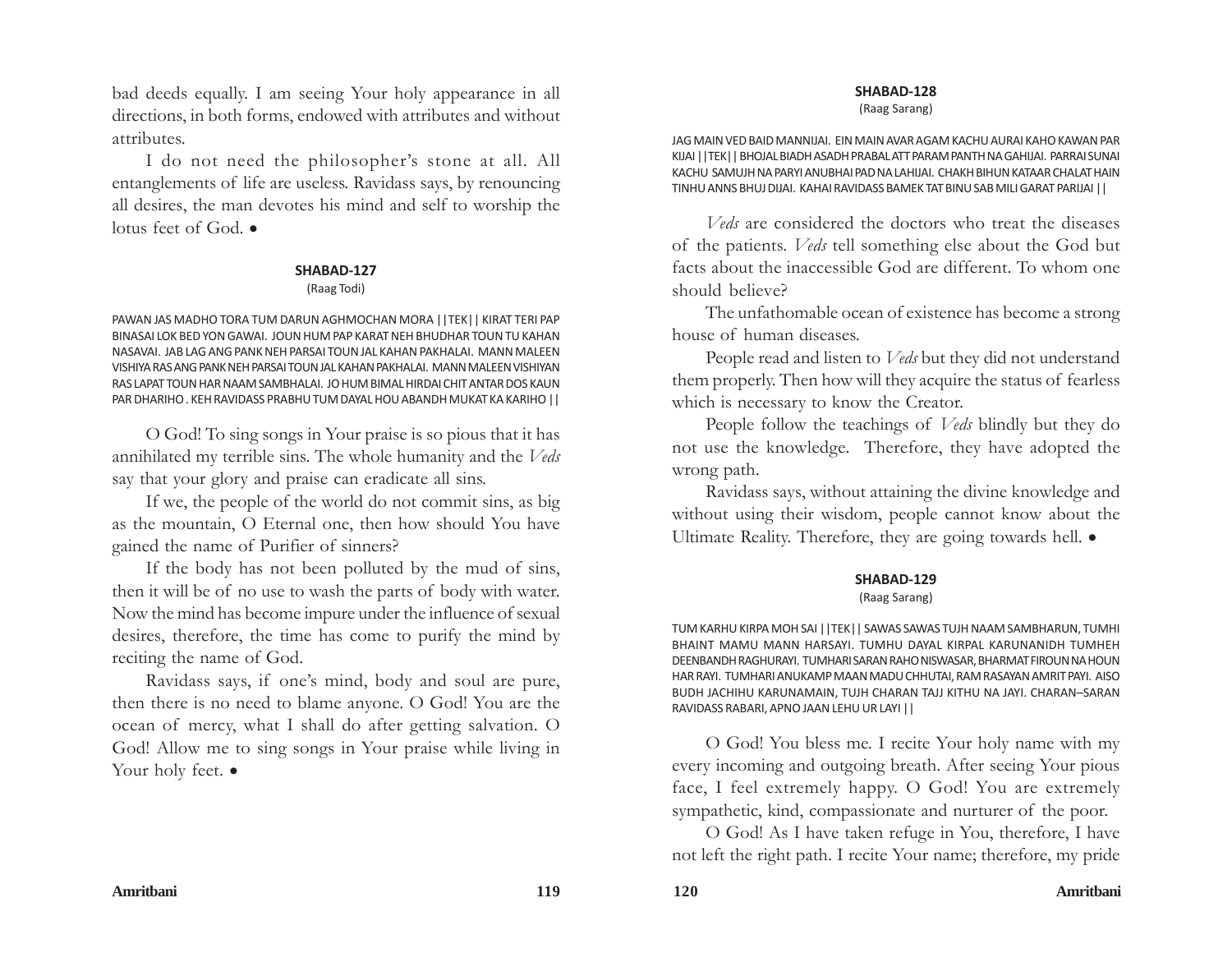has vanished. I have achieved the nectar of Your name.

O God! My only desire is to achieve a place in Your holy feet. Now I do not want to go to any other place except Your feet. Ravidass says, O God! I have taken refuge in Your pious feet. Please own me and hold me.  $\bullet$ 

## **SHABAD-130**

(Raag Sarang)

CHAL MANN HAR CHATSAL PARRAOUN ||TEK|| GUR KI SAAT GIYAN KA ACHAR BISRAI TOUN SEHAJ SAMADH LAGAOUN. PREM PAATI SURAT LEKHAN KARHIHOU RARAA MAMAA LIKHI AANK DIKHYOU. YEAH BIDHI MUKAT BHAYE SANKADIK RIDAI BIDAAR PARKASH DIKHOUN. KAGAD KANWAL MATT MAS KAR NIRMAL BIN RASNA NIS DIN GUN GAOUN. KAHAI RAVIDASS RAM JAP BHAI SANT SAAKH DAI BOHAR NA AAOUN ||

O my mind! Let us go to the school of God, where spiritual education will be imparted to you. In this school the baton of Guru's sermon protects you from going astray. Alphabet of pure knowledge will be taught to you there. If by chance, the pupil forgets the world of knowledge, then he assumes the posture of deep and calm meditation.

In this school, for reading and writing, there is a *Phatti* i.e. wooden-tablet of spiritual love and pen of mental awareness. This pen writes on it the name of RAM, the omnipresent God. By studying in such a school, many pupils including *Sanak* had attained salvation. If you do not believe, then should I show you the spiritual flame by dissecting my heart?

By making lotus-petal as paper and wisdom as the pure ink, pupils write the name of God. Without using tongue, they sing the songs in praise of God day and night.

Ravidass says, O brother! Saints are the testimony, that whosoever has recited the holy name of God, he has attained salvation.  $\bullet$ 

## **SHABAD-131**

(Raag Sarang)

HAR SIMRAI SOI SANT BICHARO. AVAR JANAM BEKAM RAM BIN, KOT JANAM SOUN UPAR BAAROU ||TEK|| HAR PAD VIMUKH KUTIL MAYIARAT, RAM CHARAN CHITHU NA SANAI. JIN MANN MAANU HOYMAI BASHAI, TIH JAN SANT KAHO KIM MANNAI. KAPAT DHAMBH PAR NINDA BURRO, SANT JANAM BHO KILWISH KAARI. JIYON BARIYA RUT BUND UDDHAI MEH AAYI, MILAI SOI JAL KHARO. TA PARSANG SEEP SAWAAT NACHATAR, MOTI NIPJAT NEER TAI NIAROU. KEH RAVIDASS MOH MADD TIAGO, RAM CHARAN MANN SANT BICHARO||

Those, who recite the holy name of God, are saints in real sense, because without rendering the name of God the whole life of a person becomes fruitless. Therefore, millions of births can be sacrificed for the sake of that God. After becoming attached to the worldly possessions, a man becomes apostate towards the Creator and thus does not adopt the lotus feet of God in his heart. Those who have pride and arrogance in their minds, how we can accept them as saints. Such stupid persons remain busy in committing fraud, resorting to treachery, and false ostentation. But on the other hand, a saint takes birth in order to eradicate sins and sufferings.

During rainy season, every drop of rain which falls into the sea becomes alkaline. If the same drop of rain, during good omen, falls into an open sea-shell, then it transforms into a pearl.

Ravidass says, O man! Renounce your worldly attachments, use of intoxicating drinks, and devote your mind to the lotus feet of God in the company of saints.  $\bullet$ 

## **SHABAD-132**

(Raag Jaisri)

SAB KUCH KARAT NA KAHOUN KUCH KAISE. GUN NIDHI BAHUT REHAT SUM JAISAI ||TEK|| DARPAN GAGAN ANIL ALAIP JAS. GANG JALDH PRATBIMB DEKH TAS. SAB AARAMBH AKAAM ANEHA. BIDHI NIKHED KIYO ANEHKEHA. EIHAI PAD KEHAT SUNAT NAHIN AAVAI. KAHAI RAVIDASS SUKRITI KAI PAVAI ||

How can we describe the God as non-performer, who is responsible for all actions? He is the source of talent and remains constant in various situations.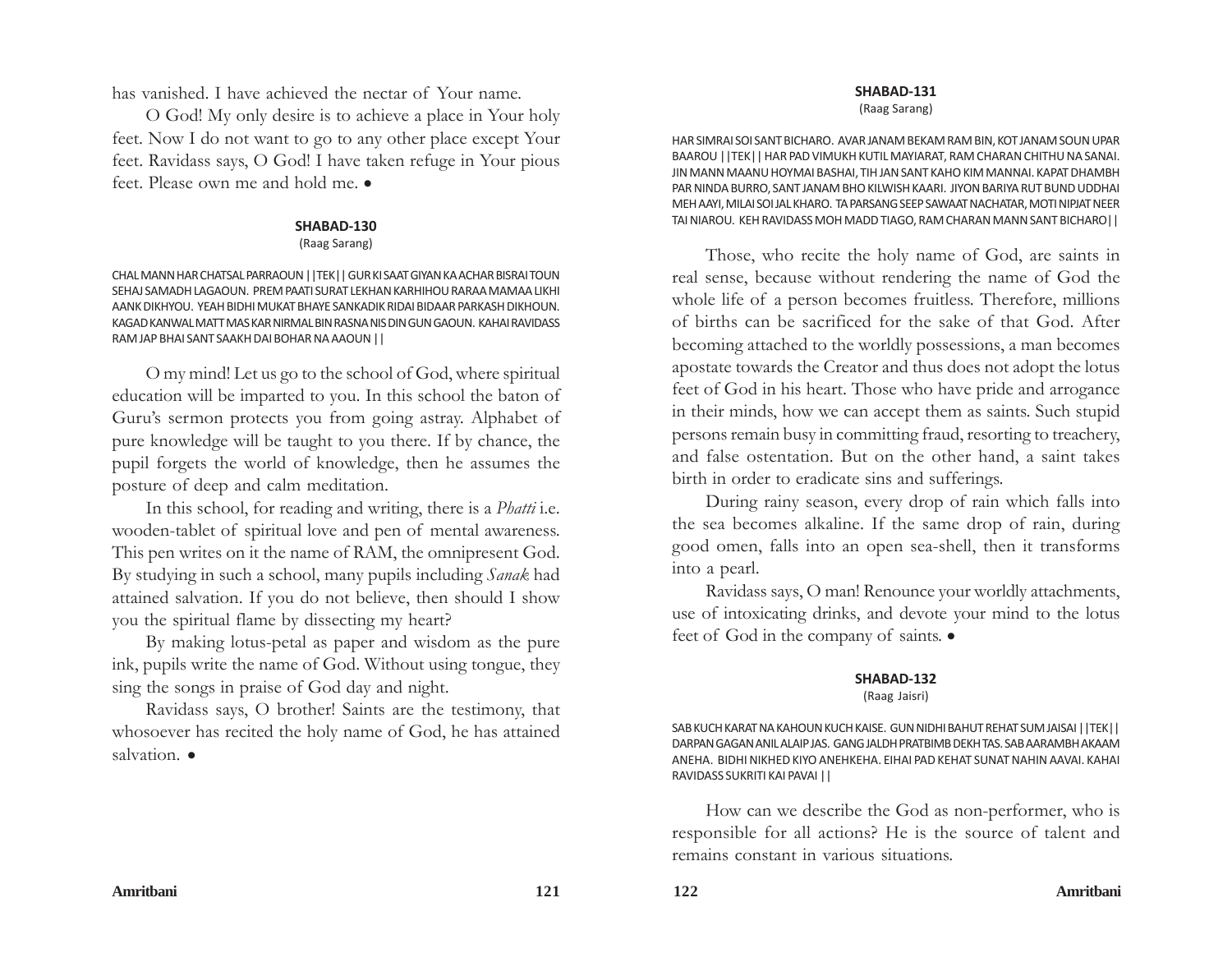As the mirror, the sky, the air are unattached like this the reflection of the God can be seen in the ocean.

The beginner is selfless, affectionless and unattached to materialistic world. The God is being described through different methods in so many forms.

Such supreme status can not be achieved only by saying and listening but such supreme position can be occupied only by good deeds, says Ravidass.  $\bullet$ 

#### **SHABAD-133**

#### (Raag Kanrra - Dopaad)

JA KAI RAM JI DHANI TA KAI KAH KI KAMI HAI. MANSA KO NATH MANORATH PURBAI SUKH NIDHAN KI KAHA GANI HAI. KAWAN KAAJ KIRPAN KI MAYA KARAT PHIRAT APNI APNI HAI. KHAYI NA SAKAI KHARACH NEH JAVAI JAYOUN BHUYANG SIR REHAT MANI HAI. JA KI RAAS DHAVAR NEH AAVAI RAHA KETAKI MUKAT ANI HAI. RAKHVARAI KO CHAKAR SUDARSHAN BIGHAN NA BIAPAI ROK CHINI HAI. SIV SANKADIK PAAR NA PAVAI MAIN BAPURAI KI KAUN GINI HAI. JA KI PREET NIRANTAR HAR SO KAHAI RAVIDASS TAKI SADA BANI HAI ||

The man, who possesses the wealth of the true name of God, does not face any deficiency in the life. The wealthiest man on this universe is the God only, who is also the treasure of comfort. He fulfils all the desires of his devotee and protects him from all evils.

What is the use of that wealth, which is in the possession of a miser man? The miser man remains happy while calling the wealth as his own. As a snake protects his precious gem, like this, the miser-man takes care of his wealth. As the miser man cannot spend his money on eatables, like this the snake cannot derive any benefit from the gem.

If a man recites the name of God, then the demon planets like Saturn, Comet etc., hesitate to come to his sign of Zodiac. Because the God is equipped with a mythical ring-shaped weapon, and that weapon protects the devotees from demons.

The Transcendent one is infinite, inaccessible. Lord *Shiv*, sage *Sanak* etc., could not realise the grandeur of God. Then how can I, a poor man, perceive Him?

The man, who continuously remembers the God, nobody can ever harm him, says Ravidass. .

#### **SHABAD-134**

#### (Raag Kanrra - Dopaad)

BHAGAT NA HOYI RE NA HOYI, JAB LAG TAN SUDH NA HOYI. BHAGAT NAHIN NACHAI AUR GAVAI, BHAGAT NA BHU TAPH KINAHA. BHAGAT NAHIN SWAMI AUR SEBUG, JAB LAG PARAM TAT NAHIN CHEENHA. BHAGAT NA GIAN JOG BAIRAGAI, BHAGAT NA KAHAIN KAHAVAI. BHAGAT NA SUN MANNDAL GHAR SODHAI, BHAGAT NA KACHU DIKHAVAIN. JAHAN JAHAN JAAYE TAHAN TAHAN BANDHAN, TRIVIDH TAP NA JAAYI| KAHAI RAVIDASS TABAI SACH PAVAI, AAPA ULAT SAMAYI ||

O brother! So far the body of a person is not pure; he cannot meditate upon God. Neither singing nor dancing is worship. Undergoing intense austerities is not worship.

The worship is not to serve as a master or as a disciple. The real worship is to know the Ultimate Reality. The worship is not only to talk about divine and spiritual knowledge, or asceticism or renunciation or non-attachment. The worship is also not to fabricate stories. After attaining a state of mind without feeling and thought thus reform oneself is not worship. It is also not to exhibit miracles.

By adopting these methods of worship, wherever you go or wander the bondage will tie you tightly and you will not be able to save yourself from the three mythical hardships and troubles. Such worship will also be helpless to eradicate these sufferings.

Ravidass says when a devotee absorbs his soul with the Ultimate Reality, only then he achieves the true God.  $\bullet$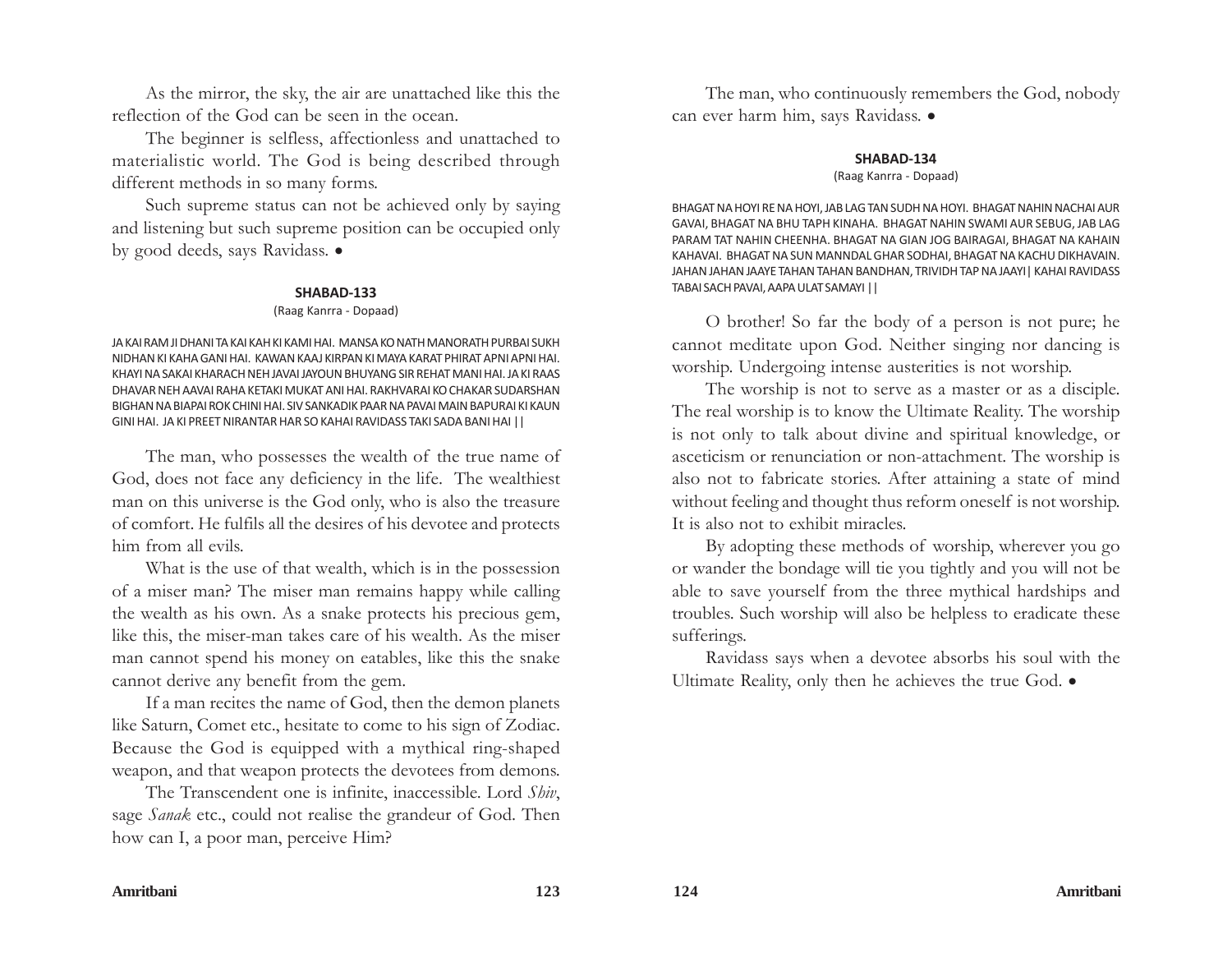#### (Raag Kanrra - Dopaad)

RE PAYEO RE RAM AAMI RAS ||TEK|| RAS JINI MAGAN HAIV RAHIYA, RARANKAR RASHAI NIT RASNA. EIHU RAS PEEB RAM RAS BURROU, AAPU MAGAN REH HAIV DIN RAINA. LOK RAS LAAG VISHAI VISH DEHI, BHNORAM BHOJAL NAHIN BAHNA. ABH ANTAR BHAJO NIJ AVIGAT, EH UPAYE ANTAR BHO TARNA. CHINTAMANN LAL HATHAI JAI CHARRIYEH, HUVO UJAM TIMIR NAHI REHNA. BHAJAI RAVIDASS RAM NIT RASNA, DULABH JANAM BIRTH NAHIN GAWNA ||

O brother! I have attained the nectar of God's name. Now I want to recite the holy name of God and do not like to look for any other syrup.

I want to take this supreme elixir day & night and want to absorb myself in the name of God.

O mind, till now you remain engrossed in the worldly extracts, due to this you have spent your life in sexual enjoyment and evil deeds which have turned your body into poison, therefore, you cannot swim the sea of existence.

If you want to swim across the sea of existence, then you recite the name of Almighty in your inner-self. This is the only way left for you.

O mind! If you recite the holy name of God, then you will achieve the miraculous gem.

Therefore, Ravidass says, O man! Remember the name of God so that your rare birth does not go waste.  $\bullet$ 

#### **SHABAD-136**

#### (Raag Kanrra - Dopaad)

DEKH MURKHTA TEHU MANN KI. RAM NAM KO CHADH ADHARO, GAH OTH CHUD TRIN KI ||TEK|| ABH ANTAR RAM NEH JANIYO, CHANHU DHUR BAN BAN KI. JA DIN EH HANSA UR JAYI HAI, CHOR THATHARIA TAN KI. DHANU DARA MAH RAHHU LAPTANO, APHU NEH SUDH VA CHAN KI. JAN RAVIDASS TIAGI JAG AASAA, LAHHU OTH HAR CHARNAN KI ||

O brother! See the foolishness of your mind, who after renouncing the holy name of God, is seeking refuge in other small demi-gods.

You are wandering hither and thither in order to find the God, who is residing in yourself.

One day your soul will take off from your body like a swan from the nest. People remain busy with wealth and women and they have forgotten the day of death.

Ravidass says, everybody, after renouncing the false wishes should take refuge in the lotus feet of God.  $\bullet$ 

## **SHABAD-137**

#### (Aarti)

AARTI KAHAN LAIN KAR JOVAI. SEWAK DAS ACHAMBO HOVAI || TEK|| BAWAN KANCHAN DEEP DHRAVAI. JARRH BAIRAG RE DRISTH NA AVAI. KOT BHANU JAKI SOBHA ROMAI. KAHAN AARTI AGNI HOMAI. PAANCH TAT YEAH TIRGUNI MAYA. JO DEKHAI SO SAKAL UPAYA. KAHAI RAVIDASS DEKHA HUM MAHIN SAKAL JOT ROM SUM NAHIN ||

O God! How long shall I go on watching such *Aarti* (prayer) which is based on rituals? Your servant Ravidass is performing a different kind of *Aarti* which is entirely unique and natural.

A devotee may get manufactured 52 lamps of gold and adopts a life of non-attachment; even then he cannot have a glimpse of God.

Millions of suns are engaged in glorifying Him, and then what is the use of lighting such lamps and burning incense before Him.

He has created this world with five elements, such aswater, air, fire, earth and sky. The M*aya* has three characteristics i.e. virtuous trait, evil and passion. The whole universe is a creation of His *maya.*

Ravidass says, I have seen the God in my inner-self.

The light of the lamps lighted by the whole world is dim than the light of one small hair of the God's body.  $\bullet$ 

#### **Amritbani 125 126 Amritbani**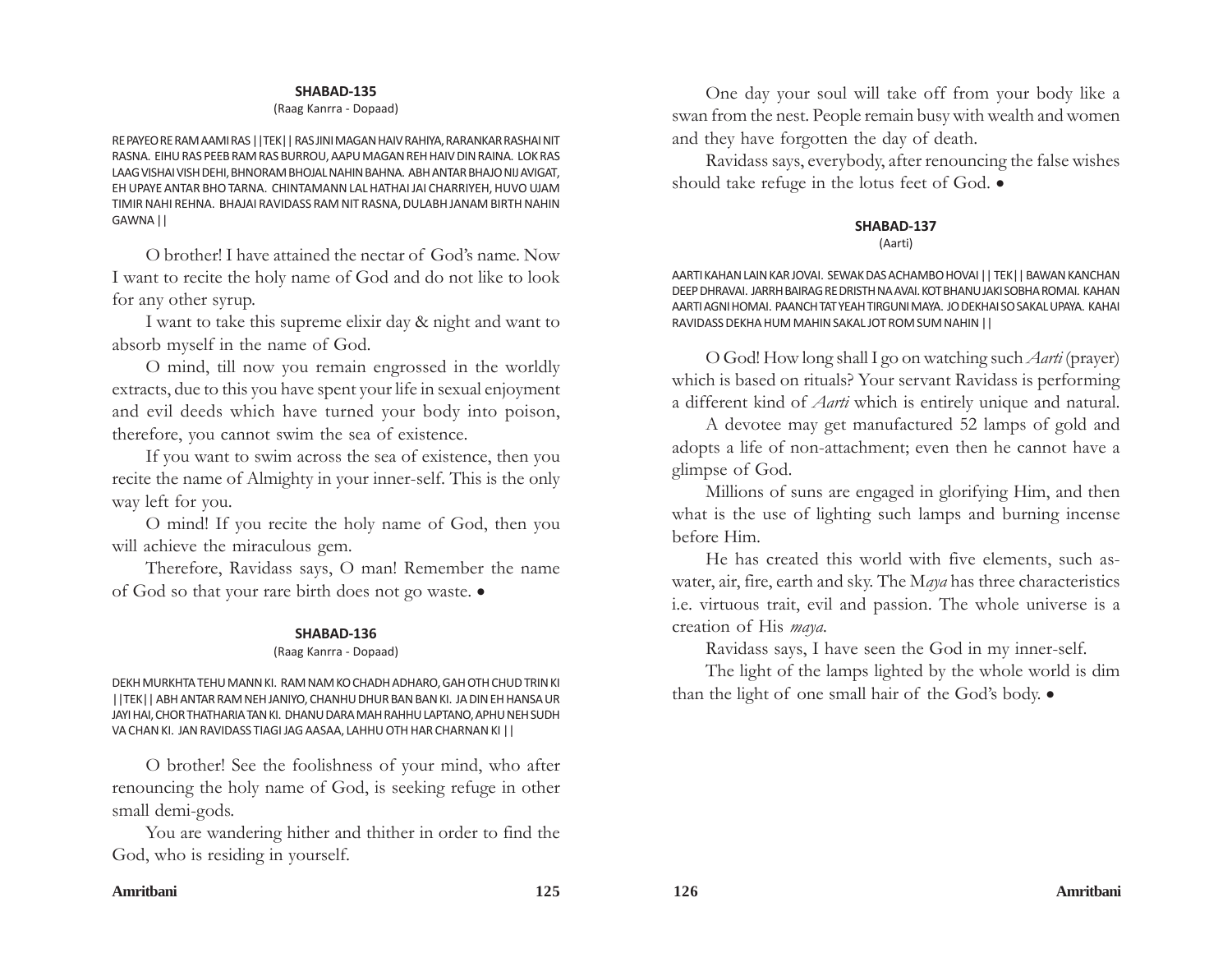(Aarti)

SANT UTRAI AARTI DEV SIROMNIYEH. UR ANTAR TAHAN PAIS BIN RASNA BHNIYE ||TEK|| MANSA MANDIR MAHIN DHUP DHUPIYEH. PREM PREET KI MAL RAM CHARRIYEH. CHOUN DISI DIBLA BAAL JAGMAG HAIV RAHIYO RE. JOT JOT SUM JOT JOT MIL RAHIYO RE. TAN MANN AATAM BAAR SADA HAR GAYEAH. BHANAT JAN RAVIDASS TUM SARNA AAYEAH ||

Saints are involved in performing *Aarti,* a ritual prayer, to the supreme God. The abode of that God is the mind of a man. Therefore, one should remember the name of God from his inner-self.

You should burn the incense and offer garland of your true love in that temple which is situated in your mind.

The lamp of God's name is burning brightly in all the four directions and making the whole universe resplendent. The soul is the integral part of God. O man! After offering your mind and body to the feet of God you should sing the songs in praise of Him. Ravidass says, O God! I have taken refuge in you. .

## **SHABAD-139**

(Aarti)

GAGAN MANDAL MAIN AARTI KIJAI NAAD BIND EIKAI MEK KARIJAI. SUSMANN IND AMRIT KUMBH DHRAVAI MANSA MALA PHOOL CHARRAVAI. GHEEV AKHANDA SOHAI BAATI TRIKUTI JOT JALAI DIN RAATI. PAWAN SADHNA THAAL SAJIJAI TAMAI CHOMUKH MANN DHAR LIJAI. RAV SAS HAATH GAHOU TINH MAHIN KHIN DAHINAI KHIN BAMAIN LAHIN. SEHAS KANWAL SIGHASAN RAJAI ANHAD JHANJAN NIT HI BAJAI. EHUN BIDH AARTI SANCHI SEWA PARAM PURIKH ALKH ABHEVA. KAHAI RAVIDASS GURDEV BATAVAI AISI AARTI PAR LANGHAVAI ||

The *Aarti* of the supreme God may be performed in the celestial region with such a glorious and magnificent style so that the sound of the conch of God and the sound of the breath of His creation absorb in each other.

The pitcher of nectar is lying in the middle of your forehead, where all the three wind passages meet. One should offer the garland of desires to Him.

You control the wind with the power of your meditation and then place it in a decorated plate of *Aarti.* Then place the

four cornered lamp of mind in the plate. The lamp in which the four wicks of *ghee* are burning uninterruptedly, like this you prepare the decorative plate for performing *Aarti.* The sun and the moon hold this plate in their hands and rotate the plate right wards and left wards in front of the supreme God, who is seated on a marvellous throne prepared with millions of lotus flowers. The mystic sound of music is continuously listening there.

The *Aarti* performed in this unique style is the only true worship of the Lord, who is invisible and indistinguishable. Ravidass says, such magnificent *Aarti* helps the devotee to swim across the ocean of existence.  $\bullet$ 

# **SHABAD-140**

(Aarti)

AARTI KARAT HARSHAI MANN MERO AAWAT CHIT TUV ROOP GHNERO ||TEK|| AJAR AMAR ADOL ABHAIS NIRGUN RAHIT ROOP NEH REKHA. CHETAN SAT CHIT GHAN ANANDA NIRVIKAR TEJ AMIT ABHEDA. ANUBH AJNAMA SARABGAY ANANTA ABHED ADAISH AVGAT SUCHANDA. NAM KI BATI GHEEV AKHANDA EIK HI JOT JALAI BREHMANDA. ANAT BAR TOH DHIYAN LAGAWA MUN JAN PAI PAR NEH PAWA. MANN BACH KARAM RAVIDASS DHIAWA GHANTA JHALAR MANEH BAJAWAN ||

O God! While performing *Aarti* in front of You, I feel happy. Your different shapes appear before me. You are stable and do not become old. You are immortal and formless. You are without attributes and do not put on any distinctive dress. You are alert, conscious and intellect. You are pure, faultless and sinless.

The God is unique, unborn and knows about everything. He stays away from jealousy and enmity. He is independent and free to do any thing, therefore, nobody knows about His movements.

Ravidass says, in order to perform true *Aarti,* the wick of the holy name of God and *ghee* of His name has been poured in the lamp. Therefore, the lamp of God's name is lighting day and night.

Sages and saints have tried to concentrate upon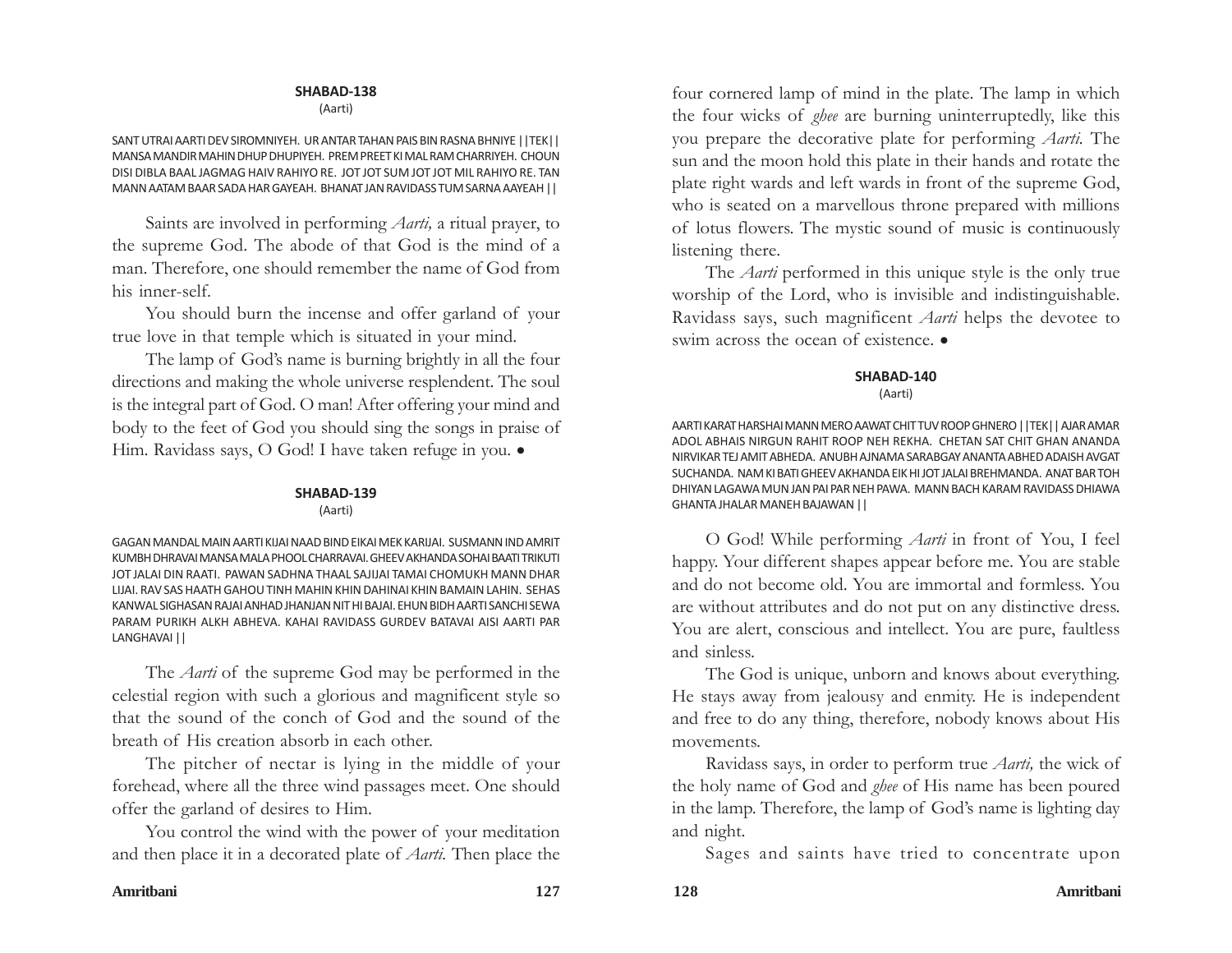God's name, but they cannot know the farthest limits of His holy name.

Ravidass says, I meditate on God in my mind, in my speech and in my deeds. Therefore, the celestial sound resounds in my mind.

本 本 本

#### **PADAI-1**

SOHANG OAUNKAR NIRVIKAR AANAAD, AKHAND DHYAN SAROOP. AJAR AMAR AAD KARNA, PURASH ATAL ANOOP. KIRPA KARTAI DAYAL JI, KATAI BANDHAN KAROOP. SAHIB BAKHSHISH SAT SUN, DAS KAR NIJ ROOP. SACH NAM KO SIMAR KAR, JEEV BHAYE TAT ROOP. RAVIDASS KAHAI BHAJ NAM KO, PAVAI SHUDH SAVROOP ||

The only one and one God is eternal and formless. One should meditate on Him continuously. He is immortal and extraordinary. He is compassionate. Due to His kindness all ugly bondages are clipped. O mind! You listen carefully the boons and blessings of the true God. The man, after remembering the name of God is absorbed in Him. Ravidass says a man, who meditates on God, his soul becomes pure.  $\bullet$ 

## **PADAI-2**

GUR KI MURAT MANN VIKHAI, DHARO SO HUM DAM DHAYAN.NAM DAN ISHNAN KAR DWARE, PAVAI MAAN. MANTAR JAP GUR HIRDAYE MAIN, MILAI SO NICHCHAL GAYAN. BHUKH PIAS NA UTRAI, NAM BINA BHAGWAN. SATGUR SO NAHIN PAVYE, JO DIL MAHAI SUAAN. MANN SACHA KIT BIDH BHAYO, KAR HAI KIYA BIAAN. JHOOTHA PALAN PAALTAI, KAHO KAISAI KALIAAN. AAGIYA GUR KI CHIT DHAR, KAHAI RAVIDASS BIKHAN ||

After assuming the name of your Guru in your mind, you meditate on God. He, who after taking bath, recites the holy name of God, he is honoured at His court. Remember the name of God and acquire knowledge. A man becomes fully satisfied when he repeats the name of God. He cannot achieve God whose mind is not fully absorbed in Him. How mind becomes true? How you describe it? If you rely upon false things then you will not get His blessings. Ravidass says, obey the orders of Guru. $\bullet$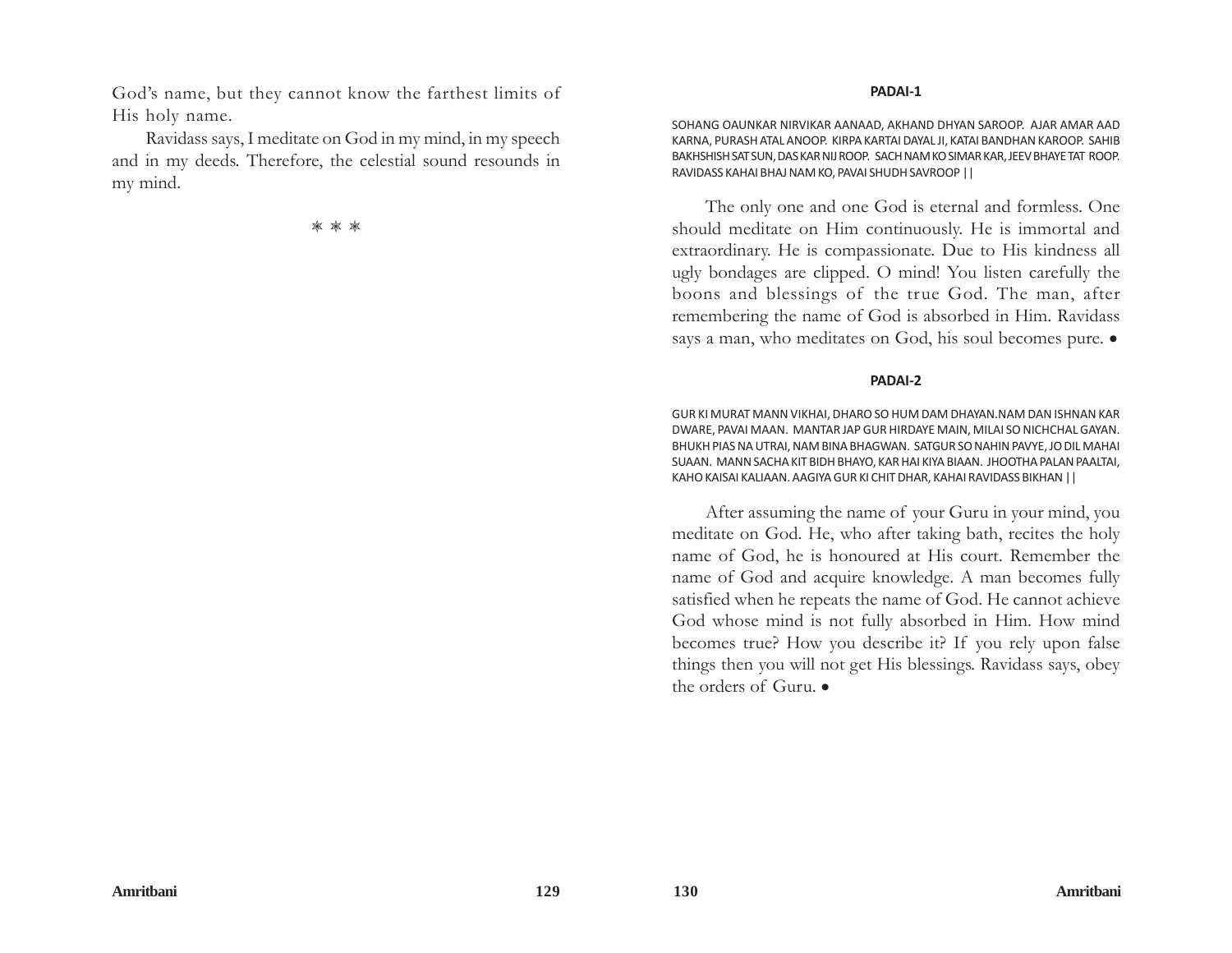#### **PADAI-3**

KAR EIKAGAR BARIT KO, SIMRAI NIT KARTAR. SAHIB KI SAB REET KA, KAUN KATHAI WISTAR. TIS KI KUDRAT AT BARRI, JANAI KAUN VICHAR. SADGUN NIT HIRDAI BASAIN, MILSI THOR AAPAR. GUR KI LAKHO DIYALATA, SATGUR KIYON PASAAR. KAHAI RAVIDASS BHAGWAN NE DAS DIYAI JAG TAR ||

You recite the name of Creator with full concentration of mind. No one can explain His greatness. Nobody knows about His vast expansion. Only virtuous man can swim across the ocean of existence. Elaborate the kindness of Guru. The God has assumed gigantic appearance. The supreme and true God has created and expanded this universe. Ravidass says, the God has taken His devotees across the river of existence.  $\bullet$ 

#### **PADAI-4**

PRATHMAI SAT SAVROOP THA, VEH ABINASHI AAP. MADYAI VIAPAK HO RAHA, TIS KO TU MANN JAP. ANT SAMAYE BHI RAHOGAI, NIRANKAR PARTAP. MANN BANI KAR KAI BHJAI, MUCHIT KIL VISH PAP. DATA KARTA AAP HAI, DHARAT AAKASH VIAAP. MAHIMA BAHUT BEANT HAI, SATGUR TAI HOI THAP. SOHANG NAM KI DHUN LAGGI, DIL KE ANDAR AAP. KAHAI RAVIDASS VICHAR KE, JANO GUR PARTAP ||

The true God was present in the primal age. He is eternal. You recite His name Who was present in the medieval age. The formless God will also prevail in the end of this world. Remember Him in the mind. He provides protection from sinful deeds. The giver is the Creator, who is omnipresent. His grandeur is infinite only. He can establish such greatness. With every beat of my heart, I am reciting the name of God. Ravidass says, after careful thought, that by the grace of Guru you achieve the God, who is true.  $\bullet$ 

JAAP JAPO TUM NAM KA, KAR SATGUR KI SEV. GAWAT HIRDAI NAM KE, BUJHAT NIJ GURDEV. NAM SATYEH SANSAR MAIN, PDARATH JOOTH SA NEV. DUBDHA ANTAR KI TAJAY, NIT SATGUR KAREV. AACHAR DHARO GUR REET KAI, MANGAL NITYEH VADHEV. KAHAI RAVIDASS VICHAR KE, SAHIB DEVAN DEV||

You recite the name of God and perform service to Him. The heart is singing songs in the praise of God. This is known to the true Guru. Only the name of God is true all other things are untrue. The company of virtuous and holy persons helps in renouncing the doubts and uncertainty of the mind. Follow the righteous path shown by the true Guru, which will bring happiness. Ravidass says, after considering all aspects that God is the only one in the universe, who has the quality to bestow.  $\bullet$ 

## **PADAI-6**

ANTAR KAR GAVAI SADA, HIRDYEH KAR BHARPOOR. KHOTAI KARAM TAYAGASI, PAP BHAYEH SAB DOOR . KAAG ROOP TAJJ HANS HO, VIKAR NA KARHO BHOOR. DEV DEH TUJH KO DAYI, PARTAKSH JAAN JARUR. KATHNA KATHAI NA HAR MILAI, PAVAI KHOJAN NOOR. KAHAI RAVIDASS VICHAR KE, RAHO BHAWAN HAJOOR ||

The man, who sings songs in the praise of God from his inner-self, all his impure and sinful acts will be washed away. O man! Renounce the demerits of a crow and acquire the qualities of a swan and demit all immoral acts. You are given the body of a deity, you should know this truth. You cannot attain the God by talking only, but you can achieve the supreme flame by exploring the truth. After full consideration, says Ravidass, O man! You recite the name of God and reside in His abode.  $\bullet$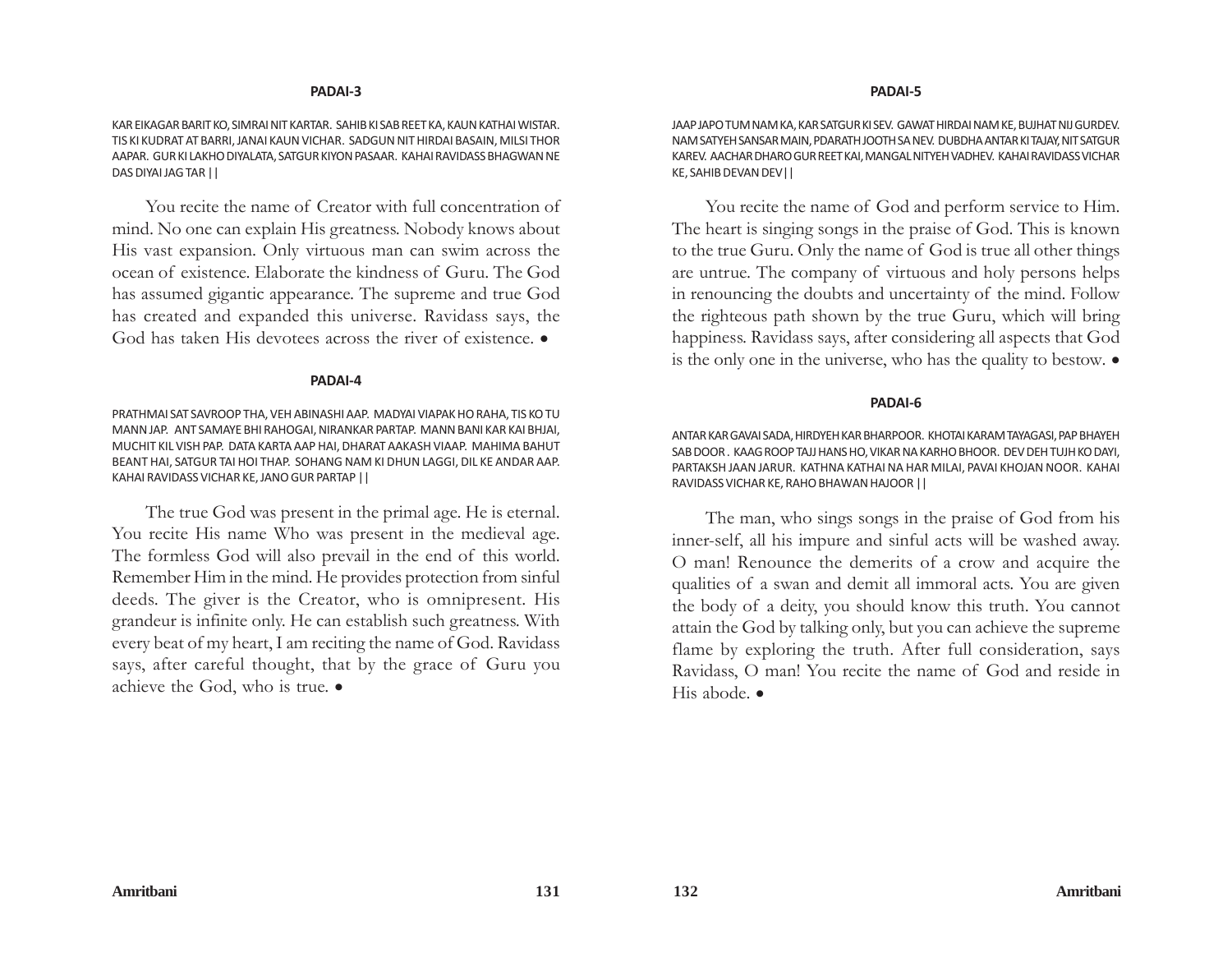DEVAN WALA DET HAI, TIS KI KAR MANN AAS. SARAV YUGI PRAT PALIYA, TERI MITI NA KHAHAS. ANTARYAMI JANTA, LEKHAI SAS GARAS. AAGYA GUR KI CHIT DHAR, SADHAN KO RAKH PAAS. BAKHSHAN HARA BAKHSHASI, PRABHU KA HOI DAS. BHASHAN KAR GUR NAM KO, ANTAR RAKH PIAAS. AMRIT VELA NAM SAT, CHAR YUGON MAIN BHAAS. SAT SANTOSH DHARAN DHARO, KEHAT BHAYE RAVIDASS ||

God is the giver; therefore, O man! Have faith in Him. He nourishes all. He possesses the faculty of knowing others' thoughts. You obey the orders of Guru and meditate on Him. He is the pardoner and will forgive your errors if you become His disciple. You talk about the name of God but keep an eager desire to achieve Him. In the ambrosial hour, you recite the true name of God. The omnipresent God is the Master of all four ages. Ravidass says, O man! You adopt the true name of God and assume satisfaction.•

#### **PADAI-8**

TAN, MANN DHAN ARPAN KARO, BANI JAP HAR MEET. SAT SANGAT KAR SANT KI, DUSHAT TIAGO REET. SWAAS SWAAS SIMRAN KARO, JANAM AMOLAK JEET. SOHANG NAM KAI BHAJAN SE, DOOR HOYE BHRAM BHEET. TUNHI, TUNHI RATTA RAHAI, AUR NA LAVAI CHEET. MAAN PAYE JIN SEWIYA, PRABH SO PAAYE PREET. NAM NISHAN PRAPTAI, JO GAWAT HAR KE GEET. RAVIDASS KAHAI SATSANG MAIN, AVYAI PAD SATGUR DEET ||

You offer your body, mind and wealth to the holy feet of God and then recite His name. You renounce the evil rituals and enjoy the pious company of holy saints. Remember the name of God with your every breath and conquer your precious birth. Worship the name of God so that erroneous belief may disappear. Repeat the name of God.

You are, O God! You are, O God!! There is nothing without you, O God! O man! Do not allow your mind to wander. He becomes honourable who recites Your name, O God. Their names are known to the worlds, who have sung the songs in Your praise. Ravidass says, in the congregation, the true Guru bestows honourable ranks to His devotees.  $\bullet$ 

#### **PADAI-9**

GURMUKH SETI PREET RAKH, KUKARAM SE MANN BAND. SAT GOVIND GOPAL GUR, AUR AAWAN JAAN SANBANDH. ANDHER MACHYO SARAB JAGAT MAIN, PARKASH BIN GUR CHAND. NITYEH PARRAN GURMUKH SAT, JAANAT BHAYE SARAB SAND. GUR HI DHARAI ROOP SAB, KHELAI KHEL AANAND. JAN RAVIDASS PUKARTAI, JAPO OANG KAR BAND ||

Keep attachment with devout persons and refrain from evil actions. Have strong affinity with the true Lord of the earth. Without the light of the Guru's moon, there is horrible darkness in the whole world. The virtuous one reads only the true lesson daily. The pious Guru adopts different forms and plays the game of bliss. Ravidass says loudly, O man! You recite the holy name of God.  $\bullet$ 

#### **PADAI-10**

SARAB HI SAHIB EIK HAI, DUSAR KAUN KAHAYE. MUKAT NA PAVAI BHAJN BIN, JO UTTAM AAP SADAYE. THAKAR NADAR NA AAVHI, KABHU NA LEKHAI LAYI. JO CHAHAI KALIYAN KO, SATGUR LAYE MANAYAI. GUNWANTAYAN SANG GUN VASAI, JO TU DHYAAN LAGAYE. RAVIDASS KAHAI SANSAR MAIN BOHUR NA JANMAIN DHAYE ||

The God of the whole universe is only one. There is no other than Him. One may call himself superior, but he cannot attain salvation without remembering His name. He is invisible. If you need your welfare, then you must meditate on God so that He may help you. If you explore the truth, you will find that virtuous deeds rest with the virtuous persons. Such virtuous people do not take birth again and again, says Ravidass.  $\bullet$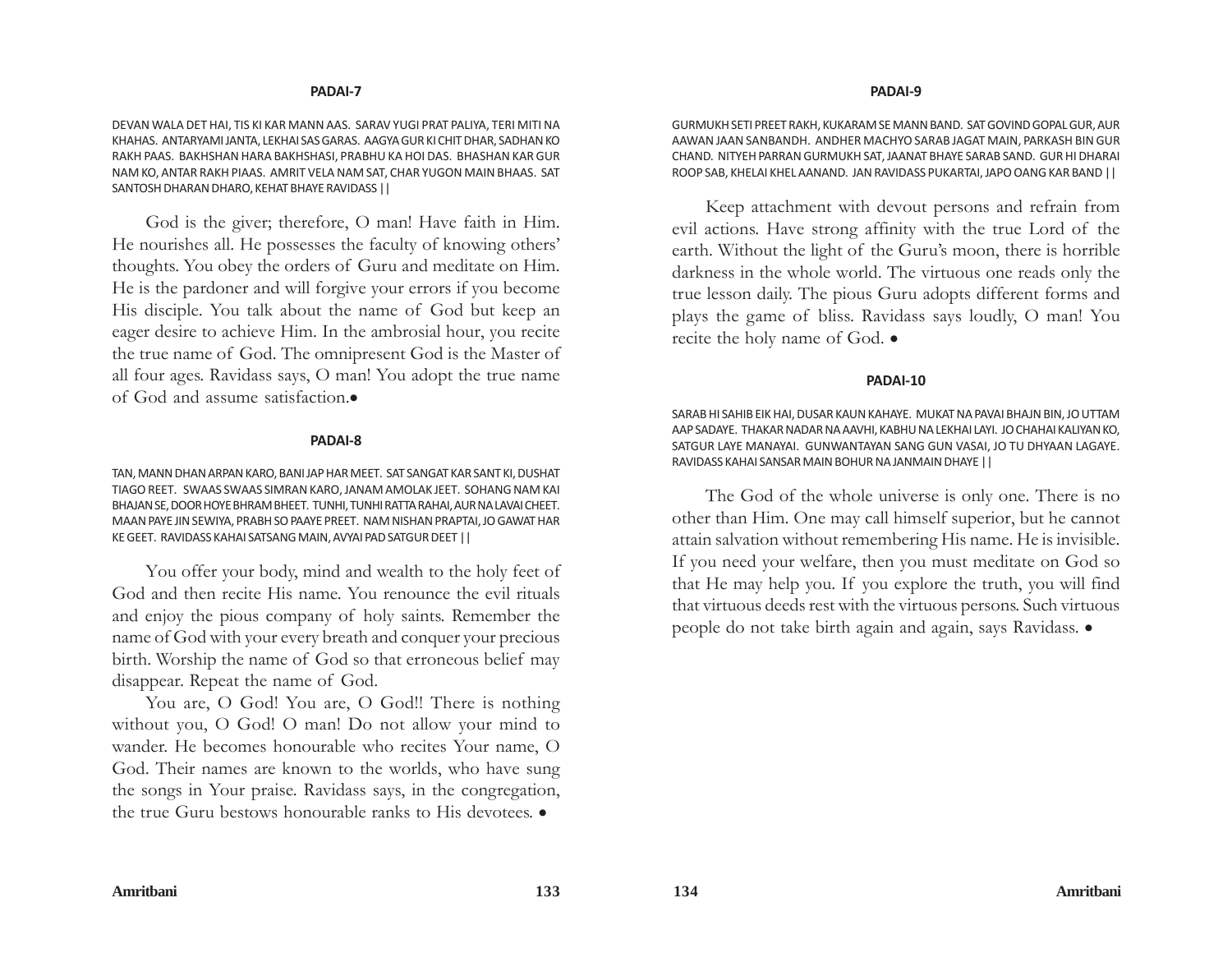NAM DHIAWAI DEV MUN, KARTA PURASH AAGUM. SEES DAAN KAR HAR MILAI, TU NA JAN SEHUM. THAKAR SADA SAMEEP HAI, TIS BIN NEHFAL AUR. GUR GOPAL DHIYAYA TU, MANN AAPNA KAR BHOR. BANDHAN KAUN CHURRAWASI, KIYEAH BINA MANN DHARM. KATAI GOBIND JANAM, MARAN, DOOR HOYAI SABH BHARAM. SAHIB DEEN DIYAL SADA, SOYI MANNO PUKAR. KAHAI RAVIDASS PREET HAR, MANN MAIN RAKH VICHAR ||

The Creator is sorrow-less and inaccessible, the deities and sages recite His name. If you attain the God after sacrificing your head, then it will not be a deal of loss. The God is very close to your heart, without Him, everything is fruitless. You meditate on God; your mind is like a flower-sucking bumblebee. Who will liberate you from bondages without performing good deed? Only God can save you from the cycle of birth and death. He can dispel illusion. You pray to God in your mind, who is compassionate and cherisher of the poor and the meek. Ravidass says, O man! You meditate on God and love Him with true devotion.  $\bullet$ 

#### **PADAI-12**

TIS JAIVAD DATA NAHI KO, GUR APRAMPAR SOYI. GUR BIN SURAT NA SATYA HAI, BHARAM THAKAI SAB LOAI. DEV NATH AUR SIDH, SARAB GUR MANAI TE HOYAI. DHARTI VAYOM VICHARYAN, TIS TAI BHIN NA KOYAI. PATAAL PURI JAYKAR DHUN, KACH MACH BHI JOYAI. DANA, DATA, SHEELWANT, UPKARI JAG HOYAI. INDER, BRHAMAN, MAHESH GAN, PAWAN BASANTAR TOYAI. YEH SAB BAPURAI KEET SUM, LAKHAI NA SAHIB JOYAI. KAHAI RAVIDASS PUKAR KAR, BHARAM BHEET MANN KHOYAI ||

There is no generous benefactor like God, who is infinite. A man cannot understand the truth without the help and guidance of Guru. After knowing the truth all doubts come to an end. The demi-gods, angels and divine sages have accepted the role of Guru. After full thought the mother earth has reached the conclusion that there is no one except Him. The melodious sound of songs in His praise resounds in the nether world. Fish and tortoises are sailing in the same boat. The whole world becomes generous, wise, well-behaved and benevolent. The Lord of rain, the Lord of creation, the Lord of earth, fire and wind are all His creations. All are like insects

if they do not meditate on God. Ravidass says loudly, the illusion will be removed from the mind if you worship God.  $\bullet$ 

#### **PADAI-13**

ATH SATH TIRATH PUN, PHAL, HOWAT JO SACH JAAG. DHIYAN DHARO PRABHU BHAJAN MAIN, TO HOVAI BADH BHAG. MANN KA MANKA PHER LAYE, VIRTI KA KAR TAG. SHARWAN KAR KAI HI BHAYO, EH JAG SAGRO BAAG. SAHIB KE SATSANG MAIN, RAHO MANN SAD HI LAG. JAN RAVIDASS SOHANG GUN BHAJ MANN MAT APNI TIAAG ||

O man! You consider it a meritorious action to go to sixtyeight places of pilgrimage. But if you want to become prosperous, then sing songs in praise of God, with full concentration. You meditate upon God as a devotee and recite His name with every bead of string and with every breath. You listen to the name of God with full intention, with inclination and attend the congregation of the holy persons. Only then your mind will be absorbed in the meditation. Ravidass says, O man! You recite the holy name of God and renounce pride from your mind.  $\bullet$ 

#### **PADAI-14**

GUNO KA HOVAI SAGRA, DHIAYEH NIRANJAN NAM. NAM GUR KA VOHITHA, TERE AAVAI KAM. KARTA CHIT NA AAVHI, BHOOL GIYAN TU NAAM. PRABHU KA SIMRAN CHODH KE, KHOTAI KARTA KAM. AUGUN TERE DOOR HO, PAR TU GUR KI SHAM. AATH PAIHAR BHAGWAN BHAJ, NIKAT NA AWAI JAAM. SWAAS SWAAS MANN BHAJAN KARO, SIMRO SRI GUR NAAM. RAVIDASS KAHAI GUR SHARAN MAIN, PAVAI SUKH VISHRAM ||

You recite the name of spotless God, who is the ocean of excellence. The name of Guru will provide help to you. But you have forgotten the name of God and you do not recite the name of Creator in your mind. You are engaged in the sinful deeds after forgetting the name of God. You take refuge in the feet of Guru, and then your demerits and sins will be eradicated. You recite the name of God every moment, and then the god of death will not touch you. You remember the name of God with every incoming and outgoing breath. Ravidass says, after taking asylum in the feet of Guru, you will attain salvation.  $\bullet$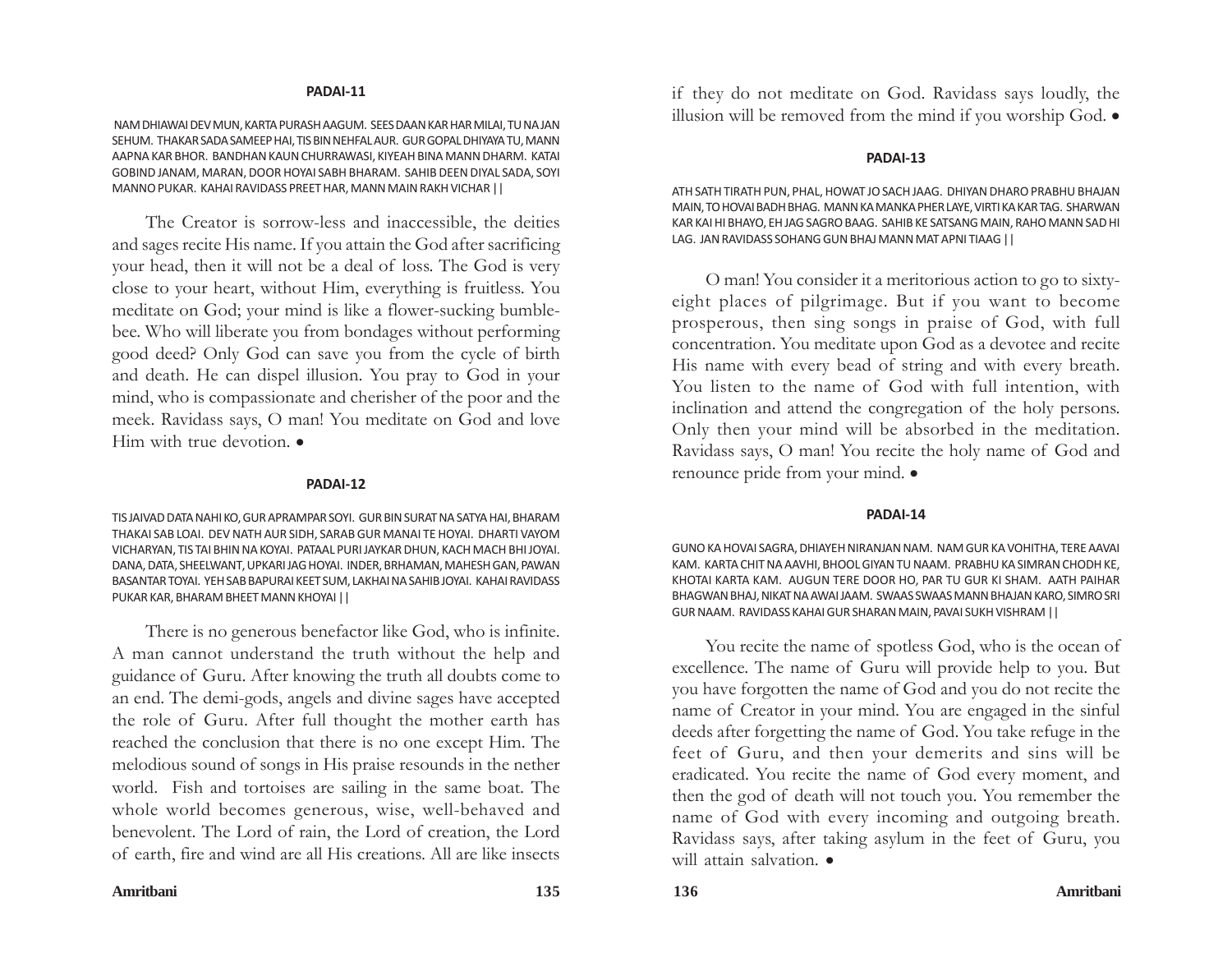GURDEV DOVARAI TERA MAAN HO, NIDHYASAN KARAI NIHAAL. JAHAN BAITHAI TAHAN SOBH HO, KABHU NA HOYE BIHAL. GURMUKH KI REET DHARO, GURMUKH KI CHALO CHAL. EIK DHAYANA IK MAIN, KAR TU YEH SAMBHAL. KAARAN KARTAI AANT NA, TIS KI PREET NIHAL. PURA SATGUR MILAT HAI, PRAPAT HOVAI GHAAL. VASTU NAAM PRAPTAI, HRIDEH KAR LAI THAL. SHOBHA PAVAI DEH MAIN, KAHAIN RAVIDASS VISHAL ||

If you recite the name of God, then you will be honoured at the Guru's abode and you will be happy to receive the spiritual powers. Everywhere, you enjoy good reputation and there will be no cause of unhappiness. Be a pious one and live like a devout. Meditate on God. He is infinite and endless. His affection is also pleasurable. After attaining the true God, all your intense efforts will bear fruit. You make your mind a plate in order to receive the name of God. Ravidass says, the name of God will provide you intense happiness and pleasure.  $\bullet$ 

## **PADAI-16**

KUDRAT KAUN VICHAR HAI, KOI NA JANAI BHAIT. SARABH HI SHAKTIMANN GUR, BHULAI MANN LAYE CHET. GUR BIN AAD VIYAD MAIN, TENO TAP JARAIT. GUR GOBIND PARTAP SAI, HOT JAT SARAV SAIT. NAM LEEYEAH AGH JAYENGAI, PAPAN MOOL HARAIT. JAN RAVIDASS ADHEEN HO, KARO SWAMI HAIT ||

No one knows the secret of Nature. Guru is omnipotent. O misguided man! Recite the name of omnipresent God. Without the guidance of the true Guru, you are suffering. Due to the kind help of Guru and Lord of the earth all difficulties and bondages will be removed. All your sins will come to an end by repeating the name of God. Ravidass says, you recite and love the name of Supreme one with full devotion.  $\bullet$ 

## **PADAI-17**

TIS BIN DUSAR AVAR NA, NIRANKAR KO DEKH. AMAR, AJAR BHARPOOR GUR, GHAT GHAT MAAHAN SULEKH. NIRANKAR SAD SADIV SOYE, SAHIB SARAV VISHESH. SHARDHA SAI PRITAM MILAI, PAWAT SARAV HI BHEKH. TAP TAPAI MANN MAR KE, HOT JAAT HAI SHEEV. UDAAS RAHAI SANSAR MAIN, BAHU BIANT HI JEEV. AATAM DER BASAYA, HRIDEH MAIN KAR VAAS. JAG MAIN AAYAN SUFAL HAI, KAHAT BHAYO RAVIDASS ||

There is no one else in the world other than the formless God. This immortal, complete and comprehensive one is omnipresent. The formless one is supreme and unique. A man can achieve Him with devotion. By achieving Him, all doubts of a devotee shall dispel. By controlling his mind if a man meditates on God, then he becomes a blessed one. The boundless mind remains sad in the world. When you feel the God in your heart only then you can become successful in the world, says Ravidass. .

## **PADAI-18**

NAM DHANI KA SAT SADA, GURDEV RAKH MANN ||TEK || ANTAR DHARIN DHYAAN TU, BRITI KO KAR IK. ANT KARAN SUDHAR KE, SOHANG MANN KARO PATH. SATGUR KI DARGAH MAIN, SUNDER HOVAI THATH. GUR KI KIYA UPMA KATHO, ADBHUT LEELA REET. PREM BICHORA NA JARAI, MEEN SAMANN HAI PREET. OAN OAN DHIYAN DHAR, SOHANG BHAID VICHAR. TAT ROOP HOYE JANMANAN, KAHE RAVIDASS AACHAR ||

The name of the God of wealth is true. It is true everywhere. Have faith in Guru. Meditate on Him with full concentration. After making your inner-self pure, recite His name. The divine court of the true Guru has a unique grandeur. How shall I praise the Guru? His performance is wonderful. My affection with God is so deep that I cannot endure the pang of His separation like a fish without water. You meditate on God and think about His mysteries. Ravidass says, the five elements are essential, natural substance for taking birth. O man! Meditate on God, who is the creator of all.  $\bullet$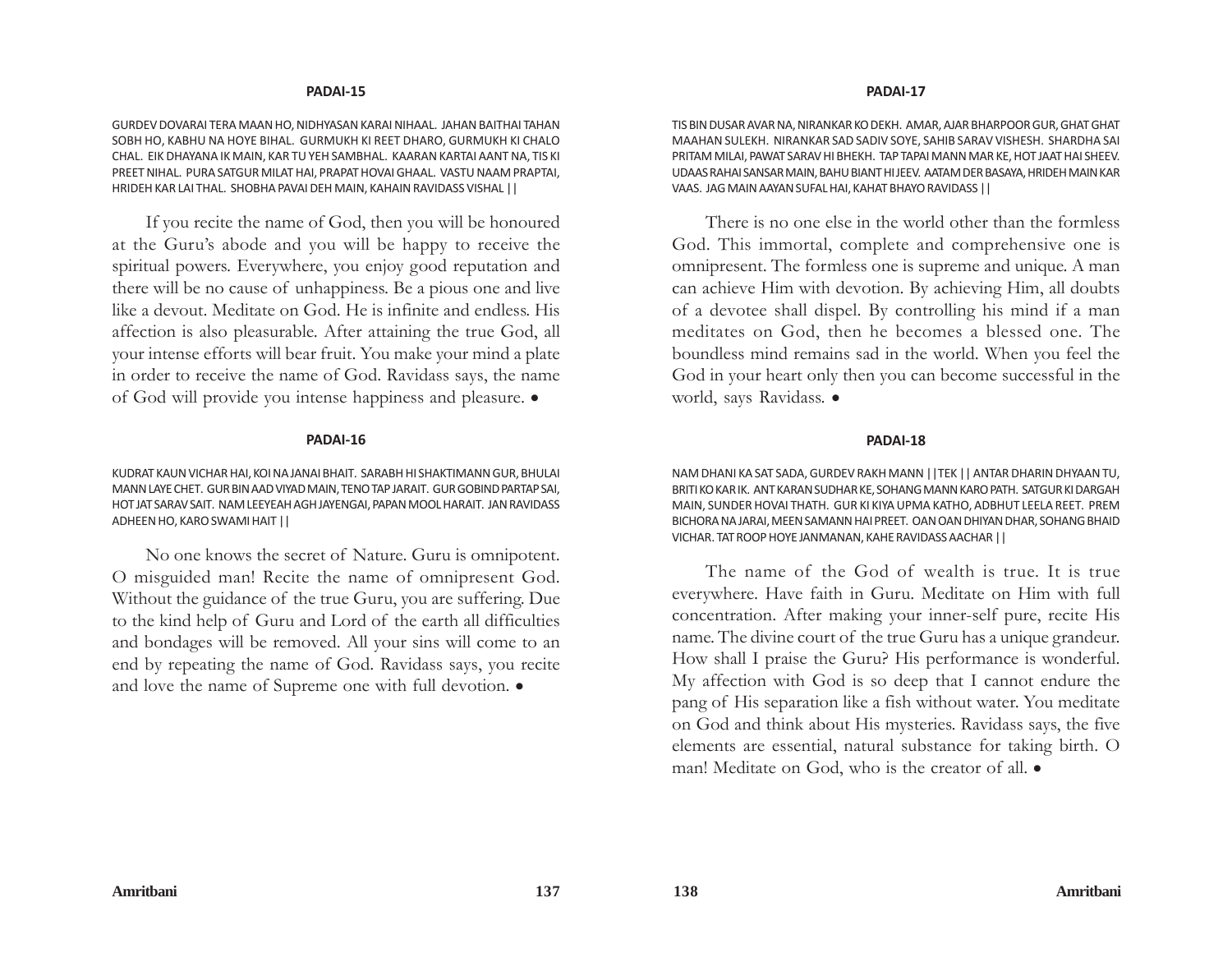DURMAT KA TIAGAN KARO, LAIHO GURMAT KHOJ. KHOTAN KI SANGAT TAJO, KIYOUN SIR PAR UTHAYO BOJ. GUR SHARAN MAIN MANN LAGAI, CHUTAI MAYA BANDH. AAGAI MUSHKIL NA BANAI, HOYE NAAM SANBANDH. JHOOTH BOL, JHOTHA BANAI, JOOTH TIAGO GAIL. JAN RAVIDASS VICHARYA, GALI, GALI KAR SAIL ||

O man! Renounce your wickedness and discover the principal teachings of Guru. Give up the company of deceitful persons. Why are you picking up the load of your misdeeds on your head? You will be free from the bondages of wealth, if you take refuge in the feet of Guru. If you connect your soul with the name of God, then all your difficulties will be solved. A man who speaks lie will be called a liar. Therefore, you desert the lie. Ravidass says, after becoming a true and virtuous man, you can go and wander anywhere in the city of *Begampura*.  $\bullet$ 

#### **PADAI-20**

BHAGWAN AATAM DEV KA, KARO MANN APNAI JAAP. NAAM BADHAYI MANNAN KAR, SAB TAPAN SIR TAP. GAT REET NA KEH SAKO, JO MANAI GUR VAAK. KAGAJ MILAI NA PREM KO, KALAM LIKHAI NAHI SAKH. BAITH VICHARO MANN VIKHAI, SATGUR DHIYAN LAGAYE. SANGAT KA PHAL PAAV HAI, PAP NARANCHAK LAAYE. BANI ROT GUR, GUR SADA, ANTAR LAYE SUKH BHAS. MARANG PAWAT LABH HO, KAHAT SATYA RAVIDASS ||

O man! Worship that God in your mind, who is Lord of your inner-self. Think about the greatness and power of God. According to the Guru's preaching, no one can explain the greatness of God. No such paper is made so far on which the affection of God can be written and no such pen is made which can write the reputation and credibility of the God. While sitting in meditation, you concentrate upon the true Guru. The holy hymns of the true Guru always provide happiness. Ravidass says, by adopting the way of mediation one attains the true profit.  $\bullet$ 

#### **PADAI-21**

JIBHA KAANTI MANN KARO, SAAN CHARRAVO TEJ. SACH KHAND MAIN JA MILAI, SATGUR DEVAI BHAIJ. DHARAM SAATH SAMBANDH JO, KUL TARAN KI CHAL. PRAAT KAMAYE AAPNI, PAYEH MUSHAKAT GHAL. MUKAT DAWARA PAV HAIN CHINTAN NAAM HAMESH. GUR SEVAK KI REET LAKH SATGUR JAN NARESH. JON, JON BHARMAT NAHIN, MANNAN KE SANG SAATH. JAN RAVIDASS PUKAR TAI, SAHIB KINI DAAT ||

Do not utter harsh words from your tongue. If you put the words on grind-stone, it will sharpen the words. The true Guru possesses the miraculous power to send you to the abode of God. He, who keeps relations with the God, can swim across the ocean of existence. The honest earning is due to rigorous and intense efforts. He, who meditates on the name of God regularly, will attain salvation. In the traditional concept of spiritual Guru and disciple, the Guru is the supreme God. Those persons, who have not been misled by wealth, are performing meditation. Ravidass says, this is happening by the grace of God.  $\bullet$ 

#### **PADAI-22**

VIRAG VIVEK TATIKHASHA, SUM DUM AAD LAI KHOJ. MOMOKHASH BAN SATSANG MAIN, LEH PARMATAM MOJ. TAT TAVN SADHAN BHANAI, MUNIVAR MAT SUDHIR. KATHNAI MATAR NA MILAI, SODHAN KARO SARIR. MANN INDRIYA MALKAR BHRAI, TATAV MASI KAHAI AAP. ANTSHKARAN BHI SHUDH NAHIN, LAGAT SARAV HI PAP. PAPI KARAM KAMAVNA, SO SATSANG MAIN NAS. KAL KAI DOSH SAB DOOR HO, KATHAN KARAI RAVIDASS ||

O mind! Adopt renunciation, reasoning, endurance and equality as a way of life and search the God in the company of holy and spiritual saints. Your mind and other sense organs have become impure. Your inner-most cell is also not pure and you have committed sins. But in the company of holy saints, these sins will come to an end. Ravidass says, in the company of pious saints, all sins, faults, blames of the *Kalyug* will be eradicated.  $\bullet$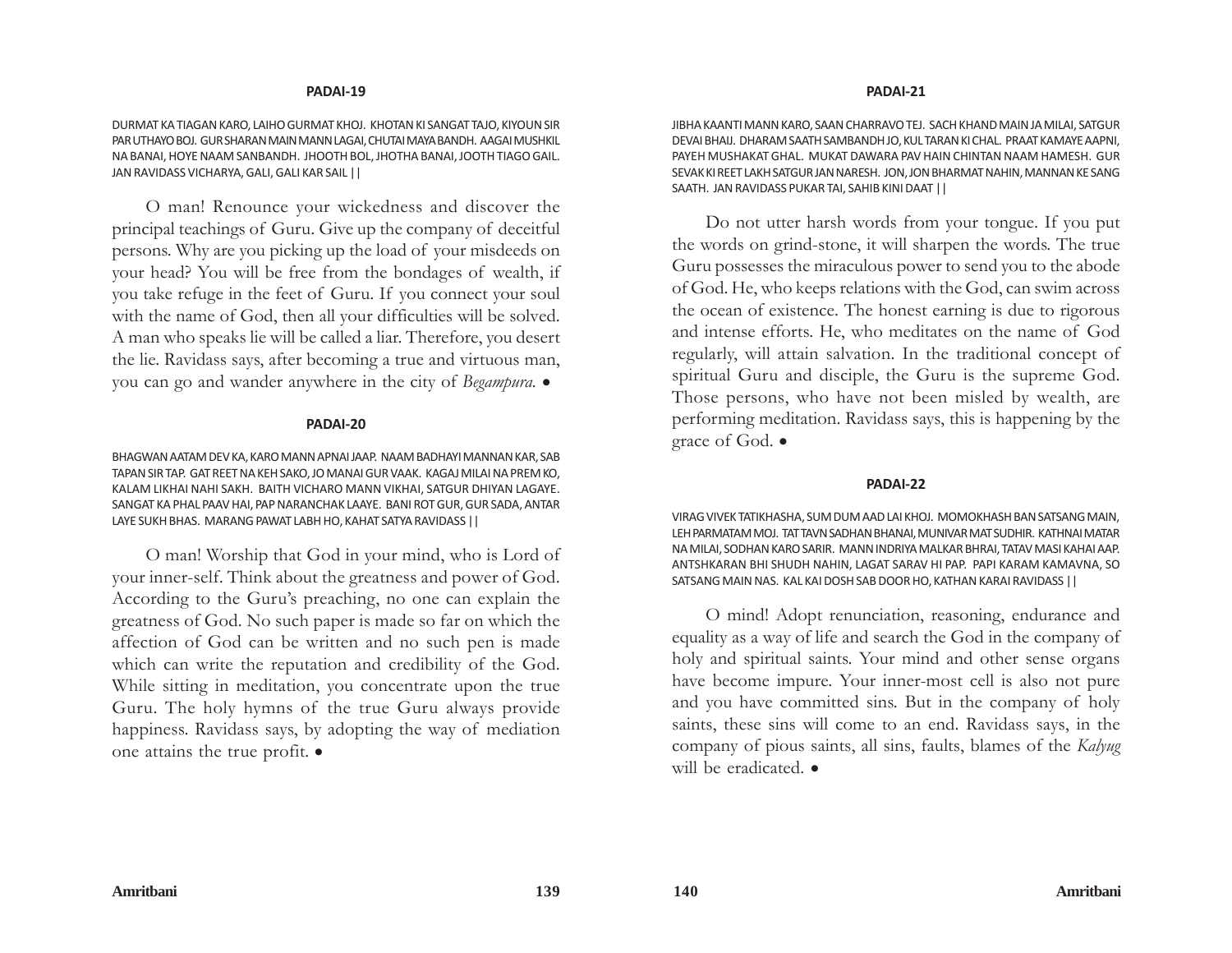APNA BEEJ TU AAP HI, KHAWAT HAI BAHU BAR. TERA HI TUHJAI SOUNPATA, VEH DATA KARTAR. JO GUR SHARNI PARAT HAI,TIL BHAR BHI BAIANT. SHOBHA PAVAI LOK MAIN, KAHIAT MUNI JAN SANT. NARKAN KE ADHIKAR KO, SHEEGHAR MANN DAI TAYAG. BHAJAN KARO BHAGWAN KA, MILAI RAVIDASS BAIRAG ||

O man! What you have sown, you shall have to reap. The Creator is returning you the fruit of what you have sown earlier. The man who takes refuge in the holy feet of infinite Guru will get praise in the world according to the saints and sages. Discard your sins, so that you can save yourself from the hell. Ravidass says, sing songs in the praise of God and repeat the name of God so that you may adopt renunciation.  $\bullet$ 

#### **PADAI-24**

GUN AAVAI, GUN UCHARAI, GUN MAIN RAHAI SAMAYE. GOVIND GURU, GOPAL GURU, KARTA PURASH BASAYE. BHAGWAN BHJAN MAIN SUKH SADA, HOR HAI SUKH NA KAYE. KAR VISHWASH MANN APNAI, SATGUR CHARNI DHAYE. SAT SUNDER ATT, AGAM APARA. KHEL SAHIB KA, SABH SE NIARA. NIRMAL AATAM SAVROOP, LAKH SAREER HOYE PAVEET. SACH KHAND MAIN JA BASAI, KAHAIN RAVIDASS TU MEET ||

A virtuous soul always remembers and recites the virtuous name of God and takes refuge in Him. Lord of the earth is Guru, who nourishes the world. The Creator of the universe is fully absorbed in every atom. There is no comfort and happiness other than remembering the name of God. Have faith in yourself and take refuge in the feet of God. The true Lord is very beautiful, boundless and inaccessible. His game is unique and distinct. Whose soul is pure, body clean and sacred, only he will attain salvation, says Ravidass.  $\bullet$ 

#### **PADAI-25**

NARAYAN RANG KARAI JAG, DHARAI ROOP AJAIB. DEEN DIYAL KIRPAL PRABHU, DHAN SIRJANHAR SUSAHIB. SUN, SUN KAI UPMA BHNAI, KAVI GRANTH KURAN. KAJI, MULLA KAHIAT HAI. AP APNI SABH MAAN. BHESH, PANTH, YOGI, YATI, LAKHAI NA SO ANJAN. AAP HO UTPAT PARPANCH KAR, AAP KARAT BHAI HAAN. GHARRI MAHURAT JAANTAI, VEH APRANPAR DEV. DEV, DANUJ, MANNUSH SABHI, LAGAI TIS KI SEV. AMAR PAHCHANAI GURU KA , SO DAS JANAI NIJ BHEV. JAN RAVIDASS VICHARYAN, SUKH PAWAT NIT SEV ||

The God has created this universe, with so many colours. He Himself has adopted various shapes. He is the cherisher of the poor, most gracious and creator of the world. His greatness has been described in the holy-books, such as *Quran* etc. The *Qazi* and *Mulla* describe the God in their own style. *Yogis*, who are away from truth, know nothing about Him. The God is the creator of all human beings and He is also the destroyer. The boundless God knows about the auspicious and inauspicious time. All deities, demons and devotees are engaged in serving the God. The devotee, who discovers ambrosia in the preaching of his true Guru, can know about his inner-self. The eternal happiness can only be achieved by serving the God, says Ravidass, after full consideration.

#### **PADAI-26**

NAM DHIAVAI SIDH BHAYE, JAPAN JAPO BAHU BAR. SATGUR KE SANG LAAG KAR, LOHA HOVAI PAR. GUR GOPAL JAHAJ JUG, GUR MANNSA PURAN HAR. SAHIB KI UPMA BHANO, MUKH SE LAKH LAKH VAR. MITTER TERA AUR NAHIN KO, TU DEKHI NADAR PASAR. NADRI NADAR SUDHAR MANN, KAHAIN RAVIDASS VICHAR ||

He, who recites the name of God, becomes a divine sage; therefore, everyone should remember His name. After having attachment with God, the iron can swim across the river. The cherisher Lord is just like a ship of the age. He fulfils the wishes of his devotees and takes them across the ocean of existence. He should sing songs in the praise of God for million times. O friend! If you explore the world, then you will find that the God is your best friend. After full consideration, Ravidass says, with the divine grace and blessing of the God, the mind of a devotee becomes pure and he absorbs himself in the God.  $\bullet$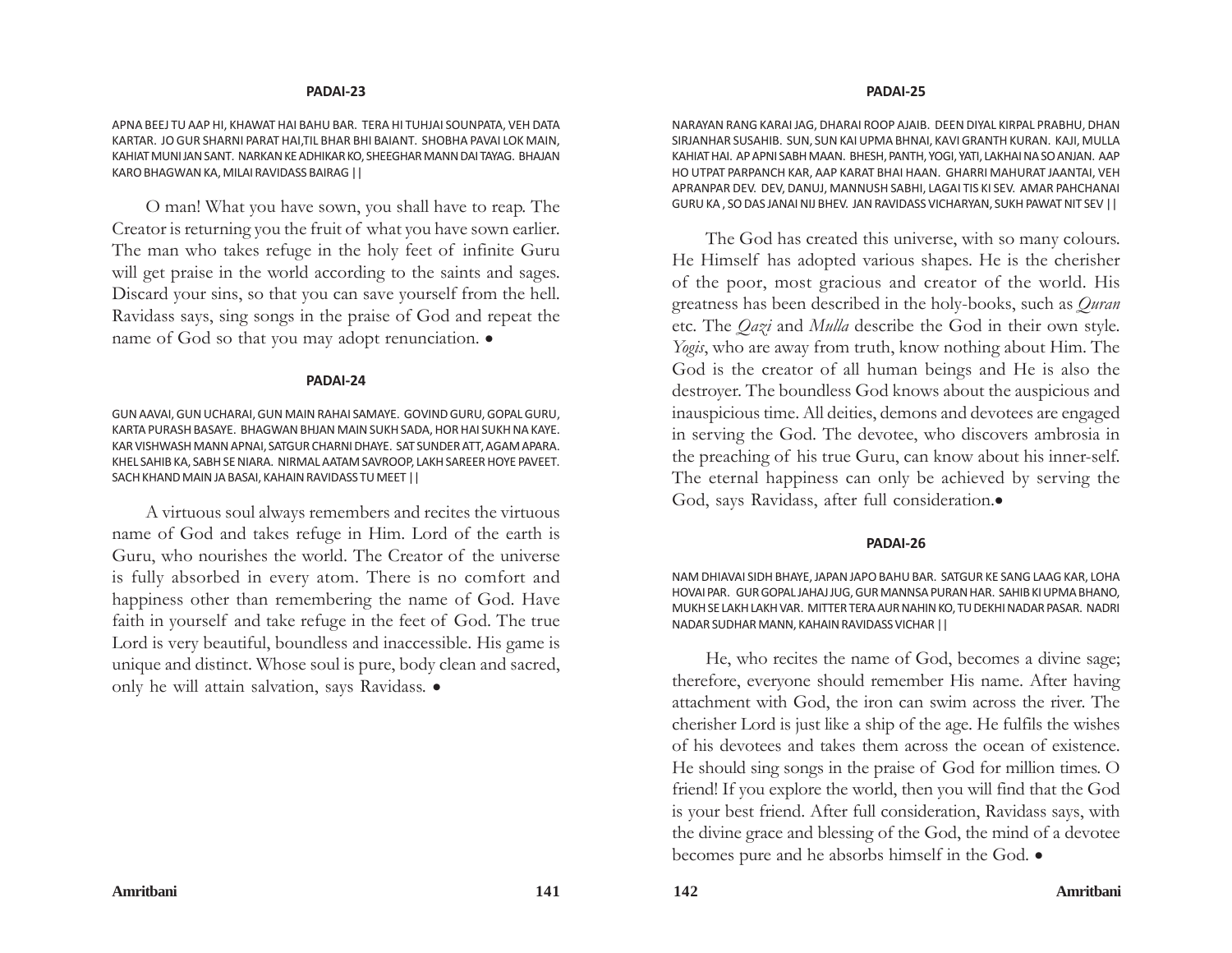VARNAN KAR KE KO KAHAI, JAG PALAK PARSHANS. ANTAR KARO MILAP GURU, SAB GUN KI BASAI BANS. SATGUR KAI UPDESH KAR, NIRMAL HOVAI HANS. SATGUR DATA AT BARRA, BRAHAM JANIAI ANS. AISA NAM NIRANJANI, ANTAR LAYE BASAYE. HATH JORR USTAT KARO, GUR RAKHAI SAT BHAYE. BARHAM VAKTA, BHRAM SOTRI, BHRAM NISTHA GURU ASANS. SATGUR SANG PIAR KAR, KAHAI RAVIDASS BADHHANS ||

O man! Who can describe the qualities of God, who nourishes the world? Guru possesses the miraculous qualities to introduce the soul to the God. By listening to the sermons of Guru, the soul becomes pure like a swan. The true God is great and powerful. Due to the kindness of Guru, the soul feels that she is the integral part of the God. The man should imbibe the name of flawless God in his mind. Therefore, a man with folded hands should sing the holy hymns in praise of his Guru, who is the only supreme one to tell him about the Ultimate Reality. Guru knows the origin of God and has firm faith in Him. Ravidass says, O man! Love your Lord whole heartedly and with full devotion only then you will experience the eternal bliss like a supreme swan.  $\bullet$ 

#### **PADAI-28**

DATA SABH GUN BARRA HAI, KIRAT NA MAITAI KOI. SAMUNDAR SAGAR SE JI TARAI, KIRPA KARTA SOI. VED KAHTAHI, SHASTAR KATHAI, TIS BIN AWAR NA KOI. NA HUAN, NA HOYEGA, JANAT HAI JAG LOYE. NAAM JAPO TIS DHANI KA, MAAT GARABH NEH POH. SATGUR KI KAR BANDGI, SUNSHYA SHAKAL MITOYE. GIR, PRITHVI, CHAND SOOR SABH, DHARAT HAI BHAGWANT. RAVIDASS KAHAI ALPAG YEH, JANAT HAI KAYA JANT ||

The Benefactor is supreme than all virtues but nobody can reduce the greatness of hard labour. By His kind favour, the man can swim across the ocean of existence. The *Veds* and *Shastars* say that there is no one parallel to Him in this age and also in the coming age. This fact is known to the whole world. If you do not want to take birth again, then recite His name. The worship of God will remove all doubts from your mind. All mountains, the earth, the moon and the sun are the creation of the supreme God. Ravidass says, a man with a little knowledge cannot know the greatness of God.  $\bullet$ 

#### **PADAI-29**

GURMUKH DWARA NAD SUN, HRIDEH MAAH LAI BUJH. SURAT DHARO MAT UPJAI, NAITRI HOVAI SUJH. MILAI NA SATGUR SHABAD TOH, ANTAR BHARI HAI DUJ. AMAR HOYE SATSANG MAIN, MANN APNAI SE JHUJ. SRESHAT PURASH KA SANG KAR, MAAN KARO SABH CHUR. MANN HASTI SAKAL JARO, PAPAN KO JO MOOR. SAHIB SAITI PREM KAR, RASAATAL SE JA BACH. GUR, GUR MANN MAIN RATAN KAR, MUKH SE BOL TU SACH. SANTAN KE DAWARE PARO, HOVAI PARAM ANAND. KAHAI RAVIDASS BHAGWAN KE, GAVO MANN MAIN CHHAND||

The devout person listens to the celestial sound of God's conch and assumes the God in his heart. If you meditate on God, then you will attain supreme knowledge and your eyes will get the spiritual power to see the God. So far there is duality in your mind; you cannot hear the words of True Guru. If you will attend the company of pious and holy persons, by renouncing all desires, then you will become immortal. The company of supreme saints destroys the pride and arrogance. Finish the identity of your mind, which is the root cause of sins. Love God and save yourself from hell. Recite the name of Guru in your mind and speak truth from your mouth. By taking refuge in the feet of saints, you attain eternal bliss. Ravidass says; sing songs in the praise of God in your mind.  $\bullet$ 

#### **PADAI-30**

PATAL RASAATAL ANANT HAI, KHOJAN HARE LOK. PRABHU MAYA KO ANT NA DHUNDHAT KARTAI SHONK. JEEV VITAL HAI, JEEV MAIN, JEEV SUTAL SO JEEV. JEEV TALATAL, MAHATAL, SAHIB LAKH LAI SEEV. ATAL SAAT PATAL YEH, JEEV EISH LAKH LAIV. IS BIDHI ANT NA AAWAI HAI, KAI PATAL BHEV. BUDHI KITNAI BAL DHARAI, LAGAT NA KOI TAAN. GURMUKH MANN BASAYEH, MANNAK NAM NISHAN. CHINTI KAI SUM BAL NAHIN, CHALAI TERA JOR. NAM BINA BHAGWAN KE, LAKH MACHAVAI SHOR. UTRAI AWARAN DILAI KA, MANN APNA LE SADH. KAHAIN RAVIDASS PUKAR KE, DOOR KARO SABH VYADH ||

The earth and the nether world are unlimited. People cannot search the God. The *maya* of God is unlimited. Those, who endeavour to explore it, are sitting sad. The soul may roam in all the infernal regions of the nether world. The soul stays in the upper or the lower region, but without serving the God, she cannot attain emancipation. The soul cannot also resolve the mystery of God by living in any layer of the nether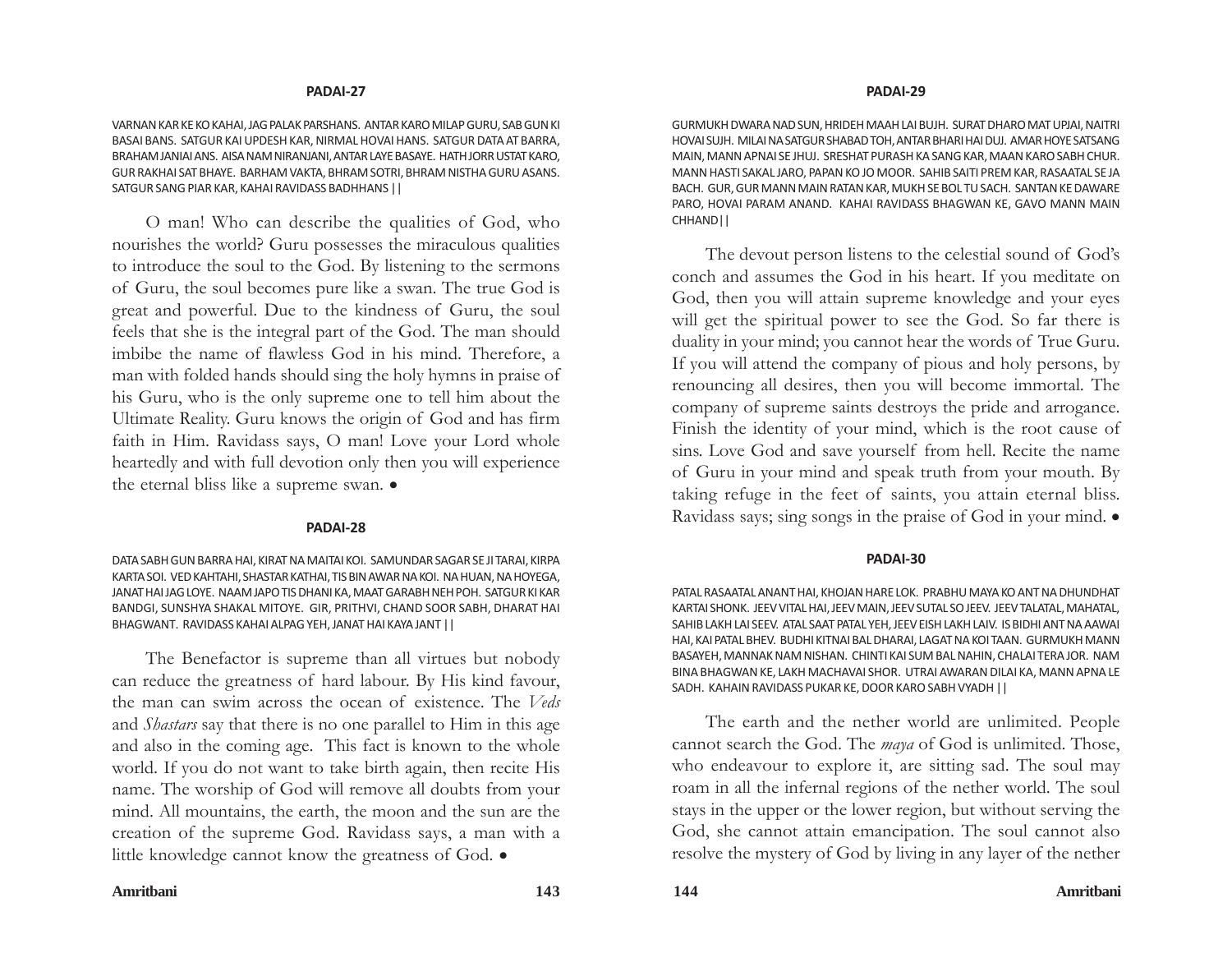world. He may be wise but his wisdom is useless without the name of God. A devotee adopts the name of God in his mind and as a result of this; he gets a valuable treasure, including the precious gem of God's name. The God is powerful even an ant is more powerful than men. You may make noise but all is useless without the name of God. Control your mind and after renouncing immoral acts, recite the name of God. Ravidass says, by remembering the name of God all your sins will be destroyed.  $\bullet$ 

#### **PADAI-31**

NADIYAN LAHIRI BAS RAHA, SAGAR ATT GAMBHIR. CHOUDAH RATAN UPAYA, SAT GUR GUNI GAHIR. UTHAT, BAITHAT NAM BHAJ, SO PAWAT SAT SEER. MANN APNAI GURU, GURU RATO, KABHI NA HOVAI BHEER. MUKH PAVITTAR HOT HAI, GUN GAWAT DEEN DAYAL. SARAB GHATA BHARPOOR HAI, ANTARYAMI PAAL. TUJAI BHROSA NA PARRAI, IS KAARAN KANGAL. RAVIDASS KAHAI SANSAR MAIN, AB BHI KAR TU BHAL ||

The composed sea is taking breath through rivers and its tides. It is keeping fourteen gems in its womb, like the true Guru, who is possessing versatile qualities. He, who recites the name of God while sitting and standing, gets the true elixir of God's name. The man, who remembers the name of true Guru, does not face any difficulty. By singing songs in the praise of Cherisher of the poor, the mouth becomes pure. The God, who possesses the faculty of knowing others' thoughts, is omnipresent. O man! You are not relying upon God; therefore, you are poor and penniless. Ravidass says, O man! Search the God in this world.  $\bullet$ 

#### **PADAI-32**

EIK GHARRI SIMRAN KARO NAHIN LAGAI KALU KALESH. PRABHU KE DARBAR MAIN, HOVAI UJAL BHESH. PATIT UDHARAN PARBRAHAM, GUR AVINASHI AAP. SARESHAIT PURASH KA SANG KARO, SHUBH GUN MANN MAIN THAP. ATHAH PRABHU HAR DHANI HAI, GUR KA NAM ATOL. SWAS AMOLAK SUFAL KAR, JIS KA NA KOI MOL. RAVIDASS KAHAI ASHCHARYA VEH, HAR MILNAI KI REET. SWASA BIRTHA NA TAJO, MANN KAR KARO PREET ||

O man! If you meditate upon God for a moment, then the agony of *Kalyug* will not come in your way. In the divine court of Lord, the soul becomes pure. He is Redeemer of sinners, Transcendent one and Immortal. After assuming the God and the virtuous qualities in your mind, spend your time in the company of eminent persons. The boundless God is wealthier and His name is true. Your costly and dear breath will become fruitful only if you recite the name of God. Ravidass says, it is a wonderful experience to absorb in the God. O man! Love God and remember His name with your every single breath. You should not waste your single breath without reciting His name.  $\bullet$ 

### **PADAI-33**

NIHAL, NIHAL, NIHAL HAI. VEH KARTAR NIHAL. KALYAN TERA KALYAN HO, CHARNI PARO VISAL. AISI MANNO PREET KAR, JAISE CHAKVI SOOR. JAN RAVIDASS BRAHAM RANG RATA, AUGUN HO SABH DOOR ||

Delighted one! Delighted one!! Delighted one!!! Delighted one is the God. If a man recites His name, he gets his delighted blessings. When a man takes refuge in the feet of God, only then he gets happiness and liberation. Love God as a *Chakor* loves the moon. Ravidass says, if a man dyes himself in the fast colour of God, then all his demerits will come to an end.  $\bullet$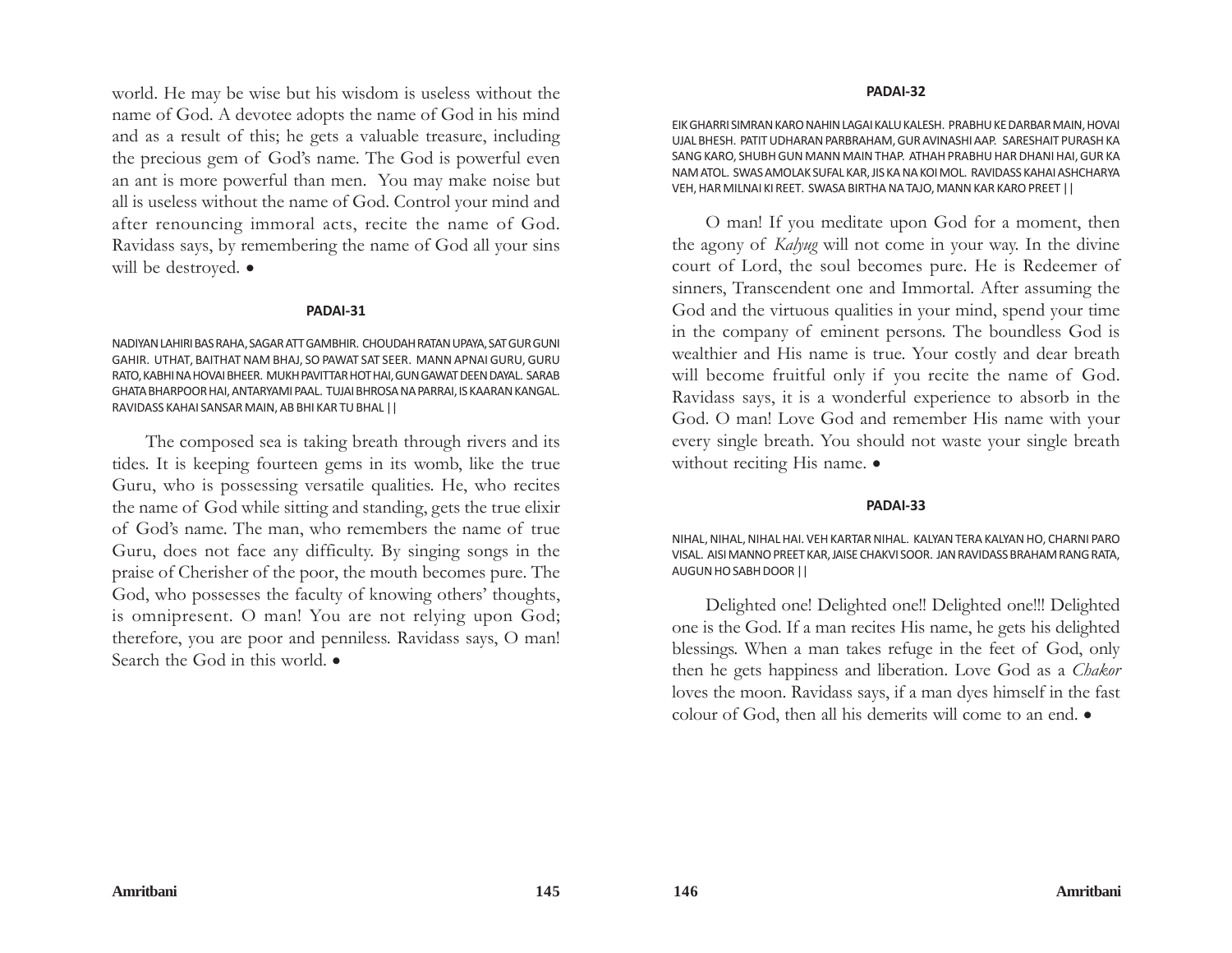SAHIB SACHA BEANT HAI, ANNT NA PARAI AAKAR. SAHIB SACHA BEANT HAI, ANNT NA SIFAT SHUMAR. SAHIB SACHA BEANT, ANNT NA KAHAIN UCHAR. SAHIB SACHA BEANT HAI, ANNT NA KARAI BICHAR. SAHIB SACHA BEANT HAI, ANNT NAHI KACHU LAIS. SAHIB SACHA BEANT HAI, ANNT NAHI KACHU BHES. SAHIB SACHA BEANT HAI, ANNT NAHIN KARTAR. SAHIB SACHA BEANT HAI, ANNT NA PARAWAR. SAHIB SACHA BEANT HAI, ANNT NA SATGUR DHAM. KAHAIN RAVIDASS PUKAR KE, SIDH BHAYE SABH KAAM ||

The true God is boundless and infinite. He is endless and formless. The true God is limitless, His praises are countless. The true God is endless. Last word is not said about Him. The true God is boundless; the discussion about Him is incomplete. The true God is endless, formless. The true God is limitless. His creations are also limitless. The true God is limitless and nobody knows about His farthest limits. His knowledge and vastness are endless. There is no end to His abode. Ravidass says loudly that due to His kind help a man becomes successful.  $\bullet$ 

#### **PADAI-35**

SATGURU UNCHA ATT BARRA, SAT UCHAN VADH NAYON. NAM NIRANJAN GUR SADA, MANN MANNA FAL PAYO. KITNAI HI YODHAI BHYE, SHOOR HUYE AAPAR. SOHANG NAAM KA MEL HO, NOUN KA BAINAI AADHAR. KAAM, KARODH, THAG, THAGAT HAI, RAKHO CHIT SAMBHAL. SAT PARMATAM VEDHIYA, SABHI KARE PRITPAL. KITNAI PRABHU KAI BHAGAT BHAIN, KITNAI HUYE AVTAR. KATNAI PANDIT, JYOTASHI, VEDAN KARE VICHAR. KITNAI HI BREHMAND HAIN KARTA GURU SAMRATH. KITNAI HI USTAT KARAIN, DEEN DAYAL AKATH. KITNAI MURAKH JAGAT MAIN, ROOP BHAIN VIKRAL. KITANI DEVI, DEVTAI, KITNAI KAL KARAL. YEH SABH KHEL GOBIND KE, ANNT NA AVAI KOI. KAHAI RAVIDASS VICHAR KAI, PRABHU MAIN RAHO SAMOYE ||

My true Guru is supreme. His name is eminent and supreme is the Truth. If you recite the name of flawless God as advised by Guru, then you get desired fruit. So many warrior, brave and valiant persons have come and gone. Only the boat of God's name can ferry you across the river of existence. The evils of sexual desire and anger are disturbing you. Therefore, you save yourselves from the cheaters. The Lord is absorbed in the world. True God is nourishing the whole universe. There are so many divine devotees of God and His incarnations. There are so many knowledgeable men, astrologers and

explorers of *Veds*. There are so many cosmos, but only the creator Guru is one who is able and powerful. So many devotees are engaged in praising Him. But the praise of the cherisher of poor cannot be expressed in words. There are numerous fools and hypocrites in the world. There are so many goddesses and demi-gods and so many ages. But this is the game of the Lord of the earth, which is endless. Ravidass says after full consideration, the man after reciting the name of God, ultimately, absorbs in God.  $\bullet$ 

#### **PADAI-36**

SATGUR KA DHAR DHYAN TU, SATGUR SANG NIWAS. SATGUR KA DHAR DHYAAN TU, GUR KA NAM PIAAS. SATGUR KA DHAR DHYAAN TU, GURU NIRANJAN LAAL. SATGURU KA KAR DHYAAN TU LIKHAT LEKH SO BHAAL. SATGUR KA DHAR DHYAAN TU, SADHU MAT VICHAR. SATGUR KA DHAR DHYAN TU ANTAR KAR LAI SAAR. SATGUR KA DHAR DHYAN TU, LOBH, VIKAR TIAAG. SATGUR KA DHAR DHYAAN TU, KARTAVYAH NEECH VIHAG. SATGUR KA DHAR DHYAAN TU, GARABH NA AAVAI MOOL. SATGUT KA DHAR DHYAAN TU, VISHYAH RAS JA BHOOL. SATGUR KA DHAR DHYAAN TU, KEWAL HOVAI MUKAT. KAHAI RAVIDASS VICHARAYA, IHO SAAR HAI YUKAT ||

If you meditate on true Guru, then you get a place in His abode. If you meditate on true Guru, then you feel the thirst of the name of true Guru. If you meditate on true Guru, then you achieve the flawless gem of Guru's name. Meditate on true Guru and search for Him as written in your destiny. Meditate on true Guru and attend the company of saints, then you become intelligent. Meditate on true Guru and try to know your inner-self. Meditate on true Guru and renounce the greed and other misdeeds. Meditate on true Guru and renounce evil acts. Meditate on true Guru and do not let the pride come to you. Meditate on true Guru and forget the sinful and evil desires. Worship true Guru, so that you may attain salvation. After deep consideration, Ravidass says, this is proper and eminent gist.  $\bullet$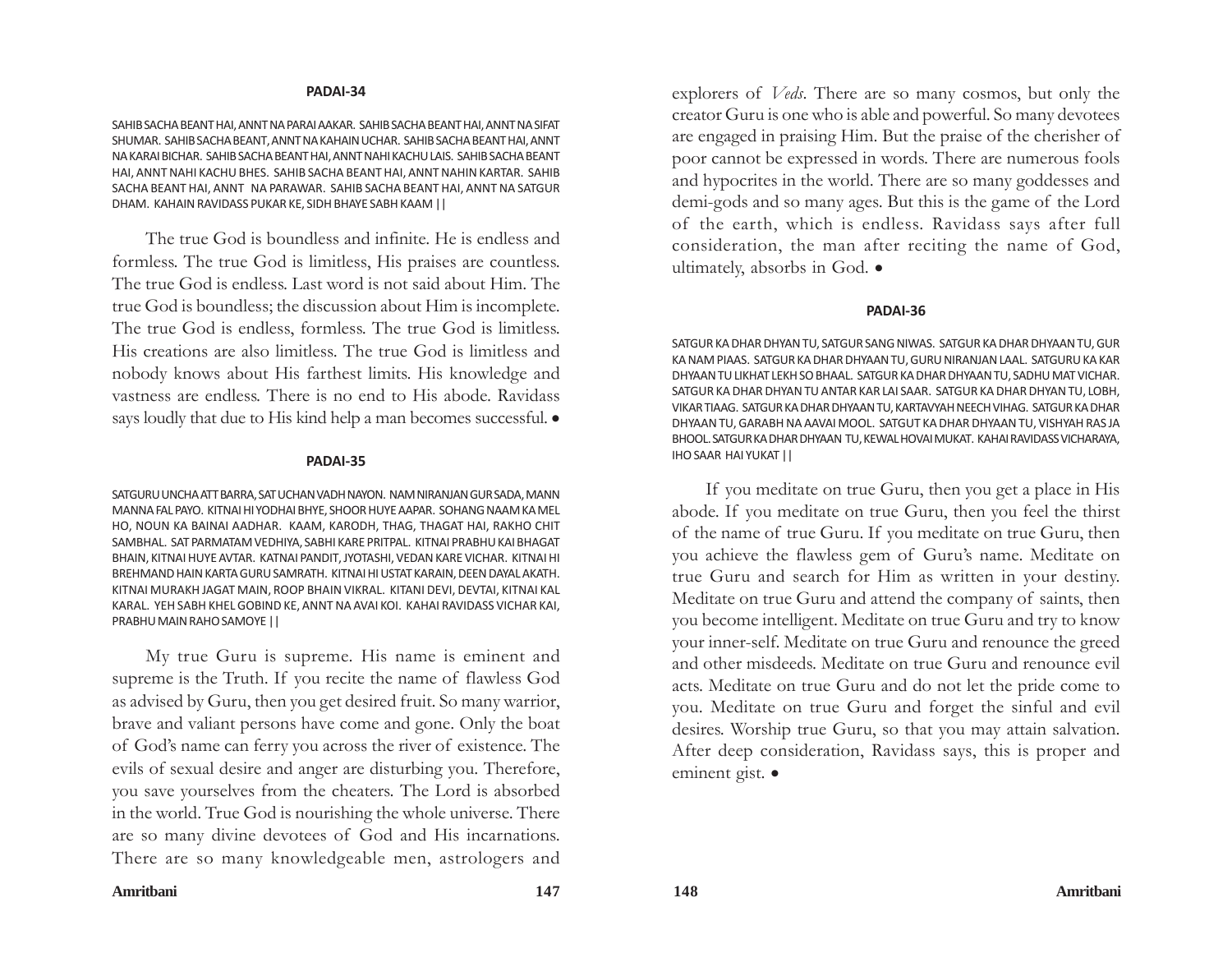SOHANG, SOHANG UCHARIYAH, SRESHAT PURASH SANG PIAR. SOHANG, SOHANG UCHARIYAH, KABHU NA AAVAI HAR. SOHANG SOHANG UCHARIYAH, GUR KA NAM GAHEER. SOHANG SOHANG UCHARIYAH, KHOJAI MAT SUDHIR. SOHANG SOHANG UCHARIYAH BHAJAN KARO GURDEV. SOHANG SOHANG UCHARIYAH, TA JANI NIJ BHEV. SOHANG, SOHANG UCHARIYAH, SANDHYA SAMYA DHIYAN. SOHANG, SOHANG UCHARIYAH, AMRIT VELA GAYAN. SOHANG, SOHANG UCHARIYAH, SAKAT SANG NA HOYE. SOHANG, SOHANG, UCHARIYAH, NIRMAL HOVAI SOYE. SOHANG, SOHANG UCHARIYAH, KARAN KAARAN ALEKH. KAHAI RAVIDASS PUKAR KE, MANN NEEVAN KAR DEKH ||

Recite the name of God and love the supreme God. Recite the name of God so that you do not face defeat. Recite the name of God, so that you may get the treasure of Guru's name. Recite the name of God and search for elixir in your innerself. Recite the name of God and repeat the hymns of true Guru. Recite the name of God and know the secret of God. Recite the name of God and meditate on Him in the evening. Recite the name of God and achieve the spiritual knowledge during ambrosial hour. Recite the name of God without involving yourself too much in the worldly attachment. Only he recites the name of God, who is pure and pious. Recite the name of God, who is the cause of all actions, who is indescribable and invisible also. Ravidass says loudly, O man! You can see Him after renouncing your pride and bowing your mind in prayer before Him.  $\bullet$ 

#### **PADAI-38**

SATGUR SAHIB ATT BARRA, PAWAT NA KOI PAR. SATGUR SAHIB ATT BARRA, JANAT VIRLA SAAR. SATGUR SAHIB ATT BARRA, ANDHYARAIN MAIN DEEP. SATGUR SAHIB ATT BARRA, SUNDER MOTI SEEP. SATGUR SAHIB SAT BARRA, AVAR NA JANAI BHET. SATGUR SAHIB ATT BARRA BHOLAI MANN TU CHET. SATGUR SAHIB ATT BARRA, NAM JAPO MANN MAHAIN. SATGUR SAHIB ATT BARRA, DAS UDHARAI TAHAI. SATGUR SAHIB ATT BARRA, ROM ROM MAIN VAAS. SATGUR SAHIB ATT BARRA NISCHAYE KAHAIN RAVIDASS ||

The true Guru is too great; nobody knows the farthest limits of Him. The true Guru is too great, only exceptional one knows His limits. The true Guru is so great; he is like a lamp in the darkness. The great Guru is like a beautiful pearl in the seashell. Nobody knows the secret of great Guru. The Guru is too great, O misled mind! Remember Him. The true Guru is too great; you recite His holy name in your mind. The great Guru also provides emancipation to His disciples. The great Guru resides in each and every small hair of the body. Ravidass says, true Guru is really too great you worship Him with full faith and belief.  $\bullet$ 

#### **PADAI-39**

NIRANJAN NIRANKAR PARTAP, MANN KAR JAPAI GURU, GURU AAP. NIRANJAN NIRANKAR SABH DAAT, GUNI VICHARO MANN SABH BHAAT. NIRANJAN NIRANKAR BHAGWAN, AATH PEHAR DHAR TANKA DHYAN. NIRANJAN NIRANKAR AVINASI, JANAM, MARAN KI KATAI FANSI. NIRANJAN NIRANKAR KARTAR, SARAV DUKHON KA UTRAI BHAAR. NIRANJAN NIRANKAR BHAVAJYOTI, DURMAT DUBIDHA ANTAR NA HOTI. NIRANJAN NIRANKAR NARAYAN BHAJ, SARAV SUKHON KA HOYE AAIN. NIRANJAN NIRANKAR GOPAL, JEEV JANT KI KARAI PRITPAL. NIRANJAN NIRANKAR NAR NATH, SARAV PADARATH TIS KAI HAATH. NIRANJAN NIRANKAR PARKASH, BHAJ HRIDEH KAHO RAVIDASS ||

The God is untainted, formless and majestic. The Guru himself recites His name, therefore, obeying the teachings of your Guru; remember the name of God in your mind. The flawless and formless God is the eminent bountiful and treasure of virtues. Think about Him and meditate His name in your mind seriously. The spotless, formless and immortal God saves you from the cycle of birth and death. The flawless, formless Creator has the power to destroy all sufferings. The eternal flame of flawless and formless God drives away the darkness of doubts and foolishness. O man! If you recite the name of formless and faultless God, then happiness will be bestowed on you. The formless, flawless God is nourishing His creation. The entire wealth and commodity are in the hands of flawless, faultless Lord. Ravidass says, O man! Recite the true name of flawless, formless and enlightened God.  $\bullet$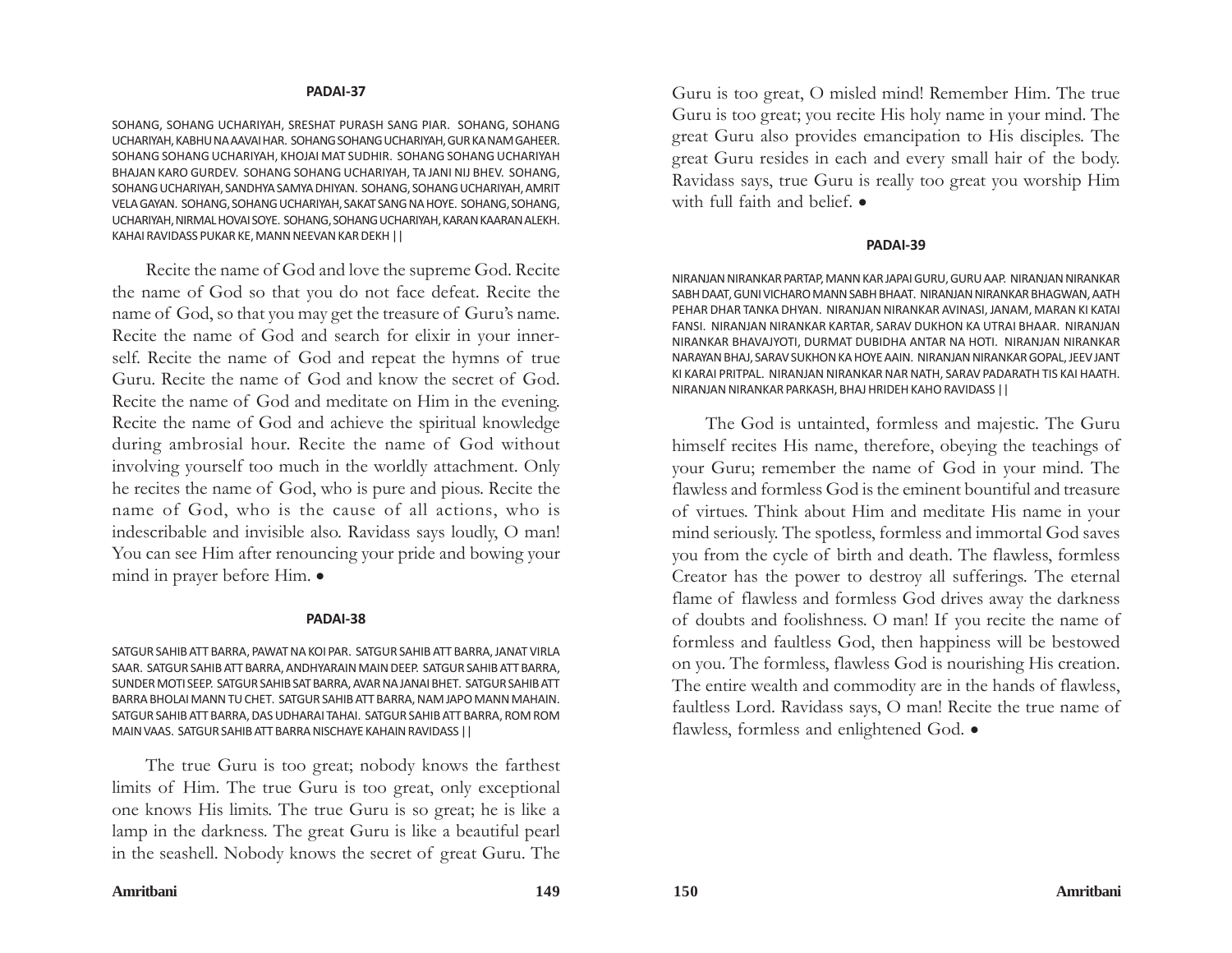OAN, OAN, OANNEET, MANN DHAR SACH BHAGWAN PREET. OAN OAN, OANDHYAAN, SACH, SACH, SABH SACH HI MAAN. OAN, OAN, OAN PUJA, DEVI DEVA, TIS BIN DUJA. OAN, OAN, OAN SATSANG, NAM DHIYEH MANN KAR RANG. OAN, OAN, OAN JAP LEEJAI, MUGADH PATHAR BAHV NAR TAREJAI. OAN, OAN, AMAR KALYAN, ANTAR HRIDEH CHARRAI HAR BHAN. OAN, OAN, GUN VIKHYAN, PAVITTAR GUNON KI HOVAI KAAN. OAN, OAN TERA ADHIKAR, PAP ROG SABH UTRAI BHAAR. OAN, OAN, OAN DIN RAIN, SOHANG BHAJ MANN HOVAI CHAIN. KAHAI RAVIDASS LAKH GUR KI KARNI, SWAS, SWAS PAR HAR KI CHARNI ||

O man! Recite the name of true God daily and love Him. The only truth in the world is to meditate on God. All goddesses and demi-gods are engaged in the worship of God, because there is none else like Him. Join the pious saints and sages, who are reciting the name of God. By absorbing your mind in the fast colour of God, you meditate on Him. If a sinful man recites the name of God, then he can swim across the sea of existence. By remembering the name of God, one becomes immortal and the eternal light absorbs in his heart. If you realise the virtue of God, then you experience that He is the treasure of excellence. To recite *Om, Om* - the God is your privilege bestowed by the Almighty. By remembering the name of God, the heavy loads of your sins and diseases come down. The recitation of God's name will provide relief to your mind. Ravidass says, O man! Recite the name of God with your every breath and as per the advice of your Guru and absorb yourself in the feet of God.

本 本 本

#### **PAINTI AKKHARI**

Thirty five Alphabet

U- USTAT KARO EIK ONKARA . TEEN LOK JIN KIYA PASARA ||

O man! Sing hymns in the praise of one God, who has created the three worlds. You eulogize the one God who is absorbed in the entire creation.

#### A- ALAKH KO LAKH JO BHAYI. DEHAIN DHANDHORA SANT SIPAHI ||

The unique qualities of the invisible God cannot be described in words. The saints and soldiers proclaim with loud voice, o man! You recite the name of one and only one God.

#### I- ISHWAR KAYA GHAT MAIN. AAKASH RAMIO JAISE SAB MAT MAIN ||

Sky is the integral part of one's body, like this the God dwells in every person.

#### S- SEESH MAHAL MAIN SWAMI DARSHAI, JAHAN PREM AMI RAS BARSAI ||

O man! You can have a glimpse of the divine Master, in the glass palace, studded with precious gems. The rain of ambrosia is falling in that place continuously. You can reach there by crossing the tenth entrance of your body.

#### HA- HAR KA SIMRAN KIJAI, KAHAI RAVIDASS AMI RAS PIJAI ||

Recite the name of God and drink ambrosia, says Ravidass.

#### KA- KAYA KOT MAIN RAM RAHEYO PIARA, SEES MAHAL MAIN DE DIDARA ||

The God dwells in billions of human beings, but His glance can be seen in the glass-palace through deep meditation only.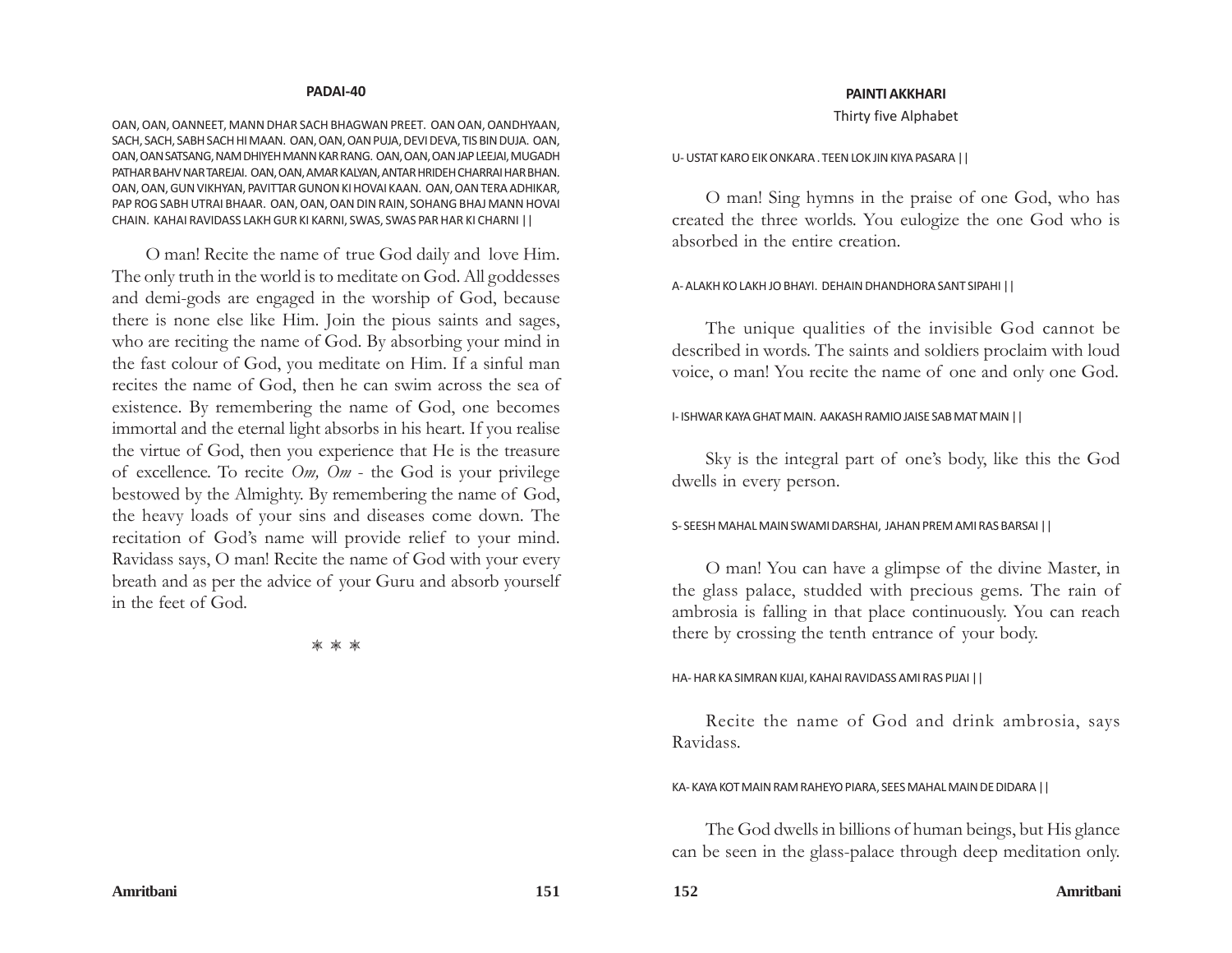#### KHA- KHAYAL SE KARO VICHARA, SARVVIAPI SAB SAI NIARA ||

Think about the God with full concentration of mind, who is omnipresent and unique.

### GA- GOBIND AISE GIANI, NA KUCH BHOOLAI NA KUCH JANI ||

The Lord of the earth is very intelligent. He does not forget anything and there is nothing new beyond His knowledge.

## GHA- GHAN NAHIN AHARAN SAHAI CHOTAN, SATGURU SHABAD GHARREA HAI ANOTHA ||

The Guru has coined the novel words of God's name. The anvil of mind, after bearing the blows of hammer of the word of God's name, has attained salvation.

### NA- NAINTA SOI SAR, KAHAIN RAVIDASS BAT VICHAR ||

Only that person knows the gist of God's name, who has, continuously, been meditating upon the name of God, says Ravidass, after full consideration.

### CH- CHAAM KA CHOLA BHAI, NAM BINA KUCH KAM NA AAYI ||

The whole body of a man is made of leather. Without reciting the name of God, this body is useless.

### CHA- CHIN MAIN BHAYA MAMOLA, AMI SAROWAR DIYA JHKOLA ||

O man! Your body will be destroyed in a moment. Therefore, you take a dip in the pool of God's name.

### JA- JEEV HAI, JANEAU JAT KA, DAYA KI DHOTI TILAK SATYA KA ||

A man should wear the sacred thread of social brotherhood. He should wear around his waist the cloth of compassion, kindness and mercy. He should make a mark of truth on his forehead.

JHA- JHILMIL JOT JAGAYI, ALAKH PURUSH TAHAN PUNCHAI AAYE ||

O man! Light the eternal light of God's name in your innerself so that you may have a glimpse of the invisible God after reaching His abode.

#### NA- NYANAT SOI DHIANI, DAS RAVIDASS KAHAI BRAHAM GIANI ||

He attains the highest spiritual knowledge, who recognises the God, says Ravidass.

### TA- TAINKA TER KA IK RAKHO, EIK BINA DUJA MAT AKHO ||

O man! Have faith in one and only one God. There is no one equal to Him.

THA- THAKUR SHEELA TAR GAYE BHAI, PANDIT BAITHAI MANN MURJHAYI ||

By the grace of God, the idols prepared from stone have swum in the river and the Brahmans are sitting depressed and dejected because the idols they worship have drowned in the water.

#### DA- DAR NAHI HAR SANG PREET BHAGAT JAN BAITHAI MANN KO JEET ||

Do not fear, if you love God. The devotees have won their minds by overcoming the sinful desires.

#### DHA- DHAA DINI BURJIPAPAN. SIMRAN KINA AJPA JAPPAN ||

The devotee has demolished the minaret of sins from his mind, after performing the silent prayer.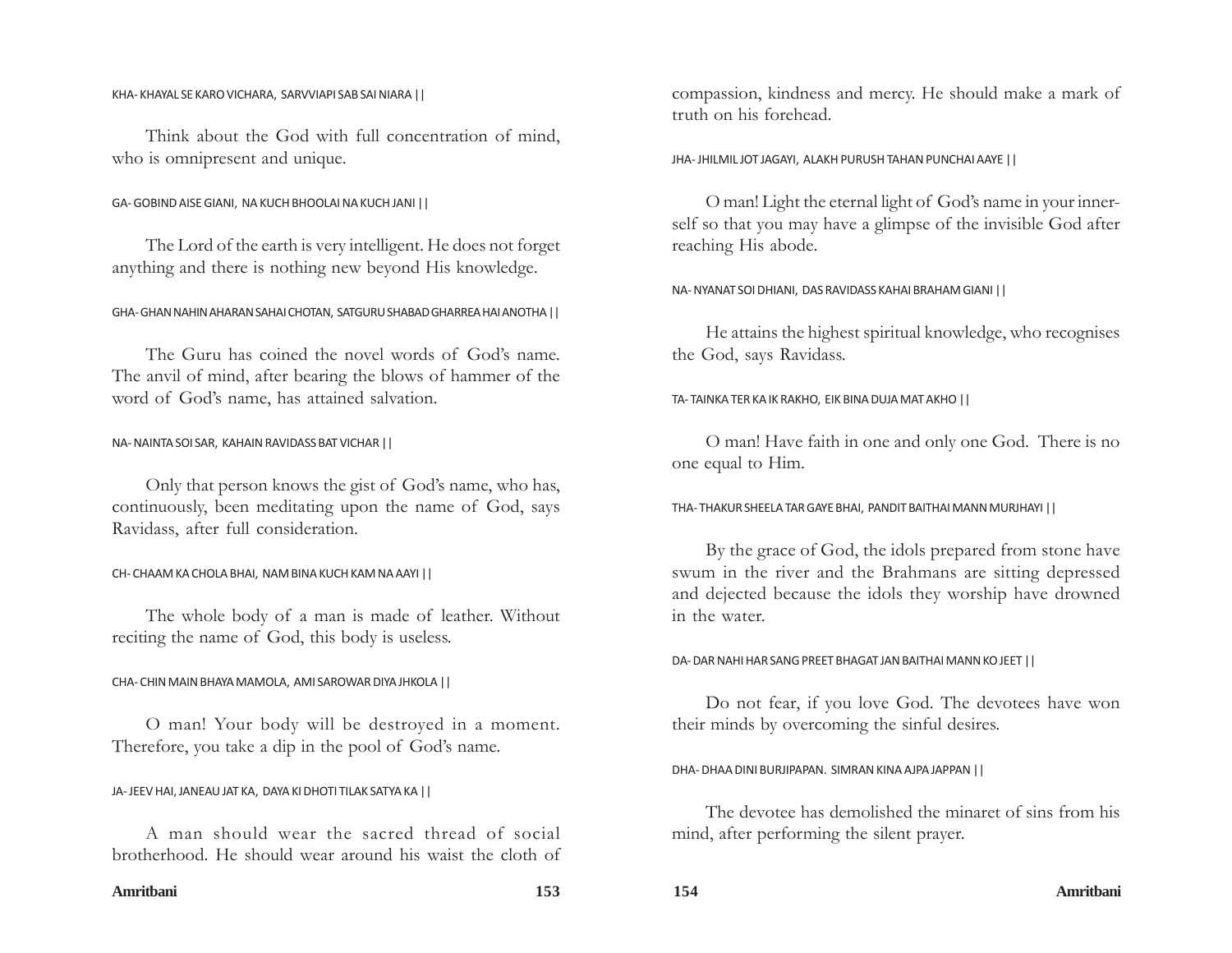#### NA- NUM KI LAYE DORI, KAHAI RAVIDASS LAGI LIV MORI ||

Ravidass says, I have tied the God with the string of love and devotion. As a result of this I have fully absorbed myself in His name.

### TA- TRIGUN MAYA RACHDI BHAI, RISHI MUN LIAYE BHARMAYI ||

The God has created the three-fold qualities of *Maya,* the nature of which has misled the saints and sages from the right path of meditation.

#### THA- SATHIR NAHIN YEH SANSARA. RAV RANK SAB KAAL NAGARA ||

This world is not stable. The drum of the god of death is beating on the head of every king and poor.

#### DA- DO EIK DIN YAHAN MANDIR SARA, PHIR THAATHA CHORR LADH JAYE BANJARA||

The temple of this body, where the soul lives, is only for a day of two i.e. mortal. The trader has to go after giving up this luxurious living.

#### DHA- DHANI JIN DHIYAN LAGAEYO. KAL FAANS KE BEECH NA AAYEO ||

Those who have worshipped the God are wealthy only. The god of death cannot hold them in his grip.

#### NA- NAAM KI NAAV BANAYI. KAHAI RAVIDASS CHARRO RE BHAI ||

I have prepared a boat of God's name. Ravidass says to His devotee, come and board this boat, if you want to swim across the ocean of existence.

#### R BRAHAM PARMESHWAR SWAMI. SAB GHAT-GHAT KE ANTARYAMI ||

The transcendent God is the master of all. He possesses the unique faculty of knowing others' thoughts.

#### PHA- FIKAR KAR CHORR JAGSANSA. JA MIL BAITHAI AVINASHI PASA ||

The world is full of anxieties and therefore, O man! You should not worry about this world. You meditate on God and absorb yourself in the immortal God.

#### BA- BRAHAM SO BRAHAM KA VETA. GAGAN MANDAL MAIN RAKHO CHETA ||

He is the only learned and knowledgeable man, who has realised the truth about the Ultimate Reality. He remembers the name of God, while roaming in all the celestial regions.

#### BHA- BHRAM MITAI JO PANCHAM SEEJAI, JAYE TRIVAINI MAJAN KIJAI ||

Your illusion will be wiped out, if after renouncing the five evils, you meditate on God. You can have a spiritual bath in the pious elixir of God's name, after reaching the confluence of the three wind passages situated in your forehead.

#### MA- MANN KO GAGAN SAMAAYO. KAHAI RAVIDASS PARAM PAD PAYON ||

The man, who absorbs himself in the sky of knowledge, he gets a supreme rank from the God, says Ravidass.

#### YA- YAAD KARO, VAH KE GUN GAYO. PAR BRAHAM KE DARSHAN PAAYO ||

Remember and sing songs in the praise of God, only then you can have a glimpse of the glittering face of the great Creator.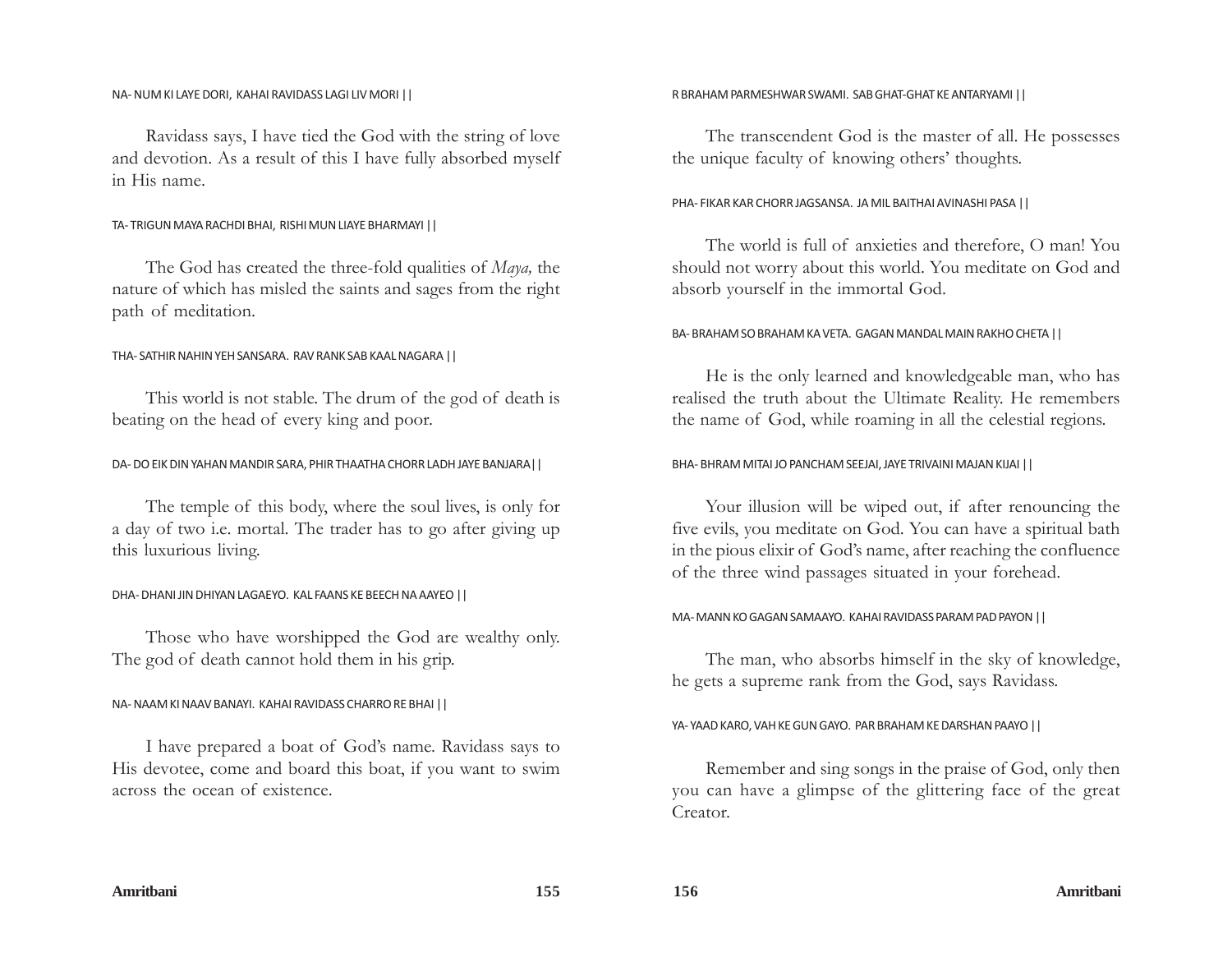#### RA- RAM RAMAI SO RAM PIARA. PHIR NA DEKHIYA JAMKA DWARA ||

The man, who absorbs himself in the God, is dearer to Him. Such a devotee does not face the god of death. He becomes immortal.

#### LA- LIV LAGA LE BHAI. JAM KA TRAAS NIKAT NA AAYI ||

O man! You concentrate on God's worship and absorb yourself in Him. Then the fear of the god of death does not come near to you.

#### VA- VIDHIBADH SIMRAN KIJAI, SOHANG NAM AMI RAS PIJAI ||

The man, who recites the name of God in the proper manner as told by his Guru, only then, he can taste the elixir of God's name.

#### RRA- RRARR MITI JAB HUYA NABERRA, KAHAI RAVIDASS KIYA AMAR GHAR DERA ||

After drinking the nectar of God's name, the man gets liberation from all types of bondages. Ravidass says, he has become a resident of the God's immortal abode.

#### \* SOHANG SHABAD MANN KIYA BASERA. MET DIYA CHOURASI KA PHERA ||

ONKAR BAVAN KA PANTIS MAIN JAPYO HAI SAR || SARV DEV SANTAN KO KARAI HAIN NAMASKAR || PANTIS MATRA PREM SE SIMRAIN HAIN NIJ DAS || JIN SIMREYO SO MUKAT HAIN KAHAI SADD RAVIDASS || ONKAR PANTIS MATRA PREM SE NISVASAR KAR JAP || RAVIDASS KAHAI JO SIMRATAI, MIT GAYE TINO TAP || ONKAR PANTIS MATRA PREM SE SIMRAN KIYO MANN VAIRAG || RAVIDASS KAHAI JO SIMRATAI, TIN KAI PURAN BHAG || PANTIS MATRA PREM SE SIMRATAI RAV PARKASH || RAVIDASS KAHAI JO SIMRATAI, MIT GAYE JAM KE TRAS || RAVIDASS SIMRAT RAMTAI RAM MAIN SAT SHABAD PARTIT ||

AMAR LOK JAYE BASYO, KAL KASHAT KO JEET || ONKAR SAPAT SLOKI MATRA, SAT KIYO JAGDISH || AMAR LOK VASA KIYA, KAL NAMAVAI SHEESH ||

\*If the word of God's name occupies the mind of the man, then the man gets salvation.

The praise of the omnipresent God has been described in thirty-five letters. All deities and demi-gods pay obeisance to saints. Ravidass says, the man who recites the name of God, as described in the thirty-five alphabet with full devotion, will attain emancipation.

Ravidass says, who will remember and recite the name of God daily as written in the thirty-five alphabet, and then his three prominent sinful desires will be eradicated.

By reciting the praise of God, according to the thirty-five letters, a man becomes fortunate because he achieves the state of non-attachment, says Ravidass.

By reciting the name of God as described in the thirtyfive alphabet with devotion, the mind of the devotee will be enlightened with the spiritual knowledge. He will also get liberation from the god of death.

The devotee who by remembering the name of God, explores and achieves the truth, he by overcoming all the sufferings of the death becomes a citizen of the immortal abode, says Ravidass.

The man, who recites every word and vowel symbols of God's name with full devotion, becomes the resident of the immortal abode of God and the lord of death bows his head before him.

本 本 本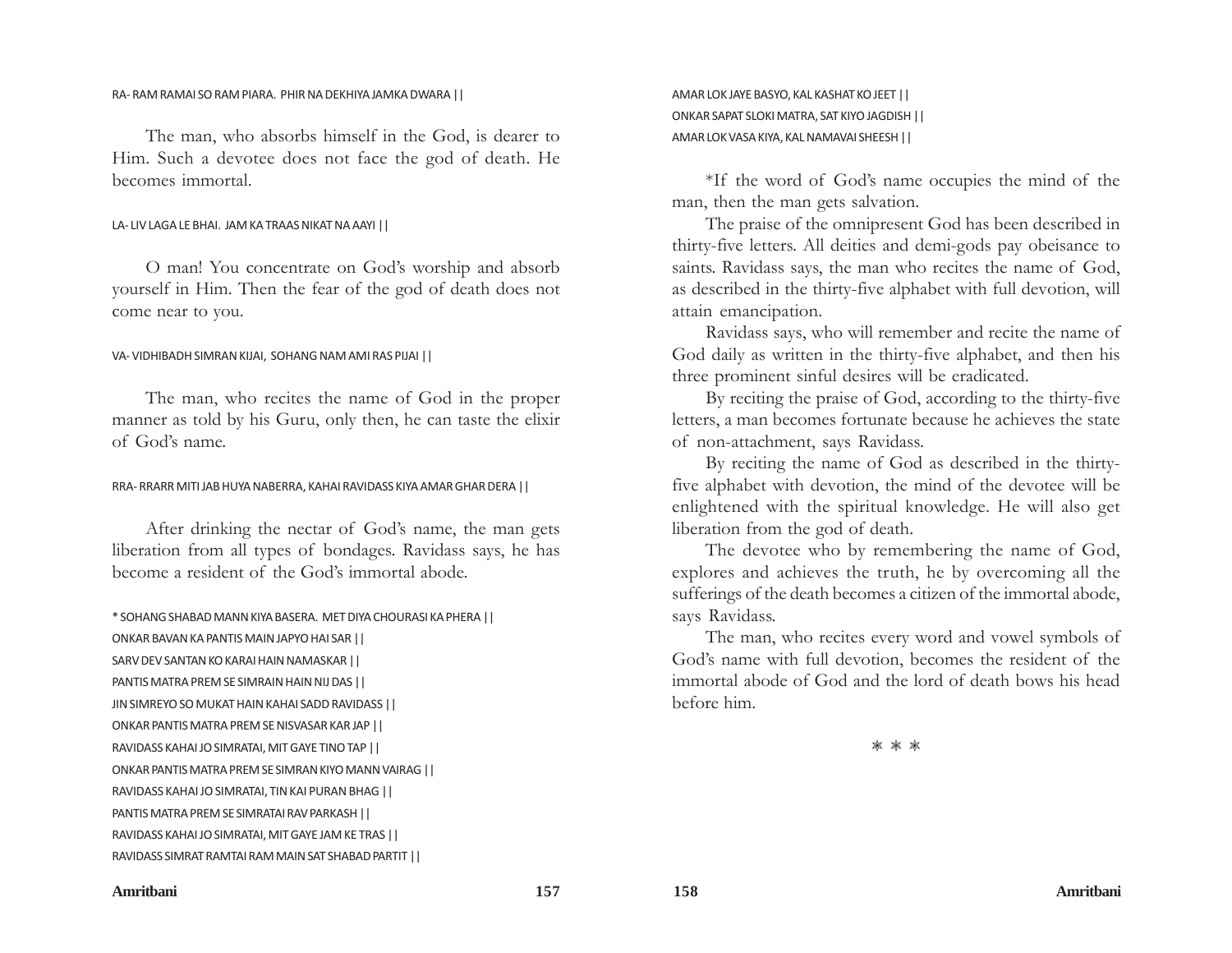# **|| BANI HAFTAWAR||** SOHANG SATNAM DHIAYON **Weekly Hymns** Recite the name of God

## AITWAR AMRIT DA BHARYA BOLAI AMRIT BAIN. GURU KA SHABAD JAPO DIN RATI TA AAVAI SUKH CHAIN. AITWAR VI SAPHAL HAI HAR KA SIMRAN SAR. RAVIDASS JO NAM UCHAREYE PAYA MUKH DUAAR. ||TEK||

The day of Sunday is full of elixir; ambrosial words are spoken on this day. Recite the name of true Guru day and night, only then you will get relief. The day of Sunday is successful for those who recite the name of God on that day. Those who remember the name of God, will attain emancipation, says Ravidass. .

## SOMVAR SABH THOR MAIN JALAI THALAI BHAGWAN. MAHIMA PRABHU GAYEAI TAB HOVAI KALYAAN. GOBIND GOBIND JAAP SE AVAI SADA ANAND. SOMWAR SUKH DA JAPO JAPO RAVIDASS MUKAND ||TEK||

Recite the name of God on Monday, and then you experience the God everywhere, i.e. on water and land. Sing songs in His praise then you receive His blessings. By reciting the name of the Lord of the earth, you attain spiritual peace and bliss. Ravidass says, O man! Recite the name of God, who is redeemer of sinners, only then the day of Monday becomes an auspicious day for you.  $\bullet$ 

## MANGALWAR AVAI SADA HOVAI MANGALCHAR. RALMIL SAKHIYAN SIMRALO HAR HAR NAAM ADHAR. PRITAM CHARNI LAGYA KABHI NA AVAI HAR . MANGALWAR SULKHANA KEH RAVIDASS BICHAR ||TEK||

Tuesday comes with the songs of rejoicing. After joining each other, O friends! Recite the name of God, who is the foundation of your lives. You never face defeat, if you surrender yourselves to the feet of your beloved. Ravidass says, Tuesday becomes an auspicious day if you remember the name of God.  $\bullet$ 

BUDHWARBODH SADA HOVAI GIAN PARKASH. GURU PREM PURAI JO MILAI TUTAI JAM KI PHAS. ANT SAHAI PRABH BAHYE KARAM KAMAYI SOYI. BUDHWAR BUDH SAFAL HAI RAVIDASS JO BHAGAT HOYI ||TEK||

Wednesday, is a day of wisdom which ushers the light of knowledge. He gets himself liberated from the clutches of death, who loves the complete Guru. The God provides help to His devotee, who has performed virtuous deeds. Wednesday is a successful day for those, who recite the name of God, says Ravidass. •

VIRWAR VIDIYA BARRAI PUN PUNA ABHIAAS . SATGUR PURAI MILAN SE HOVAI ATTAM PARKASH. GURU GIAN KA MOOL HAI DHARAM MOOL KA HITKAR. VIRWAR BICHARIYAH NASAI PAP HAJAR ||TEK||

Thursday, is day of acquiring knowledge and performing good deeds. After getting blessings from the true Guru, the inner-self of a devotee becomes enlightened. The true Guru is the source of spiritual knowledge whereas the mercy is the origin of faith. If you remember God on Thursday, then thousands of your sins will be eradicated.  $\bullet$ 

SHUKARWAR SUHAWNA CHINCHIN BHAJAI KARTAR. VICHAI BASHNA JHOOTHIYAN DAIVAI NARKAN DHAR. GAT KARMA ANUSARA HAI JAISA JAISA HOVAI. SHUKARWAR SUHAWNA RAVIDASI NAM JAPAIVE ||TEK||

Friday, becomes an auspicious day, if you recite the name of the Creator every moment. The false, sinful, sexual desires put the man in the hell. A man attains salvation according to his righteous deeds. Friday becomes delightful by reciting the name of God, says Ravidass. •

## SHANIWAR BHAJAN SHRISHAT SAT SAT SAB VAR. SHUBH KARMAIN SE SAFAL HAI AAVAN JAN SANSAR. BIN BHAJAN BIRTHA SABH JANTAI JO JO AVATVAR . BARAM BAR HAR SIMREYAH KEH RAVIDASS BICHAR || TEK||

If you recite the name of the creator God on Saturday, then your every day will become auspicious. If after coming to this world, you perform good and virtuous deeds, then your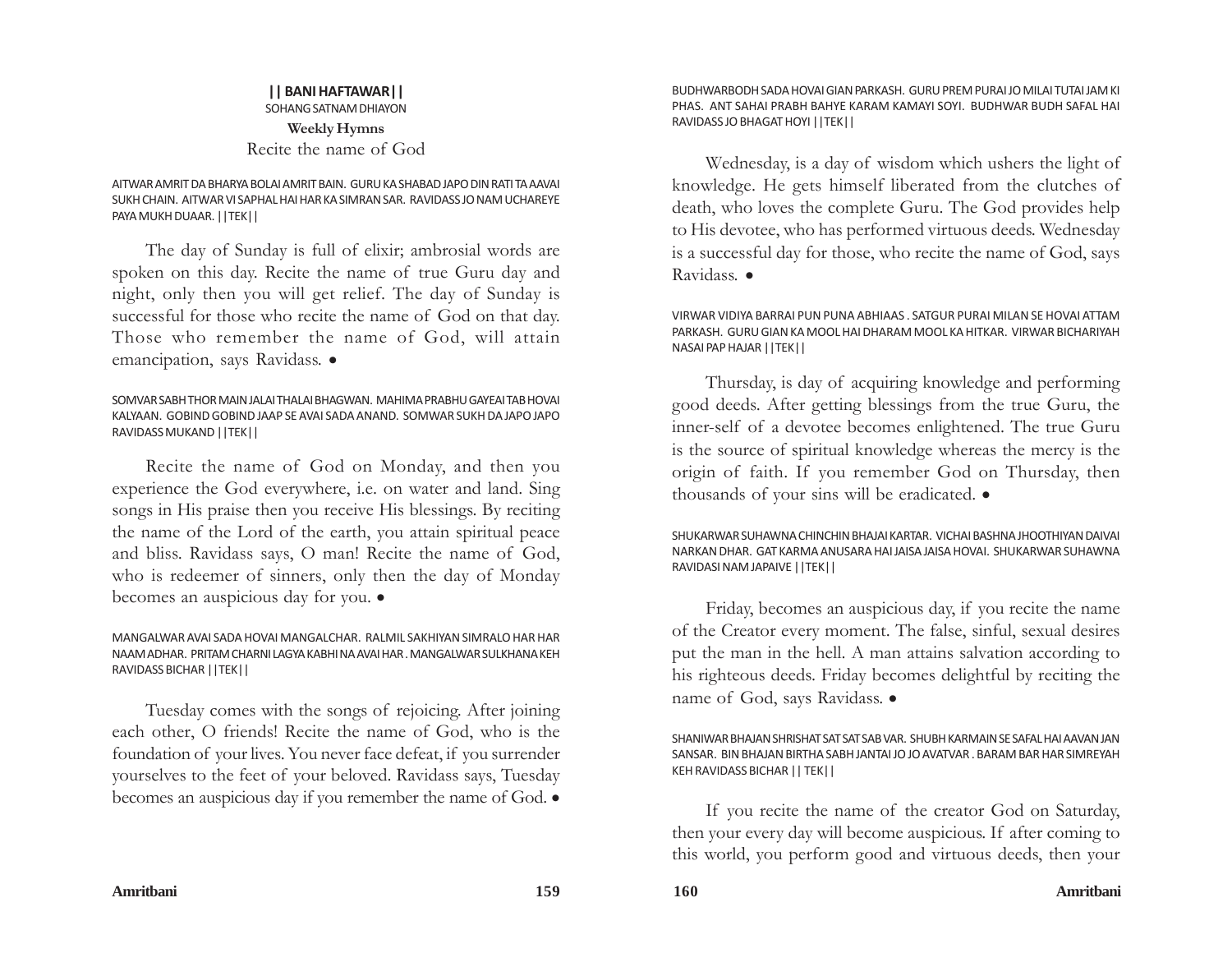coming to this world will become successful. Your every day will pass away fruitlessly if you do not recite the name of God. Ravidass says, if you meditate on God, continuously, then you will become successful in your life.

率率率

## **|| BANI PANDRA TITHI || Hymns regarding Fifteen Dates**

SOHANG SATNAM DHIAYO. AMAVAS JO HAI BHAKHIYA JANO MEET. SHRISAT MUNI SABH GAVADAI GEET. AMAVAS HAI CHUT SADA BASAI HAI JAG JEET. BIRLAI BIRLAI PEEVGAI SOHANG RAS SURJIT. BHAGTA SETI GOSHTI JAYE SABHI BIHAYE. AUNA USKA SAFAL HAI JO JATAI LABH UTHAI. AMAVAS HAI JO AUNDIYAN AAVAN JAVAN REET. KEH RAVIDASS VICHARKAI RAKHO HAR SAI PREET ||TEK||

O man! Recite the true name of God. What is professed by dark moonless night, try to explore the fact? The supreme sages of this world are singing songs in the praise of God. People hate dark night due to its darkness but the darkness has conquered the world. Only a few, who remember the God, drink the nectar of God's name and become immortal. He, who discusses about the name of God with those, engaged in remembering the name of God becomes successful in his life. The moonless night comes and goes. Ravidass urges the man to love God, who is the creator of the universe.  $\bullet$ 

EKUM EK PARMATMA SANSARAI HAI PARKASH. SWAS SWAS TU SIMRALAI TORRAI JAM KI PHAS. DEENBANDHU DIYAL JO SOI HAI SIMRAN SAR. JAGAT SADA JO SUKH DAIVAI ANTAR HOYE ADHAR. HASTI CHITI AADH LEH JEEVAN HUKAM ANUSAR. BHAJAN KARO JAN PALKA HONA JEKAR PAR. EIKUM EIK PARMATMA RAKHNI USKI AAS. SAT SAT PRABHU SIMRATAI SACH KAHAI RAVIDASS ||TEK||

On the first date, you recite the name of one and only one God, whose pious light is illuminating the whole world. You remember His name with every breath. He breaks the shackles of death. You meditate upon God, who is compassionate and friend of poor. In this world, the God is basis of all happiness. From elephant to an ant, all animals act according to His divine orders. O man! Recite the name of God, who nourishes you all, if you want to swim across the ocean of existence. You should have faith in one and only one God. Recite the true name of God; Ravidass says, on the first date, this is true for all of you.  $\bullet$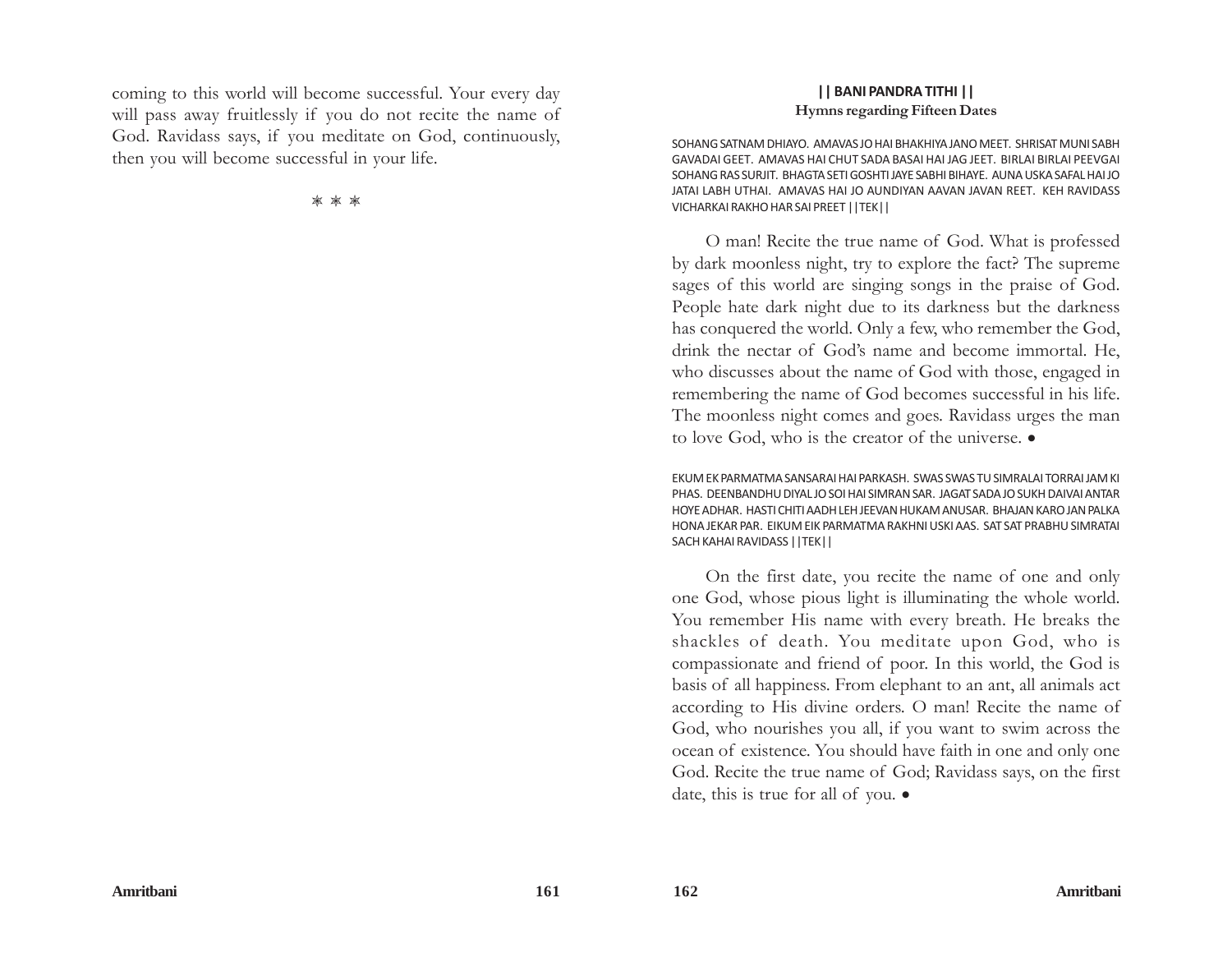DUJI DURMAT DOOR KAR RAKHNA GUR SE NEYU. SAFAL KARAM TAB HONGAI GATI PAVAI EH DEHU. DUJI DURMAT DOOR KAR DAYA DHARAM KIRPAL. SAT SE KAR GOSHTI HIRDAI BASAI GOPAL. SUBH KARMA FAL SUB HAI KARMA SANDNA KHET. PAP KARAM DE KITAK SADA HAAR NAHIN JEET. DUJI DURMAT TIAG KAR LILA AJAB PEHCHAN. KEH RAVIDASS BICHARKAI BHAGAT BHAJAN KALIYAN ||TEK||

On the second date, after renouncing evil-mindedness, you love the true Guru, then you achieve triumphs in your efforts and you will get liberation. Renounce the evilmindedness towards others and adopt mercy, belief and kindness. Have discourse about truth with holy men, then you realise that your heart has become abode of God, the Lord of the earth. The fruit of good deeds is pure and nice. The man who indulges in sinful acts faces defeat everywhere. Renounce evil-mindedness and try to know the unique name of God. Ravidass says, after considering all aspects, the welfare of a man lies in meditation.  $\bullet$ 

SANSARI TRISHNA TIAG KE TAN MANN DHAN GURDEV. MITHIYA SAB KO JANKAI RAKH NAM SANEH. KARMI BHAGTI KARAN SE HOVAI JAGAT ADHAAR. VEH SOBHA ATT GHANI AGAI MILAI BHANDAR. TIRATH FAL NA BARAT FAL NAHIN JAG KOI PAYAI. MANN MEH HAUMAIN AHUNKAR JOYE BIRTHA SABHI JAYI. TRITIAYE TIAGIYAI MAAN KO KHOTAI KARAM HUNKAR. HAR HAR NAAM UCHARIYAY KEH RAVIDASS PUKAR ||TEK||

O man! Renounce your desires and dedicate your body, mind and wealth to true Guru. All things are illusory; you love the name of God. The true meditation provides emancipation to this world. The devotee attains glory and precious name of God. It is fruitless to go to pilgrimage and observe fast, because every good deed goes waste, if there is ego and pride in the mind. You renounce evil deeds and pride on third date. Ravidass says, in a loud voice, you recite the name of God.  $\bullet$ 

CHOTH CHARO TARAF MEH DASON DISA CHOGIRD. JALAI THALAI PRABHU AAP HAI RAKHO NAM KI VIRD. CHAMAN JO TUJAI DIKH RAHA RAHINA NAHI HAMESH. CHAN MANGUR SHARIR HAI BADAN RAHIT NA KES. SAHAYETA KOI NA KAR SAKAI JIN SO LAYEA HAIT. ANNT SAMAI CHADH JAYEGAI MUKH SEWAN PRAIT. CHOTH CHORI NA KARO TIAGO VISHAI BIKAR. GOBIND SIMRAN SAR HAI KEH RAVIDASS VICHAR ||TEK||

On the fourth date, the God is present in all four-sides and in all the ten directions. He is present in the water and on the earth. The garden of the world, which you see, is perishable. Your body is just for a moment and short-lived. Nobody, to whom you love, will come forward to help you when your last time will come. Renounce sinful deeds on the fourth date and meditate on the name of God, Lord of the earth, says Ravidass.  $\bullet$ 

PANCHMI PREETAM JAN LAYO SABHNA HAI BAGWANT. BRAHMAN AADIK SIMRATAI KOI NA PAYA ANTT. PANCH TATAV KI RACHNA HAI JO DIKHAI AAKAR. TISMAI HOVAI LEEN SABH LILA PRABH APAR. VICHAI VASHNA JHOOTH HAI RAH BHALA BICH NEET. BINA BHAJAN SANGI NAHIN SARAB SUKHAN KA MEET. PANCHMAI PATI PARMATMA SARAB SHRISTIJAN. GUR KI SARNI DHIAVATAI HOVAI RAVIDASS GIAN ||TEK||

On the fifth date, you should feel that the beloved God is present everywhere. *Brahmans* are meditating on Him but they cannot know the farthest limits of the God. The creation, which we see, consists of five elements. Everybody will absorb in God. His name is unique. All the sexual desires are false. O man! Renounce such desires and meditate on God which is your only companion and will provide you pleasure and happiness. On the fifth date you should feel the spouse God everywhere. While sitting in the feet of spiritual Guru, if you meditate on Him, only then you attain the spiritual knowledge says, Ravidass.  $\bullet$ 

SHISHTMI BIT VIKHIANIYE SHAT RAS BHOJAN AAD. JISNAI SABH PAIDA KIAYE KAR TU USKI YAD. JO DEKHAT SABH BINSATA BAPAR SHAHI AAD. SIMRAN KAR TU PRABHU KA JO HAI ADH JUGAD. ULTAI NIJMANN KITYA AAVAT TUJHKO HAR. SUBH KARAM KE KARAN SE PAVAI SAT DARBAR. SHISHTMI SHUD KARAM KARAVAI JOVAI. GURU MIL JIVAN MUKAT HAI SAKHA RAVIDASSI HOVAI ||TEK||

The sixth date says that six types of meal and extracts have been created by the Creator. you should meditate on Him, who has created you. Everything you see is perishable including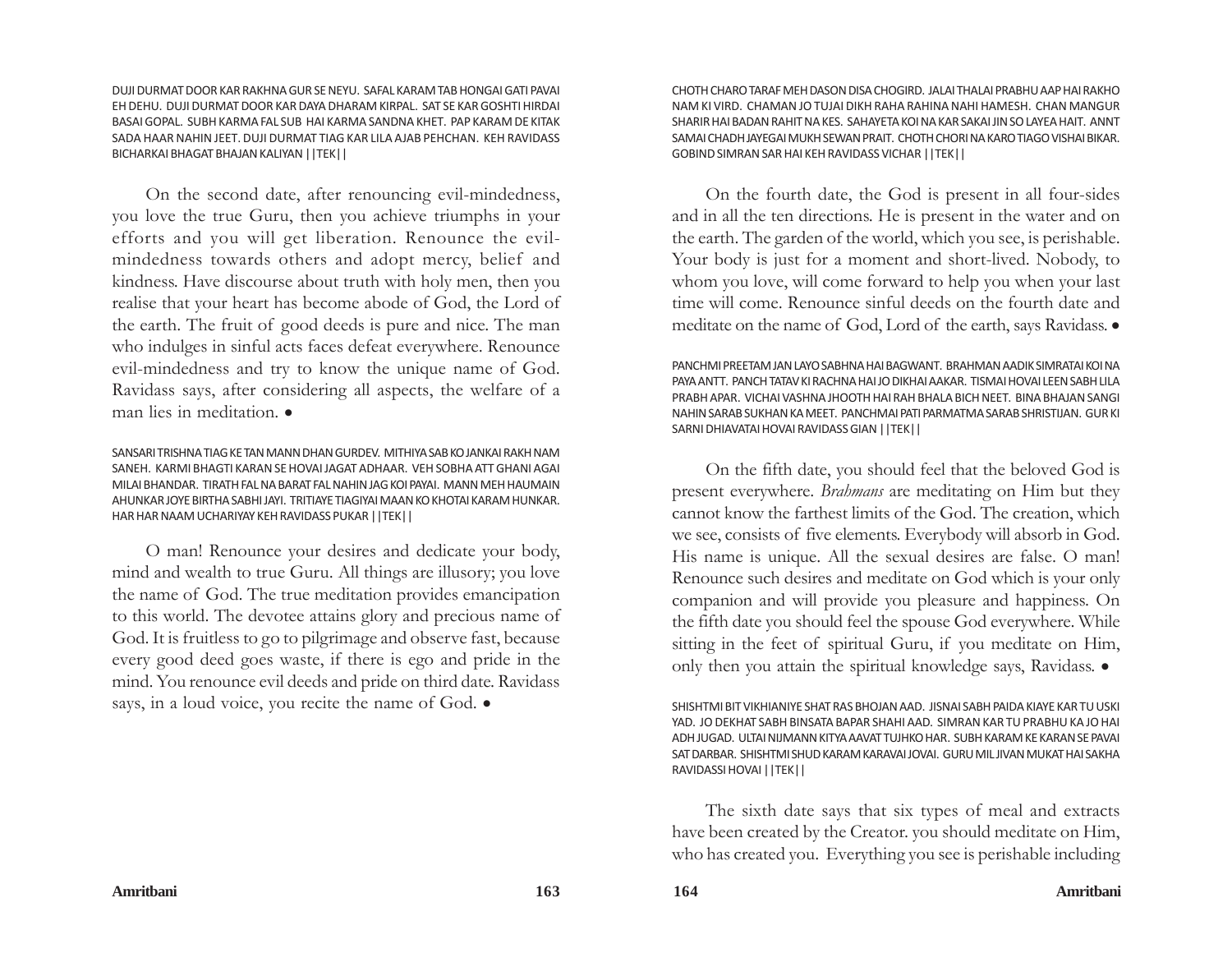supreme kings. You worship God who is eternal. If you do wrong things then you will face defeat. By performing good deeds, you can enter the court of true God. The sixth date is auspicious and eminent, which inspires people to perform good deeds. If under the Guru's instruction you have liberated yourself from all sinful acts, then by the grace of Guru, you will attain salvation, says Ravidass.  $\bullet$ 

SATMI SARAI RAM RAHA AAP HARI SIRJANHAR. TU NA BHULAI PRANIYAN SIMRAN BARAMBAR. HAR PURAN PARMATMA NIRDHAN ADHAR. SARAB VIAPI PRABHU HAI TU NA KABHI BISAR. DUKHIAN KE DUKH DOOR KAR KASHT NIWARO AAP. SADA SAHAI PRABHU HAI KARAI JO USKA JAP NIND KA HUNKARI. PATH KA BHAGAT HAI TASS. HAR BHAJAN SANG MUKTI PAVAI JAN RAVIDASS ||TEK||

On the seventh day of the lunar fortnight, remember God, who is omnipresent. O man! You should not forget Him but meditate on Him again and again. The complete God nourishes the poor. You should not forget the omnipresent God, who destroys the sufferings of sufferers. If you remember Him, only then He will come forward to provide help to you. He stands for His devotees. A devout person preaches people to renounce pride and slander. Ravidass says everybody can attain salvation by reciting the name of God.  $\bullet$ 

ATHMI ATHO AAM JO SIMRAN KAR HARNAM. SUDH TERA PARLOK JO HOVAI AANT KALYAAN. HOVAI GIAN KI ROSHNI GURU GIAN KA MOOL. GUR SEWA BAH SANT KI KARAM KAMAYE ASLU. BHULAN ANDAR SABH KO ABHUL PRABHU HAI AAP. BHULA RAHAI JO PAP SE MITATSAKAL SANTAP. ATHMI ATAK NA HOVSI JIS KA RIDA SUFAIE. RAVIDASS ATAK HAI USKO PAP POTRI UTHAI. ||TEK||

The eighth day says, O mind! Remember the name of God for twenty four hours so that, you may attain emancipation. When the inner-self of a devotee becomes enlightened as a result of the knowledge provided by the Guru, then he absorbs in his original source, the God. While serving the saints, sitting in the feet of the Guru, he does righteous action. Everybody is liable to commit mistakes but God is unforgettable, i.e. ever remembering. One who does not commit sins, all his agonies will be wiped out. The eighth day does not obstruct him from

absorbing in the God, whose mind is pure. It will only stop him who is committing sins, says Ravidass.  $\bullet$ 

NOMI NODH BHAGAT JO HAI BHAGTA MANJUR. PURASH BHALA JO KARAIGE SABHNA PURAN PUR. PAD SEWAN KIRTAN JAS CHOTHAI ARPAN JAAN. DASS SAKHA NE ARPNA ATHO BANDNA MAAN. NOMI DANDAOT KAHI JO KAHAI KARAI JAAYE. RAVIDASS BHAJAN AMOL HAI BIRLA PAVAI KOI ||TEK||

The ninth day is auspicious for those devotees, who perform nine types of worship. That man is noble, who performs his duty of remembering the name of God, carefully. Serving the feet of Guru by listening sermons, singing songs in the praise of God and fourth worship is to surrender himself. Similarly the humility, generosity, dedication and the eighth worship is prayer. The ninth type of worship is prostration. Ravidass says, singing of songs in the praise of God, is very precious but only a few can achieve this priceless gem.  $\bullet$ 

DASMI DARAD NIVAR LEH SACHAI SATGUR SANG. SAMMA VIARTH JAYEGA HUNKARI DUSHAT BHUJANG. MAIN MERI NU MAR LAI MANN MEH SHAANT HOVAI. KRODH BURA HAI KAL SE EISKO LEHO SAMAVAI. SHRISHAT MUNI SABH SAMJHTAI KARDAI NAM ADHAR. SARAB THOR MAIN BAS RAHAN SACHA SIRJANHAR. DASMI DISHO DISH BAS RAHA SARAI HAI KARTAR. HAR HAR TUL NA PRANIYAN KEH RAVIDASS BICHAR. ||TEK||

The tenth date says, you should eradicate your sufferings by joining the pious company of true Guru. The brutal and proud men are losing their precious lives without worshipping the God. If you want peace of mind, renounce ego. The anger is even dangerous than death, therefore, control it. The supreme sages know that the name of God is the basis of this world. The true creator is omnipresent. The tenth date indicates that the abode of God is situated in all the ten directions. There is no one equal to God, says Ravidass after full thought.  $\bullet$ 

**Amritbani 165 166 Amritbani**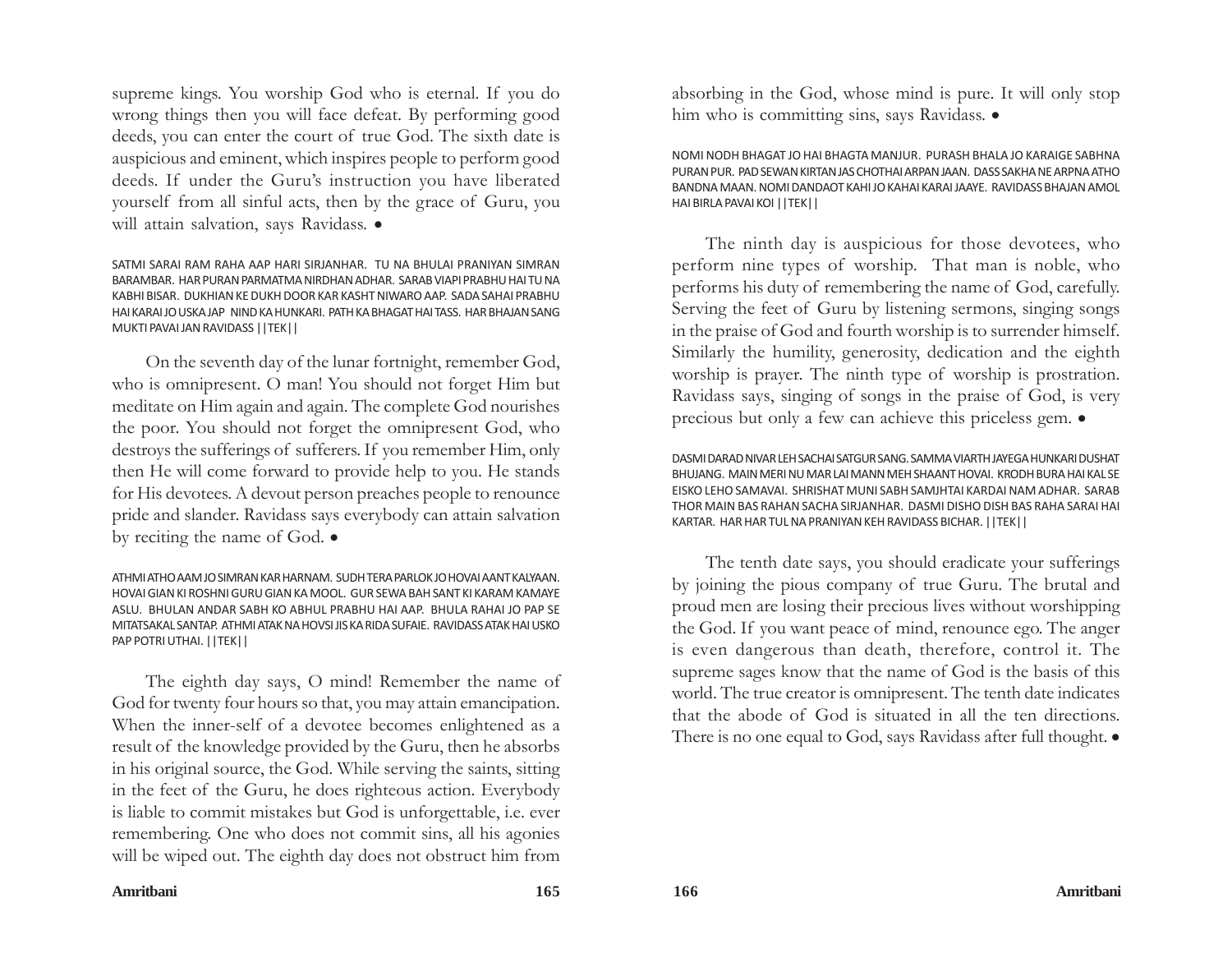EIKADASI EIK DA DASS RAHU FURNAI TAJO ANEK. BHAGAT HOT TAR JAVAIGE SADA MANNEAY ||TEK || AMBA GUVAHI NINDA BAAS EH JAN. EH SABH JOHAR SUMAN HAI CHADO EINKA DHAYAN. JUAA MAAS MADHAR BESHIYA HINSA CHORI KAR. JEH KHOTAI KARAM HAI DOBAN NARAK MAJHAR. MANNUKH JOON SULAKHNI GAT KARMAN ANUSAR. BINA BHAJAN BIRTHA JANAM JAAYE KAH RAVIDASS BICHAR || TEK||

Eleventh date i.e. ten plus one day indicates that you should worship only one God and forsake others. By worshipping the God, the devotees can swim across the sea of existence. Testimony, back-biting and vilification are sins but look like flowers. O man! Renounce these evils. Gambling, eating meat, drinking liquor, going to a prostitute, violence and theft are all sinful deeds, which will take you to hell. The life of the man is auspicious which he gets according to his virtuous deeds. Ravidass says, after consideration, the life of a man is going waste without reciting the name of God.  $\bullet$ 

### DURADASI SE DARBAR DITHA AJAB ANDH. BARRAI KRODH SE PAP HAI BAS KHIMA MUKAND. SAT SANGAT MEH DHARAM HAI BARRAI NAM KA RANG. BAIKUNTH BHI USAI AKHDAI JAHA HOTAI SAT SANG. DHAN KE BHAGI CHAR HAI DHARAM CHOR NARAP AAG. DHARAM HAIT JO LAYEGA TIN KAHAIN BADHBHAG. DHARAM HAIT NA LAMDAI LAIDAI TINO NAAYE. CHOR NARAP OUR AAG JO KEH RAVIDASS BATAYE ||TEK||

On the twelfth date, the man after reciting the name of God will see a unique scene in the court of God. Anger is the cause of sinful deeds whereas a man can achieve God by pardoning a sinner. The true faith lies in the company of saints and sages, where the mind of a person takes dip in the fast colour of God's name. The congregation in which saints participate is called paradise. There are four partners of wealth viz. *Dharam,* thief, women and fire. The man who spends his wealth towards religious purposes he is very fortunate. But the man who does not spend his wealth on religious purposes his wealth goes to the other three partners, says Ravidass.  $\bullet$ 

TRAIDASI TARAN HAR HAI SADA SADA TU DHIAYE. LAKH CHURASI JUN SE UTAM DIYAN BANAYE. BANDAI BURAJ BANA DIYAN AISA AJAB BANAYE. AISA BANAI NA OUR SE MANN TAN SEES LAGAYE. US KO NA TU BHULNA PAYA PAT KE BHAYAI. TUJHAI AHAR PAHUNCHAWTA UDAR MAT KAI JAAYE. TERAS TERA KALPNA JHOOTHA DIKHTA BHAAS. JHOOTHA SACHAI PET KA SACH KAHAI RAVIDASS. ||TEK||

The thirteenth date will help you to swim across the sea of existence, if you recite the name of God. The God has created the man supreme to the 84 lakh species. The God has also created the strange body of the man in which he has fitted the unique mind and brain. Such miracles can only be performed by the supreme creator. O man! You are wasting your precious life by not remembering the name of God, who provided you food in the womb of your mother. The thirteenth date says, your imagination is false. Ravidass says, the existence of man is false, i.e. the man is perishable but he can become immortal by reciting the name of God.  $\bullet$ 

CHAND CHODA BHAYE JAB DIKHTA SARAB AKAR. SARAB BIAPI PRABHU HAI SURAJ CHAND ATAI TAR. HAR SE PREET KARO MANN MERE JAISE CHAND CHAKOR. BALAK PREET KHEER SE BADAL GHATA SE MOR. CHICH BIN SUNI RAIN JO HIRDAI GIAN BIN MANN. GURU GIAN AMUL HAI UTAM BHAGAT HAR JAN. CHODA CHODA RATAN SUM EICHA PURAN HOVAI. RAVIDASS SUNSAI SABH MITAI PRABHU PREM BAS HOVAI ||TEK||

In the moon light of the fourteenth date, a unique figure appears in all directions, which proves that the God is omnipresent. He exists in the sun, in the moon and in the stars also. O mind! Love God like *Chakor* who loves the moon or a boy who loves rice-pudding (*kheer)* and like peacock who loves clouds. As the night is incomplete without moon, like this the heart is incomplete without knowledge. The spiritual knowledge provided by the Guru is precious but only a devout person knows the secret. On the fourteenth date, your fourteenth gem like precious desire will be fulfilled. The God comes under your control by meditation. The illusion of your mind will cease, says Ravidass. •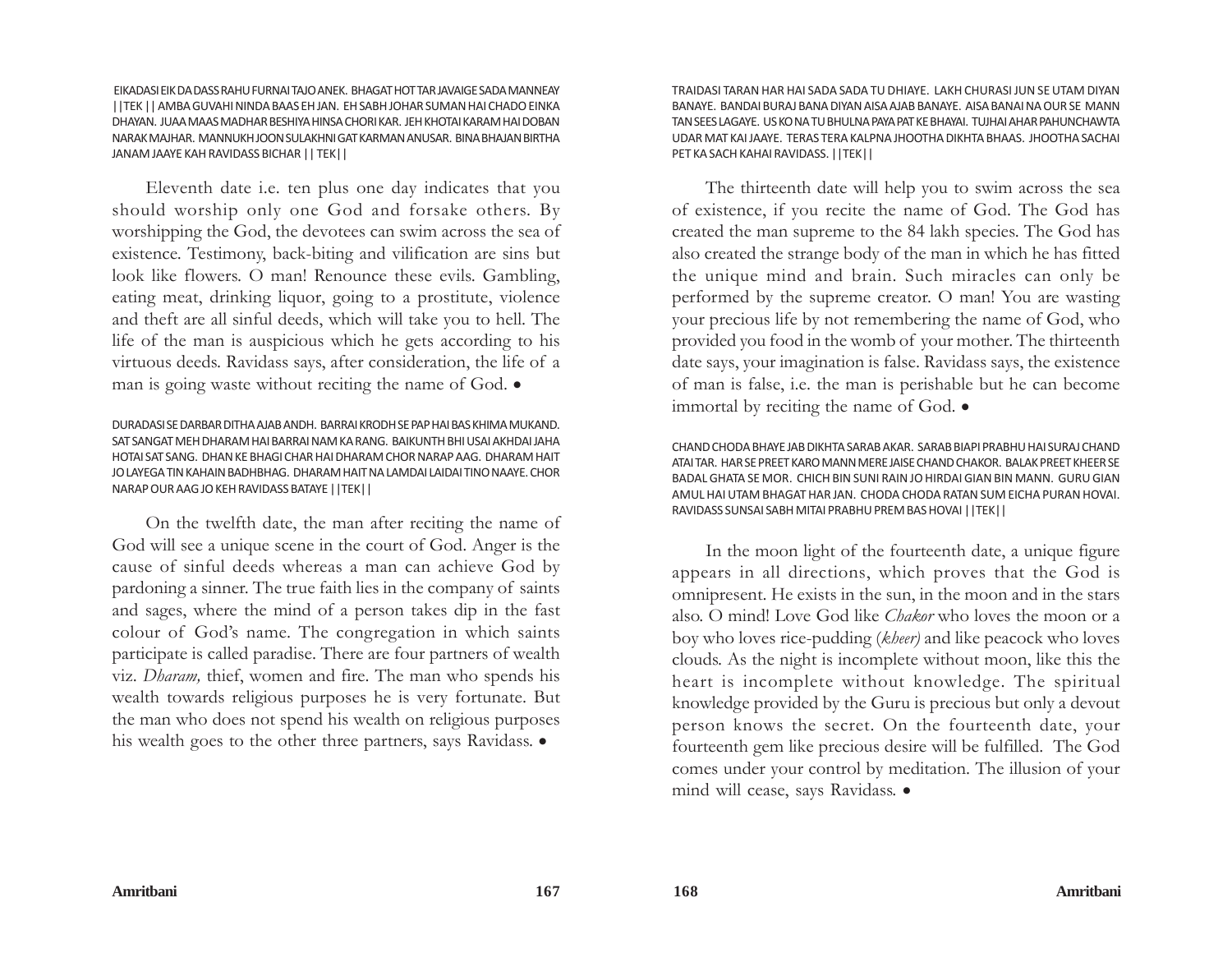PUNIYA PURAN CHANDARMAA SARE HA PARKAS. LOCHAN GIANI TRAIGAI HIRDAI NAM PARKASH. GURU SUKH AMRIT PIVGAI MANNMUKH ANDH GAWAR. PREM LAAYE LARR PHARRAIGAI MILAT PADARATH CHAR RAVIDASS JEH GRANTH HAI PARRAI SUNAI MANN LAYE SAB HI PDARATH MILEGAI EISSE SABH BAR PAAYE. PANDRAN TITHI SAMPURAN HAI PURAN PATH KARAYE. SARAB EICHIYA SAMPURAN HAI SABHNA RAVIDASS SAHAYE ||TEK||

On the night of full moon, the light of moon glitters the whole atmosphere. The devotee who possesses a knowledgeable eye and whose heart is enlightened with the spiritual light of God's name will swim across the ocean of existence. The man, who is fully devoted to his true Guru, will drink the nectar whereas self-oriented persons will run about fruitlessly in the darkness of ignorance and illiteracy. Who spend their lives in the feet of God will get four treasures. Ravidass says to his devotees to read the holy scripture and listen to it whole heartedly, and then you will get all riches and boons from this *Granth*. The fifteenth day is complete in itself. Therefore, everyone should get this sacred text recited in his house. All desires of that devotee will be fulfilled and God will appear Himself to rescue him from sufferings.

本 本 本

## **'BARAN MAS' UPDESH Sermons regarding Twelve Months**

# *Chet* (March-April)

CHARRYA CHET SULAKHNA, KAR SANTAN SANG PREET. GUR CHARNAN CHIT LAAYE KAR, RAM NAM JAP NEET. GURGOBIND JEH GAYIAI, KAR SARWAN NIT NEET. GUR KE CHARNAN PREM KAR, HIRDAI DHARO GUR MEET. BACHAN GUR KE SUNAT HI, MITAT BAHRAM SABH BHEET. MANN MUKH SANG NA KIJIYE, GURMUKH SANGAT YAHAR. MANNMUKH SANGAT BIGHAN HAI, GURMUKH SANGAT SAR. MANNMUKH SANGAT DUBNO, GURMUKH SANGAT PAR. GURMUKH RIDAI PARGAS HAI, MANMUKH ANDH GUWAR. GUR KE AMRIT VACHAN SUN, SHARDHA HIRDAI DHAR. RAVIDASS BAGTI EIHI HAI, HIRDAI KHOOB VICHAR. CHET SUHANA TINAN NU, JINAN SOHANG NAM PIAR ||

The auspicious month of *Chet* has come. O man! Devote yourself in the service of saints. You remember the name of God daily by offering yourself to the holy feet of the true Guru.

When the songs in praise of the Lord of earth and the spiritual Guru, are being sung, listen to these songs carefully. O friend! Adopt the name of Guru in your heart and devote yourself to the feet of Guru.

Listen the sermon of Guru, then the illusion will cease. After leaving the company of an atheist man, keep the company of a devout.

The company of a self-oriented man will create obstacles in your way, whereas the company of a pious man will be fruitful for you. The company of an apostate man will drown you but the company of a Guru oriented man will help you to swim across the ocean of existence.

The company of a devout person will enlighten your heart with the spiritual knowledge whereas the company of a selforiented person will entrap you in the darkness of ignorance. Therefore, O man! Listen the sermon of your Guru with full devotion and adopt His words in your heart.

O man! Think seriously about this in your heart, Ravidass says this is the true worship. The month of *Chet* is auspicious only for those persons who love the name of God.  $\bullet$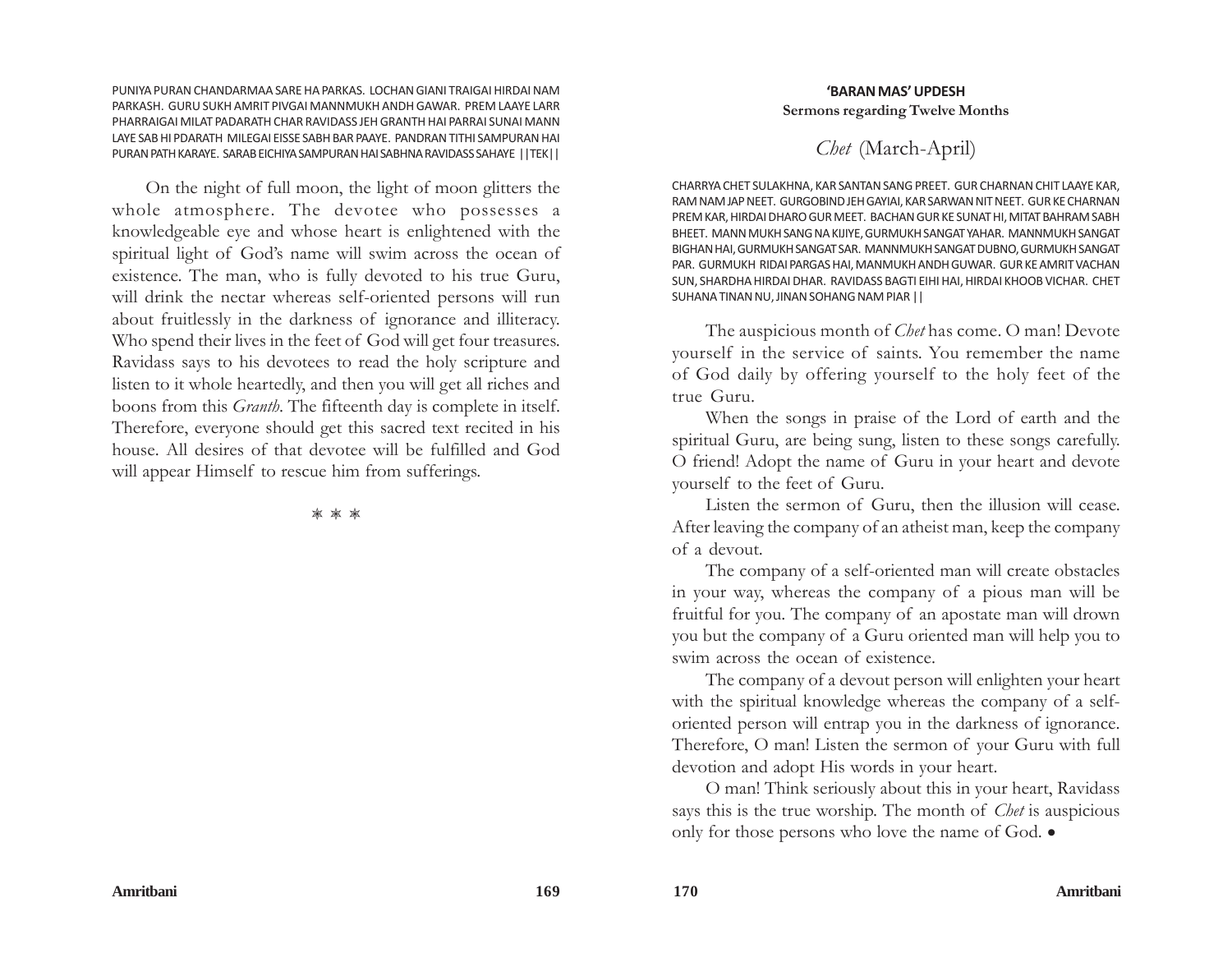# *Vaisakh* (April-May)

VAISAKH SUHAVA SARAV SUKH, GUR KE VACHAN VICHAR. ANTAR DHIAN LAGAYE KAR, SAMJHO SAR AASAR. GURDEV KO GRAHAN KAR, TAJJ SABH JHOOTH BIKAR. HIRDAI HAR, HAR HARI KO, SIMRO VARAN VAR. DUSHTA SANG TIAG KAR, SANTAN SANG PIAR. DRIRR KAR RAM DHIAYE TU, BHAV NIDH UTRAI PAR. HAR, HAR NAM JAPANDAYAN, KADI NA AVAI HAAR. BHAGAT BINA GURDEV KI, HOVAT NAHI KALYAN. GUR BINA JANAM VIARTH EH, JAVAT SACHI MAAN. GUR HAR BHAGAT KAHUNDAYAN, NIHCHAL MIL HAI GIAN. KAHAI RAVIDASS LAG CHARAN GUR, MANN KA HAR ABHIMANN. VAISAKH SUHAVA TINAN HAI, HAR HAR JAPAI SUJAN||

The month of *Vaisakh* is delightful and bestows happiness only to those who listen to the sermon of Guru carefully and think about Guru's sayings. You meditate on God, who has no farthest limits and try to understand His vastness and unlimited powers.

You imbibe the saying of Guru and renounce false and sinful deeds. You recite the name of God in your heart repeatedly.

You should love the company of saints by giving up the company of bad elements. If you remember the name of God with full determination, then you will swim across the ocean of existence.

He will not face defeat, who is reciting the name of God. Without the guidance of Guru, a devotee cannot attain liberation.

This is a fact that without true Guru, the life is fruitless. A devotee attains knowledge about the God through Guru.

Ravidass says, pay obeisance to the feet of Guru and renounce pride. The month of *Vaisakh* is delightful only for those who remember the name of God and attain the divine sight.  $\bullet$ 

# *Jaith* (May-June)

JAITH TAPAT BAHU GHAM KAR, SHANT NA HOVAT MEET. KARODH AGAN KAR TAPAT, MANN LOBHI LOBH PREET. SOHANG NAM MUKH JAPAT, JAN KIRAT KARAIAH NEET. SANTA SANG NIVAS KAR, SHANT BHAYO TIN CHEET. UTPAT KARAI AAP SABH, KARAI PALNA NEET. PRABHU BIN DUJA NAHI KO, KAR NEHCHAI PARTIT. TIS PRABHU KO TU JAP SADA, HOKAR MANNO NACHIT. PRABHU SIMRAN GUR DAYA TE, NASHAT HOT JAM BHEET. SATGUR KE PARTAP TE, GAWHU PRABHU GUN VAAD. SO KIRPA NAITER RASNA NAM KA, KARAN DIYAY SUN NAD. SUNDER SAJAYA JAH PRABH, RAKH SADA TIS YAAD. JO JAN BHAGAT BIHEEN HAI, JANAM JAYE TIS BAAD. GUR CHARNI LAG BHAGAT KAR, MITAH PAP AGAAD. KIRTAN BHAGTI TISRI, RAKHO EIN KO YAD. JAN RAVIDASS GUR SIMRAYA, JO JAN SADA ANAAD. JAITH TAPUNDA NA LAGAYE, JIN CHAKHYA NAAM SUAAD ||

The month of *Jaith* is too hot and in the warm atmosphere the mind does not remain cool. The fire of anger further heats up the body and the greedy mind involves in the further greediness.

The people are praising those who recite the name of God. In the company of saints your mind will become peaceful.

The Creator also nourishes. Therefore none else except God is definite. You sing songs in His praise.

You remember the name of God, in your calm mind. With the recitation of God's name and due to the kindness of Guru, the fear of the god of death will be wiped out.

With the kindness of true Guru you sing songs in the praise of God. With His blessings you are provided with the eyes to see the God, tongue to recite His name and ears to hear the celestial sound.

Remember the God, who has created your beautiful body. The man who does not worship God, his life is useless.

Worship the God after devoting yourself to the feet of Guru; this will eliminate your sins. You should keep the third type of worship in your mind i.e. singing of holy hymns and to remember Him.

People who are reciting the name of their Guru, they are leading a blissful life. Those who have tasted the holy name of God, they do not feel the heat of *Jaith* month, says Ravidass.  $\bullet$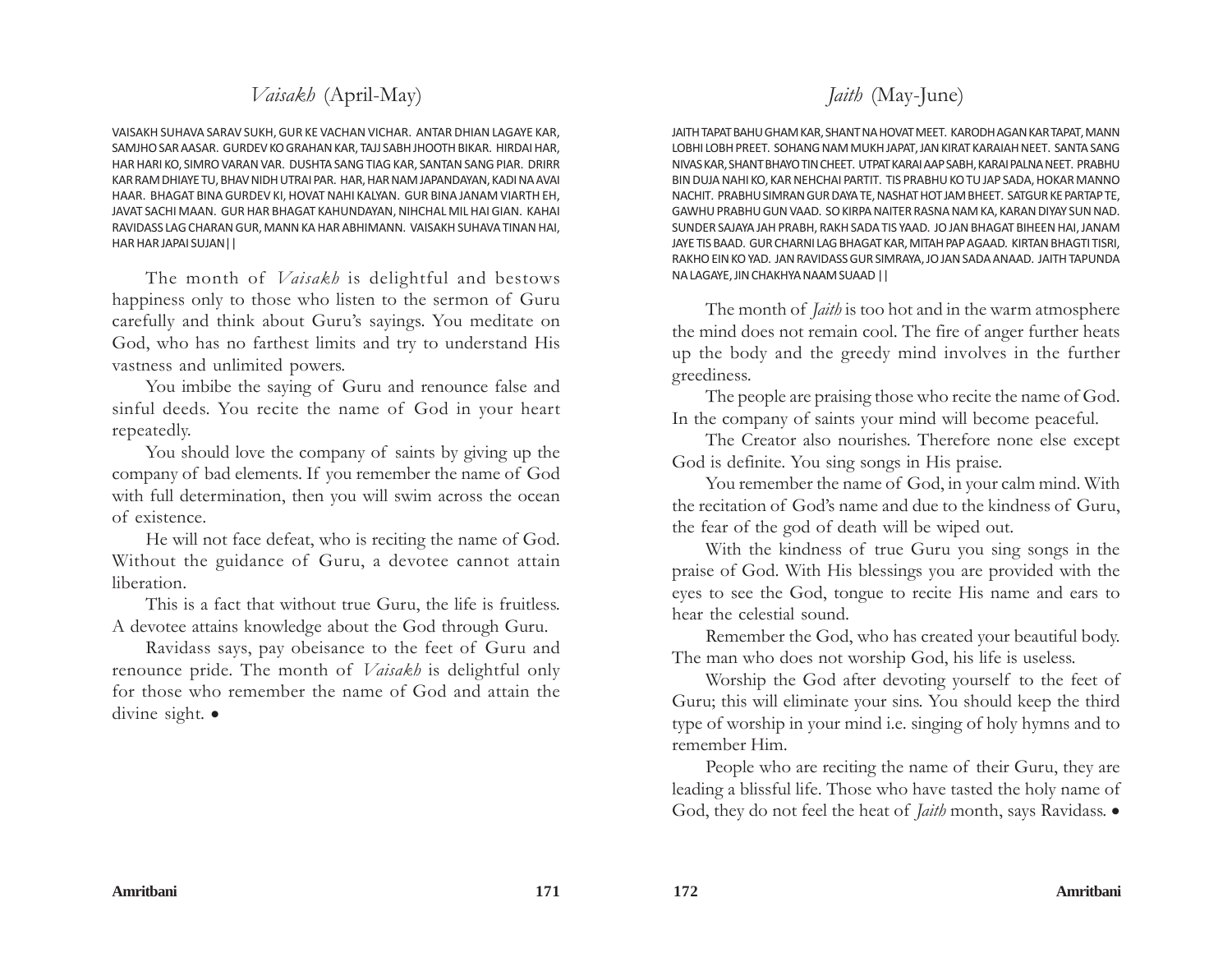# *Harh* (June-July)

HARH AVADH HAI GHAM KI, SHANT AVADH SUKH JAAN. LOBH AVADH HAI PAP KI, KAR BHAGAT MILAI HAR DHAM. GUR KE CHARAN SU KANWAL KI, KARHI SEV SUJAN. SAGAL SHRISHAT JAISE MALAT, CHARAN KANWAL BHAGWAN. AATH PAHAR GUR CHARAN MAL, DRIRR KAR NEHCHAI DHIYAN. ANTASH KARAN KARSHUDH, TAB HOT PAP KI HAAN. PAP NASHAT GUR BHAGAT TE, DARSHAN KARJO NEET. KARAN BHAGAT HAI MUKAT KA, KAR NIHCHAI PARTIT. CHARAN BHAGAT KAR LACHMI, SHAKTI BHAI SU MEET. JAGAT CHARAN KI SHAKT TIS, BHAI SO JANO MEET. BHAGAT SU GUR KE CHARAN KI, KAR NIHCHAI DHAR CHEET. GUR BIN AUR NA DHIYAN DHAR, EH RAVIDASS KI REET. HARR SHANT SUKH TIN JANAN, JIN GUR BHAGAT PREET ||

The month of *Harh* is hot and too harsh. But the true happiness lies in reciting the name of God. There is no vice like avarice in the world. O man! If you worship the God only then you can achieve His abode.

The noble men are serving the lotus feet of God. Everybody living in this world wants to achieve the holy feet of God.

O man! If you meditate on Guru's feet with determination, all the twenty four hours, only then your innerself will become pure and your all sins will be eliminated.

If you worship your Guru then all your sins will be destroyed. Therefore, you can see the glimpse of Guru's face daily. With determination you should meditate on God then you will attain salvation.

O friend! The goddess of wealth *maya* becomes powerful after meditating on the lotus feet of God. But after worshipping the God, the *maya* assumes the unique power of the entire universe.

O man! Therefore, you worship Guru's feet with full faith. You should not meditate on any other demi-god except the Guru. This is the tradition of meditation. The month of *Harh* is peaceful for those who worship Guru with full devotion, says Ravidass.  $\bullet$ 

# *Sawan* (July-August)

SAWAN SHANT BHAYE JAGAT MAIN, BARACH HOYE BASHES. GHAR MANGLACHAR HAI, NASAI SABHI KALESH. ANN, DHAN BAHUTA UPJAYA, GAUAN GHAS HAMESH. SUHAGAN SADA ANAND HAI, DUHAGAN MAILA BHES. KAR PUJAN GURU CHARAN KI, SHARDHA SAATH HAMESH. PAAN, SUPARI, PUSHPKAR, PUJAN KARO HAMESH. ARCHNA BHAGTI PANCHMI, GUR PUJA MAIN DHIAN. BINA EISHT GURDEV TE, PUJO DEVA NA AAN. GURU HAR MAIN NA BHED KUJH KAHYO AAP SUJAN. NIHCHAI KAR GUR CHARAN BHAJ, HOVAT HAI KALYAN. GUR SAMANN NAHI AUR JAG, JANAT SANT SUJAN. KEH RAVIDASS GURCHARAN KO, KARAT SADA HI DHIAN ||

The month of *Sawan* brings peace and calm to the world because it brings rain. The happiness prevails in every house and all sufferings run away.

The yield of food grains increases. The growth of grass also increases for cows. The married women are happy; the widows are ignored and deserted.

Worship the feet of Guru with devotion. You worship His feet by offering betel-leaf, betel-nut and flower.

This is the fifth type of worship in which more and more attention is being paid on the worship and meditation of Guru with full faith. Do not worship any other idol, except Guru and God.

"There is no difference between Guru and God", says wise men. You worship the Guru's feet with determination, you will attain happiness.

"There is no one else on the earth like Guru", wise saints know this fact. Ravidass says, one should always meditate on the feet of Guru.  $\bullet$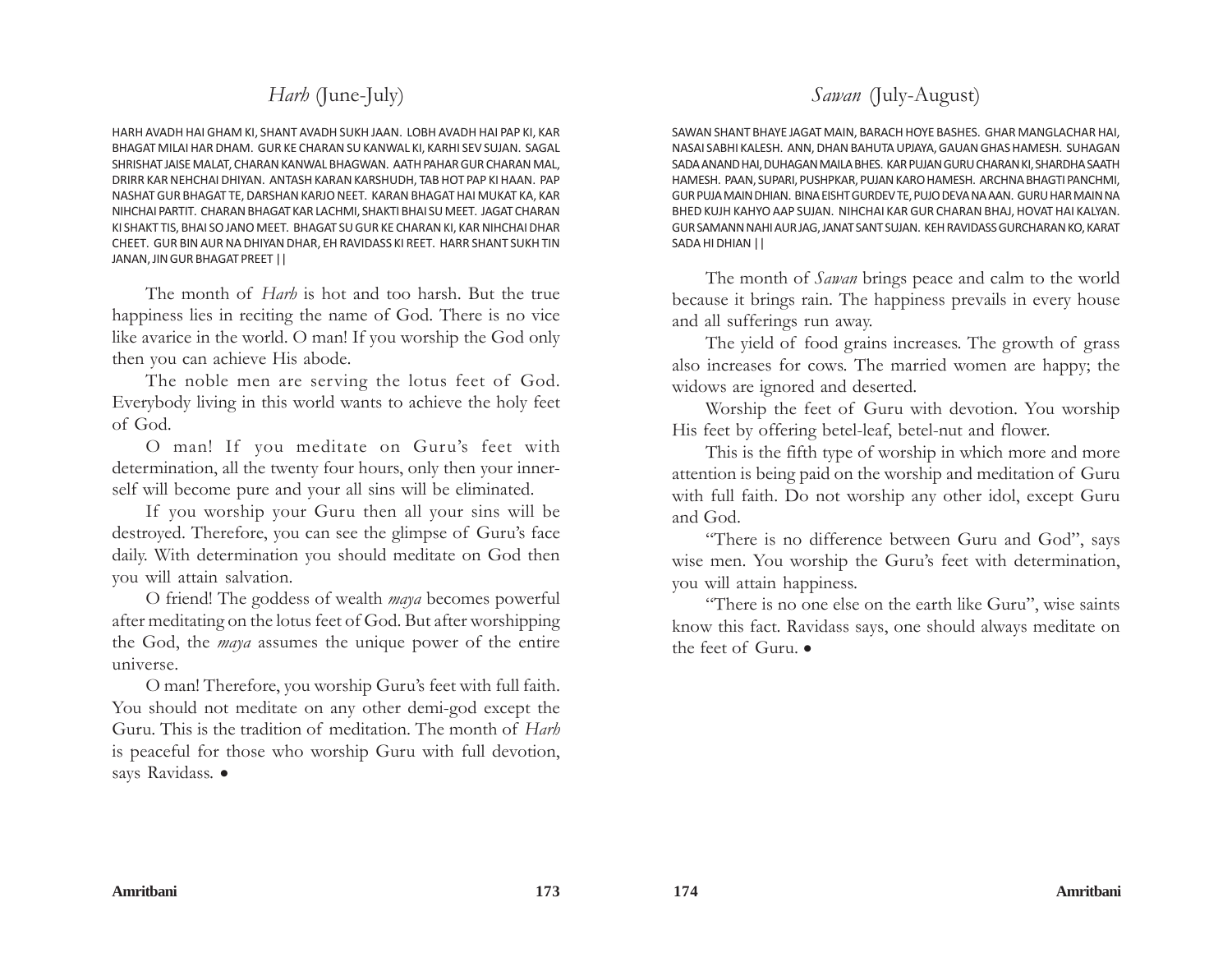# *Bhadron* (August-September)

BHADRON BHARAM BHULAYA, MAYA SANG PIAR. GUR BIN SHANT NA PAYE HAI, JANAM MARAN MAIN BARAMBAR. JINA VISARYA RAM NAM, GUR CHARNI NAHI PIAR. DHRIG TINA KA JEEVNA, KAHU AYE SANSAR. BHAV JAL MAHI BHAVANDAYAN, NA URWAR NA PAR. GUR CHARNAN KA AASRA, JIN MANN LINA DHAR. KAR DANDOT GUR CHARN MAIN, BHAVNIDH UTRAI PAR. GURDEV GURU SAMAJH KE, KARI SHUKAR VICHAR. BANDANA BHAGTI CHATHI EH, KARAI SHISH VADBHAG. AVAR KARAM SABH TIAG KAR, GUR KI CHARNI LAG. GUR KE CHARAN BAHU PREM KAR, MAYA MOH TIAG. BIN GUR BHAGAT NA THIR KACHU JAGAT PASARA BAG. PURAN PUN PARTAP TE, JAGYO EISO BAIRAG. SIEYO MOH KI NEEND MAIN, GUR KIRPA BHAYO SUJAG. RAVIDASS GURU CHARAN KO, TU KABHI NAHIN TIAAG ||

The man forgets God and engages himself in love of worldly happiness by virtue of illusion in the month of *Bhadron*. You cannot save yourself from the transmigration of soul without the help of Guru. The Guru will provide you the peace of mind.

Those who forget God and do not worship the feet of Guru, their lives become shameful and useless.

They are floating in the middle of the ocean of existence. They are not reaching either bank. Only those will swim across the ocean of existence, who have adopted the feet of Guru in their mind.

O man! If you pay obeisance to the Guru's feet, then you will swim across the ocean of existence. You should be thankful to the God, who has come to help you in the guise of your Guru.

This is the sixth type of meditation which a fortunate disciple performs. After renouncing all other activities, he surrenders himself to the feet of his Guru.

O man! Love the lotus feet of Guru devotedly and renounce the charm of *maya.* The whole world is mortal. The worship of Guru is immortal.

As a result of the virtuous actions performed by a man during his last birth, his mind adopts renunciation. But the man is entrapped in the worldly charms and enjoying a sound sleep. By the grace of Guru, he can awake from his sleep.

Ravidass says, O man! You should not forget the lotus feet of  $Guru$ .

# *Assu* (September-October)

ASSU AASA PURIAN, JAB GUR BHAYE DAYAL. CHARNI LAVO DASS KO, KARO PRABHU PRITPAL. PREM TAR GURNAAM MANN, GAL PAVO MAAL. DARSHAN KAR GUR CHARAN KO, TAB HI BHAYE NIHAL. GUR CHARNI LAG BHAGAT KAR, TIAAG MOH KA JAL. GUR BHAGTI TAB PAYIEH, JE HOVAI LIKHIYA BHAG. DASSA BHAGTI EIHI HAI, SAPTAM JANO LAL. KARO ABHI PACHTAYOGAI, PHIR HAATH NA AVAI KAAL. EH DASA BHAGTI KINI, VIRLAI VEER. SWAS SWAS AAGYA RAKHIYO DHEER. RAHAI SADA VICH AAGYA, EHIO BHAGAT MAHAAN. DASA BHAGTI EIHI HAI, DASAN DAS BIKHAN. BUDH, SUDH TAB HOI HAI, PAVAI NIRMAL GIAN. ASSU PURAN AAS SABH, GURDEV VIKHIAAN. RAVIDASS GURU CHARNAN KA, SADA KARAT HAI DHIAN ||

In the month of *Assu,* all desires of a man are fulfilled, with the blessings of Guru. O God! You nourish all!! Please attach me to your holy feet.

You prepare a *rosary* from the string of love and beads of Guru's name and wear it around your neck. You feel happy after seeing a glimpse of Guru's feet.

O man! You get the chance to worship Guru, according to your destiny. You meditate on the Guru's feet and renounce worldly attachment, love and affection.

O disciple of Guru! This is the seventh type of disciple's worship. The worship is being performed in the seventh month of the year is just like ruby-stone. The time will not wait for you; therefore, you start meditation just now. Otherwise you will have to repent later on.

Only rare persons have performed such type of worship with every breath of their body. You should recite the name of God according to His orders. To obey Him is the supreme worship.

To obey God's orders is the supreme meditation. This is the real worship to be performed by a disciple. A servant of God's servant can define such meditation. After achieving the spiritual and holy knowledge of God, a disciple attains wisdom, awareness and power of understating. Great Guru preaches that by reciting the name of God in the month of *Assu,* all desires of the disciple will be fulfilled.

Ravidass says, a disciple should always worship the holy feet of his Guru. $\bullet$ 

### **Amritbani 175 176 Amritbani**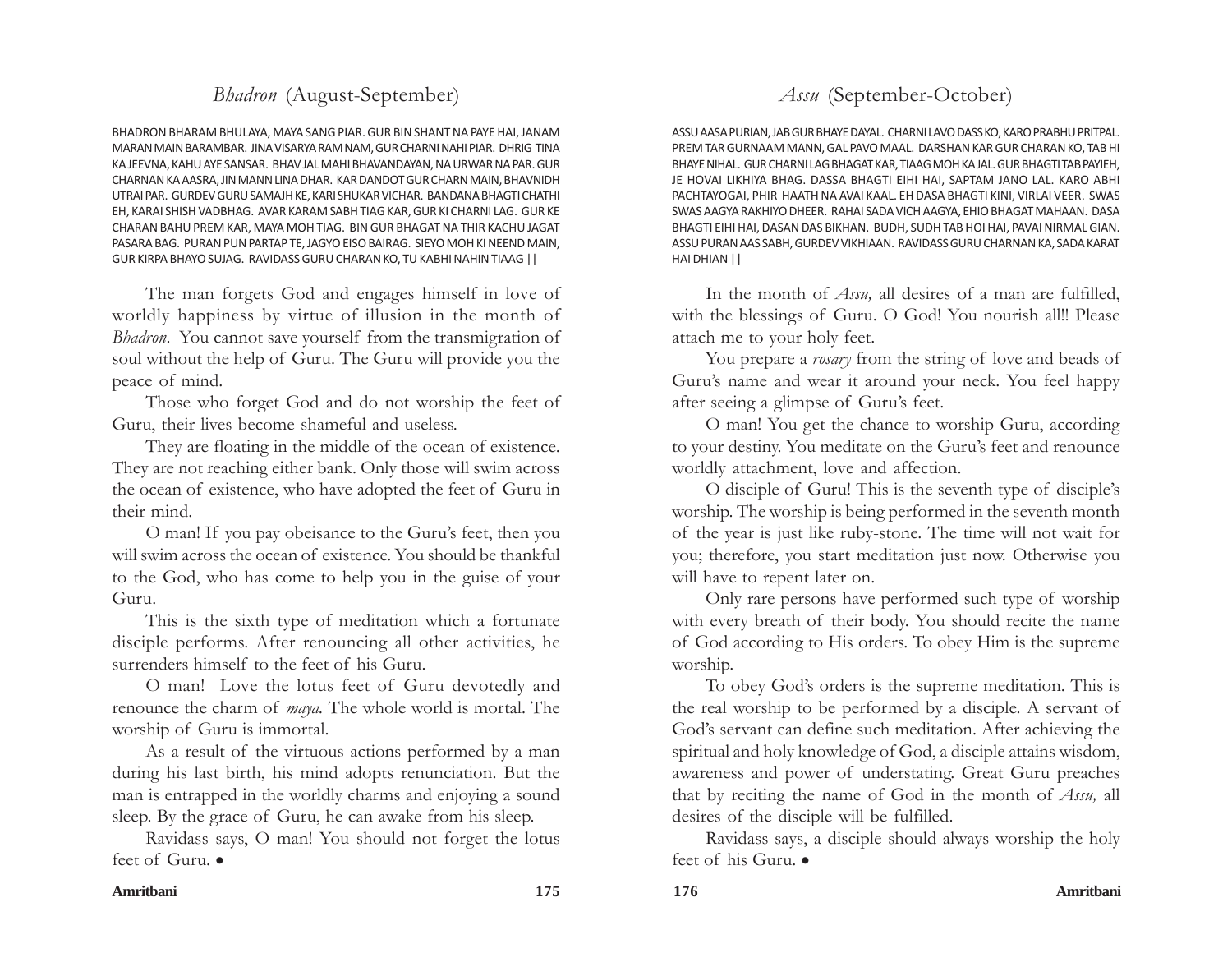# *Kattak* (October-November)

KATTAK KARAM TIAAG KAR , BHAGAT KARO GURDEV. SOHANG SOHANG JAPANDIYAN, KAR SANTAN KI SEV. MAT, TAT AUR BHRANT TE, PRIYAH JAN GURDEV. AUR SAKHA NEH JAGAT MAIN, JAISE HAI GURDEV. SAKHA BHAGAT EH ASHTAMI, KITI ARJAN DEV. SAKHA JAN GUR BHAGAT KAR, TIAG KARO AHMEV. KAM KRODH HANKAAR TAJ, TAB KACHU PAVAI BHEV. SAKHA BHAGAT SUBHAV YEH, JIM JAL, DUDH MALEV. SARAB KARAM KO TIAAG KAR, HAR GUR JAPDIN RAIN. BAAJH NEER JIM MEEN KO, AAVAT NAHI CHAIN. CHAKVI KARAI VILAM JIM, KAB EH JAVAI RAIN. CHAND, CHAKOR KI PREET JIM, MOR MUGADH GHAN BAIN. SWAS, SWAS NAHIN BISRAI, JIYON BACHRAI KO THAIN. JIM KAMANN PARSAN ATT, PATI KO DEKHAT NAIN. KATAK SAVER KAAM SABH, JAB GUR KARNA AAIN. RAVIDASS GURDEV CHARAN KO, THOYE, THOYE KAR PAIN ||

You should worship Guru in the month of *Kattak,* after renouncing your sinful deeds. You serve the saints and recite the name of God. You should think the Guru dearer to your mother, grandfather and brothers. There is no other generous person than Guru.

Generous is the eighth type of meditation relating to the month of *Kattak,* which was performed by Arjun of *Mahabharat*. O man! You should perform worship under the guidance of Guru and you should renounce pride.

If the man after renouncing the sexual desires, anger and pride, meditates, then he can know the secret of God. In such type of meditation, the devotee should absorb himself in the God in order to achieve oneness with Him. He should attain oneness with God like water and milk mixed together.

O man! After renouncing your sinful deeds, you should recite the name of God, day and night. As a fish cannot live without water, like this a devotee cannot live without God.

The bird *chakvi,* while wailing, waits for the night to go, o man! You should love God as bird *chakor* loves the moon and peacock loves clouds.

O man! You should not forget the God as the calf cannot forget milk. As a beautiful woman feels happy on seeing her husband, like this you should be happy to see the God.

In the month of *Kattak,* due to the kindness of God, all efforts of a man bear fruit. The devotee should drink the nectar of Guru's feet, says Ravidass. .

# *Maghar* (November-December)

CHARRYA MAGHAR HAI SAKHI, GAVO PRABH KEH GEET. SANTA SANGAT PAYE KAR, GURDEV SIMRO NEET. TAN, MANN, DHAN SABH ARAP KAR, AISE KARO PREET. TIAG LOBH, MOH AHUNKAR SABH, GURDEV KI KARO PREET. GON VAK SABH TIAG KAR, SANT VACHAN DHAR CHEET. TAN, MANN, DHAN EH HANKAAR, APNAI KACHU NA MAAN GARAB KARAT JO INSAI, SO NAR HAI ANJAAN. AAP KACHU NA HOT HAI, DENHAAR HAR DHAM. MAIN KIYA MAIN KARAT HUN, KURRA KARAH MANN. HAR KA DIYA SO GUR DIYA, TAIN KI DIYA AAN. TERA EIK HUNKAR HAI, ARPAN TIS KO MANN. NAV PARKAR KI BHAGAT EH, SAT GURDEV BIKHAN. JAN RAVIDASS KARAI BHAGAT JO, SHUDH BHAYO TIS MANN ||

O companion! The *Maghar* month has come; you sing songs in the praise of God. In the company of saints, you remember your Guru daily.

You dedicate your body, mind and wealth to your beloved God. Such should be your love for Him. You love your Guru after renouncing greed, affection and pride.

After discarding meaningless sayings, you remember the sayings of saints only. You renounce the pride of body, mind, and wealth. There is nothing which belongs to you.

That man is totally ignorant of truth who feels proud about his body, mind and wealth. A man cannot do anything himself. God is the only benefactor.

Man says I have done this, I am doing that, it is all false and not honourable. What the Guru has given to you, it has been given to you by the Benefactor. In return what you can give to the God?

O man! You have one thing i.e. pride. What you can dedicate to God? This is the ninth type of meditation as described by the true Guru. Ravidass says, the disciple who worships God becomes a pure hearted man.  $\bullet$ 

### **Amritbani 177 178 Amritbani**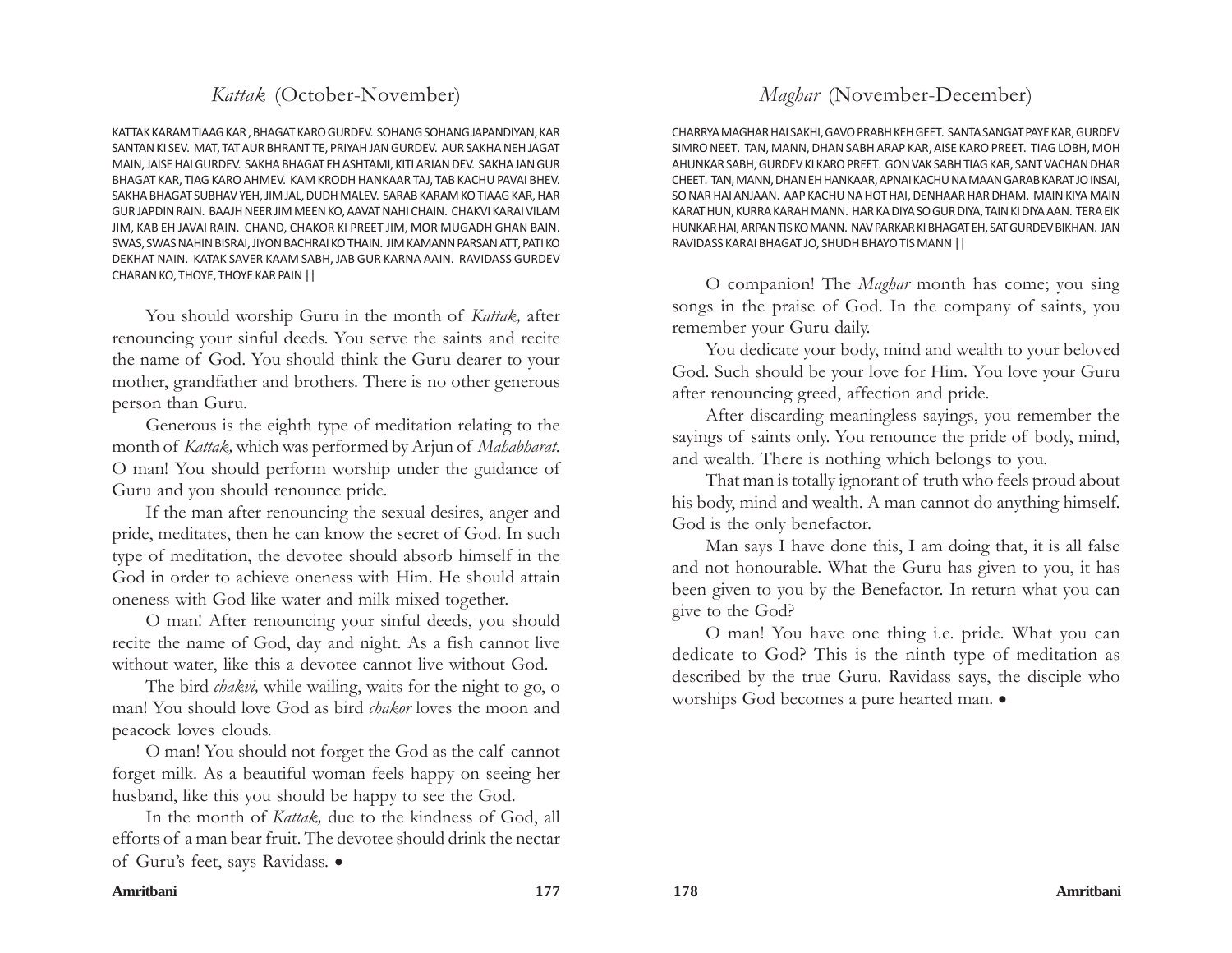# *Poh* (December-January)

MAGHAR PURA BHAYA JAB, TAB CHARRYA POH MASS. SOHANG NAAM TU SIMAR NIT, JAG TE HOYE UDAS. AVAR KAMNA SARAB TAJ, SATGUR KI KAR AAS. SATGUR SHARNI LAGAYAN, PAP HOT SABH NAAS. SARWAN KARAT GURA TE, SADHAN GIAN BILAS. VACHAN DHAR GURDEV UR, SABH SANSAI HOVAN NAS. SATNAM UPDESH GUR, KAR TU DRIRR ABHIAAS. VACHAN GURU PARKASH KAR, HOT BHARAM SABH NAS. SARWAN EIS KA NAM HAI, SUN SATNAM BICHAR. SAT SAROOP PARMATMA, MITHIYA JAGAT AASAR. TIS PRABH KO TU SIMAR MANN, JO HAI SARAB ADHAR. SATGUR SHARNI LAG KAR, SAMJHO SAR AASAR. PRABH BIN AVAR NA JAN KACHU, SABH EIK BRAHAM PSAR. ASTHAWAR JANGAM AAD SABH, JIYA, JANT NIRDHAR. JAN RAVIDASS POH BITIYA, AB SUN MAGH VICHAR. JAN GURDEV HAR BHETIYA, BHAVJAL UTRAI PAR ||

After the completion of *Maghar* month, the month of *Poh* arrives. This world is the cause of sufferings; therefore, you recite the name of God daily.

You should renounce all other desires and remember the true Guru. If you devote yourself to the feet of Guru, then all your sins will be destroyed.

After listening to the sermon of Guru, carefully, the man conceives knowledge. You adopt the sermon of Guru in your heart, and then all doubts will be dispelled.

According to the teachings of Guru, you repeat the true name of God. By assuming the sayings of the Guru, a man perceives knowledge regarding the Ultimate Reality. After attaining such spiritual knowledge, all doubts of the devotee will come to an end.

Listen the name of God and think about His true name. Immortal is the true God only, whereas the whole universe is mortal.

You remember God in your mind who is the basis of the universe. After taking refuge in the feet of the Guru, you try to understand this world and the next world.

There is nothing true except the God in the world. The whole universe is His creation. All the *shaivite*, ascetics and other species are mortal.

The month of *Poh* is departing, now you should think about the month of *Magh*, says Ravidass. By the grace of Guru who meets the God can swim across the ocean of existence.  $\bullet$ 

# *Magh* (January-February)

MAGH MAHINA DHARAM KA, DRIRR KAR TU SATSANG. SANTA SANG PREET KAR, KADI NA HOVAI BHANG. DHUR SANT KAI CHARAN KI, SOI SHRESHAT HAI GANG. PAPAN KI MALL UTRAI, CHARRAI NAM KA RANG. MANNMUKH SANG NA KIJEAY, PARRAT BHAJAN MAIN BHANG. DUKH BINSAI SUKH LABH HOVAI, GURMUKH JIN KAI SANG. NAM JAPO MIL GURMUKHAN, JO HAI SADA ASANG. TU VI PRABH TE BHIN NAHIN, JION JAL MAHI TARANG. SOHANG NAM RAG RAG RACHAI, NAM KA CHARAI JAB RANG. PANCHO VAIRI TIAG KAR, TAB HOYE NISANG. GUR PREMI GUR KI SHARAN GAH, KARAT KHOOB VICHAR. GURDEV KE PARTAP BIN, SAMJHAI NA SAR ASAR. KARKAI DRIRR UPDESH GUR, BHAVNIDH UTRAI PAR. MAND BHAG BIN SATGURA, DUBAN BAHV NIDH DHAR. SATGUR KE PARSAAD HAM, JANEYA ATAM RAM. JANAN JOG SU JANYA, JO ATAM NIJ DHAM. MITIA GUMANN GUR DAYA TE, PAYA AB VISRAM. PUNAI SAGAL MANNORTHAN, RAHIYON NA BAKI KAM. ANEK JANAM DUKH PAYE KAR, AYE GUR KI SAM. JEHRAI BICHURAI TEH MILAI, BHAYE AB ATAM RAM. SATGUR KE BHAJAN BIN, NAHIN AVAR KUCH KAM. EIKO SOHANG SATNAM JIYO, SIMRO ATHO JAAM. SARWAN KAR GUR VACHAN KO, NISCHAI KAR UPDESH. NISVASAR ABHIAAS KAR, TAJJ KAR SAGAL KALESH. BUDBUDA PHEN TARANG KA, JAL TE BHIN NA LAIS. SABH BHUKHAN JIN KANAK KE, KANCHAN BIN NA SHESH. GHAT MIT MATI ROOP SABH, AUR NA KACHU VISHESH. ANIK BHANT PAT JO BHAYE, SUTAR TIS KA VAIS. RAVIDASS GURU CHARAN KAI, KARHU SADA ADESH ||

The month of *Magh* is a religious month, you join congregation of pious persons with determination. You should love the company of saints and it should not be broken at all.

Bathe in the dust of the saints' feet which is like the holy water of the Ganges. All sins will be destroyed and the man will adopt the colour of God's name.

Do not accompany the self-oriented one, because this can create obstacles in your recitation. Those who are enjoying the company of holy persons, their sufferings will come to an end and they will gain profit.

You recite the name of God in the company of devout and pious persons. As the water and its waves are not different, like this you are not having any separate identity from God.

When you will absorb yourself in the colour of God, then the name of God will be absorbed in your veins. You have become a devout after renouncing your five evil enemies.

A disciple while sitting in the feet of his Guru discusses about spiritual knowledge. Without the help of his Guru, he cannot understand the depth and meaning of God and His creation.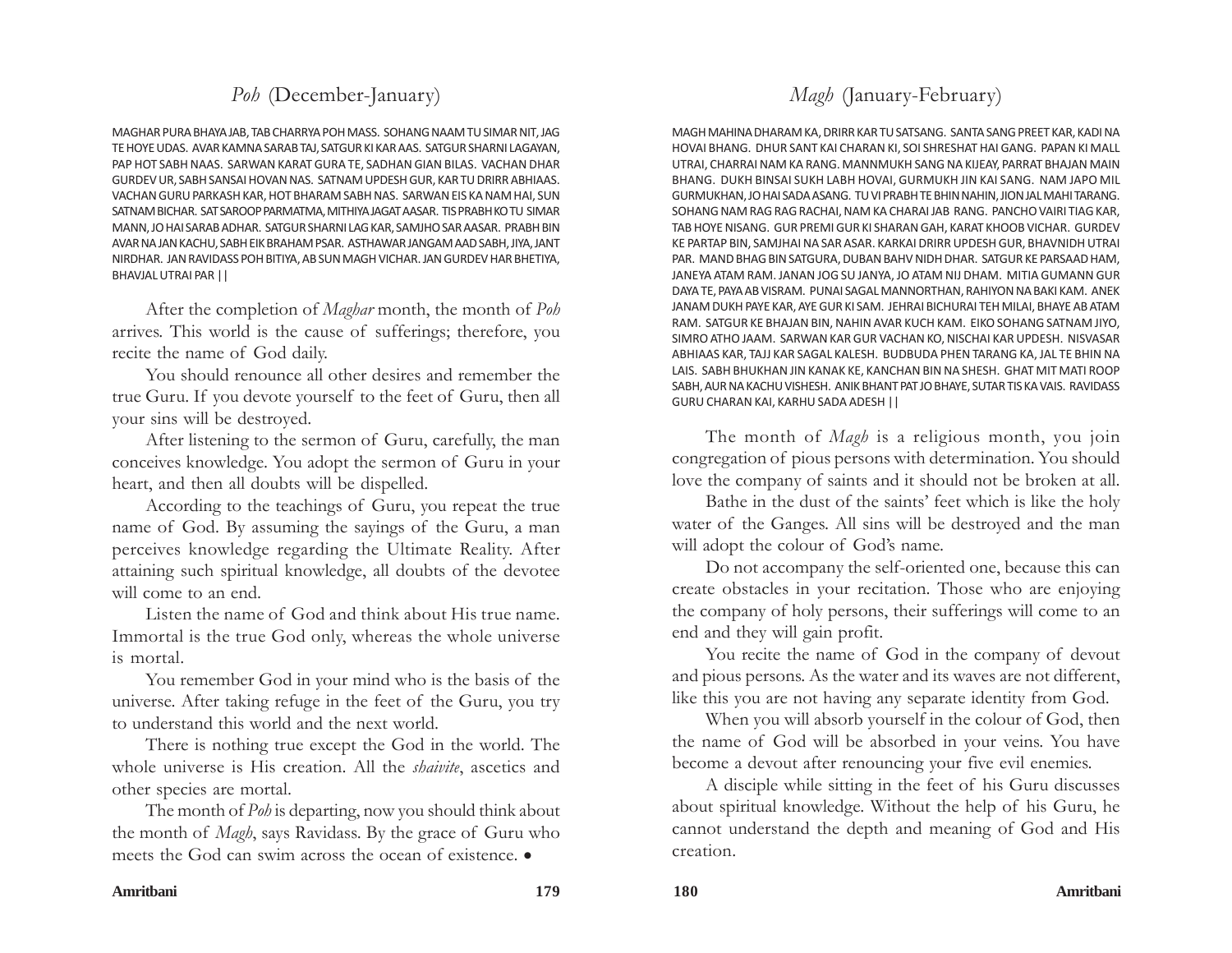The disciple of a Guru achieves the spiritual power to swim across the sea of existence, when he assumes the sermons of his Guru. An unfortunate man without the guidance of Guru drowns in the middle of the ocean.

By the grace of Guru, I have come to know about God, which is dwelling in me. I have come to know everything about the abode of God and soul.

My pride has come to an end with the kindness of Guru, now I am feeling calm. My all aims and objects have been fulfilled. There is no work to do for me.

After enduring the sufferings of so many births, I have come to Guru's feet. I have absorbed myself in the Eternal light from where I was separated.

Now I have no other work to do, except singing songs in praise of true Guru. I am reciting the name of true God day and night.

Listen Guru's sermon and accept His advice. You repeat His name continuously by renouncing all conflicts of mind.

As there is no difference between water and its bubbles, between gold and ornaments made from God, like this the soul is not different from the God.

The God has created all human beings from five elements. There is nothing special in any person. A weaver weaves different types of cloth from the same yarn. Like this the God is equally contained in every person.

Ravidass directs the devotees to pay obeisance to Guru's holy feet.  $\bullet$ 

# *Phaggan* (February-March)

CHARRYA PHAGGAN MASS JAB, FULI SABH GULJAR. DHARTI SABH HARYAWALI, SUNDER BAG BAHAR. BULBUL MASAT BAHAR PAR, BHAVRA BHAYI GULJAR. NIRVAN FUL BAHU BAAG MAIN, GALGAL, AAM, ANAAR. GURMUKH GUR KI SHARAN GAH. KARTAI KHOOB VICHAR. SATGUR KAI PARTAP KAR, SAMJAI SAR ASAAR. KAR KAI DRIRR UPDESH GUR, BHAV NIDH UTRAI PAR. MAND BHAG BIN SATGURAN, DUBAN BHAV NIDH DHAR. SATGUR KAI PARSAD HAM, JANIYA ATAM RAM. JANAN YOG SO JANYA, JO ATAM NIJ DHAM. MITIYA GAMANN GUR DAYA TAI, PAYA AB BISRAM. ANEK JANAM DUKH PAYE KAR, AYE GUR KI SHAM. JEHRRAI VICHHURAI TEH MILO, BHAYE SO ATAM RAM. JAN RAVIDASS GUR BHAJAN BIN, NAHIN AVAR KACHU KAM. GUR CHARNON KA DHIYAN KAR, SUN BARAN MASAK UPDESH. PARRAI SUNAI JO PREM KAR, HOVAI KALYAN HAMESH ||

The month of *Phaggan* has arrived and all gardens are blooming. The land has worn lush-green clothing. Gardens are looking beautiful. In the spring season, the nightingale is happy and the lover of flowers, the black bee is also happy to see the blooming flowers. So many types of flowers are there in the garden in addition to fruit of pomegranate and mango.

The Guru oriented disciple, while sitting in the feet of Guru, thinks about the God and discusses the matter about God with him. By the grace of Guru he understands the facts about His expansion.

By obeying the Guru's advice strictly, one can swim across the ocean of existence. The unfortunate man, without the guidance of Guru, is drowning in the middle of the ocean.

With the kindness and blessings of the Guru, I came to know the God, which already exists in me in the shape of soul. I have now come to know the fact that the abode of my soul is in the feet of God.

By the grace of Guru, I have taken refuge in the name of God. The cycle of transmigration has come to an end. After enduring the sufferings of the previous birth, I have adopted the shelter of Guru's feet.

The soul which was separated from God, has now met Him. There is no other duty for me to perform except reciting the name of God, says Ravidass. After taking refuge in the holy feet of Guru, listen sermons about the twelve months. Those who reads and listens these hymns will be benefitted.  $\bullet$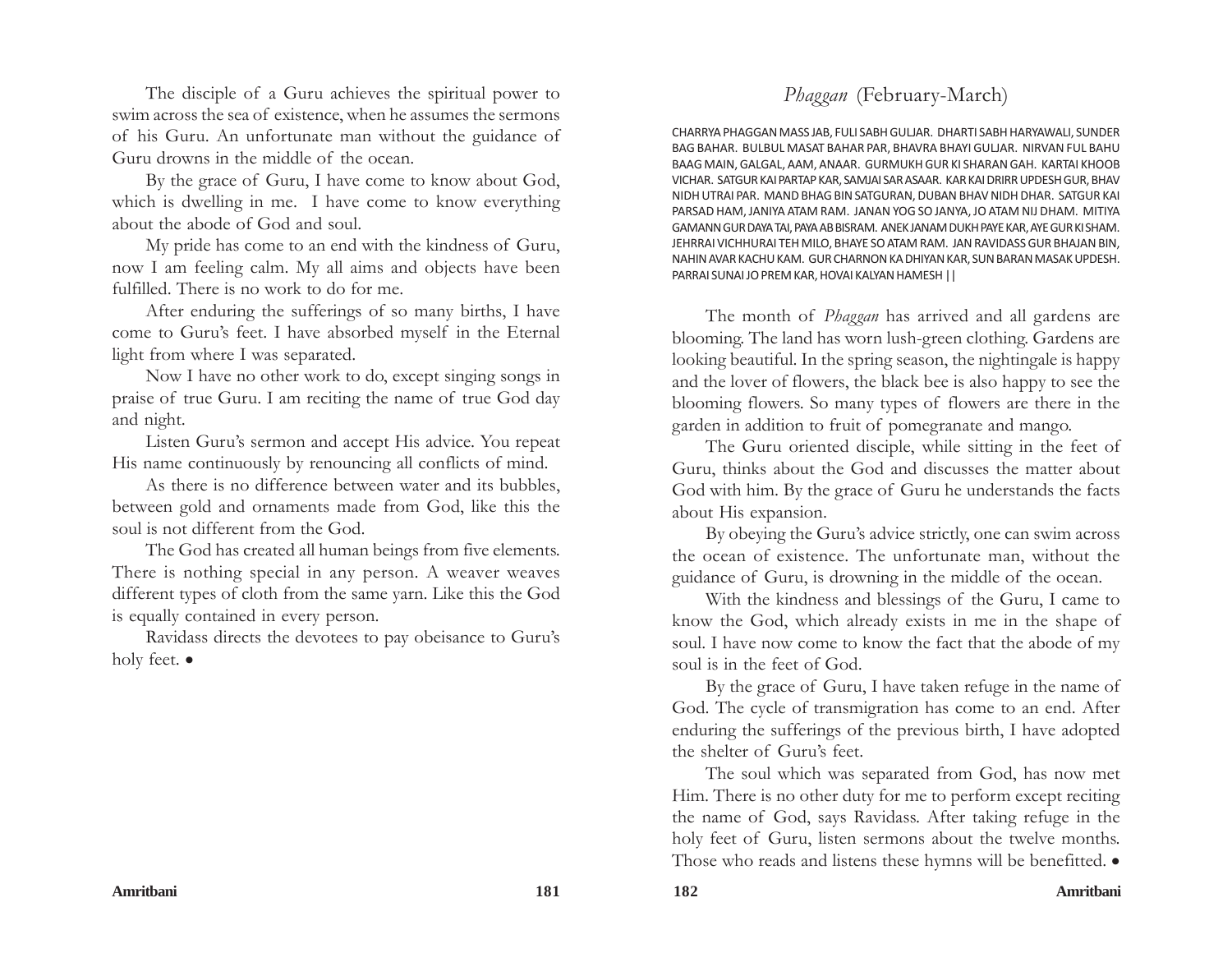#### **DOHRA**

DHARAT AKASH KO THAPAYA, RAIN DIVAS NIT PAAL. SARAV JEEV KAI KARAM JO, SAHIB KARAI KHIAAL. AAP APNA SABH PAVTAI, KIRAT DHUR PARWAN. PAWAN PANI SAVNTAR KE, RAKHSHAK BHAY BHAGWAN. RAVIDASS KAHAI BHAJ NAAM KO, NIRBHAI PAVAI VAAS. TERA FAL TUJH KO MILAI, HOVAI BAND KHALAS ||

The God has created land, sky and established day and nigh. On the performance of everyone, He keeps vigil. Every body is getting his due according to his deeds, but the honest earnings from hard labour are acknowledged in the court of God. In the wind, fire and water i.e. everywhere the God protects. Ravidass says, you repeat the name of God, and then you will attain fearlessness. You will get desired fruit and attain salvation.

本 本 本

#### **SAAND BANI**

SOHANG SAAND SOLAKHYA, SARAB GHAT. MIL GUR NAM LAGAYEO RAT. CHONK CHATAR JAG JAN MAHAAN. PURAN HAAR JAGAT SO PRAN. NANKAI, MAPAI, SAK, SOHAILAI. KAR KIRPA SATGUR PRABH MAILAI. HATH GANA, GANIYO SO MAAL. KIYA PUN, DAN RACHAN AAKAL. KUMBH KAMAL JANAM, JAN PAYEO. SURAT SHABAD AANAAJ MILAYEO. BHAR JAL, KUMBH KARAJ MAIN DHARYO. TIV KARAJ SOPURAN KARIYO. DIPAK DIL, HANG TAIL BITHAI SURAT MILA, UTAI JOT JAGAYI. GUR BHARVASAI, SO SANDHOOR. NOU DAR TON, NO GREH SABH DOOR. GURMUKH SAAND, SAMAJH SACH SOI. SABH KARAJ, PRABH OT LAI HOYI. KHOPA KARAJ, SAMAGRI GHIYO. EIK DAR KHATAM SOGANDI BHIYO. AB AMB, PAT JAGAN JAG JAG | SURAT SHABAD MIL MANGAL RAG. SABH MIL PRAN, PRAAN, BITHAO. SANG GUR SAT VISHVAS JAMAO. KAHAI RAVIDASS BHAJ HAR NAM. PRABH SO DHIYAN, SAPHAL SABH KAAM ||

The recitation of God's name is a very precious rhythm. A man feels the God every where. But such recitation of God's name is only achieved with the kind favour of Guru.

God is the only support of the whole world. Everybody should set an ideal example in order to spread the name of God.

By the favour of true Guru, a devotee achieves the God, and then all members of his maternal and paternal families, including his other relatives become his friends.

The song of God's name is a valuable wealth with the man. If he achieves the immortal God, then there is no need to perform charitable actions or to give alms.

The man is like an earthen water pot, who has acquired an eminent birth. Man absorbs in the excellent treasure of God's name only by meditating on Him. In the pitcher of his body, the water of God's name is filled. This is the unique action which completes all of his tasks.

In the lamp of heart, the oil of God's name is poured therein. The mental awareness is connected with the feet of God and lamp of God's name is burning.

The devotee has full faith in his Guru. He has used the vermilion in such a way that nine doors and nine planets have gone far away from him.

O devout! If you have true devotion to the God, then all your tasks will be completed with the help of God.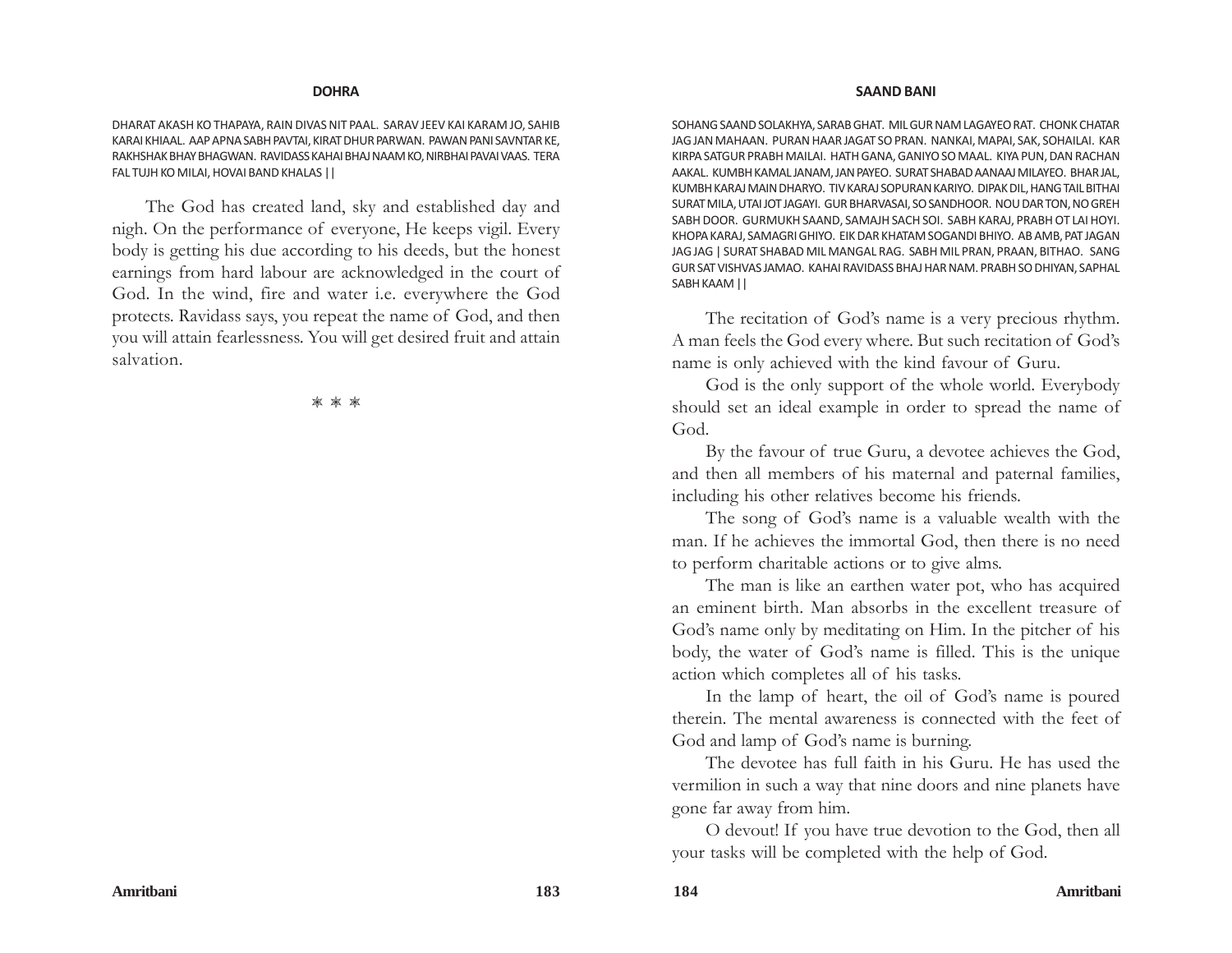The name of God is an auspicious coconut to start any work. The name of God is *Ghee* and other ingredients for offering prayer. The court of God is filled with the pleasing fragrance of His own name. All ingredients such as fruit of mango, leaves of mango tree etc., are singing songs in the praise of God in the company of consciousness.

Everybody should take a pledge that in the company of his Guru, he will have full faith in the God's name.

Ravidass says, o man! Recite the name of God. By meditating on God, you will become successful in your life.

率率率

### **ANMOL VACHAN (MILNI DE SAMAIN)**

MEL MILAYA DATAI, MILIYA MILNAI KAI YOG. DIL JE MILVAI DATA, JANDAIN VICHORRAI VALAI ROG. KHUSHIYAN SATGUR BAKHSHAI, UMRAN DE JANDAI NE VIYOG. TAN, MANN VARYA JAVAI, MILNI ADAR SANG HOG. KIRPA PAG MASTAK RAKHO, SATGUR SABAR SIR YOG. PRABH TON MIL KE MANNGO, PAVAI NA VICHORAI VALA BHOG. KEH RAVIDASS PUKARAI, JANMANN DAI JANDAI SARAI SOG ||

### **Precious sayings**

(At the time of ceremonial meeting between the relatives of bride and bridegroom)

By the grace of God, the auspicious time of ceremonial meeting has come. When the hearts meet each other, then the pang of separation goes. When the true Guru bestows happiness then separation of the whole life comes to an end. By dedicating body and mind to the true Guru, the ceremony of meeting will be performed honourably. By wearing the turban of God's grace, the two sides meet each other in an atmosphere of satisfaction. Pray to God that you should not face separation during your lives.

Ravidass says loudly, by reciting the name of God, all sorrows and sufferings of your lives will come to an end.

本 本 本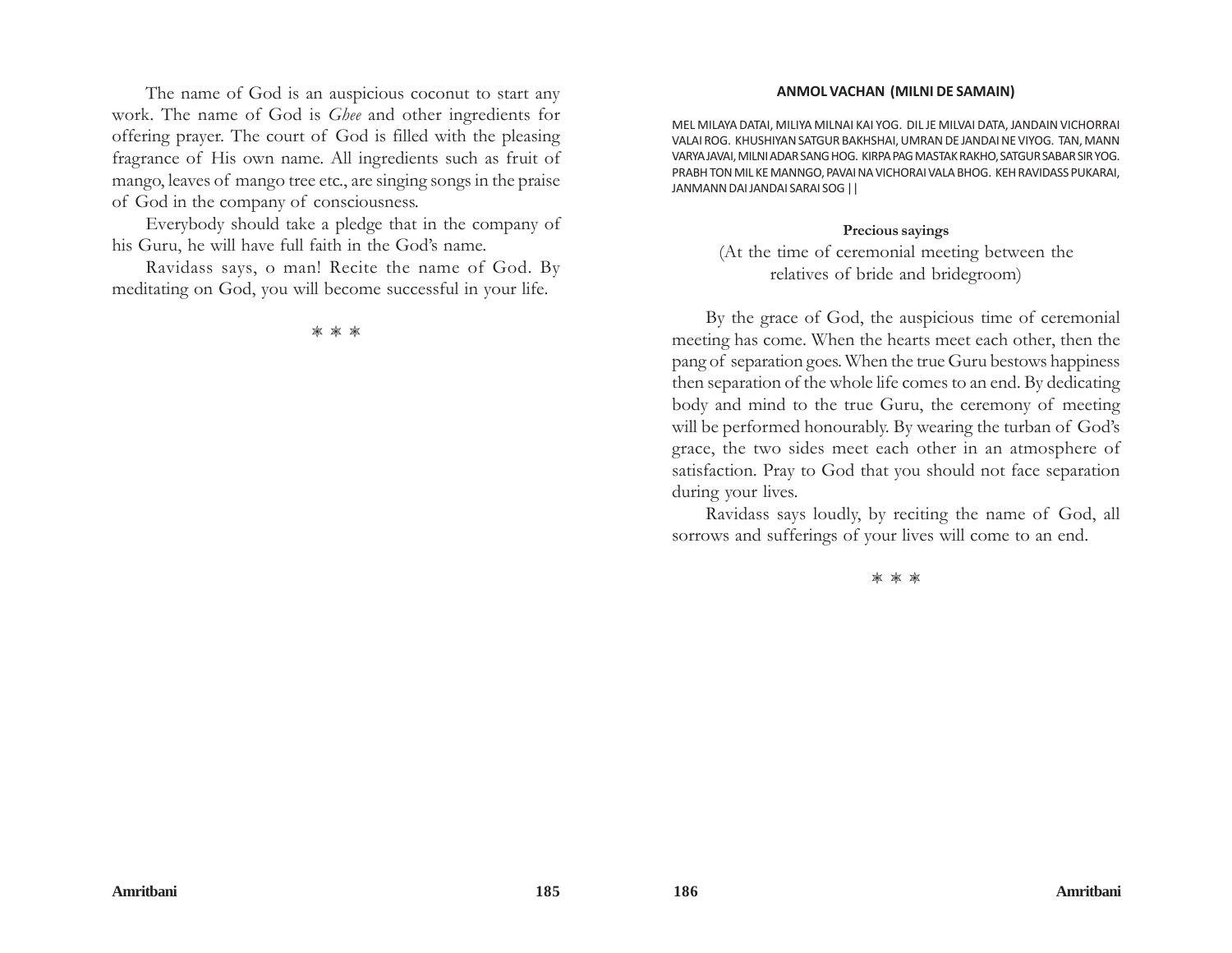#### **SHADI UPDESH ||EIKOONKAR SOHANG SATNAM JIYO|| || DVAYA SHAND|| ''PEHALRRI LAANV''**

PEHALRRI LAANV HAR DARSHAN GURAN DA, JAVAI DOOR BULAYI. DIYAN MAIL HAR DAYA DHAR KAI, GUJHI RAMAJ CHALAYI. ANHAD SHABAD SUNAI MANNN THIR KAR, MIT GAYE SARAB ANDHAISAI. KIRPA SINDH GUR MILIYA PURA LIV LAGI HAR BHAISAI. PURAI GUR TAI SHABAD SACH PAYA, RATAN AMOLAK MEETA. SUNDIYAN HI MANN MAST DIWANA, SHABAD GURAN NAI KITA. MAHAVAAK SUN, SUN KAI GUR DAI, SHARDHA PREET MANN AVAI. KEH RAVIDASS EH HAI LAANV PEHALRRI, CHUSATH TIRATH NAHAVAI||

# **Marriage sermons**

(*Davaiya Chhand-* a prosodic form) There is only one God whose name is true

# **First ambulation around Amritbani.**

During first *laanv* (ambulation) by seeing the glimpse of Guru, who is just like God, all sufferings come to an end. When the God arranges the meeting of two persons, then they spiritually become knowledgeable and the knowledge helps them to understand the secret hints.

If they dedicate their minds to God, then they can hear the mystic sound of God's name. Then all their doubts will be eradicated. By the grace of God, a devotee meets the true and complete Guru, only then he meditates on God with concentration of mind.

A man gets the word of God's name from his Guru, and then by reciting the word of God's name he achieves the gem of His name. After listening the word of God's name from his Guru, a devotee becomes mad and excited to meet the God.

When a devotee hears the name of God, then his mind adopts devotion and love towards God. Ravidass says, during first *laanv*, the couple takes a bath in the sixty four pilgrim places. •

## **DUJRRI LAANV**

DUJRRI LAANV PREM PRITI, SURAT SHABAD MILAYI. SATGUR KITI PARAM PRITI, DARGAH MAIN SUKH PAYI. SARAB MANNORTH TIS DAR TAI PAYO, SHARAN PARAI KO TARAI. HUKAM ANDAR HAI CHAR PADARTH, TAN, MANN JAIKAR VARAI. SATGUR SHARAN REH VADHBHAGI, SAHINSAI SAGAL GUAYAI. SATGUR DATA PRABH SANG RATA, NIS DIN HAR LIV LAYAI. BHARAM BHULAVA, MITIYA DAVA, CHAL GURAN DI CHALI. KEH RAVIDASS EH LAANV DUJARRI BACHAN GURAN DAI PALI ||

# **Second ambulation around Amritbani.**

During second *laanv,* the mind loves God and absorbs in Him. When a devotee loves God then he gets happiness in the divine court of God.

The God has the power to fulfil all the desires of a man. The man attains salvation after absorbing in the God. He also gets the four riches after dedicating himself to the feet of God.

All doubts of a man come to an end, when he takes refuge in the God. The true Guru is benefactor, who has absorbed himself in the God and has achieved one-ness with Him. The Guru urges His disciple to meditate on God.

All your doubts will come to an end after adopting the path shown by the Guru. This is the second *laanv,* you should obey by adopting Guru's word, says Ravidass. .

## **TIJRRI LAANV**

TIJRRI LAANV AVARAN DOSH TAI, REHIT BHAYA MANNN MERA. HAR GHAT DAI VICH EIK SAMANNA, SO GHAR PAYA DERA. PARAM PRABHU PARMESHWAR JANA, TAN SUKH MILAI UPARAI. MANN MAIN SACH MANGAL SUKH HOYE, JO LOCHA MANN DHARAI. MANGAL DAI MANGAL NIT GAVAN, EIHO AMRIT DHARA. HAR, HAR SANG LIV JURRI JURRANDI SACHA EH SAHARA || SUNDER SHABAD AMOLAK DARSHAN, JO SATGUR DAR AVAI. KEH RAVIDASS SO LAANV TISRI SURAT GAGAN CHARR JAVAI ||

# **Third ambulation around Amritbani.**

During the third *laanv,* my mind has become free from the blame of colourless. The God is absorbed in the whole universe. I have seen the abode of God in my inner-self. The man, who meditates on God with full concentration of mind, will get the blessings of God.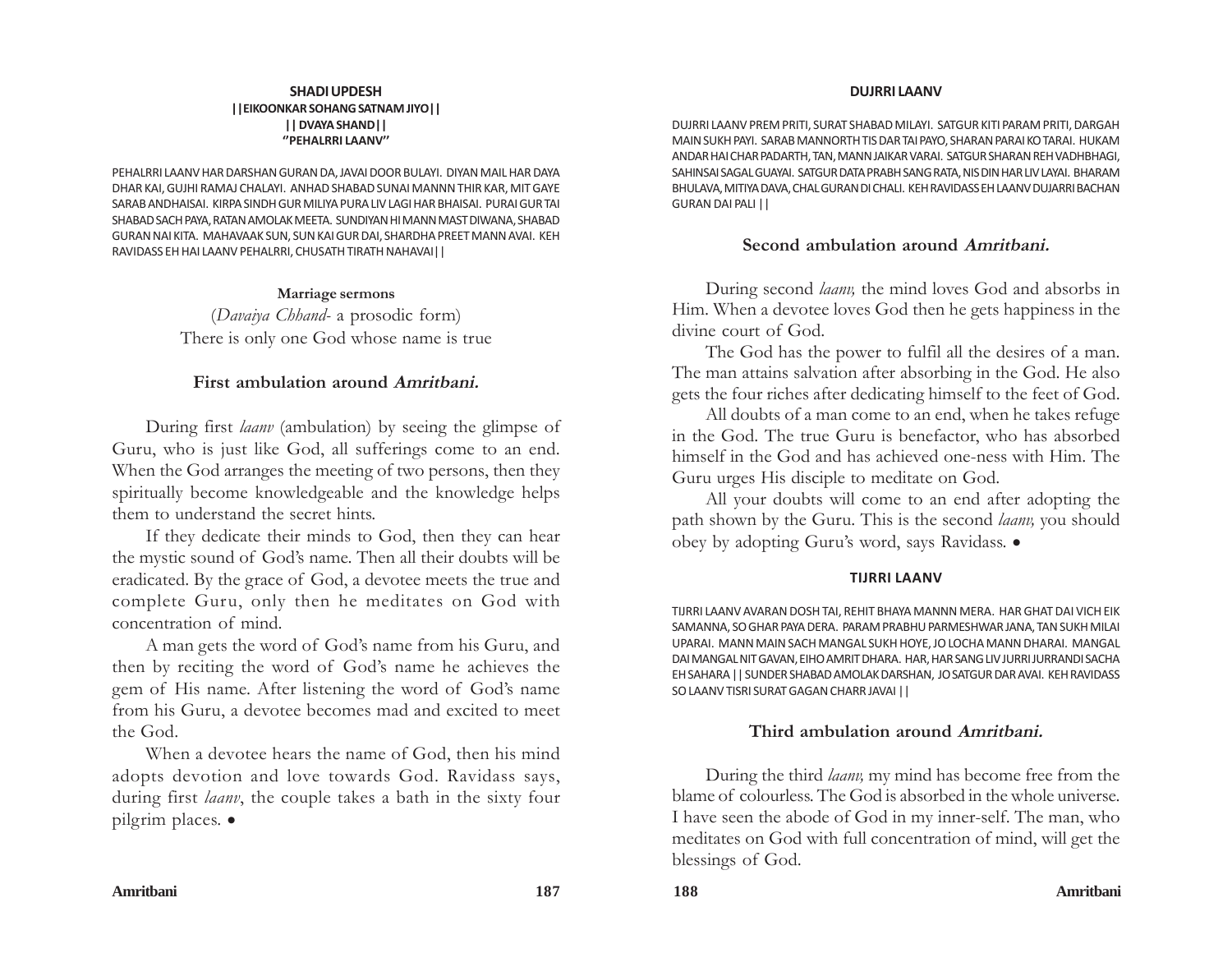By God's grace, the man gets unlimited happiness. After singing the songs in the praise of God, one gets true happiness.

I sing auspicious songs in the praise of God. The stream of God's ambrosia is flowing in my body. God's name is providing true support.

A man will hear beautiful words in the divine court of God. This is the third *laanv,* by hearing it the man will attain highest spiritual knowledge, says Ravidass. .

### **CHOUTHARRI LAANV**

CHOUTHARRI LAANV RATAN HAR JANA, SUKH SAMPAT GHAR AYE. ASSA, MANNSA SATGUR PURAI, JAI, JAI SHABAD ALAYE. DHIRAI DHIRAI GAYI PAHUNCH HUN, HO SATGUR DI DASI. NA AVAI, NA JAVAI KIT VAL, MILIYAN PURAKH AVINASHI. SAT SANTOKH BHAYA MANN MERE, SATGUR BACHAN SUNAVAI AYA BAIRAG, MILIYA AVINASHI, JORRI JURRI SUHAVAI. MANN MANDAR MAHAIN CHON UPJAYA, PREET PRABHU SANG LAYI. KEH RAVIDASS SAT LAANV CHOUTHARRI, PURKHAI PURAKH MILAYI ||

## **Fourth ambulation around Amritbani.**

During the fourth *laanv,* the man acquaints himself with the God's precious name, then the treasure of prosperity comes to his house. The true Guru fulfils his desires. The devotee, while applauding, will repeat the name of God.

The bride (soul) after becoming the maid servant of her bridegroom (God) will perform meditation and then she will be absorbed in the feet of God.

Then she will become free from the cycle of transmigration and will achieve the eternal God.

By adopting the word of true Guru, a man gets true satisfaction of his mind. After attaining the state of renunciation, the man achieves the immortal God. The soul after meeting her spouse, the God, then enjoys the bliss of married life.

The man loves the God, who is residing in the temple of his mind. This is the fourth *laanv,* which accords the opportunity to a soul to meet the God, says Ravidass.  $\bullet$ 

#### **SUHAG USTAT ||EIKOONKAR SOHANG SATNAM JIYO||**

SURAT SUHAGAN GURU DEV PIARI, SOHANG NAM SANG KHELI. BHUT JANAM DAI VICHRRYAN NU, AAN GURA NAI MAILI. JHOOTHI KHED BISAR GAYI TAN TAI, BAJIGAR SIYON MAILI. SACHA PURAKH MILAYAN PARMESHWAR, TIS SANG LADH LADHELI. AAP SAMAAN APNAI KITI, AGIAAN NEEND TAI JAGI. BHULI CHUKI RASTAI PAI GAYI, ATAM SIYOUN LIV LAGI. SARAB VIAPI SATGUR MERA, SABH DA KARAI SUDHAR. KAHAI RAVIDASS MANN BHAYAN DIWANA, MILIYA AMRIT DHAR ||

## **Nuptial Praise (Eulogy)**

The God is one and only His name is true.

The conscious of a soul after meeting the word of God's name adopts the married status. The soul enjoys the bliss of the company of God. The soul was separated from the God for the past so many births. The Guru has arranged the meeting of soul with the God. The false game of the world has come to an end for her because she has absorbed herself in the acrobat God due to the kindness of Guru. Now she is enjoying the happiness of eternal bliss because her ignorance has gone and she has become enlightened like God. She has adopted the right path by discarding the wrong path. The true Guru is omnipresent. He is engaged in the reformation of sinners. When a man becomes crazy after the name of God, only then he discovers the stream of God's elixir in his body.

本 本 本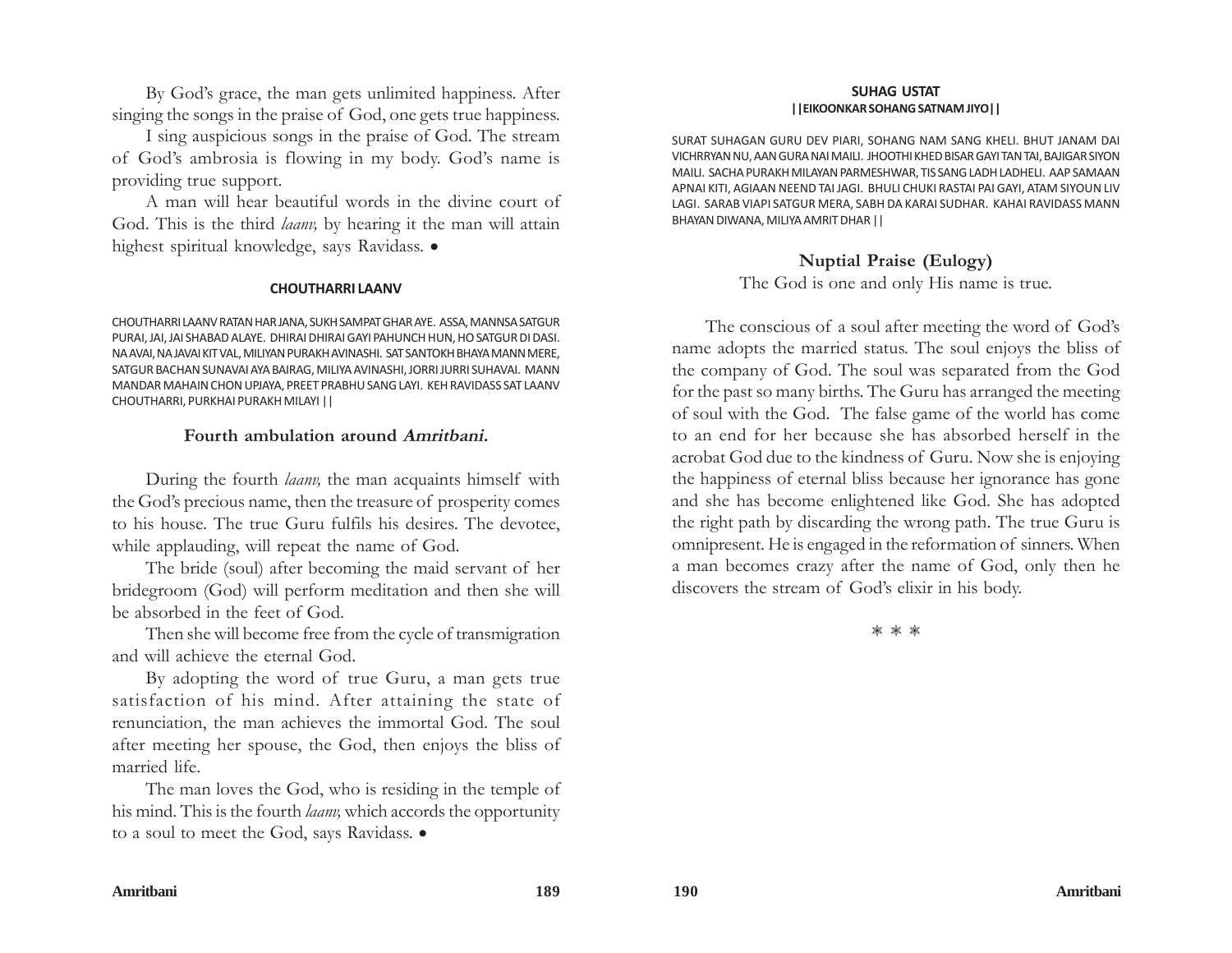#### **SAHIB SATGURU RAVIDASS MAHARAJ JI DAI MUKHARBIND 'CHOUN UCHARAN KITAI HOYE- MANGLACHAR**

### **MANGLACHAR PEHLA**

HAR, HAR NAM DHIYO, SADA MANN PREM KAR. LOBH, MOH, HUNKAR, DUT, JAMM DUR HAR. SACH, SHEEL, SANTOKH, SADA DRIRR KIJIAYE. AMRIT HAR KA NAM, PREM KAR PIJIAYE. SANTA SANG NIVAS, SADA CHIT LORRIAYE. MANNMUKH DUSHATA SANGAT, TON MANN MORRIAYE. MANNMUKH CHIT KATHOR, PATHAR SUM JANIAYE. BHIJAT NAHAN KABI, RAHAI VICH PANIAYE. TAJ KATHOR KA SANG, SADA GUR SHARAN GAHO. GUR CHARNAN MAIN DHIAAN, SADA MUKH RAM KAHO. NAT PATI SATH PREET, SADA MANN KIJIAYE. TAN, MANN ARPAI TAHAN, SADA SUKH LIJIAYE. NIJ PATI SATH PREET, SAYI SUHAGANI. PATI BIN AAN NA HAIRAI SA BADHBHAGNI. JIN DHAN PATI PARMESHWAR, JANYO, HAI SAHI. SADA SUHAGAN NAAR, PAYI DUKH NA KAHI. KEH RAVIDASS PUKARAI, JAPYO NAAM DOYEA. HAR KARAJ SO EIK, SADA SUKH MANNO DOYEA ||

# **First Invocatory hymn**

O man! You should always recite the name of God. Due to the kindness of God, the sins like greed, affection and pride will come to an end and the fear of the god of death will also be eliminated. A man should adopt truth, modesty and satisfaction in his mind. He should drink the nectar of God's name with full devotion.

Your mind should always prefer to avail the company of saints. You should prevent your mind from the company of self-oriented and wicked persons.

You should accept that the mind of a self-oriented man is just like a hard stone which does not become wet in the water.

You should renounce the company of a harsh and cruelhearted man. You should take refuge in the Guru. You should meditate on the feet of Guru and recite the name of God.

You should love your spouse God with true devotion. You will attain happiness if you dedicate your body and mind to the God. The woman who is having husband's treasure with her enjoys the bliss of married life for ever. Any kind of suffering will not harass her.

Both husband and wife should recite the name of God because this is the superb and noble action. By doing this both will enjoy happiness for ever, says Ravidass.  $\bullet$ 

### **MANGLACARAN DUJA**

DUJA BHAYO MITAYO, MANGLA DUSRA. BAN, TRIN PARBAT, PUR RAHYO, PRABH HANSARA. GHAT, GHAT EIKO, ALAKH, PASARA PASRAYA. GURMUKH JANAI GAYAN, NA JANAI ASRAYAN. SABH GHAT PURAN BRAHAM, JAN GUR PAEIKAI. RAHAI SADA ANAND, TAS GUN GAEIKAI. JO HAR TAI BAI-MUKH, SADA DUKH PAYE HAI. MANNAS JANAM AMOL, BIARTH GUAYE HAI. GUR BIN LAHAI NA DHIR, PEER BAHU PAYE HAI. LAHAI ANANDAR SARAB, THAOR JAHA JAYI HAI. JAB GUR BHAYAI DIAYAL, SO CHARNI LAYA. SATGUR KATAI BANDHAN, NAM JAPAYA. SADH SANG PARTAP, SADA SUKH PAYEAI. SANTAN KAI PARTAP, NAM HAR DHIAYEH. SANTAN KAI PARTAP, PATI PRABH PAYEAI. MILIYA ATAL SUHAG, VIYOG GVAYEH. SANGAT TOUN AASHIRBAD, EIS JORRIYEA. KEH RAVIDASS EIN SANG, SADA SUKH LORRIAYE ||

# **Second Invocatory hymn**

The second invocatory verse says, O man! Renounce duality from your mind. The God is absorbed in the forest, places of pilgrimage, mountains etc.

The God is absorbed in His entire creation. The devout person only knows the highest spiritual knowledge about the Ultimate Reality. He does not know about anything else.

After achieving the Guru, the devotee comes to know about this reality that the God is absorbed in every atom. The man who sings songs in His praise, he enjoys the pleasure of spiritual bliss.

The man who has turned his face away from the God, has to suffer. He is wasting his life in vain.

Without the guidance of Guru, the man remains impatient and tolerates sufferings. After forgetting God, he has to face humiliation.

The compassionate Guru provides shelter to His devotee in His feet. The true Guru has the power to cut all worldly bondages and helps his devotee to recite the name of God.

As a result of the company of saints, the man enjoys happiness. Due to the kindness of saints, he remembers the name of God.

By the favour of saints, the bride-soul achieves the spouse-God. After meeting the eternal spouse, the days of separation of the bride come to an end.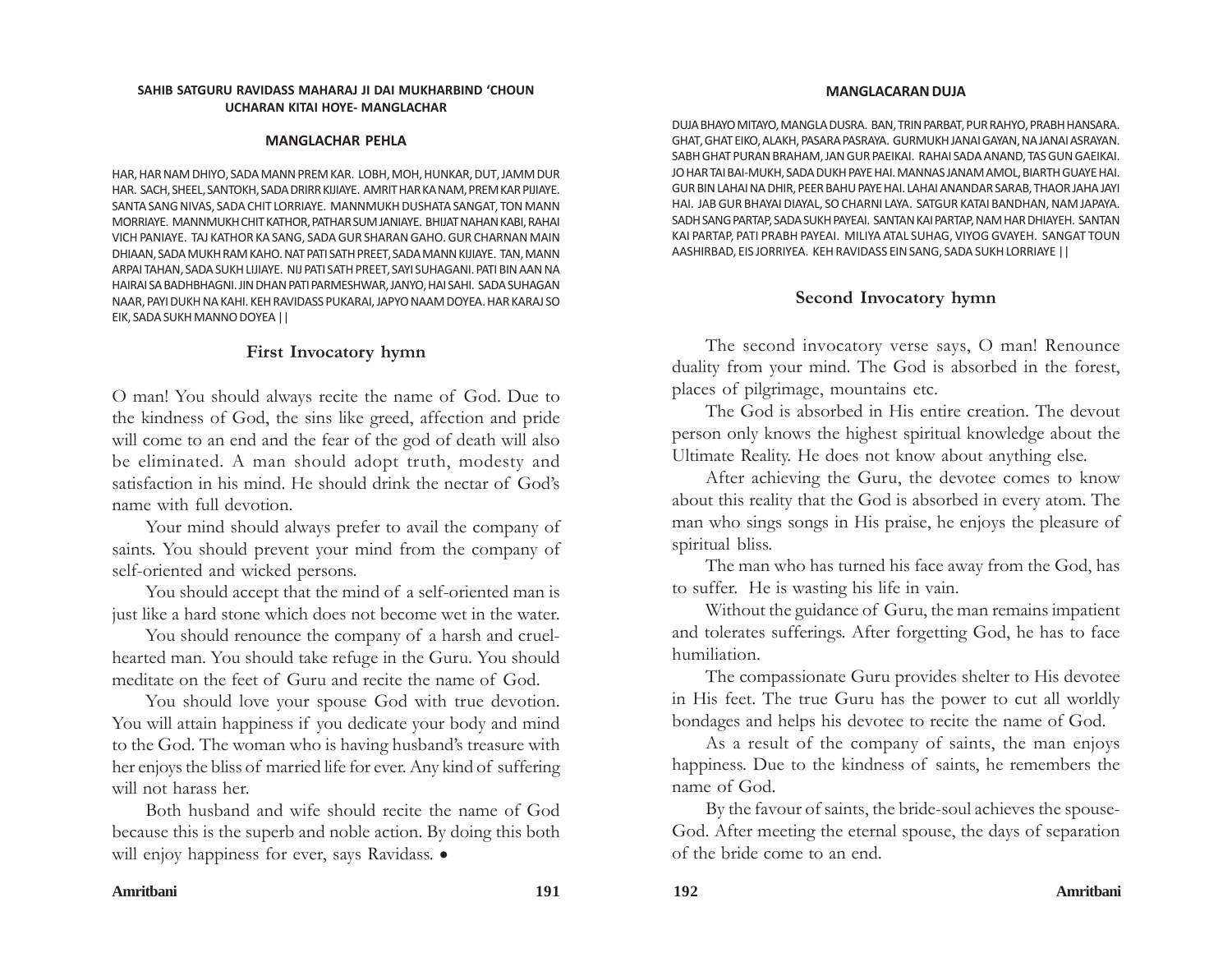A man, after getting blessings from the congregation of devotees, joins the God. He enjoys happiness, says Ravidass.  $\bullet$ 

### **MANGLACHAR TISRA**

RAL MIL SAKHIYAN, MANGAL GAYA TISRA. SADA JAPO HAR NAM, NA KABHU BISRA. SATGUR KAI LAGH CHARAN, SADA HAR GAYIAI. RIDH, SIDH, NOUN NIDH, SABHI KACHU PAYIAI. SATGUR KAI PARSAD, ATAL SUHAG HAI. SATGUR BHAYAI DAYAL, TAN JAGIYO BHAG HAI. SATGUR DARSHAN PAYAI, MITAI AGH SARAB HI. PAEYO SHEEL NIDHAN, MITAI GARAB HI. RAHYA NA SANSA MOOL, JINIEH GUR PAYA. HIRDAI BHAYA PARKASH AGYAN MITAYA. BIN HAR NAM NA SAR, KACHU SANSAR HAI. HAR KA NAM DHIAVAI, BHAV NIDH PAR HAI. MANGAL MAHA SO MANGAL, HAR, HAR NAAM HAI. ATH PEHAR MUKH JAPO, EIHI SHUBH KAM HAI. SACH RAVIDASS BATAVAI, NAM NA CHODIYEAH. GURU CHARNAN MAIN DHIAAN SADA MANN JORRIYEA ||

# **Third Invocatory hymn**

The female friends have sung the third invocatory song. The man does not forget the God, if he recites His name daily.

One should sing songs in the praise of true Guru after devoting himself to the feet of God. A devotee will achieve prosperity, spiritual power and nine treasures of *Kuber,* the god of riches. By the grace of true Guru, the bride gets eternal spouse. After seeing a glimpse of the true Guru's face, all sins of the disciple are eradicated. He becomes fortunate.

Having a glimpse of the face of the true Guru all sins are wiped out. By attaining the treasure of God's name, the pride of a man comes to an end.

Those who have achieved the Guru, all their doubts have been wiped out. The darkness of ignorance comes to an end, when the lamp of God's name is illuminated.

Without the name of God, none else thinks about the worries of the man. By reciting the name of God, the man certainly swims across the ocean of existence.

In all the invocatory songs, the supreme hymn is the name of God. The recitation of God's name is the supreme deed.

One should not renounce the name of God. But devoting to the feet of Guru, he should meditate on the name of God, Ravidass is telling you the truth.  $\bullet$ 

### **MANGLACHARAN CHOUTHA**

MANGAL CHAR AANAND, SAKHI MUKH GAYA. KARAJ BHAYA SUHELA , HAR HAT DHIAYA. DHAN AUR PIR KI, PREET BANI EK SAR HAI. GHATA CHATA SUM MILI, MEEN JIM VAR HAI. PIR SANG PAYE ANAND, NA DUKH KI LES HAI. PATI KI AGAYA MAIN, JO RAHAI HAMESH HAI. PATI PARMESHWAR KARKAI, JIN DHAN JANAYA. SADA SUKHI BOH NAR, SARAB SUKH MANNYA. JIN PAR SATGUR DAYAL, SUKHI BOH GAYEAH. MAHIMA APAR APAAR, NA KIMAT PAYEAH. SATGUR KAI SANG, TERE AVAR VI KAITRRAI. KAR KAI DRIRR PREET, PREM KARO JETRRAI. KARAJ SABH HI PURAI, SATGUR KAR DIYEH. PURAB PUN ANEK FAL TIS AB LIAYE. JAN RAVIDASS PIAAS, SADA GUR NAM KI. HAR SANG RAHAI PREET, OT EIK NAM KI ||

# **Fourth Invocatory hymn**

The singing of fourth invocatory hymn brings happiness. All his tasks become successful by reciting the name of God.

A man should love the wealth of God's name as the fish loves water.

That woman enjoys the company of her spouse-God, and she should obey the order of her spouse. The sufferings will not touch that fortunate woman.

The woman, who provides the supreme status to her Godspouse in her life, that woman will enjoy happiness and remain happy for ever.

Due to the kindness of true Guru, the disciple feels happy and he sings the songs in the praise of God. The grandeur of infinite God is unlimited. No one can guess His value as He is priceless.

Due to the company of true Guru, everybody becomes your own. You love God with true devotion and also love others.

The true Guru has very kindly, completed your all actions. The true Guru has also been providing you the benefit of good deeds performed by you earlier.

The man should always feel the thirst of God's name. After taking refuge in the name of God, he should love Him, says Ravidass.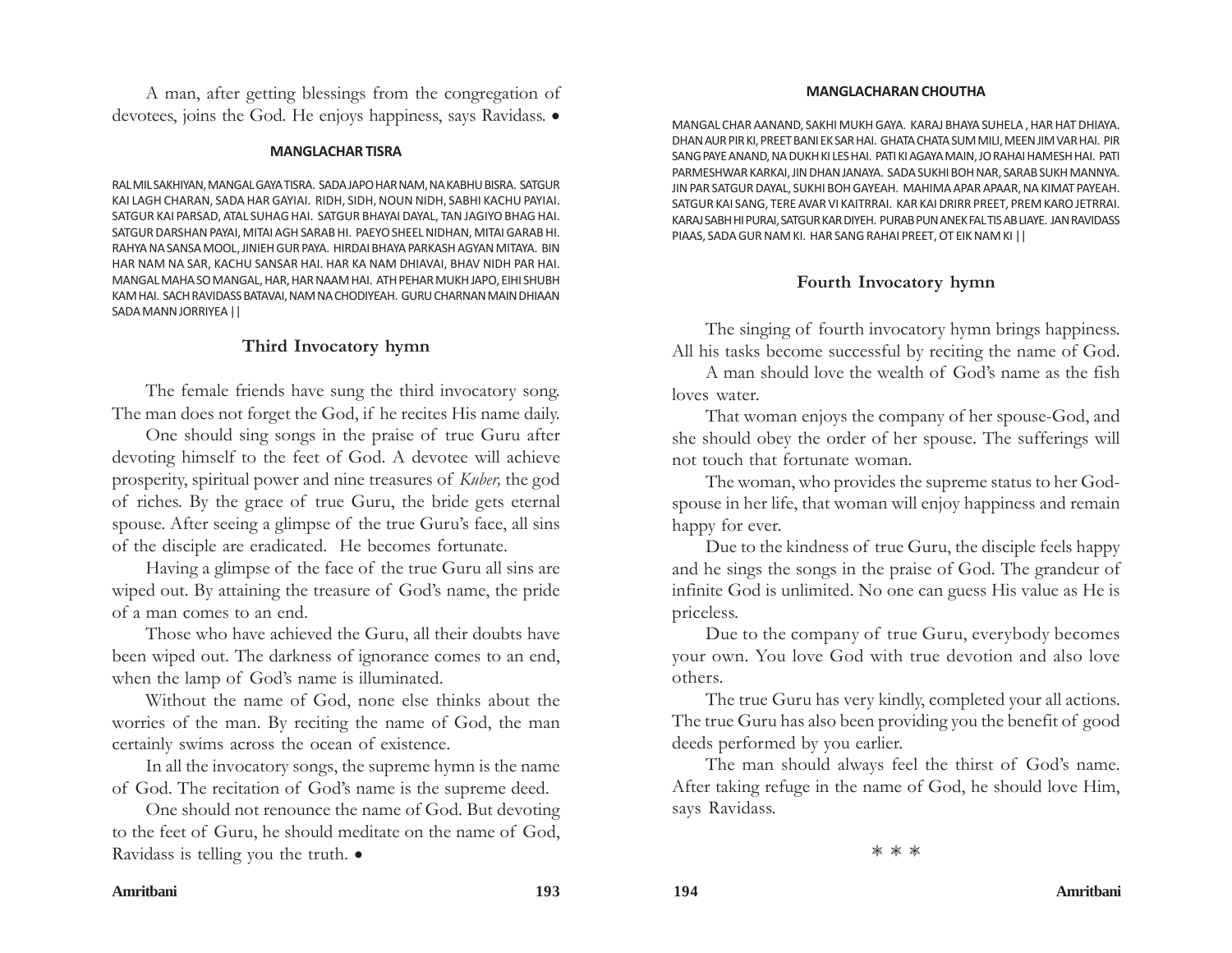#### **ANMOL VACHAN**

PRANVANTAI PRAN GHARRI, SOHAYI JIYO. PRABH KIRPA TAI AAN, MILAYI JIYO. PRANVANTAI PRAN, DHARAN KI JIYO. PRAN MAIN EIK NAM, SO LI JIYO. PATI GHAR PATNI EIK RASAYAN JIYO. MAAT BARRI, CHOTI SUM, BHAIN JIYO. PATI, PARMESHWAR, SUM NAHIN DEV JIYO. PUJAN, SEVAN, SUM, NAHIN MEV JIYO. PAWAN, AGAN, JAL, JAN HUMRAYI JIYO. SURAJ, DHARAT, SANGAT, CHAN AGVAYI JIYO. BHUT JANAM VICHRRAT VIYOG JIYO. SURAT SHABAD VIYOG, SANJOG JIYO. PRAN KARTAI, PRAN TORR, NIBHAYO JIYO. LOG KUSANG FARAK, NAHIN PAYO JIYO. JAN RAVIDASS NIBHAO SANG, SOI JIYO. GUR KIRPA TAI, PRAPAT HOYAI JIYO ||

### **Precious sermon**

O man! The auspicious time to take the pledge has arrived. By the grace of God, you have met each other.

You adopt such a vow in your hearts so that you may recite the name of one and only one God with your every breath.

A talented wife brings grandeur to the house of her husband. The man should behave with elder woman like his mother and younger like his sister.

The woman should perceive her spouse like God. She should adopt in her mind that there is no other God or demigod equal to her husband. She will achieve the most precious fruit by serving her husband.

The air, the fire and the water are associate of man whereas the sun, the earth, the moon are his guide.

For many births, the man has been separated from God. He has been suffering the pangs of separation. The recitation of God's name with full concentration of mind, can only change the state of separation and reunite the man with the feet of God.

O man! You should fulfil your pledge and recite the name of God. You should renounce the company of wicked men. Ravidass says, the God is the permanent companion of man. The God can be achieved by the grace of Guru.

# **||SHALOK||**

HAR SO HIRA CHADH KAI KARHAI AAN KI AAS|| TE NAR DOJAK JAHIGAI SAT BHAKHAI RAVIDASS||

**He who forsaking God, the diamond, yearns for other gods, he will go to hell, verily says Ravidass.**

本 本 本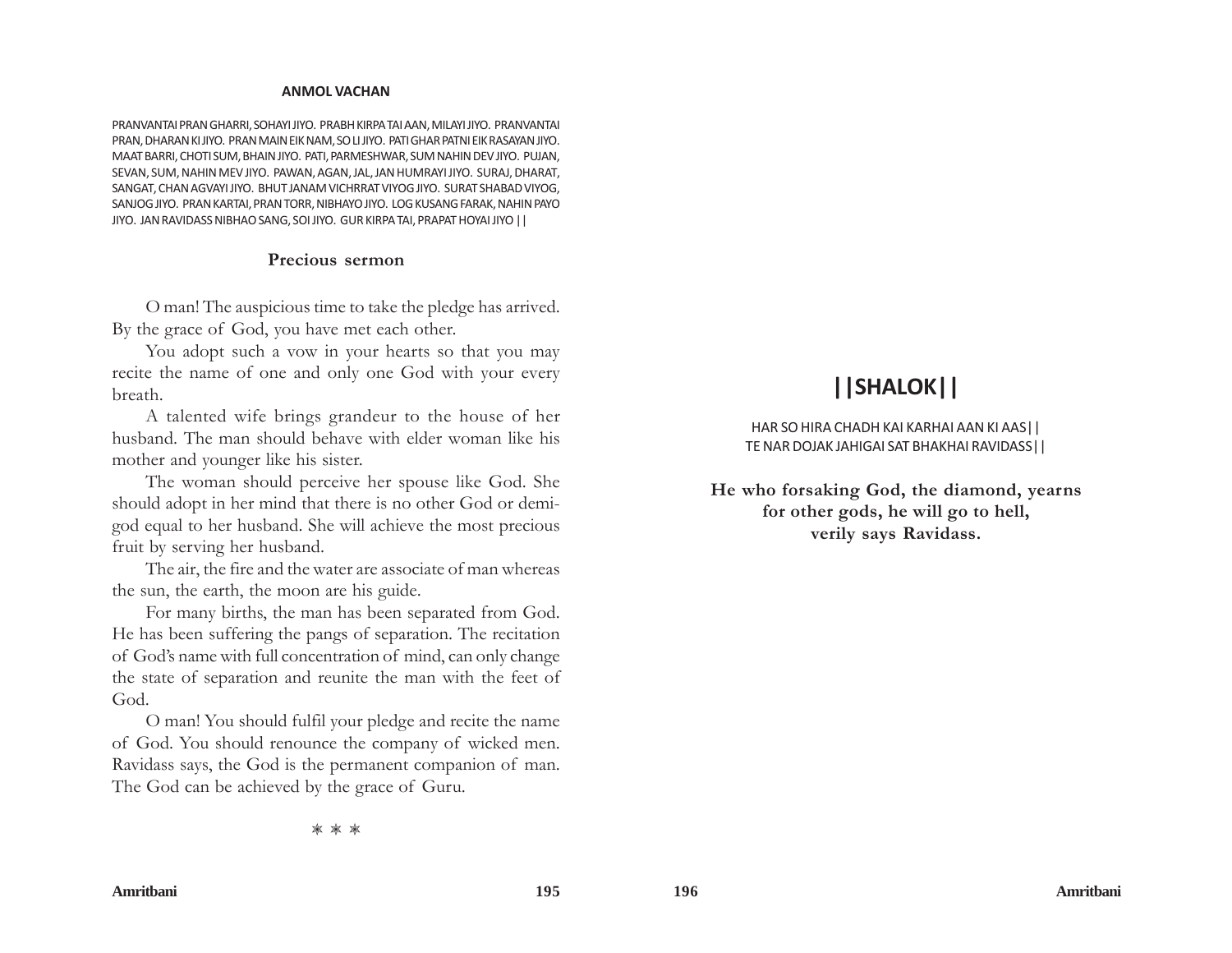## RAVIDASS HAMARAI RAM JI DASHRATH KAR SUT NAHIN. RAM HUM MAIN RUM RAHYO BISAB KUTAMBH MAHI ||1||

Ravidass says, I do not worship *Ram*, who is the son of *Dashrath*, but my *Ram* is omnipresent God and He is fully absorbed in my heart as well as in His creation. [1]

# RAVIDASS HUMARO RAM TO SAKAL RAHYO BHARPUR. ROM ROM MAI RUM RAHIYO RAM MASOOK NA DOOR ||2||

Ravidass says, my God is absorbed in every atom of the universe. He is Omnipresent [2]

# SARAV VIAPAK RAM HAI NAH KOYU EIK THAAM. SATGUR SAHIB SAKHA BHAYO RAVIDASS HUMARO RAM ||3||

The God is omnipresent; therefore, any single place cannot be said His abode. Ravidass says; however my God becomes a very close friend of mine due to the kindness of Guru. [3]

# SARAV NIWASI RAM JU SAB GHAT RAHIYO SAMAYE. 'RAVIDASS' NAM CHAKMAK BINA HAK NOOR ADRISHTAYE ||4||

The omnipresent God is fully absorbed in every atom of the world. When a devotee meditates on God only, then with his spiritual power, he can experience the eternal light of the God in his inner-self, says Ravidass. [4]

# SAB GHAT MERA SAIYAN JALWA RAHIYO DIKHAYEA. RAVIDASS NAGAR MAH RUM RAHIYO KABHU NA EIT UT JAYE ||5||

Ravidass says, my Master, the omnipresent God is fully absorbed in every thing of the world and performing miracles. His abode is the city of the world. After leaving His abode, He cannot go hither or thither. [5]

## SAB GHAT MAH RUM RAHIYO RAVIDASS HAMRO RAM. SOYI BUJHAI RAM KUN JO HOYE RAM GULAM ||6||

Ravidass says, my God is absorbed in everyone. Only he can realise the omnipresent God, who takes refuge in His feet. [6]

GHAT GHAT VIAPAK RAM HAI RAMHI BUJHAI KOI. RAVIDASS BUJHAI SOYI RAM KUN JAYO RAM SNEHI HOYI ||7||

The God is omnipresent but only a few people know this fact. Only that person can know the God who loves Him, says Ravidass. [7

] RAVIDASS HOUN KHALIK DEKHIYA SAKAL RAHYO BHARPOOR. SABH DIS DEKHIYON VIAPAK KHALIK KA HI NOOR ||8||

Ravidass says, I have seen the Creator, who is absorbed in the whole world. The brightness of His holy light can be seen in all directions. [8]

MUKUR MAH PARCHAYI JIYON PUHUP MADHAI JIYON BAS. TAISAYO HI SRIHAR BASAI HIRDAI MADHAI RAVIDASS ||9||

Like the reflection in mirror and fragrance in flowers, the God lives in every heart, says Ravidass. [9]

# RAVIDASS PEEV EIK SAKAL GHAT BAHAR BHITAR SOYAI. SABH DIS DEKHEYO PEEV PEEV DUSAR NAHIN KOI ||10||

My beloved God is fully absorbed in every person. I am feeling the God every where. There is no one else on the earth like Him, says Ravidass. [10]

## EIKAI BRAHAM HAI SAKAL MEH AUR SAKAL BRAHAMAH MAHI. 'RAVIDASS' BRAHAM SAB BHESH MEH, BRAHAM BINA KACHU NAHIN ||11||

Ravidass says, there is only one Creator of the universe and the whole creation is His abode. There is nothing except God, the creator of the world. [11]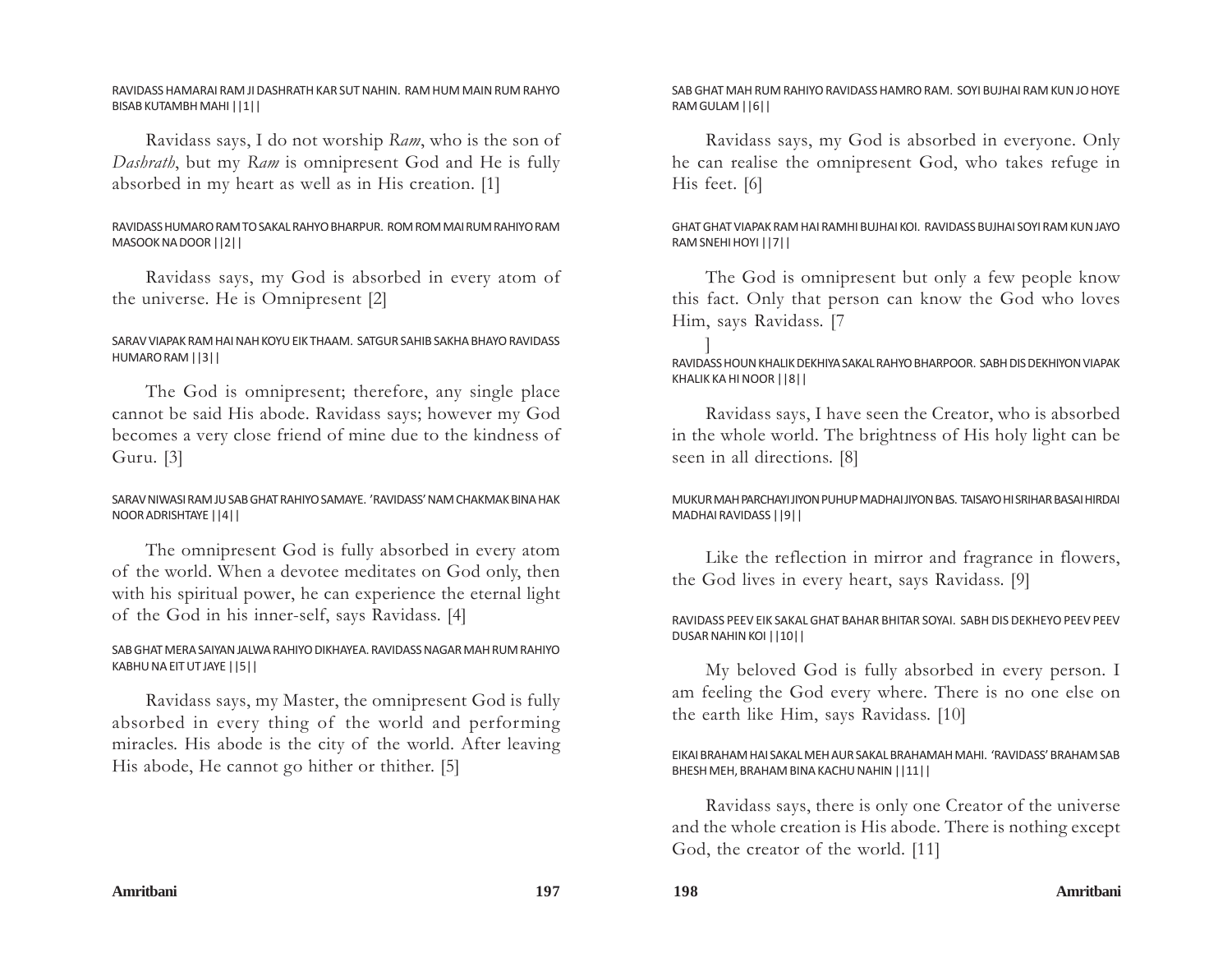## GAGAN MANDAL PIA ROOP SAOU KOT BHAN UJIAR. RAVIDASS MAGAN MANNUA BHAYA PEY NIHAR NIHAR ||12||

The whole celestial region is shining with the eternal light of God. The light is equal to the light of millions of suns. Ravidass says, after seeing such an illuminated God, my mind has become excited and delighted. [12]

# 'RAVIDASS' PIY BINU JAGAT MAH SUNI SEJ NA KOI. JIT DEKHUN TIT PIY KAR PRAGAT MOJRA HOYE ||13||

There is no beautifully decorated bed lying unoccupied in the world where beloved God is not enjoying. I see the holy glimpse of my beloved God everywhere, says Ravidass. [13]

# SABH NOORAN KAR NOOR JAYO SABH TEJAN MAH TEJ. 'RAVIDASS' HUMARAI PEEV KAR SABH SOUN ADBHUD SEJ ||14||

He is bright of all lights and glorious of all glitters. Ravidass says, my beloved God enjoys the bed of my mind which is uniquely a decorated bed. [14]

# 'RAVIDASS' JAGAT MAH RAM SUM KOYO NAHI UDAR. GANI GARIB NAWAJ PRABH DINAN KAI RAKHWAR ||15||

There is none else so liberal and generous than my God in the world. He bestows blessings. He is cherisher of poor and protector of meek, says Ravidass. [15]

# KABAI AUR KAILAS MAH JIH KUN DHUDHAN JAH. 'RAVIDASS' PIARA RAM TAYO BAITH RAHA MANN MAH ||16||

To whom you are searching in *Kaaba* and *Kailash,* the beloved God is sitting in your mind, says Ravidass. [16]

# BAHAR KHOJAT KA FIRAI GHAT BHITAR HI KHOJ' RAVIDASS' UNMANN SADHIKAR DEKHU PIYA KU AOJ ||17||

Why are you searching God outside? Search Him in your inner-self. When after sitting in meditation, you recite the name of God, then you can see Him, says Ravidass. [17]

## BAN KHOJAN PIYA NA MILHI BAN MAIN PRITAM NAH. 'RAVIDASS' PIY HAI BAS RAHIYO MANNAV PREMMHI MAH ||18||

O mind! You are searching God in the forest, but the beloved God does not reside in the forest. Ravidass says that the abode of God is the whole universe. You can achieve Him by loving His creation. [18]

# BAN KHOJAN KA JAYE RE RAM ALOPA NAH. SARAV BIAPI RAMTO RAVIDASS SABHAN KAI MAH ||19||

Why are you searching the God in the forest? He has not concealed Himself in the jungle. Ravidass says the abode of omnipresent God is the mind of every person. [19]

# RAGHO KRISAN KARIM HAR RAM RAHIM KHUDAYA. RAVIDASS MERO MANN BASHI KA KHOJHUN BAN JAYE ||20||

The God is being called by the name of *Ragho, Krishan, Karim, Hari, Ram, Rahim, Khuda.* Why are you going to the forest in search of that God, who is residing in your mind, says Ravidass? [20]

# ONKAR HAI SATNAM AAD JUGAD SABH SAT. 'RAVIDASS' SAT KAH SAMUHAI TIKVAI NAHI AST ||21||

The name of God is true. He was true in the primal age and He is also true today and will be true tomorrow. Ravidass says, in front of that true God, the untrue *maya,* cannot stay. [21]

# JOU LOUN GHAT MEH PRAN HAI TOUN LOUN JAPYO SATNAM. RAVIDASS PARAMPAD PAYEHI JIN GHAT BASYO RAM ||22||

O man! Recite the true name of God till you are alive. Your inner-self is the abode of that true God. You should recite the true name of God and attain the supreme position by achieving the God, says Ravidass. [22]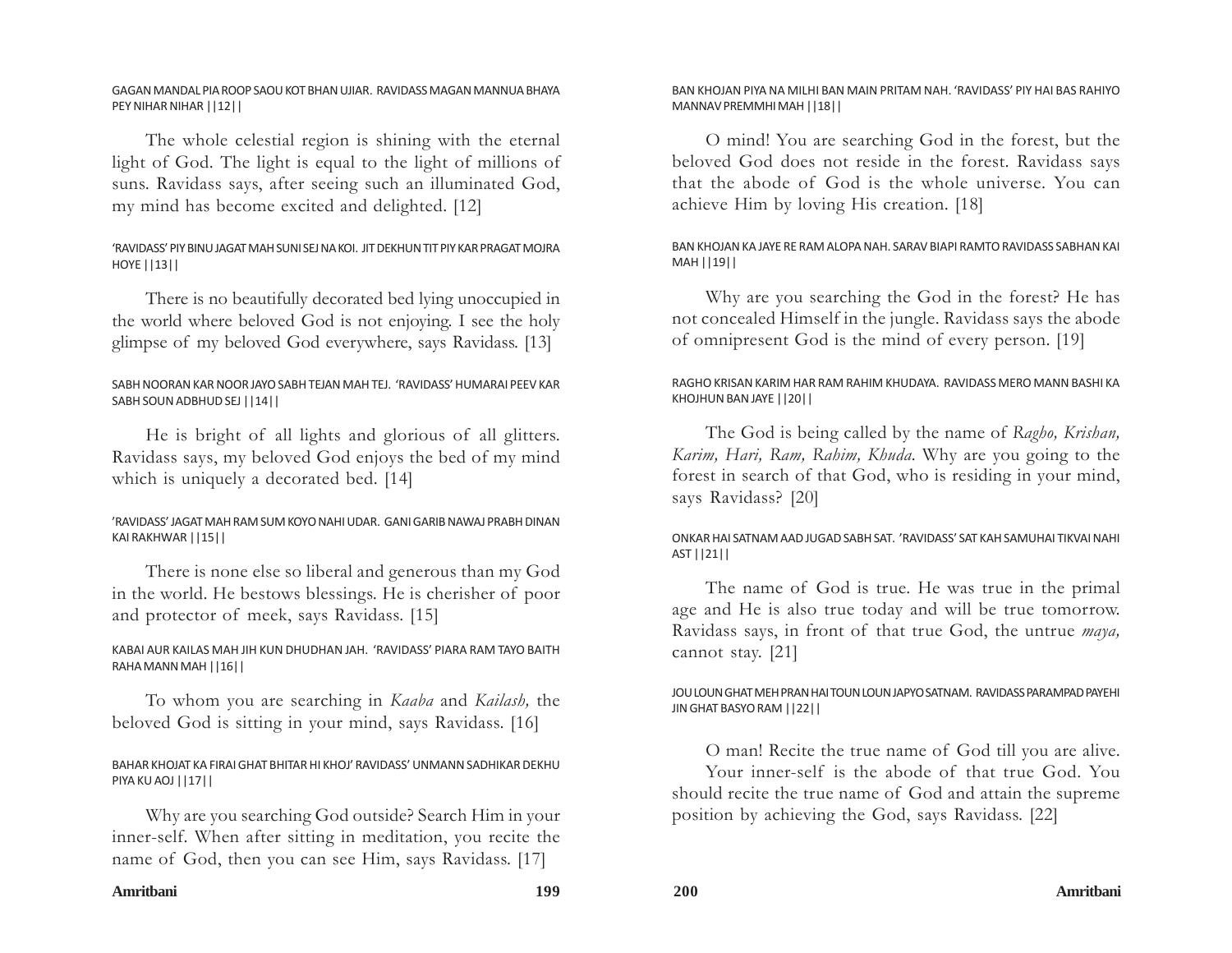## SAT EISH KAHU ROOP HAI TA SAKAT AT APAR. RAVIDASS SAT KU DHARNA DAYEHIN PAP NIBAR ||23||

Truth is one of the forms of God. The power of truth is unlimited. All sins will be eradicated if you adopt truth, says Ravidass. [23]

# SAT SAKAT SOUN HOT HAI SABH PAPAN KA NAS. BADHIRA SAT SOUN BODH LAIYE SAT BHAKHAI RAVIDASS ||24||

The truth is the supreme power which destroys all sins. O deaf man! You have forgotten the true God, therefore you should realise that fact and recite the name of God, verily says Ravidass. [24]

## RAVIDASS SAT EIK NAMHAI AD ANT SACH NAM. HANAN KARAIEI SABH PAP TAP SAT SUKHAN KAR KHAN ||25||

Truth is also a name of God. He was true in the beginning and will be true in the end. The God, the mine of happiness, has the power to destroy all sins, says Ravidass. [25]

## JIN NAR SAT TIAGIYA TIN JIVAN MIRAT SAMAAN. RAVIDASS SOI JIVAN BHALA JAHN SABH SAT PARDHAN ||26||

The man, who has renounced the truth, his life has become soulless. Ravidass says, the life of that person is pious who gives priority to truth. [26]

## RAVIDASS SAT MAT TIAGIAYE JOU LOUN GHAT MAH PRAN. SAT BHRISHT KAR JAGAT MEH SADA HOT APMANN ||27||

Ravidass says; do not renounce the truth so far you are alive. He has to tolerate dishonour in the world who gives up truth. [27]

## KAYIM DAYIM RAM EIK DOEIM SAT EIMANN. RAVIDASSRAM AUR SAT BIN BIRTHA SABH KUCH JAAN ||28||

Ever existing is the God only and second to Him is truth and faith. Ravidass says every thing without God and truth is useless. [28]

# RAVIDASS SAT KAR ASRAI SADA SAT SUKH PAYE. SAT EIMANN KEH CHADIAI JAG JAYE TAYO JAYE ||29||

After taking refuge in the true God, the man gets true happiness. He should not renounce the true faith though the whole world may become angry with him, says Ravidass. [29]

## RAVIDASS SAT MAT CHADIYAEH JOU LOUN GHAT MAIN PRAN. DUSAR KOAU DHARAM NAHI JAG MEH SAT SAMANN ||30||

A man should not renounce the truth, so far he is alive. There is no other religion or faith in the world better than truth, says Ravidass. [30]

## ANTHAKRAN ANBHAYO KARAH TAYO MANNHU SABH SAT. RAVIDASS NIJ ANBHAYO MEH SAT MEH JANHI SAT ||31||

When a man, perceives the God in his inner-self only then he attains knowledge about the eternal truth. Ravidass says, o man! You should know the supreme power of truth from your personal experience. [31]

## JEHN ANDH VISHWAS HAI SAT PARAKH TEH NAHI. RAVIDASS SAT SOI JANIHAI JOUN ANBHAYO HOYE MANN MAHI ||32||

If the mind of a man is involved in superstitions, then he cannot determine the purity of truth. Ravidass says, only he can assess the genuineness of truth, who has perceived the God in his inner-self. [32]

## JO NAR SAT NA BHAKHIN KARHIN VISWASGHAT. TINAH HUN SO KABHU BHULIHIN RAVIDASS NA KIJEH BAT ||33||

The man, who does not speak truth and indulges in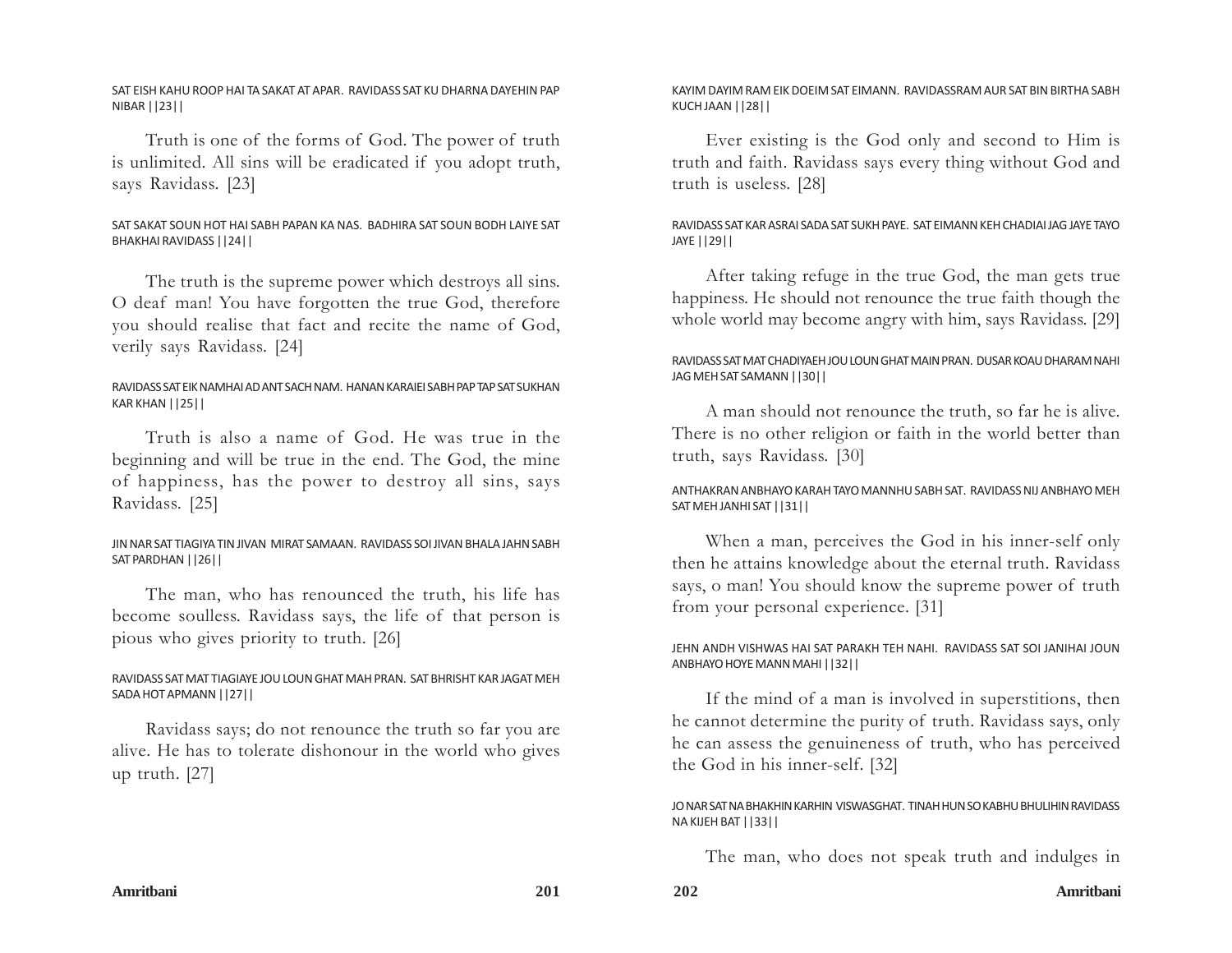breach of trust, Ravidass says, you should not have any dialogue with such a man. [33]

# JAYO NAHIN THA SARIST MAHIN SOYAU HOYEAH NAH. RAVIDASS EIST SARVAT HAI RAHEI SARISITIHI MAHN ||34||

If the God was not present in the beginning, then He is not present today also. Ravidass says that God was present in the primal age, He was present in medieval age and He is present today in His creation. [34]

# RAVIDASS MADURA PIJIAI JOU CHARAI CHARAI UTRAI NAAM MAHARAS PIJIAYE JO CHARRE NAHI UTRAI ||35||

What is the use of taking that liquor whose alcoholic influence increases or decreases repeatedly. You should drink the elixir of God's name whose intoxication when increases, does not decrease, says Ravidass. [35]

## ANTARMUKHI BHAYE JAYO KARHI SATNAM KAR JAP. RAVIDASS TINHI SOUN BHAJHUH BHAGHI TINHUH TAAP ||36||

If a man remembers the true name of God in the innerself of his mind then the three worst sins of the world forsake him for ever, says Ravidass. [36]

## EIRRA PINGLA SUKHMANNA BIDH CHAKAR PRANAYAM. RAVIDASS HOUN SABHI CHANDHIAU JABHI PAYEON SATNAM ||37||

A man, who after renouncing the yogic exercises being performed through the three wind-passages of the human body, remembers the name of God only, then he can achieve the God, whose name is true, says Ravidass. [37]

## EIK CHINTA SATNAM KI DARAEIHU PARAM TAT. SEHAJ PARAM BHAGAT BHAYI RAVIDASS PAYEHI BRAHAM SAT || 38 ||

I am worried about the true name of God. By the grace of true name of God, I have realised the supreme Truth. Ravidass says, after having a glimpse of true God, I have

adopted the calm and deep meditation; therefore, I have achieved the transcendent God. [38]

## RAVIDASS ARADHU DEV KUN EIK MANNN HOYE DHAR DHIYAN. AAJPA JAAP JAPT RAHHU SATNAM SATNAM ||39||

Ravidass says, O man! Worship God and meditate on Him with full concentration of mind. Then you will adopt a silent prayer. As a result of this prayer, the true name of God will resound in your body day and night. [39]

## JA DEKHIYA GHIN UPJAI NARAK KUNDH MEH BAAS. PRABH BHAGAT SOUN UDHRAI PRAGTAT JAN RAVIDASS ||40||

After seeing the sinful deeds of a person, you hate him. Such a person will go to hell. By remembering the name of God all his sinful deeds come to an end, says Ravidass. [40]

# HAR SO HIRA CHAD KAI KARAI AAN KI AAS. TAI NAR JAMPURI JAHIGAI SAT BHAKHAI RAVIDASS ||41||

He who forsaking God, the diamond, but yearns for other gods, he will go to hell, verily says Ravidass. [41]

# RAVIDASS MANNUKH JANAM MAH HOUN CHINTAU GURU EIK. AAD ANT JA SATGUR RAKHAI SABHAN KI TEK ||42||

In this birth, like other men, I remember only one Guru. My true Guru, who was present in the beginning of the universe, will remain present till the end of this world. He is the protector of all, says Ravidass. [42]

# RAVIDASS LORAI JIS BUND KUN SO BUND SAMUND SAMANN. ANTAR KHOJI KUN MILYE BRAHAM BUND KOU GIAN ||43||

O man! You are searching for the pious drop of God's name but this drop of elixir is equal to an ocean, which is fathomless. If you search for that drop in your inner-self, only then you can obtain the knowledge about this drop of creation, says Ravidass. [43]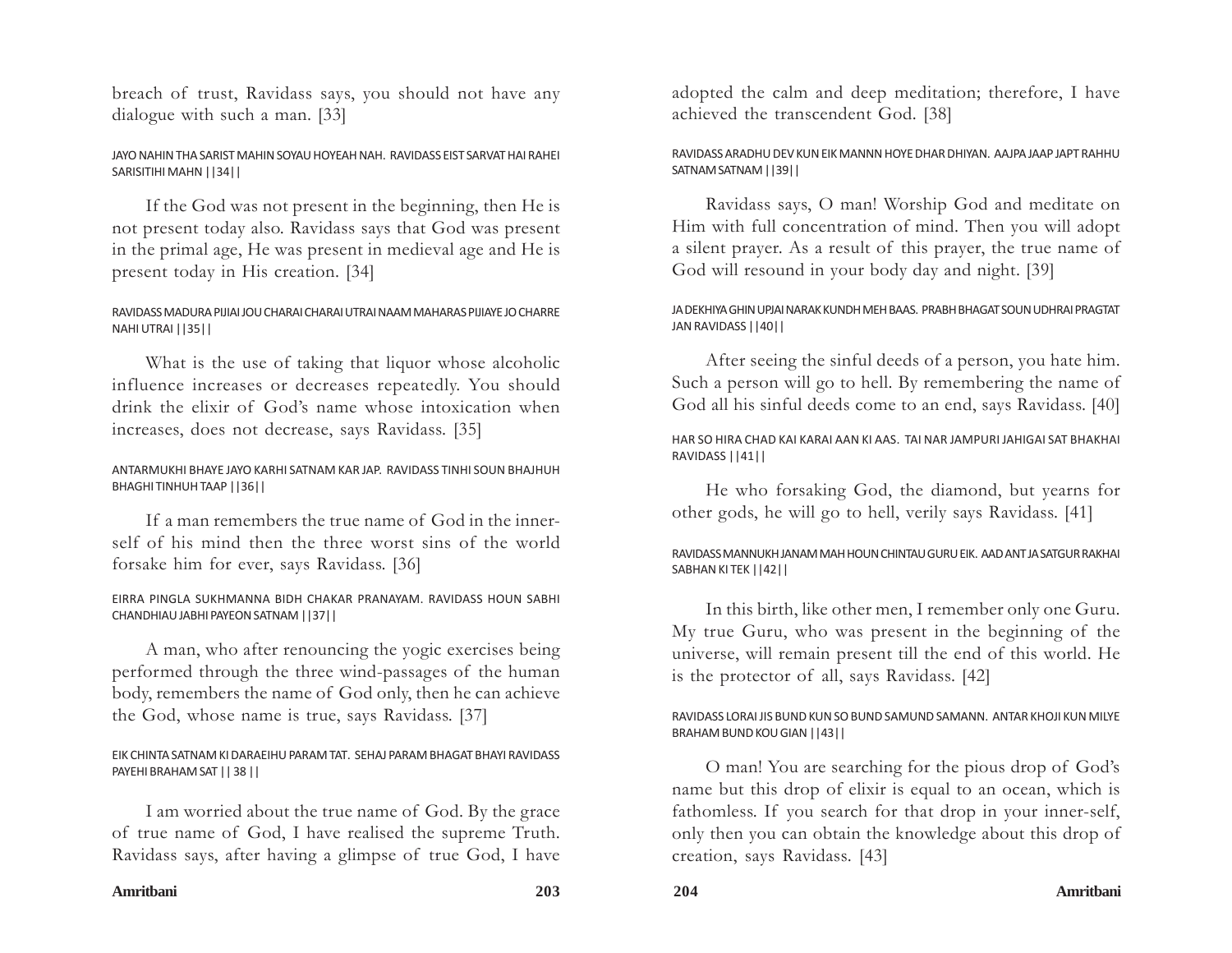## EIK BUNDSOUN BUJH GAYI JANAM JANAM KI PIAAS. JANAM MARAN BANDHAN TUTAYE BHAYE RAVIDASS KHLAAS ||44||

By drinking a drop of God's name the thirst of so many births has quenched. The bondages of birth and death have broken. Ravidass says I have attained emancipation. [44]

# AMRIT RAS EIK BUND KUN TALPHAT HOUN DIN RAIN. 'RAVIDASS' AMIRAS BIN PIAI JIARA NA PAVAI CHAIN ||45||

O man! You remain disturbed day and night in order to drink a drop of nectar. Ravidass says without drinking the elixir of God's name, my mind cannot be happy. [45]

# EIKAI MATI KAI SABH BHANDAI EIKO SIRJANHARA. RAVIDASS VIAPAI EIKOU GHAT BHITAR EIKAI GHARRAI KUMHARA ||46||

All pots are made from the same clay and only one is their Creator. Ravidass says, creator God is absorbed in His creation. All living beings are created by one potter, the God only, therefore, all are equal. [46]

# RAVIDASS UPJAYE EIK BUND TAI KA BAHMANN KA SOOD. MURAKH JAN NA JANYE SABH MAH RAM MAJOOD ||47||

All *Brahmans* and untouchables have taken birth from one drop but the foolish persons do not know that the omnipresent God is present in every person, says Ravidass. [47]

## RAVIDASS EIKHI BUND SOUN SABH HI BHAYO VITTHAR. MURAKH HAI JO KARAT HAI BARAN ABARAN VICHAR ||48||

Ravidass says, the whole universe was created from one drop. They are foolish, who are still considering the concept of low and high castes. [48]

## EIK JOT TAI JAYO SABH UPJAIN TAYO UCH NEECH KIS MANN. RAVIDASS NAM KAT DHARAI KAHUN KO NAD BIND HAI SAMANN ||49||

When everybody has taken birth from one flame, then how will you decide that who belongs to a low caste and

who belongs to an upper caste? Ravidass says, when the limbs of the bodies of all men are equal, then why are you dividing people between low and high castes? The Creator has created His creation evenly balanced. [49]

# RAVIDASS EIKAI BRAHAM KA HOYE RAHYO SAGAL PASAAR. EIKO MATI SAB GHAT SIRJAI EIKO SABH KOU SARJANHAR ||50||

The Creator is absorbed in His creation. Ravidass says, all living beings, like pots are prepared from the same clay and their creator is the only one God. [50]

## RAVIDASS EIK HI NOOR TE JIM UPJAYO SANSAR. UCH-NEECH KAH BIDH BHAYE BAHMANN AUR CHAMAR ||51||

When the Creator has created the whole creation from His own glittering flame, and He Himself is absorbed in His creation. Then how, *Brahmans* became high caste and *Chamars* became low caste people, says Ravidass. [51]

## RAVIDASS EIK BRAHAM BUND SOUN SAGAL PASARA JAN. SABH UPJAYO EIK BUND SOUN SABH HI EIK SAMANN ||52||

The whole universe is the creation of one drop of the Creator. When all the human beings are created from one drop, then all are equal, says Ravidass. [52]

## BAHMANN AUR CHANDAL MAH RAVIDASS NEH ANTAR JAN. SABH MEH EIK HI JOT HAI SABH GHAT EIK BHAGWAN ||53||

O man! There is no distinction between a *Brahman* and an untouchable, *Chandal,* because one flame is absorbed in every body and the God is also dwelling in each person, as a soul, says Ravidass. [53]

## EIK NAJAR SOUN SABH KUN DEKHAI SARISIT KA SIRJANHARA. SABH GHAT VIAPAK ALAKH NIRANJAN KAH RAVIDASS CHAMARA ||54||

The Creator of the universe perceives everybody equal; hence He sees every one with one eye. The imperceptible,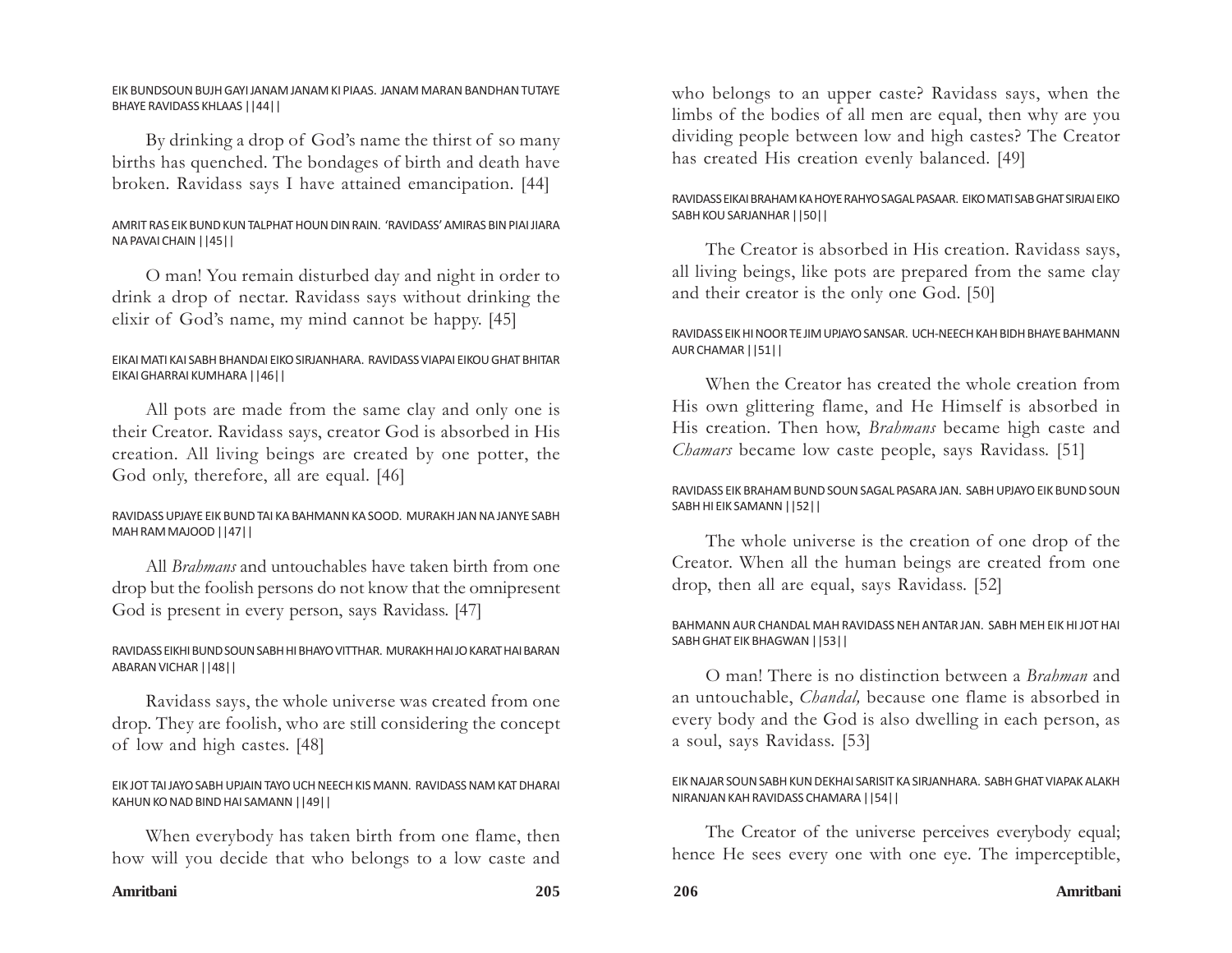faultless one God is omnipresent, says Ravidass, the tanner. [54]

SABH MEH EIKU RAMAH JOT EIKHI SIRJANHARA. 'RAVIDASS' RAMHI SABHAN MAI BRAHAMANN HUYI KA CHAMARA ||55||

Only one is the Creator and the flame of the one creator God is absorbed in everybody. Ravidass says, when one God is residing in every person then how can you make distinction between a *Brahman* and an untouchable, *Chamar?* [55]

# RAVIDASS JO KARTA SARISIT KA VAH KO KARTA EIK. SABH MAH JOT SAROOP EIK KAHAI KAHUN ANEK ||56||

Ravidass says, the creator of the universe is one God. The divine light of one God, after adopting several shapes, is absorbed in His creation. [56]

## RAVIDASS HOUN DEKHYA SODH KAR SAHIB BHEKH ANANT. EIK ATAM GHAT-GHAT RAMAI SABH DIS EIKYO BHAGWANT ||57||

Ravidass says, I have observed critically that the God is infinite and eternal. The one and only one God after adopting so many forms is dwelling in each person. His abode is in all directions. [57]

# AAD ANT JAH KAR NAHIN JIH KAR NAM ANANT. SABH KAR PALANHAR HAI RAVIDASS ABGAT BHAGWANT ||58||

The God is without beginning and also without end. He is infinite and enjoying so many names. He nourishes all and His farthest limits cannot be established, says Ravidass. [58]

# RAVIDASS EIK JAGDIS KAR DHARAI ANANTAH NAM.|MERO MANN MEH BAS RAHYO ADHIMANN PAWAN RAM ||59||

There is only one God. His creation has given Him so many names. Ravidass says the name of that God is dwelling in my mind. The God is redeemer of sinners. [59]

## RAVIDASS HUMARO SAIAN RAGHAV RAM RAHIM | SABH HI RAM KO ROOP HAI KESO KISHAN KARIM ||60||

Ravidass says,my Master is known by so many names. Some call Him by the name of *Raghav, Ram, Rahim*. All are the names of the same one God who is dwelling in His creation. Others remember Him by the name of *Kesho, Krishan, Karim.* [60]

## RAVIDASS KOI ALLAH KAHYI KOUO PUKARAEH RAM. KESHAV KRISAN KARIM SABH MADHAYO MUKANDHU NAAM ||61||

Ravidass says, some people call the God by the name of *Allah*, some call Him *Ram*. But *Keshav, Krishan, Karim, Madho, Mukand,* all are the holy names of God. [61]

# SAMI SIRJANHAR HAI RAHIM KHUDAYE. RAVIDASS HAMARO MOHNA PAVAN KESO RAI ||62||

The God is the creator of the universe, who is being called by the names of *Ram, Rahim, Khuda.* Ravidass says, my beautiful God is that who is redeemer of sinners, who is called by the name of *Mohan* and holy *Kesho*. [62]

## ALAKH ALAH KHALIK KHUDA KRISAN KARIM KARTAR. RAMAH NAYON ANEK HAIN KAHAI RAVIDASS BICHAR||63||

Ravidass says, I have thought carefully that the God is being remembered as *Allah, Khaliq* (Creator), *Khuda, Krishan, Karim, Kartar, Ram* etc. People have given so many names to one God. [63]

# JAB JAB FAILAYE JAGAT MEH KURR PAP ANDHKAR. TAB TAB RAKHAI HATH DAIYE RAVIDASS EIK RAM HUMAR||64||

When the falsehood, sins, darkness etc., spread in the world, only then the God comes forward to eradicate such evils from the world, says Ravidass. [64]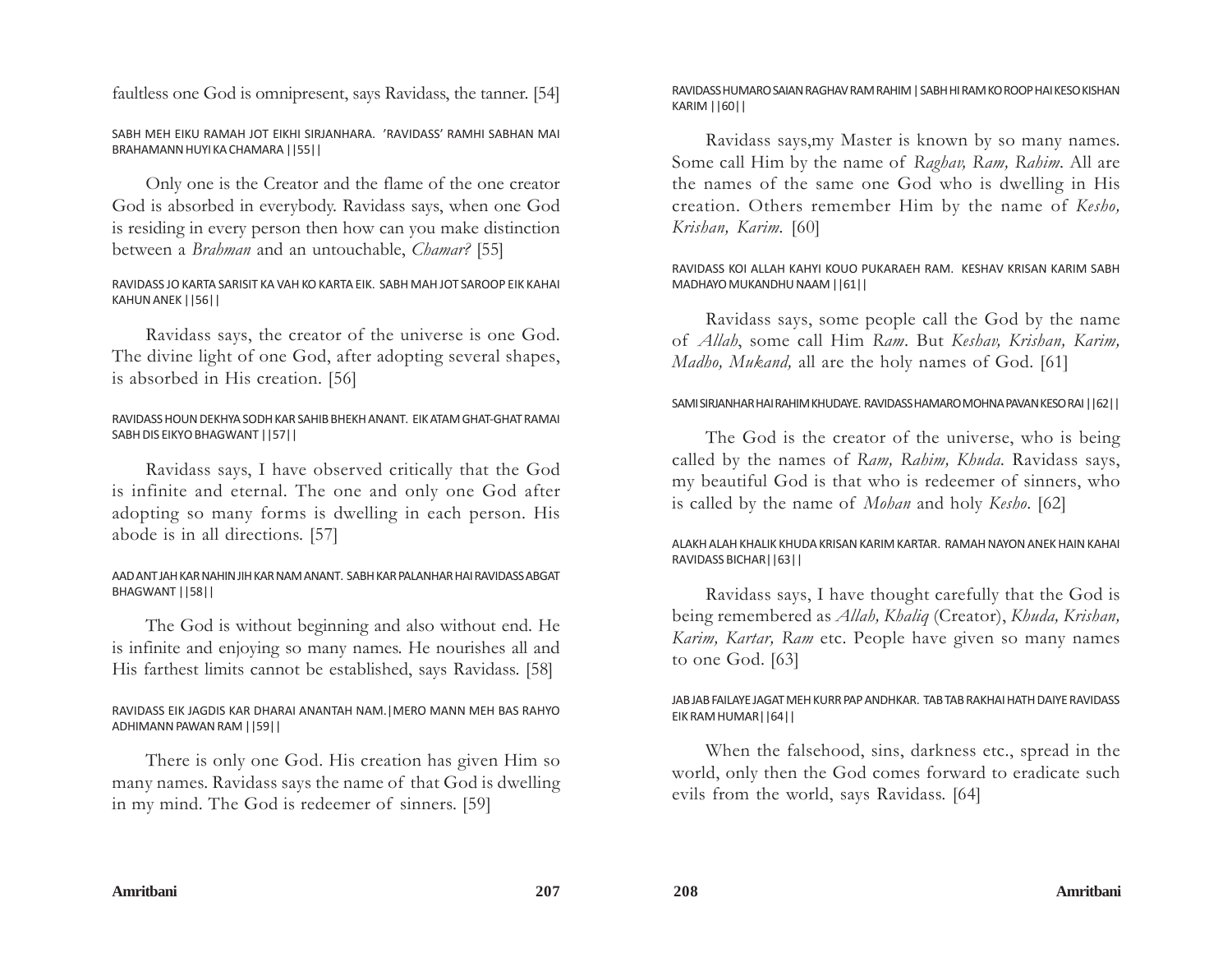## RAVIDASS AAS EIK RAM KI AUR NA KARHU KOYOU AAS.|RAM CHAD AURAN RAMHIYE RAHIYE SADA NIRAS||65||

Ravidass says, I have full faith in my God; therefore, I do not look towards any other demi-god for help. Those people who are ignoring the God and seeking help from other demi-gods, they will have to face disappointment. [65]

## MATHAI TILAK HAATH JAP MALA JAG THAGNAI KUN SWANG BANAYA. MARAG CHHADH KUMARAG DAHIKAI SANCHI PREET BIN RAM NA PAYA || 66 ||

In order to cheat the world, the clever man puts a saffron mark on his forehead, holds a string of beads in his hand and wears gaudy robes. Ravidass says, he cannot achieve the God without true love. [66]

# DEHRA AUR MASEET MAH RAVIDASS NA SEES NAVAYA. JIH LOUN SEES NIVAVANA SO THAKUR SABH THAY ||67||

Ravidass says, O man! You bow your head before the God in the temple and in the mosque. But the God is not confined only to temple and mosque. He is omnipresent. [67]

# RAVIDASS NA PUJAYE DEHRA AUR MASJID JAYE. JEH TEH EIS KA BAS HAI TEH TEH SEES NIVAYEH ||68||

I do not perform worship in a temple, nor do I go to a mosque, I only bow my head in obeisance only there, where the God lives. Ravidass says the God is omnipresent. (68)

# HINDU PUJYE DEHRA MUSALMAN MASEET. RAVIDASS PUJYE RAM KUN JIH NIRANTAR PREET ||69||

Hindus perform worship of the God in the temples and Muslims in the mosques, but Ravidass meditates upon the God with devotion and love, who is omnipresent. [69]

## PREM PANTH KI PALKI RAVIDASS BAITHAYO AAYE. SACHAI SWAMI MILAN KUN ANAND KAHYO NA JAYE ||70||

I have occupied a seat in the palanquin of God's

affection. But I am unable to explain the experience of spiritual bliss and joy, which I have felt during these moments of meeting the true God, says Ravidass. [70]

# RAVIDASS MERO MANN LAGIYO RAM PREM KO TEER. RAM RASAYAN JAYO MILHIN TAYO HARAI HAMARI PEER ||71||

The arrow of God's love and affection has pierced through my mind. The pain of this wound will come to an end when I shall apply on this wound the ointment of God's name, says Ravidass. [71]

# KA MATHURA KA DWARIKA KA KASI HARIDWAR. RAVIDASS KHOJA DIL APNA TAYO MILIYA DILDAR ||72||

I have gone to all the places of pilgrimage such as, *Mathura, Dwarka, Kashi, Haridwar* etc., but I could not find God there. When I started searching for Him in the innerself, only then I found the beloved God in my heart, says Ravidass. [72]

## TURUK MASEET ALLAH DHUDHANDYI HINDU DEHRE GASANYI. RAVIDASS DHUDHANDAYA RAM KUN JEH MASEET DEHRA NAHIN ||73||

The Muslims are searching for their *Allah* in the mosques and Hindus are looking for their *Ram* in the temples, Ravidass says, I am searching *Allah* and *Ram* in my heart and not in the mosques or temples. [73]

# DETA RAHAI HAJAAR BARAS MULA CHAHAI AJAAN | RAVIDASS KHUDA NAH MIL SAKYI JOU LOUN MANN SAITAN||74||

The *Mulla* may go on calling the Muslim devotees for offering prayer for a thousands years but he cannot achieve *Khuda* till his mind is occupied by the devil, says Ravidass. [74]

## JAYO ALLAH BASHIN MASEET MAH MANDER MAH BHAGWAN. RAVIDASS KHOJAYO DIL APNAO TINHI PAYO REHMANN ||75||

According to Muslim, mosque is the abode of *Allah*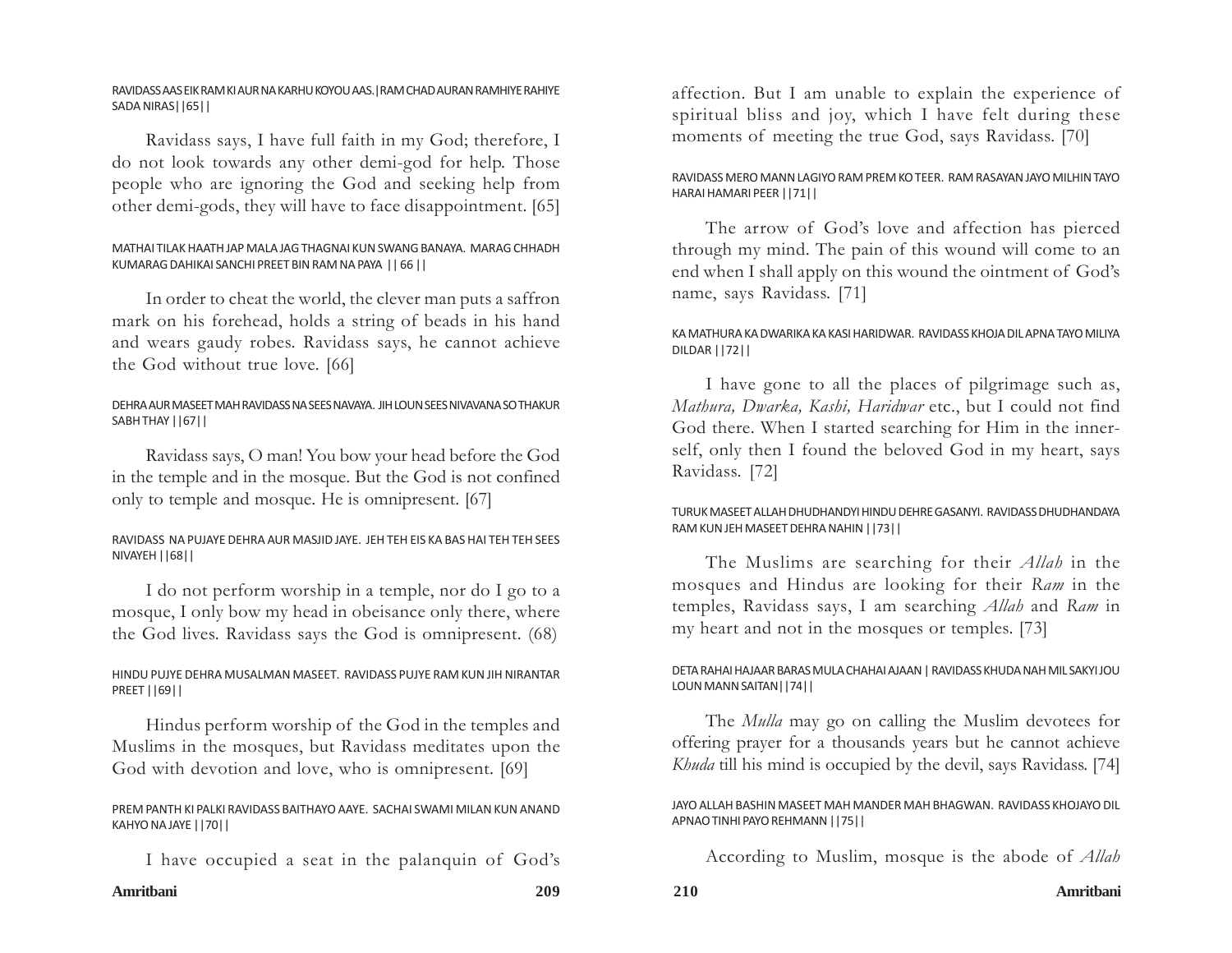and according to Hindus; temple is the abode of *Bhagwan.* Ravidass says, the man who searches God in his heart he can attain Him. [75]

## JO KHUDA PACHAM BASAI TOU PURAB BASAT HAI RAM. RAVIDASS SAIVAON JIH THAKRO TIH KA THAV NA NAM ||76||

It is said the abode of *Khuda* is in the west i. e. *Kaaba* and the abode of *Ram* is in the east. But the God, I meditate, has neither a special place to live, nor a special name to worship. The whole world is His abode and He is called by so many names, says Ravidass. [76]

## SURAT SHABAD JAYO EIK HOUN TAYO PAEHN PARAM ANAND. RAVIDASS ANTAR DIPAK JARYE GHAT UPJADI BRAHAM ANAND ||77||

During meditation, when the conscious of a devotee and the pious word of God's name amalgamate in each other, only then a state of supreme bliss occurs in the mind. The lamp of spiritual knowledge lights in the inner-self of the devotee, then he enters into the area of eternal and ultimate bliss, the abode of God, says Ravidass. [77]

# RAVIDASS SABDAH SAH JABHI SUKHAH EIKMIK HOYI. ANUBHUTI SATNAM SAVYON DETHI LOI ||78||

When the recitation and meditation become one, then the devotee feels the presence of God in his inner-self. Then the knowledge of true God's name kindles a pious light in the mind of the devotee, says Ravidass. [78]

## ONKAR KO DHIYAN MAH JOU LOUN SURAT NA HOYAI. TOU LOUN SANCHAI BRAHAM KUN RAVIDASS NA BUJHYE KOI ||79||

So far a man does not meditate upon God with full concentration of mind, till then he cannot know the true God and achieve Him, says Ravidass. [79]

## RAVIDASS DIYA JAGMAGH JARYE BIN BATI BIN TAIL. SURAT SADHIKAR HEYA MAH DEKH PIYA KAI KHEL ||80||

The lamp of God's name is glittering the world without wick and oil. O devotee! You consciously meditate upon God, and experience the strange game of the beloved God in your inner-self, says Ravidass. [80]

## RAVIDASS SURAT KUN SADH KAR MOHAN SOUN KAR PIAR. BHOJAL KAR SANKAT KATHI CHUTAH BIGHAN BIKAR ||81||

Ravidass says, you love and meditate on your beloved God with full conscious of mind, then your difficulties, evils and crisis will come to an end. You will be able to swim across the ocean of existence. [81]

## JIVAN JOT KAISAI JAG KAISAI HOYAI ANTT. RAVIDASS MANUSH NA JAN HI JANAT HAIN BHAGWANT ||82||

How the lamp of one's life is burning and how the flame of life will be extinguished? Ravidass says, no one knows about this mystery. Only the God knows this secret. [82]

## RAVIDASS JANMAI KAYOU HARAS KA MARNAI KAYO KA SOK. BAJIGAR KAI KHEL KUN SAMAJHAT NAHIN LOK ||83||

Why do you celebrate the birth of a child joyfully and mourn the death of a person? Ravidass says, the people do not understand the game of the acrobat-God. [83]

## RAVIDASS SOYE SADHU BHALO JAYO JAG MAHN LIPAT NA HOYAH. GOBIND SOUN RANCHA RAHIYE AIU JANIHIN NEHN KOYE ||84||

Only those saints are virtuous who do not get themselves entrapped in the worldly wealth. They keep their minds involved in the worship of God. Except God they do not know any other person, says Ravidass. [84]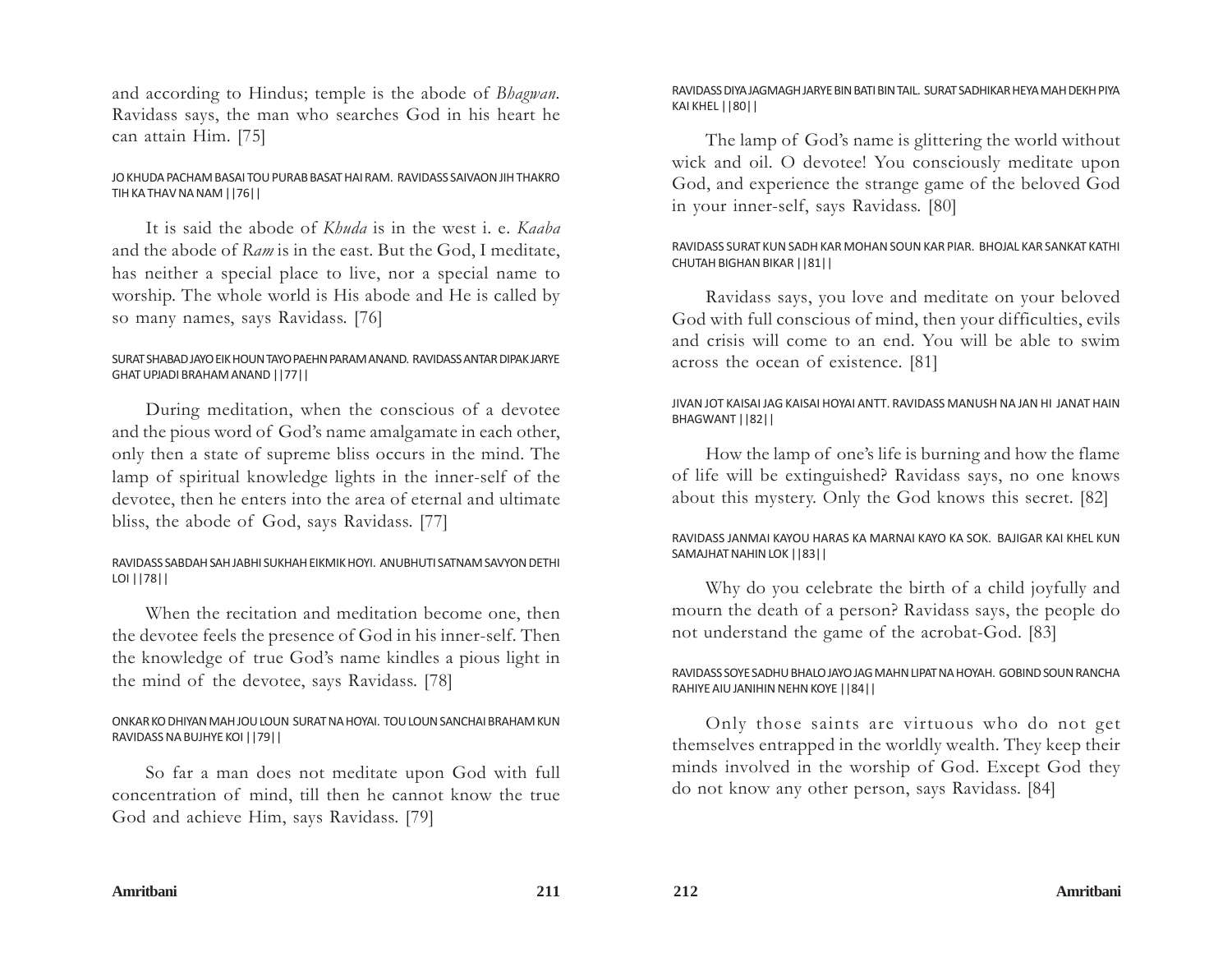## RAVIDASS SOYE SADHU BHALO JIYO MANN ABHIMANN NA LAAYE. AOUGUN CHADHAH GUN GAHYE SIMRAYE GOVIND RAI ||85||

Only those saints are pious, who do not allow pride to come nearer to them. After renouncing the faults, they adopt merits and recite the name of God, says Ravidass. [85]

## RAVIDASS SOYE SADHU BHALO JAYO RAHYE SADA NIRVAR. SUKHDAYI SAMTA GAHAYE SABHNAH MANNGHI KHAIR ||86||

Only that saint is virtuous who is devoid of enmity, says Ravidass. He should be a well-wisher of equality and shower happiness on all. [86]

## RAVIDASS SOYI SADHU BHALO JAYO APAN NA JATAYAH. SATWADI SANCHA RAHYI MANN HAR CHARNAN MAH LAYA ||87||

Only that saint is supreme who does not involve himself in self praise. By adopting the path of truth, he dedicates himself to the holy feet of God, says Ravidass. [87]

# RAVIDASS SOYI SADHU BHALO JEJ MANN NIRMAL HOYE. RAM BHAJAH VISHYA TAJHI MITHI BHASHI NA HOYA ||88||

Only that saint is good, whose mind is pious and pure and who does not speak lie. After renouncing the evil and sinful desires he repeats the name of God, says Ravidass. [88]

## RAVIDASS SOYI SADHU BHALO JO JANHI PAR PEER. PAR PERA KAHUN PEKH KE RAHVAI SADHI ADHIR ||89||

Only that saint is noble who feels the pain of others. He himself becomes perturbed and undergoes pain on feeling the sufferings of others, says Ravidass. [89]

# RAVIDASS SOYI SADHU BHALO JO PAR UPKAR KAMAYAI. JOI JOI KAHAH VAHISOI KARHI AAPA NAHIN JATAYE || 90||

The real saint is that who favours others with his kind deeds, acts according to his sayings and does not indulge in self praise, says Ravidass. [90]

## RAVIDASS SOYI SADHU BHALO JO NIHKAPAT NIRPACH. SHAMASEEL AUR SARAL MANNAH BAHAR BHITAR SWACH ||91||

A pious saint should be candid and impartial. He should be very simple, pardoner, forgiver and pure from inside and outside, says Ravidass. [91]

# RAVIDASS SOYI SADHU BHALO NIRMAL JAKAI BAIN. JIH KAR DARAS AOU PARAS SOUN MANN UPJAH SUKH CHAIN ||92||

Only holy saints speak soft, pious and unpolluted words. Man attaints happiness by having a glimpse of the face and touching the feet of such saints, says Ravidass. [92]

# RAVIDASS SOYI SADHU BHALO JAYO HANSA GAT HOYAI. KAM KARAMSABH CHADH KAR RAM BHAJAN MAH KOYA ||93||

Ravidass says, only that saint is supreme, who has the spiritual power like swan to separate milk from water. By renouncing all sinful desires he should devote himself to the worship of God. [93]

# RAVIDASS SOYI SADHU BHALO JIH MANN BASYE JAGDIS. RAHIYE OT ONKAR KI BURO BHALO SAHYI SEES ||94||

Only that saint is supreme, whose mind has become the abode of God and the God dwells in his mind. By taking refuge in God, he tolerates the harsh words of others, says Ravidass. [94]

# RAVIDASS SOYI SADHU BHALO JO MANNAH DOKH MITAYE. UR MAH AAP NA THAPYI TRISHNA AAS JALAYAI ||95||

That saint is true who overcomes his faults and does not allow pride to establish in him. A true saint is that who after eliminating his wishes, meditates on God, says Ravidass. [95]

## **Amritbani 213 214 Amritbani**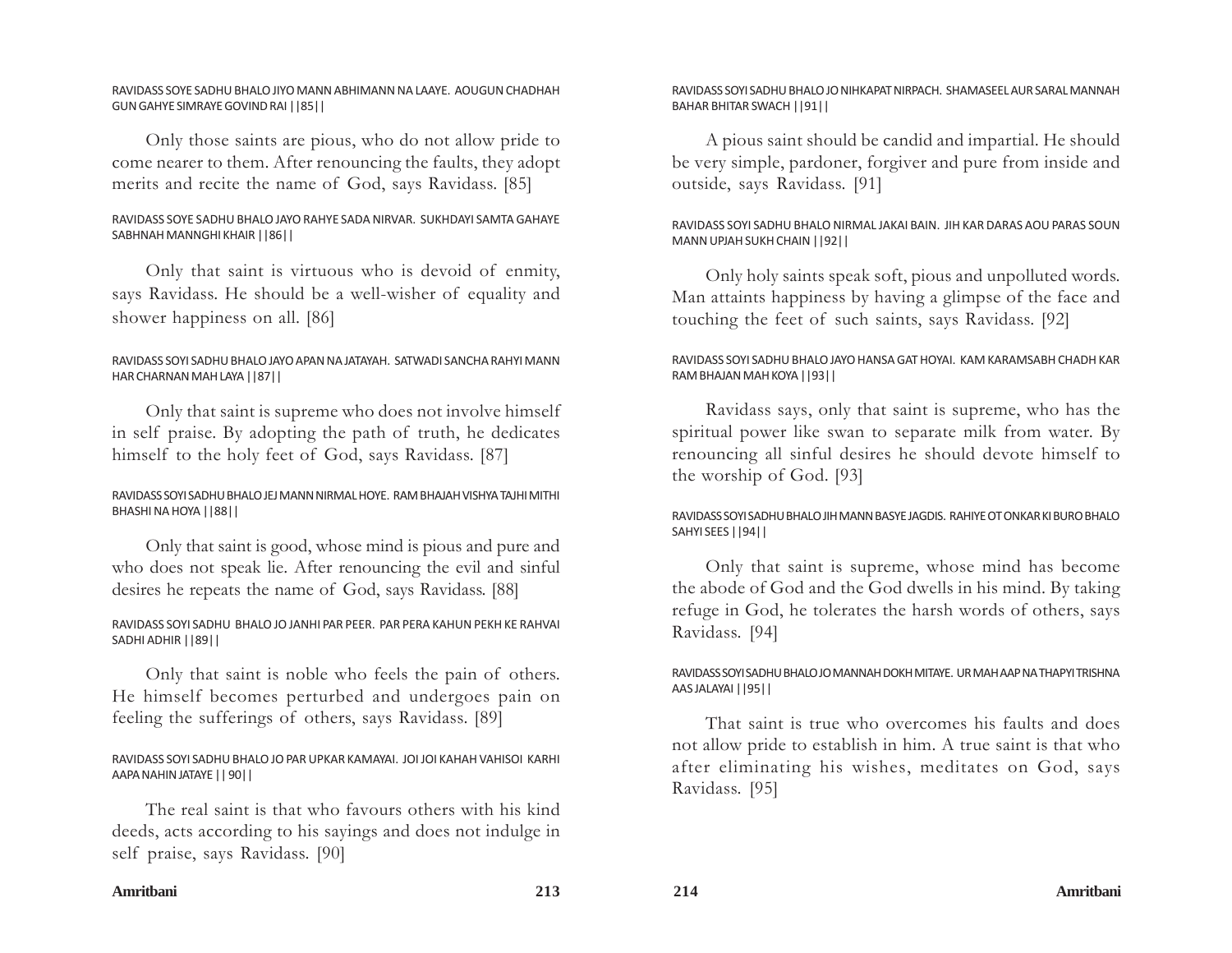#### RAVIDASS SOYI SADHU BHALO JO SAHIB HATH BIKYAH. SAHIB BHAIT CHARRAN KAYO APNAEH SEES KATAY ||96||

That saint is supreme who has offered his everything including his head to the God, says Ravidass. [96]

## RAVIDASS SOYI SADHU BHALO JIH MANN NAHI ABHIMANN | HARAS SOK JANYE NAHIN SUKH DUKH EIK SAMANN ||97||

A true saint is that who does not allow pride to come near to his mind. He neither obscures mourning nor celebrates joy. He realises sorrow and happiness equal, says Ravidass. [97]

## RAVIDASS KAHAI JAKAI RIDAI RAHAI RAIN DIN RAM. SO BHAGTA BHAGWANT SUM KRODH NA BIAPAI KAAM ||98||

In whose heart, the God is residing day and night, that devotee has become equal to the God. The pride and evil desires cannot disturb him, says Ravidass. [98]

## JIHWA SOUN ONKAR JAP HATHAN SOUN KAR KAAR. RAM MILHI GHAR AAYE KAR KEH RAVIDASS BICHAR ||99||

O man! While reciting the name of God, you earn your honest earning by doing manual hard work. You attain the God while sitting at home, says Ravidass. [99]

## NEK KAMAYI JAYO KARHI GRAH TAJ BAN NEH JAYE. RAVIDASS HMARO RAM RAYAI GRAH MAH MILIHI AAYAI ||100||

The man who earns honest earnings does not need to go to forest in search of God. Ravidass says, the God can be achieved while sitting at home. [100]

## GRAHHI RAHHU SAT KARAM KARHU HARDAM CHINTHU ONKAR. RAVIDASS HMARO BANDHLA HAYE KEWAL NAM ADHAR ||101||

Ravidass says, the man who does not go to forest and recite the name of God while staying at home, can swim across the ocean of existence. [101]

## EIK BHROSO RAM KO AUR BHROSAI SAT KAR | SAFAL HOYEHU JIVANA KEH RAVIDASS BICHAR ||102||

I have full faith in my God and in my noble and true earnings. Only due to this I have become successful in my life, says Ravidass, after full consideration. [102]

## KARAM BANDHAN MAH RAM RAHAY FAL KO TAJYO AAS. KARAM MANNUKH KO DHARM HAI SAT BHAKHAI RAVIDASS ||103||

A man should perform duty while renouncing the hope of reward because to perform duty sincerely is the real faith. Work is religion, Ravidass says truthfully. [103]

## SOU BARAS LOUN JAGAT MAH JIVAT RAH KARU KAM. RAVIDASS KARAM HI DHARAM HAI KARAM KARHU NIHKAM ||104||

If a man gets a life span of a hundred years even then he should perform noble deeds in this world. Ravidass says noble deed is the religious faith and a man should perform his duty without any desire for reward. [104]

# DHARAM HET HIN KIJIYEA SO BARAS LOUN KAR. RAVIDASS KARAMAH DHARM HAI FAL MAH NAH ADHIKAR ||105||

During a life span of a hundred year, one should perform noble deeds according to his faith. Ravidass says, for a man his work is faith. While doing virtuous deeds a man should not think that reward is his right. [105]

## DHARAM SAMUJHYE JO KAAR HOYE OH KAR FAL HOYI EISAT. RAVIDASS KOYAU VI KARAM FAL HOHI NAHI ANISAT ||106||

A man, who performs his duty according to his faith, gets desired reward. Ravidass says a work performed according to faith and without desire for reward does not go in vain. [106]

#### **Amritbani 215 216 Amritbani**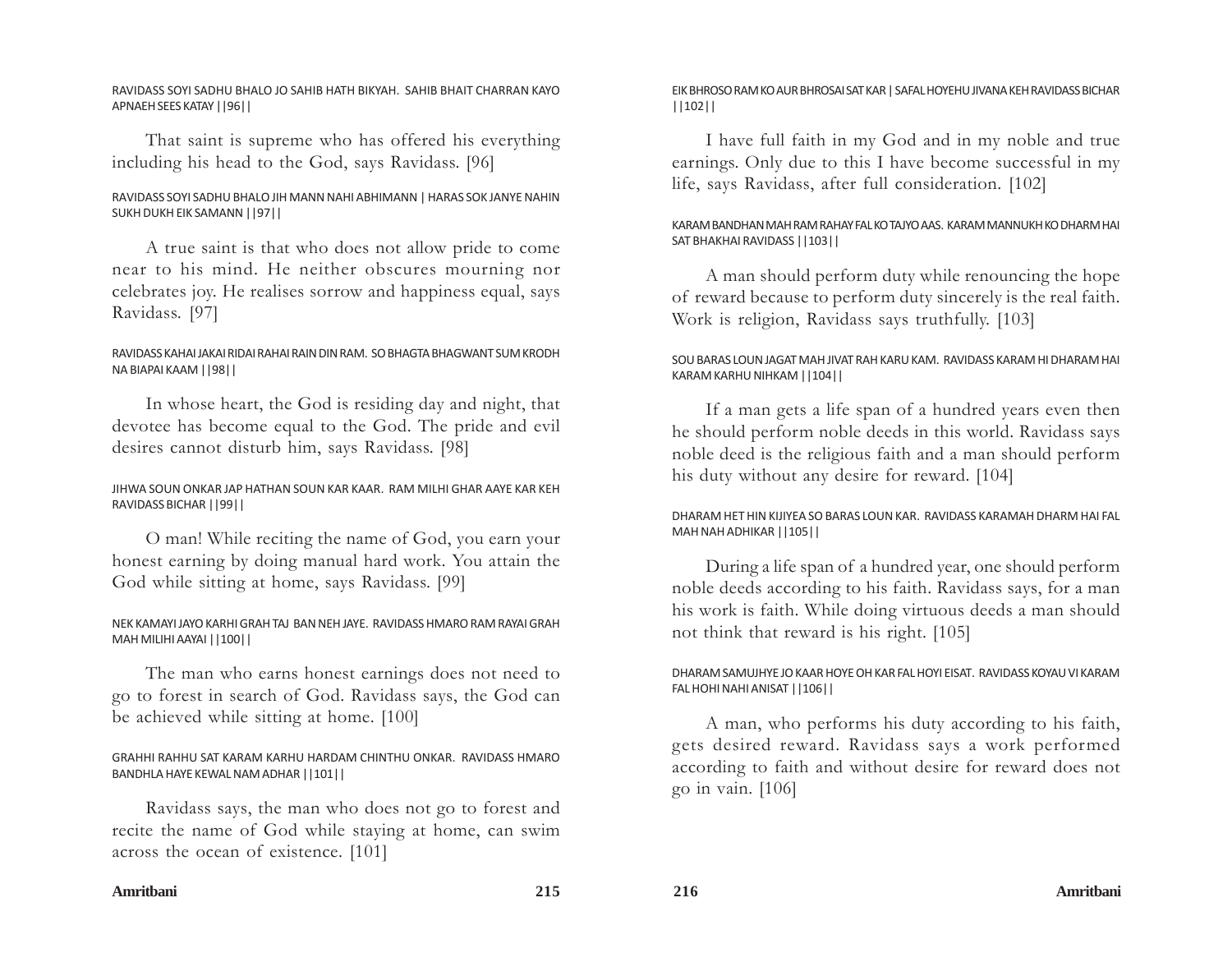#### RAVIDASS MANNUKH KAR DHARAM HAI KARAM KARHI DIN RAAT. KARAM MAH FAL PAVNA NAHIN KAHU KAI HAATH ||107||

A man should go on performing noble deeds day and night according to his faith because work is his religion. Ravidass says that a man should keep this fact in mind that the reward of virtuous deeds is not in his hands. [107]

## PARKIRTI PARBHAYAO BAS MANNUKH KARAT HAI KAR. MANNUKH TAYO HAI NIMIT ROOP KAH RAVIDASS BICHAR ||108||

A man performs deeds according to his natural temperament. Ravidass says the man is only a medium. He has come to this world in order to perform his duties. [108]

## KARMANN HI PARBHAYO TAJ NIHKARMI HOYI KAR KAAM. RAVIDASS NIHKARMI KARAM HI MAIL KARAI RAM ||109||

After renouncing the influence of sinful deeds, a man should perform actions without wish for reward. Ravidass says, he can achieve God by performing such noble deeds without desire for reward. [109]

## SUKH –DUKH HAN LABH KAYO JAYO SAMJHI EIK SAMANN. RAVIDASS TINHEH JINIAYE JOGI PURAKH SUJAN ||110||

One who considers happiness and suffering; loss and profit equal, Ravidass says only such a man can be termed as sagacious and knowledgeable sage. [110]

# KARAM JOG KI SADH SOUN ATAMRAM SUDH HOYE. RAVIDASS BIJETA SO BHAYA KARAM KARAI JO KOYAI ||111||

A devotee, who makes his inner-self pure, while undergoing austerities and recite the name of God, such a man becomes victorious in the world. Ravidass says, he achieves the God by performing virtuous deeds. [111]

## SADHAK BHANT JOG JUKAT KARAM KARHU RAVIDASS | DHARAMBODH KIJAHU KARAM FAL KI TIAGHU AAS ||112||

Ravidass says, a man should perform holy deeds according to his faith like a true devotee. While performing superior deeds in accordance with his faith, he should not wish for reward. [112]

# RAG DEVASH KUN CHAD KAR NIHKARAM KARHU RAI MEET | SUKH-DUKH SABH MAH THIR RAH RAVIDASS SADA MANN MEET ||113||

O friend! By renouncing the feelings of enmity, you should perform noble deeds. You should not have any inclination for reward in your mind. Ravidass says, o friend! You should keep your mind stable while enduring sufferings, enjoying happiness and reciting the name of God. [113]

## JIHVA BHAJAI HARNAM HIT HATH KARAHI NIT KAM. RAVIDASS BHAYAI NIHCHIT HUM MUM CHIT KARAIGAI RAM ||114 ||

A man who does his work with his hands and recites the name of God with his tongue he becomes worriless. According to Ravidass, the God himself will think about his worries and eradicate his vexing problems. (114)

## RAVIDASS SARAM KAR KHAYEHI JOUN LOUN PAR BASAYE. NEK KAMAYE JAYO KARYI KABHUN NA NIHFAL JAYAI ||115||

Every body should work hard in order to earn his livelihood, only then he can lead a successful life. The noble earnings do not go waste, says Ravidass. [115]

## SARAM KAYO EISAR JAAN KAI JAU PUJHI DIN RAIN. RAVIDASS TINHAH SANSAR MEH SADA MILHI SUKH CHAIN ||116||

One who worships hard-work like a God day and night, then his noble earnings will not go waste, says Ravidass. [116]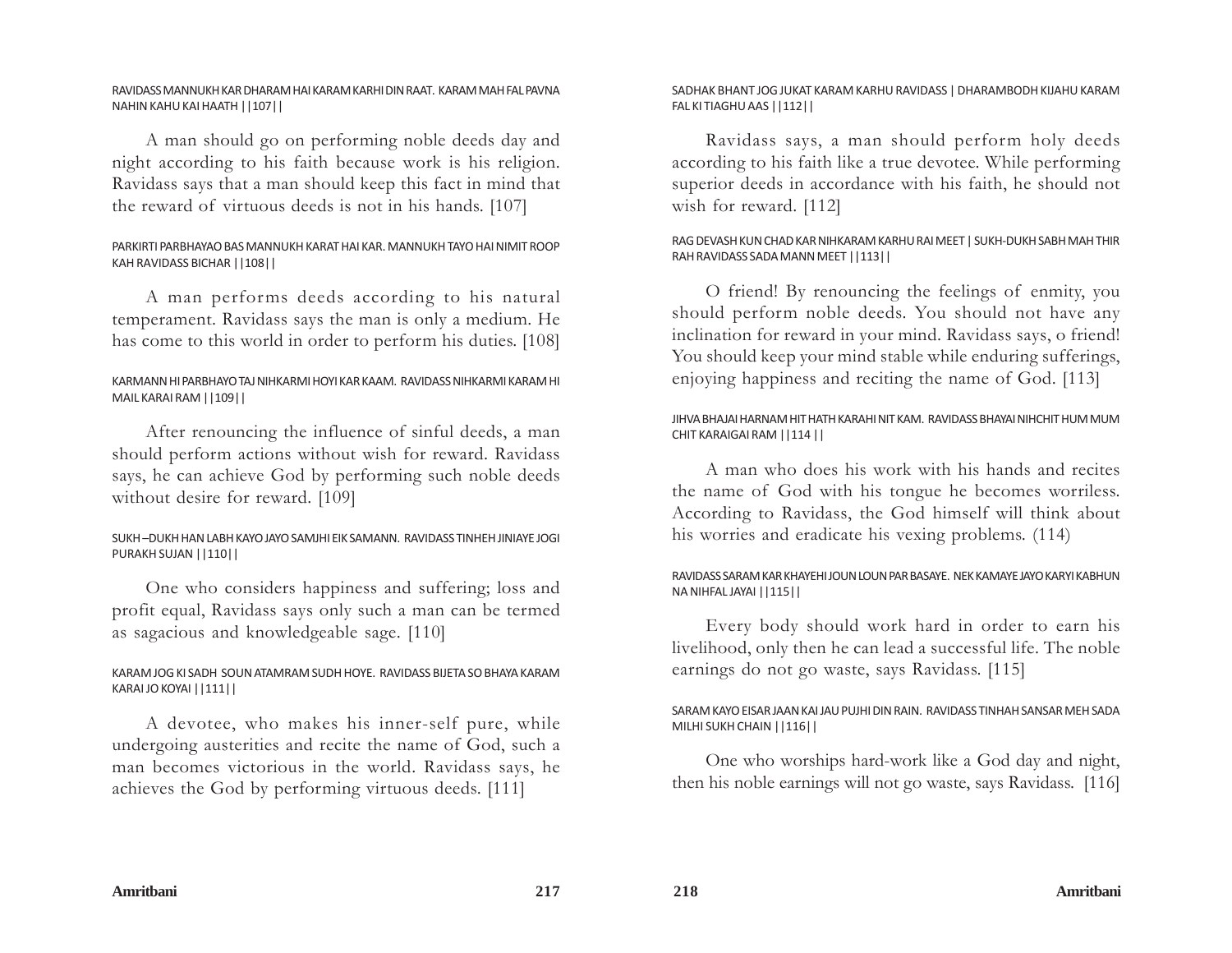#### RAVIDASS HOUN NIJ HATHHIN RAKHON RABI AAR | SUKIRAT HI MUM DHARAM HAI TARAIGA BHAV PAR ||117||

Ravidass says, in order to earn my livelihood, I do hard work. I keep in my hand my tools such as poker and scraper. I recite the name of God with my tongue continuously. Because noble earning is my faith, therefore, the true earning has helped me to cross the ocean of existence. [117]

## PRABH BHAGAT SARAM SADHNA JAG MAH JINHEH PAS | TINHAH JIVAN SAFAL BHAYO SAT BHAKHAI RAVIDASS ||118||

One who worships hard-work and meditates on God, he becomes successful in his life verily says Ravidass. [118]

## DHARAM KARAM DUYE EIK HAIN SAMAJH LEHU MANN MAHIN. DHARAM BINA JOU KARAM HAI RAVIDASS NA SUKH TIS MAHI ||119||

O man! You should understand this thing clearly that devotion and virtuous deeds are one. You should not feel pleasure in a work done without devotion, says Ravidass. [119]

## JANAM JAT MAT PUCHIAI KA JAT ARRU PAT | RAVIDASS PUT SABH PRABH KAI KOU NEH JAT-KUJAT ||120||

One should not enquire from other about his caste. What is caste-system? Ravidass says, all are the children of the same God. Therefore, no one belongs to the upper or lower caste. [120]

## JAT PAT KAI PHER MAH URJHAI RAHYE SABH LOG. MANNUKHTA KUN KHAT HYE RAVIDASS JAT KAR ROG ||121||

All people are involved in the cycle of caste-system. Ravidass says this disease of caste-system is harmful for the human society. This sin of caste-system, one day, will eat up the whole humanity. [121]

### JANAM JAT KUN CHAD KAR KARNI JAT PARDHAN. EHIYON SACHA DHARAM HAI KAHAI RAVIDASS BAKHAN ||122||

While discarding his caste which is connected with his birth, we should stress upon his deeds. We should test a man from his deeds and not from his caste, this is true faith, says Ravidass, the truth. [122]

#### BAHMANN KHATRI BAIS SOOD RAVIDASS JANAM TAI NAH. JO CHAHI SUBRAN KAYO PAVYI KARMANN MAH ||123||

By birth no one belongs to *Brahman, Khatri, Vaish* or *Shudar* castes. But whose deeds are pious, only he will be termed as a superior man, says Ravidass. [123]

## BED PARRYE PANDIT BANYO GANTH PANHI TAYO CHAMAR. RAVIDASS MANNUKH EIK HAYE NAM DHARAI HAYEN CHAR ||124||

One who reads *Veds* is called *Pandit* and who mends shoes is called a cobbler. Ravidass says, all men are equal but they are called by four different names. [124]

## NEECH NEECH KAR MARHI JANAT NAHI NADAN. SABH KA SIRJANHARNAR HAI RAVIDASS EIKAI BHAGWAN ||125||

An ignorant man by calling a person, member of a low caste is teasing him. The foolish person does not know the fact that the creator of all is only one God, says Ravidass. [125]

## RAVIDASS JANAM KAI KARNAI HOT NA KOAOU NEECH. NAR KUN NEECH KAR DHAR HAI OCHAI KARAM KI KEECH ||126||

Ravidass says, while taking birth in a particular community, a man does not become member of the lowcaste. But the mud of his evil and sinful deeds makes him member of the low caste. [126]

## RAVIDASS JAT MAT PUCHYI KA JAT KA PAT. BAHMANN KHATRI BAIS SOOD SABHAN KI EIK JAT ||127||

Ravidass says, you do not ask a man about his caste.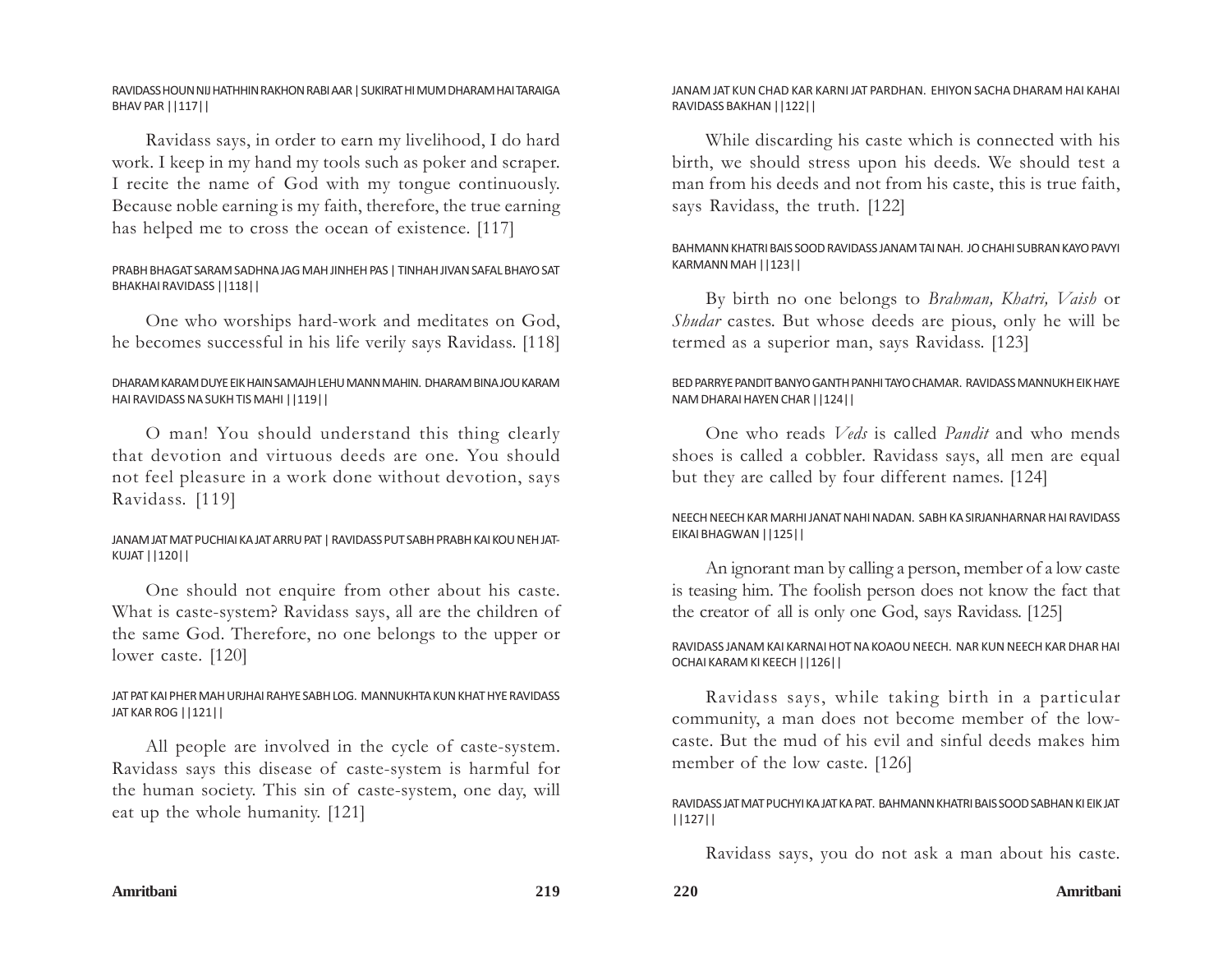*Brahman, Khatri, Vaish* and *Shudar* belong to only one caste and are equal. [127]

#### JAAT JAAT MAIN JAAT HAI JAYOUN KAILAN MAI PAAT. RAVIDASS NA MANNUKH JURR SAKAIN JOUN LOUN JAAT NA JAAT ||128||

There are castes hidden in each caste like the leaf of a banana plant. This caste-system cannot be eradicated till all people start living amicably after renouncing their manmade caste, says Ravidass. [128]

#### RAVIDASS BAHMANN MAT PUJIAYE JO HOVAI GUNHEEN. PUJIHIN CHARAN CHANDHAL KAI JAYO HOVAI GUN PARBIN ||129||

Ravidass says, O man! You should not worship a *Brahman* who is devoid of virtues, but you should worship the *Chandal* who is virtuous, talented and a skilled person. [129]

#### RAVIDASS SUKARMANN KARAN SOUN NEECH UNCH HO JAYAI. KARAI KUKARAM JOUN UNCH VI TOU MAHA NEECH KAHLAYAI ||130||

Ravidass says, by performing good and virtuous deeds a low caste man can become an upper caste. But if an upper caste man indulges in sinful deeds then he will be called a lowliest person. [130]

## DAYA DHARAMJIN MAI NEH HIRDAI PAP KO KEECH. RAVIDASS TINHEH JAN HO MAHA PATAKI NEECH ||131||

Those people, who do not have mercy and faith and their minds are filled with mud of sins, Ravidass says, such persons are great sinners and lowliest men. [131]

## JINAH KAR HIRDAI SAT BASYE PANCH DOKH TIN NAHI. RAVIDASS TOU NAR UCH BHAYAI SAMAJH LAIHU MANN MAH ||132||

The people, who do not commit five evils and truth resides in their minds, such persons belong to the upper class, says Ravidass. [132]

#### PANCH DOKH TAJ JO RAHYE SANT CHARAN LAV LEEN. RAVIDASS TAI NAR JANIYE UNCHAH AUR KULIN ||133||

After renouncing five evils, who dedicates his life to the feet of saints, Ravidass says, only he is a noble and supreme person in the world. [133]

## UNCHAI KUL KAI KARNAI BRAHAMANN KOYAI NA HOYAI. JAYUN JANAH BRAHAM ATMA RAVIDASS BRAHMANN SOYAI ||134||

By taking birth in a so called upper caste *Brahman* family, no one becomes *Brahman*. Ravidass says, only he is a *Brahman* who knows that the Creator is living in every person. [134]

### KAM KRODH MADLOBH TAJ JAYO KARYE DHARAM KAR KAR. SOI BAHMANN JANEHI KAH RAVIDASS VICHAR ||135||

After renouncing anger, greed, sexual desires, if one performs action according to his faith, Ravidass says only he can be called a *Brahman* in this world. [135]

## RAVIDASS JO VAITA BRAHAM KA SOI BRAHMANN JAAN. BRAHAM NA JAYO JANHI TAYO NA BRAHMANN MAAN ||136||

Ravidass says, only he is *Brahman* who has attained the spiritual knowledge about the ultimate reality, the Creator. You should not call him a *Brahman* who does not know about the Creator. [136]

## DHARAM KARAM JANAI NAHIN MANN MAH JAAT ABHIMANN. AISYO BRAHMANN SOUN BHALO RAVIDASS SARMAK HUN JAN ||137||

One who does not perform pious and good deeds according to his faith but always boasts about his high caste, Ravidass says, a labourer who does manual labour to earn his livelihood is better than such a *Brahman*. [137]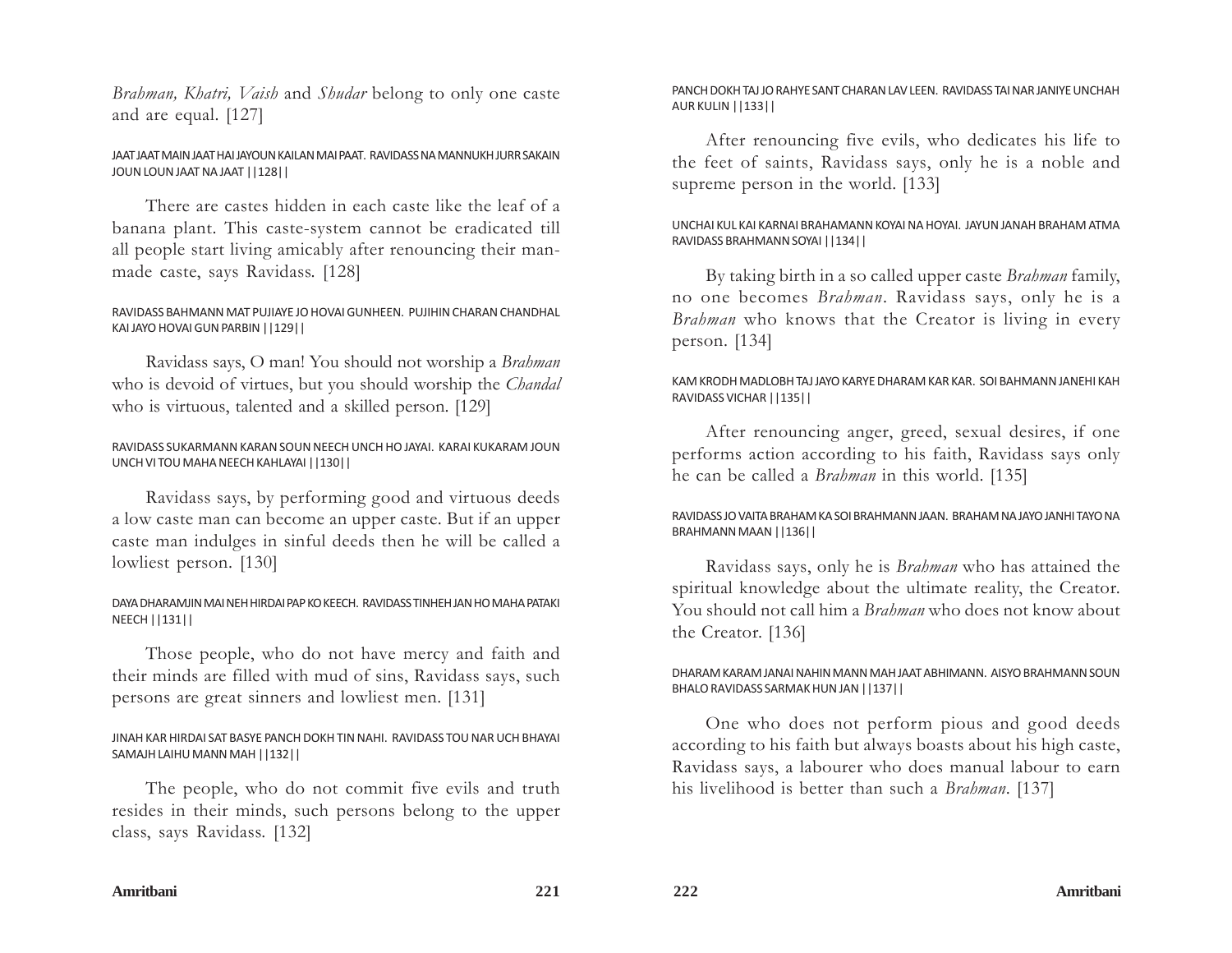#### DEEN DUKHI KAI HAIT JAYO VARAI APNAI PRAN | RAVIDASS OH NAR SOOR KOUN SANCHA SHATRI JAN ||138||

Who can sacrifice his life for the sake of poor and sufferer, Ravidass says, only such brave and powerful person can be called *Kshatri* in real sense. [138]

# ANG ANG KATVAEIHI JAYO DINAN KAR HAIT. RAVIDASS SHATRI SOYI JANIYEAH JO CHADHAI NA KHAIT ||139||

The man who dares to get parts of his body cut for the sake of poor and sufferers, and does not run away from the battle field, Ravidass says, he is *Kshtri* in real sense [139]

# RAVIDASS VAIS SOYAI JANIEYH JO SAT KAR KAMYAI. PUN KAMAYI SADA LAHAI LORAI SARBAT SUKHAYAH ||140||

Ravidass says, he is real *Vaish* who makes his earnings by truthful means. He is *Vaish* who earns noble earnings and prays for the welfare of others. [140]

# SANCHI HAT BAITH KAR SODA SACHA DAIYE. TAKRRI TOLAI SACH KI RAVIDASS VAIS HAI SOYAI ||141||

While sitting in the shop of truth, who gives his customer the goods based on truth, Ravidass says he is real *Vaish* who also weighs the scale of truth. [141]

# RAVIDASS JAYO AT PAVIT HAI SOYI SUDAR JAN. JAYO KUKARMI ASUDH JAN TINHAIN NA SHUDAR MAAN ||142||

One who leads a life of purity, Ravidass says; do not call him *Shudar* because he is pure. However whose actions are sinful and leads a impure life, he is *Shudar*, the untouchable. [142]

## HARJAN KAR SEVA LAGAI MANN AHUNKAR NA RAKHAI. RAVIDASS SOOD SOYI DHAN HAI JO ASIT BACHAN NA BHAKHAI ||143||

A man, who knows the God and serves the humanity, does not allow pride to come near his heart. Ravidass says;

## MANNDAR MASJID DOUO EIK HAI EIN MAH ANTAR NAHI. RAVIDASS RAM REHMANN KA JHAGRRA KOYO NAHI ||144||

The temple and mosque are one. There is no difference in these two religious places. Ravidass says, there is no dispute between *Ram* and *Rehman* because both names are of the same God. [144]

## RAVIDASS HAMARO RAM JOI SOI HAI REHMANN. KABA KASHI JANIYEAH DOYO EIK SAMANN ||145||

Ravidass says, my omnipresent *Ram* is also called by the name of *Rehman*. There is no difference between *Kashi* and *Kaaba*. Both are equally holy places. [145]

### MASJID SOUN KUCH GHIN NAHIN MANDAR SO NAHIN PIAR. DOYO MEH ALLAH RAM NAHIN KEH RAVIDASS CHAMAR ||146||

I do not hate mosque and also do not love temple, because these holy places are not the real abode of *Allah* and *Ram*, says Ravidass, the cobbler. [146]

## MUSALMANN SOUN DOSTI HINDUAN SO KAR PREET. RAVIDASS JOT SABH RAM KI SAB HAIN APNAI MEET ||147||

Ravidass says, o man! You should make friendship with Muslims and love Hindus, because the flame of God, in the shape of soul, is absorbed in every person. Therefore, all men are equal and friends. [147]

## JAB SABH KAR DEYO HATH PAG DOYO NAIN DOYO KAAN. RAVIDASS PRATHAK KAISAI BHAYAI HINDU-MUSALMANN ||148||

Ravidass says, when everyone has equal parts of his body i.e. two hands, two feet, two eyes, two ears etc., then how people can be different from each other? How they have become Hindus and Muslims? [148]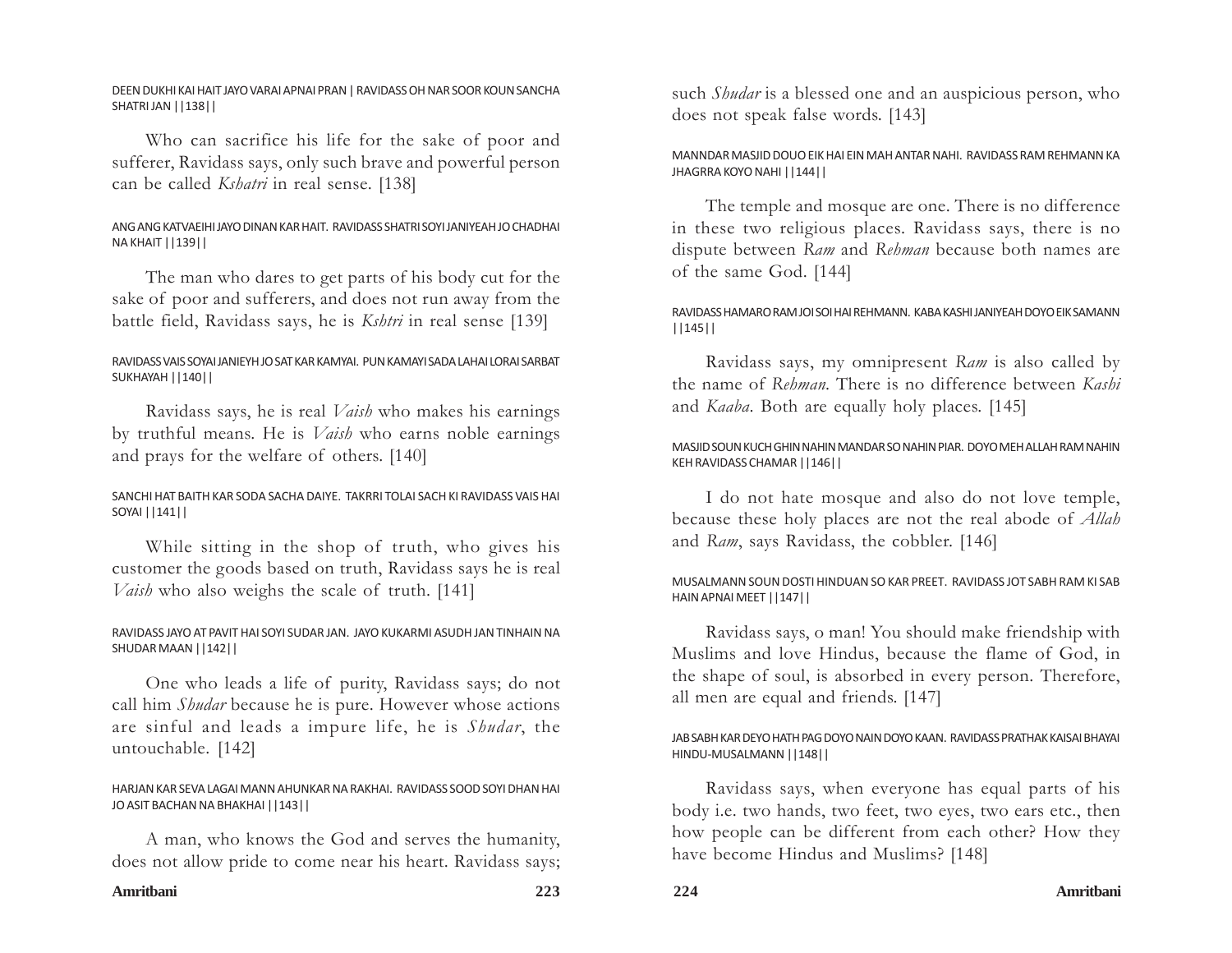#### RAVIDASS PAIKHIYA SODH KAR AADAM KABHI SAMANN. HINDU MUSALMANN KAYO SHRISHTA EIK BHAGWAN ||149||

Ravidass says, I have assessed every thing minutely and reached to this conclusion that all men are equal, because the Creator of all Hindus and Muslims is the only one God. [149]

# KAHAN SUNAN KUN DOYEI KAR KHALIK KIYON TAMASA. HINDU TURAK DOYU EIK HAI SAT BHAKHAI RAVIDASS ||150||

It is said that Hindus and Muslims are not one but two. But the creation of this world is an amusing and miraculous game of the juggler God. Ravidass says, all Hindus and Muslims are one. [150]

## RAVIDASS KANGAN KANAK MEH JIM ANTAR KICHU NAHIN. TAISAO HI ANTAR NAHIN HINDUAN TURKAN MAHIN ||151||

Ravidass says, as there is no difference between gold and ornaments prepared from gold, like this there is no difference between Hindus and Muslims. [151]

# HINDU TURAK MAH BHAID NAHI SABH MAIN EIK RUT AUR MASA. DOYAU EIKAH DUJA KO NAHIN PAIKHYO SODH RAVIDASA || 152||

There is no difference between Hindus and Muslims because everybody has same blood and flesh. Both have taken birth in the same style, Ravidass says, after full consideration, both are equal. [152]

# HINDU TURAK MAIN NAHI BHAID DUYE AYHU EIK DWAR | PRAN PIND LOHU MAS EIKYE KAH RAVIDASS VICAR ||153||

Ravidass says, there is no difference between Hindus and Muslims. Both have taken birth in the same way. God, in the form of soul, is residing in every person. Their bodies have been prepared from the same type of blood and flesh. [153]

## RAVIDASS UPJAYE EIK NOOR TAI BRAHMANN MULLA SAIKH. SABH KO KARTA EIK HAI SABH KUN EIK HI PAIKH ||154||

Ravidass says, every *Brahman, Mulla* and *Sheikh* has taken birth from the same light of the God. The creator of all is one and that God is also protector of all and dwells in every body. [154]

### RAVIDASS SOYI SURA BHALA JAYO LARAI DHARAM KAI HAIT. ANG ANG KAT BHUEIN GIRAI TAYO NA CHADHAI KHAIT ||155||

Ravidass says, the brave person is that, who fights in the battlefield in order to protect his religious faith. While fighting in the battlefield, limbs of his body may be got cut and fell on the ground, but he should not leave the battle field. [155]

## DHARAM HAIT SANGRAM MAH JOU KAATAI KATAI SEES. SO JIVAN SAPHALA BHAYA RAVIDASS MILAH JAGDIS ||156||

Ravidass says, a man while fighting in the battlefield for the protection of his faith, sacrifices his head, then his birth becomes successful because he has attained the God. [156]

## BACHAN GAYO NAH AAT HAI SEES KATA PHIR AAYEH. 'RAVIDASS' BACHAN KUN RAKHIAI SIR JAYEAH TAYO JAYAI ||157||

If you have given word of honour to anyone, then it becomes your duty to fulfil the pledge. Ravidass says, one should protect his words and not the head. [157]

## RAVIDASS BACHAN JOU DAI DIYO VAH NA JANI PAYE. BACHAN HARAI KO JAGAT MAH KUCH NA SAIS RAHAYAH ||158||

Ravidass says, if you have given word to anyone then you should have to keep your word. If a man does not fulfil his promise then he loses everything including his honour. [158]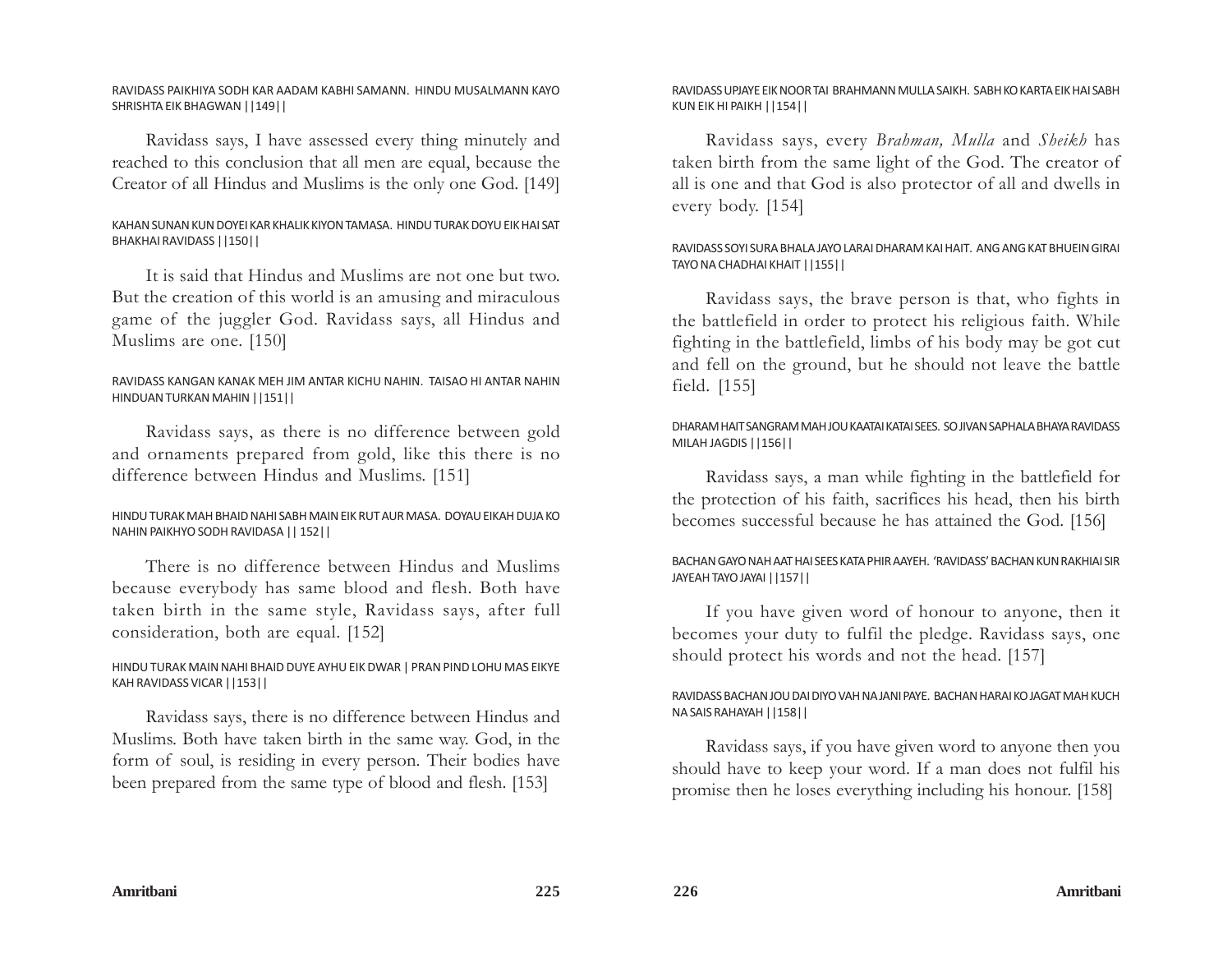#### SAT SANTOKH AUR SADACHAR JIVAN KO ADHAR. RAVIDASS BHAYAI NAR DEVTAI JIN TIAGAI PANCH BIKAR ||159||

Ravidass says, truth, contentment and virtuous conduct are the basis of pious life. Those people who have renounced five evils and immoral acts have become demi-gods. [159]

# JO BAS RAKHAI EINDRIYAN SUKH DUKH SAMAJH SAMANN. SOYU AMRIT PAD PAEIGO KAH RAVIDASS BAKHAN ||160||

A man who keeps his passion under control and understands happiness and sufferings equal will attain salvation by reciting the name of God, says Ravidass. [160]

# BUDH AUR BIBAKHIN JAYO RAKHAN CHAHU PAS. EINDRIYA SANG NIRAT KOU TAJ DEHU RAVIDASS ||161||

If you want to become a wise and intelligent man, then you should have to give up dancing on the tunes of your sensuous desires, says Ravidass. [161]

## RAVIDASS EICHAYEN APNI BHOG SAI RAKH DOOR. MANN BUDH RAHENHI SHANT NIT GHAT MAH RAHIVAI NOOR ||162||

You should keep your sensuous desires under control. By doing this your mind and wisdom will remain calm and God will provide you enlightenment, says Ravidass. [162]

## KURMAI BHANT JAYO RAHHI MANN EINDRIYAN RAVIDASS. SHANT RAHYE NIT ATMA BARRHI ATAM VISHWAS ||163||

If a man turns his sensuous desires introvert like a tortoise, then his soul remains in peace daily and he gains self confidence, says Ravidass. [163]

## JO KOYU LORAI PARAM SUKH TAYO RAKHAI MANN SANTOKH. RAVIDASS JAHAN SANTOKH HAI TAHAN NA LAGAI DOSH ||164||

If you want eternal happiness, then keep your mind satisfied, Ravidass says, where there is contentment, there will not be any fault or mistake. [164]

## DHAN SANCHYA DUKH HAIT HAI DHAN TIAGAI SUKH HOYAI. RAVIDASS SEEKH GURDEV KI DHAN MAT JORAI KOYAI ||165||

The collection of wealth causes sufferings and its renunciation brings happiness. Ravidass says, my Guru has taught me that no one should collect wealth only. [165]

## SACHA SUKH SAT DHARAM MAH DHAN SANCHYA SUKH NAHI. DHAN SANCHYA DUKH KHAN HAI RAVIDASS SAMJH MANN MAH ||166||

True happiness lies in truth and faith but not in the collection of wealth. Ravidass says, o my mind! You should understand this point properly that collection of wealth is a mine of sufferings. [166]

## SUKH SARITA MEH BURR KAR SUJH BUJH MAT KOYAI DUKH KI BADRI PAIKH KAI RAVIDASS NEH DIJAI ROYAI ||167||

A man after drowning in the stream of happiness should not have lost his understanding and awareness. When he sees a cloud of sufferings hovering over his head, then he should not start weeping, says Ravidass. [167]

## SUKH DUKH SUM KAR JANHU TAYO DUKHAH SUKH HOYAI. RAVIDASS JO SUKHHI DUKH KAHAI TAYO SUKH BHI DUKH HOYAI ||168||

If a man feels happiness and suffering equal, then during the period of suffering he will feel happiness. Ravidass says, if a man perceives suffering during the period of happiness, then the period of happiness becomes the period of suffering. [168]

## 'RAVIDASS' PREM NAH CHHIP SAKYI, LAKH CHHIPAI KOYAI. PREM NA MUKH KHOLAI KABYOUN NAIN DAIT HAI ROYAH ||169||

After making numerous efforts, a man cannot succeed in concealing his true love. Ravidass says, a true lover may not express his love from his mouth, but the tears oozing out from his eyes divulge the whole story. [169]

#### **Amritbani 227 228 Amritbani**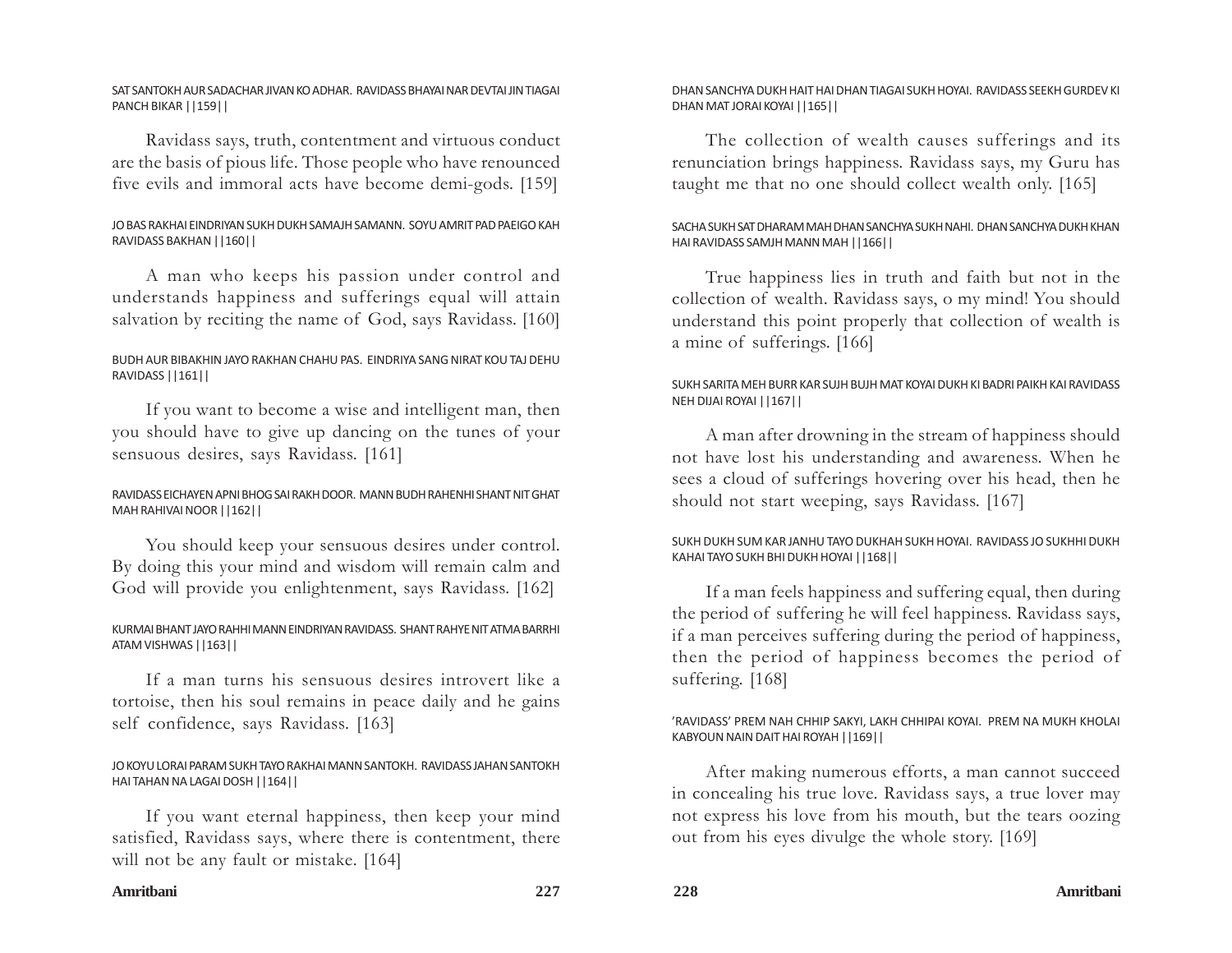#### RAVIDASS SADA HI RAKHIYEA MANN MAH SEHAJ SUBHAYO. RAKHAI NAHIN KUPANTH PAG JOU LORAON SUKH CHAYO ||170||

Ravidass says; a man should always live in a natural and calm temperament. He should not adopt wrong path if he wants to enjoy happiness. [170]

# JO JAN DUSHAT KUMARGI BAIEITAH NAHIN TEH PAS. JO JAN SANT SUMARAGI TIN PAYAI LAGO RAVIDASS ||171||

O man! You should not sit near those persons who are wicked and sinful because they have adopted the wrong path. You should take refuge in the feet of those saints, who have adopted the right path. They himself recite the name of God and motivate others to worship the God's name, says Ravidass. [171]

## RAVIDASS JU HAI BEGAMPURA UH PURAN SUKH DHAM. DUKH ANDOH AUR DVESHBHAV NAHI BASHIN TIH THAM ||172||

The *Begampura*, is a pious place of complete bliss. There is no place for pain, sorrow and enmity in this city of *Begampura*, says Ravidass. [172]

## RAVIDASS MANNUKH KAR BASAN KUN SUKH KAR HAI DUYI THAV. EIK SUKH HAI SAV–RAJ MAH DUSAR MARGHAT GAVAN ||173||

There are two places in the world, where a man can live happily. One is the independent and sovereign state where he can enjoy autonomy. The second is the cremation ground, says Ravidass. [173]

## AISA CHAHU RAJ MAIN JAHAN MILAI SABHAN KO AUN. CHOT-BARRAI SABH SUM BASAI RAVIDASS RAHAI PARSAN ||174||

I want such a regime where everybody gets sufficient food and enjoys equal rights. No one dies of hunger. Ravidass will be happy to see such a country where there is no discrimination between lower and upper classes. [174]

### MANN MAH SAT SANTOKH RAKHU SABH KAR SEVA LAG. SEVA SABH KUCH DAIT HAI RAVIDASS SEVE MAT TIAG ||175||

While adopting truthfulness and satisfaction, one should serve the people. He will achieve happiness while serving people. Ravidass says, a man should not renounce the service to humanity. [175]

## DEEN DUKHI KAR SEV MAH LAAG RAHIYO RAVIDASS. NIS BAASAR KI SEVA SOUN PRABHU MILAN KI AAS ||176||

A man should continuously serve the poor and suffering people. Ravidass says, while serving the humanity day and night, one can hope to achieve the God. [176]

## DHUAN TAPAN MAH KA DHARA DHOOM TAPAN HI TIAG. RAVIDASS MILIHAI MOKH DHAM SEVA HI TUP AAG ||177||

O ascetic! You keep the fire burning in order to undergo austerities. But this is all fruitless. Therefore, you should renounce this type of practice.You should get the warmth of serving the humanity, says Ravidass. [177]

## RAVIDASS RAAT NA SOYIAI DIVAS NA KARYEAI SAWAD. AHNIS HAR JI SUMIRIAYE CHHAD SAKAL PRATVAD || 178||

A man should not spend night while sleeping and day while relishing the tasty food, and enjoying sensuous pleasures. Ravidass says, while ignoring all disputes he should recite the holy name of God. [178]

## RAVIDASS TU KAVACH FALI TUJAI NA CHIVAI KOYAI. MAIN NIJ NAM NA JANIYAN BHALA KAHA TAI HOYAH ||179||

You are just like that cursed fruit- *Kaavach*, whom nobody wants to touch. You have forgotten the God; therefore, you have become a sinner. Ravidass says how you will get His blessings, when you have not remembered the name of God. [179]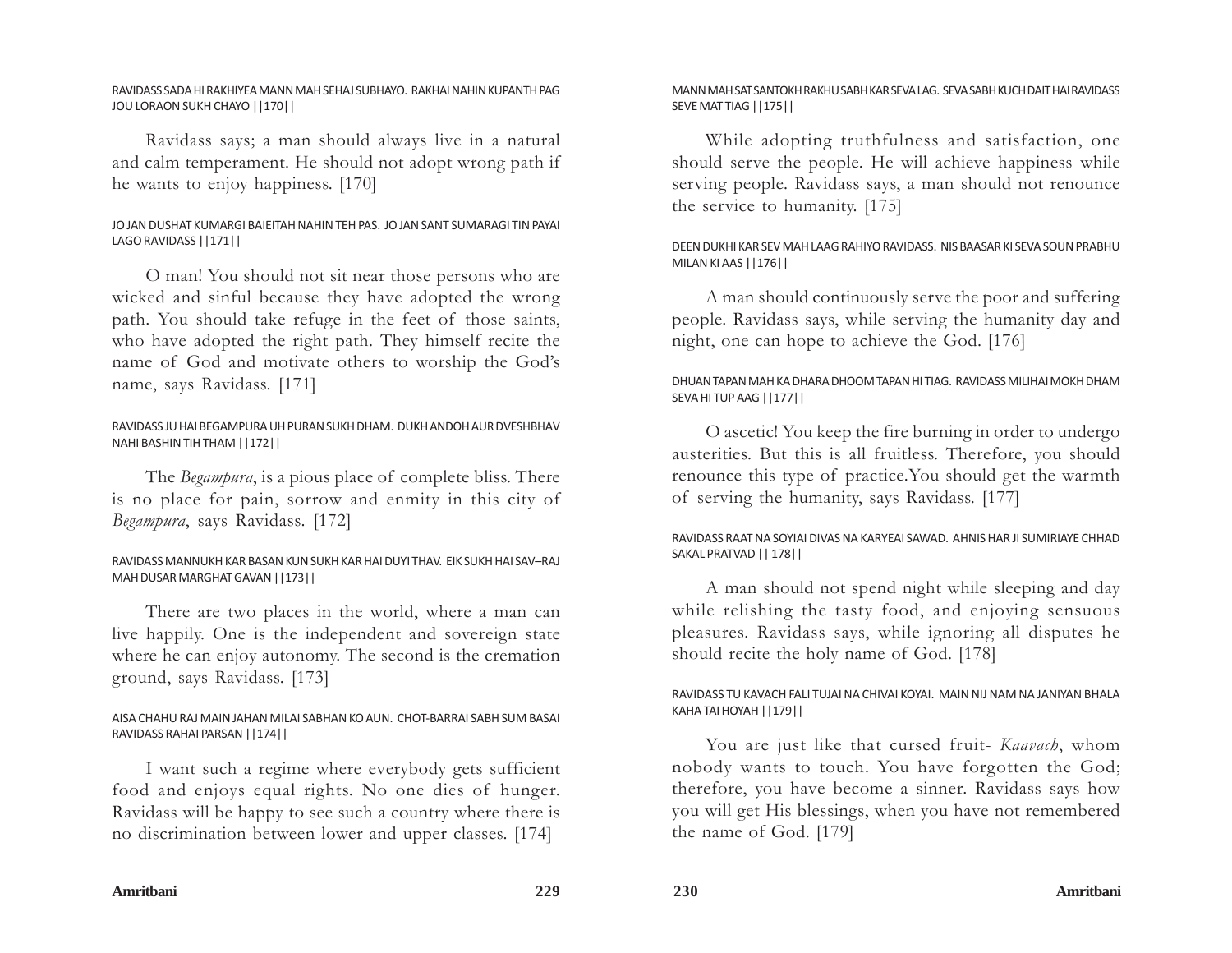#### ANTAR GAT RANCHAI NAHIN BAHAR KARAI UJAS. TAI NAR JAMPURI JAHIGAI SAT BHAKHAI RAVIDASS ||180||

A man, who does not recite the name of God in his mind but only repeats his name in order to show his false devotion to the people, Ravidass says, such a man will definitely go to hell. [180]

## SABH SUKH PAVAIN JAAS TAIN SO HAR JU KO DAS. KOYO DUKH PAVAI JASU TAI SO NA DASS RAVIDASS ||181||

He is really the servant of God, after meeting whom a man achieves happiness. If meeting some person, one faces sufferings; he cannot be called the servant of God, says Ravidass. [181]

## HAR GUR SADH SAMAAN CHIT NIT AGAM TAT MOOL. EIN BICH ANTAR JIN PAROU KARVAT SAHAN KABOOL ||182||

There is no difference between God, Guru and Saint. This has also been said in the ancient religious books. Who thinks that they are separate from each other he has to bear the wrath of saw on his head. [182]

#### RAVIDASS JEEV KUN MAR KAR KAISO MILHI KHUDAYA. PEER PAIGUMBER AULIYA KOYO NA KAHIYE SAMUJAYAI ||183||

By killing an animal how can you achieve the God? Why not this fact has been taught to you by the *Pirs*, *Prophet* of God, and other religious men, says Ravidass? [183]

## RAVIDASS JO POSHAN HAIT GAYU BAKRI NIT KHAYAI. PARRYI NAMAJAIN RAAT DIN TABHU BHISAT NA PAYAI ||184||

Those people who eat meat of cow, goat etc., daily in their meals, Ravidass says, they may perform prayer day and night, but they cannot achieve the heaven. [184]

### RAVIDASS MUDAH KAAT KAR MURAKH REHAT HALAL. GALA KATAVAHU APNA TAYO KA HOEIHI HAAL ||185||

After slaughtering the head of an animal, the foolish people describe it legitimate because it is permitted in their religion. Ravidass says, if they have to cut their own heads like this, only then they will realise the pain. [185]

## RAVIDASS JO APAN HAIT HI PAR KUN MARAN JAYI. MALAK KAI DAR JAYE KAR BHOGHIN KARRI SAJAYE ||186||

The man who kills an animal for his food or livelihood, Ravidass says, he has to undergo horrible punishment in the court of God. [186]

## PRANI BADH NEH KIJIHYEH JIVAH BRAHAM SAMAAN. RAVIDASS PAP NEH CHUTIYE KAROR GAUN KAR DAN ||187||

One should not kill any living being because every creature is equal to Creator. Ravidass says, he cannot get liberation from such sinful deeds by giving millions of cows in alms. [187]

#### RAVIDASS JIBHYA SWAD BAS JAYO MAANS MACHRIYAN KHAYAI. NAHAK JEEV MAARAN BADAL APAN SEES KATAYAI ||188||

Ravidass says, who eats meat and fish for the taste of his tongue, one day he will get punishment for this sinful act and he will have to get his head cut for killing innocent animals. [188]

## RAVIDASS JEEV MAT MARHI EIK SAHIB SABH MAHI. SABH MAHI EIKHU ATMA DUSARAH KOYU NAHI ||189||

Ravidass says, O man! You should not kill animal because the God is fully absorbed in every creature. Everybody has the same soul. There is no other soul except God in the world. [189]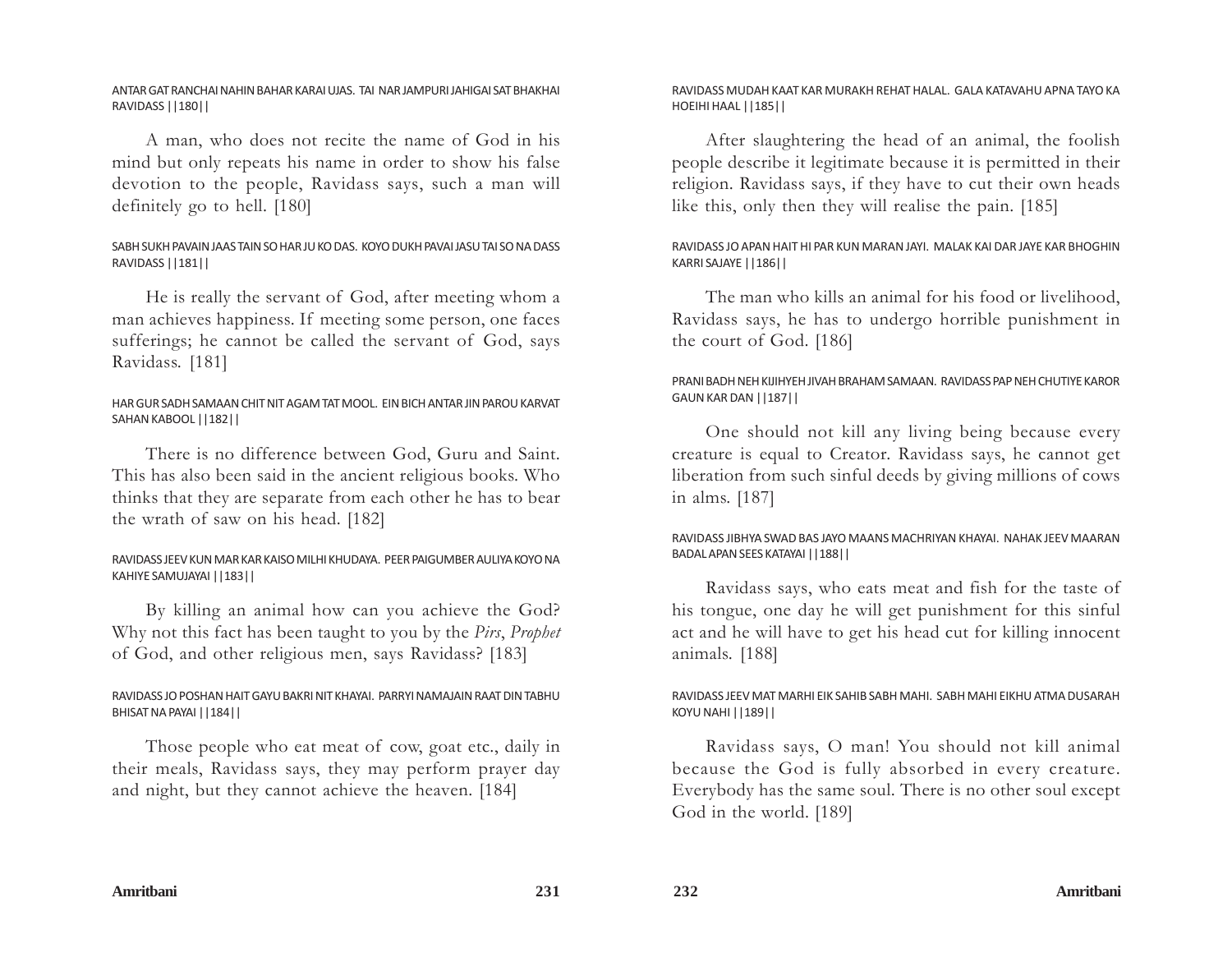APNEH GIV KATAENH JO MAANS PARAYA KHAYAI. RAVIDASS MAANS JOU KHAT HAI TAI NAR NARAKHI JAYAH ||190||

One, who eats meat of animals, has to get his neck cut. Ravidass says, such a person will go to hell. [190]

#### DAYA BHAV HIRDAI NAHIN BHAKHHI PARAYA MAANS. TAI NAR NARAK MAH JAYEHI SAT BHAKHAI RAVIDASS ||191||

A man, who is not kind and merciful, eats meat of animals, such a person will go to hell, verily says Ravidass. [191]

#### JIVAT KUN MURDA KARHEH AUR KHAEHUN MURDAR | MURDA SUM SABH HOEIHIN KEH RAVIDASS BICHAR ||192||

The people who butcher animals and eat their meat, have become dead creatures, says Ravidass after full consideration. [192]

#### PRADHINTA PAP HAI JAN LEHU RE MEET. RAVIDASS DAS PRADIN SOUN KAUN KARAI HAI PREET ||193||

Ravidass says enslavement is a sin. O friend! You should understand this important point because no one loves a slave man. [193]

#### PRADHIN KOU DEEN KAYA PRADHIN BAIDIN. RAVIDAS DASS PRADHIN KOU SABHI SAMJHAI HEEN ||194||

What can be the religion of a slave? A slave has no religion because he is an irreligious man. Everybody thinks a slave inferior and low, says Ravidass. [194]

## RAVIDASS SUNSA JIV MEH, SAKHI SOUN BILGAYE. JIVAN MARAN RAHIS KUN, SAKHI KAHAI SAMUJHAI ||195||

Guru has the power to remove illusion from the minds of people. He can resolve the mystery of birth and death, says Ravidass. [195]

#### RAVIDASS RAAT NA SOVIAI, DIVAS NA KARIYEAH SUAAD. EH NIS HAR JI SIMRIYEA, CHAD SAGAL PRATVAD ||196||

Ravidass says, O man! You should not spend night while sleeping and day while eating only. You should recite the name of God by renouncing all controversies. [196]

### SADH SANGAT PUNJI BHAYE, HOUN VASAT LAYI NIRMOL. SEHAJ BALDIYA LADH KAR, CHALIYO LAHAN PIV MOL ||197||

The name of God, most precious wealth, is available in the company of saints. After reaching the state of spiritual calm, you should load this costly wealth, on the bullock cart of your mind, and achieve the God, says Ravidass. [197]

## JAISA RANG SAINBAL KAR, HAIV TAISA YEAH SANSAR. HOUN RANG RANGO RAM MAH, BHANAI RAVIDASS BICHAR ||198||

This world is like the fleeting colour. But I have dyed my inner-self in the permanent colour of God, says Ravidass. [198]

#### BHOU SAGAR RA TARAN KUN, EIKO NAM ADHAR. RAVIDASS KABHYOUN NEH CHADIYEA RAM MANN PATWAR ||199||

The name of God is the only boat which can take you across the ocean of existence. Ravidass says you should not give up the oar of God's name. [199]

## SUMIRAN KOT AGHAN KI, HOVAI SAMANN RAVIDASS. JIOUN KI AGH NIRMULIAYE, PARAM JOT PARGAS ||200||

The recitation of God's name can eradicate millions of sins. The eternal light of God's name has the power to destroy all faults and sufferings, says Ravidass. [200]

#### RAM NAM JIH RAMIYO, SOI TANU AAPU UJAAS. ANT CHAR HAIV JAYEAI, VAIG CHAIT RAVIDASS ||201||

The supreme man in the world is that, who has totally absorbed himself in the name of God. Because after death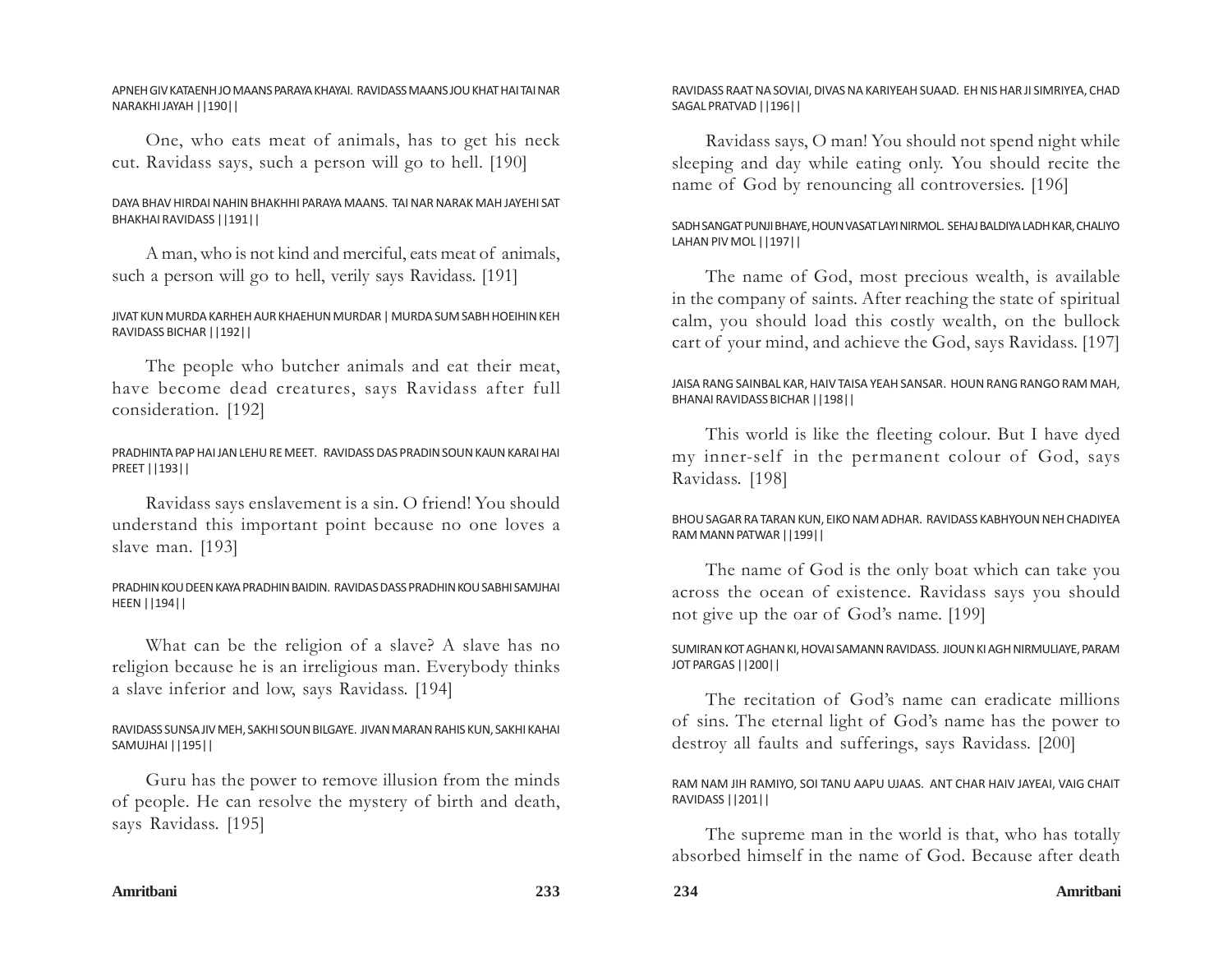the name of God will only accompany the soul during the last journey, says Ravidass. The wealth accumulated by him will not accompany him. [201]

#### GURU GIAN DIPAK DIYA, BATI DAYI JALAYE. RAVIDASS HAR BHAGAT KARNAI, JANM MARAN BILMAYE ||202||

The Guru has given you the lamp of knowledge. He himself has lit the flame of this lamp. Now you worship the God and bring to an end the cycle of birth, death and rebirth, says Ravidass. [202]

#### ANDHLA JO GURU PAEIHI TOU SHISH BHAEYO NIRANKH. RAVIDASS GIAN CHASHU BINA, KIM MITEI BHRAM PHAND ||203||

If a Guru of the disciple is ignorant then the disciple will also become ignorant. Ravidass says without the lamp of God's knowledge, illusion cannot be dispelled. [203]

### MAYA DIPAK PEKH KAR, NAR PATANG ANDHIAYE. RAVIDASS GURU RA GIAN JINU, BIRLA KO BACH JAYE ||204||

The burning lamp of *Maya* attracts the moth of life towards it. Thus the moth sacrifices his life in the flame. Only a rare person saves himself from the attraction of *Maya* with the knowledge acquired from his Guru, says Ravidass. [204]

#### NIHCHAL ANAND NIDH MIL, BILGOU AADH APAR. RAVIDASS SUMIRAN SAR SOUN PAEYO DARAS MURAR ||205||

The God is eternal bliss and Lord of all treasures. By reciting His name one can achieve Him and the sufferings of the man will, thus, be eradicated, says Ravidass. [205]

#### PAL PAL CHIN CHIN SIMRIYEAH, JOU LORAI HAR DUAR. HAR MAJAN VIN SIV NAHIN, BHANAI RAVIDASS CHAMAR ||206||

If a man wants to attain the abode of God, then he should recite the name of God repeatedly. Ravidass, a

tanner, says, without taking a bath in the elixir of God's name one cannot achieve eternal happiness. [206]

### BHOU SAGAR DUTAR AAT, KIDHU MURIKH YEHU JAN. RAVIDASS GURU PATWAR HAI, NAM NAV KAR JAN ||207||

O foolish man! It is very difficult to swim across the ocean of existence. Ravidass says, but you can cross this ocean in the boat of God's name and rowing the boat with the oars of Guru's name. [207]

### RAVIDASS TAN PIARO PATRA, JHARAT NA LAGYI BAR. JARA MEECH JIYOU AAVEI, JAAT NA LAGHIN VAR ||208||

Ravidass says, the body of a person, without the name of God is just like an autumn season. The body will not take much time to fall off. [208]

#### SOYI TAN KANCHAN JANEI, JIH TAN NAM PARGAS. RAVIDASS RAM CHINTAMANNI, CHUN DIS AUJ UJAAS ||209||

Ravidass says, only that body is pure like gold which has light of God in his inner-self. The name of God, the precious gem, has the power to fulfil all desires. O man! If you want to earn praise, then recite the name of God. [209]

#### NIS DIN HAR JU SIMRIAYE, TIAAG JAGAT KAR DHAND. RAVIDASS SANT SAHAILRRA, VICHRAT HOVAI NIRDAND ||210||

A man after renouncing all worldly false affairs should recite the name of God. Saints are providing assistance to man in this world in order to establish relationship with the God, says Ravidass. [210]

## JO LOHA PARAS MANN, HINAR KIRAN DAMKAYAI | RAVIDASS RAM PARAS MANN, OH DARAS MEH BORAI ||211||

Ravidass says, as the iron after touching the philosopher's stone becomes pure gold, like this a man after touching the feet of God become pure and sinless. [211]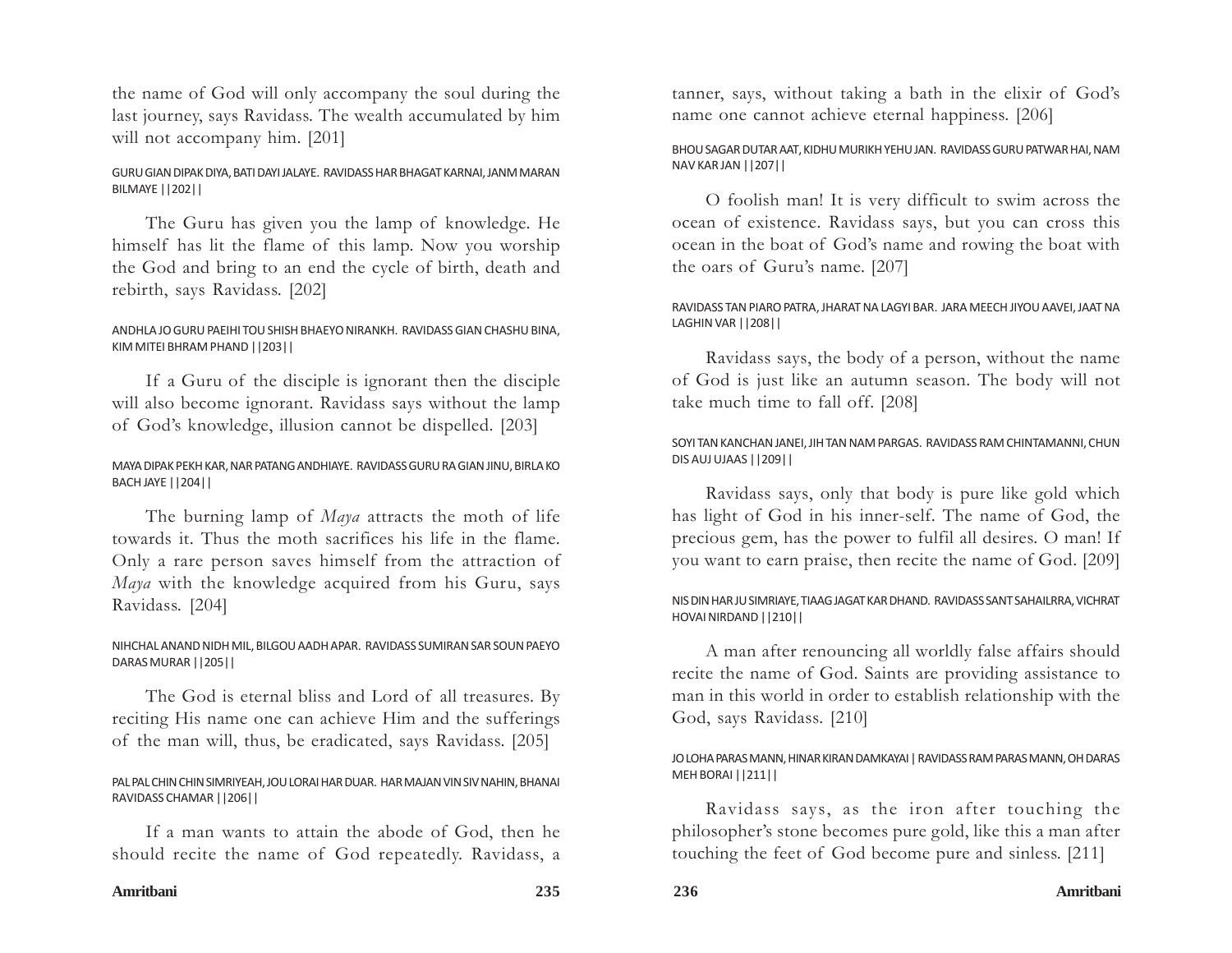#### SAMADH THIT HAVAI SANT JAN, APANHU AAP MITAHI | JIMI GANG SUMANND MILI, RAVIDASS SAMUNDEH BILAH ||212||

Ravidass says, a saint, who sacrifices himself while performing meditation, absorbs himself in the God like the Ganges after falling into the sea absorbs herself in the sea. [212]

# AAN BHAVAT NIYARA BASAI, MANN BHAWTA PARDES | AAN DEKHAI UN DARAS BIN, HOVAI DUKH BARRAT GHNAIS ||213||

Ravidass says, the unexpected occurrences dwell near man and which he likes stay far away from him. If a man does not see the glimpse of God's face then this increases his sufferings. [213]

## JIYOUN SUDH AABAT PEEV KI, BIRAH UTHAT TAN AAG JOYOUN CHUNAI KI KAKRI, JIYOUN CHIRAKAI TIYOUN AAG ||214||

Ravidass says, when a man starts remembering the God then the fire of separation flares up in his body. When water is sprinkled on a piece of lime, then the water incites the fire in that piece of lime. [214]

## JIH NIT DEKHAN CHAH HOUN, TAIN NAINAN TE DOOR. RAVIDASS KEH ANBHAVTAI, REHHI NIKAT BHARPUR ||215||

Ravidass says, you want to see God but you cannot see His glimpse with your eyes because the abode of God is far-far away. But if you want to see the God daily in your inner-self then you should recite the name of God. [215]

## KAMDHAIN PAARAS POL, KALAP ROOP RA BAARR. RAVIDASS HAR RA BHAGAT BIN, GRAH TAIN BHAL UJAAR ||216||

Ravidass says, if a man has in his possession a philosopher's stone, desire fulfilling cow of heaven and his residence is surrounded by wish fulfilling trees but he does not worship the God, then his house will be considered as a waste land. [216]

TUH MUH HUM EIK HAIN, TUJH LOUN MOR DOR. RAVIDASS PANKHI JIHAJ KOU, NEH AANAT KOYU THOR ||217||

O God! You and me are one. My approach is only up to You, because You are my last refuge. Ravidass says, the ship is the only resort of the bird seagull, like this You are my only shelter. [217]

## RAVIDASS PITAM EIK TUH, TUMRAI MIT ANEK | SASS KOU KAMOD HAIN BAHU, KAMOD KOU SASS EIK ||218||

Ravidass says, O God! You are my only beloved one, but there are so many who love You. Like this there are so many *chakors* who love the moon but moon is only one, like You O God. [218]

## KOT KALAP JIVAN ALAP, BICH HAR BHAGAT BILAS | HAR SIMRAN SAPHAL JANAM, DUH PHAL LEH RAVIDASS ||219||

Ravidass says, the life of time is limitless, but the life of man is too short. In this short period the man has to meditate on God. Only then he will be successful in his life. He achieves double benefit. He gets happiness in this world and the other world. [219]

## ANAND MURAT MITAR KI, RAHEI SADA SADA CHIT PUR. NAINAN HI SAMUHAI REHAT, RAVIDASS NIARAI KA DOOR ||220||

The joyful image of the God dwells in the inner-self of a devotee. The blissful image of the God remains in the eyes. Ravidass says, then how can one say He is near or far away. [220]

## KOYAL TARSAI AMB KO CHATRIK TARSAT NEER | RAVIDASS LOCHAI DARAS KO, PRAN PARAT NAHIN DHIR ||221||

The nightingale is yearning for mangoes and the rainbird for a mythical drop of rain. Ravidass says like this I am desirous of God's glimpse. Without seeing His face I feel dissatisfied. [221]